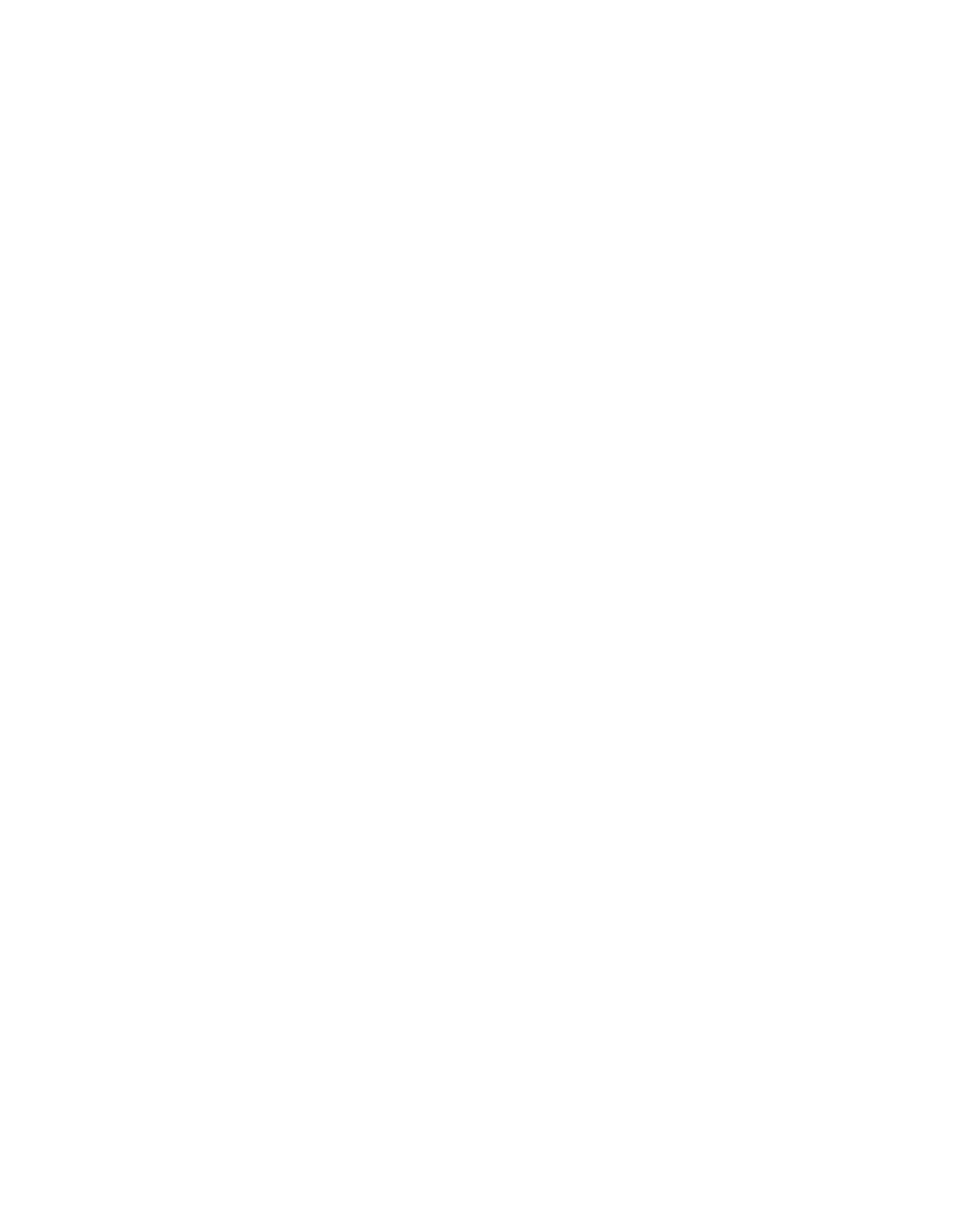

The Danish, Swedish, Finnish and Norwegian sections of AMNESTY INTERNATIONAL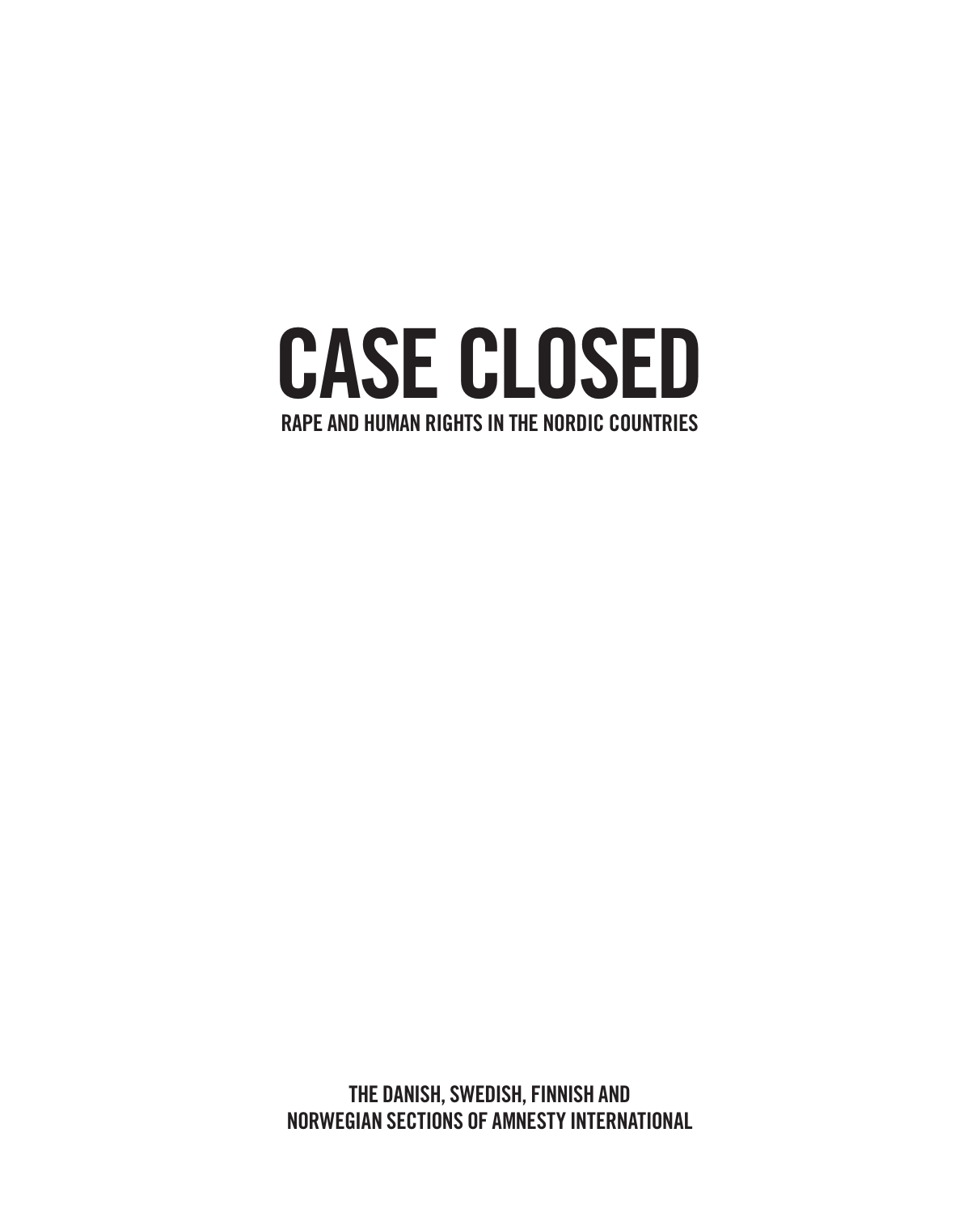# table of contents

| 1.               | <b>INTRODUCTION</b>                                                 | 6      |  |
|------------------|---------------------------------------------------------------------|--------|--|
| 1.1              | INTERNATIONAL HUMAN RIGHTS LAW                                      |        |  |
|                  | 1.1.1<br>Rule of law                                                | 7<br>9 |  |
|                  | 1.1.2<br>Support and assistance                                     | 10     |  |
|                  | 1.1.3<br>Change of attitudes                                        | 10     |  |
|                  |                                                                     |        |  |
| 1.2              | RAPE IN THE NORDIC COUNTRIES                                        | 11     |  |
| 1.3              | A PRIORITY ISSUE - BUT STILL AN ALARMING REALITY                    | 13     |  |
|                  | 1.3.1<br>Attrition                                                  | 13     |  |
|                  |                                                                     |        |  |
| $\overline{2}$ . | <b>RAPE AND HUMAN RIGHTS IN DENMARK</b>                             | 15     |  |
|                  |                                                                     |        |  |
| 2.1              | <b>SUMMARY</b>                                                      | 15     |  |
| $2.2\,$          | LEGAL FRAMEWORK                                                     | 16     |  |
|                  | 2.2.1<br>History                                                    | 16     |  |
|                  | 2.2.3<br>Vice crimes as opposed to sexual crimes                    | 18     |  |
|                  | 2.2.4<br>Level of sanctions                                         | 19     |  |
|                  | 2.2.5<br>Criminal intention                                         | 20     |  |
|                  | 2.2.6<br>Amnesty International Denmark's main concerns              | 20     |  |
| 2.3              | THE SCALE OF THE PROBLEM                                            | 21     |  |
|                  | 2.3.1<br><b>Estimates of prevalence</b>                             | 21     |  |
|                  | 2.3.2<br>Acquaintance rape most common                              | 21     |  |
|                  | 2.3.3<br>Rape victims are young women                               | 22     |  |
|                  | 2.3.4<br>Reported rapes                                             | 22     |  |
|                  | 2.3.5<br>Amnesty International Denmark's main concerns              | 24     |  |
|                  | THE LEGAL JOURNEY                                                   | 24     |  |
| 2.4              | 2.4.1                                                               | 24     |  |
|                  | A rape case's judicial path<br>2.4.2<br>High attrition rate         | 26     |  |
|                  | 2.4.3<br>In many cases charges are not pressed                      | 26     |  |
|                  | 2.4.4<br>The majority of charges in rape cases are dropped          | 29     |  |
|                  | 2.4.5<br>Examples of restrictive prosecution practices              | 32     |  |
|                  | 2.4.6<br>The rape case in court                                     | 36     |  |
|                  | 2.4.7<br>Amnesty International Denmark's main concerns              | 37     |  |
|                  |                                                                     |        |  |
| 2.5              | SUPPORT FOR VICTIMS OF RAPE                                         | 38     |  |
|                  | Legal status and counselling<br>2.5.1                               | 38     |  |
|                  | 2.5.2<br>Help and support for survivors of rape and sexual violence | 39     |  |
| 2.6              | POLITICAL LEADERSHIP                                                |        |  |
|                  | IN RELATION TO SEXUAL CRIMES AGAINST WOMAN                          | 39     |  |
|                  |                                                                     |        |  |
| 2.7              | AMNESTY INTERNATIONAL DENMARK'S                                     |        |  |
|                  | <b>RECOMMENDATIONS</b>                                              | 40     |  |

| 3.  |                                            | <b>RAPE AND HUMAN RIGHTS IN SWEDEN</b>              | 45       |  |  |
|-----|--------------------------------------------|-----------------------------------------------------|----------|--|--|
| 3.1 |                                            | <b>SUMMARY</b>                                      | 45       |  |  |
|     |                                            |                                                     |          |  |  |
| 3.2 |                                            | INTERNATIONAL CRITICISM                             | 46       |  |  |
|     |                                            |                                                     |          |  |  |
| 3.3 | LEGAL FRAMEWORK                            |                                                     |          |  |  |
|     | 3.3.1                                      | History                                             | 46       |  |  |
|     | 3.3.2                                      | <b>Current law</b>                                  | 47       |  |  |
|     | 3.3.3                                      | Rape provisions                                     | 47       |  |  |
|     | 3.3.4                                      | Sexual coercion                                     | 49       |  |  |
|     | 3.3.5                                      | Levels of sanctions                                 | 49       |  |  |
|     | 3.3.6                                      | Follow-up of the rape legislation                   | 49       |  |  |
|     | 3.3.7                                      | Amnesty International Sweden's main concerns        | 51       |  |  |
| 3.4 |                                            | THE SCALE OF THE PROBLEM                            | 52       |  |  |
|     | 3.4.1                                      | <b>Unreported cases</b>                             | 52       |  |  |
|     | 3.4.2                                      | Reported rapes                                      | 54       |  |  |
|     | 3.4.3                                      | Different types of rape                             | 55       |  |  |
|     | 3.4.4                                      | Amnesty International Sweden's main concerns        | 58       |  |  |
| 3.5 |                                            | THE LEGAL JOURNEY                                   | 58       |  |  |
|     | 3.5.1                                      | The decision to prosecute                           | 60       |  |  |
|     | 3.5.2                                      | Review of the prosecutor's decision                 | 62       |  |  |
|     | 3.5.3                                      | Convictions                                         | 62       |  |  |
|     | 3.5.4                                      | The legal process in rape cases                     | 63       |  |  |
|     | 3.5.5                                      | Rape investigations and investigative quality       | 65       |  |  |
|     | 3.5.6                                      | Interviewing the complainant                        | 67       |  |  |
|     | 3.5.7                                      | Interrogation of the suspect                        | 70       |  |  |
|     | 3.5.8                                      | Securing of evidence and legal certificates         | 72       |  |  |
|     | 3.5.9                                      | Court proceedings                                   | 73       |  |  |
|     |                                            | 3.5.10 Attitudes                                    | 74       |  |  |
|     |                                            | 3.5.11 Education, specialisation and cooperation:   |          |  |  |
|     |                                            | the police and the prosecution authorities          | 75       |  |  |
|     |                                            | 3.5.12 Education and specialisation: judges         | 79       |  |  |
|     |                                            | 3.5.13 Amnesty International Sweden's main concerns | 80       |  |  |
|     |                                            | SUPPORT FOR VICTIMS OF RAPE                         |          |  |  |
| 3.6 |                                            |                                                     | 81       |  |  |
|     |                                            | 3.6.1 Legal support - complainant's counsel         | 82       |  |  |
|     | 3.6.2                                      | Medical, psychological and social support           | 82       |  |  |
|     | 3.6.3                                      | Amnesty International Sweden's main concerns        | 84       |  |  |
| 3.7 | POLITICAL LEADERSHIP                       |                                                     |          |  |  |
|     | IN RELATION TO SEXUAL CRIMES AGAINST WOMEN |                                                     |          |  |  |
|     | 3.7.1                                      | Amnesty International Sweden's main concerns        | 85<br>86 |  |  |
| 3.8 |                                            | AMNESTY INTERNATIONAL SWEDEN'S                      |          |  |  |
|     | RECOMMENDATIONS TO THE SWEDISH GOVERNMENT  |                                                     |          |  |  |
|     |                                            |                                                     | 86       |  |  |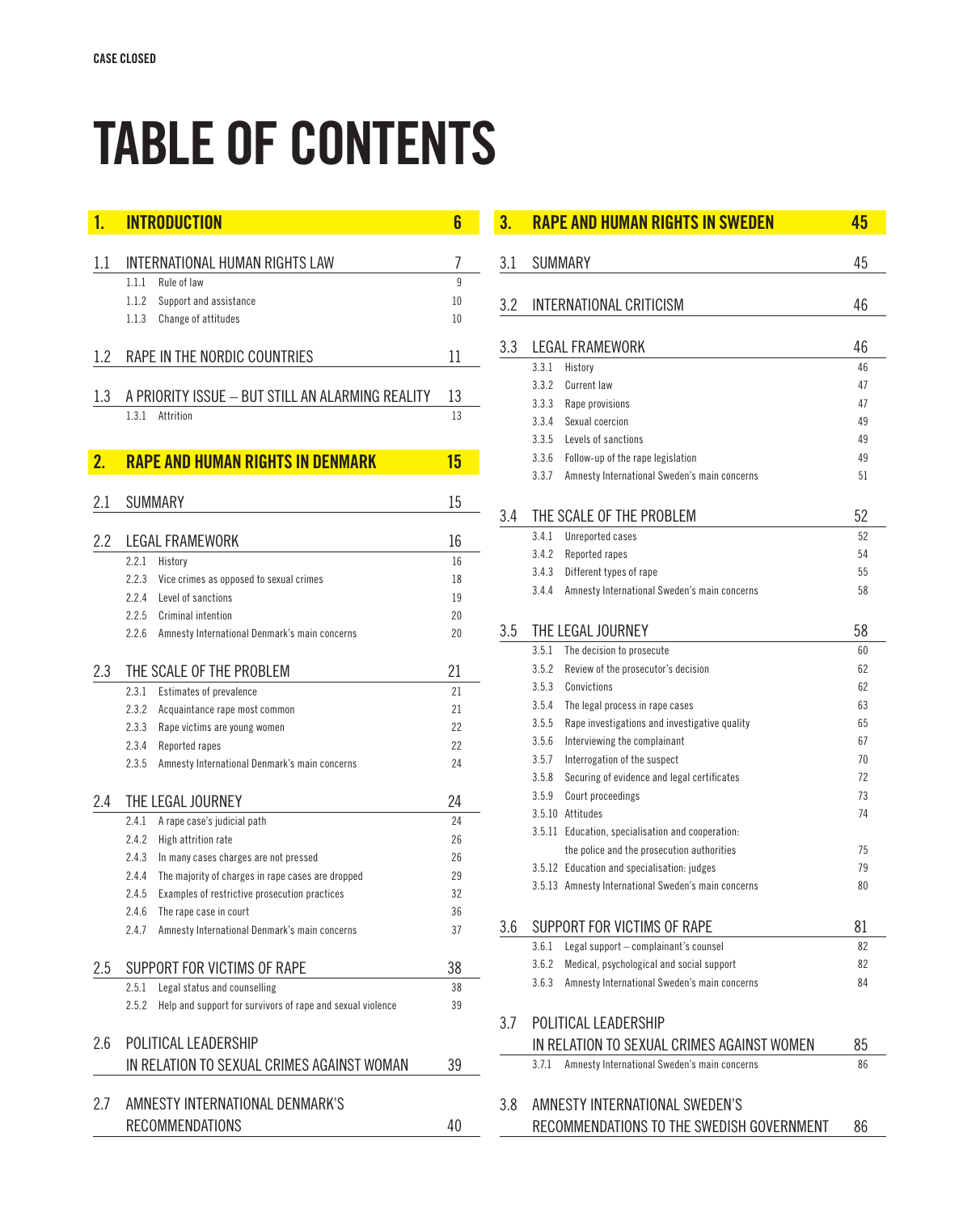| 4.  | <b>RAPE AND HUMAN RIGHTS IN FINLAND</b>                                                                 |            |  |  |
|-----|---------------------------------------------------------------------------------------------------------|------------|--|--|
| 4.1 | <b>SUMMARY</b>                                                                                          |            |  |  |
| 4.2 | INTERNATIONAL CRITICISM                                                                                 |            |  |  |
| 4.3 | LEGAL FRAMEWORK                                                                                         |            |  |  |
|     | 4.3.1<br>Historical development of the law on sexual offences in Finland<br>4.3.2<br><b>Current Law</b> | 90<br>91   |  |  |
|     | 4.3.3<br>Definitions of rape, aggravated rape,                                                          |            |  |  |
|     | coercion into sexual intercourse and sexual abuse                                                       | 93         |  |  |
|     | 4.3.4<br>Level of convictions                                                                           | 94         |  |  |
|     | 4.3.5<br>Problems with the current Finnish legislation on sexual offences                               | 96         |  |  |
|     | 4.3.6<br>Amnesty International Finland's main concerns:                                                 | 100        |  |  |
| 4.4 | THE SCALE OF THE PROBLEM                                                                                |            |  |  |
|     | 4.4.1<br><b>Estimates of prevalence</b>                                                                 | 100        |  |  |
|     | 4.4.2<br>Reported rapes                                                                                 | 102        |  |  |
|     | 4.4.3<br>Amnesty International Finland's main concerns:                                                 | 103        |  |  |
| 4.5 | THE LEGAL JOURNEY                                                                                       | 104        |  |  |
|     | 4.5.1<br>Reporting the crime to the police and the police investigation                                 | 105        |  |  |
|     | 4.5.2<br>Step two: prosecution.                                                                         | 106        |  |  |
|     | 4.5.3<br>Court proceedings and the courts' attitude to rape                                             | 109        |  |  |
|     | 4.5.4<br>Amnesty International Finland's main concerns:                                                 | 111        |  |  |
| 4.6 | LEGAL AND PSYCHOSOCIAL                                                                                  |            |  |  |
|     | SUPPORT FOR VICTIMS OF RAPE                                                                             | 111        |  |  |
|     | 4.6.1<br>Amnesty International Finland's main concerns                                                  | 113        |  |  |
|     |                                                                                                         |            |  |  |
| 4.7 | POLITICAL LEADERSHIP                                                                                    |            |  |  |
|     | RELATING TO SEXUAL CRIMES AGAINST WOMEN                                                                 | 113        |  |  |
|     | Sexual violence is gender-based<br>4.7.1<br>4.7.2<br>Need for a specific national action plan           | 113        |  |  |
|     | to combat violence against women in Finland                                                             | 114        |  |  |
|     |                                                                                                         |            |  |  |
| 4.8 | AMNESTY INTERNATIONAL FINLAND'S                                                                         |            |  |  |
|     | RECOMMENDATIONS                                                                                         | 116        |  |  |
|     |                                                                                                         |            |  |  |
| 5.  | <b>RAPE AND HUMAN RIGHTS IN NORWAY</b>                                                                  | <b>118</b> |  |  |
| 5.1 | <b>SUMMARY</b>                                                                                          | 118        |  |  |
| 5.2 | INTERNATIONAL CRITICISM                                                                                 | 118        |  |  |
| 5.3 | <b>LEGAL FRAMEWORK</b>                                                                                  | 120        |  |  |
|     | 5.3.1<br>History                                                                                        | 120        |  |  |
|     | 5.3.2<br><b>Current law</b>                                                                             | 120        |  |  |
|     | 5.3.3<br>Level of sanctions                                                                             | 122        |  |  |
|     | 5.3.4<br>Amnesty International Norway's main concerns                                                   | 123        |  |  |

| 5.4 | THE SCALE OF THE PROBLEM                                |            |  |  |  |
|-----|---------------------------------------------------------|------------|--|--|--|
|     | 5.4.1<br>Unreported rapes                               | 123        |  |  |  |
|     | 5.4.2<br>Reported rapes                                 | 124        |  |  |  |
|     | 5.4.3<br>Why rape is not reported                       | 125        |  |  |  |
|     | 5.4.4<br>Amnesty International Norway's main concerns   | 126        |  |  |  |
| 5.5 | THE LEGAL JOURNEY                                       | 126        |  |  |  |
|     | 5.5.1<br>A question of credibility                      | 126        |  |  |  |
|     | 5.5.2<br>Police investigations                          | 127        |  |  |  |
|     | 5.5.3<br>Medical evidence                               | 131        |  |  |  |
|     | 5.5.4 Police organisation and competence                | 132        |  |  |  |
|     | 5.5.5<br>The decision to prosecute                      | 134        |  |  |  |
|     | 5.5.6<br>Rape cases in court                            | 135        |  |  |  |
|     | 5.5.7<br>Amnesty International Norway's main concerns   | 137        |  |  |  |
| 5.6 | SUPPORT FOR THE VICTIMS OF RAPE                         | 137        |  |  |  |
|     | 5.6.1<br>Access to sexual assault centres               | 137        |  |  |  |
|     | 5.6.2<br>Legal counsel to the victim                    | 138        |  |  |  |
| 5.7 | POLITICAL LEADERSHIP                                    |            |  |  |  |
|     | RELATING TO SEXUAL CRIMES AGAINST WOMEN                 | 139        |  |  |  |
|     |                                                         |            |  |  |  |
| 58  | AMNESTY INTERNATIONAL NORWAY'S                          |            |  |  |  |
|     | <b>RECOMMENDATIONS</b>                                  | 140        |  |  |  |
|     |                                                         |            |  |  |  |
| 6.  | <b>CONCLUSIONS</b>                                      | 142        |  |  |  |
|     |                                                         |            |  |  |  |
|     |                                                         |            |  |  |  |
| 6.1 | LEGAL FRAMEWORK                                         | 142        |  |  |  |
|     | Definitions of rape and legislative provisions<br>6.1.1 | 143        |  |  |  |
|     | Rape by gross negligence<br>6.1.2                       | 144        |  |  |  |
| 6.2 | THE SCALE OF THE PROBLEM                                | 144        |  |  |  |
|     | 6.2.1<br>Young women                                    | 146        |  |  |  |
| 6.3 | THE LEGAL JOURNEY                                       | 146        |  |  |  |
|     | 6.3.1<br>Police investigation                           | 147        |  |  |  |
|     | 6.3.2<br>Attitudes                                      | 148        |  |  |  |
|     | 6.3.3<br>Lack of transparency                           | 149        |  |  |  |
|     |                                                         |            |  |  |  |
| 6.4 | SUPPORT FOR THE VICTIMS OF RAPE                         | 149        |  |  |  |
|     | 6.4.1<br>Support services<br>6.4.2<br>Legal counsel     | 149<br>150 |  |  |  |
|     |                                                         |            |  |  |  |
| 6.5 | POLITICAL LEADERSHIP                                    |            |  |  |  |
|     | RELATING TO SEXUAL CRIMES AGAINST WOMEN                 | 150        |  |  |  |
| 6.7 | RECOMMENDATIONS TO THE NORDIC GOVERNMENTS               | 152        |  |  |  |
|     |                                                         |            |  |  |  |
| 7.  | <b>REFERENCES</b>                                       | 154        |  |  |  |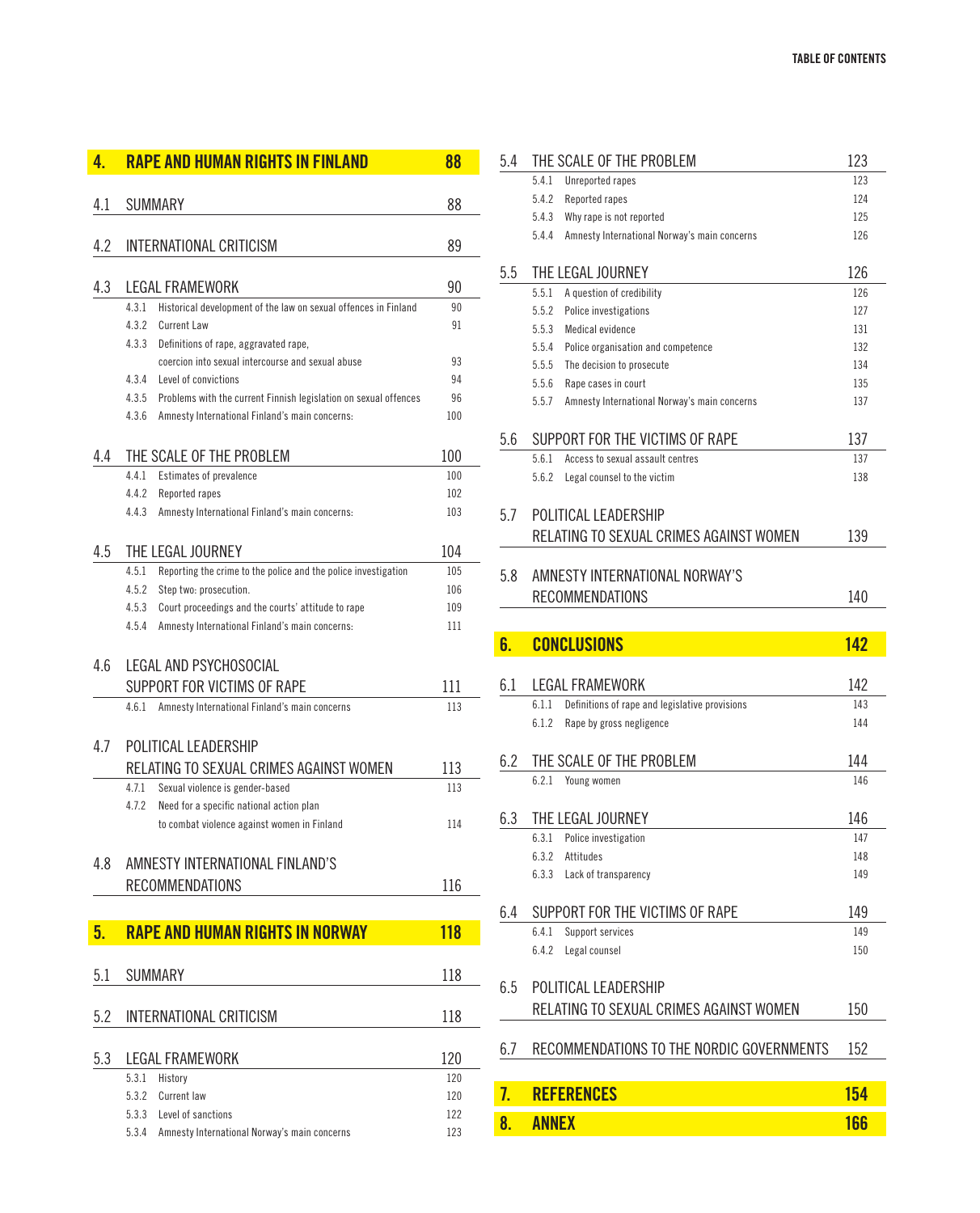# 1. introduction

**"Eliminating violence against women remains one of the most serious challenges of our time. The knowledge base and tools to prevent and eliminate violence against women developed over the past decade must be utilized more systematically and effectively to stop all violence against women. This requires clear political will, outspoken, visible and unwavering commitment at the highest levels of leadership of the State and the resolve, advocacy and practical action of individuals and communities."**

UN Secretary General, In-depth study on all forms of violence against women.<sup>1</sup>

In 2004, Amnesty International launched its global campaign *Stop Violence Against Women*. The campaign has addressed several forms of gender-based violence against girls and women in various contexts and countries in all regions of the world. This report, which deals with deficiencies in law and practice in relation to rape crimes in the Nordic countries (Denmark, Sweden, Finland and Norway), is part of the *Stop Violence Against Women* campaign.

In all societies worldwide the unequal power balance between men and women generates, and contributes to, attitudes of acceptance towards crimes such as domestic violence, rape and other forms of sexual abuse. Frequently governments and states take only inadequate action, or none at all, to combat and prevent violence against women, failing to protect women from such violence and to provide victims with remedies – both legal and practical – for the crimes perpetrated against them.

Additionally, men's violence in intimate relationships is often considered a "private" matter, which means that rape within marriage is not a criminal offence in many countries. In the majority of cases, such crimes are not properly investigated and the perpetrators are rarely punished. Often governments fail even to acknowledge that violence against women is both a societal problem and a human rights violation. Even in states where laws have been adopted to safeguard the right of women to live a life free of such violence, the laws are not effectively implemented. As a result, many states fail to ensure gender equality in general and to deal effectively with gender-based violence in particular.

International human rights law, however, requires states as part of their efforts to eradicate discrimination to take action to prevent acts of violence against women, to investigate and punish the perpetrators and to provide survivors with full remedies.

Throughout its campaign *Stop Violence Against Women*, Amnesty International has drawn attention to the situation in numerous countries around the world and addressed issues such as the lack of legal protection and reparation for women subjected to domestic violence, rape and other forms of sexual violence, as well as so-called honour killings, gender-based violence in armed conflict, trafficking, and the multiple forms of discrimination involved in gender-based violence against women from minority and indigenous groups.

Since 2004, the national sections of Amnesty International in Denmark, Sweden, Finland and Norway have highlighted several issues relating to gender-based violence in their national contexts. For example, in Sweden, Norway and Finland Amnesty International has campaigned for intensified efforts to prevent men's violence against women and to improve protection and support services in the municipalities. In Norway a web-based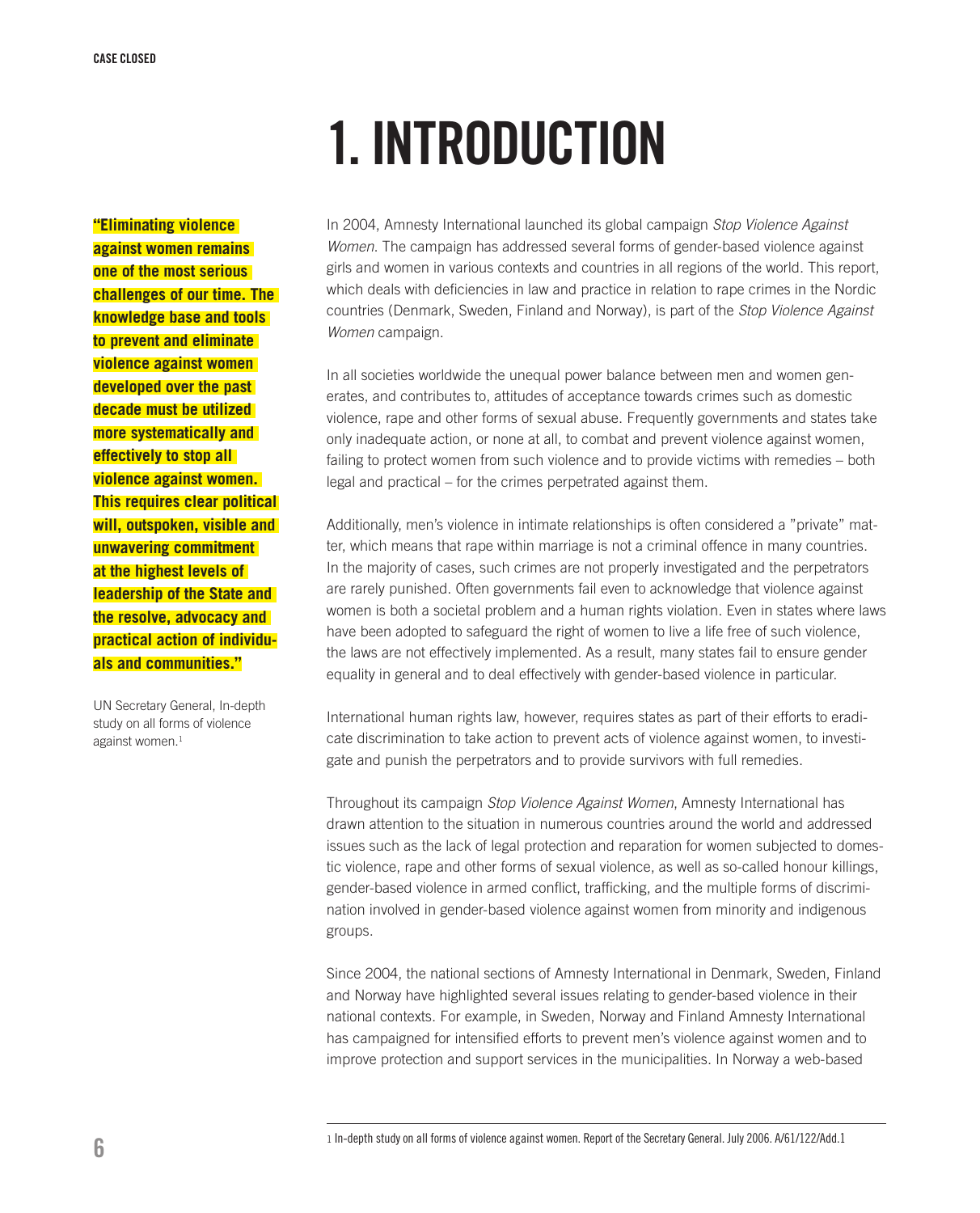survey on men's attitudes to violence against women was conducted in 2007 by Amnesty International Norway and Reform – Resource Centre for Men. In Sweden, Amnesty International members interviewed 2 600 persons of all ages about their attitudes to rape. Amnesty International Finland has repeatedly called on it's government to adopt a national action plan to combat men's violence against women. In Denmark, Amnesty International has shown how the policies of family reunification affects migrant women who suffer domestic violence. Throughout the *Stop Violence Against Women campaign*, the national sections of Amnesty International have cooperated with women's organisations, academic researchers and other relevant centers and institutions.<sup>2</sup>

# 1.1 International human rights law

The right not to be discriminated against – including on the grounds of gender – is one of the most fundamental rights, which must be respected in order for other rights to become meaningful. The principle that all human beings are equal in dignity and value, and thereby the ban on discrimination, is the basis for all other human rights.

In 1979, the UN General Assembly adopted the legally binding Convention on the Elimination of All Forms of Discrimination against Women (CEDAW). The Convention legally obliges the State parties to ensure that women are effectively protected against discrimination in their national courts as well as in other public institutions. According to the CEDAW Committee, gender-based violence, including rape, is a form of discrimination. Consequently, states are obligated to protect women from such violence and to prevent, investigate and punish all such acts.3

States are called upon to take necessary and effective measures to combat all forms of gender-based violence, irrespective of whether such violence takes place in public or in the privacy of the home, and irrespective of who the perpetrator is. States shall ensure that laws penalising men's violence against women within intimate relationships, together with laws

2 Amnesty International reports from Denmark: C*hoosing between violence and expulsion. The dilemma of family reunified migrant women who suffer domestic violence*, June 2006, Danish section of Amnesty International. Reports from Sweden: *Men's violence against women in intimate relationships – an outline of the situation in Sweden*, April 2004; *"Not a priority issue" – a review of the work of Swedish Municipalities to Combat Men's Violence Against Women* March 2005; *Tillfälle att prioritera frågan: Uppföljning av svenska kommuners arbete för kvinnofrid.* November 2005 ("Opportunity to prioritise the issue – an update on the work by Swedish municipalities to combat men's violence against women" – only available in Swedish); and *Var går gränsen? En attitydundersökning om våldtäkt.* April 2008 ("Where should we draw the line? – a survey on attitudes to rape" (only available in Swedish) April 2008, Swedish section of Amnesty International. Reports from Norway: *"Glansbildet slår sprekker. En rapport om norske kommuners arbeid mot vold mot kvinner"* ("Cracks in the facade. A report on work by Norwegian municipalities to combat violence against women"), 2005 (only available in Norwegian), Norwegian section of Amnesty International; and *"Hvem bryr seg? En rapport om menns holdninger til vold mot kvinner."* (Who cares? A report about men's attitudes to violence against women) 2007 (only available in Norwegian), Norwegian section of Amnesty International and Reform – Resource Centre for Men. Reports from Finland: *"...mutta veturi puuttuu" Amnestyn Suomen osaston valtakunnallinen kyselytutkimus naisiin kohdistuvan väkivallan vastaisesta työstä Suomen kunnissa vuonna 2005–2006* ("...but we need an engine" Amnesty International Finnish section's national survey on work to counter violence against women in the Finnish municipalities during 2005–2006 (only available in Finnish)).

3 General Recommendation No. 19 of the CEDAW Committee: Violence against Women (1992)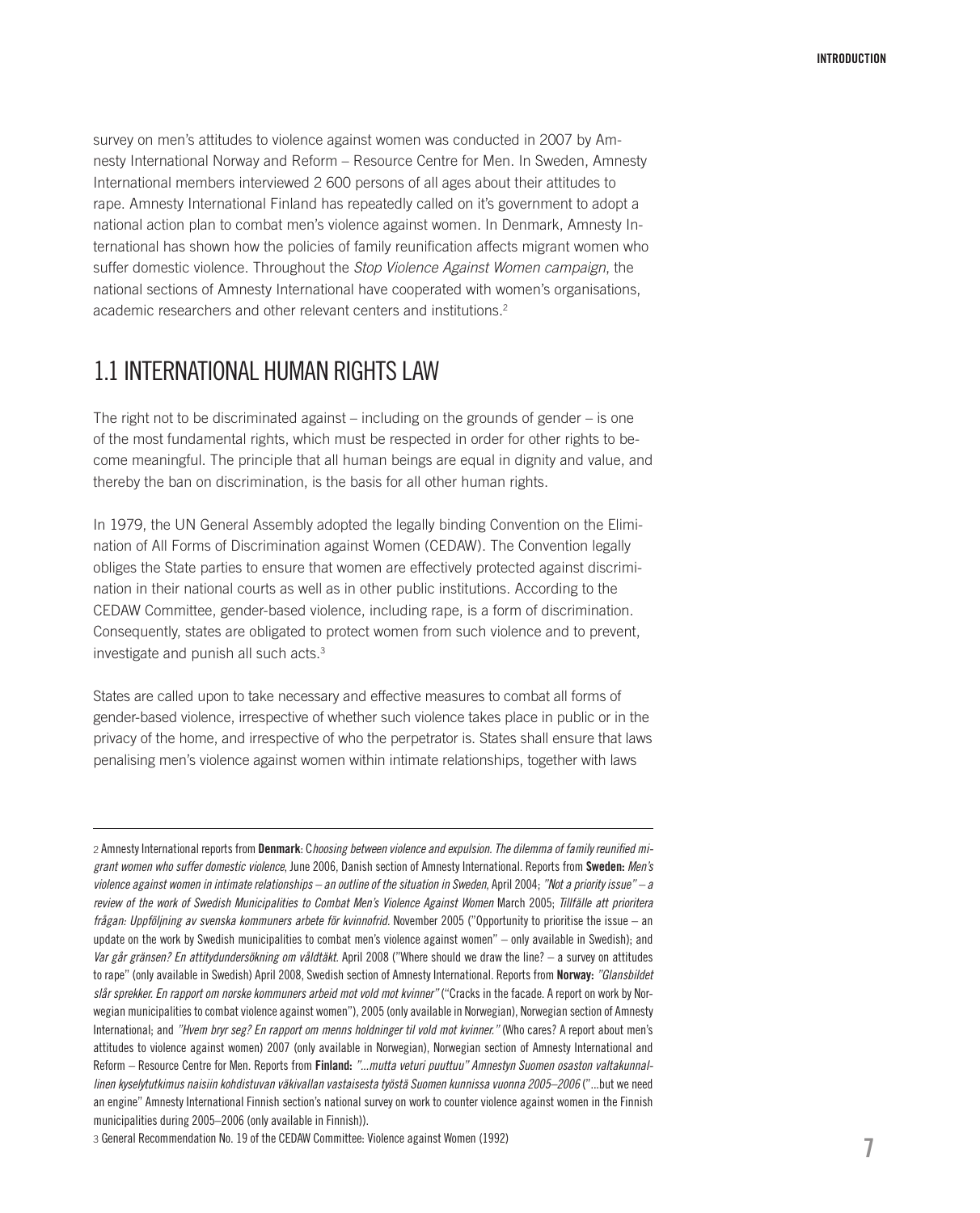penalising rape and sexual assault and other forms of gender-based violence, provide sufficient protection for all women and that women's integrity and dignity are respected.<sup>4</sup>

The four countries covered by this report have all ratified CEDAW, without reservations: Sweden in 1980, Norway in 1981, Denmark in 1983 and Finland in 1986.<sup>5</sup>

In addition, the UN General Assembly emphasised in its Declaration on the Elimination of Violence against Women (DEVAW) of 1993 that violence against women is a human rights violation regardless of whether it takes place in public or in private. According to the Declaration, it is the responsibility of the state to prevent, investigate and punish acts of violence against women, regardless of whether the crime was committed by the state or by private individuals. The state is obligated to "pursue by all appropriate means and without delay a policy of eliminating violence". Failure to do so is a breach of the state's obligations under human rights law.

A key requirement made on states under international human rights law and standards concerns the duty to identify the prevalence, causes and effects of gender-based violence. States should gather data and statistics and research results should be made public. Measures of all types that are adopted to prevent and counteract gender-based violence should be evaluated in order to ensure their effectiveness and relevance.

Since the mid-1990s, there has been growing recognition that rape and sexual violence are some of the most serious crimes under international law. Indeed, in the ad hoc international criminal tribunal cases, some acts of rape and serious sexual assault have been charged as both rape and torture, and rape has been identified as a constituent act of genocide. In 1998, the Rome Statute of the International Criminal Court was adopted. Under this Statute, acts of rape and serious sexual assault can constitute an element of crimes against humanity and the war crimes in themselves, as well as constituting a number of other crimes, including "inhumane treatment" and "willfully causing great suffering to body or health".

The definition of rape in the Rome Statute was agreed by the majority of the world's states during their participation in negotiations concerning the International Criminal Court. Amnesty International believes that the definition, which reflects the principles of nondiscrimination in international human rights law, can provide a useful model for national legislation on rape, since it applies to victims of rape regardless of gender and uses terms that reflect the various ways rape may be perpetrated (the use of objects, or parts of the body other than the penis, to carry out the assault and the inclusion within the definition of forced oral sex, as well as vaginal and anal penetration).

<sup>4</sup> General Recommendation No. 19 of the CEDAW Committee: Violence against Women (1992) and the UN Declaration on the Elimination of All Forms of Violence Against Women (1993)

<sup>5</sup> In addition, all four countries have ratified the Optional Protocol of the CEDAW, allowing individuals to bring complaints before the Committee.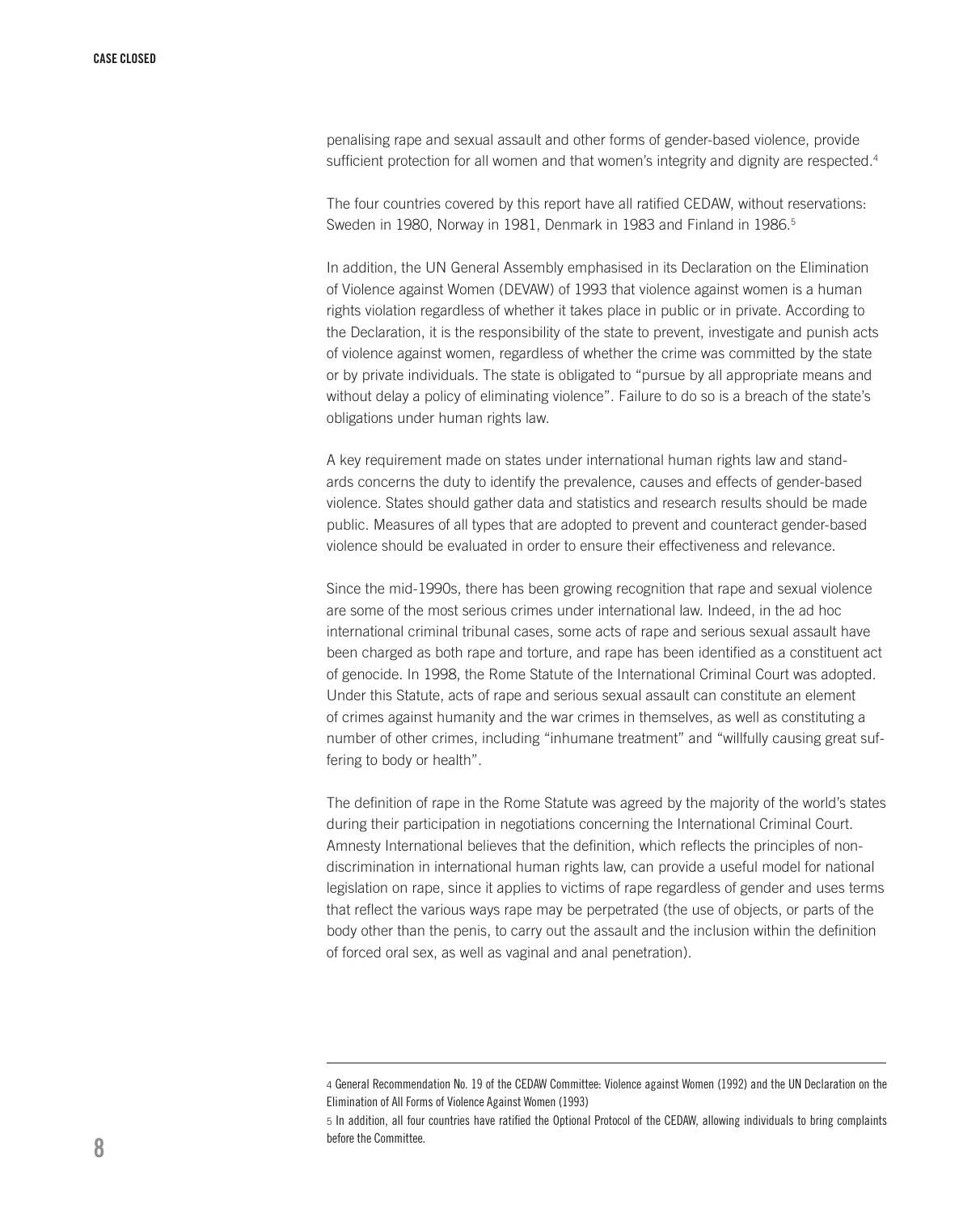### Definitions of rape in international law: an example for states to follow

Amnesty International notes that the definition of rape used by the International Criminal Court in its Elements of Crimes is as follows:

1. The perpetrator invaded the body of a person by conduct resulting in penetration, however slight, of any part of the body of the victim or of the perpetrator with a sexual organ, or of the anal or genital opening of the victim with any object or any other part of the body.

2. The invasion was committed by force, or by threat of force or coercion, such as that caused by fear of violence, duress, detention, psychological oppression or abuse of power, against such person or another person, or by taking advantage of a coercive environment, or the invasion was committed against a person incapable of giving genuine consent."\*

This physical definition reflects the many ways in which this crime may be perpetrated: through the penetration of the mouth or anus, as well of as the vagina, with a penis or through the penetration of the anus or vagina with any other part of the body or object. The definition of the conditions under which this penetration may take place reflects the fact that rape may be perpetrated through the use of many kinds of coercion, not simply violence or the threat of violence. Sexual violence is also deemed to take place under these circumstances where the sexual autonomy of the victim is violated through the carrying out of an act that is defined widely as "an act of a sexual nature."

In the case of *M.C. v Bulgaria*, the European Court of Human Rights, reflecting on the definitions of rape in many jurisdictions, including international criminal law, noted that:

"[T]he development of law and practice in that area reflects the evolution of societies toward effective equality and respect for each individual's sexual autonomy."\*\*

Amnesty International calls on states to incorporate these developments into their own domestic criminal laws.

\* Article 8 (2) (e) (vi)-1: International Criminal Court, Elements of Crimes, U.N. Doc. PCNICC/2000/1/Add.2 (2000).

\*\* *M.C. v Bulgaria*, European Court of Human Rights, Application number 39272/98, judgment, 4 December 2003.

# 1.1.1 Rule of law

Several fundamental civil and political human rights come into play in rape cases. The right to a fair trial and equality before the law is well-established and the human rights safeguard whereby innocence is presumed until guilt is proven must also be upheld. While these rules are primarily intended to protect the accused, the victims are also entitled to have their human rights respected.

The UN International Covenant on Civil and Political Rights declares that States are obligated to ensure that everyone enjoys equal protection under the law. Article 14 states that *"all persons shall be equal before the courts and tribunals"*. Similarly, the European Convention on Human Rights, article 13, states that *"Everyone whose rights and freedoms as set forth in this Convention are violated shall have an effective remedy before a national authority notwithstanding that the violation has been committed by persons acting in an official capacity"*. 6

<sup>6</sup> The European Convention on Human Rights was ratified by Norway and Sweden in 1952, by Denmark in 1953 and by Finland in 1990.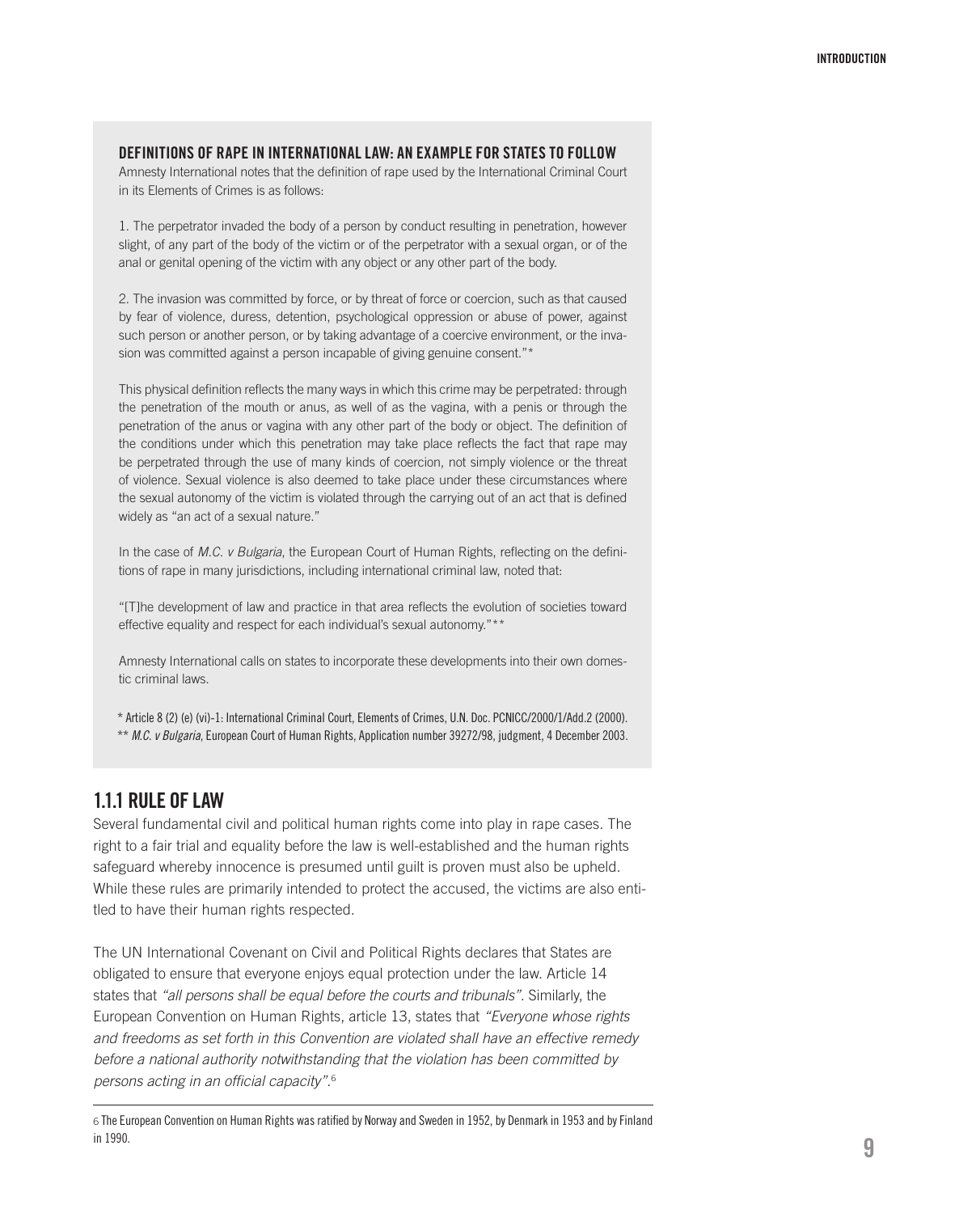Hence the rule of law rests on two fundamental and equally important principles: firstly, an obligation to ensure that no person is sentenced without a full and fair trial and that equal cases are treated equally and in accordance with applicable law (legal certainty and equality before the law); and secondly, the obligation of the state to protect its citizens from crime and to prosecute and punish those who commit crimes (legal security and protection of legal rights). In this context, a prerequisite for legal security is that the state's citizens are confident that society is willing and able to process reports of rape and other sexual violations in an effective and efficient manner. Legal security is strongly associated with the right of crime victims to justice and redress.

In 1986, the UN General Assembly acknowledged the need to recognise the rights of victims of crime by adopting The Declaration of Basic Principles of Justice for Victims of Crime and Abuse of Power.<sup>7</sup> According to this declaration, victims of crime should be treated with compassion and respect for their dignity and *"are entitled to access to the mechanisms of justice and to prompt redress, as provided for by national legislation, for the harm that they have suffered."*

Accordingly, women who have been subjected to rape are entitled to the same legal protection as victims of other types of crime. If a state fails to ensure that women who are victims of rape have adequate legal protection, such discriminatory treatment on the basis of gender violates the right to equal protection before the law.

# 1.1.2 Support and assistance

International human rights obligations require the state to set up or to support other bodies that provide, systems of protection, support and assistance for victims of domestic violence, rape, sexual assault and other forms of gender-based violence. Specially trained healthcare staff should be available and rehabilitation and counselling provided. Women in rural areas should also have access to support services. Protection, support and assistance should also be provided to refugees escaping gender-based violence.

The right to an effective remedy is a basic element of states' obligation to fulfil their treaty obligations. All victims of crime have the right to necessary material, medical, psychological and social assistance through governmental or voluntary, community-based means. These rights should be guaranteed regardless of whether the perpetrator is identified, apprehended, prosecuted and convicted and regardless of the relationship between the perpetrator and the victim.

# 1.1.3 Change of attitudes

International human rights law recognises that the elimination of gender-based violence requires change in society and in the normative (heterosexual) culture that nurtures such violence. According to Article 5 of CEDAW, states are required to take all appropriate measures to change social attitudes and cultural patterns that underpin prejudices and discrimination against women, as well as stereotyped roles for men and women. Preventive work at all levels of society is therefore a prerequisite for bringing about a profound and sustainable change to ensure women's right to a life free from gender-based violence, including rape and other kinds of sexual abuse.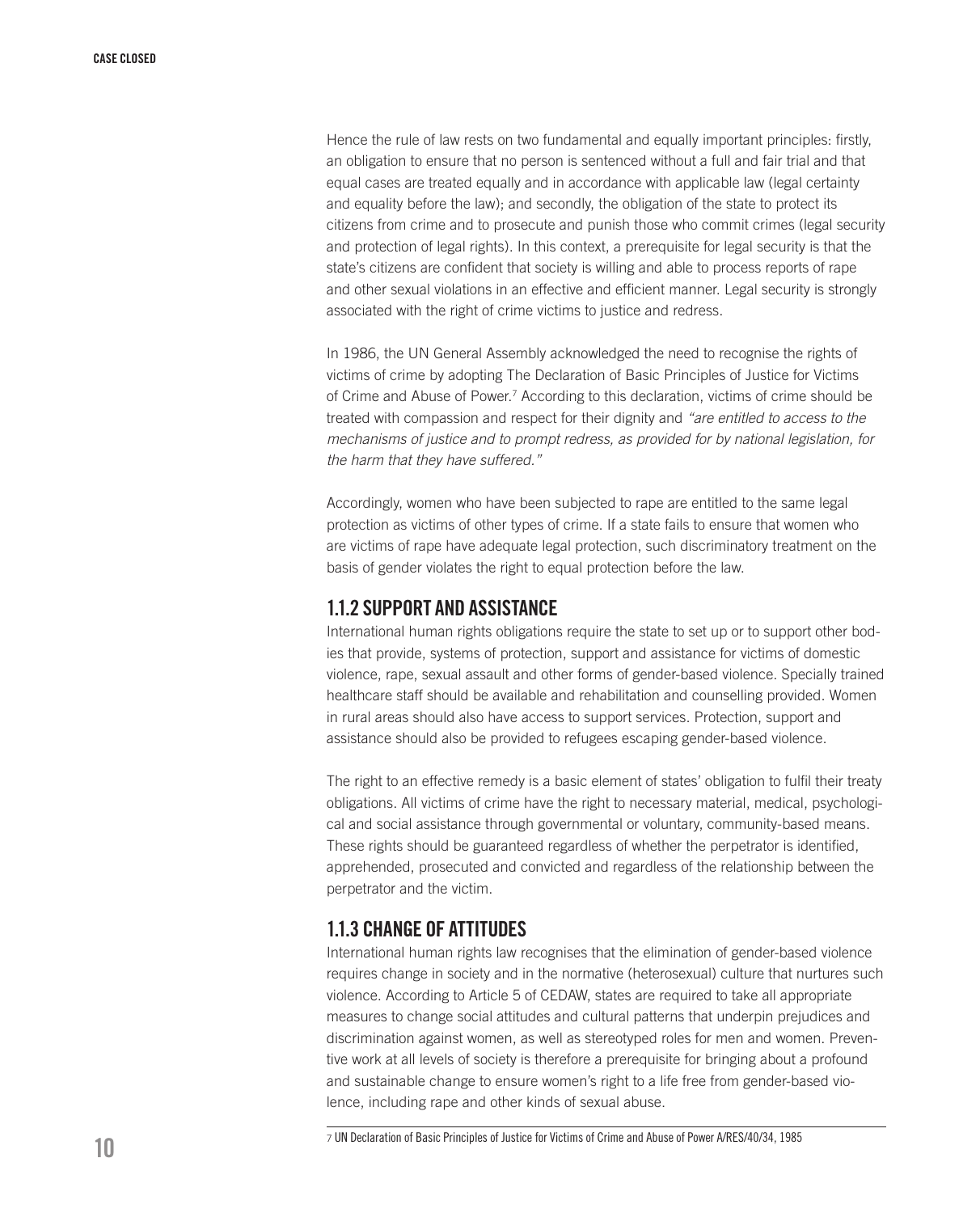The UN Special Rapporteur on Violence Against Women, Yakin Ertürk, has identified and detailed a number of indicators that can provide guidance on policy, enable the measurement and monitoring of progress and stimulate regular, systematic data collection.8 If violence against women is to be eliminated, it is crucial to address the factors that promote or constrain it.

The Special Rapporteur suggests that social tolerance indicators should be surveyed either within prevalence surveys that include male respondents or through modules developed for inclusion in recurrent surveys of social attitudes. These should include questions that probe understanding, awareness, levels of tolerance, whether respondents know someone who has been victimised and respondents' willingness to report/intervene.

# 1.2 Rape in the Nordic countries

The Nordic countries – Denmark, Sweden, Finland and Norway – are often singled out for praise when it comes to achievements of gender equality. Indeed, the demands of the women's movement have paved the way for women's participation in all sectors of society. The governments in the Nordic countries have long focused attention on gender equality and equal opportunities for women and men in public life, work, education, political participation, representation and leadership. Even so, continuing violence against women evidences the unequal power relations between men and women that still prevail in all the Nordic countries. These insights have, to various extents, influenced the political agenda in the four Nordic countries during the past two or three decades, and measures to combat men's violence against women form part of the governments' policies to bring about gender equality.

In the case of Sweden, for example, the UN Special Rapporteur on Violence Against Women has pointed out that, while an impressive level of gender equality has been achieved in the so-called public spheres of work, education and political participation, this achievement seems to have halted at the doorsteps of private homes. The unequal power relations between men and women continue to be fuelled by deeply rooted patriarchal gender norms that are reproduced within the so-called private spheres of family life and sexual relationships.9 Accordingly, the equal opportunities agenda is a necessary but

**"Tolerance of such violence creates cultural contexts in which it can continue unabated and States fail to act with due diligence. From a human rights perspective, this is a situation where the violations of rights can continue unchallenged. We need a deeper understanding of the ways in which violence is structured and sustains current gender hierarchies: while women are increasingly willing to name and challenge violence against them, men's perceptions and actions appear more resistant to change."** <sup>8</sup>

UN Special Rapporteur on Violence against women, Yakin Ertürk

<sup>8</sup> Promotion and protection of all human rights, civil, political, economic, social and cultural, including the right to development. Report of the Special Rapporteur on violence against women, its causes and consequences, Yakin Ertürk. *Indicators on violence against women and state response.* A/HCR/7/6. January 2008.

An indicator is defined as "an item of data that summarises a large amount of information in a single figure, in such a way as to give an indication of change over time". Indicators differ from statistics in that they usually correlate to a norm or benchmark (in this case, eliminating gender-based violence against women). The SRVAW mentions three levels of indicators:

<sup>1)</sup> Structural indicators reflect the ratification/adoption of legal instruments and the existence of basic institutional mechanisms necessary for the realisation of human rights

<sup>2)</sup> Process indicators refer to policy instruments, programmes and specific interventions; actions taken by states and individuals to protect and fulfil rights

<sup>3)</sup> Outcome indicators, directly or by proxy measures, document the realisation of rights. These are often the slowest to move, due to the interdependence of human rights

<sup>9</sup> Report of the Special Rapporteur on violence against women, its causes and consequences, Yakin Ertürk. *Mission to Sweden.* A/HCR/4/34/Add.3. February 2007.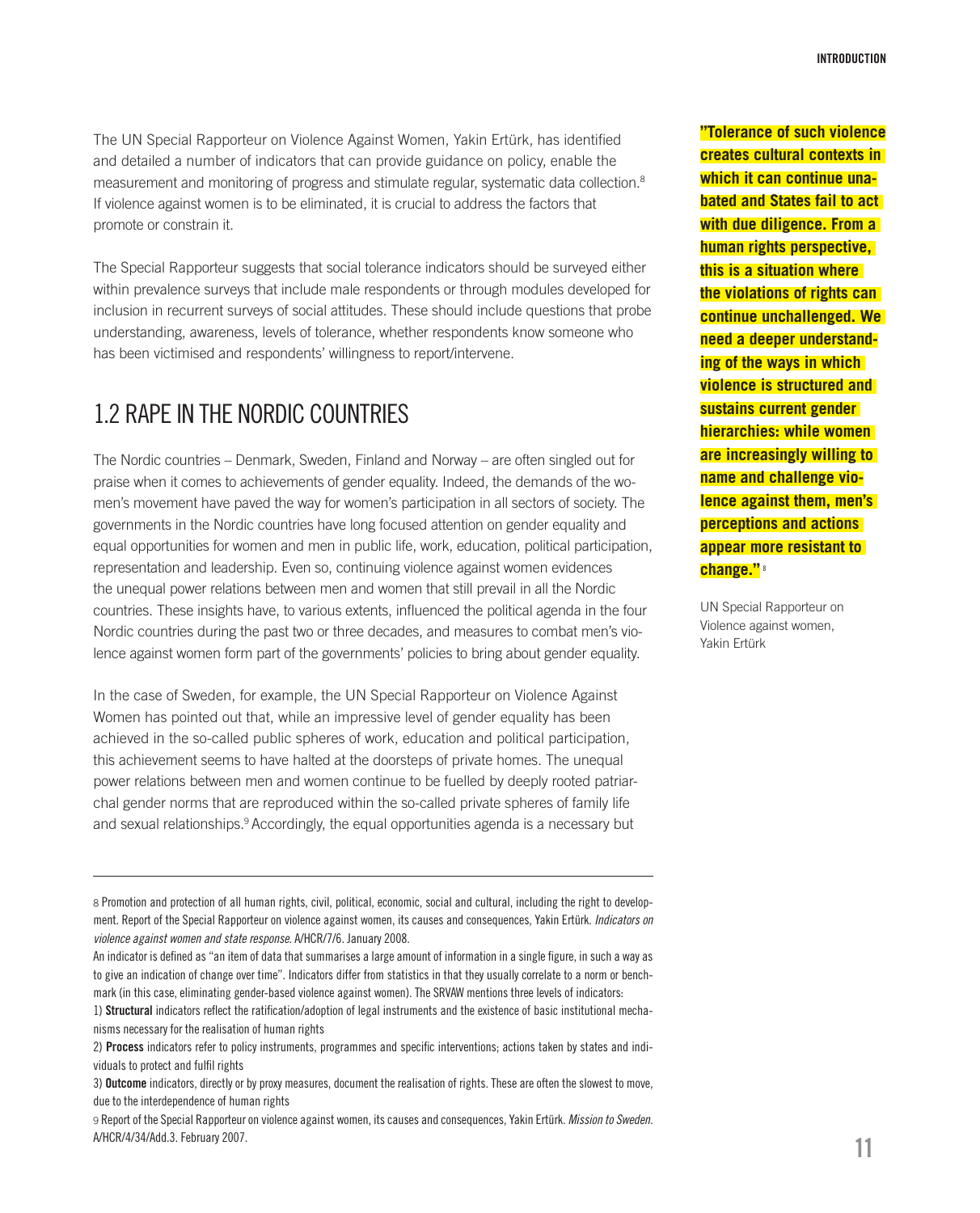insufficient strategy for achieving full gender equality and ensuring women's right to a life free from violence.

Despite the adoption of extensive legal and institutional measures in Western countries, levels of gender-based violence, including rape, remain high. According to the Special Rapporteur, gender-based violence against women can in this context be perceived as harmful social traditions, rather than simply as the crimes of individual perpetrators.<sup>10</sup>

Amnesty International's conclusions reflect the findings of the Special Rapporteur across the four countries surveyed in this report. The prevalence of sexual assaults and the failures in response by the state and by society as a whole are matters that require urgent action.

Sexual violence is a serious societal problem, both in terms of its scope and its negative consequences for the individual victim $11$  and society at large. It constitutes a grave attack on the integrity and sexual autonomy of a person and constitutes a violation of the victim's human rights. At the same time, it impairs the enjoyment of a range of fundamental human rights such as the rights to physical and mental health, personal security, equality within the family and equal protection for men and women under the law.

Children, women, and sometimes also men, are subjected to rape and other sexual violence. Such violence occurs within heterosexual and homosexual relationships, as well as outside intimate relationships. While acknowledging that *all* sexual violence, regardless of the identity of the victim, is equally important as a human rights issue, this report is limited to one form of sexual violence, namely the rape of women. While national legislation in the Nordic countries concerning rape is gender neutral, this report is not because in almost all reported rapes of persons aged 15 years or older the victim of the crime is a woman and the perpetrator is a man.12 Women are raped by men they are close to or acquainted with as well as by men completely unknown to them.<sup>13</sup>

<sup>10</sup> Report of the Special Rapporteur on violence against women, its causes and consequences, Yakin Ertürk. *Intersections between culture and violence against women.* A/HCR/4/34. January 2007

<sup>11</sup> Amnesty International in no way intends to reduce any person subjected to rape to the status of a mere "victim". Women who survive rape and other forms of sexual violence are in fact agents who seek the means and strategies to cope and deal with their experiences. At the same time, a woman subjected to rape is clearly the victim of a serious crime. In this report, the term victim is used as defined by the UN: *"Victims" means persons who [...] have suffered harm, including physical or mental injury, emotional suffering, economic loss or substantial impairment of their fundamental rights, through acts or omissions that are in violation of [national] criminal laws* [...]. UN Declaration of Basic Principles of Justice for Victims of Crime and Abuse of Power A/RES/40/34, 1985.

<sup>12</sup> For example, of all rapes reported to the Swedish police where the victim is aged 15 or older, 97–98 per cent of the victims are women and as good as 100 per cent of the perpetrators are men. However, in the case of reported rapes where the victims are children, a considerably larger proportion of the victims are boys. While Amnesty International acknowledges that the rape of children is an equally important human rights issue, it lies outside the scope of this report.

<sup>13</sup> As stated, this does not mean that men are never raped or that rape never occurs in same-sex partnerships. Although this report does not address rape and sexual violence against men (weather gay, bisexual or transgendered or heterosexual), or men or women in same-sex relationships or homophobic attacks where the victims are LGBT-persons, these are all significant issues that requires attention, not least so that victims of such assaults will feel more able to report them.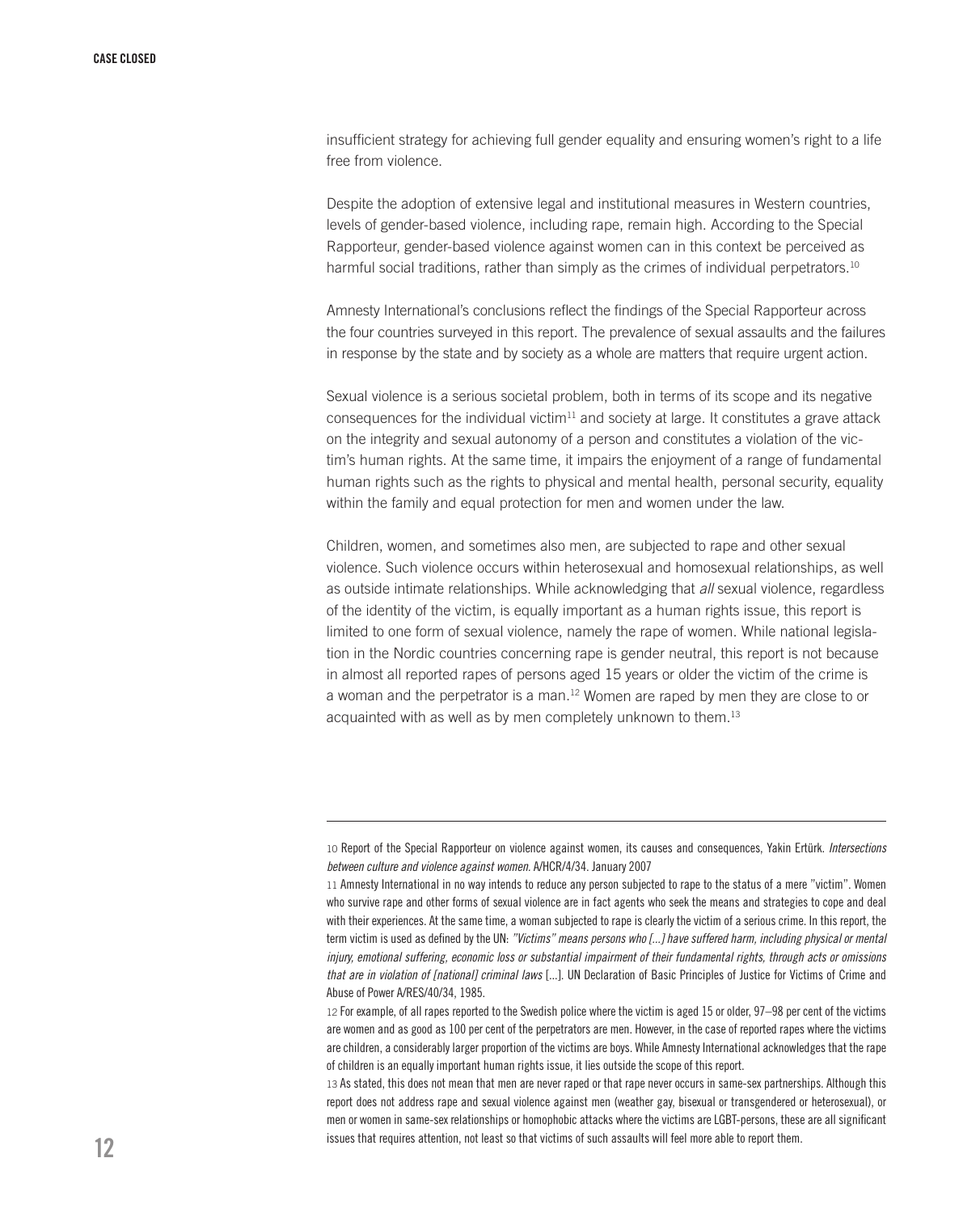# 1.3 A priority issue – but still an alarming reality

In all four Nordic countries, gender-based violence has been publicly debated and discussed for decades, making the subject less taboo than is often the case elsewhere. The countries' governments, politicians and justice systems alike all claim that combating gender-based violence, including rape and other forms of sexual crime, is a high priority. Various legislative and other measures have been adopted, or are currently being introduced, to improve legal protection and procedures in rape cases. Their effectiveness remains to be seen.

# 1.3.1 Attrition

This report deals with *attrition* in relation to cases of rape or, in other words, the filtering process whereby alleged offences either never come to the attention of the criminal justice system, either because they are never reported or because cases are dropped at various stages of the legal process.<sup>14</sup>

Several European countries have seen a continuous and strong increase in the number of reported rapes in recent decades, whereas the number of prosecutions and convictions has remained fairly static.15 Researchers who have looked into the reasons for this have used the concept of attrition to illustrate and analyse what happens to the reports of rape in the legal process. The purpose of research of this kind is to identify shortcomings, in order to reduce the justice gap between the number of reported and the number of tried rape crimes.

Researchers have identified three crucial stages at which attrition occurs:

- the police investigation
- decisions by prosecutors
- the trial

Cases are discontinued during each of these stages for a variety of reasons. The ability of the legal system to prosecute rape will also influence victims' inclination to report such crimes. For this reason, some researchers argue that an initial stage should be added: the victim's decision whether or not to report the crime. This issue is significant for the state, as victims' decisions will be affected by their confidence in the authorities' ability to deal with their cases effectively and in a manner that will not cause them further harm.16 Meanwhile, attrition in itself will affect the public's confidence in the willingness and ability of the justice system to deal with, and effectively investigate and punish, rape, as well as undermine the general message that violence against women, including sexual violence, is an unacceptable and discriminatory violation of women's human rights.

While acknowledging that rape is a crime associated with particular problems regarding evidence, most notably because there are usually no witnesses other than the victim and the

<sup>14</sup> Rebecca Bradley, *Rape and Pre-Trial Attrition: What should be done?* (1999) http://survive.org.uk/justice1.html 15 Linda Regan and Liz Kelly, *Rape: The Forgotten Issue? A European Attrition and Networking Study*. 2001 samt *Rape: Still a forgotten issue*, 2003 (briefing document).

<sup>16</sup> Liz Kelly, Jo Lovett and Linda Regan, *A gap or a chasm? Attrition in reported rape cases*, Home Office Research Study 293, 2005.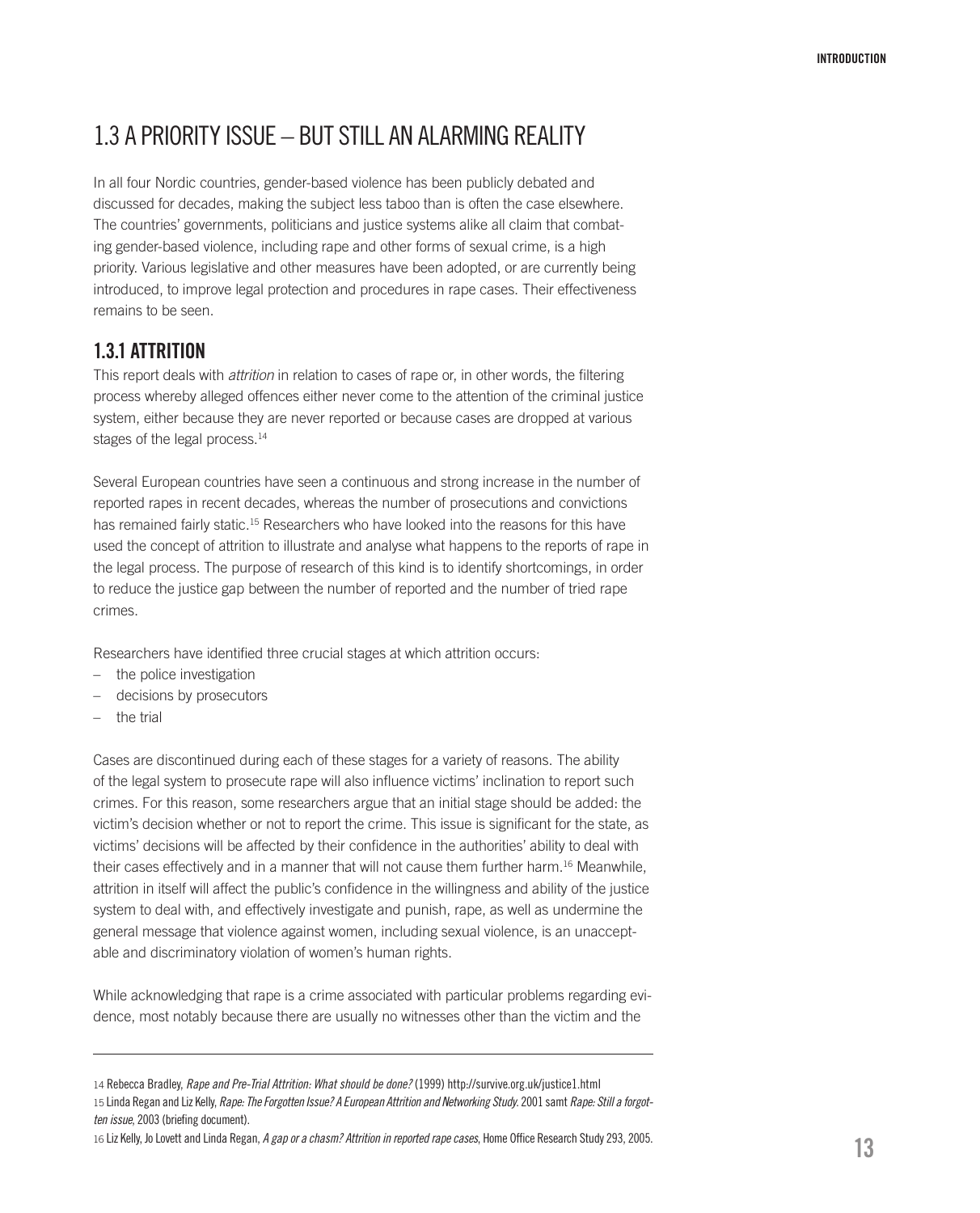accused, Amnesty International is concerned about the alarming attrition rates that remain a reality in Denmark, Sweden, Finland and Norway. Amnesty International is concerned that the fact that only a small number of the crime victims who report a rape have their case tried in a court of law, amounts to a situation of impunity for many perpetrators in the Nordic countries.

Serious legislative obstacles to increasing prosecution rates can be found as in the case of Finland. In all four Nordic countries, only a small number of reported rapes lead to a prosecution, with an even smaller number resulting in a conviction. Most cases are closed at an early stage of the investigation, usually with the explanation that it cannot be proved that a crime has been committed. While this will be true in some cases, in others the lack of proof boils down to a failure to gather evidence thoroughly or professionally. The crime victim's access to justice and redress is largely dependent on the quality of the preliminary investigation. Attrition is partly the result of the different assessments made, which, in turn, are dependent on the competence, motivation, attitudes and values of the investigating officers – factors that are reflected in the investigation work. Research in Denmark, Sweden and Finland indicates that police investigators sometimes assume that women who report rape are lying or mistaken. As this report shows, the legal process – and ultimately women's rights to justice and equality before the law – may be hampered by discriminatory attitudes about female and male sexuality, expectations about how women should behave and react before, during and after a rape, and notions of "real rape" and the "ideal victim". These considerations apply to all four countries, but are addressed in greater depth in the chapter on Denmark.

Rape is a crime that is chiefly committed against women and the fact that investigations into rape cases are sometimes substandard in quality and therefore inadequate as a basis for prosecution indicates the existence of gender discrimination against women by the state, which they should investigate thoroughly and take urgent steps to address.

This joint report aims to cover all stages of the attrition process in the different national contexts of the four Nordic countries. The national sections of Amnesty International in Denmark, Sweden, Finland and Norway have researched and compiled the chapters that cover their own countries. However, it should be noted that Amnesty International as a world-wide organisation shares the principles held on these issues by the individual Amnesty International sections.

This report's point of departure is that rape is one of the most extreme manifestations of gender-based discrimination. Amnesty International believes that the failure to prevent rape, and other forms of sexual violence, to protect women and girls from such crimes, and to ensure justice for all rape victims – including the effective investigation as a solid basis for prosecution and trial and ultimately to afford redress to girls and women who have been raped – is one of the most serious challenges to the human rights of women in the Nordic countries. This is a challenge that must be dealt with as a matter of urgency through the adoption of intensified, positive and creative initiatives and firm action by the Nordic governments.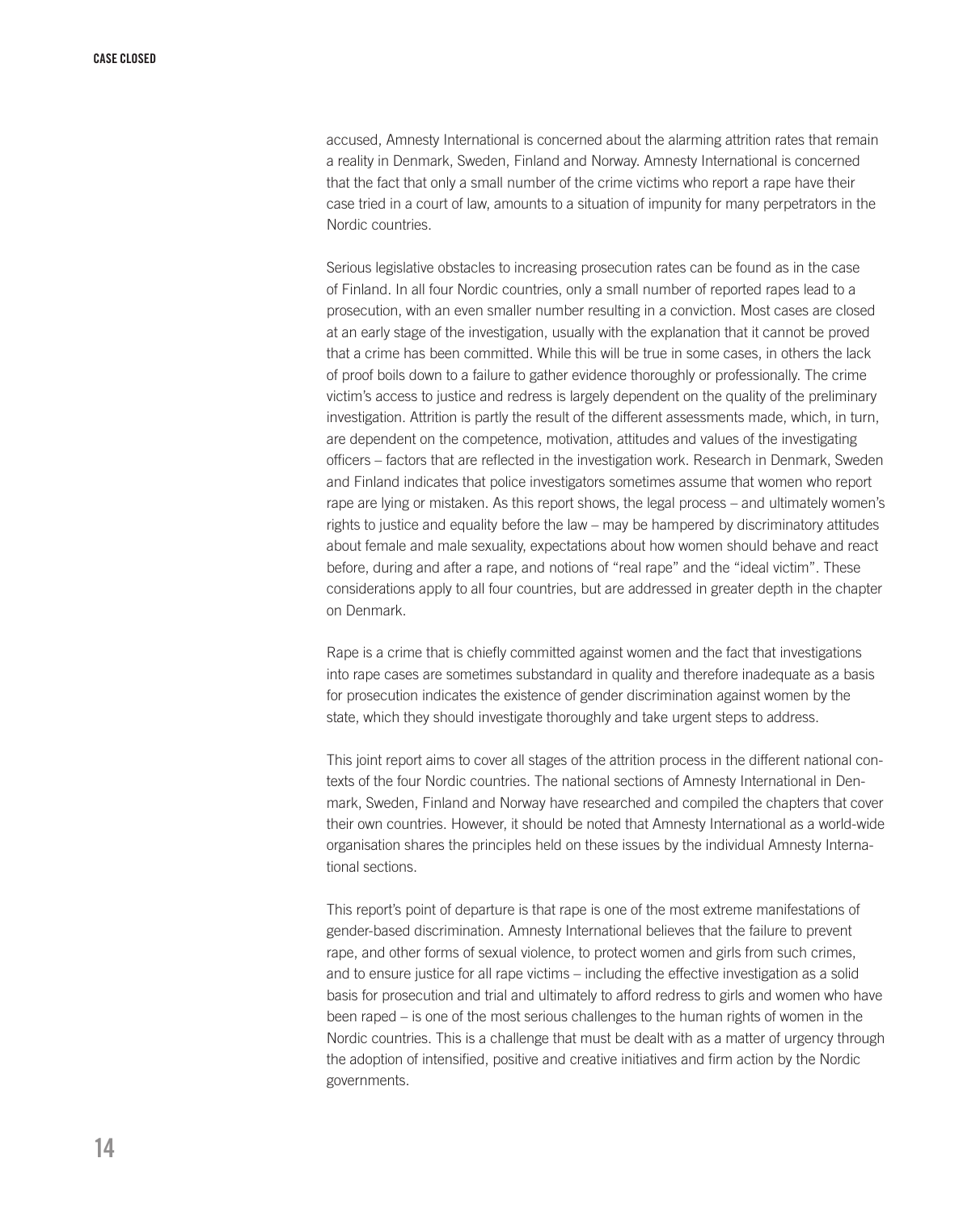# 2. RAPE and human rights in denmark

# 2.1 Summary

In Denmark, approximately 500 rapes are reported to the police each year. The number of rapes actually committed is unknown, but studies estimate that only a minority of rapes are reported.

Women who have been subjected to sexual violence will find that there is only a slim chance that reporting the assault to the police will result in criminal proceedings and the perpetrator's conviction. Very few reports of rape lead to a formal prosecution. The great majority of cases are closed – discontinued – by the police or public prosecutor before they reach the courts.

– Only one in five reported rapes result in a conviction in court

– Only a minority of cases where the police identify and charge a suspect come before the courts. In 2006, 60 per cent of such cases were closed without a court hearing because of 'the state of the evidence'.

Surveys of prosecution practices suggest that it is virtually impossible for a woman successfully to accuse a man of rape if her testimony contradicts that of her alleged attacker and the parties' evidence is the main decisive factor.17 This is especially true where the parties knew each other before the rape. In practice this means that an entire category of rape cases is virtually exempt from prosecution, since these cases nearly always end with a decision not to prosecute and take the case to court, as the public prosecutor views a conviction as unlikely. This situation is all the more worrying since women had suffered physical injury in over half the reported (alleged) incidents of rape committed by an ex-partner, current partner or acquaintance. Women who have been subjected to rape have the same right to legal protection as the victims of other crimes. Failure by the state to ensure protection in respect to this particular crime amounts to discriminatory treatment on the basis of gender and consequently violates the right to equal protection under the law. Amnesty International Denmark believes that the low prosecution rate for rape cases in Denmark is a human rights issue that has serious consequences for rape victims' access to legal protection and redress.

Two crucial aspects of rape cases are to a large extent non-transparent in Denmark: the assessment of the relative credibility of the victim and the accused; and the reasons for deciding whether to prosecute or whether to close the case because of the state of the evidence. Amnesty International Denmark's position is that all decisions on whether or not to prosecute should be subjected to a formal assessment and objectified to the greatest

17 Though, formally, the woman is not considered a party to the case, but a witness for the prosecution. 18 All quotes from Laudrup & Rahbæk 2006

**"… when you go out and talk to the witnesses you find she was dancing on the tables and throwing her clothes around the pub. That doesn't justify the fact that she was raped, absolutely not. But her behaviour went a long way towards giving those guys certain hopes or expectations."**

Interviewed police officer

**"You stated yourself that two days before the reported rape was supposed to have taken place you voluntarily had intercourse with XX."**

Prosecutor's closing statement giving grounds for not pressing charges.

**"In addition, the two friends who accompanied you to town state that you were the one playing up to XX and they understood the situation to indicate that something was bound to happen between you when you got home."**

Prosecutor's closing statement giving grounds for not pressing charges.18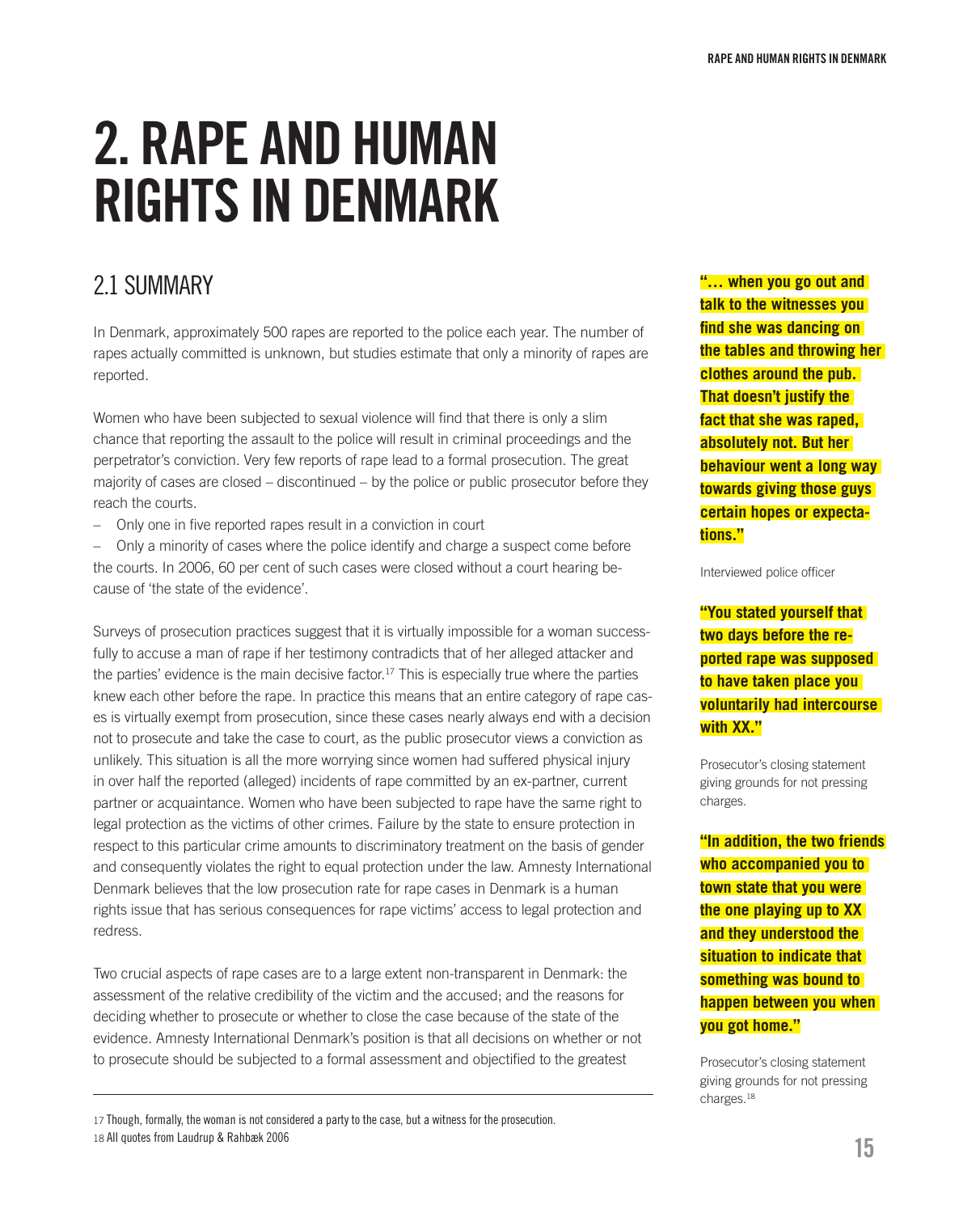possible extent to ensure that the decision is not influenced by subjective views, attitudes and norms about male and female sexual behaviour.

The Danish Penal Code's provisions on rape come under the chapter on vice crimes and a number of the provisions on sexual offences include references to marital status. The legislation even provides for a possible reduction in the penalty for rape if the victim and the perpetrator marry or enter into a registered partnership. Non-consensual sexual acts with a victim who is in a helpless state are not defined as rape unless the perpetrator is directly responsible for the woman's state. This makes the Danish legal definition of rape narrower than the definitions used in Sweden and Norway. Amnesty International Denmark concludes that Danish legislation on rape and sexual violence conflicts with human rights principles concerning the need to protect an individual's sexual and physical integrity and right to self-determination.

# 2.2 Legal framework

This sub-chapter examines Danish legislation on rape, the level of sanctions and Amnesty International Denmark's concerns about the legal situation in Denmark.

# 2.2.1 History

Although rape as a criminal offence can be traced back to Denmark's very first laws dating from the thirteenth century, the understanding of rape has changed a great deal over time. Rape was originally perceived as a violation of the property rights of the woman's husband and also, during the seventeenth century, as a religious offence. In the first Danish Penal Code dating from 1866, rape was for the first time seen as a violation of the woman – but in terms of a violation of her honour because she had been forced into extra-marital intercourse. As a result, rape was mainly punishable when committed against married women by strangers. The new Penal Code adopted in 1930 reflected changes in the understanding of rape, which was now viewed to a greater extent as a violation of a woman's right to sexual self-determination. The Penal Code from 1930 includes a possibility to punish marital rape, albeit with a less severe punishment.<sup>19</sup>

Amendments to the provisions on rape were enacted in 1967 and 1981. In 1967, differences in maximum penalties were abolished in respect to marital rape, acquaintance rape and blitz rape (assault by a complete stranger) were abolished. The ensuing years saw criticism from the women's movement, because many rape cases were prosecuted pursuant to section 217 of the penal code (forbidding 'enforced sexual intercourse'), with only very violent rapes being prosecuted as 'rape' pursuant to section 216. In 1981 the law was amended and section 216 was changed to include the threat of violence. This meant that a man who forced a woman to have sex with him by threatening violence could be prosecuted for rape rather than for enforced sexual intercourse. The law was also made gender neutral and same-sex relations were included. The provision on 'enforced sexual intercourse' is now rarely used, with most rape cases being prosecuted pursuant to section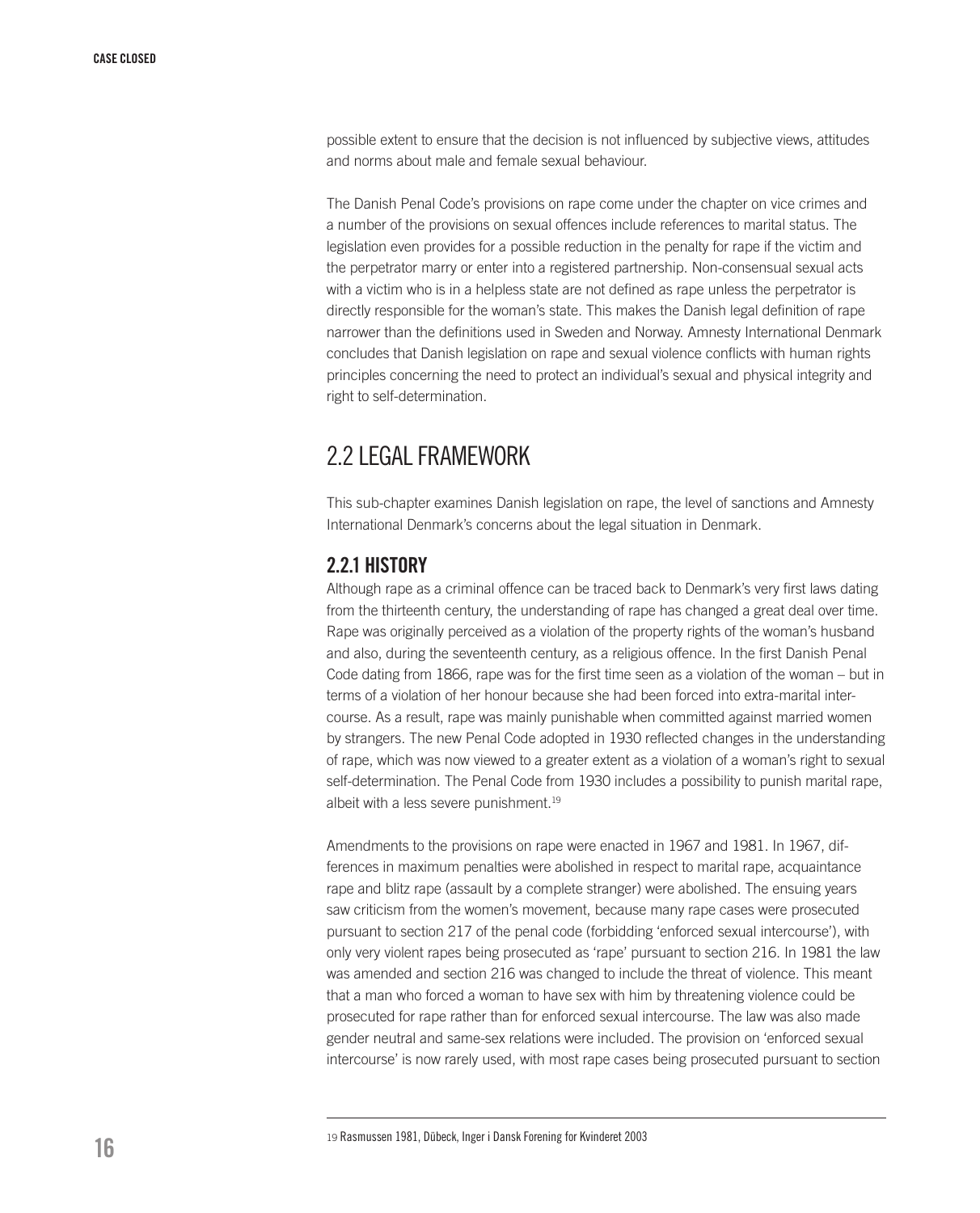216. In 2002 the maximum penalty for sexual assault was raised to eight years' imprisonment, or 12 years in the case of aggravating circumstances.<sup>20</sup>

# 2.2.2 Currentlaw

Chapter 24 of the Danish Penal Code contains provisions covering a range of sexual offences under the title 'vice crimes'.21

### The main provisions of the Penal Code concerning rape read as follows:

### §216

1) Any person, who enforces sexual intercourse by violence or under threat of violence, shall be guilty of rape and liable to imprisonment for any term not exceeding eight (8) years. The placing of a person in such a position so that the person is unable to resist the act shall be equivalent to violence.

2) If the rape has been of a particularly dangerous nature, or in particularly aggravating circumstances, the penalty may be increased to imprisonment for any term not exceeding twelve (12) years.

§224

The provisions in Sections 216–223a of this Act shall apply similarly in connection with sexual relations other than sexual intercourse.

Rape is a criminal offence pursuant to the Penal Code. The concept encompasses blitz rape as well as acquaintance rape and rape within intimate relationships/partner rape. It also covers attempted rape and various kinds of coerced sexual acts in addition to intercourse.

Rape is equally punishable regardless of whether it is committed by a complete stranger, who assaults a woman in a dark and isolated public place (blitz rape), by a man the victim has met in a bar, by an acquaintance (acquaintance rape), or by a former or present partner (rape within intimate relationships/partner rapes). Nevertheless, in cases where the woman and the man already knew each other prior to the alleged rape – acquaintance rape – this fact will be crucial to the passage of the case through the legal system, especially when compared to the handling of cases involving blitz rape.<sup>22</sup>

Pursuant to sections 216 and 224, sexual intercourse and other sexual acts are punishable as rape where the perpetrator carries out the sexual act by means of physical violence or by threatening to use violence against the victim if she refuses to cooperate. Carrying out a sexual act by means violence includes situations where the perpetrator has put the woman into a state where she cannot defend herself, for example through drugging her. If for some reason the perpetrator fails to penetrate the women (or to perform other sexual acts that he originally intended to carry out), his actions are still punishable as attempted rape and the same maximum sentences apply.

21 In Danish: Forbrydelser mod kønssædeligheden

<sup>20</sup> Act No. 380 of 6 June 2002 raised the maximum penalties for rape to eight years and 12 years (the latter in cases where there are aggravating circumstances).

<sup>22</sup> Laudrup & Rahbæk 2006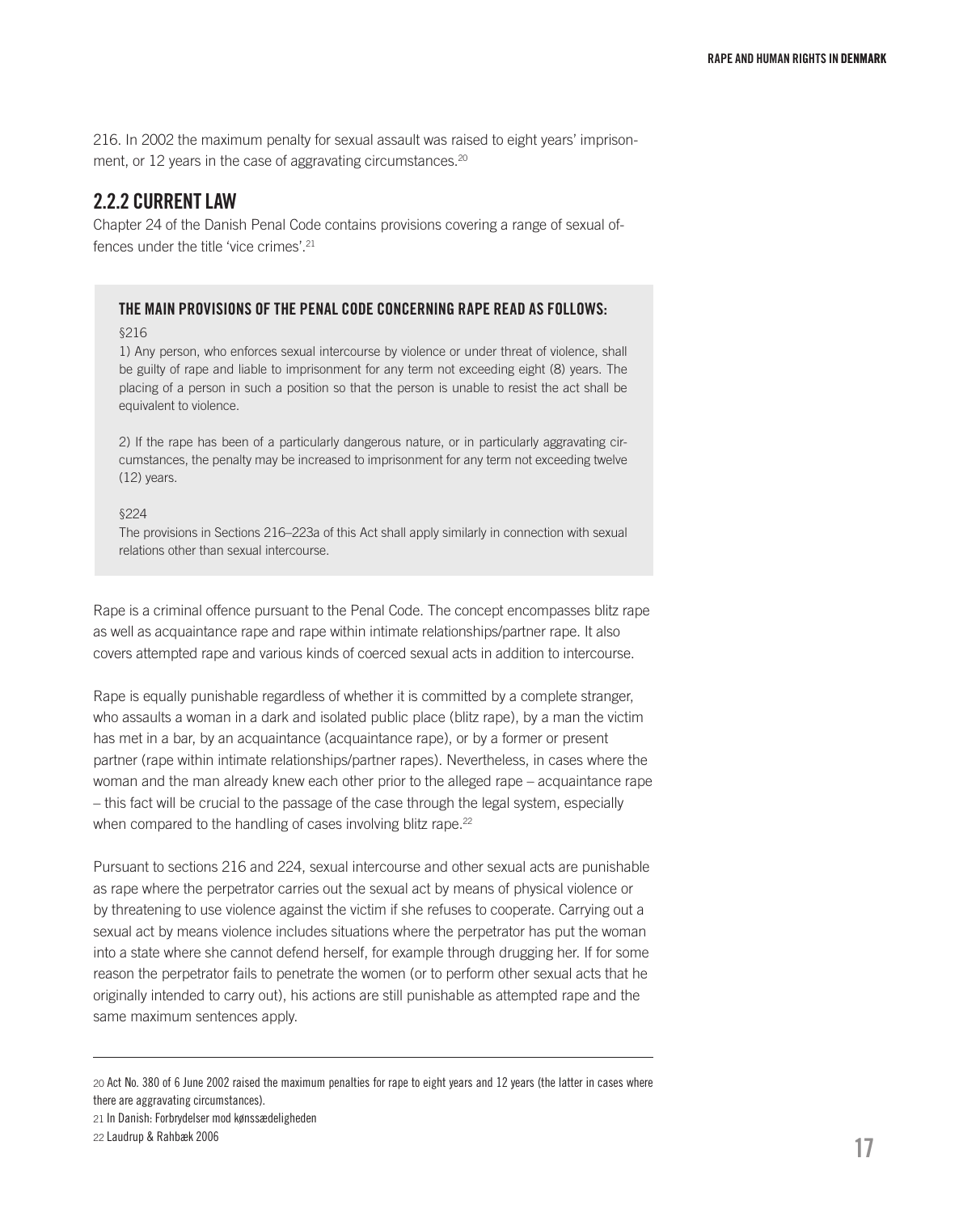If the woman cannot defend herself because of her own actions, for example because she has consumed alcohol, drugs etc., the crime is not punished as rape, but as a sexual offence. This also applies if the woman is ill or otherwise unable to defend herself unless the perpetrator is directly responsible for her situation. Section 218 is used to cover sexual acts accomplished through taking advantage of a woman who is mentally disabled or mentally ill or in a helpless state where she cannot defend herself (intoxicated, sick, asleep etc.). The maximum punishment is four years' imprisonment. Figures concerning prosecutions, convictions etc. under section 218 are not included in the statistics on rape. Danish legislation differs from both Norwegian and Swedish legislation in this respect. In both the latter countries, sexual acts performed where the victim is in a helpless state are punished as rape regardless of the reason for the woman's condition.

Amnesty International Denmark is very concerned that enforced sexual relations with a woman who is unable to defend herself are not understood as constituting rape in Danish law (except for cases where the perpetrator is directly responsible for the woman's helpless state). Amnesty International Denmark is concerned that this might result in a situation where certain groups in society are less protected against rape than others. The mentally disabled, or people taking drugs, alcohol etc., who at the time of the rape are unable to defend themselves, or choose whether or not to engage in sexual acts, can in fact be raped without the perpetrator being punished for rape – but only for a minor sexual offence.<sup>23</sup> Intercourse or sexual acts with a victim in a helpless state should be included within the rape provisions in the Danish Penal Code.

# 2.2.3 Vice crimes as opposed to sexual crimes

The rape provisions in the Danish Penal Code are contained in the chapter on vice crimes. The categorisation of rape and other sexual offences as 'vice crimes' (Forbrydelser mod kønssædeligheden) conveys a message that rape violates public morals, rather than the rights of an individual. Thus the current rape provisions continue to reflect the original intention of Danish legislation on rape, namely, the protection not of the individual, but of the moral standards of society as a whole. In Norway, Sweden and Finland the term 'vice crimes' is no longer used precisely in order to emphasise that rape is a violation of an individual's sexual self-determination and bodily integrity rather than of public morals. Amnesty International Denmark recommends that the term 'vice crimes' should be replaced with the term 'sexual offences' in Danish law or that the provisions concerning rape should be moved to Chapter 25 of the Penal Code on 'Crimes against life and the person' (Forbrydelser mod liv og legeme).

There are other examples in the Danish legislation of wording that indicates that the focus of the law is the protection of morality, rather than of individual sexual self-determination. In

<sup>23</sup> The approach adopted by the International Criminal Court (ICC) and The European Court of Human Rights (M.C. vs. Bulgaria (application no. 39272/98). 4 December 2003) does not make the use of force a essential criteria, but defines rape as being committed whenever there are coercive circumstances present that undermine the victim's ability to give her genuine consent. See ICC, Rules of Evidence and Procedure, Rule 70:

a) Consent cannot be inferred by reason of any words or conduct of a victim where force, threat of force, coercion or taking advantage of a coercive environment undermined the victim's ability to give voluntary and genuine consent,

b) Consent cannot be inferred by reason of any words or conduct of a victim where the victim is incapable of giving genuine consent.

c) Consent cannot be inferred by reason of the silence of, or lack of resistance by, a victim to the alleged sexual violence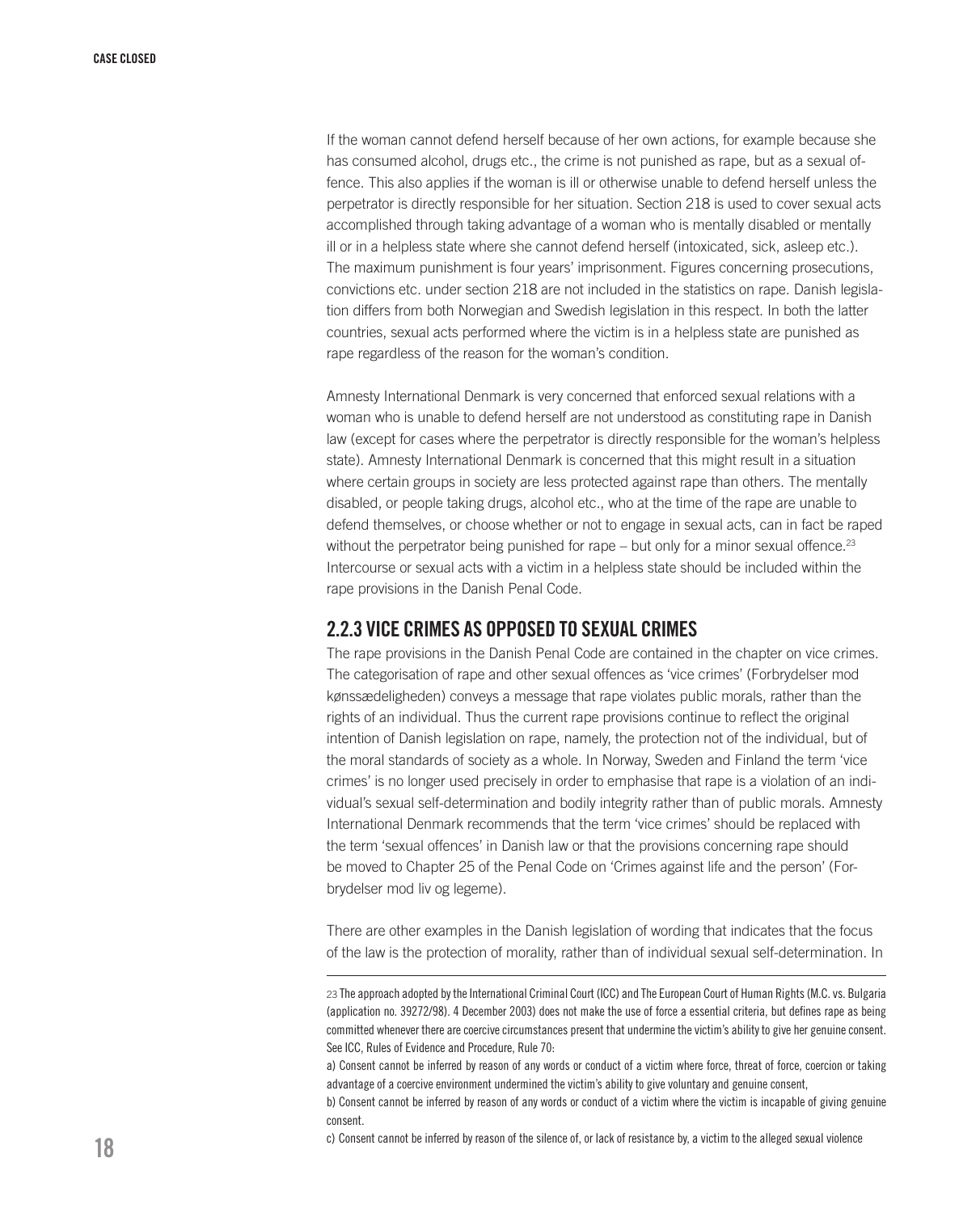the provisions dealing with sexual offences, various sections refer to 'extra-marital intercourse' (sections 218 (helpless state of the victim) and 220 (abuse of subordinate position of victim)), giving rise to an assumption that such forms of enforced intercourse are legal within marriage. Section 221 criminalises the situation where the victim consents to sexual intercourse because she mistakes the perpetrator for someone else or because she believes herself to be married to him. One could ask whether such situations are really likely to arise in reality, or if the provision is in fact intended to protect the woman's virtue while punishing a man who has sex with another man's wife or deceives the woman into believing they are married? According to section 227, the penalty for rape committed pursuant to section 216 and for other sexual offences (sections 217–226) "can be reduced or remitted if the persons, between whom the sexual intercourse has taken place, have since married each other or registered their partnership." Amnesty International Denmark is aware that the question of guilt is not at issue here. This provision refers to cases where the man has been found guilty of rape, but receives a lighter punishment because he has subsequently married the victim. Amnesty International Denmark believes that this law facilitates impunity, as it perpetuates the view that rape is a crime that violates the family or the concept of "honour", rather than a woman's physical and mental integrity and, accordingly, allows discriminatory views concerning women's appropriate position in society to persist. Section 227 would seem to imply that an act of rape could somehow form an appropriate foundation for the commitment of marriage. Given that marriage (both generally and under human rights law) is supposed to be undertaken freely as a commitment between adults, this provision would seem to conflict with any international human rights standards on gender equality.

Amnesty International Denmark is concerned about the reference to marriage in the Danish legislation. Rape and sexual abuse are serious violations of a woman's right to sexual self-determination and bodily integrity and have nothing to do with whether she is married to the perpetrator or not. If a husband takes advantage of the fact that his wife is in a helpless state and forces her to engage in sexual activities against her will, the woman will have been violated regardless of the existence of the marriage. Wording that links marital status to the question of whether a sexual offence has been committed should be deleted in order to ensure that such offences are assessed objectively and on their own terms. Amnesty International Denmark recommends amendment of the legislation to remove references to marriage and marital status.

A requirement on states to remove exemptions applicable to marital rape has been recognised in the UN Declaration on the Elimination of Violence against Women, which defines marital rape as a form of violence against women.<sup>24</sup>

# 2.2.4 Level of sanctions

The maximum penalty for rape was increased in 2002 and the offence is now punishable with a maximum of eight years' imprisonment. If the nature of the rape was particularly abhorrent, the penalty may be further increased to a maximum of 12 years' imprisonment. Statistics show that the penalties actually imposed are generally much lower than the statutory maximum, but have become more severe since the law was amended in 2002.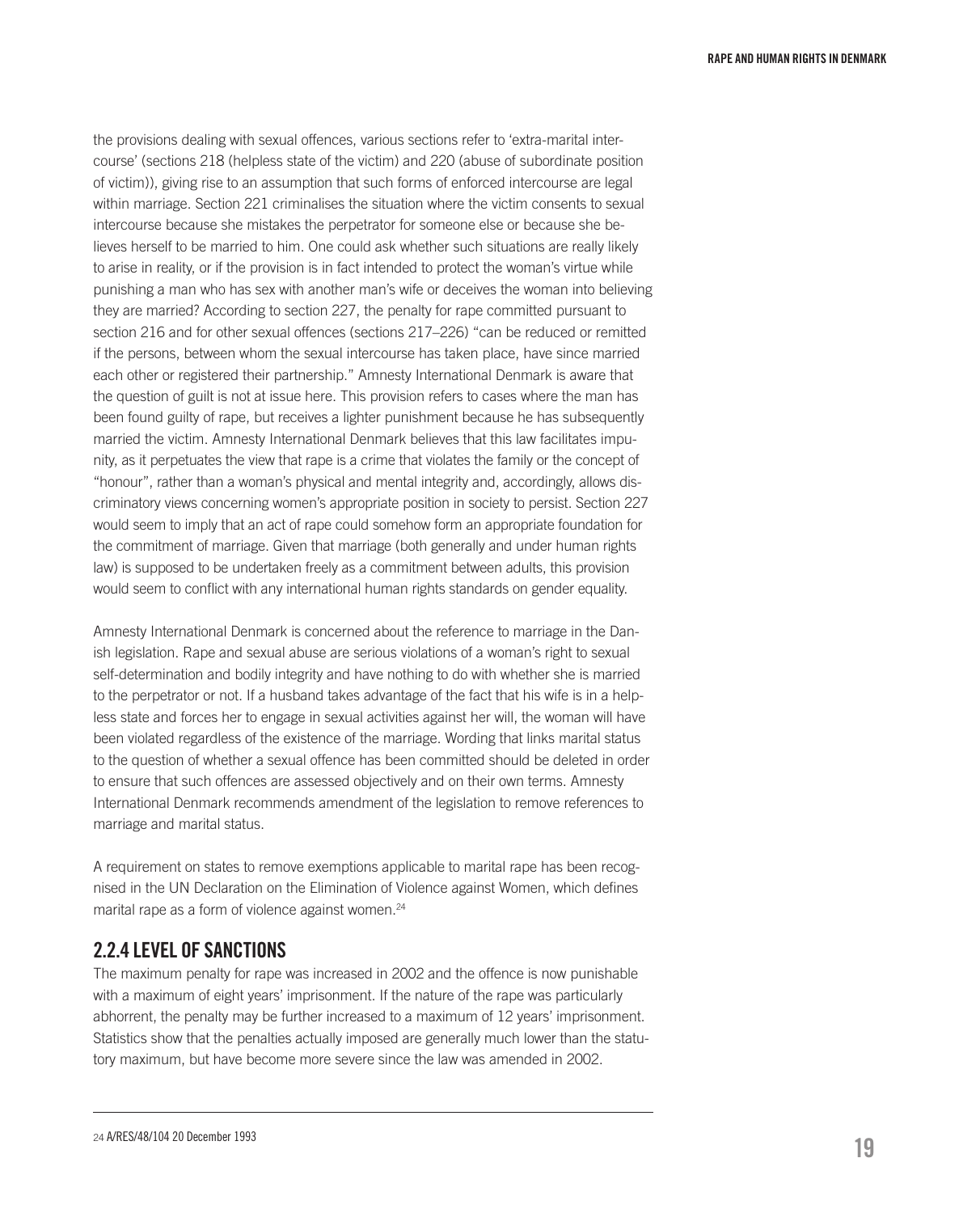# 2.2.5 CRIMINAL INTENTION

The occurrence of sexual intercourse, or other sexual acts, and the use of violence or the threat of the immediate use of violence are known as the objective criteria for establishing that a rape has taken place pursuant to sections 216 and 224.

In addition to the objective criteria, sections 216 and 224 require the satisfaction of a subjective criterion concerning "intention" – or "criminal intention" (forsæt). This means that the perpetrator must not only know or be aware of – or recognise – the fact that he is having sexual intercourse/performing sexual acts with a woman. He must also know or be aware of – or recognise – the fact that the woman does not want to have sexual intercourse/perform sexual acts with him. He must be aware of the forced or coercive nature of the sexual act. He must recognise that the woman is engaging in sexual acts with him either because he is literally physically forcing her to do so, or because she is trying to escape further violence or, lastly – in the event of threats to use violence – because she wishes to escape the violence or abuse threatened by the perpetrator if she resists his demands. Threats to use violence may be verbal, in that the perpetrator specifically states that he will use violence of whatever nature (or simply that he will kill her) if the woman does not submit to his demands, or the perpetrator may indicate what he will do by means of threatening gestures. A clear example of a non-verbal threat could be showing the woman a knife.

The requirement of "criminal intention" means that, in practice, the prosecution of an alleged perpetrator will depend on whether the public prosecutor finds that there is a reasonable probability that the prosecution will be able to prove that the man actually knew – or ought to have known or recognised – that the woman did not wish to have sex. The act must be proved to have been intentional. If the prosecution is not able to prove this, there can be no conviction.

It is precisely the establishment in practical terms of the boundary (or interface) between a voluntary and a coercive act that is crucial for determining whether criminal charges (prosecution in court) will be brought in a rape case.

However, according to several prosecutors and investigators, the boundary is difficult to establish and assess objectively and rationally. According to these sources, the dilemma is especially well illustrated by cases – the majority – where the parties were already known to each other. The credibility of the evidence of the victim and of the accused – or even more precisely, the credibility of the parties as such – may be crucial, because this forms the primary or sole basis on which the police and the prosecution can proceed. Consequently, the case officer's assessment of what constitutes "probable sexual assault" and "credible evidence" is crucial for the progress of the case through the system.<sup>25</sup>

# 2.2.6 Amnesty International Denmark's main concerns

– Non-consensual sexual acts where the victim is in a helpless state not directly caused by the perpetrator are not defined as rape in the Danish Penal Code, which makes the definition of rape much narrower than in Sweden and Norway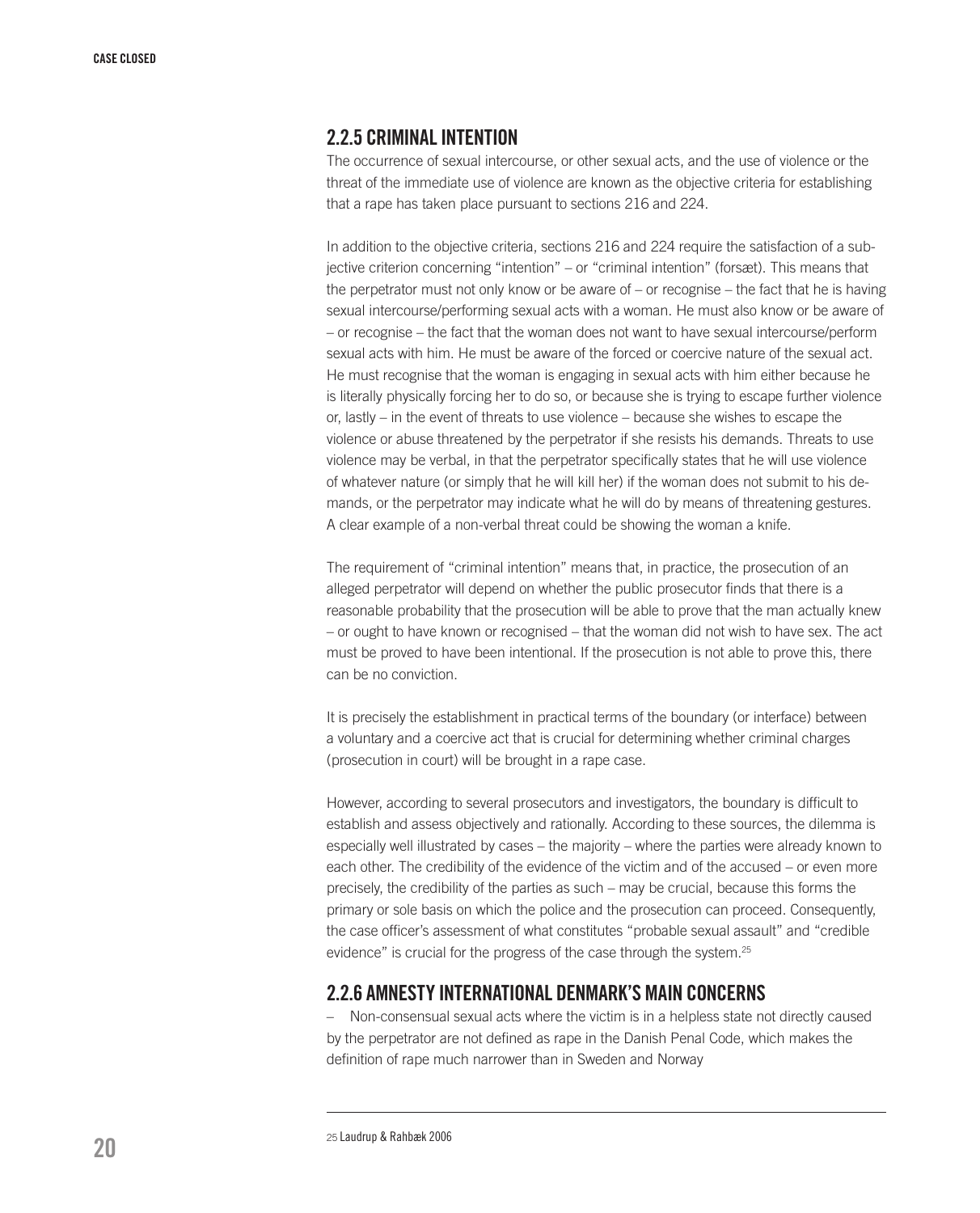– The categorisation of rape as a vice crime, rather than as a sexual crime, fails to put the protection of the victim's sexual self-determination and bodily integrity at the core of the legislation on rape

– The references to marriage and marital status in the legislation suggest that rape and sexual abuse within marriage are less serious and should be less severely punished.

# 2.3 The scale of the problem

This sub-chapter looks at statistics and estimates concerning rape, as well as discussing some of the reasons behind the picture that emerges.

# 2.3.1 Estimates oF prevalence

There are various estimates of the occurrence of unreported rapes in Denmark. The Danish report from the UN-initiated International Violence Against Women Survey (IVAWS) estimates that the number of incidents where women have been forced or coerced into having sexual intercourse with men is close to 2,000 cases annually.<sup>26</sup> But some prevalence studies estimate the number to be as high as 5,000–10,000.27 A new incidence study estimates that 26,000 women under 60 years of age experience enforced sexual activity every year. This study is based on responses from women in a national health survey. Two out of three women who reported that they had been subjected to enforced sexual activity during the previous year said they had been subjected to unwanted sexual caresses, "flashing" (the exposure of naked genitals) or the like. One out of three women had experienced more serious abuse. Approximately two out of ten women who responded that they had been subjected to enforced sexual activity reported that they had been forced to have sexual intercourse against their will or an attempt had been made to force them to do so.<sup>28</sup>

The number of women who contact the Centres for Victims of Sexual Assault is rising. 330 women contacted the centre in Copenhagen in 2006, compared to 234 women in 2001, a rise of 30 per cent. The number of women contacting the centre in Århus has risen by 25 per cent in the same period. This could be interpreted as indicating that more women are being raped, but it is also likely that the centres are becoming more widely known and/or more women are seeking professional help after being raped.29 According to the IVAWS, the number of women being raped seems to have declined over the years. This is explained by changes in social norms that have led people to view rape as a more serious crime.30

# 2.3.2 Acquaintance rape most common

In the vast majority of rape cases, the woman and the man already know each other (as opposed to the situation where a woman is sexually assaulted by a complete stranger). Statistics from the Centre for Victims of Sexual Assault at Rigshospitalet in Copenhagen show that 23.3 per cent of victims who contacted the centre in 2006 had been raped by a stranger

<sup>26</sup> Balvig & Kyvsgaard 2006: IVAWS26

<sup>27</sup> Hallmann 1997

<sup>28</sup> Helweg-Larsen & Frederiksen 2007

<sup>29</sup> Helweg-Larsen & Frederiksen 2007

<sup>30</sup> Balvig & Kyvsgaard 2006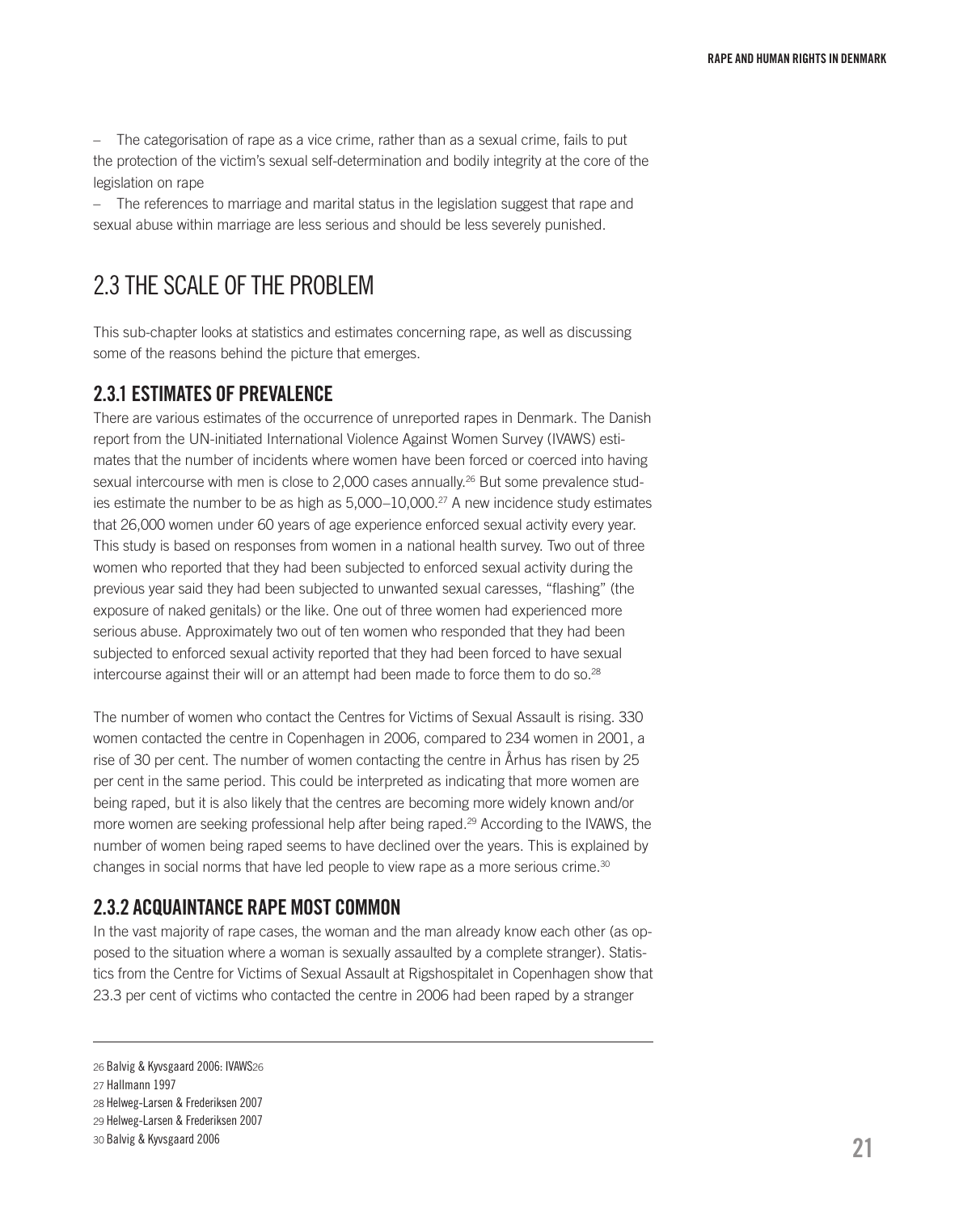(blitz rape). 27.7 per cent had been raped by someone they had met just before the rape (acquaintance rape) and 43.1 per cent had been raped by someone close to them, e.g., an ex-/current partner or a family member (rape within intimate relationships/partner rape). Hence rape cases where the woman and the man knew each other previously account for 70.8 per cent of cases and acquaintance rapes constitute a rising proportion of the total number of cases handled by the centre.<sup>31</sup>

Other studies also show that, in the majority of cases, the victim and the perpetrator of the rape are already acquainted in some way. The IVAWS shows that the majority of sexual assaults are committed by ex- or current partners, who are responsible for more than three out of four cases of enforced sexual intercourse experienced by women after the age of 16. The study shows that partner rape also has the most serious consequences for the victim in terms of physical injuries and negative social consequences. This type of rape is rarely discussed with others and is even less likely to be reported to the police. Rapes within intimate relationships tend to form part of a pattern of violence and abusive behaviour within the relationship.<sup>32</sup>

# 2.3.3 Rape victims are young women

The vast majority of rape victims are women. In 2006, 95 per cent of victims of rapes reported to the police were women and all male victims were between five and 14 years old.<sup>33</sup> Of rape victims seeking help at the Centre for Victims of Sexual Assault in Copenhagen, 98.5 per cent were women. Most rapes are committed against girls and young women. One in 10 girls and young women aged between 16 and 19 had experienced coerced sexual activity during the previous year, compared with only one in 100 women aged over 40. The majority of the reported rapes were also committed against girls and young women, with women aged 15–19 being affected three times more often than women aged 20–39.<sup>34</sup> The majority of victims who contacted the centre in Copenhagen in 2006 were young women. 26.1 per cent of the victims were girls aged under 18, while overall 64.6 per cent of the victims were under 25.35 In 2007, almost two-thirds of the victims who contacted the centre at Århus hospital were girls and women under 20.36

In 2006, all reported rapes that were the subject of a decision by the prosecuting authorities or the courts were committed by men. The average age of the perpetrators was 30.

# 2.3.4 Reported rapes

Over the years, the number of rape allegations reported to the police has remained relatively steady, i.e., approximately 500 each year. There is no sign of a rise in the number of reports. In 2006, 527 rapes were reported to the police. In 2007, the number of reports were 566. The statistics on reported rapes cover crimes under sections 216 (rape/sexual intercourse), 224 (rape/other sexual acts), 217 (other unlawful compulsion than violence), and 221 (sexual intercourse by deception).

<sup>31</sup> Centre for victims of sexual assault 2007, Rigshospitalet, Copenhagen

<sup>32</sup> Balvig & Kyvsgaard 2006

<sup>33</sup> Dansk Statistik 2007

<sup>34</sup> From 2002 – 2006, Helweg-Larsen & Frederiksen 2007

<sup>35</sup> Centre for victims of sexual assault 2007, Rigshospitalet, Copenhagen

<sup>36</sup> Centre for victims of sexual assault 2008, Århus sygehus, Århus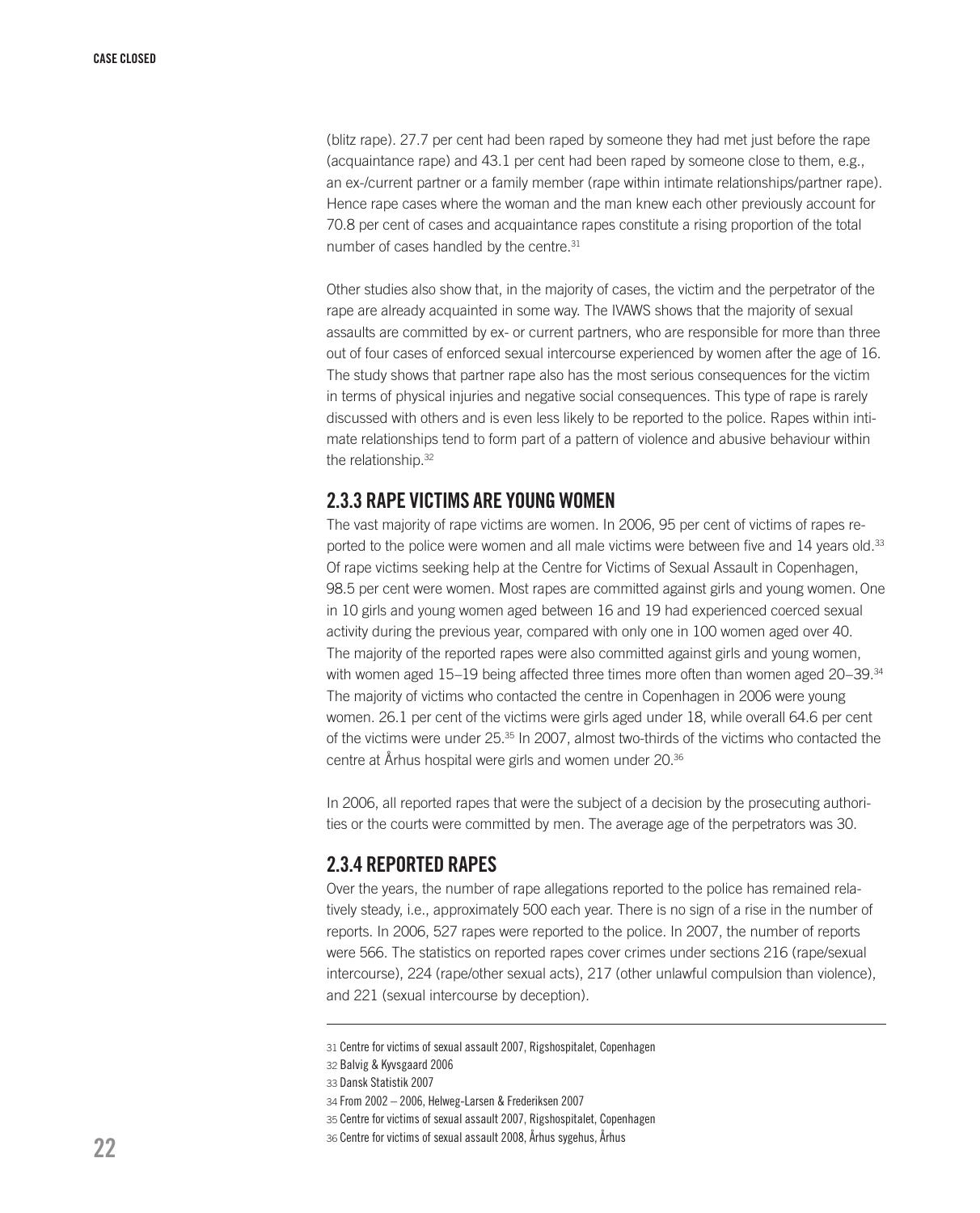The IVAWS shows that 18 per cent of women who have been subjected to actual or attempted enforced sexual intercourse during their lifetime have reported the matter to the police. The survey estimates that in 2003, 2,000 women were raped, with 550 reporting the rape to the police, i.e., approximately 27.5 per cent. The survey concludes that the number of women who choose to report rape to the police is gradually rising. During the past 10 years, 24 per cent of rapes have been reported to the police.

The IVAWS shows that only around half of the women forced into having sexual intercourse during their lifetimes viewed the act as criminal. Among women who had been forced to have sexual intercourse and also considered this to be a criminal act, 35 per cent had reported the rape to the police. About 70 per cent of the women who contacted the Centre for Victims of Sexual Assault in Copenhagen in 2006 reported the rape to the police, which is a slight increase compared to 2005.

In general, a woman is less likely to report a rape if she knows the perpetrator well. The IWAVS shows that 31 per cent of women who responded that they had been raped during their lifetime by a partner or an acquaintance and considered the act to be criminal had reported the rape to the police, while 50 per cent of the women who had been raped by a stranger had chosen to report the rape. As mentioned above, the reporting of rapes to the police has become more frequent over time and 75 per cent of women who had been subjected to blitz rape during the last 10 years had reported the crime to the police. This trend towards an increased rate of reporting is general and is also seen in cases of acquaintance rape.

Research covering all reported rapes in 1990, 1991 and 1992 shows that 50 per cent of the reported rapes were blitz rapes where the man and woman did not know each other prior to the assault. 16 per cent were acquaintance rapes where the victim and the perpetrator had met shortly before the crime took place. 21 per cent were acquaintance rapes where the victim and the perpetrator had known each other relatively well before the rape, while 13 per cent were partner rapes where the perpetrator was a current or former partner of the victim. The figures show that around half of all rapes reported to the police, at least in the early 1990s, were blitz rapes.37 Since all surveys indicate that the majority of rapes are either acquaintance rapes or partner rapes, these types of rape must be under-represented in the reported rape statistics.

# 2.3.4.1 Reasons for (not) reporting

The reasons why a victim chooses not to report a rape are complex, with victims citing multiple reasons. Numerous reasons were given by victims who contacted the Centre for Victims of Sexual Assault in Copenhagen in 2006. The most common explanations were that the woman blamed herself for the rape, or was, perhaps due to the influence of alcohol etc., uncertain about what happened and did not feel she could explain it to the police. Many victims also mentioned fear of the social consequences and fear of reproach or reprisals by the perpetrator. A few women cited lack of trust in the police or the justice system as a reason for not reporting.38 The IVAWS shows that more than one in four women choose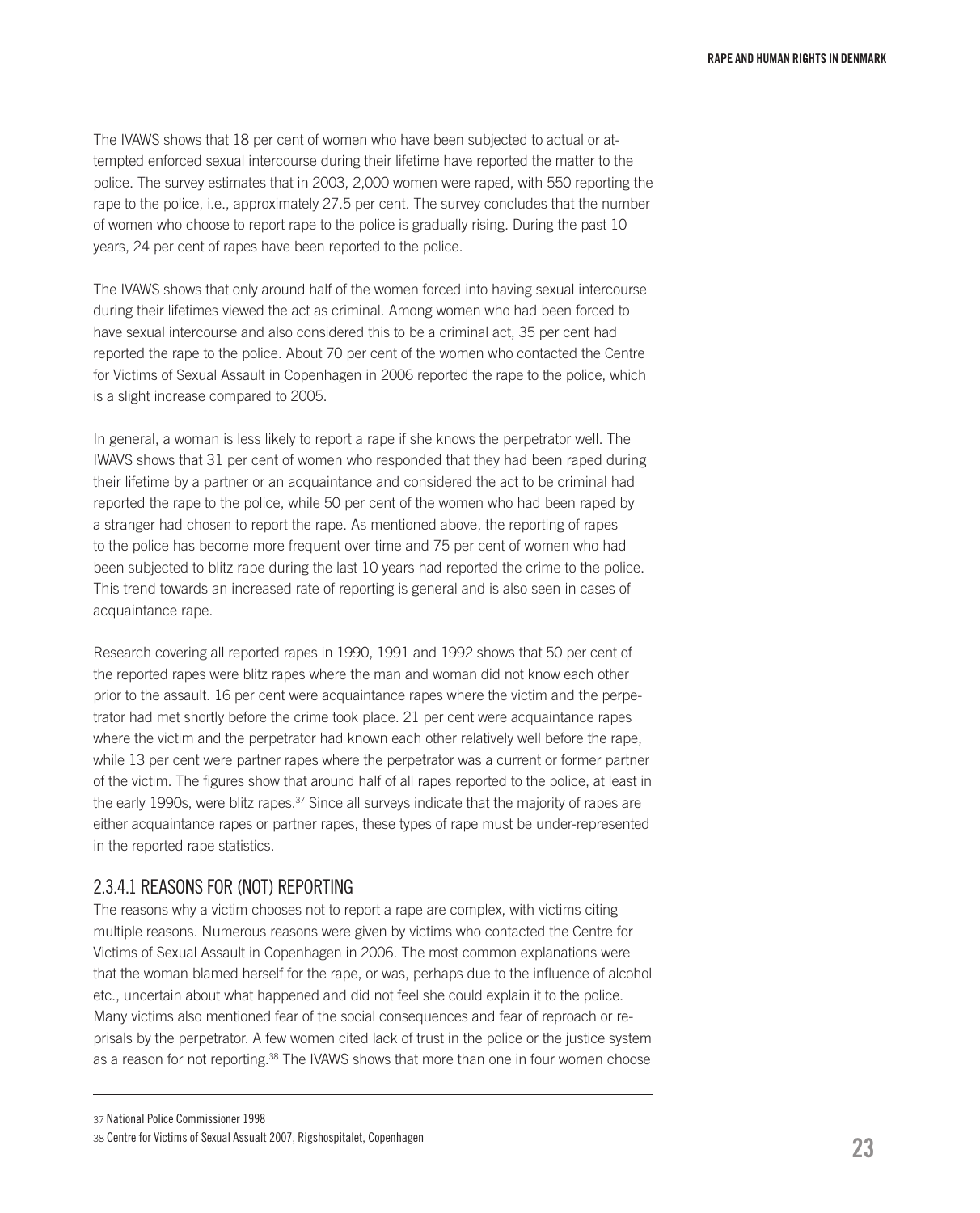not to report because they feel ashamed, while one in 10 women do not do so because they do not think the police can help them.39

Where women decide to report a rape to the police, their reasons for doing so have been examined in a recent qualitative study about rape victims' experience of reporting rape to the police. The report highlights three reasons for reporting. Firstly, the women express a desire for justice – the perpetrator should not get away with what he has done. Secondly, the women want to protect others from being raped by the perpetrator while, thirdly, reporting the rape may make it more 'real' for the victim and constitute a way of trying to deal with the traumatic experience.40

Unfortunately, only a minority of the women who choose to report a rape will have the opportunity of seeing the case decided in court, since the majority of rape cases are closed by the police or the prosecution before they get to court. This is the subject of the next chapter.

# 2.3.5 Amnesty International Denmark's main concerns

– Many rapes remain unreported, which makes it difficult to establish the true scale of the problem and allows perpetrators to remain unpunished

– Acquaintance rapes and partner rapes are less likely to be reported to the police, giving rise to concern about the possibly high level of impunity for rape in cases where the woman and the man are known to each other previously.

# 2.4 The legal journey

In recent years there have been political demands in Denmark for an increase in the maximum penalties for sexual assault<sup>41</sup> and the police and the prosecuting authorities' report that they generally call on their most senior staff when a woman reports a rape. This suggests that rape as such is taken seriously by all parties. Even so, the attrition rate remains very high. Only approximately one in five rape cases ends with a conviction. As is explained in more detail below, in comparison with other types of violent crime, a significantly higher percentage of rape cases where charges have been pressed by the police are dropped before reaching court. This situation necessitates an examination of the factors that halt the progress of rape cases through the system. This sub-chapter focuses on cases where the police have pressed charges against an alleged perpetrator. It discusses some of the obstacles that prevent rape cases from coming to trial and explores ways these obstacles can be removed in order to improve the handling of rape cases and the treatment of rape victims in Denmark.

# 2.4.1 A rape case's judicial path

According to Odense Police (Afdelingen for personfarlig kriminalitet, Henrik Jøstesen) a rape case can follow two paths depending on whether an alleged perpetrator has been identified or not. The figures below illustrate the journey of rape cases through the judicial system and the role of the police and the prosecution in the different stages:

40 Guldberg 2006

<sup>39</sup> Balvig & Kyvsgaard 2006

<sup>41</sup> Act No. 380 of 6 June 2002 raised the maximum penalty for rape to eight years' imprisonment (or 12 years in the case of aggravating circumstances).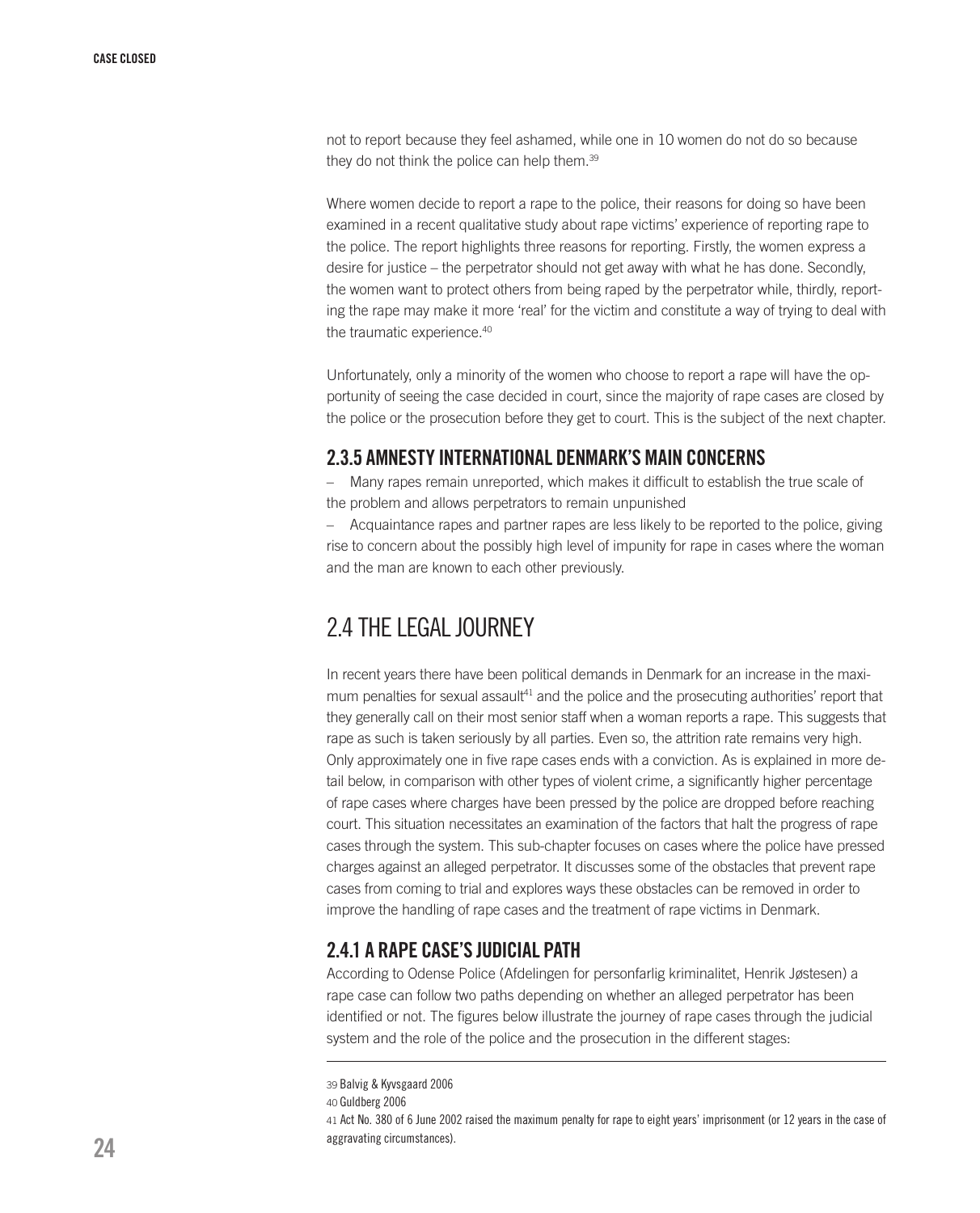### FIGURE 1. THE PERPETRATOR IS NOT IDENTIFIED

**The victim reports the rape to the police.** The police take a series of investigative measures: The victims is interviewed as well as taken to a medical examination to determine if there is medical/technical evidence that she was raped. Witnesses are interviewed. DNAregister is checked, crime scene investigations etc. When at some point the police find that all reasonable means of investigations have been exhausted, the case is presented to the public prosecution.

**The public prosecution can make two decisions:** it can demand that the police **take further investigative** steps to identify and apprehend the alleged perpetrator, or it can decide to **discontinue** the case on grounds that the police have not been able to identify the alleged perpetrator.

 $\rightarrow$ 

### FIGURE 2. THE PERPETRATOR IS IDENTIFIED

**The victim reports the rape to the police.** The police take a series of investigative measures: The victim is interviewed as well as taken to a medical examination to determine if there is medical/technical evidence that she was raped. Any witnesses are interviewed. If the alleged perpetrator is identified, he is charged with rape and interrogated. The **decision to charge the alleged perpetrator lies with the police.**

If the police find it necessary to remand the suspect in **pre-trial detention**, the case is presented to the **public prosecution** at this stage, in order to decide whether or not the suspect should be taken to court with a view to get a court decision that the legal requirements for remanding him are met.

decision to remand the suspect in pre-trial detention, the **police continue their investigations**.

∙

After the court

If during the investigative phase the police wish to conduct a **house search, DNA tests etc.**, such measures require a court decision. The case is presented to the **public prosecution** anew with a view to the public prosecution's decision on whether or not the case should be taken to court to obtain such a court decision

**HE POLICE CONTINUE THEIR INVESTIGATIONS.** THE **POLICE** CONTINUE THEIR INvESTIGATIONS.

D

If the police find it necessary to have the **pre-trial detention prolonged**, because they have not yet terminated their investigations, the case must be presented to the **public prosecution**, which then decides if the case should be taken to court to obtain a court decision on prolongation of the pre-trial detention. Prolongation can take place for 4 weeks at a time; every prolongation requires a new court decision.

➡

When the police find that the investigations have reached a stage at which a decision on whether to press formal charges or discontinue the case can be made, the case is presented to the **public prosecution for a** final decision

At this stage the **public prosecution can decide to prosecute** (indict/take criminal action and the case go to court) **discontinue the case** (close the case), or instruct the police to carry out **further investigations** before making the final decision on indictment/discontinuation

Odense Police further stated to Amnesty International that the above table depicts the formal procedure for case handling, and that the system allows for consultations between the police and the public prosecution at any stage during the investigations.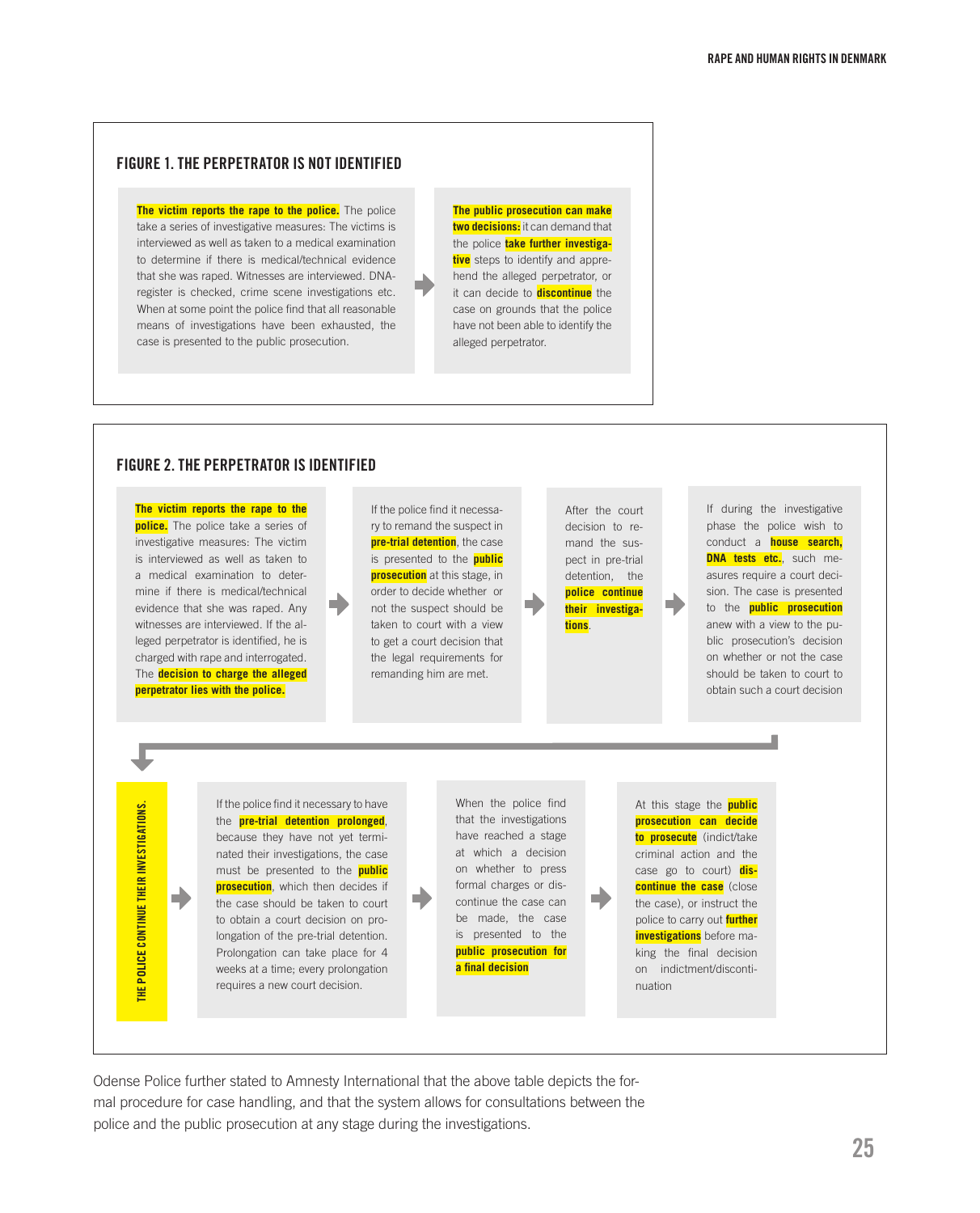## OUT OF EVERY five rape cases approximately:

– two are closed without the police finding and/or charging an alleged perpetrator

– two are closed by the prosecutor after the police have investigated the case and charged an alleged perpetrator or the perpetrator is not convicted in court

– one ends in court with the conviction of the perpetrator.

# 2.4.2 High attrition rate

The IVAWS shows that in approximately 200 out of 500 reported cases of rape, the cases are closed without any charges being pressed by the police, for example because the perpetrators cannot be identified or found. In the remaining 300 cases, a suspect is identified, but approximately 200 of these cases are either closed (discontinued) on the grounds of "insufficient evidence" and never brought to trial or are heard by a court but the defendant is acquitted. The majority of these 200 cases are closed before they reach court. Defendants are only convicted in approximately 100 cases.<sup>42</sup> As table 1 shows, the same pattern is evident in all years from 2003 to 2006.

### Table 1.

| Year    | Reported rapes<br>to the police | <b>Total number of cases</b><br>decided by the prose-<br>cution or in court | Cases closed by<br>the prosecution<br>without trial | <b>Cases decided</b><br>in court | <b>Acquittals</b><br>in court |
|---------|---------------------------------|-----------------------------------------------------------------------------|-----------------------------------------------------|----------------------------------|-------------------------------|
| 2003    | 472                             | 271                                                                         | 134                                                 | 137                              | 24                            |
| 2004    | 562                             | 350                                                                         | 227                                                 | 123                              | 29                            |
| 2005    | 475                             | 332                                                                         | 198                                                 | 134                              | 31                            |
| 2006    | 527                             | 311                                                                         | 183                                                 | 125                              | 31                            |
| Average | 509                             | 316                                                                         | 186                                                 | 130                              | 29                            |

Source: Danmarks statistik, Balvig & Kyvsgaard 2006, Laudrup & Rahbæk 2006<sup>43</sup>

Table 1 shows that, on average, out of 316 cases in a year in which a suspect was charged (sigtelse), only 130 led to a formal indictment (tiltale) and trial. This means that only approximately 40 per cent of cases where a suspect has been identified and charged by the police actually end in court. 60 per cent of these cases are closed by the prosecution and are never brought to trial.

# 2.4.3 In many cases charges are not pressed

In 2006, 527 rapes were reported to the police, with the police pressing charges (sigtelse) in 367 cases (69.6 per cent). If rape is compared with other types of violent crime committed during 2006, the police appear to identify and press charges against a suspect in a far lower percentage of cases. In non-rape cases involving grievous violence, charges (sigtelse) were pressed in 81.3 per cent of cases.44

In the early 1990s, the police most often failed to find and charge the perpetrators of blitz rapes. The police charged 29 per cent of suspected perpetrators of blitz rapes during 1990– 1992, while the suspected perpetrators in 84 per cent of acquaintance rapes and 100 per cent of partner rapes were found and charged by the police. For obvious reasons the situation is probably similar today. Since in an acquaintance or partner rape the woman and the man know each other, it is obvious that the victim will be familiar with the identity of the perpetrator or possess personal information that will make it easier for the police to find him.45

<sup>42</sup> Balvig & Kyvsgaard 2006: IVAWS

<sup>43</sup> The figures for reported rapes do not correspond directly with cases decided by the prosecution or the court because some of these cases may have been reported the previous year. But the figures remain more or less consistent throughout the period 44 Danmarks Statistik 2007

<sup>45</sup> National Police Commissioner 1998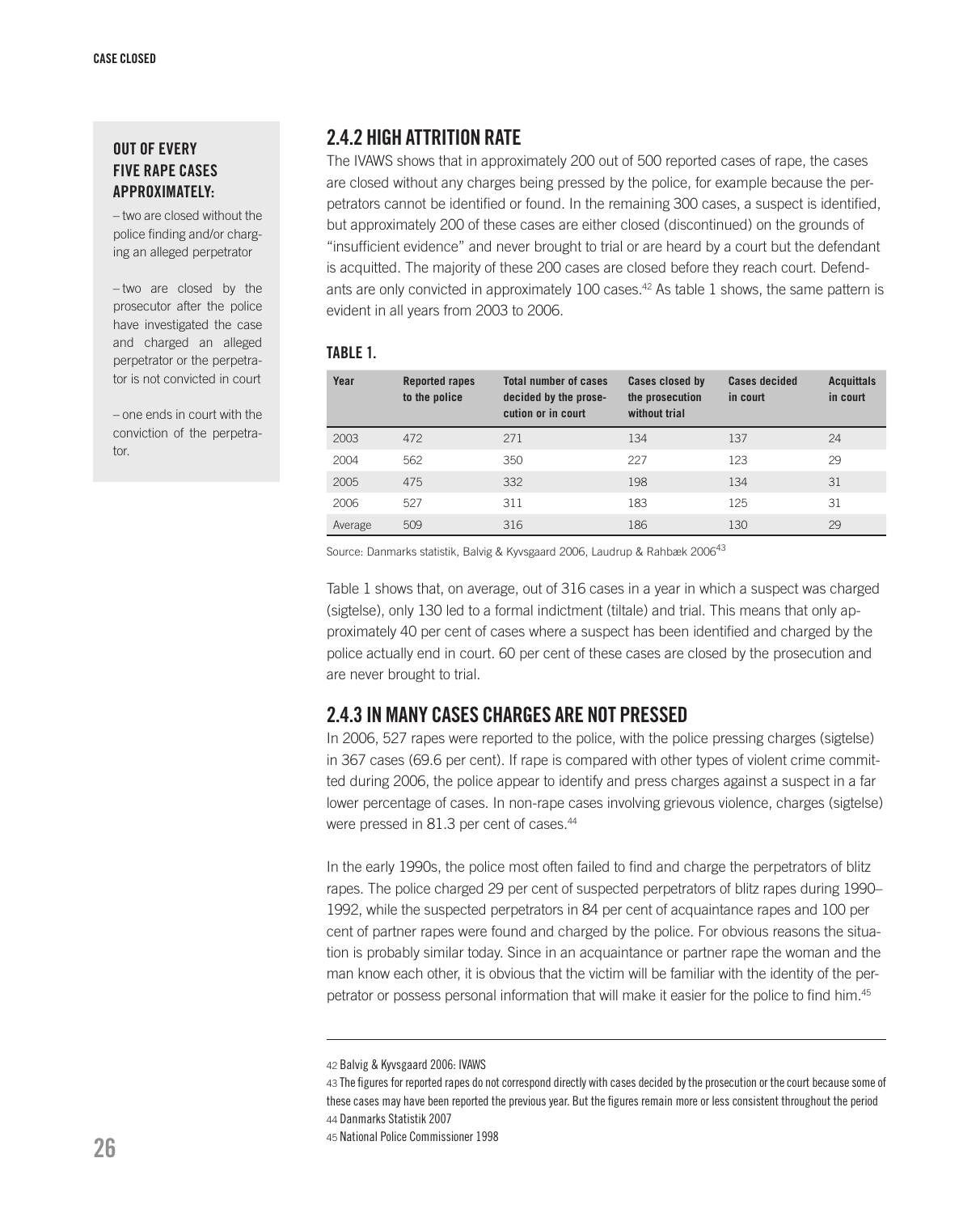The IVAWS shows that in 2003, 50 cases reported to the police never led to an official police report and were consequently not registered as rape cases by the police. 50 cases equates to approximately 10 per cent of the total number of women trying to report a rape to the police. No satisfactory explanation for the disappearance of these 50 cases is given. Amnesty International Denmark views this as a cause for concern. Amnesty International Denmark fears there is a risk that in some instances women are somehow wrongly discouraged from proceeding with their reports and this increases the level of impunity for perpetrators of rape while it exacerbates the lack of legal protection for their victims.

# 2.4.3.1 The police investigation

The police and the prosecuting authorities state that they take rape cases very seriously. Such cases are often investigated by the most experienced police and the assessment of whether a case should proceed to trial is made, to a certain extent, by experienced prosecutors. Experts on rape in Denmark are also of the opinion that the police, in general, take rape cases very seriously.<sup>46</sup> The nature of the crime may make it difficult to find the perpetrator, as unlike other types of violent crime (e.g. assault), there are frequently no witnesses. There has been no proper investigation of the reasons for the police's failure in many rape cases to find and charge the suspected perpetrator and no in-depth academic research on the subject is available.

A qualitative study from 2006 focused on victims' experiences of their contact with the police and the judicial system. The study was based on interviews with women who had been raped and chosen to report the rape to the police. All the women found reporting the rape and their subsequent interrogation by the police to be an unpleasant experience, because they were forced to confront and talk about the sexual violence they had suffered. The women feared the police would not believe their stories. Many of the women felt that the police were questioning whether they were telling the truth. The study cites as an example one woman who was asked directly if she had made her story up because she was embarrassed about having had sex with the alleged perpetrator. Other women were asked about their sexual preferences, infidelity, clothing and behaviour. In some cases policemen commented on the woman's conduct, telling her that she should have known that if she went home with a man he would expect to have sex with her. The study concludes that many women felt they had suspicion cast on them by the police. The study also underlines the importance of the physical environment where the interrogation takes place. For example, one woman reports that she was interrogated in an office with the door standing wide open and she felt very embarrassed and ashamed that so many people could hear her story. On the other hand, the study also gives examples of women who felt that they were treated respectfully by the police. The study concludes that the police officer's attitude towards the woman is very important for her ability to explain what has happened, but that many women do not feel that they have been treated with respect by the police.<sup>47</sup>

**"The worst thing was that they (the police) indicated that they didn't believe me… The way they presented my story, as if I was in doubt about what happened. It was as if they tried to pressurise me several times and questioned whether I was sure that I reported what I really wanted to report. If it really was the truth that it happened the way I told. I had that feeling all the time and I felt very uncomfortable. I think it is fair enough that they inform me that they have to look objectively on things, but I think it is unfair that I had to be subjected to such mistrust and scepticism."**

Interview with a woman about her experience with reporting rape to the police. Source: Guldberg, A (2006)

<sup>46</sup> Telephone conversation with Karin Sten Madsen from the Centre for Victims of Sexual Assault at Rigshospitalet and researcher Camilla Laudrup 47 Guldberg 2006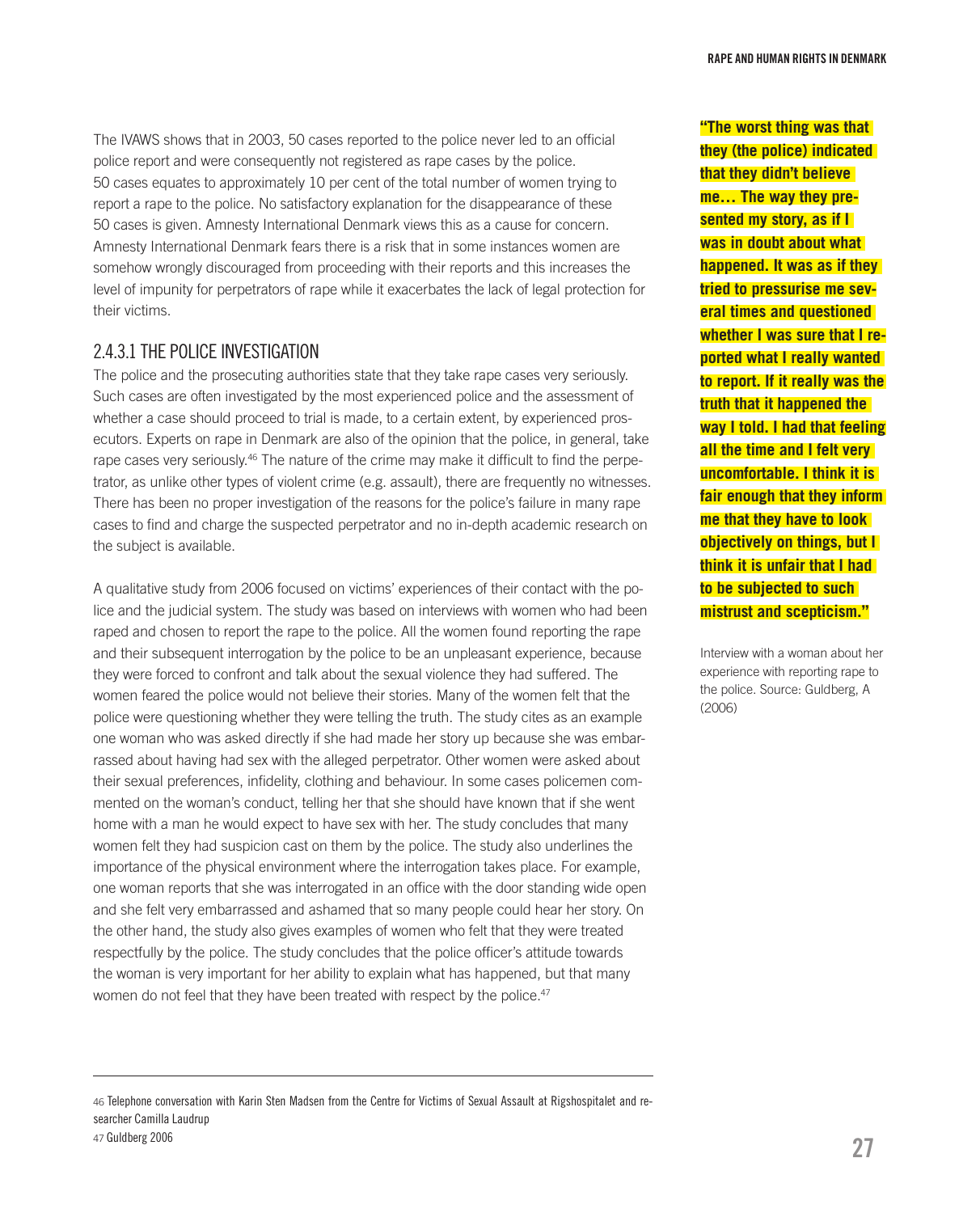# 2.4.3.2 Blitz rape seen as "real" rape

Academic research from 2004 investigates the impact on the work of the police of whether a woman reports a blitz rape or an acquaintance rape. The police refer to blitz rapes as "real", "easy", "classic" or "uncomplicated". These cases involve an assault by an unknown man on a woman that leaves visible marks, scratches, blood and other signs of physical violence. Several investigators and prosecutors state that this kind of rape, which makes the front page of tabloid newspapers, is comparatively easy to tackle for investigative purposes, because the credibility of the victim is not questioned in the same way as it is in acquaintance rapes. However, the reference to certain types of rape as "real rape" is not unproblematic, because the underlying assumption is that other types of rape are not real.<sup>48</sup> The problem is aggravated by the fact that only a minority of rapes committed are blitz rapes. As stated above, the majority of cases involve partner and acquaintance rapes where the parties already know each other. These cases are referred to by all informants as "the difficult ones". There are rarely eyewitnesses. The man often admits that sexual intercourse took place, but claims it was voluntary, whereas the woman claims she was coerced. These conflicting statements are typical of such rapes, even though the victims sustain physical injury in more than half of the cases in which the perpetrator and the victim already know each other.49

# 2.4.3.3 Medical evidence

There are Centres for Victims of Sexual Assault in eight major towns in Denmark. The centres are located at hospitals and are open 24 hours a day. The centres provide medical and psychological aid to victims. If the woman has reported – or wishes to report – the rape to the police, forensic medical examinations will be performed. This ensures that medical evidence is collected by experienced personnel, enhancing the chances of finding the perpetrator and/or securing evidence of the crime that has been committed. DNA material is kept for three months in case the woman subsequently decides to report the rape.

The majority of rape victims sustain physical injuries. A study from 1998 showed that physical injuries were reported in 68 per cent of blitz rapes, 61 per cent of acquaintance rapes and 80 per cent of partner rapes.<sup>50</sup> This indicates that medical evidence of violence is present in more than half of rape cases. The fact that the majority (60 per cent in 2006) of rape cases where the alleged perpetrator has been identified never reach court because they are closed due to the state of the evidence raises questions as to whether the medical evidence is used appropriately.

## 2.4.3.4 False reports?

Studies show that police officers often draw attention to false reports when asked about rape. Police officers frequently tend to believe that women reporting (acquaintance) rape have simply had a 'bad sexual experience' or regret having had sex with a particular man.<sup>51</sup>

<sup>48</sup> Maskell & Toepstorff Poulsen 2004, Laudrup & Rahbæk 2006

<sup>49</sup> National Police Commissioner 1998, table B.2.3: registered physical injury: Blitz rape: attempted rape 44 per cent, rape 68 per cent; Acquaintance rape: attempted rape 50 per cent, rape 61 per cent: Partner rape: attempted rape 83 per cent, rape 80 per cent.

<sup>50</sup> National Police Commissioner 1998

<sup>51</sup> Maskell & Toepstorff Poulsen 2004, Laudrup & Rahbæk 2006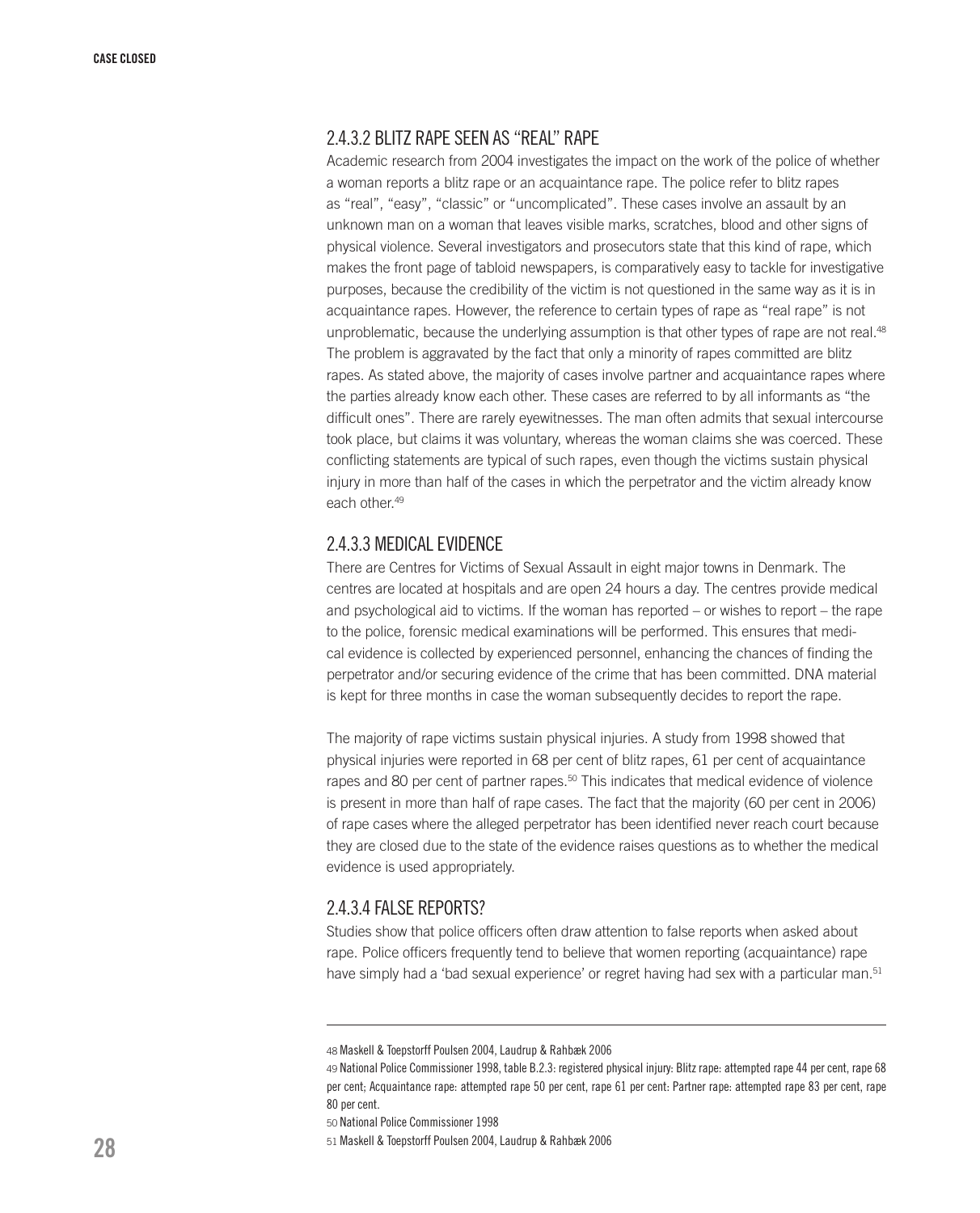In a study from 2006, women who had received psychological help following a rape also said they had felt mistrusted by the police when reporting the rape.<sup>52</sup>

Recently three police districts published a study about false reports of rape based on the 58 rapes reported in the districts in 2005 and 2006. The study shows that the police found 21 per cent of the reports to be false in the sense either that this was admitted by the woman who had made the report or that the police pressed charges against the woman for making a false report. The study also showed that in 54 per cent of the cases included in the study, the police did not find that a rape had taken place, but also did not press charges for false reporting. According to police inspector Bent Isager-Nielsen, this 54 per cent often represents cases where a rape or a sexual offence might have taken place, but the facts do not come within the definition of rape in the Penal Code. Such rapes are typically committed by a person whom the victim has met prior to the rape.<sup>53</sup>

Amnesty International Denmark is concerned about this high percentage of cases where the police believe the report to be 'false'. A 'false' report may actually hide a case where the woman is not willing to participate in the case any further for a variety of reasons that do not necessarily mean that the report was false in the sense that no rape took place or that the victim was lying. A victim might decide to try to pull out because she is afraid, does not want to hurt the perpetrator, becomes aware of the social or legal consequences of her report to the police or simply wants to forget all about it. Another reason could be the attitudes or behaviour of the police when the woman is reporting the rape. If the victim feels mistrusted or mistreated by the police, this could scare her from going through the hole reporting process. 'False' reports may also conceal cases where the police do not believe the woman because her recollection of the rape is poor, because she was very intoxicated, etc., or cases where the woman and the man already knew each other and the rape is not considered proven because it is 'word against word' and the police find the man more credible than the woman. The study from the three police districts shows that the police believed that 75 per cent of all women reporting rape were either lying or wrongly believed they had been raped. In the view of Amnesty International Denmark, if this is representative of the police view of rape, it suggests the existence of serious bias within the police and raises serious doubts as to the integrity and effectiveness of rape investigations. If the expectation among the police is that the majority of rape victims are either lying or mistaken about being raped, this will have a negative effect on the handling of rape cases. Under the Danish Penal Code, acquaintance rape, partner rape and blitz rape are all equally punishable and should all be investigated and perceived as rapes.

# 2.4.4 The majority of charges in rape cases are dropped

In 2006, 311 rape cases in which charges had been pressed by the police (sigtelse) were decided by the courts or the public prosecutor. Of the 311 cases in which the police had pressed charges against an alleged perpetrator, approximately 40 per cent were decided in court while 60 per cent were closed by the public prosecutor on the grounds of "insufficient evidence" and never brought to trial. The police or the public prosecutor decided not to indict the alleged perpetrator formally in 183 cases, charges were withdrawn in three cases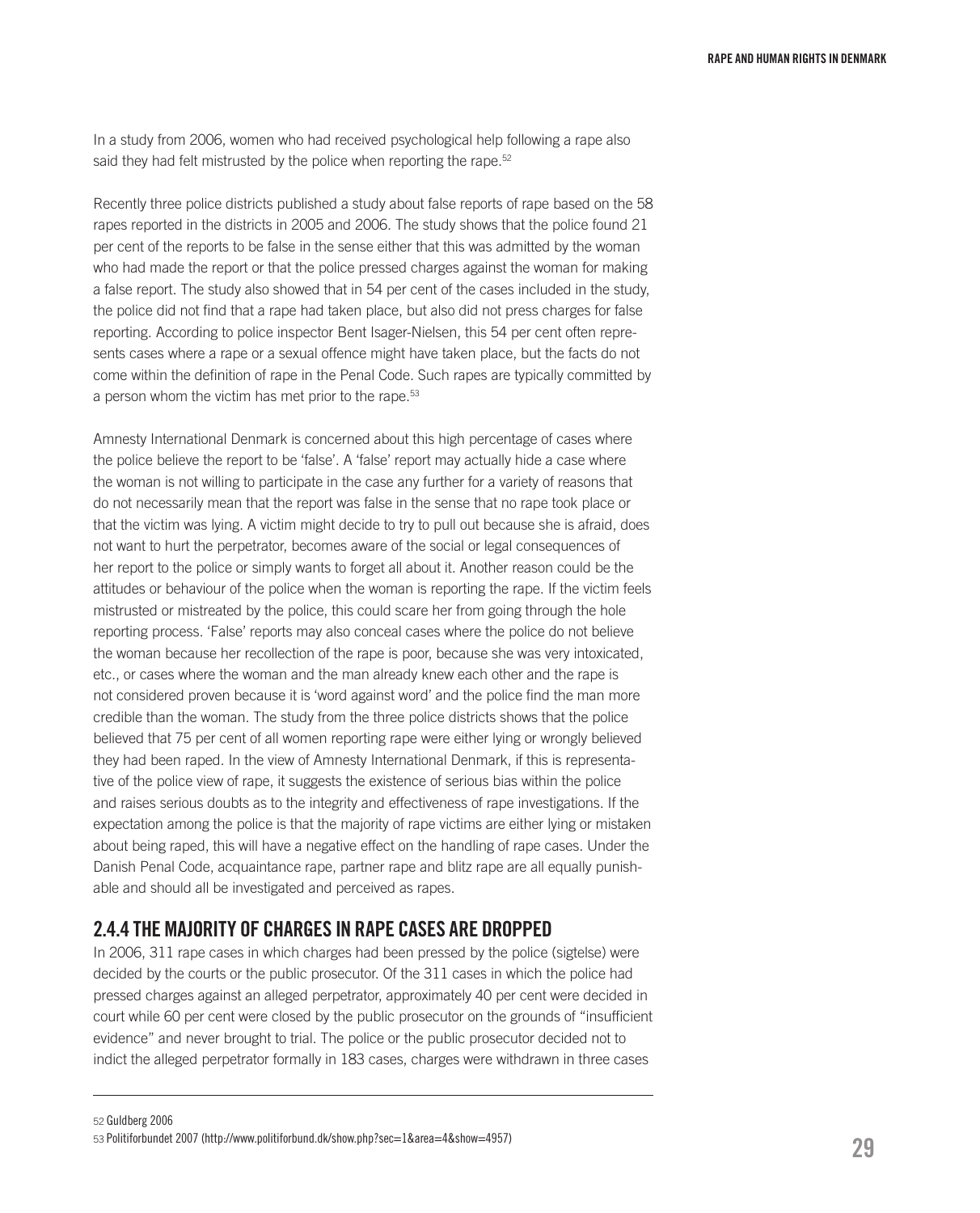and 125 cases were brought to trial. Thus the statistics for 2006 show the same pattern as that presented in other research papers on rape: in the majority of cases where the police have found and pressed charges against an alleged perpetrator, the case is closed before it reaches court.

### 2.4.4.1 Insufficient evidence or the state of the evidence

Most of the approximately 200 cases each year where reported rapes do not result in a trial (out of the approximately 300 rapes reported each year where the alleged perpetrators are identified) are closed due to the "state of the evidence", cf. Section 721, 1(2) of the Act on Administration of Justice,"...when it is not anticipated that pressing further charges will result in the accused being found guilty". Compared to other violations of the Danish Penal Code, e.g., criminal assault and other sexual crimes, the proportion of rape cases that are closed is very high. $54$  A comparison shows that in 2000, the proportion of rape cases discontinued due to the state of the evidence was over 60 per cent, while the figures for all sexual offences and all violent crimes discontinued on such grounds were approximately 40 per cent and 25 per cent respectively. Consequently, rape cases are discontinued on the basis of the "state of the evidence" significantly more frequently than cases involving other crimes.<sup>55</sup>

According to a recent study, acquaintance and partner rape cases are particularly likely to be closed on these grounds.<sup>56</sup> This is all the more remarkable in that a vast majority of the women raped by an ex-partner or an acquaintance are recorded as sustaining physical injuries. This means that, also if blitz rapes are included, there will be physical evidence in the vast majority of rape cases. $57$  This fact is obviously not reflected in the current practices where the majority of cases are closed before they go to court mainly because of the 'state of the evidence'.

# 2.4.4.2 Informal considerations

There is an established legal framework according to which the police and the prosecution should proceed when handling rape cases. The police should investigate the case objectively from all angles, with aspects to be considered including past history, scientific evidence, how soon the victim reported the rape to the police and the significance of the evidence. Subsequently the prosecutor decides whether or not to formally prosecute and bring the case to court.

However, surveys indicate that, in practice, it is the way in which the police officer in charge applies this framework to the situation at hand that decides the future of the case. When determining whether the sexual encounter was entered into voluntarily or as a result of coercion, the credibility of both the accused and the victim, the likeliness of the explanations given by the parties etc., the police officer in charge, as well as the prosecutor assigned to the case, exercise a series of subjective analyses and assessments that decide the outcome

<sup>54</sup> Peter Kruize 2004.

<sup>55</sup> Peter Kruize 2004. In 2000 the acquittal rate for violent crimes and rape was almost the same.

<sup>56</sup> Laudrup & Rahbæk 2006

<sup>57</sup> National Police Commissioner 1998, Physical injuries reported: Blitz rapes: rape 68 per cent, attempted rape 44 per cent; Acquaintance rape: rape 61 per cent, attempted rape 50 per cent; Partner rape: rape 80 per cent, attempted rape 83 per cent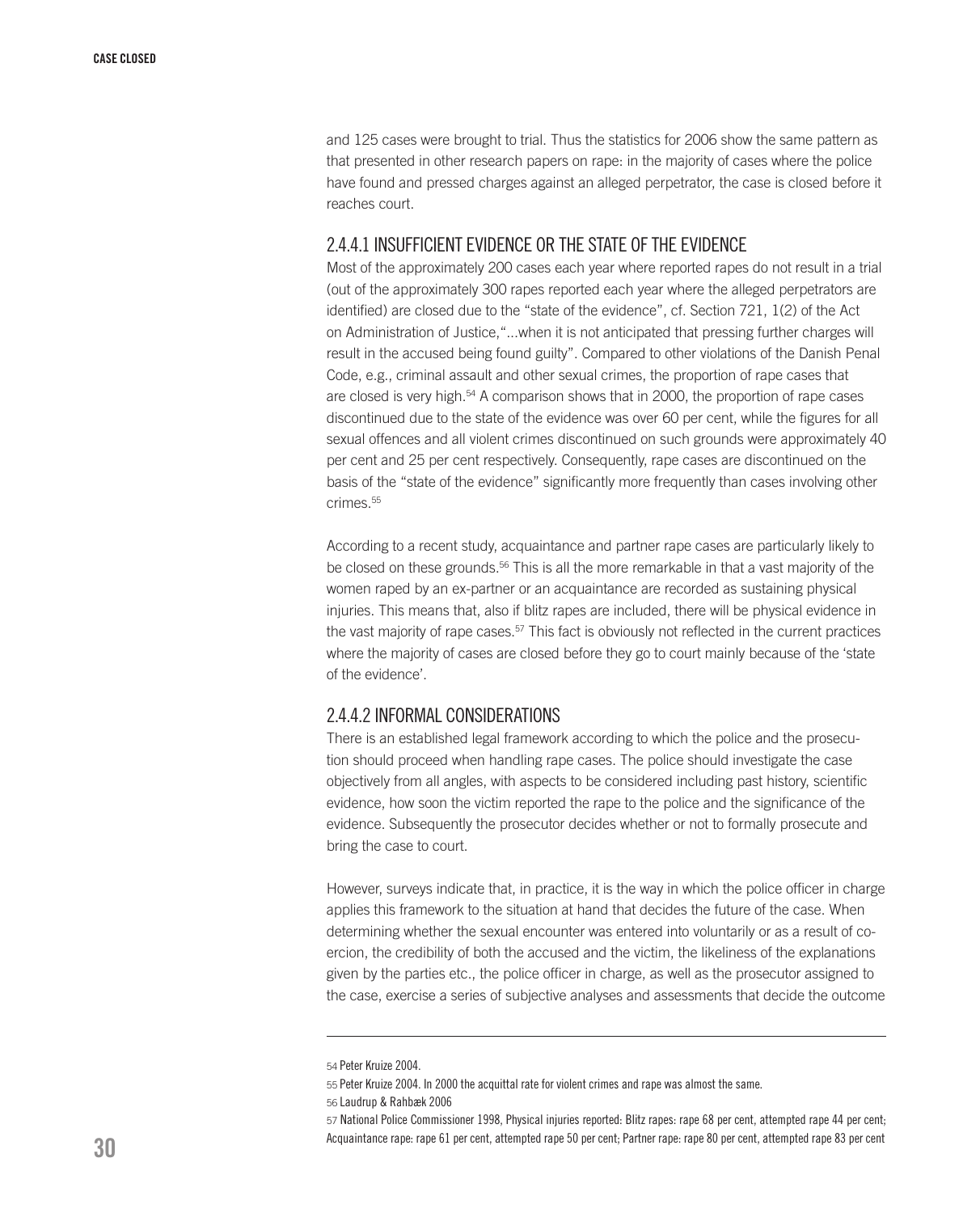of the case. Such analyses and assessments of the evidence are, of course, inevitable.<sup>58</sup> In Amnesty International Denmark's opinion, the problem lies with the informal nature of such deliberations, as this introduces an element of arbitrariness and uncertainty into how and on what grounds a decision is reached.

In Denmark there is no watertight separation between the police and the prosecuting authorities.59 Amnesty International Denmark finds the informal, non-transparent dialogue between the police and the prosecution regarding the assessment of evidence, including the assessment of "appropriate behaviour" in respect of the victim and the accused, a cause for concern. Informal discussions between the police and the prosecution "over a cup of coffee"<sup>60</sup> concerning the credibility of the victim and the alleged perpetrator, and whether the case will hold up in court or should be closed, do not uphold the principle of due process of law. Amnesty International Denmark is concerned that this gives rise to the possibility that the assessment of the individual police officer who took down the statements may prove decisive in determining whether the prosecution institutes proceedings or closes the case. These informal considerations make it very difficult to achieve transparency in relation to decisions in rape cases.

# 2.4.4.3 Subjectivity, stereotypes and prejudices

The assessment of credibility plays a critical role in determining the outcome of reported rapes. Although such assessments are based on experience, they are inevitably subjective and are influenced by the police officer's and the public prosecutor's pre-existing norms and values pertaining to men's and women's sexual behaviour.

It is considered relatively easy to prove that someone who hits another person in the face realises he is committing a violent act or a person who breaks into someone else's car and drives away knows he is committing theft. But the question of assessing whether a man actually knew, or should have known or recognised, that a given sexual act was not consensual on the part of the woman, has traditionally involved a number of non-statutory, informal considerations regarding men's and women's sexual behaviour. This problem particularly affects cases where the parties are already known to each other.

In cases of blitz rape, the conditions for punishment are fulfilled once the perpetrator has assaulted the victim, whom he did not know beforehand, and has obtained sexual intercourse or other sexual acts through the use or threat of violence etc. The act itself demonstrates that the perpetrator's intention was violence and rape – he was aware that he was about to obtain sexual intercourse unlawfully. Without further proof it is reasonable to conclude that the perpetrator must have realised that, by beating or threatening the victim, he was acting contrary to the woman's wishes and thereby unlawfully obtaining sexual acts.

In cases of acquaintance rape, there is often agreement between the victim and the accused as to whether or not sexual acts took place. Disagreement arises when the accused

<sup>58</sup> Laudrup & Rahbæk 2006, Maskell & Toepstorff Poulsen 2004

<sup>59</sup> The lack of separation between the police and the prosecuting authorities is a general cause for concern. See Amnesty's report on Police Accountability in Denmark, AI Index 18/001/2008

<sup>60</sup> As described by public prosecutor Michael Jørgensen at a hearing in the Danish Parliament, March 14, 2007.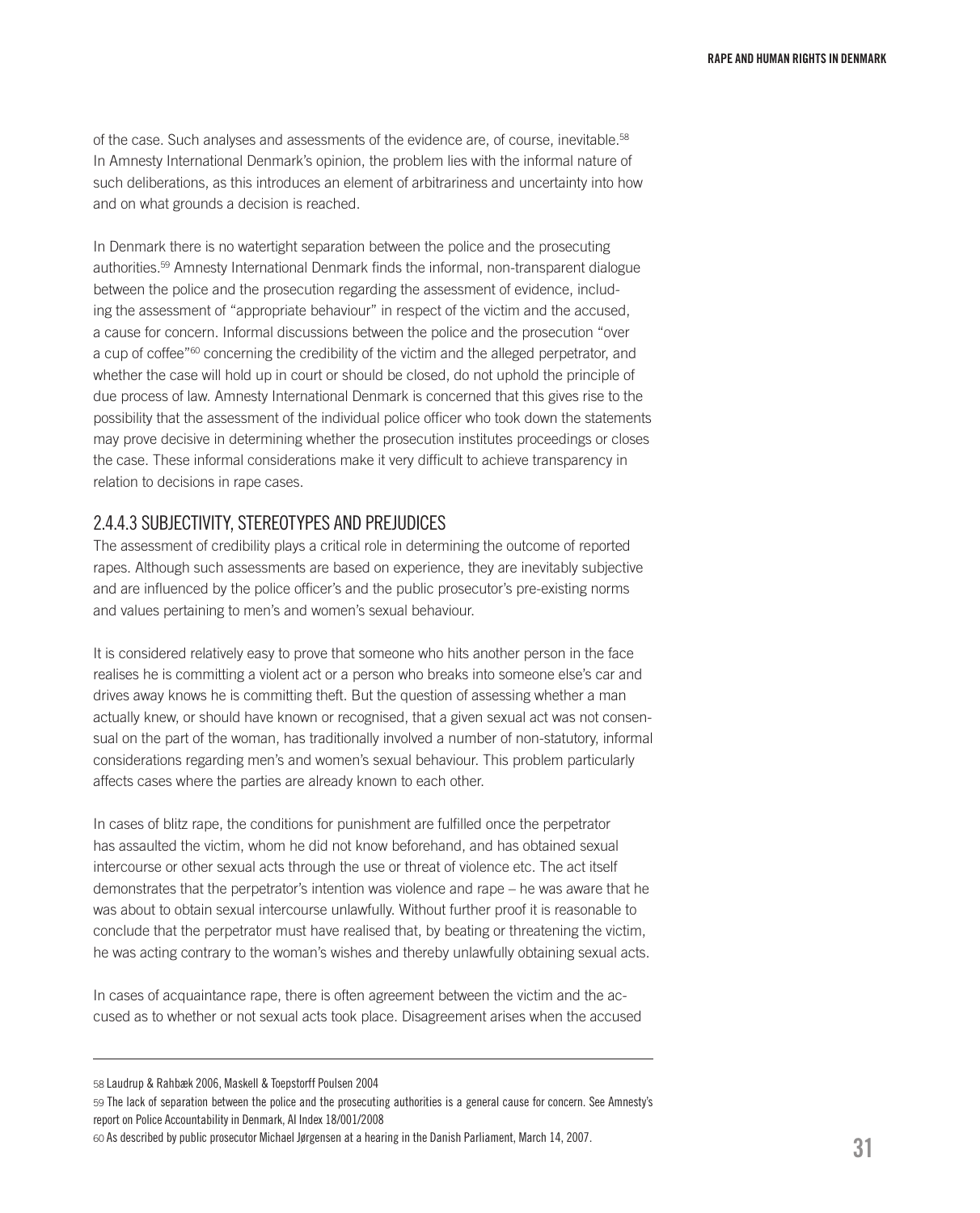claims that the sexual acts were consensual, while the woman claims that the activity was non-consensual and that she only submitted to intercourse because she was more afraid of other forms of violence than for the sexual violence itself.

All representatives of the police and the public prosecutor who participated in a study from 2006 about attrition rates in Denmark supported the principle that a woman has the right to say no at any given time on any given occasion. However, when the police and the prosecuting authority have to prove that a criminal act has been committed, this principle does not go unchallenged. When assessing whether a man ought to have known that sex was not consensual on the part of the woman, a number of different views, attitudes and assumptions come into play.<sup>61</sup>

Certain circumstances are not perceived as supporting the notion that the man ought to have known or recognised that this was coercive sex. Examples mentioned by police officers included situations where, prior to the alleged rape, the woman had been flirtatious, played up to the man, voluntarily gone home with him, or had previously engaged with him in consensual sex. Cases involving these types of circumstances are often closed because it is found that the man was under (could be perceived as being under) an excusable misconception – or was honestly mistaken – about the woman's attitude to having sexual intercourse with him. In a manner of speaking, the man is perceived as a victim of the woman's "negligence" (because of her "provocative" clothing or conduct, she fails to make it absolutely clear to the man that she does not anticipate having any sort of sexual contact with him and so neither should he).

As one police officer in the study from 2006 puts it, "… when you go out and talk to the witnesses you find she was dancing on the tables and throwing her clothes around the pub. That doesn't justify the fact that she was raped, absolutely not. But her behaviour went a long way towards giving those guys certain hopes or expectations."<sup>62</sup>

The same study points out that it is the individual police officer's report in the case file that largely determines the relative credibility of the victim and the accused and it is up to the individual police lawyer at the prosecutor's office to assess whether the man may indeed be assumed to have been honestly mistaken. In most cases the result is a decision to close the case.

# 2.4.5 Examples of restrictive prosecution practices

A study from 2006 showed that, in the rape cases examined, the police and public prosecutor, in their efforts to take into account all circumstances that could possibly excuse the alleged perpetrator and exempt him of any criminal intent to rape the woman, seemed to fail to strike a balance between the protection of the woman's rights (to redress and reparation and to be protected against rape) and the protection of the man's rights to be presumed innocent until proven guilty and to fair treatment by the police and the prosecution which will lead to a fair trial.<sup>63</sup>

61 Laudrup & Rahbæk 2006 62 Laudrup & Rahbæk 2006 63 Laudrup & Rahbæk 2006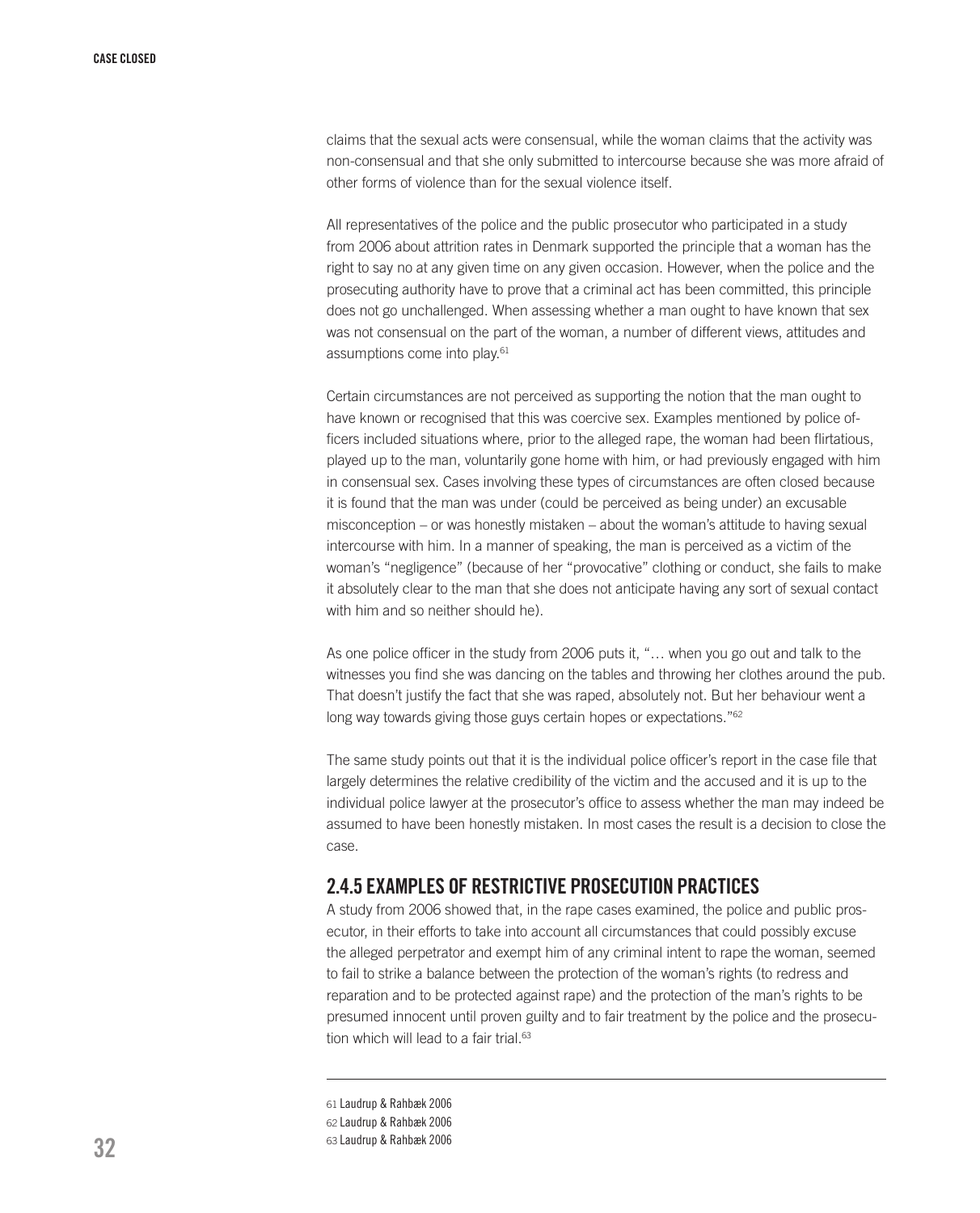# 2.4.5.1 Establishing whether "it was voluntary or not"

The study found that if the parties already knew each other, and perhaps had even had a sexual relationship previously, this was taken to mean that there was a certain likelihood either that the sexual contact was voluntary or that the man believed it to be so. The man's intention is defined in relation to the woman's behaviour and the credibility of the man's account is made dependent on, or directly inferred from, the behaviour ascribed to the woman.64

Such considerations may also apply where the reported assault did not cause the woman to run screaming from the man in order to reach safety as quickly as possible. Women who are victims of acquaintance and partner rapes typically do not behave in this way and their 'failure' to do so is a common ground for not pressing formal charges in court. The circumstances surrounding acquaintance rape and partner rape lack credibility almost by definition and consequently cause problems in terms of the grounds for pressing charges in court. Such considerations recur in prosecutors' closing statements when explaining the grounds for not pressing charges:

"… I have also attached importance to your long-standing familiarity with XX..."

"... you stated yourself that, two days before the reported rape was supposed to have taken place, you voluntarily had intercourse with XX..."

"In addition, the two friends who accompanied you to town state that you were the one who was playing up to XX and they understood the situation to mean that something was bound to happen between you when you got home."

(Excerpts from closing statement to the aggrieved party,  $2004.$ )<sup>65</sup>

# 2.4.5.2 Stereotypes about male sexuality

Case studies imply that women's and men's behaviour and sexuality are still the object of prejudice. The notion still exists of a man as a testosterone-driven machine whose uncontrollable sexual urges, once released, cannot be reined in.66 Amnesty International Denmark views this prejudice as dangerous as, quite apart from implying that men do not have the mental or physical ability to control their desires, it puts (part of) the responsibility for rape on the victim, which undermines the legal protection of women's right to reparation and compensation (and ultimately, women' right not to suffer violation of their physical and mental integrity).

Experts from the Joan Sisters<sup>67</sup> and the Centres for Victims of Sexual Assault still encounter women who have been made to feel responsible for rape because the men found them so irresistible that being subjected to a sexual act against their will was implied to be justifiable. A psychologist tells of a case where the perpetrator's explanation was: "What she says cor-

<sup>64</sup> Laudrup & Rahbæk 2006

<sup>65</sup> Laudrup & Rahbæk 2006

<sup>66</sup> Laudrup & Rahbæk 2006

<sup>67</sup> The Joan Sisters provide voluntary counselling for women who have been subjected to violence, rape, incest or sexual harassment.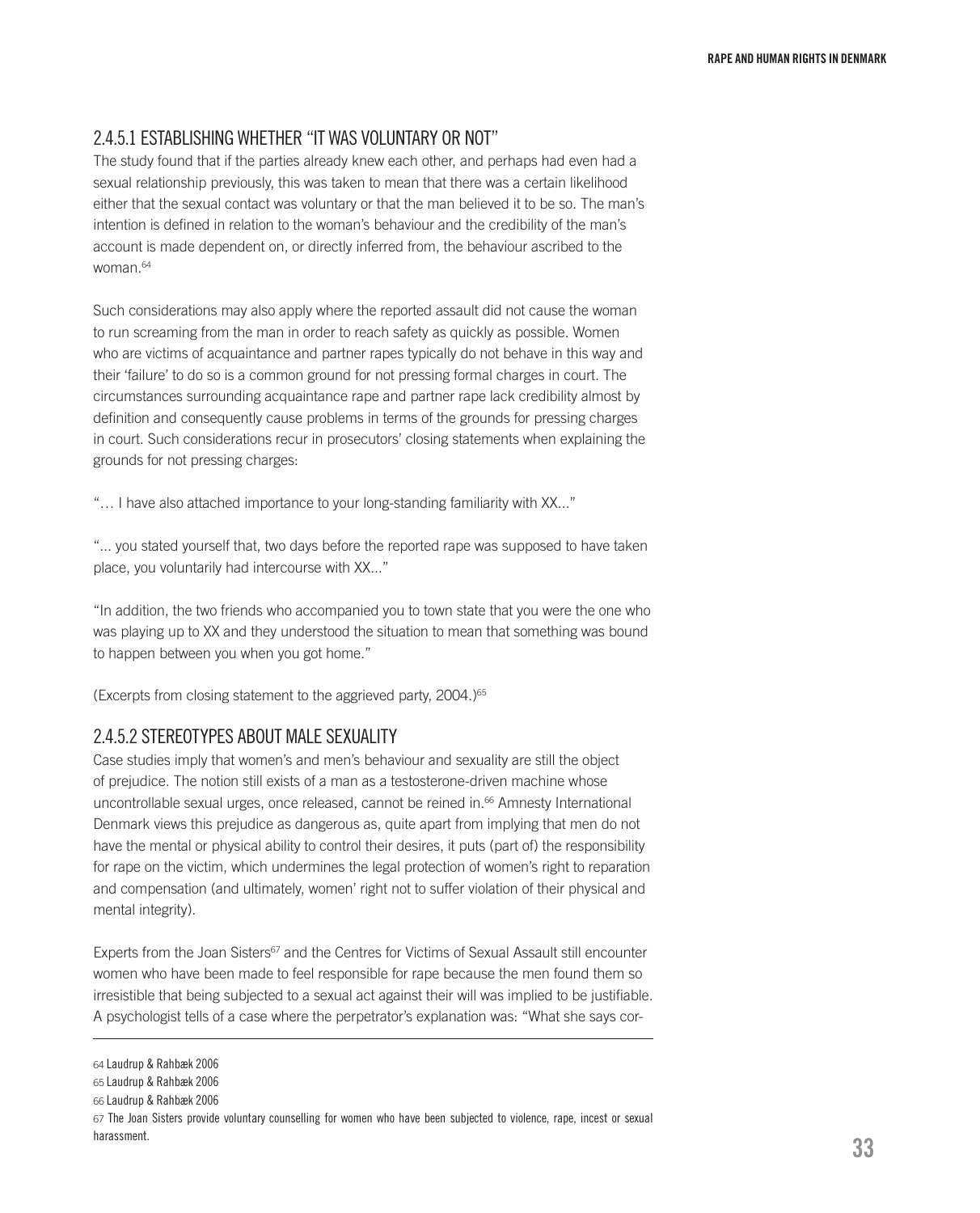responds to what I experienced, but she was just so gorgeous I couldn't control myself, although I did hear her say no." This case was closed because the woman's resistance could not be proved. The Joan Sisters have similar experiences with male arguments such as: "She was just so exciting and she came across so strong that I couldn't control myself."68 Amnesty International Denmark finds that, in addition to justifying men's apparent lack of reasonableness and self-control, such explanations are also based on another stereotype, i.e., the woman as a basically sexualised being. In other words, the woman's actions and behaviour are interpreted within a sexual frame of reference in relation to which any contact with a man can be understood. It is this perspective that gives high heels, short skirts and plunging necklines the sexual connotations that come into play when the police and the prosecution examine the alleged perpetrator's criminal intent or, on the contrary, his misconception that the woman was receptive to his advances.

# 2.4.5.3 Crying does not always mean no

The question of resistance on the part of the woman is another example of the way in which circumstances and events provide room for interpretation when determining whether it was probable that the man knew, or ought to have known, that the sexual act was coercive rather than consensual. One prosecutor in his closing statement, in which he gave the grounds for closing a case of partner rape, wrote to the woman, "You further stated that you neither resisted nor said anything, although you did cry." In this case the prosecutor apparently did not consider crying to be an unambiguous indication that the woman did not consent to the sexual act, whereas another prosecutor emphasised that, in general, he would press charges on the basis of crying: "… if she cried that should clinch it in terms of evidence."69

In the view of Amnesty International Denmark, these examples show such variation in prosecution practices that they raise questions concerning the due process of law.

# 2.4.5.4 At the right pace and in the appropriate state of mind

Another factor that is difficult to pin down is the way the woman behaves when she files the complaint. Does she appear upset? Does she cry? Does she seem afraid? The police have certain expectations concerning the delivery of a truthful account: i.e., the information should be supplied at an appropriate pace and the victim should appear to be in an appropriate state of mind.

The case file contains a record of the police officer's first impression of the victim and this record remains on file as the case progresses. Consequently, these observations contribute to the prosecutor's assessment of the case. The following is an example of such impressions and observations:

"During a brief inspection of the aggrieved party she appeared sober – extremely upset and emotionally out of balance due to the incident since she was trembling violently all over – her teeth were chattering loudly – and at times she had difficulty expressing herself in words."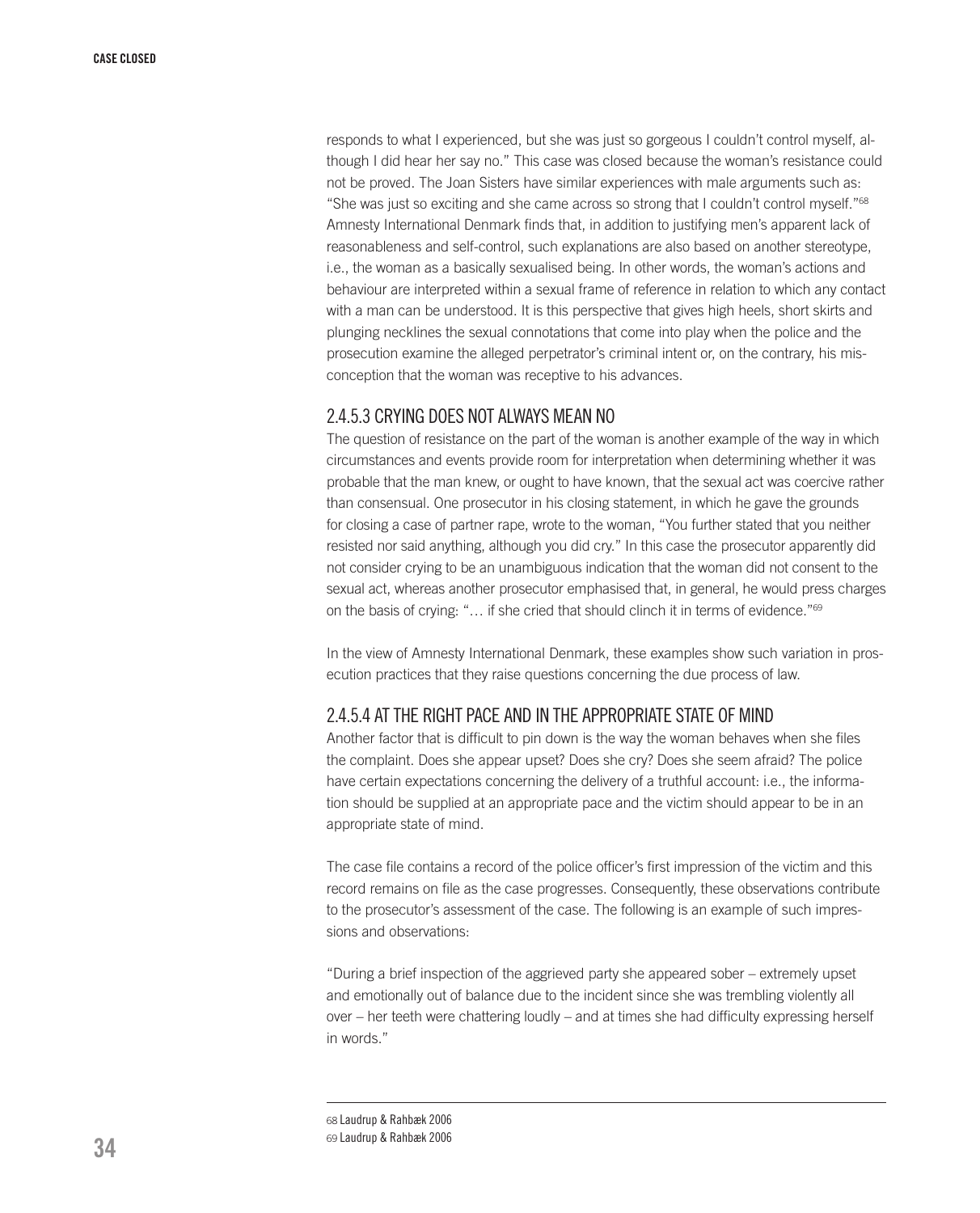"She was deemed sober, lucid and aware of what was going on, but very tired and clearly affected by the course of events: when she had to state the details of the rape she felt sick and had to vomit" (police report, 2004).<sup>70</sup>

Studies show that there are clear expectations as to what constitutes normal behaviour and a normal reaction to being subjected to – or committing – a sexual assault. Such expectations establish a template for appropriate or likely behaviour. As one prosecutor explains concerning when the testimony of the victim seems credible:

"… if the testimony comes at a reasonable pace, it can come too slowly and hesitantly, which raises doubts as to whether the account is actually true. It can also come too quickly and can appear rehearsed. But if there is a reasonable balance, and, I was just about to say, if you're a victim – please don't take this wrong – you cry in the right places."<sup>71</sup>

# 2.4.5.5 Lack of formalised assessment of non-statutory and informal considerations

Amnesty International Denmark is concerned about the lack of formalised assessment of non-statutory and informal considerations in the handling of rape cases. The way the law currently operates in practice, particularly in relation to the discontinuation of cases, implies an acceptance that a situation may exist where an averagely perceptive and reasonable man may honestly be mistaken in believing that a woman genuinely wants to have sex with him – in some cases even though he has demonstrably used violence against her.

In Amnesty International Denmark's opinion such an assumption is profoundly questionable. Its practical effect is to make the victim bear responsibility for a crime committed against her, unlike victims of other offences, who are not usually blamed for crimes perpetrated against them. As a first step towards addressing and eradicating such attitudes, it is absolutely necessary that the assessment of whether a perpetrator acted in 'good faith' should be formalised and transparent, so that a professional attitude is taken to the evidence when investigating and prosecuting crimes committed in all circumstances. Amnesty International Denmark calls for formal assessments that are objectified to the greatest possible extent in respect to all such decisions on whether or not to proceed with a prosecution. Amnesty International Denmark views this as necessary for ensuring that decisions are not based on an individual police officer's or prosecutor's personal view as to whether the woman should bear responsibility for the man's mistaken belief that the woman was receptive to his sexual advances.

# 2.4.5.6 Assessment of the parties' credibility – conflicting testimonies in the light of physical evidence

Amnesty International Denmark views the need for formalised assessments of non-statutory and informal considerations as all the more pressing when taking into account the fact that, where the rape has been committed by an ex-partner or an acquaintance, around 80 per cent and 60 per cent respectively, of the victims have physical injuries.<sup>72</sup> It is important

72 National Police Commissioner 1998, Physical injuries reported: Blitz rapes: rape 68 per cent, attempted rape 44 per cent; Acquaintance rape: rape 61 per cent, attempted rape 50 per cent; Partner rape: rape 80 per cent, attempted rape 83 per cent

<sup>70</sup> Laudrup & Rahbæk 2006

<sup>71</sup> Laudrup & Rahbæk 2006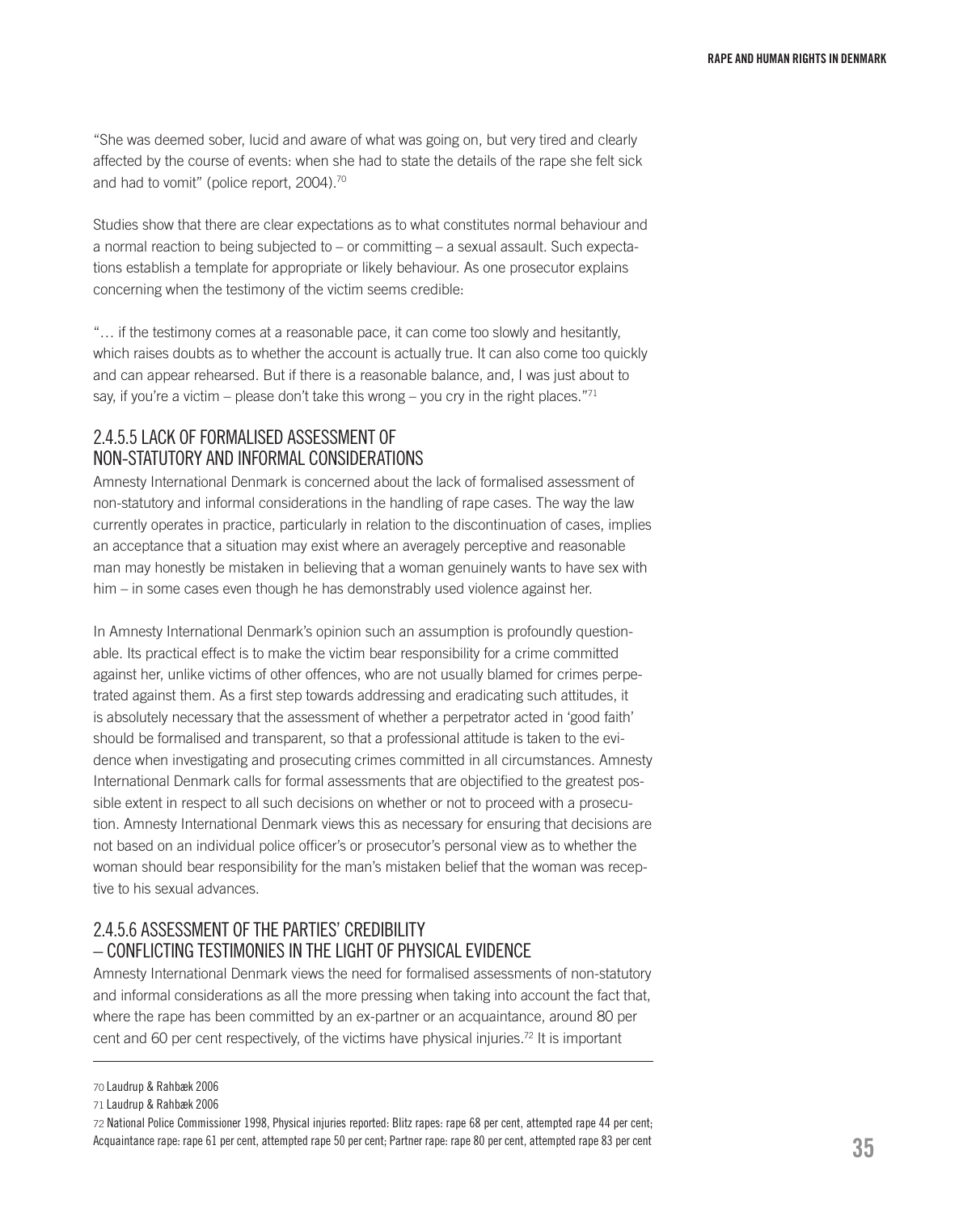to underline that lack of physical injuries does not mean that rape has not taken place or that the sexual act was not coerced through other coersive means than violence. But still the existence of this type of objective evidence clearly suggests that it is wrong that such a large proportion of such cases are closed before they come to trial on the grounds that they involve allegations and counter-allegations unsupported by technical evidence. The only possible explanations for closing a reported case of acquaintance or partner rape on the grounds of insufficient evidence, where the woman displays physical injuries, are either an overall reluctance to prosecute men for these types of rape or an unspoken assumption that the woman's physical injuries are not a sign of assault or abuse, but rather evidence that the woman derived sado-masochistic pleasure from violence – "she likes it rough". In Amnesty International Denmark's view this raises questions concerning the way in which medical evidence of physical abuse is applied in the handling of rape cases. If more than half of the victims bear physical marks of violence, it is worrying that the majority of cases where the alleged perpetrator is identified are closed because of the state of the evidence. If such physical evidence does not lead to the prosecution of the alleged perpetrator, it would seem that the police and prosecution, when assessing the woman's credibility, rely too much on an unspoken assessment of her perceived "moral character". Amnesty International Denmark is concerned that reported attitudes and prejudices within the police and prosecuting authorities might allow prejudices against women who deviate from socially accepted behaviour (too flirtatious, too intoxicated, too many sexual partners etc.) to outweigh the medical evidence of violence.

# 2.4.6 The rape case in court

In 2006 the courts decided 125 cases of rape. 73 cases resulted in prison sentences, 19 were recorded as ending in 'other decisions', including 11 sentences of psychiatric treatment, and 31 ended in acquittals.<sup>73</sup> Approximately 75 per cent of rape cases decided by the courts ended with a guilty verdict and the defendant was sent to prison or suffered other sanctions. The defendant was acquitted in 25 per cent of cases.<sup>74</sup> In 2006, the acquittal rate for rape was higher than for other types of violent crimes, e.g. the rate for crimes of violence was 12 per cent. 75

The director of public prosecutions has tracked the levels of sanctions applied in rape cases since the law was amended in 2002 to increase penalties for rape. Reports dating from 2005, 2006 and 2007 conclude that these increases have led the courts to impose more severe sentences. The public prosecutor's reports track sentences in cases involving rape pursuant to section 216, with the cases being sub-divided into blitz rapes, acquaintance rapes and partner rapes. The reports show that the courts take account of the relationship between the perpetrator and the victim when determining the sentence. If the woman and the man are or were partners or already knew each other, this fact is often viewed as a mitigating circumstance. The most severe sentences are imposed in cases of blitz rape,

<sup>73</sup> One case was recorded as concluding with a fine. According to the Ministry of Justice this is an error, since rape is not punishable with a fine in Denmark. Presumably the defendant was either acquitted of the rape charge or the charge was withdrawn and the fine was imposed for another crime being tried at the same time.

<sup>74</sup> Danmarks Statistik 2007, Statistics on rape cover sections 216 (rape/sexual intercourse), 224 (rape/other sexual acts), 217 (other unlawful compulsion than violence) and 221 (sexual intercourse obtained by deception). 75 Danmarks Statistik 2007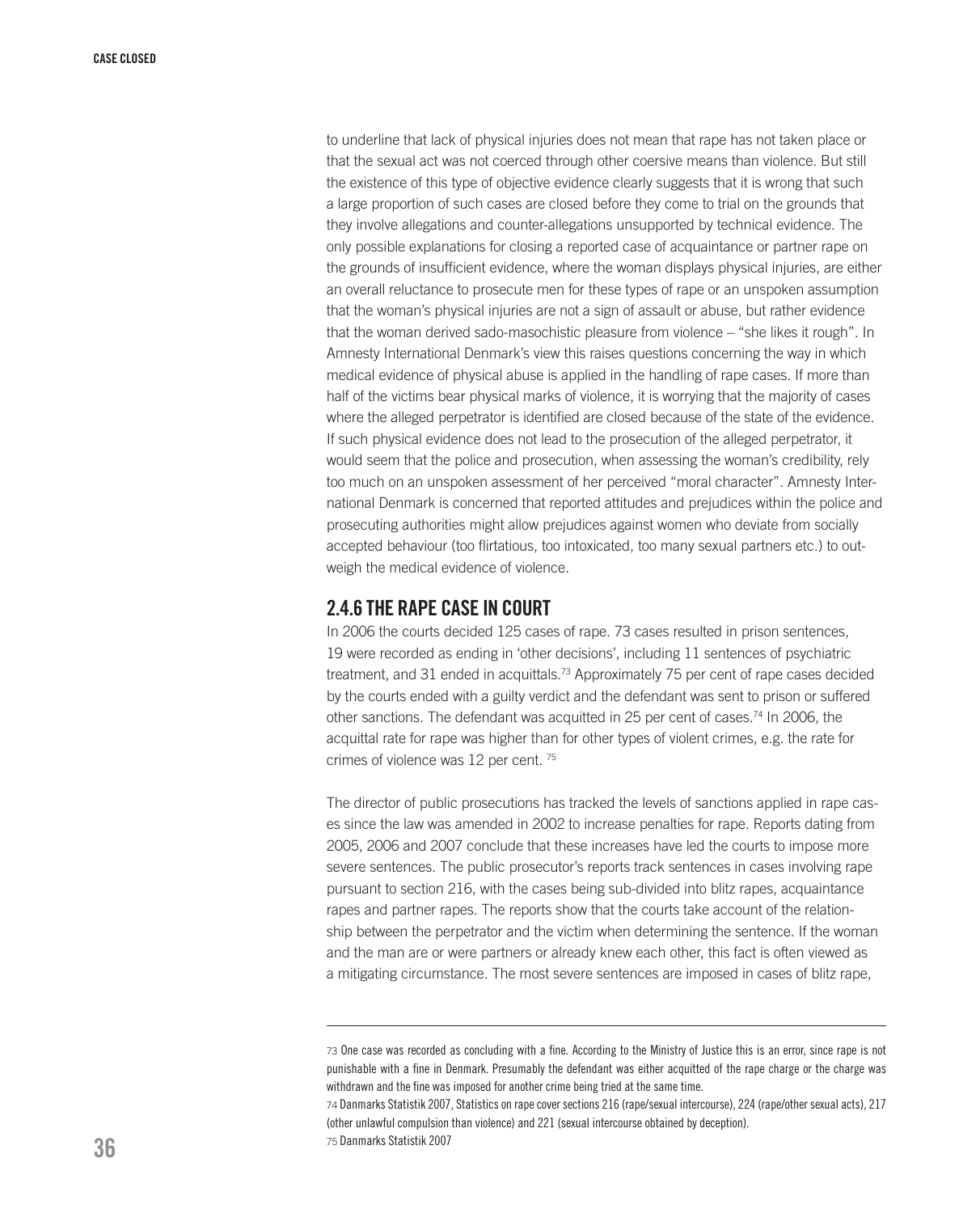where the woman and the man were not already acquainted. The most important issue for determining the severity of the sentence is the level of violence used during the rape.76

In 2006, convictions for blitz rape typically resulted in prison sentences of between twoand-a-half and three years, while one aggravated rape that included attempted murder resulted in a nine-year prison sentence. Sentences for attempted blitz rape varied from eight months' to three years' imprisonment (including a suspended prison sentence of nearly one year from a previous conviction). Acquaintance rapes were punished with prison sentences that varied from one year to three years and nine months, while attempted acquaintance rapes were punished with prison sentences that varied from nine months to one-and-a-half years.77 Sentences for partner rapes varied from one years' imprisonment to two years and nine months. There were no convictions for attempted partner rape during the time covered by the report. It is difficult to compare the cases as the circumstances and levels of sexual violence are very varied. Acquaintance rapes and partner rapes generally result in milder sentences than blitz rape and more frequently involve suspended sentences and sentences (although only in combination with a prison sentence) to community service.78

Amnesty International Denmark is concerned that the relationship between the victim and the perpetrator affects the severity of the sentence. Where the perpetrator is found guilty of rape, his relationship with the woman – including any previous consensual sexual relationship – should have no impact on the sentence imposed by the court. The woman's right to sexual self-determination has been violated regardless of her relationship with the man who forced her to have sex with him. In Amnesty International Denmark's view, the reduced sentences given to perpetrators who already knew their victims may indicate that the law's historic preoccupation with the protection of morality and marital status is still reflected somehow in court practice. The severity of the sentence should be determined by the violation that took place, not the relationship between the perpetrator and the victim.

Amnesty International Denmark recommends that the director of public prosecutions continues producing annual reports on the level of sentencing in cases of rape and that importance should be attached to differences in the levels of sentencing between blitz rapes and other forms of rape.

#### 2.4.7 Amnesty International Denmark's main concerns

• Attrition rates are high in Denmark with only one in five rape cases ending with a conviction in court, resulting in a corresponding lack of legal protection and redress for Danish rape victims.

- Up to 10 per cent of reported rapes never become the subject of a formal police report but are closed before a formal police investigation has even started.
- Studies of police attitudes suggest the existence of suspicion and bias towards girls and women who report rape and a lack of knowledge about the appropriate handling of victims.

<sup>76</sup> Director of public prosecutions, June 2007

<sup>77</sup> There was also one sentence of six years' imprisonment imposed on a father who had raped his daughter during a sevenyear period from when she was eight years old until she was 15. This sentence is excluded, since the offence is not typical of the crimes that form the focus of this report.

<sup>78</sup> Director of public prosecutions, June 2007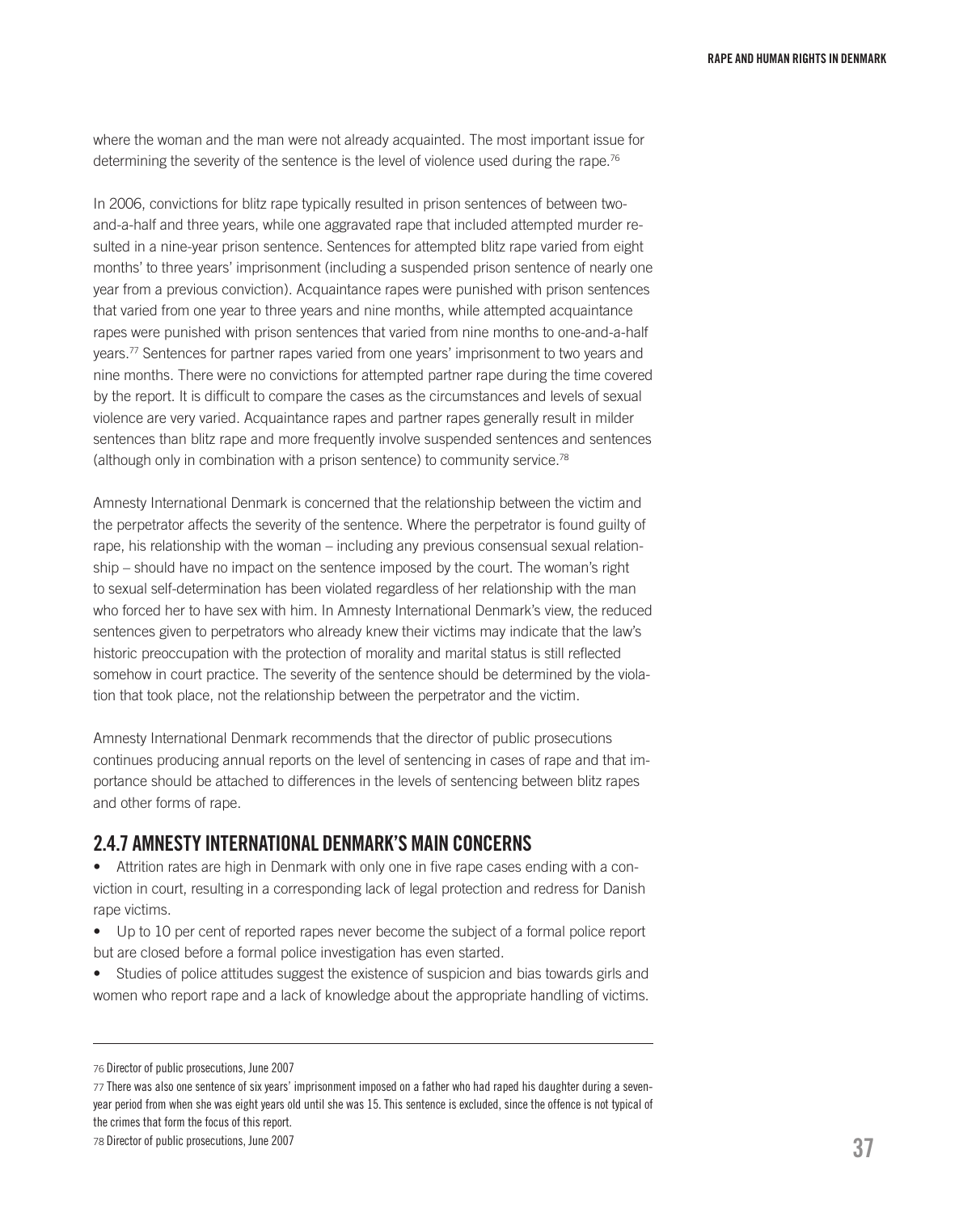• 60 per cent of rape cases where an alleged perpetrator has been charged by the police are closed before they reach court due to the 'state of the evidence'.

• Blitz rapes are perceived as 'real rapes', while a rape committed by a person known to the woman is treated with more suspicion. This makes it more difficult for the woman to 'prove' she has been raped and have her case decided in court.

• Statistics concerning physical evidence suggest that cases are closed because of the 'state of the evidence' (because the parties' accounts of the incident are contradictory) even where there is objective medical evidence as the victims bear the physical marks of violence.

• There is a lack of formal assessment in respect of the relative credibility of the victim and the accused, as well as a lack of transparency because of informal communications between police and prosecution.

• Gender-based attitudes, stereotypes and prejudices contribute to the assessment of the relative credibility of the victim and the perpetrator. The lack of transparency allows these subjective assessments to remain unchallenged.

• The relationship between the victim and the perpetrator prior to the rape is taken into account when the courts decide the severity of the sentence (punishment). The seriousness of the violation that has been carried out should be the only determining factor.

• Many of those who reported rape are girls under 18, their complaints should be treated with special care and attention due to their age.

# 2.5 Support for victims of rape

This subchapter examines the legal status of the victim as a witness and her rights to legal counselling and medical and psychological assistance.

#### 2.5.1 Legal status and counselling

Denmark led the way in 1987 when rape victims were given the right of access to a courtappointed lawyer.<sup>79</sup> The victim is entitled to speak to the lawyer before the first police interrogation and to have the lawyer present during the interrogation. The lawyer is permitted to see the victim's statement to the police etc., but not evidence relating to the alleged perpetrator. The court-appointed lawyer is also present in court where his or her role is to support the victim and ensure adherence to the procedural rule pursuant to Act on the Administration of Justice (section 185, paragraph 2) that limits the presentation of evidence regarding the woman's previous sexual conduct. This procedural rule came into force about 20 years ago and introduced a code of conduct in rape cases whereby the woman's behaviour and past sexual conduct are not permitted to be used as evidence against her. In Denmark, the rape victim's status is that of a witness – she is not a party to the case against the accused. The state is responsible for the investigation and judicial handling of the case. The woman's status as a witness means that she must participate in the investigation as necessary and that she can be punished for perjury. It also means that the woman's lawyer cannot make statements on behalf of the woman, put questions to the accused or in any other way take part in the proceedings. The lawyer can request the prosecutor to present additional evidence, but the prosecutor alone decides which evidence is to be presented to the court.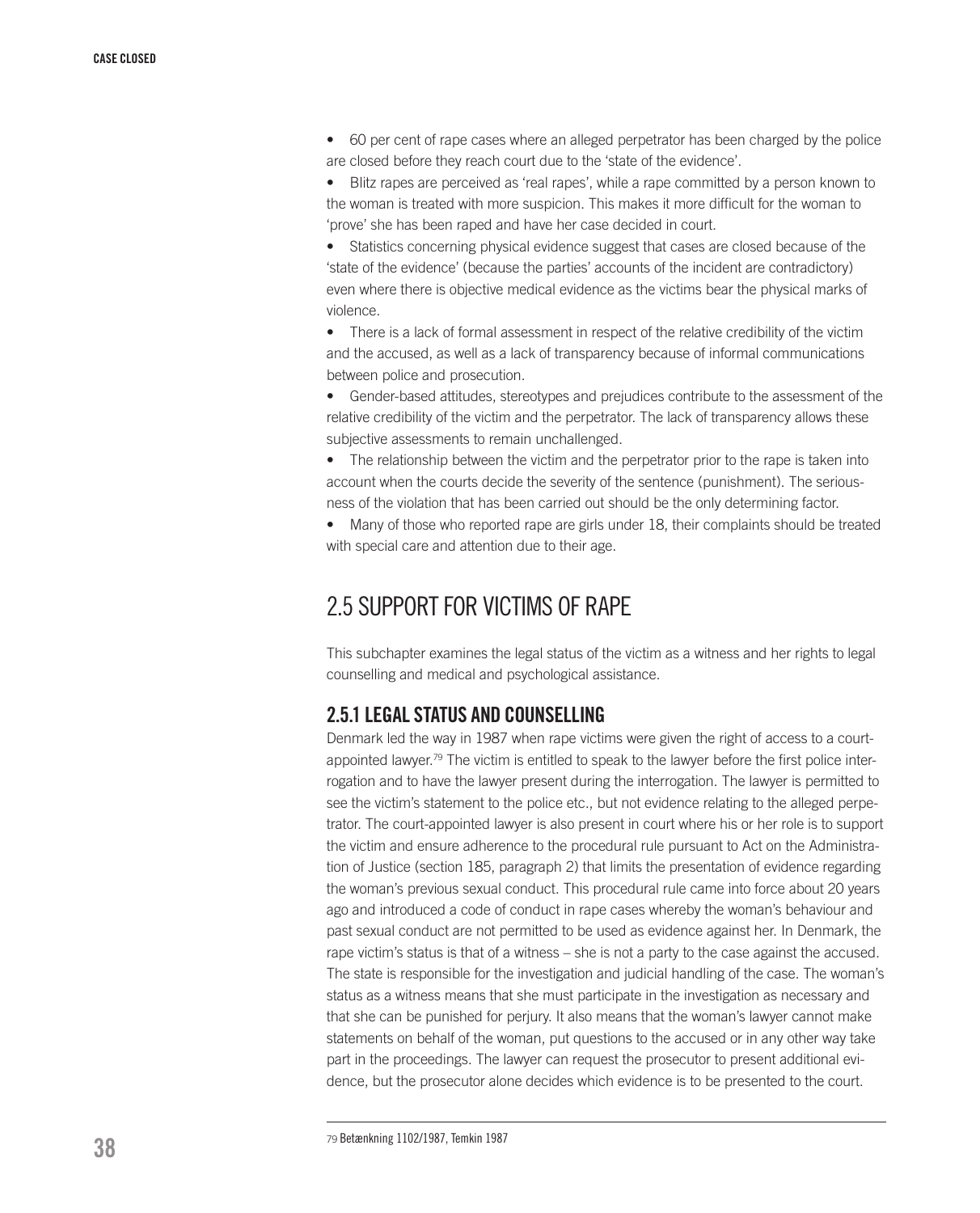The victim is not permitted to be present in court while the accused is testifying, but will normally be allowed to remain in court after giving her own testimony. Where the case is heard by the court in private due to the age etc. of the accused or for reasons of public order, the victim is normally allowed to remain in court during the proceedings. The identity of the rape victim is protected in the sense that her name, address etc. is not made public. If the victim so requests, her testimony may take place in private. The victim is also entitled to request that the accused is not present in court while she is testifying.

The police and the prosecuting authorities are obliged to inform the victim of her rights, of the course the case is expected to take and of developments in the case. The victim has the right to be informed if the charges are withdrawn (tiltalefrafald), if the charges are dropped (påtaleopgivelse), if the date for the court ruling is set (berammet) and about the court's decision in the case. The victim has the right to be informed about the possibility of appealing decisions taken in the case by the prosecution or the court.<sup>80</sup> The Ministry of Justice has produced a leaflet informing rape victims about these rights.

#### 2.5.2 Help and support for survivors of rape and sexual violence

There are Centres for Victims of Sexual Assault in eight major towns in Denmark. The centres are located at hospitals and are open 24 hours a day. The centres provide medical and psychological help for victims. If the woman has reported – or wishes to report – the rape to the police, a forensic medical examination will be performed. This ensures that medical evidence is collected by experienced personnel, improving the chances of finding the perpetrator and/or securing evidence of the crime. DNA material is kept for three months in case the woman subsequently decides to report the rape.

The medical examination and any necessary treatment will be carried out by female physicians. The victim will be offered consultations with psychologists and social workers affiliated to the centre and may rest or spend the night there. All examinations and treatments are free of charge and confidential. Relatives also have the opportunity to receive counselling at the centre.<sup>81</sup>

# 2.6 Political leadership in relation to sexual crimes against woman

The Ministry for Gender Equality's "Action Plan to Stop Men's Violence against Women and Children 2005–2008" contains sections on sexual violence. There is, however, no separate action plan concerning sexual assault.

A number of initiatives aimed at providing information about and raising awareness of sexual violence have been launched in Denmark in recent years. The Danish Crime Prevention Council has launched a project that targets young people and aims, through raising

<sup>80</sup> Act No. 517 of 6 June 2007. (Lov om ændring af retsplejeloven og retsafgiftsloven. (Forbedring af retsstillingen for ofre for forbrydelser), fremsat ved lovforslag L 128, 31 January 2007

<sup>81</sup> The Victim Counselling Service, which is independent of the authorities, operates in all police districts. All personnel work on a voluntary basis. There are also a number of private organisations, smaller centres and self-help groups that provide help and support for victims of rape. Victims also have a right to publicly funded psychological help.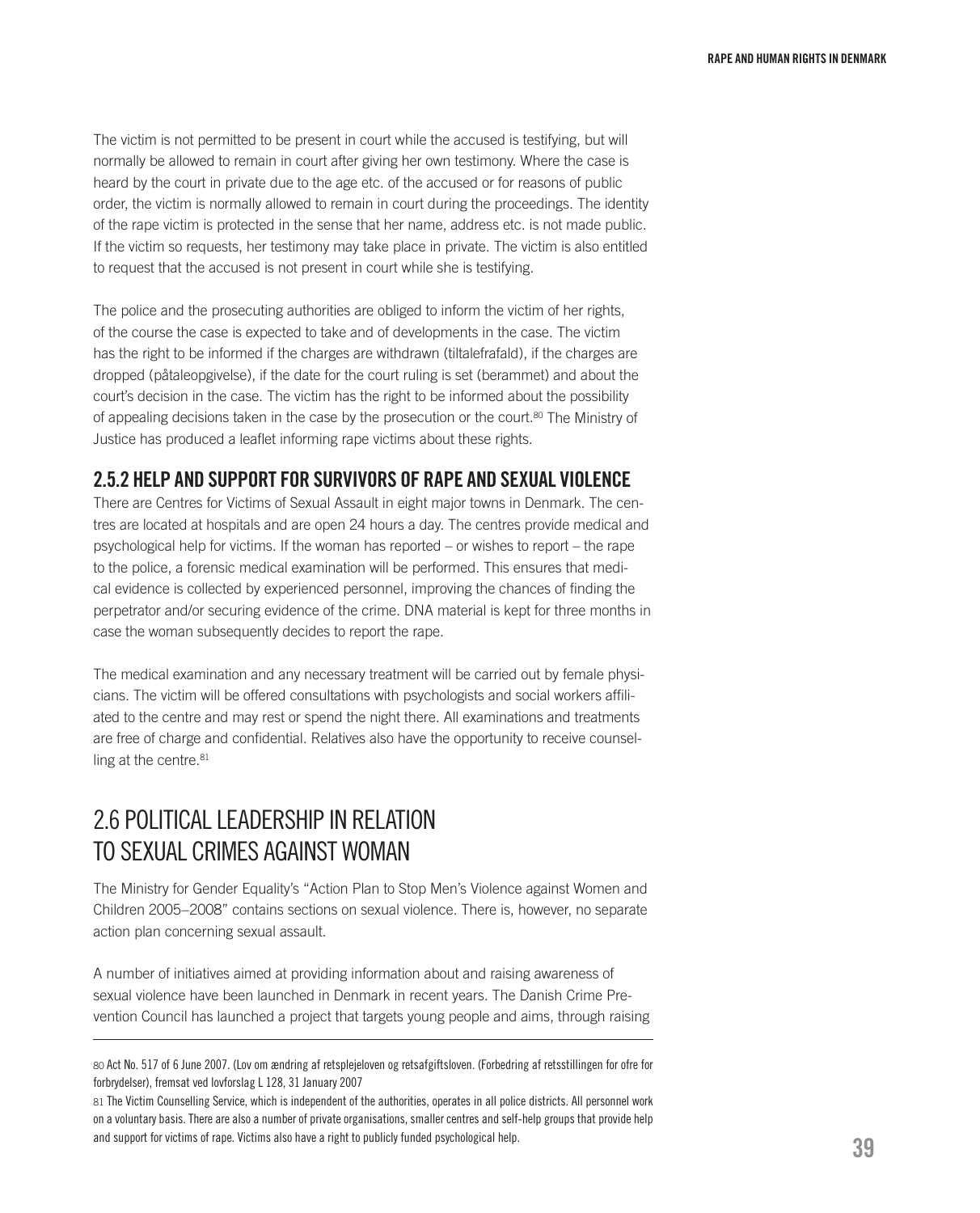awareness and education, to teach young people how to avoid situations that might lead to rape or other forms of sexual assault (www.sikkerflirt.dk). Educational material for young people about rape can be found at www.sandhedogkonsekvens.dk. In addition, a project has been launched to inform women from ethnic minorities about sexual violence and their rights (www.loftsloret.dk).

The Centres for Victims of Sexual Assault in Copenhagen and Århus are national resource centres that conduct research and develop standards, procedures and guidelines. Personnel at the centres provide information and training to professionals and others on the medical, psychosocial and judicial/legal aspects of rape. The centre in Copenhagen also instructs trainees from the police academy.

In Amnesty International Denmark's view, the continuing lack of legal protection for rape victims in Denmark suggests a need for a comprehensive action plan that directly addresses sexual violence. Such a plan needs to target the entire attrition process, addressing issues such as: prevention, lack of reporting, the reporting process, police handling of victims, police investigations, prosecution practices and court practices. As this report demonstrates, the lack of legal protection for rape victims is a very complex problem. Rather than adding sections on sexual violence to the existing Action plan to stop men's violence against women, Amnesty International Denmark argues that a specific action plan to prevent and combat rape and other forms of sexual violence is needed. As demonstrated in this report rapes are committed in intimate relationships, but also occur in other areas of women's private and public life. A specific action plan will ensure that sexual violence is prevented in all areas of women's lives.

Amnesty International Denmark urges the Danish government to take effective measures to eliminate the gender-based prejudices and practices that constitute a barrier to the prevention, as well as the reporting and judicial processing, of cases of sexual violence against women and girls. Measures aimed at the prevention of sexual violence should be included in an action plan to prevent and combat rape and other forms of sexual violence and should cover the education of children and young people about the importance of mutual respect in relationships, as well as the promotion of equality in relationships through public education, all within the context of working towards substantive equality between men and women in all areas of life.<sup>82</sup>

## 2.7 Amnesty International Denmark's recommendations

Amnesty International Denmark recognises the difficulty of assessing the evidence in many rape cases. Especially in cases where the woman and the man already knew each

<sup>82</sup> Article 5a CEDAW: States Parties shall take all appropriate measures:

<sup>(</sup>a) To modify the social and cultural patterns of conduct of men and women, with a view to achieving the elimination of prejudices and customary and all other practices which are based on the idea of the inferiority or the superiority of either of the sexes or on stereotyped roles for men and women.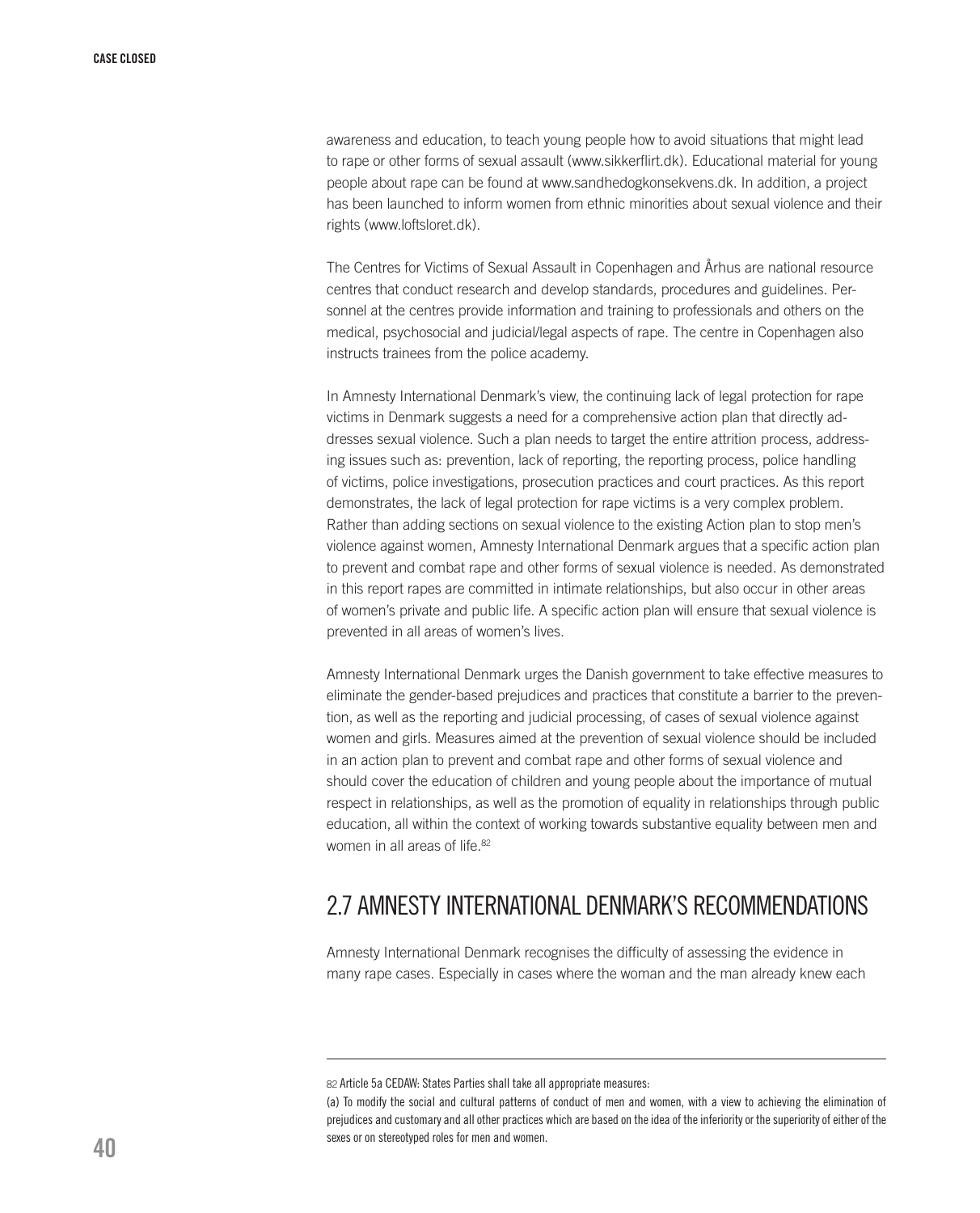other, there is a risk that the police and prosecuting authorities' case handlers may resort to basing their decisions on non-statutory, informal (even biased) considerations regarding perceived norms in respect of men's and women's sexual behaviour.

The effect of current practices in Denmark is to prevent the majority of rape cases being tried in a court of law. Crucial decisions are made in a very large number of cases without the transparency that would be provided by a trial. Case handlers' assessments and estimates as to what constitutes "likely sexual assault" and "credible evidence" are decisive for cases' passage through the system. Consequently, far too few rape cases are currently brought to trial – including cases where the woman has sustained injuries and there is medical evidence of violence. As a result, Denmark is failing to live up to its human rights obligations to protect women against rape, investigate rape crimes, prosecute those responsible and provide compensation to victims.

Amnesty International Denmark therefore believes that greater transparency is needed in the handling of rape cases by the police and in the legal system if Denmark is to effect genuine improvement in the legal position of rape victims and their opportunity for legal redress. Amnesty International Denmark makes the following recommendations to improve the legal status of women who have been subjected to sexual assault in Denmark:

# **GENERAL**

#### AMNESTY INTERNATIONAL DENMARK RECOMMENDS THE GOVERNMENT TO develop and adopt a comprehensive action plan to prevent and combat rape and other forms of sexual violence.

Only a small proportion of rapes committed in Denmark are reported to the police and only a minority of these result in a court ruling, despite various measures taken to enhance the legal protection of rape victims. This situation indicates a need for a holistic integrated action plan to tackle the complexity of the problem. Such a plan should include both preventive measures, including training and education to change discriminatory attitudes towards women in society, and concrete measures targeted at the legal system to reduce the attrition rate in rape crimes.

# Legal framework

#### Amnesty International Denmark recommends that non-consensual intercourse with a victim in a helpless state should be considered RAPE PURSUANT TO THE PENAL CODE

Section 218, part 2 should be included within section 216. Abuse of a woman who is in a helpless state should be defined as rape regardless of the reason for the victim's state and regardless of any (marital) relationship between the victim and the perpetrator. This will enhance legal protection against rape, broaden the scope of the legislation and bring it into line with Swedish and Norwegian law. The approach adopted by the International Criminal Court (ICC) does not require the victim to have been subjected to force, but defines rape as being committed whenever there are coercive circumstances present that undermine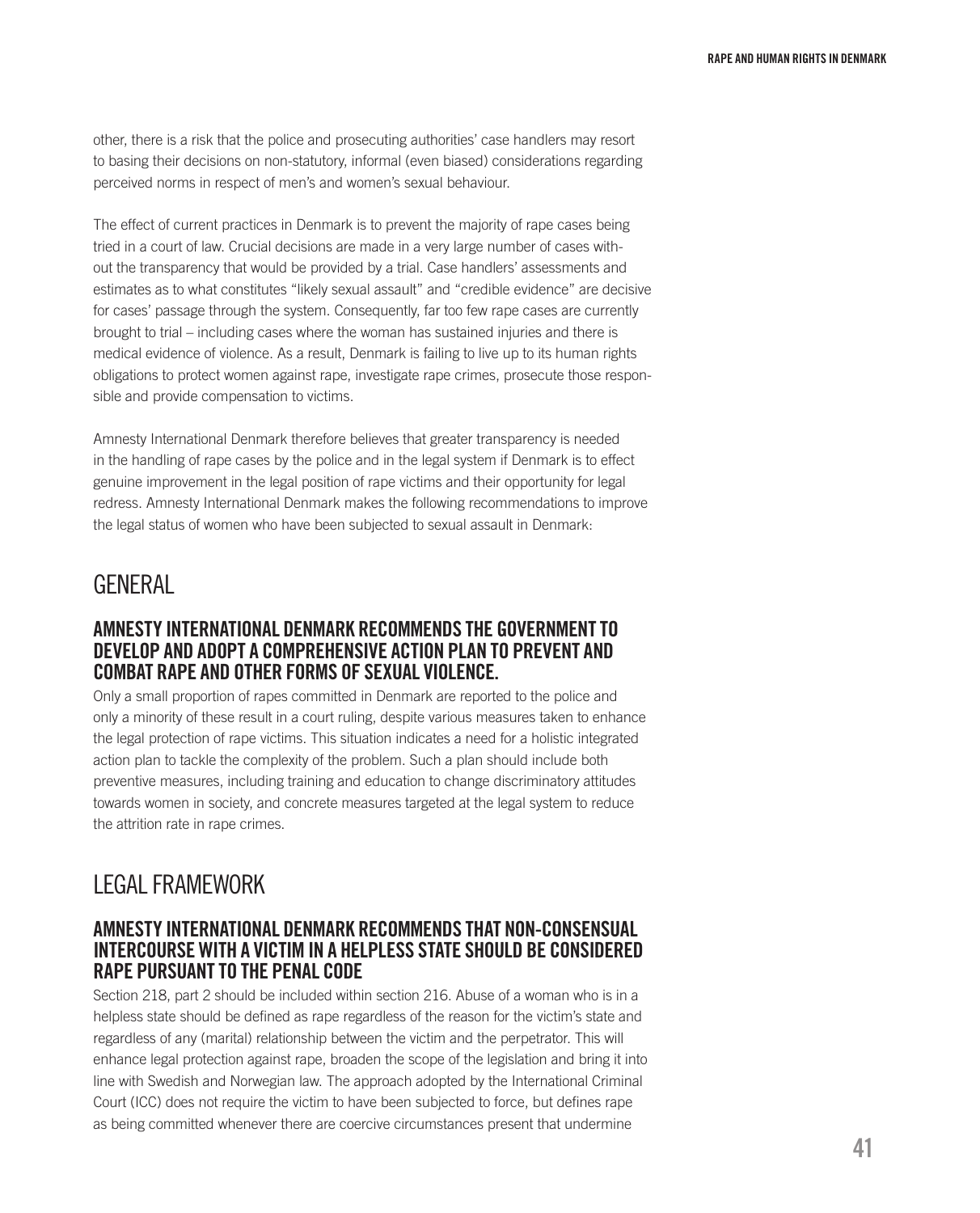the victim's ability to give her genuine consent. $83$  This approach is also evident in the ruling by the European Court of Human Rights (ECHR) in the case of MC vs. State of Bulgaria.<sup>84</sup> According to the court's judgement, states are obliged to punish and prosecute all non-consensual sexual acts, including cases where the victim did not put up physical resistance.<sup>85</sup>

# Amnesty International Denmark recommends that Danish rape leg- islation should be amended to make it clear thatits starting point is the protection of the victim's right of sexual self-determination and bodily integrity

The Danish legislation on rape and other sexual offences should be thoroughly revised and amended to ensure that its core is the protection of the individual's right to sexual self-determination and bodily integrity. More concretely, Amnesty International Denmark recommends:

– provisions on rape and other sexual crimes should be moved from the chapter entitled 'Vice Crimes' (Forbrydelser mod kønssædeligheden) in the Penal Code to the chapter entitled 'Crimes Against Life and the Person' (Forbrydelser mod liv og legeme). Alternatively, the term 'vice crime' should be replaced by 'sexual offences' or 'sexual crimes';

– the references to marital status should be deleted in sections 218 and 220;

– section 227 should be deleted. Marriage should not reduce sentences for rape or other sexual offences.

– section 221 on obtaining sexual intercourse by deception should be deleted both because of its reference to marriage and because it suggests that the law is aimed at protecting the woman's virtue.

# Legal journey

#### Amnesty International Denmark recommends that more rape cases SHOULD BE BROUGHT TO TRIAL IN ORDER TO SUBMIT THE EVIDENCE OF THE victim and of the accused to a court of law

The fact that so many cases of reported rape never come before the courts in Denmark is a breach of human rights. Where a particular crime that is chiefly committed against women rarely results in a charge or a conviction, this constitutes discrimination against women and a limitation on their right to a fair trial (effective remedy). Acquaintance and partner rapes are particularly unlikely to come before the courts.

<sup>83</sup> ICC, Rules of Evidence and Procedure, Rule 70:

d) Consent cannot be inferred by reason of any words or conduct of a victim where force, threat of force, coercion or by taking advantage of a coercive environment undermined the victim´s ability to give voluntary and genuine consent,

e) Consent cannot be inferred by reason of any words or conduct of a victim where the victim is incapable of giving genuine consent.

f) Consent cannot be inferred by reason of the silence of, or lack of resistance by, a victim to the alleged sexual violence 84 M.C. vs. Bulgaria (application no. 39272/98). 4 December 2003

<sup>85</sup> For more information: Amnesty International (2005): Stop Violence Against Women: How to use international criminal law to campaign for gender-sensitive law reform. Under paragraph 3B, Evidence of consent, page 35. AI Index: IOR 40/007/2005. May 2005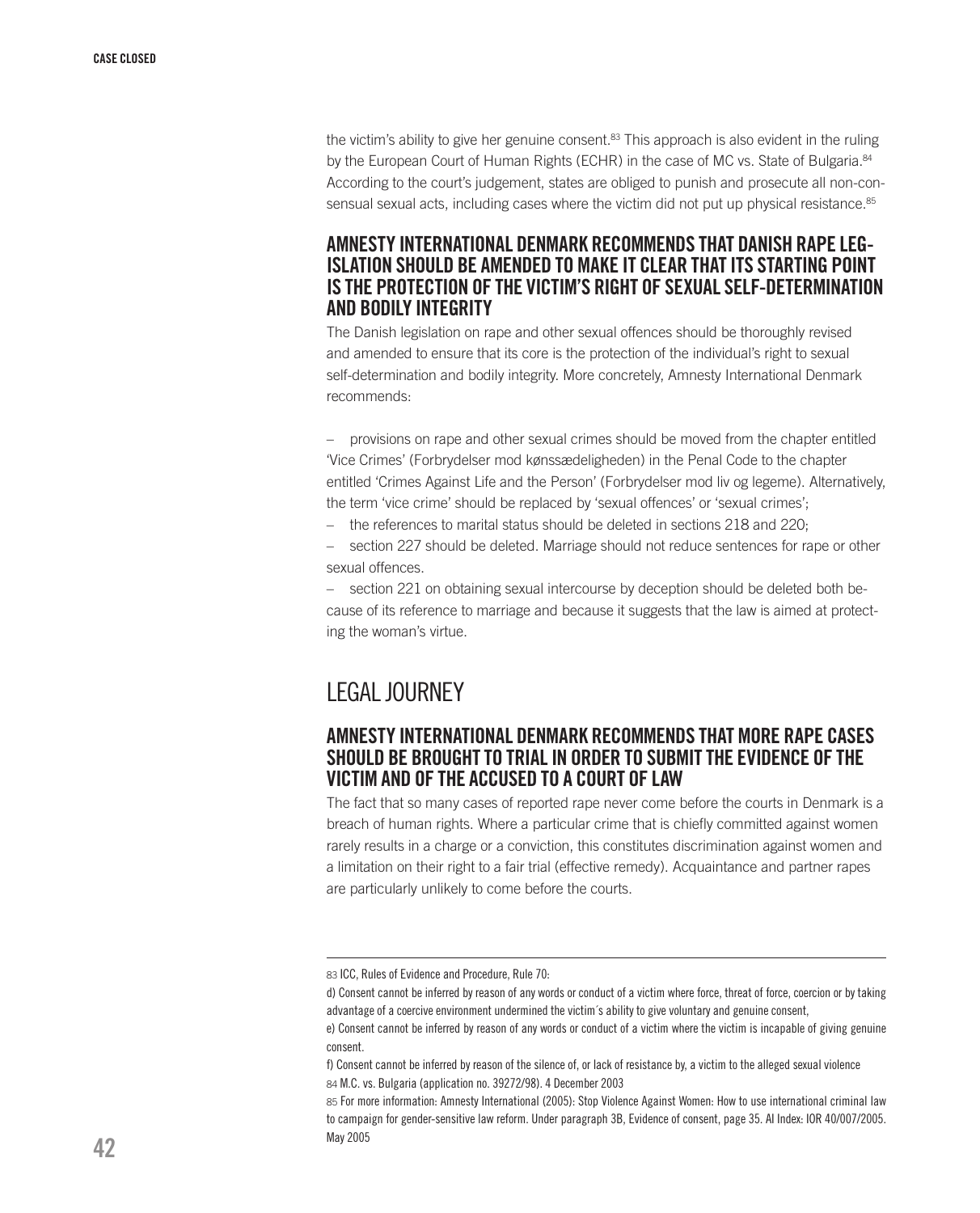The special nature of the crime of rape means that the assessment of the relative credibility of the testimonies of the victim and the accused is crucial to the outcome. It is absolutely necessary for the assessment of whether a perpetrator acted in 'good faith' to be formalised and transparent, so that crimes committed in all circumstances may be investigated and prosecuted with a professional attitude to the evidence. The specially nuanced, sexual nature of the crime of rape requires the non-statutory and informal assessments of the woman's and the man's credibility etc. to be scrutinised by a court of law. This is also necessary to ensure that such assessments are not based on subjective views concerning the woman's responsibility for the man's mistaken belief that the sexual activity was consensual.

This is not to say, of course, that all cases should automatically be brought to trial. The right of the accused to a fair trial should remain a cornerstone of Danish law. However, both the victim and the accused are entitled to a fair trial and these two interests are not necessarily mutually exclusive. When a case is brought to trial, the basis for the court's decision is clarified, which is evidently in the interests of both the accused and the victim. Both the woman and the man are given the opportunity to testify. It is then up to the court to judge, for instance, whether the woman's testimony provides sufficient basis for a conviction. However this assessment should take place with the transparency provided by the careful scrutiny of a court hearing. Amnesty International Denmark therefore recommends that rape cases should be assessed in court to the greatest extent possible.

# Amnesty International Denmark recommends greater transparency monies, precisely because such informal, non-statutory assess-<br>Ments are often decisive in rape cases. The grounds for closing the case should be stated in detail.

The mere possibility that the police and prosecuting authorities may undertake an informal assessment of the relative credibility of the testimonies or of the victim and the alleged perpetrator is problematic for the right to due process of law. One way of addressing this issue would be to implement an absolute separation between the police and the prosecuting authorities. Considering the high rate of rejection of complaints concerning rape cases that are not brought to trial, this would also boost confidence in the public prosecutor's impartiality in supervising the lawfulness of the police. Recent reforms to the police and the prosecuting authorities did not, however, bring about any change to the particular structure of the Danish legal system and did not result in any separation between the police and the prosecuting authorities at a local level.

Amnesty International Denmark therefore recommends that steps should be taken to ensure greater transparency, particularly in assessing the man's and the woman's evidence and their relative credibility, since it is precisely these informal and non-statutory assessments that are decisive to the future progress of rape cases. When the public prosecutor chooses not to prosecute in so many cases, it should, as a minimum, make available a clear basis for its decision with the arguments presented in a degree of detail commensurate with a court decision. Where there is medical evidence of violence, the public prosecutor should offer a thorough explanation as to why this did not result in a decision to prosecute the alleged perpetrator.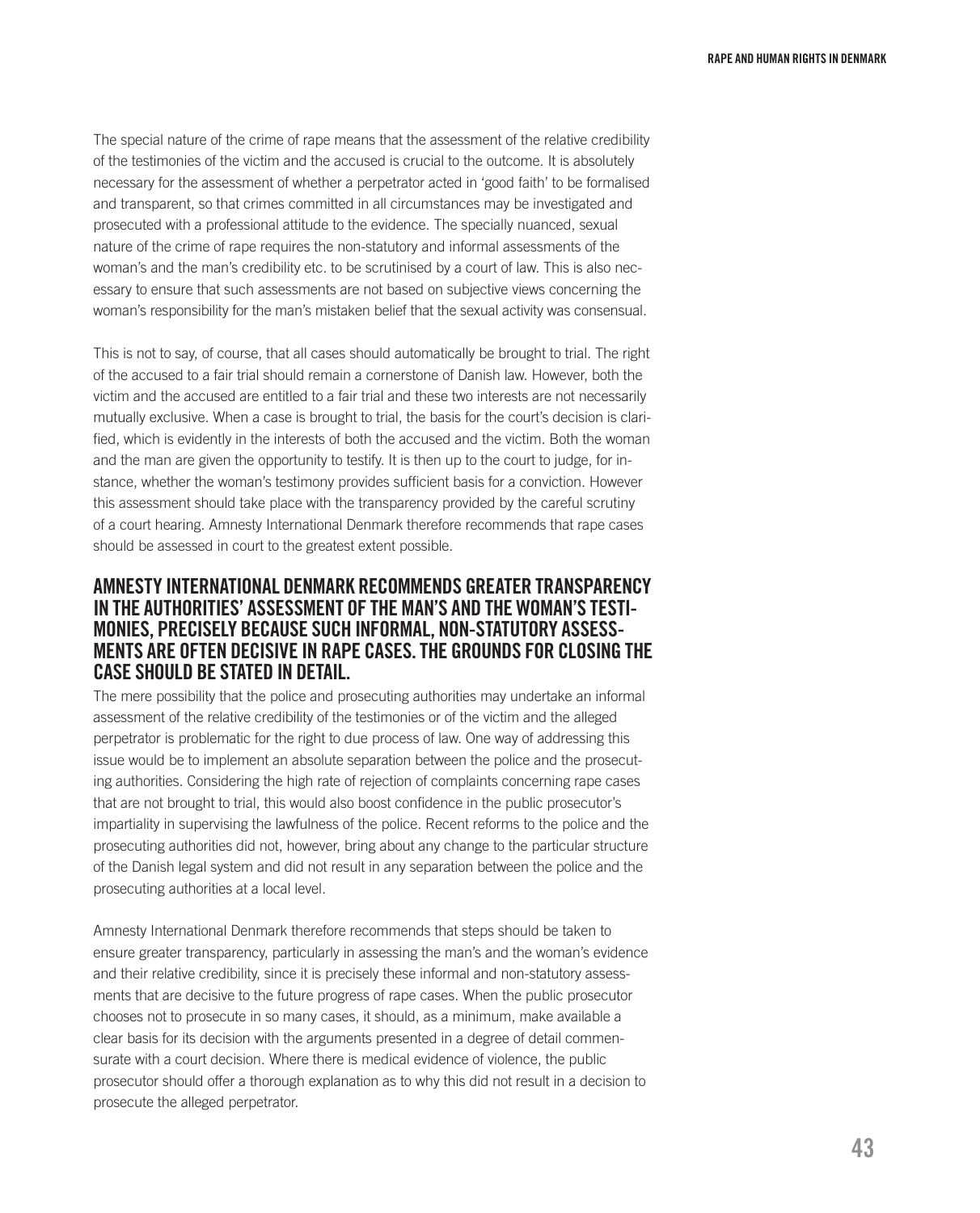#### Amnesty International Denmark recommends the establishment of reporting procedures in respect of all closed cases to explain the grounds for not pressing formal charges in court

Amnesty International Denmark recommends the establishment of a reporting procedure or body to report on all closed cases and the grounds for not pressing formal charges in court. This would enable the gathering of knowledge to serve as a basis for future improvements to the criminal justice system's handling of rape cases. In particular, cases should be monitored for medical evidence concerning physical signs of violence and, if this is present, the reasons why such evidence did not result in the case going to court.

#### Amnesty International Denmark recommends training for police and prosecutors to increase their expertise and knowledge in the area of sexual assault

Amnesty International Denmark recommends special training for police and prosecutors to increase their expertise and knowledge in the area of sexual assault. Targeted education would help ensure the optimal use of professional experience, expertise and competence. Such training could help resolve some of the problems described in this report and ensure awareness among all police officers and prosecutors involved in handling rape victims of, e.g., the importance of the physical environment where the victim is interviewed and of the attitude of the police officer.

#### Amnesty International Denmark recommends that research should be carried outinto the quality of police investigations, as has been done in Sweden and Norway

In Norway and Sweden research has been carried out into the quality of police investigations. This should also be done in Denmark. The quality of the police investigation is decisive for the outcome of a rape case, both in terms of identifying and finding the alleged perpetrator and in determining whether the case is brought to court or closed because of the state of the evidence. Research would identify flaws as well as best practices. The IVAWS shows that around 10 per cent of reported rapes never lead to an official police report. Amnesty International Denmark recommends that the reasons for this should be investigated.

#### Amnesty International Denmark recommends thatthe existence of any relationship between the perpetrator and the victim should notinfluence the severity of sentencing

The current practice whereby the court takes into account any relationship between the victim and the perpetrator when deciding the severity of the sentence (punishment) should be abolished. The severity of the punishment for rape should be determined by the nature of the violation as such. Current practices mean that acquaintance and partner rapes are punished more lenient than blitz rape, although the violation of the women's right of sexual self-determination and bodily integrity and the levels of physical and psychological injuries are the same in all kinds of rape.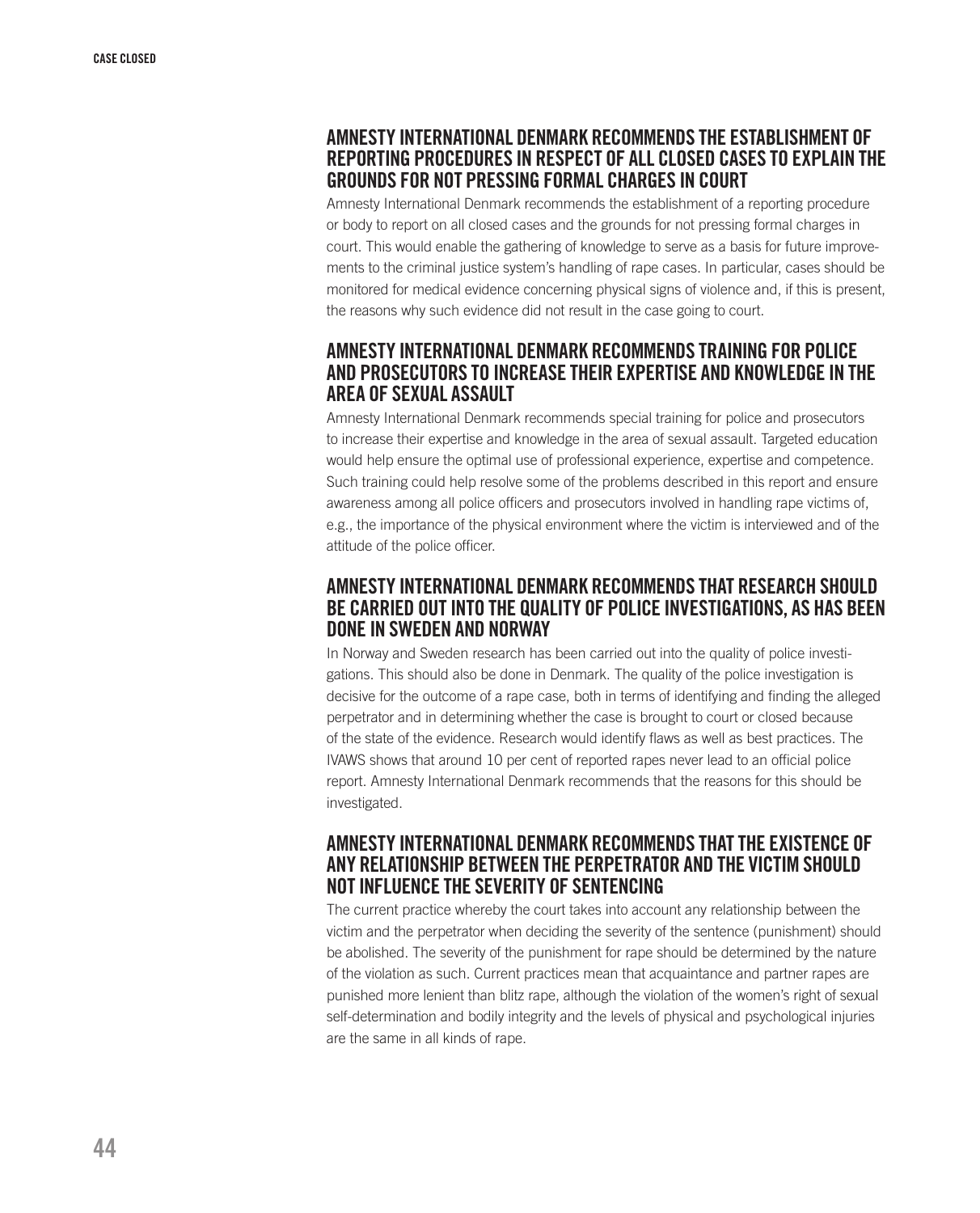# 3. RAPE and human rights IN SWEDEN

# 3.1 SUMMARY

In 2007, more than 3,500 cases of rape against persons over the age of 15 were reported to the Swedish police. This means that, on average, 10 rapes or attempted rapes are reported each day.86 In addition, a very large number of cases go unreported, meaning that in fact far more women and children – and in some cases, also men – are subjected to rape. Most of these crimes remain hidden, as the majority of victims never report the assault to the police, for a variety of reasons.

Although legislative provisions covering rape were broadened with the adoption of the Sexual Offences Act in 2005, Amnesty International Sweden is concerned that many problems remain unresolved regarding the legal rights of women who are subjected to rape and sexual violence. The legal definition of rape may be part of the problem, together with the way the criminal courts examine and try rape cases. A particular concern is the fact that most rape cases never come to trial at all. Only a small number of reported rapes result in a prosecution, with an even smaller number resulting in a conviction. Instead, most rape investigations are closed at an early stage, usually with the explanation that "it cannot be proven that a crime has been committed." Amnesty is concerned that the fact that only 12% of crime victims who report rape get their case tried in a court of law<sup>87</sup> means that, in practice, many perpetrators enjoy impunity. We therefore propose that a special monitoring commission be appointed to systematically analyse all closed rape investigations and identify shortcomings in preliminary investigations into rape.

In Amnesty International Sweden's view, the preventive work to combat and eradicate rape and sexual violence have been neglected and must be reinforced and developed. Stereotypical notions about female and male sexuality, about what is – and what is not – normal, and about women's availability for sex are deeply rooted in society. Such notions and attitudes, which pave the way for gender-based violence against women, including rape, must be countered and changed.

Amnesty International Sweden urges the government to develop and adopt a specific action plan against rape and other sexual violence. This plan should include preventive work to change attitudes, concrete measures to reinforce and improve the handling of rape cases within the legal system.

87 Eva L Diesen: *Family violence and sexual abuse – a comparison of investigative quality between police commissioner districts in Stockholm county*, 2008 (in Swedish).

**"Sexual crimes are an aspect of the violence to which women are exposed and the government is prioritising the issue of men's violence against women […] The way in which the police, the prosecution authorities and the courts handle women who have been subjected to violence is not only an issue to do with victims of crimes – it is also an issue of gender equality."**

Nyamko Sabuni, Minister for Integration and Gender Equality

Press release on the improved handling of victims of sexual offences; 2007-05-10

<sup>86</sup> Crime statistics 2007. Rape against children is not includes in this figure. In 2007 more than 1 200 rapes against children below the age of 15 was reported to the police.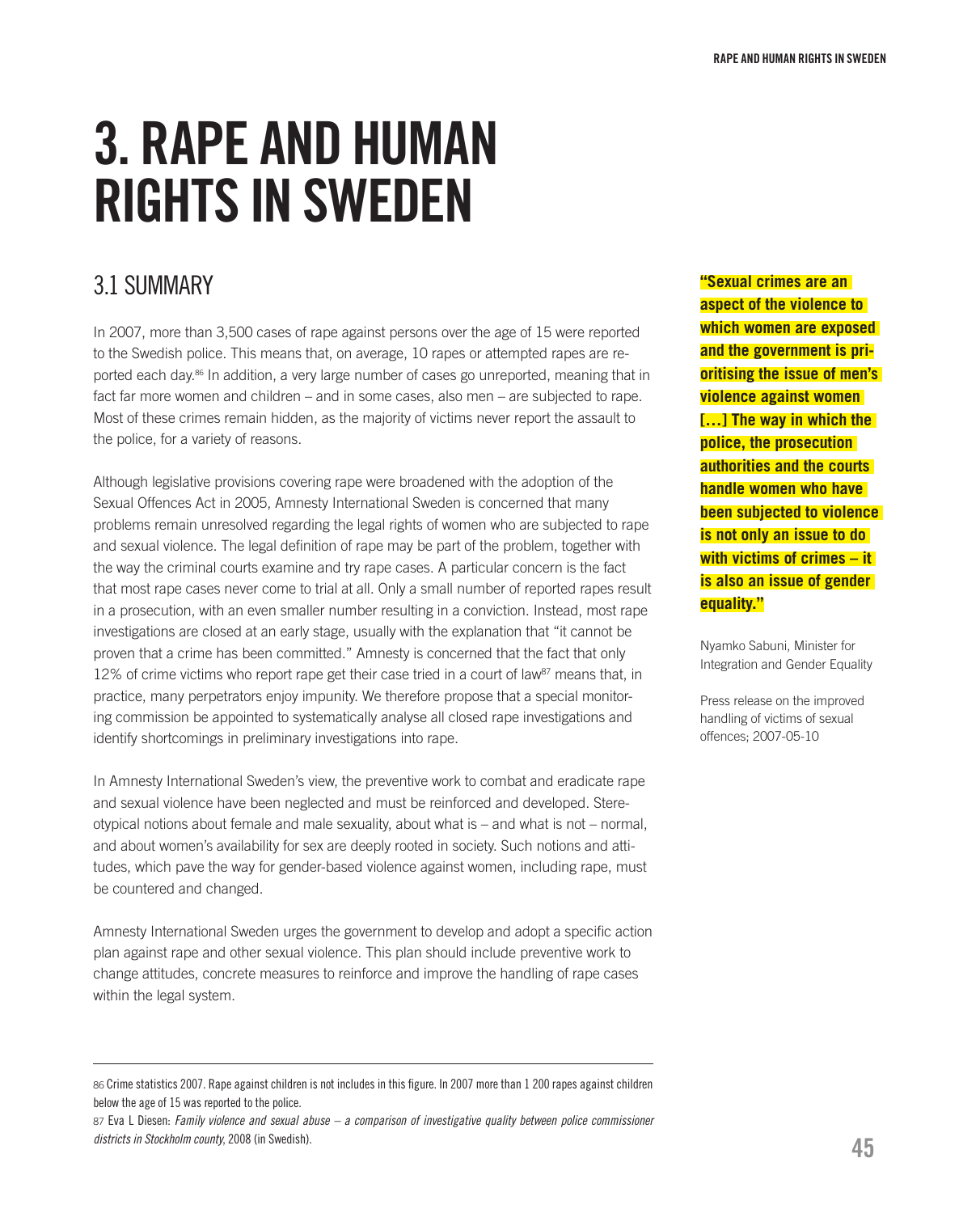Amnesty International Sweden also believes that insufficient care and support is offered to victims. Accordingly, Amnesty International Sweden recommends that the abovementioned action plan should include concrete measures to improve psychosocial support for victims of rape and other forms of sexual violence. For example, long-term support and rehabilitation, in the form of professional psychological counselling, must be made available to girls and women who have been raped or suffered other kinds of sexual assault.

Amnesty International Sweden demands justice, redress, compensation and help and support for victims of rape and other forms of sexual violence, to ensure women their basic human rights, in accordance with international human rights law and standards. Amnesty International call on the Swedish government, as ultimately responsible for the country's police- and prosecution authorities, the health care system, social services and educational system as well as other important institutions, to take action and earnestly address and the fact that girls and women who are subjected to rape in Sweden only have limited access to these rights in practice. Increased and intensified efforts are needed to ensure that Sweden lives up to its international commitments to prevent gender-based violence against women, to protect them from such violence, to investigate the crimes efficiently and to bring the perpetrators to justice.

# 3.2 INTERNATIONAL CRITICISM

The UN Special Rapporteur on violence against women, Yakin Ertürk, who made a study visit to Sweden in 2006, expressed concern in her follow-up report that sexual violence against girls and women in Sweden appears to continue to increase. Her report also emphasises a discrepancy between the legislative provisions and the way the law is applied in practice, which results in the majority of perpetrators managing to escape punishment.<sup>88</sup>

The CEDAW committee, which studied the Swedish government's intermediate report in January 2008, welcomed the adoption of new sexual offences legislation. However, the committee also expressed concern about the small proportion of reported violent crimes against women that result in prosecution and conviction.<sup>89</sup>

## 3.3 LEGALFRAMEWORK

#### 3.3.1 History

As early as the mid-thirteenth century, King Birger Jarl adopted the so-called "Act on the Protection of Women," which made it illegal to abduct or rape women. The law protected women as the property of men, as well as public morality.

In 1962, the Penal Code was adopted, replacing the Criminal Code of 1864. Sweden became one of the first countries in the world explicitly to declare rape within marriage to be

89 CEDAW/C/SWE/CO/7, *Concluding observations of the Committee on the Elimination of Discrimination against Women: Sweden*.

<sup>88</sup> Report of the Special Rapporteur on violence against women, its causes and consequences, Yakin Ertürk. *Mission to Sweden*. A/HRC/4/34/Add.3, 6 February 2007.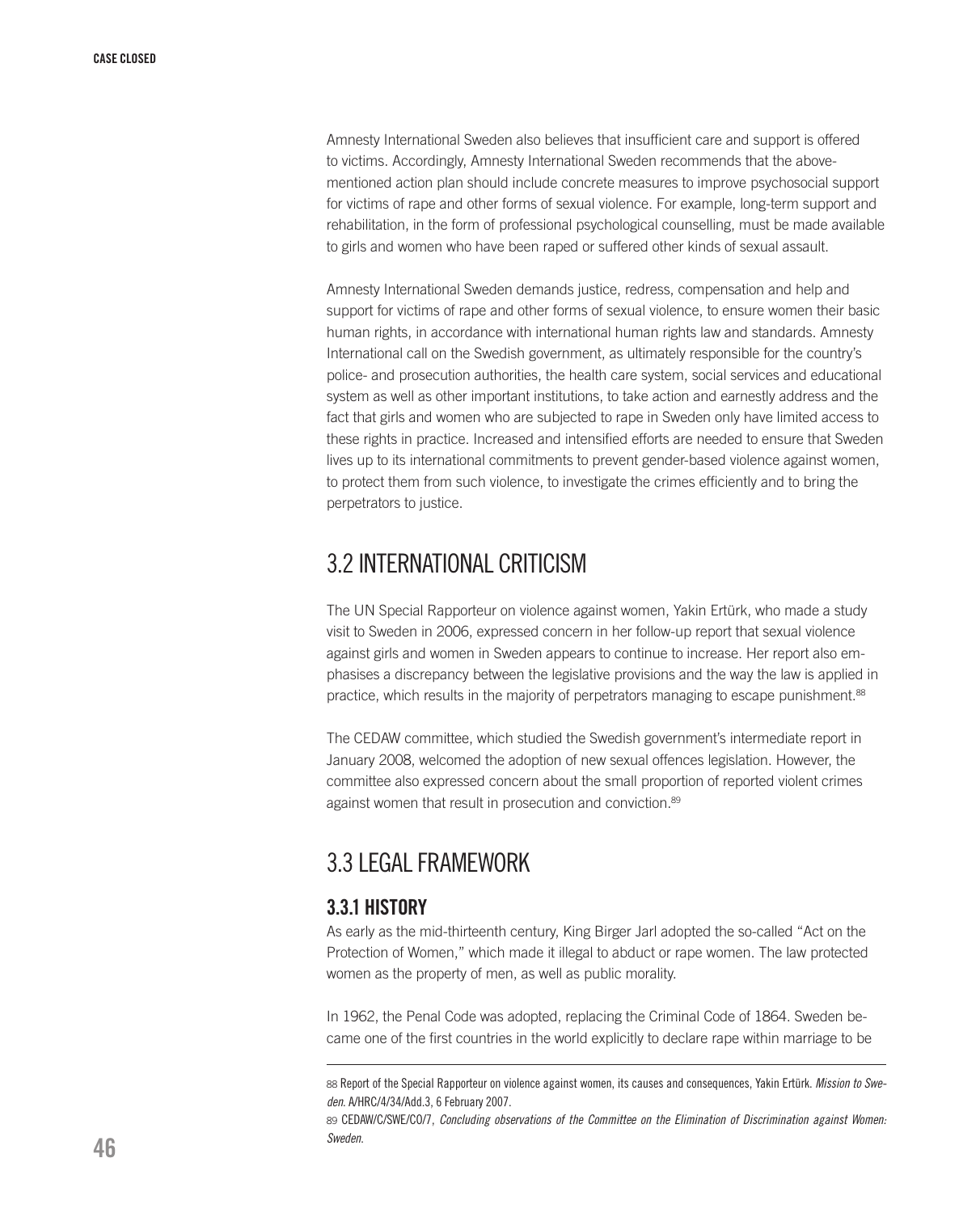a crime. Such a criminal act was then classified as a "violation" and was viewed as a less serious form of rape.

The elimination of myths and stereotypes from the law is crucial for securing justice, impartiality and equality and thereby fulfilling the human rights of all individuals in practice. Demands from the women's movement and from participants in the public debate about changes to the legislation on sexual offences developed as a reaction to obsolete notions in the law about male and female sexuality and to opinions about what girls and women should – and should not – do to avoid being raped.

Swedish legislation covering sexual offences has been amended and its scope broadened on several occasions since the Penal Code came into force.<sup>90</sup> In 1984, substantial reforms were enacted. The provision concerning "violations" was repealed and rape legislation was made gender-neutral. Sexual offences were no longer categorised as vice crimes, which was important for the understanding of rape as a crime against an individual's sexual and bodily integrity and right to self-determination, rather than as a crime against society's ethics and public morals. Further changes to the legislation were made in 1998.

The most recent amendment to the law was initiated by the Swedish parliament, which decided in 1998 to establish a parliamentary committee tasked with making a complete review of legislative provisions relating to sexual offences.<sup>91</sup> The new Sexual Crimes Act was not, however, finally adopted by parliament for another seven years, in 2005.

#### 3.3.2 Currentlaw

The Sexual Crimes Act of 2005 aimed to *"improve protection against sexual violations and further enhance sexual integrity and the right of self-determination"*. Current legislation on sexual offences covers a range of other crimes other than rape, such as sexual coercion, sexual exploitation of a dependent person, child rape, sexual exploitation of children, sexual violation of children, intercourse with a descendant, intercourse with a sibling, "exploitation of children for sexual posing", the purchasing of sexual acts from children, sexual harassment, buying sexual services and procuring. For certain types of sexual offences, including rape, an attempted crime is also punishable by law.

#### 3.3.3 Rape provisions

The legislative changes broadened the provisions dealing with rape, partly by including more offences within the definition of rape and partly by redefining the requirements for coercion.

The rape provisions cover acts other than vaginal, oral and anal intercourse. If the perpetrator uses violence or coercion to perpetrate or force the victim to perform sexual acts that are comparable to intercourse, with respect to "the nature of the violation or the prevailing conditions," the act is to be considered as constituting rape. Examples of such acts are

<sup>90</sup> The Penal Code was adopted in 1962 and came into force in 1965. Amendments to sexual offences legislation have been enacted, for example, in 1984, 1998 and 2005.

<sup>91</sup> The 1998 Sexual Crimes Committee submitted its report, *Improved protection of sexual integrity and related questions*  (Swedish Official Government Reports Series, 2001:14), in March 2001. Just over three-and-a-half years later, a new bill concerning sexual crimes (Government bill 2004/05:45) was presented by then government. The bill stated that protection of personal and sexual integrity was a priority of the legislation.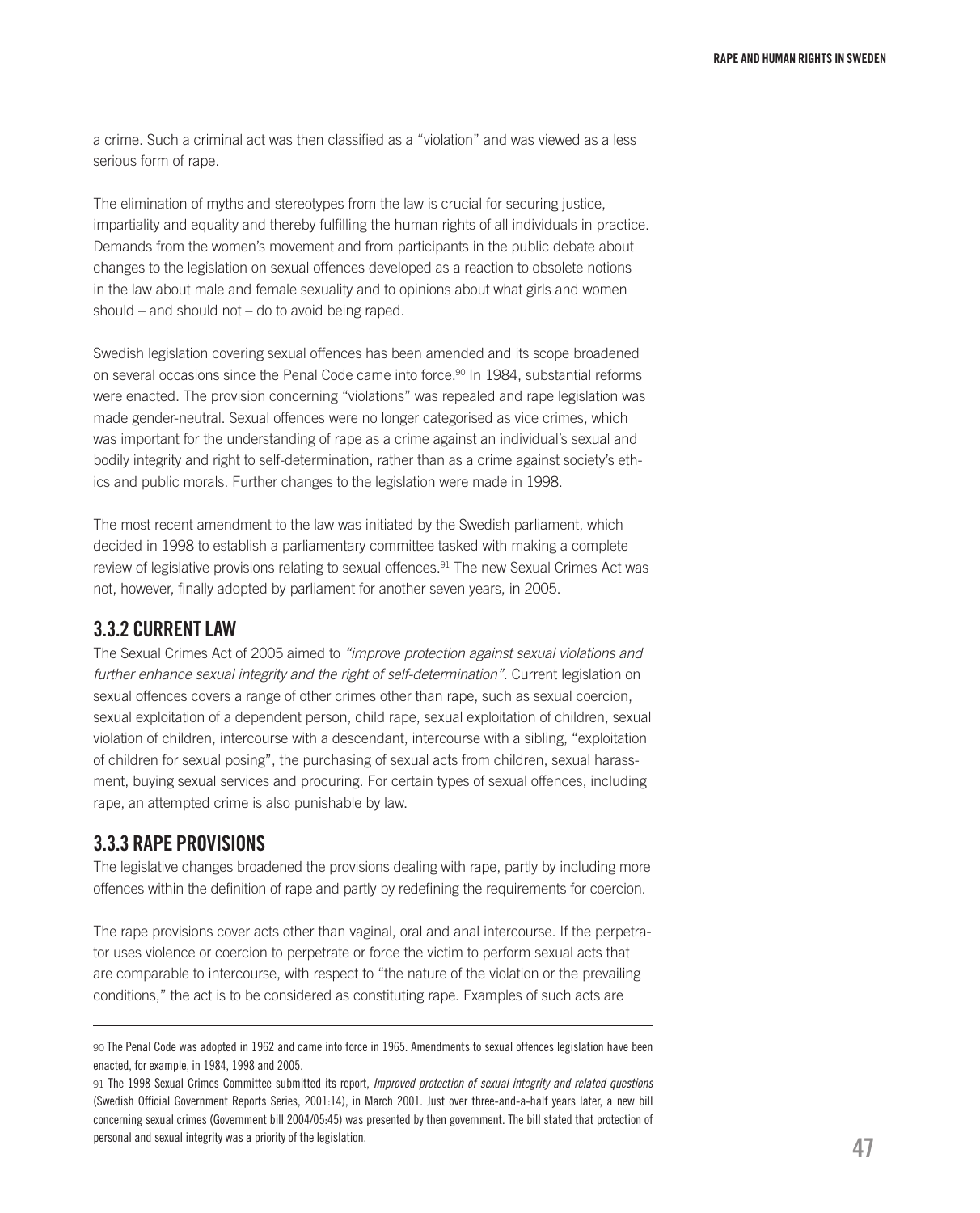the introduction of fingers or objects into the victim's anus or vagina, forcing the victim to masturbate (herself or the perpetrator), or physical contact between the victim's and the perpetrator's genitals.

According to the travaux préparatoire, only minor violence is required for an act to be considered rape. It may be sufficient for the perpetrator to "impede the victim's movements", for example by holding the victim's arms to pin her/him down, by applying body weight or by forcing the victim's legs apart. The law does not require the presence of resistance on the part of the victim.

Cases where sexual intercourse or comparable sexual acts have been carried out by the perpetrator through the exploitation of the "helpless state" of the victim are also to be considered as constituting rape. The legislation gives examples of circumstances that might render the victim helpless, such as unconsciousness, sleep, intoxication by alcohol or other drugs, illness, bodily injury or mental disturbance. Other circumstances may also be applicable. A person in a helpless state is unable to safeguard her or his sexual integrity, and consent does not relieve the perpetrator in a situation of this kind.

Special provisions concerning the rape of children were also introduced. The law stipulates that sexual intercourse, or other sexual acts that are comparable to sexual intercourse because of the nature of the violation and the circumstances, with a child below the age of 15 constitutes rape. The requirement for coercion to be present, in the form of violence or threats, has been abolished in respect of the rape of children under the age of 15.

#### Rape provisions (Chapter 6 of the Swedish Penal Code)

#### Section 1

A person who by assault or otherwise by violence or by threat of a criminal act forces another person to have sexual intercourse or to undertake or endure another sexual act that, having regard to the nature of the violation and the circumstances in general, is comparable to sexual intercourse, shall be sentenced for rape to imprisonment for at least two and at most six years.

This shall also apply if a person engages with another person in sexual intercourse or in a sexual act which under the first paragraph is comparable to sexual intercourse by improperly exploiting that the person, due to unconsciousness, sleep, intoxication or other drug influence, illness, physical injury or mental disturbance, or otherwise in view of the circumstances in general, is in a helpless state.

If, in view of the circumstances associated with the crime, a crime provided for in the first or second paragraph is considered less aggravated, a sentence to imprisonment for at most four years shall be imposed for rape.

If a crime provided for in the first or second paragraph is considered gross, a sentence to imprisonment for at least four and at most ten years shall be imposed for gross rape. In assessing whether the crime is gross, special consideration shall be given to whether the violence or threat was of a particularly serious nature or whether more than one person assaulted the victim or in any other way took part in the assault or whether the perpetrator having regard to the method used or otherwise exhibited particular ruthlessness or brutality.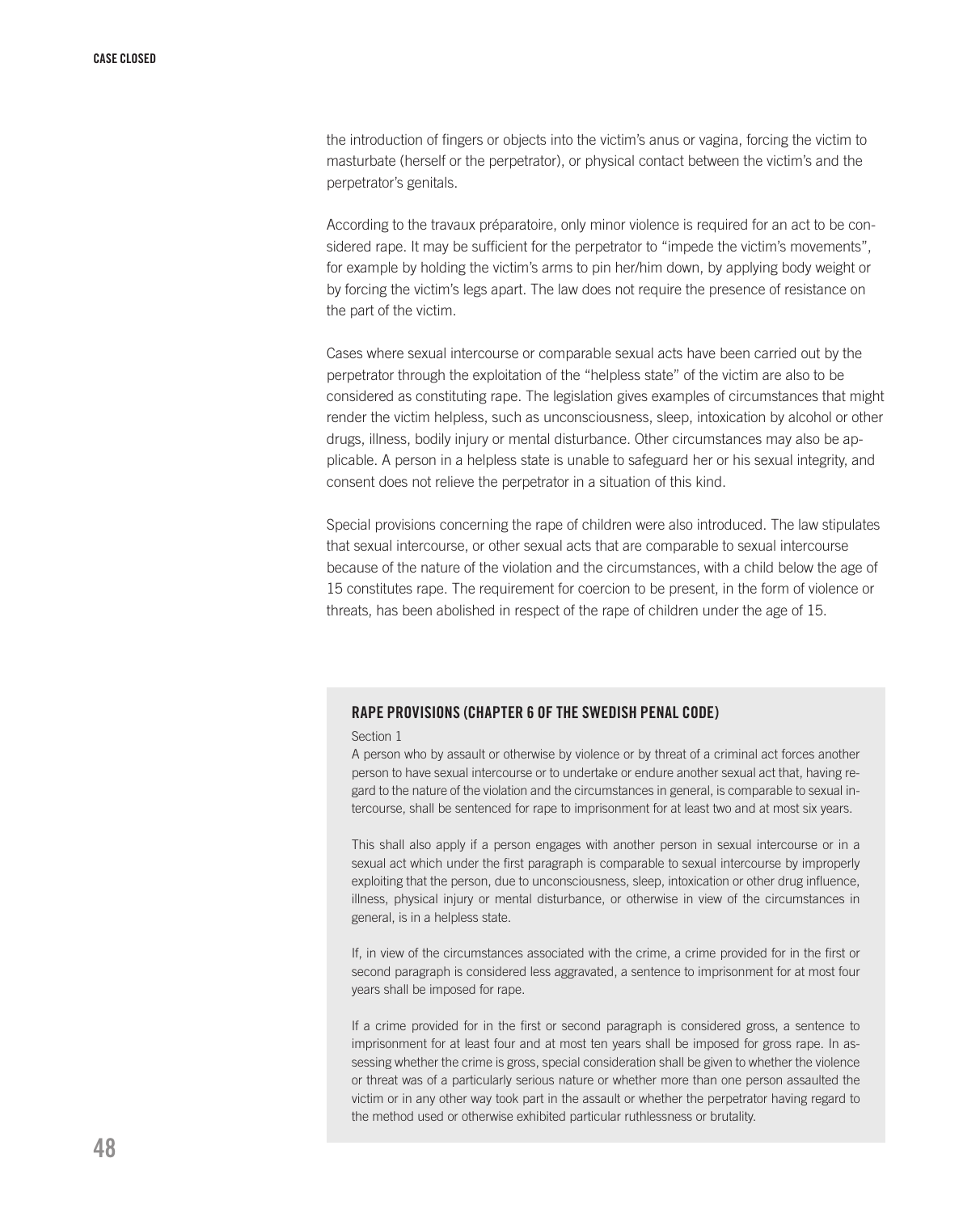#### 3.3.4 Sexual coercion

In cases where the violence or force used or the sexual act is not deemed so serious to qualify as rape, the act can instead be classified as sexual coercion. This also applies to a sexual act that a person has been forced to perform through the threat of blackmail.

#### 3.3.5 Levels of sanctions

With regard to sanctions, a distinction is made in respect of most sexual offences between serious crimes and crimes of a less serious nature ("common crimes"). However, rapes of persons over the age of 15 are divided into three categories: *less aggravated rape* – up to four years' imprisonment *rape* – two to six years' imprisonment *aggravated rape* – four to ten years' imprisonment.

The minimum sentence for sexual coercion is imprisonment for up to two years. Aggravated sexual coercion is punishable by imprisonment for at least six months, with a maximum sentence of six years. Attempted rape/sexual coercion is also punishable.

#### 3.3.6 Follow-up of the rape legislation

At the time the new bill was presented, it was stated that its implementation should be reviewed within the next few years. According to the bill, such a review was to focus particularly on rape: whether the law was being applied in a way that was consistent with the law's intentions and whether the legislation was efficient and effective, or whether it had become apparent that the protection it provided was insufficient.

Demands for such a review were put forward in 2007 by members of Parliament, participants in the public debate and non-governmental organisations. This resulted in a decision to include a review of the sexual offences legislation in the national action plan to combat men's violence against women that was adopted by the government in November 2007.92 In July 2008, the government decided on directives for the review and appointed a special commissioner for the task. The Commisson involves analysing and deciding whether the present requirement of coercion or force as a ground for accountability in cases of rape should be replaced by a requirement of consent. Furthermore, the application of the concept of "helpless state" should be reviewed. The Commission should present its findings no later than October 2010.93

The demands for a review were made against a background of criticism of the new rape provisions that started even before the legislation was enacted. Critics argue that, because the law stipulates that the intercourse or other sexual act must be perpetrated through the use of violence or under the threat of a criminal act, there is a risk that many situations, where intercourse or other sexual acts are performed without violence, but in violation of the victim's wishes, will not be considered as constituting rape.

<sup>92</sup> *Action plan to combat men's violence against women, honour-related violence and oppression and violence in same-sex relationships*. Skr. 2007/08:39

<sup>93</sup> Kommittédirektiv: *Utvärdering av 2005 års sexualbrottsreform*, m.m. Dir. 2008:94.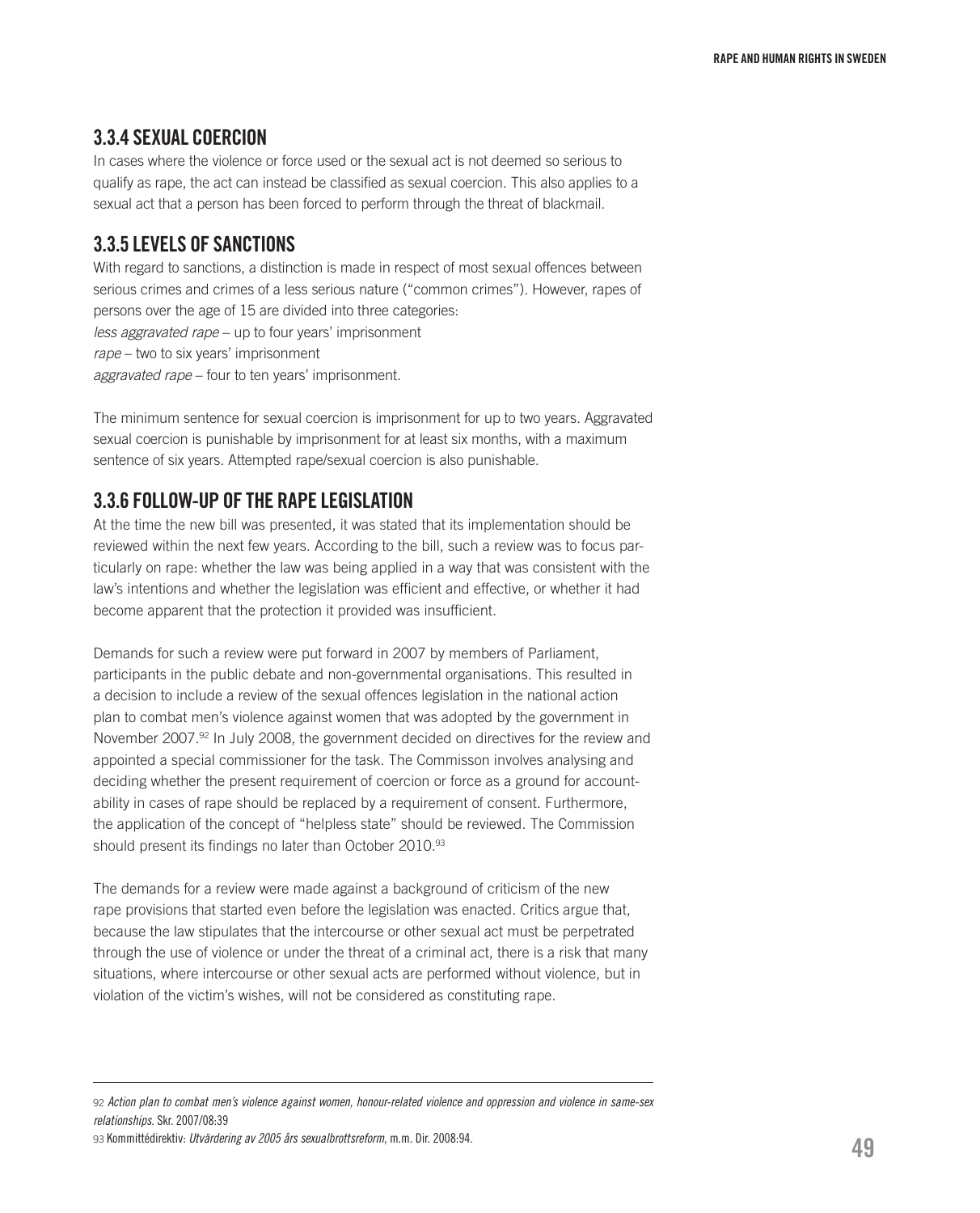It is a well-known fact that people who are subjected to sexual violence react in different ways.<sup>94</sup> If, for example, a victim experiences the situation as being very threatening or she has a traumatic reaction, rendering her completely unable to act or giving her a feeling of unreality, powerlessness or shame - and thereby making it possible for the perpetrator to carry out the rape without the use of violence or threats - the act falls outside the legal definition of rape.95

This is also linked to some of the criticism of the concept of "helpless state". Critics argue that this concept has been too narrowly defined and that a person can also be rendered helpless and thereby unable to defend her/himself because of the particularly vulnerable situation she finds herself in. Several critics argue that "helpless state" in the rape provision should be replaced by the phrase "particularly exposed situation", taking into account coercive circumstances that undermine the victim's ability to oppose the sexual act.

The implementation of the concept of a "helpless state" is sometimes described as a Catch 22 situation: a woman who was very drunk at the time she was raped may have difficulty remembering what happened and giving an account of the event. In such a situation, the police and the prosecution will make their assessment on the basis of the alleged perpetrator's version of events. The coming review will look at the outcome of the implementation of the concept of "helpless state."

Critics of the legislation argue that the current provisions' point of departure is an assumption that a woman is available for  $-$  and wants to have  $-$  sex as long as she does not express the opposite. The law does not require the victim to resist the perpetrator but, in practice, resistance on the part of the woman is taken as evidence that coercion, in the form of violence or threats, has actually been applied and the victim did not participate voluntarily in the intercourse or sexual act. A woman's right to sexual self-determination is, in practice, rendered invalid if, for various reasons, she is unable to actively assert this right. Critics accordingly argue that the rape provisions should instead be based on a requirement of consent.<sup>96</sup> This, it is argued, would also ensure the compliance of Swedish

<sup>94</sup> See, e.g., Josefin Grände, "*I never called it rape*", 2005 (in Swedish), and Josefin Grände, "*Rape victim?*", 2007 and Lotta Nilsson, & Anette Wallqvist, "*After rape: Breaking the silence*," 2007 and "*Reactions of victims of sexual offences*" at the Crime Victims' Portal , and "*Reactions to violence*", at the website of the Protection of Women's Integrity call centre, and "*Common reactions after rape or attempted rape*", emergency ward for raped women at Södersjukhuset, and the website of Team for raped women.

<sup>95</sup> See, e.g., Parliamentary Motion 2005/06:Ju306 Maria Larsson et al., and Motion 2007/08:Ju326, Yvonne Andersson (Christian Democrats), and Motion 2007/08:Ju432, Andreas Norlén (Conservative Party).

<sup>96</sup> See "*The EU demands consent before intercourse*," Madeleine Leijonhufvud, SvD Brännpunkt 2007-09-09; and "*Rape law deficiencies blamed on victims*," Christian Diesen & Eva Simonson, SvD Brännpunkt 2007-09-22; and the Green Party Action Programme: *"She did go along with it" – An Action Programme for Legal Security for Rape Victims*, and Parliamentary Motion 2007/08:Ju410 submitted by Lena Olsson et al. (Left Party).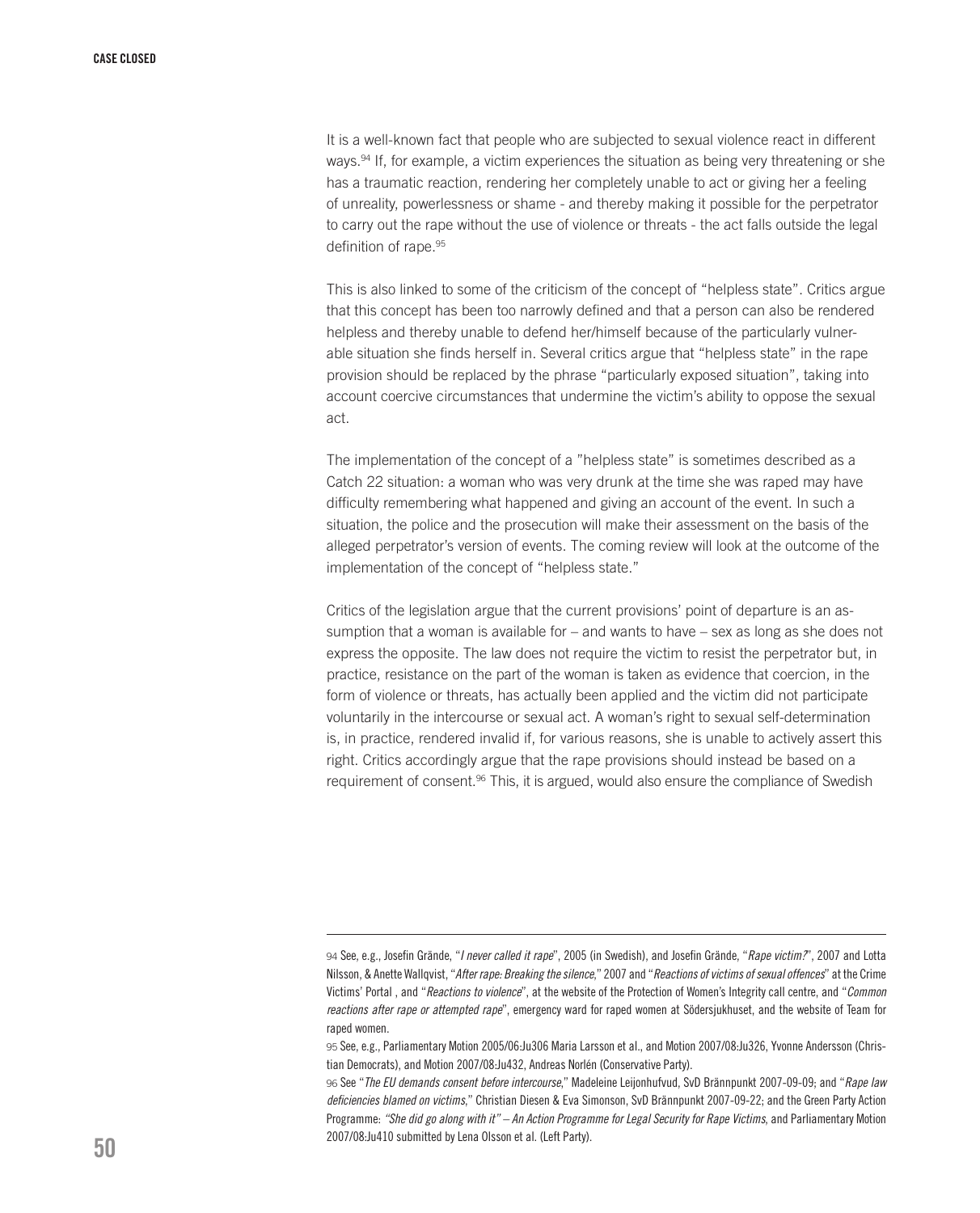legislation with the requirements of the European Convention, interpreted by the European Court of Human Rights.97

Others have advocated the adoption of a new law on "rape by gross negligence," in line with the Norwegian model, according to which the question of the perpetrator's intent, i.e., his intention and understanding of the act, is not the decisive factor for assessing whether a crime has been committed.98

In connection with the debate on the rape provisions in 2007, the then Prosecutor-General Fredrik Wersäll, voiced objections to further amending the law to make an absence of consent sufficient grounds for a rape conviction. The Prosecutor-General argued that such an amendment would not remedy the problems concerning evidence.99 Lisbeth Johansson, Director of the Public Prosecution Authority, believes that such a change to the legislation would have no practical effect in terms of the prosecution's ability to prove that a crime has been committed, but that it might be justified as it would clearly demonstrate to society the standards that should apply.<sup>100</sup> District Public Prosecutor Eva Bloch argues that for legislation to be normative, it must deliver as promised, i.e., it must fulfil expectations – it must be possible for the prosecution to prove that a crime has been committed.Others argue that the current legislation could be applied more effectively and that any action taken should focus on this, rather than on further amendments to the law.101

#### 3.3.7 Amnesty International Sweden's main concerns

• Almost three-and-a-half years have elapsed since the adoption of the Sexual Offences Act in 2005 and Amnesty International Sweden welcomes the review of the implementation of the law. It is extremely important to review and follow up the effectiveness of the practical

97 European Court of Human Rights, *Case of M.C. vs. Bulgaria* (application no 39272/98), Judgment 04/03/2004. In *M.C. vs. Bulgaria*, the European Court of Human Rights emphasised that states have a positive obligation to adopt legislation that punishes rape effectively and efficiently. The Court pointed to developments in European countries to the effect that evidentiary requirements concerning violence are being replaced by lack of consent as the criterion for rape. According to the Court, states are obliged to punish and prosecute all sexual acts perpetrated in violation of the victim's sexual autonomy, including those carried out in the absence of physical resistance on the part of the victim.

 Both the Sexual Offences Committee and the Swedish government at the time argued that one of the primary arguments against a rape provision based on lack of consent is the risk that the focus will shift to the victim, rather than the acts of the perpetrator. In clarifying whether consent has been given or not, the actions and behaviour of the victim, any current or past relationship between the parties, and the way in which the victim has indicated absence of consent, will assume particular significance. The Council on Legislation argued that the concept of a "helpless state" could be extended and that the penal stipulation might also include situations where the victim had been particularly vulnerable. The Council on Legislation also argued that the requirements that followed from the ruling of the European Court of Human Rights could be considered as being fulfilled by making punishable a "non-consensual sexual act", although such an act is not necessarily referred to as rape. (See Government bill 2004/05:45, *New Sex Crimes Legislation*).

98 "*Introduce 'careless rape' as a newly designated crime,*" Crime Victim Journal, no. 5, 2005 (The Swedish Association for Victim Support, BOJ); "*Proposal for new rape legislation*," Hans Klette, SvD Brännpunkt 2007-09-13; "*Social Democrats demand law on negligence*," Aktuellt i politiken 2007-09-10, and Parliamentary Motion 2007/08:Ju284, Eva-Lena Jansson and Luciano Astudillo (Social Democrats) (all in Swedish).

<sup>99</sup> *"Do not expect an increase in rape convictions,"* DN Debatt 2007-10-19, Fredrik Wersäll, Prosecutor-General, and Lisbeth Johansson, Director of the Public Prosecution Authority (in Swedish).

<sup>100</sup> Information from Lisbeth Johansson, Director of the Public Prosecution Authority and Eva Bloch, District Public Prosecutor, The Public Prosecution Authority's Development Centre in Gothenburg, during a meeting on 2008-06-16.

<sup>101</sup> Börje Tulldahl, Prosecutor at Södertörn Public Prosecution division; speech made on February 2, 2008.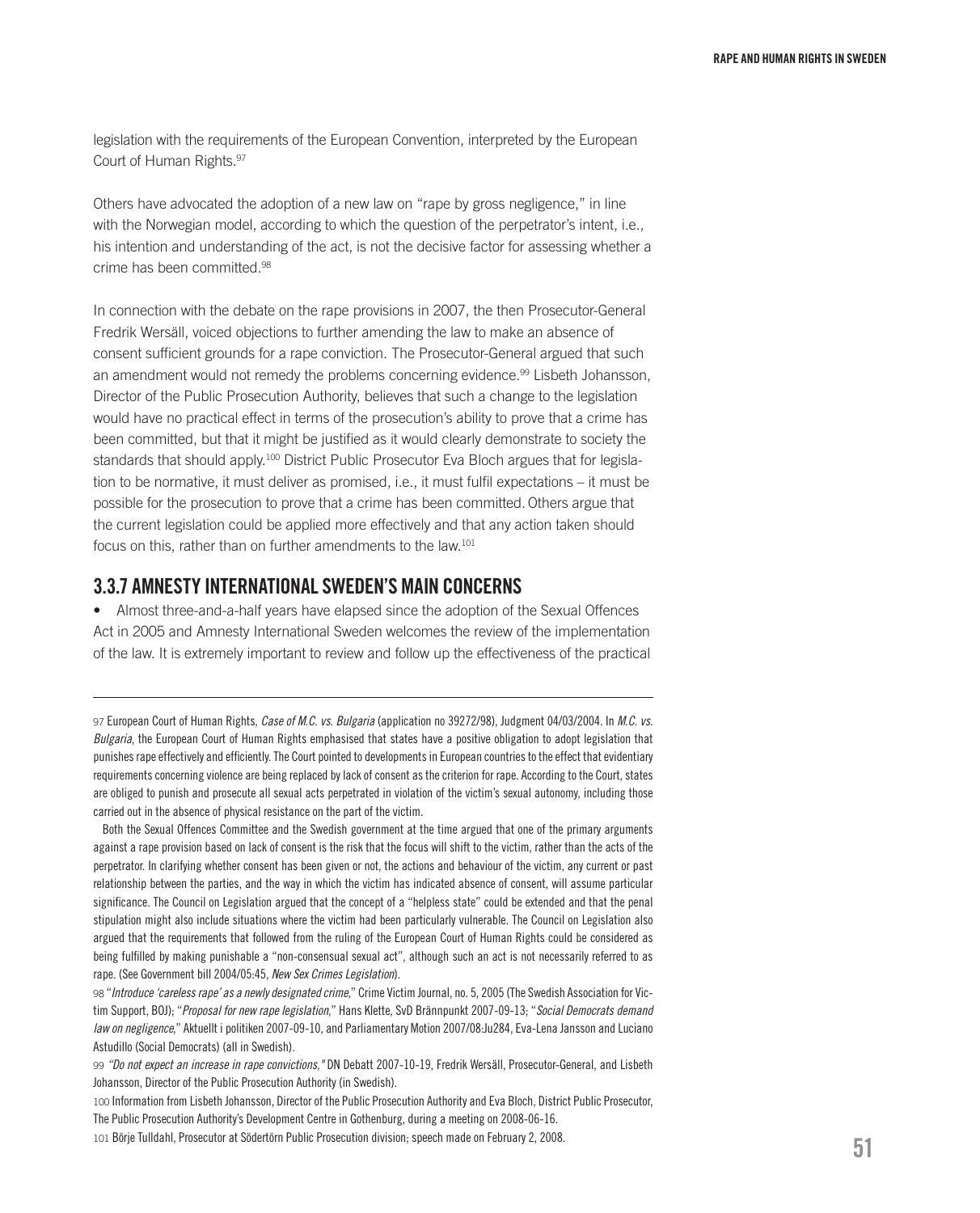#### According to ICC, Rules of Evidence and Procedure, Rule 70:

- • Consent cannot be inferred by reason of any words or conduct of a victim where force, threat of force, coercion or by taking advantage of a coercive environment undermined the victim's ability to give voluntary and genuine consent.
- • Consent cannot be inferred by reason of any words or conduct of a victim where the victim is incapable of giving genuine consent.
- • Consent cannot be inferred by reason of the silence of, or lack of resistance by, a victim to the alleged sexual violence.

See also Making rights a reality. The duty of states to address violence against women.

Amnesty International Document ACT 77/049/2004. March 2004.

application of laws and other measures and to establish whether such laws and measures are sufficient to bring about the desired result, i.e., increased protection against sexual abuse and the strengthening of the sexual integrity and autonomy of individuals. Considerable demands are placed on the legislator to find a solution that guarantees the sexual autonomy and legal security of the individual before the law as well as the legal rights of the suspect.

• Against this background, Amnesty International Sweden welcomes a legislation that further emphasise the rights of all individuals to sexual self-determination and integrity, which should be clearly reflected in the legal definition of rape. The definition of the conditions under which penetration and other sexual acts takes place should reflect the fact that rape occurs through the use of many kinds of coercion, not merely violence or the threat of violence. Linking the question of guilt in cases of rape to a lack of genuine and freely-given consent, rather than to the presence of violence, would bring Swedish legislation into line with international developments. The approach adopted by the International Criminal Court (ICC) does not require the use of violence and force, but defines rape as being committed where there are coercive circumstances that undermine the victim's ability to give free and genuine consent. Similarly, the European Court of Human Rights has stated that States are obliged to punish and prosecute all sexual acts perpetrated in violation of the victim's sexual autonomy. Coercion is the main principle underlying abuse of sexual autonomy and violence is one of the ways in which coercion is exercised.

# 3.4 THE SCALE OFTHE PROBLEM

The crime statistics include only a fraction of the rapes actually committed. The true number of unreported cases is unknown.

#### 3.4.1 Unreported cases

According to various studies among victims, only between 5 and 10 per cent of all sexual offences are reported, including less serious crimes than rape.<sup>102</sup>

The annual population-based National Safety and Security Survey, initiated in 2006, which includes questions about exposure to sexual violence, may contribute to increasing knowledge about changes over time in the prevalence of such violence and developments in criminality in relation to rape. In 2006, a sample of 10,000 persons (aged 16–79) were interviewed about their exposure to crime during the previous year. 0.9 per cent of respondents reported that they had been subjected to some kind of sexual offence.<sup>103</sup> The proportion of victims was higher among women (1.6 per cent) than among men (0.3 per cent). The rate of exposure among young women (aged 16–24) was particularly high (4.9 per cent). In the 2007 survey, a sample of 20,000 persons were interviewed. 0.8 per cent reported that they had been subjected to some form of sexual crime. Again there were more victims among women (1.3 per cent) than among men (0.3 per cent) and the rate of exposure among young women was particularly high (3.7 per cent). 15 per cent of those

102 Christan Diesen, Claes Lernestedt, Torun Lindholm, Tove Petterson, *Equality before the law* , 2005, (in Swedish) and "*Sexual assault of one in fourteen*", Dagens Nyheter 2004-12-15,

103 *The National Safety and Security Survey 2006* . BRÅ Report 2007:14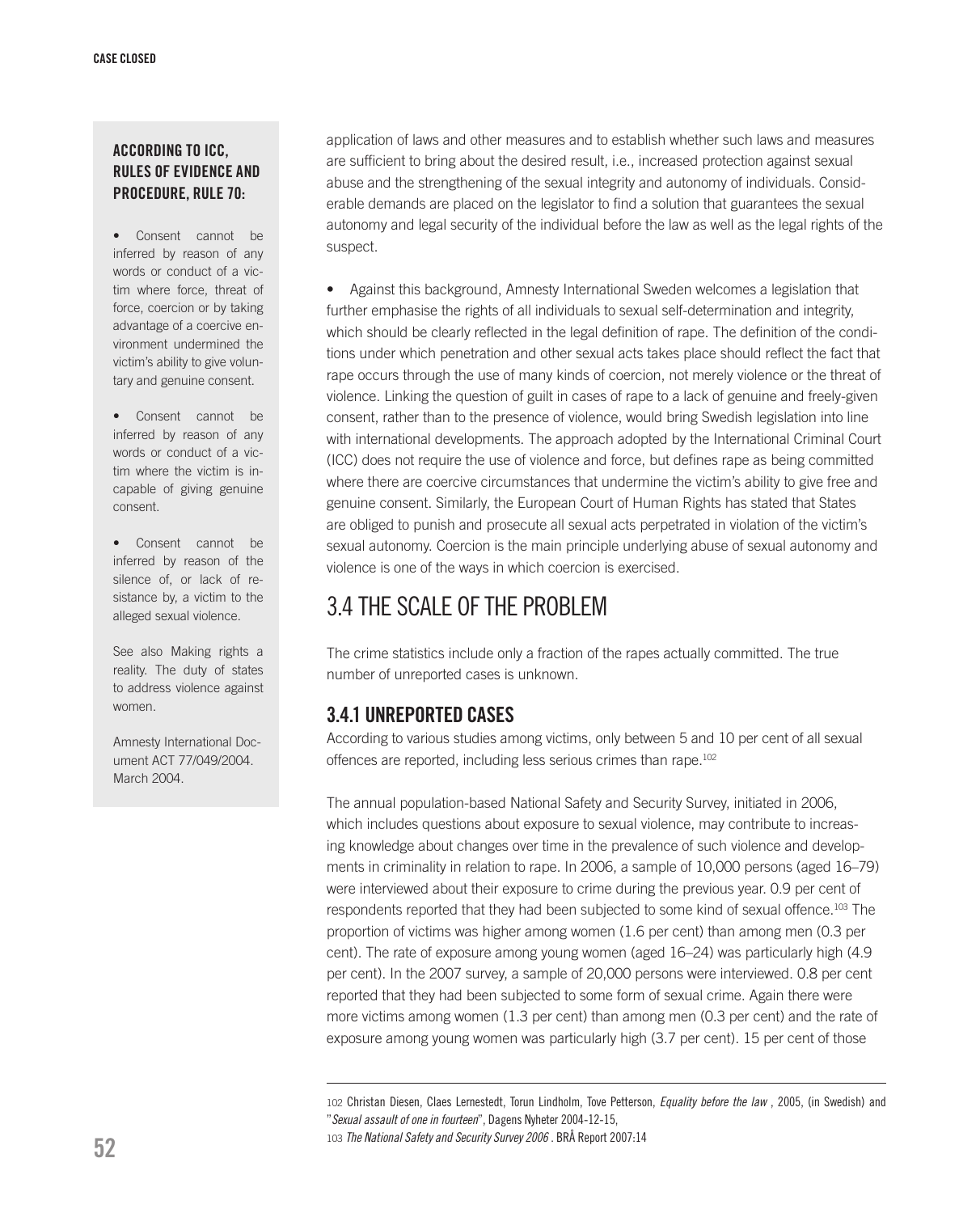reporting exposure to a sexual crime described it as rape. On this basis, the actual number of rapes in Sweden during 2006 has been estimated as close to  $30,000$ .<sup>104</sup> If these estimates are correct it implies that as few as 10 percent of rapes against persons above the age of 15 were reported to the police during 2006, when in all 3 000 cases were reported.

According to The National Council for Crime Prevention, BRÅ, has stated that it is not possible to draw any clear conclusions regarding willingness to report, but it is likely that only around 20 per cent of all rapes are being reported.105 In 2001, *Captured Queen*, the largest prevalence study of violence against women ever carried out in Sweden, identified approximately 70 cases of rape, with fewer than 20 per cent of the victims having reported the incident to the police.106 Regardless of the exact figure, it is clear that the majority of rapes are never reported.

In general, a woman is less likely to report a rape if she knows the perpetrator well and, even more so, if they have, or have had, an intimate relationship. BRÅ believes that there is an interaction between the victim's relationship to the perpetrator and the degree of violence: grievous violence increases the tendency to report in all rape crimes, but may be of decisive importance if the perpetrator is the woman's partner.<sup>107</sup>

The reasons why victims choose not to report rape and other sexual crimes are complex and involve many different factors.<sup>108</sup> By analysing the underlying factors it becomes possible to identify measures that could reduce the obstacles and deficiencies preventing so many girls and women from reporting these crimes. In the memorandum *Reporting and investigation of sexual offences – proposals for improvement from a crime victim's perspective*, several reasons are given, including the following:

- the victim does not define her experience as rape/sexual violation
- the victim feels guilt and/or shame
- the victim has little knowledge about the judicial system and other institutions in society
- the attitudes of the victim and her/his environment
- fear of potential negative consequences of reporting
- insufficient social and psychological support
- the way in which the media report sexual offences
- lengthy processing times
- distrust of the authorities.

The memorandum states that many young people lack knowledge and have misconceptions about issues concerning sexuality, gender and equality. Such a lack of knowledge is thought to contribute to the under-reporting of many sexual offences, as the victims are not **"I should have written this earlier. But it's not until today that I dare say the word. Rape. I'm not yet sure if I dare to define it as such. But it did happen, the night between Friday and Saturday. [...] Since then nothing have worked. Chock. Stress and tears. Doubt, seflhatred, comtempt and fear. Doubt above all. In myself. It was my fault, I should have done this or that. Phone calls and sweaty nightmares. [...] An empty gaze and aching head. Fear of what the others might think."** 

A woman telling her story at *"Kick back now!"*, a web-based campaign against sexual violence.

<sup>104</sup> *The National Safety and Security Survey 2007*. BRÅ Report 2008:3.

The numbers could be higher as questions about exposure to rape and sexual violence are very sensitive, especially if the crime has taken place recently, which would be the case with these annual surveys.

<sup>105</sup> *Rape – A survey of rapes reported to the police*. BRÅ Report 2005:7

<sup>106</sup> Eva Lundgren, Gun Heimer, Jenny Westerstrand, Anne-Marie Kalliokoski: *Captured Queen*, 2001.

<sup>107</sup> *Rape of individuals aged 15 or over – developments during 1995-2006*. BRÅ Report, 2008:13

<sup>108</sup> *Reporting and investigation of sexual offences. Proposals for improvement from a crime victim's perspective,* Ju 2004:1 (in Swedish).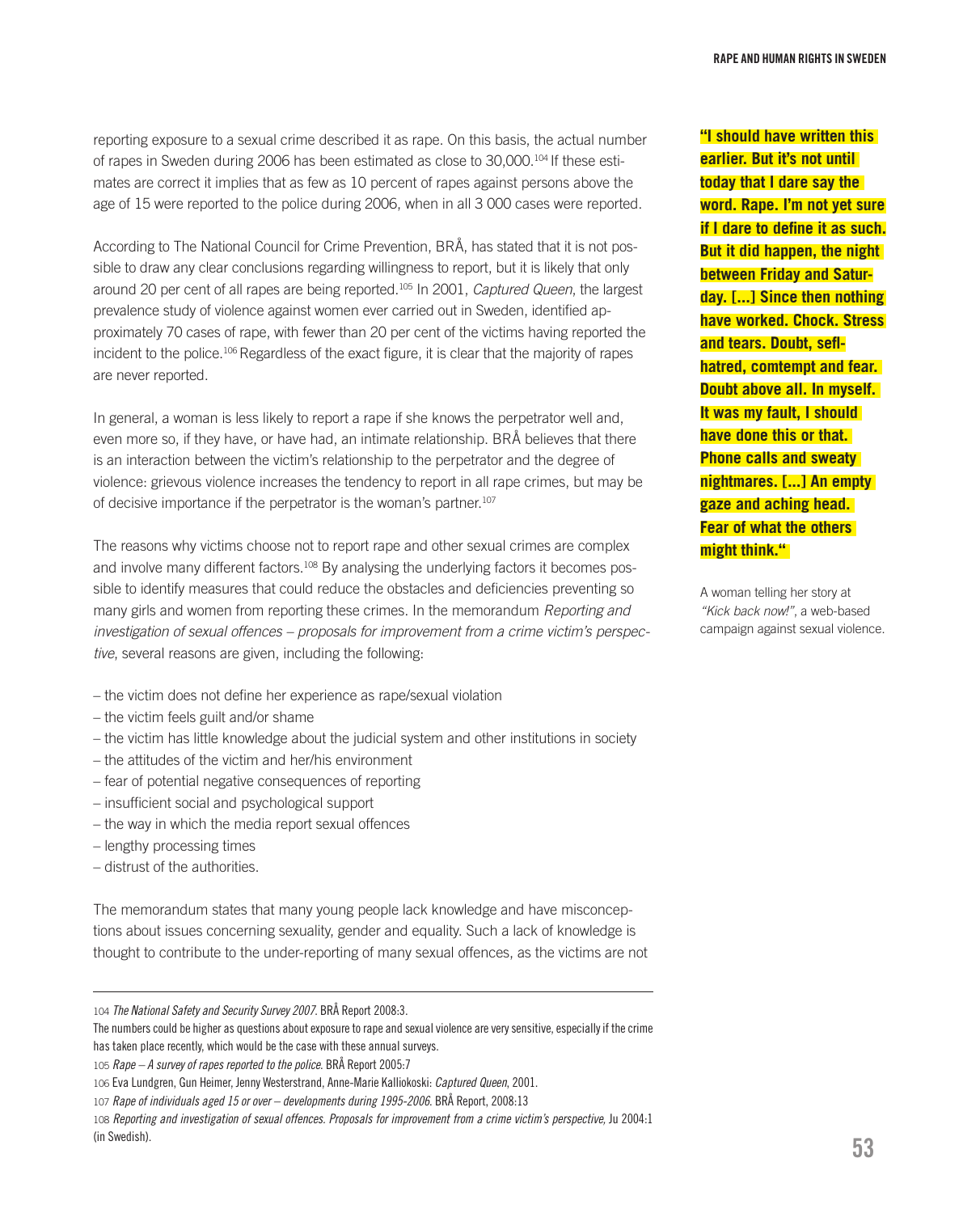**"I've had so many comments afterwards that made me feel so bad. Sometimes just a sentence and the one who said it probably didn't mean anything with it, but it stays there, gnawing. Comments such as that I should be more careful in the future, not drink so much. Or questions about why I didn't scream or put up a fight. [...] It's especially hard when someone close, like a friend or mum has said something like that."** 

A woman telling her story, in *"Subjected to rape?"* by Josefin Grände.

aware that they have been subjected to a crime. Likewise, many offences may be committed without the young perpetrator realising that the sexual act is a criminal offence. 109

According to the memorandum mentioned above, Many sexual offences go undiscovered simply because no one within the police, social or healthcare services asks whether sexual violence or rape occurred in connection with domestic violence.

A study of violence in same-sex relationships shows that only a few of the respondents who had been subjected to such violence, including sexual violence, had reported it to the police. Rapes of LGBT persons, including rape in same-sex relationships, account for a large number of the unrecorded cases.<sup>110</sup> Reporting a rape or other sexual offence that has taken place within an intimate relationship may be even more problematic for someone who, for various reasons, has not publicly declared his or her sexual orientation or identity. Lack of knowledge, trivialisation and society's unwillingness to acknowledge violence within same sex-relationships means that LGBT persons who have been subjected to sexual offences may experience an even worse situation when encountering the legal and healthcare systems etc.<sup>111</sup>

In 2006, there were only six convictions for the rape of men (over the age of 15) in the whole country. All the perpetrators were male and the cases involved both intra-relationship and stranger rapes.<sup>112</sup>

#### 3.4.2 Reported rapes

Over the past 20 years, the number of rapes reported to the police has quadrupled in Sweden. In 1987, just over 1,100 cases of rape, including aggravated rape, were reported to the police, while in 2007 this figure had increased to over 4,750, of which more than 3,500 reports concerned rape, aggravated rape or attempted rape against persons aged over 15. There was also an increase in the proportion of consummated rapes, while the proportion of attempted rapes decreased.113

The rate at which reporting has increased has been strong and consistent. It is not possible to determine the extent to which this increase is due to an increased inclination to report, successive changes to the law and/or an actual increase in the number of rape crimes. The increased tendency to report and the fact that considerably more sexual offences are now considered to constitute rape are both positive factors. However, according to the National Council for Crime Prevention (BRÅ) there may also be an increase in the number of actual

113 Information from Åsa Lennerö, Brå, by e-mail dated 2008-01-18. About 90 percent of the reports were consummated rapes.

<sup>109</sup> [As a result of these conclusions, the government commissioned the BRÅ to develop a manual for schools on sexual offences. In 2007, the education manual "Where to draw the line?", for theme work on integrity, sexual harassment and sex crimes was published. According to Josefin Grände, one of the authors, the material has not been widely disseminated as there has been no plan for its implementation. Information in e-mail, 2008-08-25.]

<sup>110</sup> Carin Holmberg & Ulrica Stjernqvist , *Violently similar and different – on violence in same-sex relationships*, Report no. 36, Centre for Gender Research, Stockholm University, 2005 (in Swedish).

<sup>111</sup> *Women beating women, men beating men*. The National Council for the Protection of Women's Integrity, 2003. (in Swedish) 112 Eva L Diesen: *Family violence and sexual abuse – a comparison of investigative quality between police commissioner districts in Stockholm county*. Interim report, 2008. (in Swedish)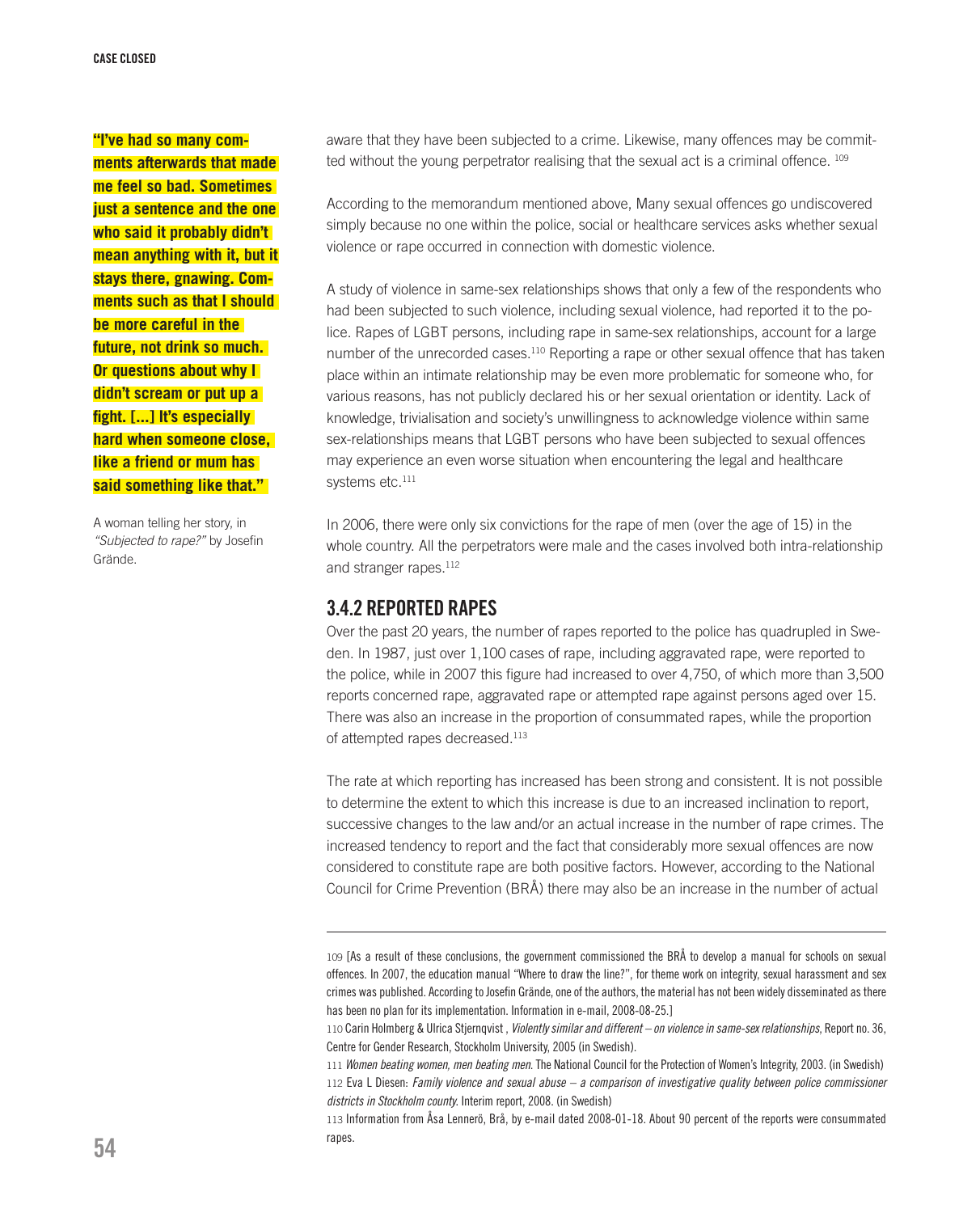rapes, at least in respect of some forms of the crime.<sup>114</sup>

Swedish crime statistics differ from those of neighbouring countries, in that the Swedish statistics include the number of rape crimes, whereas the Norwegian and Danish statistics mainly record the number of victims of rape (in reported cases). This means that, if a woman is subjected to repeated rape by the same perpetrator during one night, each individual rape will be recorded in the Swedish statistics, provided that each incident can be specified. This also applies to rapes involving several perpetrators, where each rape of the victim is recorded.

Swedish rape legislation is broader and includes more sexual acts than, for example, the Finnish and the Danish legislation. The same offence may be classified differently in Sweden and Finland and this is reflected in the crime statistics. For this and several other reasons it is not possible to compare crime statistics for the Nordic countries with regard to the number of rapes reported to the police.

#### 3.4.3 DIFFERENT TYPES OF RAPE

Rape is always rape, regardless of the relationship between the victim and the perpetrator. It is not possible to compare one rape with another. Nevertheless, it is appropriate to look at different types of rape, not least in order to formulate preventive strategies and measures, increase prosecution rates and offer treatment and support to the crime victims.

In two special studies, BRÅ has surveyed reported rapes against persons over the age of 15. The studies show that the victims are almost always girls or women and that they are often very young. In more than 60 per cent of rapes (against persons over 15), the victim is aged between 15 and 30. Correspondingly, the perpetrators are almost without exception boys and men.<sup>115</sup>

#### Rape of women within intimate relationships

Rape within intimate relationships, like any other form of gender-based violence, is an abuse of trust. In the experience of women's shelters, rape and sexual violence are commonly associated with physical violence committed by men against women within intimate relationships. Many women experience sexual violation as being the most difficult form of assault to talk about. Feelings of degradation and shame may make the woman reluctant to talk about all the violations to which she has been subjected.116 Other studies show that women may also interpret their experience of sexual violence differently, depending on their relationship with the perpetrator, and that sexual violence within intimate, sexual relationships is often reinterpreted or diminished.<sup>117</sup>

<sup>114</sup> *Rape of individuals aged 15 or over – developments during 1995-2006*. BRÅ Report, 2008:13

<sup>115</sup> *Rape – A survey of rapes reported to the police*. BRÅ Report 2005:7 and *Rape of individuals aged 15 or over – developments during 1995-2006*. BRÅ Report, 2008:13 . These studies are based on case reports and thus reflect the victims' stories. The 2005 survey was based on approximately 90 per cent of all cases of consummated rape against persons over 15 reported to the police between 1995 and 2000. The number of cases increased dramatically in 2004 and 2006, making it necessary to base the 2008 follow-up study on a random selection of reports. Attempted rapes were also included.

<sup>116</sup> Angela Beausang: "Living in an abusive relationship – the experience of the women's shelter movement," in "*Violence against women – society's responsibility*", Heimer and Posse (ed.), 2003 (in Swedish).

<sup>117</sup> Eva Lundgren, Gun Heimer, Jenny Westerstrand, Anne-Marie Kalliokoski: *Captured Queen*, 2001 (in Swedish).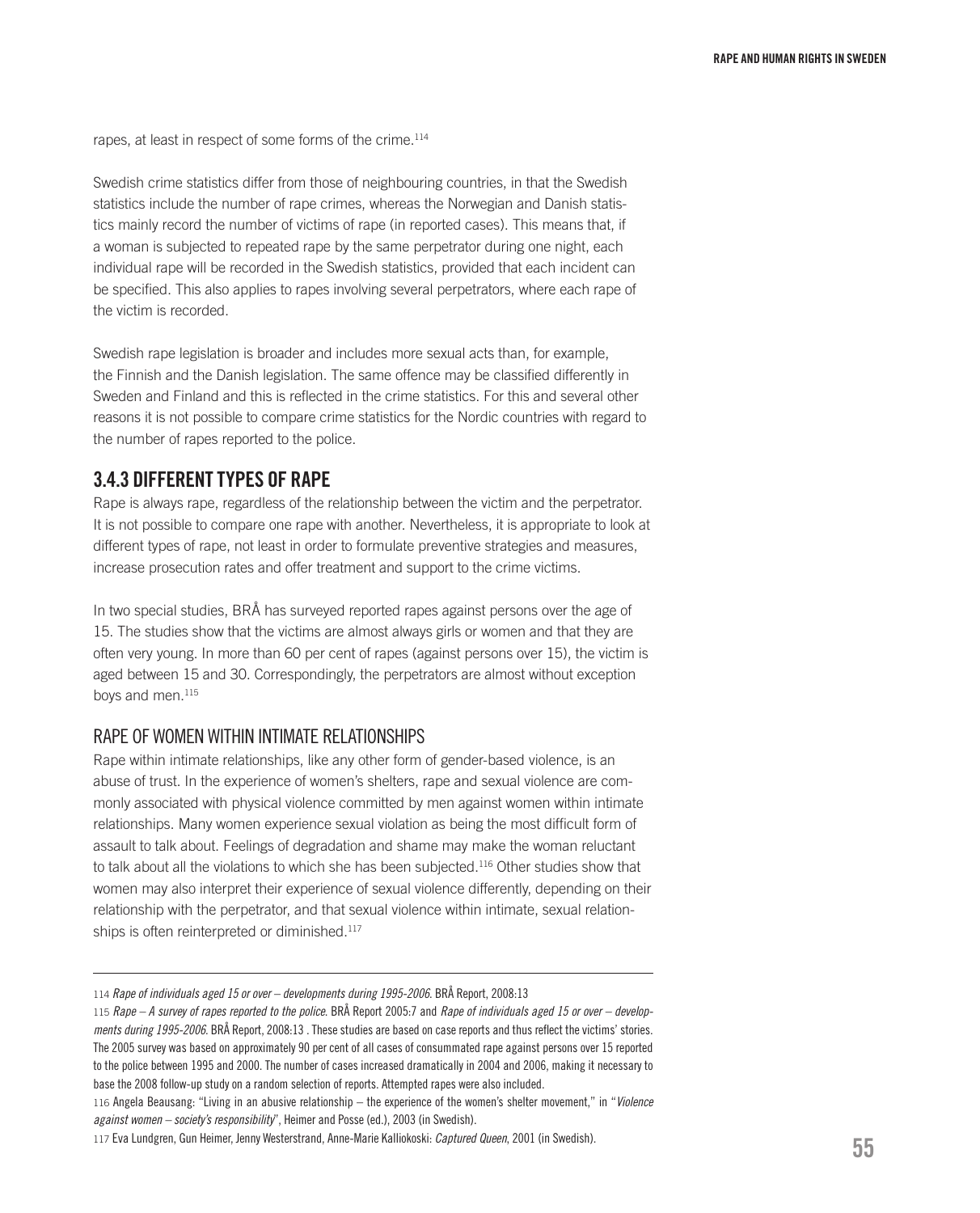In spite of this, the 2005 BRÅ survey showed that so-called "intra-relationship" rape, where the perpetrator has or has had an intimate relationship with the victim, accounted for the largest part – almost one third – of all reported cases of rape during the years covered in the survey.<sup>118</sup> In the follow-up study, which also included attempted crimes, the proportion of "intra-relationship" rapes had fallen and accounted for 21 per cent of rapes reported to the police in 2004, and 17 per cent in 2006. At the same time as the proportion of "intrarelationship" rapes has decreased, the total number of this type of rape has increased by 24 % between 1995 and 2006. One difference, compared with the previous study, is that the use of violence and gross violence has decreased in this type of rape. This may indicate that victims' preparedness to report has increased somewhat in cases of rape within intimate relationships. Notwithstanding this change, violence is still more common and also more severe in "intra-relationship" rapes than in cases where the perpetrator is closely or superficially acquainted with the victim.

The 2005 study showed that, in just over 60 per cent of these cases, other offences were reported in conjunction with the rape. In most cases these constituted physical assault and/or unlawful threats or gross violations of the woman's integrity. This clearly shows that rape is an integral part of a broader pattern of exposure to violence. The 2008 study did not investigate whether other crimes, in addition to rape, were reported. However, the study found that one in ten cases of reported rape also contained information on repeated rape, usually within intimate relationships.

Compared with other forms of rape, women's reports of the crime are significantly less often directly connected with the perpetration of the act. During the period of the first study, the number of women seeking immediate medical care and for whom a legal certificate was issued was also smaller compared with other types of rape. Up-to-date information is lacking in the later survey, but a general increase is apparent in the number of victims seeking medical care.

According to the 2005 study, rapes within intimate relationships more often lead to a prosecution than rapes where the perpetrator is superficially acquainted with the woman or completely unknown, even though prosecution rates for rape within intimate relationships are still considered "low" by BRÅ. There are no corresponding data in the 2008 study.

BRÅ believes that "intra-relationship" rape is under-represented in the crime statistics, but that victims' preparedness to report may have increased somewhat in recent years.

#### Close acquaintances

In another 7 to 9 per cent of rape cases reported to the police during 1995/2000, the perpetrator was a family member, relative, colleague or fellow student or other close acquaintance of the victim. The corresponding number during 2004/2006 was 5 to 8 per cent. This means that, during 1995/2000, more than 40 per cent of reported cases of consummated rape involved a perpetrator who was very well known to the woman. In 2004/2006, this number had fallen considerably and accounted for a total of 25 per cent.

118 *Rape - a survey of rapes reported to the police*, BRÅ Report 2005:7 (in Swedish). Note: The survey was based on approx. 90 per cent of all consummated rapes reported to the police of persons over the age of 15 during 1995–2000.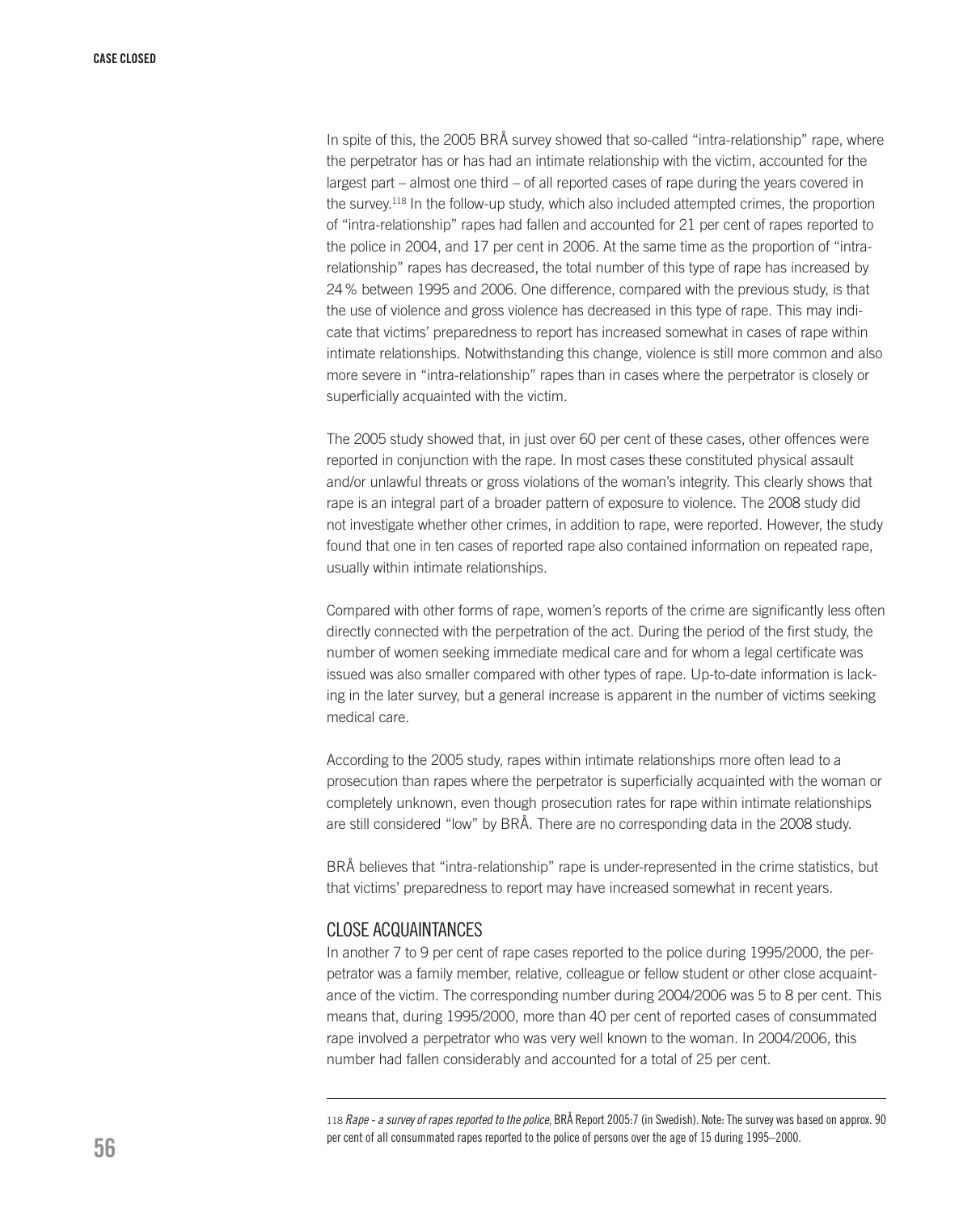#### Superficial acquaintances – a known perpetrator, but unclear how closely acquainted/unclear relationship

Rape committed by a superficial acquaintance is defined as rape by a perpetrator whom the woman has met a few times and who is known to her by name and appearance. This type of rape accounts for approximately 40 per cent of all reported cases, and also includes cases where the relationship between the victim and the perpetrator is unclear. There has only been a marginal increase in this type of rape.

#### Unknown perpetrators

There has been a marked increase in the number of rapes where the perpetrator and the victim are unknown to each other. The proportion of rapes committed by unknown perpetrators increased from 26 to 33 per cent between 1995 and 2006. This percentage includes cases where the victim and the perpetrator have known each other for a few hours before the rape took place, having met, for example, at a restaurant or club. According to BRÅ, a probable explanation for the increase is the changed "structure of opportunity", that is, there are more opportunities for people to "make very superficial contacts" through more extensive nightlife and through the Internet.<sup>119</sup>

Rapes by an unknown perpetrator also include so-called "blitz rapes". The proportion of such rapes decreased during the period 1995–2006 from 19 to 12 per cent. Most such rapes take place outdoors. Preparedness to report is considered to be high for this type of rape.

All in all, this means that rapes committed by unknown perpetrators (other than stranger rapes) are responsible for the greatest increase in the reporting statistics.

#### Multiple perpetrators

The number of rapes involving more than one perpetrator has quadrupled since 1995 and, in 2006, rapes with multiple perpetrators accounted for 18 per cent of all reported cases. "Gang rapes", which have been extensively covered by the media, are included in this percentage, but a more common scenario, according to BRÅ, involves repeated rape/ attempted rape of one victim by different perpetrators acting separately during the course of one night, for example, at a party. The victims are often young and, in close to 20 per cent of the cases, very serious violence has been inflicted on the victim, while less serious violence has been present in close to 70 per cent of cases. In 2006, 18 per cent of rapes involving multiple perpetrators were stranger rapes.

A general trend that has been observed is the increasing number of rapes that are reported by someone other than the victim, for example by relatives, friends, school personnel, the social services, medical personnel and the police. According to BRÅ, this indicates a decreased level of tolerance for rape in society. The fact that an increasing number of rapes that do not involve gross violence are being reported today is another indication of this change in attitudes.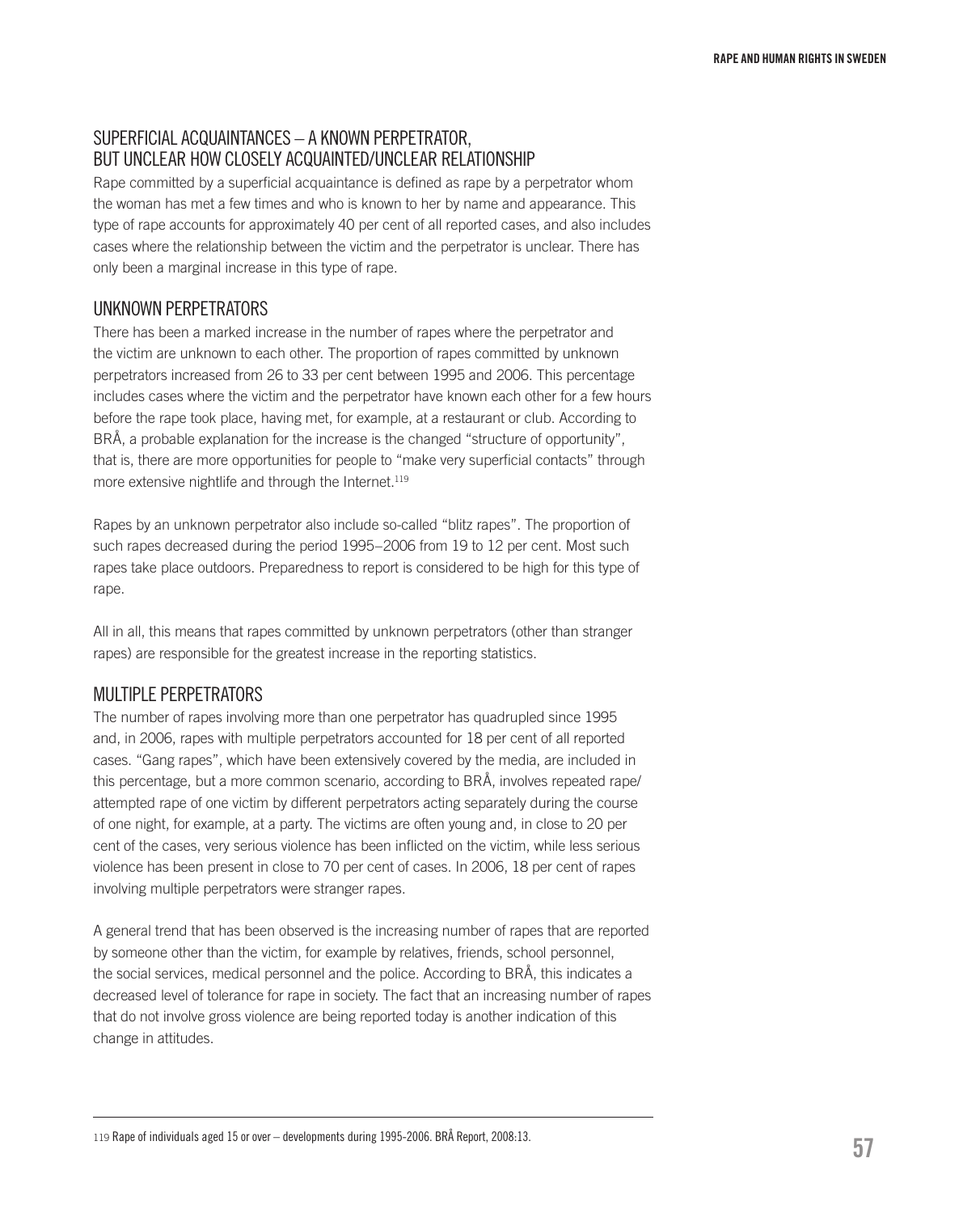The legislative changes enacted in 2005 have resulted in an increase in the number of reported crimes classified as rape. Some acts were previously classified as sexual abuse, that is, they were reported before the law was changed but not classified as rape. However, almost no increase has been seen following the changes in the law in the number of cases where the victim has been strongly intoxicated by alcohol or drugs. The expected increase in reports of cases where victims were abused while in a "state of helplessness" has not come about. According to BRÅ, a particularly large number of unreported cases involve the rape of victims who were heavily intoxicated.

#### 3.4.4 Amnesty International Sweden's main concerns

• Amnesty International Sweden believes there is a need for a thorough analysis of the underlying causes of developments in rape and other sexual crimes. It welcomes the National Safety and Security Surveys that have been carried out annually since 2006 and which include questions about respondents' exposure to sexual violence. Amnesty International Sweden encourages the further development of this survey, including the addition of specific questions probing the respondents' understanding, awareness and tolerance of rape and other sexual offences, their willingness to intervene/report, and whether they know someone who has been subjected to such crimes, as recommended by the Special Rapporteur on violence against women.<sup>120</sup> Together with other more specialised studies, such an expanded survey could provide increased knowledge about vulnerability and exposure to, and tolerance of, sexual violence and rape in society, as well as improving the ability to monitor developments in sexual offences over time.

# 3.5 THE LEGALJOURNEY

Rape is subject to public prosecution, which means that the prosecution is proceeded by the public prosecutor on behalf of "the public,", i.e. on behalf of society. Other persons than the victim may file a report on a rape crime. The police is obliged to investigate all crimes that are subject to public prosecution, even if the complainant objects such an investigation. The prosecutor has an absolute duty to prosecute; i.e., an obligation to institute legal proceedings if she/he makes the assessment that the evidence in the case is sufficient. This also means that a complainant cannot withdraw a report. In practice, however, it is often difficult to proceed with an investigation if the complainant is reluctant to participate, although, in some cases, sufficient evidence to institute a prosecution may be available.

It is crucial that victims receive sufficient support to enable them to cope with the extreme stress that an investigation and a trial will often involve. Police and prosecutors have an obligation to inform complainants about help and support services available, and to keep complainants informed about the progress of proceedings and developments in their case, during the ongoing investigation.

<sup>120</sup> Promotion and protection of all human rights, civil, political, economic, social and cultural, including the right to development. Report of the Special Rapporteur on violence against women, its causes and consequences, Yakin Ertürk. *Indicators on violence against women and state response.* A/HCR/7/6. January 2008.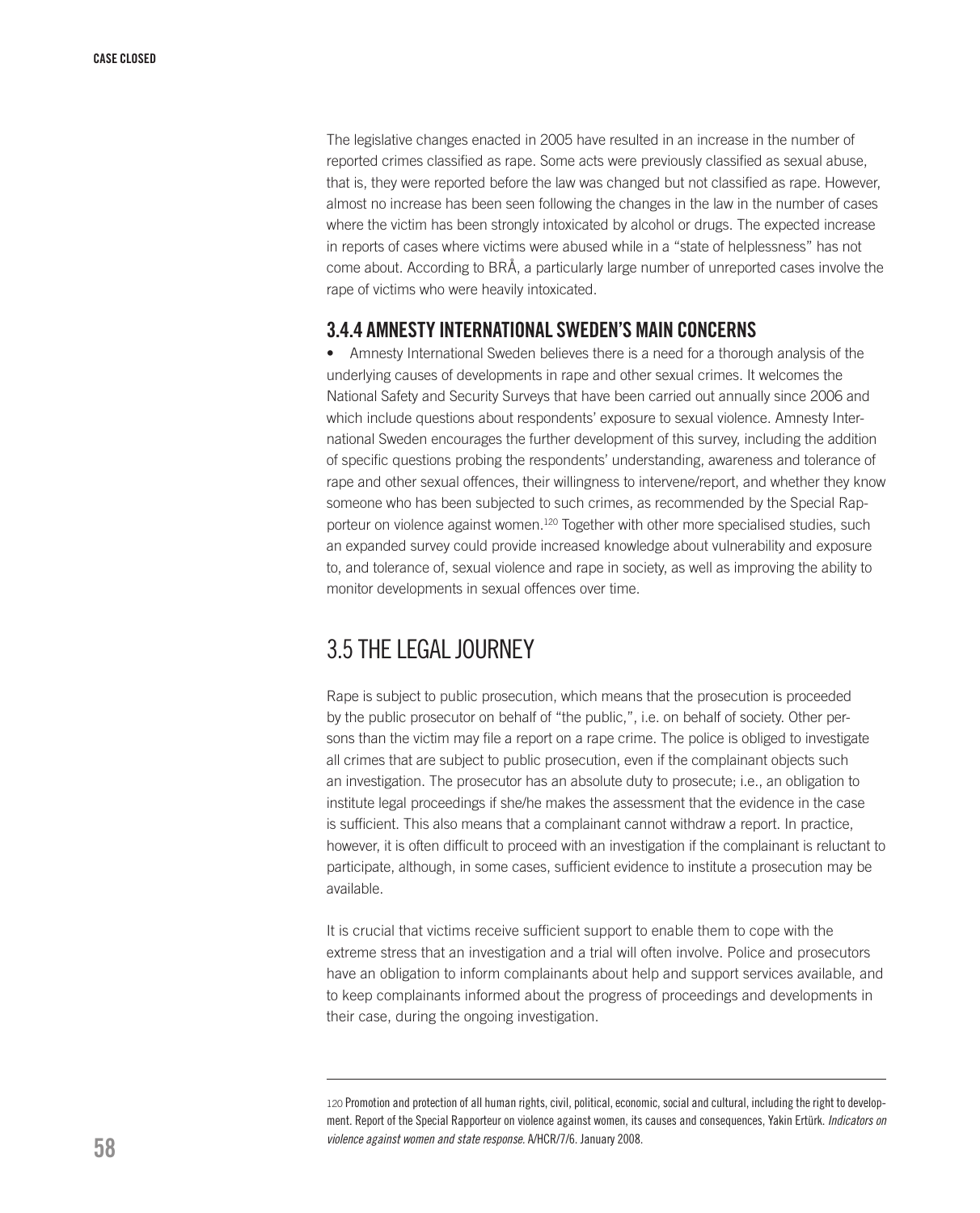Once the police have received information that rape may have been committed, a formal report is registered. The next step is to decide whether a preliminary investigation should be carried out. The threshold for deciding whether to open an investigation is low and it is sufficient that there is reason to believe that a crime subject to public prosecution has been committed. A decision to open a preliminary investigation can be made either by the police or the public prosecutor.

According to the Criminal Procedure Code, the preliminary investigation of serious crimes should be lead by a prosecutor. The prosecutor shall step in as soon as there are reasonable grounds for suspecting that a person has committed a crime. Until then, the investigation will usually be handled by the police. According to general guidelines concerning preliminary investigations issued by the Public Prosecutor Authority and the National Police Board, a prosecutor shall be appointed promptly to lead the preliminary investigation in rape cases.121

In cases where no suspect has been identified, the police may decide to close the case. The police may also close an investigation if the limitation period for the crime in question has expired or if there is no longer reason to believe that a crime that is subject to public prosecution has been committed. However, most preliminary investigations into rape cases are led by a public prosecutor.

The decision whether to prosecute is made by the prosecutor. Regardless of whether the prosecutor drops the investigation at an early stage or decides not to institute legal proceedings, the investigation may be resumed if new information becomes available.

In Sweden, unlike in many other countries, crime statistics and data on the number of reported rape cases, decisions to prosecute, etc., are available to the public. Unfortunately, however, it is not possible to compare statistics from different judicial authorities as their subject-matter is different. The statistics provided by BRÅ concerning reported rapes cover the *number of crimes*, whereas the statistics on prosecuted cases record the *number of persons* prosecuted and sentenced. It is also possible for the offence to be reclassified during the investigation. This makes it extremely difficult to obtain a clear picture of what happens to rape cases that are reported to the police or the number of reported rapes that eventually lead to a prosecution and conviction in a court of law.

However, it is clear that most rapes are never reported at all and, of those that are, the overwhelming majority of cases do not lead to prosecution. According to the former Director of Public Prosecutions, it is likely that a large number of real rapes are hidden behind the investigations that are closed.122

121 RÅFS 1997:12 och FAP 403-5.

<sup>122</sup> "*Do not expect an increase in rape convictions*," DN Debatt 2007-10-19, Fredrik Wersäll, Prosecutor-General, and Lisbeth Johansson, Director of the Public Prosecution Authority (in Swedish).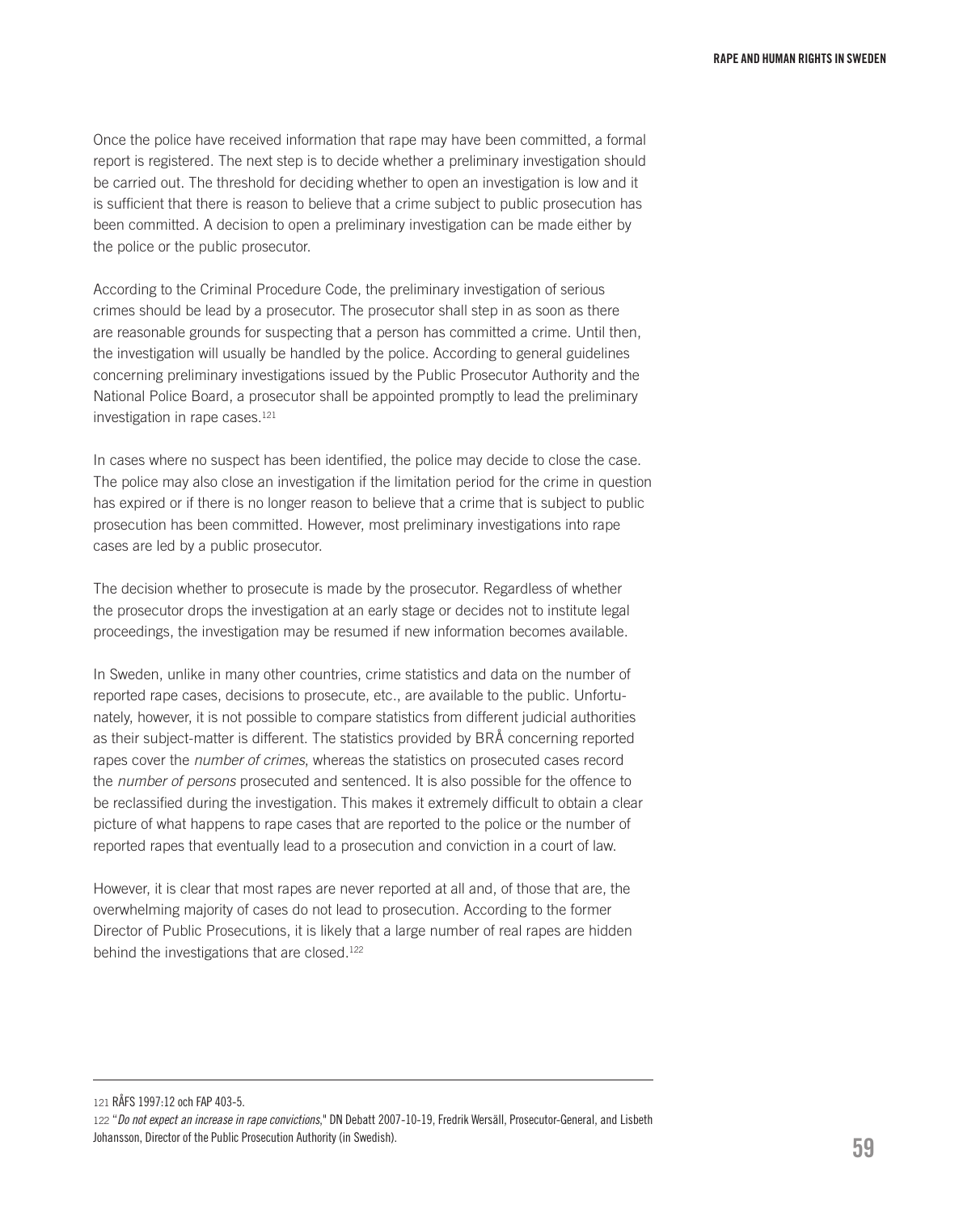#### 3.5.1 The decision to prosecute

Between 1965 and 2004, approximately 100–200 persons were prosecuted for rape each year.123 This means that, while the number of reported rapes multiplied over several decades, the proportion of cases leading to prosecution has fell during this period.<sup>124</sup>

Since the adoption of the Sexual Offences Act in 2005 and the broadening of the provisions dealing with rape, the number of reported rapes has increased dramatically: between 2004 and 2006, the number of reported rapes increased by 54 per cent in Stockholm county. However, there appears to have been no appreciable increase in the number of cases going to trial.<sup>125</sup> It is worth noting, though, that information about prosecution rates differs from one authority to another.<sup>126</sup>

In 2006, a total of 3,074 rapes against persons over 15 years of age were reported to the police. The same year, 2,260 cases of suspected consummated rapes of persons over 15 were processed by a prosecutor.127 Amnesty International Sweden has not received any comprehensive information concerning the large discrepancy between the number of reported rapes and the number of suspected rapes that were handed to a prosecutor. As stated earlier, the general principle is that preliminary investigations in rape cases shall be headed by a prosecutor, since rape is a serious crime. Preliminary investigations into rape cases where the complainant is aged under 18 should always be headed by a prosecutor. The public prosecution authorities believe this discrepancy can be explained, in part, by the fact that the police tend to go for a more serious charge in doubtful cases, and that the prosecution may subsequently find, during the investigation, that a lesser charge is more appropriate.128 Another explanation, according to the Office of the Public Prosecutor, is that cases without a known perpetrator, where the police have been unable to find a suspect, are dismissed by the police without being forwarded to a prosecutor.<sup>129</sup>

In 2006, close to 78 per cent of the 2,260 cases of suspected rape against persons aged over 15 that were processed by a prosecutor were closed. The most common reason for

123 The Victimological Research Network in Stockholm.

127 Information from Sara Billström, the Public Prosecution Office, e-mail dated 2007-09-05, and Robert Rajnak, Public Prosecution Office, e-mail dated 2008-05-15. A suspected crime involves one crime and one person. The statistics from the public prosecuting authority report both on the number of suspected cases of attempted rape and consummated rape (including aggravated rape) that have been handled by a prosecutor, and the number of suspected cases that have lead to trial.

128 Information from Sara Billström, the Public Prosecution Office, via e-mail dated 2007-09-28. In Sweden, a crime is classified when a report is first made to the police, but may then be reclassified or classified as "no crime". The information in the reporting statistics is not, however, updated when this occurs.

129 Information from Elisabeth Sandström of the analysis unit at the Public Prosecution Office, e-mail 2007-10-22.

<sup>124</sup> Linda Regan & Liz Kelly: *Rape – Still a forgotten issue*, September 2003. During 1977–1997, legal proceedings were initiated in 22 per cent of rapes reported to the police, on average, compared with 13 per cent, on average, during 1998–2001. Correspondingly, the conviction rate for rape fell during the same time period from 10 to 7 per cent, on average.

<sup>125</sup> Eva L Diesen: *Family violence and sexual abuse – A comparison of investigative quality between police commissioner districts in Stockholm country.* 2008.

<sup>126</sup> The definition of legal proceedings includes the decision to prosecute, summary sanctions (fines) and a waiver of prosecution. As fines (summary sanctions) are not included in the range of punishments available for rape, prosecution and waiver of prosecution are the only possible decisions in practice. The latter is extremely rare in rape cases. During 2006, for example, a decision to waive prosecution was made in only one case. Waiver may be adopted if, for example, the perpetrator is below the age of criminal responsibility. The concepts of rape and rape crime also include aggravated rape and attempted rape, unless otherwise stated.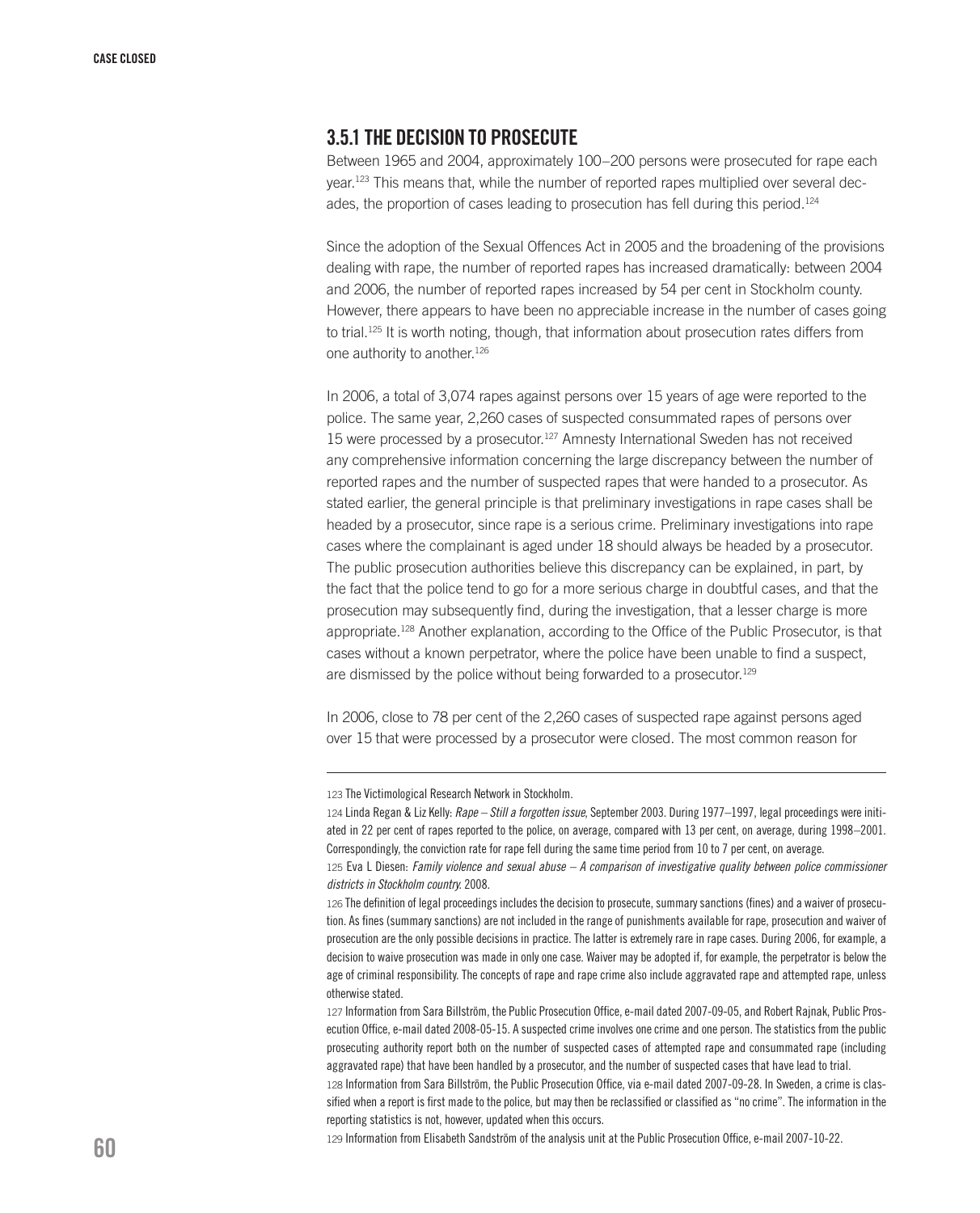closing a case was given as "crime not proven".130 A decision to prosecute was taken in only 509 suspected rapes (distributed over 310 cases),131 resulting in a prosecution rate of 22 per cent. In 2007, the number of suspected rapes processed by a prosecutor had increased to 2,615, but the proportion that went to trial had decreased somewhat, to 20 per cent.<sup>132</sup>

If, instead, we look at the statistics for 2006 from the National Council for Crime Prevention (BRÅ) on instituted and completed legal proceedings, we find that a decision to prosecute was taken in the case of just over 15 per cent of *all* rapes reported to the police against persons over 15.133 According to BRÅ's 2007 statistics, 3,535 rape crimes were reported to the police, of which less than 13 per cent (449) resulted in a decision to initiate legal proceedings.134

Yet another way of measuring the prosecution rate is to look at the number of trials per victim, that is, how many crime victims have their case tried in a court of law. Within the ongoing research project *The legal handling of violations of women and children*, a group of researchers has made in-depth studies of all preliminary investigations in Stockholm county into the rape of adults (persons over the age of 15) and all sentences passed in such cases. According to the research group, the average national rate of prosecution was 11 to 12 per cent in 2006.135 The research group's preliminary reports also show that the rate of prosecution differs considerably between different police districts/divisions of the public prosecution authority.

#### Table 2. Attrition

|           | <b>Reported rapes</b><br>(against person<br>15 years or older) | <b>Number</b><br>of prosecutions | <b>Prosecutions in %</b><br>of all rapes reported<br>to police | No. of persons<br>sentenced<br>(in district courts) |
|-----------|----------------------------------------------------------------|----------------------------------|----------------------------------------------------------------|-----------------------------------------------------|
| Year 2006 | 3.074                                                          | 456                              | 15%                                                            | 227                                                 |
| Year 2007 | 3.535                                                          | 449                              | < 13%                                                          | 216                                                 |

Source: BRÅ

#### Comments to the table:

Prosecutions instituted and sentences passed in one year do not refer exclusively – or include all – rape crimes reported in that same year. A report that is filed late in the year, for example, may appear in the prosecution statistics for the following year. Since a person may be prosecuted for several reported crimes, it is impossible to establish an immediate relationship between the number of reported crimes and the number of sentences passed. In cases where a person is convicted at the same time of an even more serious crime than rape, the case will only be reported according to the primary crime principle, i.e., according to the most serious crime to be tried in the case. Also, some reported cases of rape are reclassified as, for example, sexual coercion and are thus not included in the prosecution and conviction statistics for rape. Nevertheless, the table illustrate the problem of attrition.

<sup>130</sup> *Joint inspection: Follow-up study of crime investigations in cases of rape and aggravated rape with crime victims above the age of 15*, RPS/ÅM 1/07.

<sup>131</sup> Robert Rajnak of the Statistics and Analysis Unit, the Office of the Prosecutor-General, e-mail 2008-05-15.

<sup>132</sup> Ibid.

<sup>133</sup> Crime statistics, 2006, BRÅ.

<sup>134</sup> Information from Jessica Svedlund, BRÅ, e-mail 2008-06-16.

<sup>135</sup> Eva L Diesen: *Family violence and sexual abuse – a comparison of investigative quality between police commissioner districts in Stockholm country*. 2008.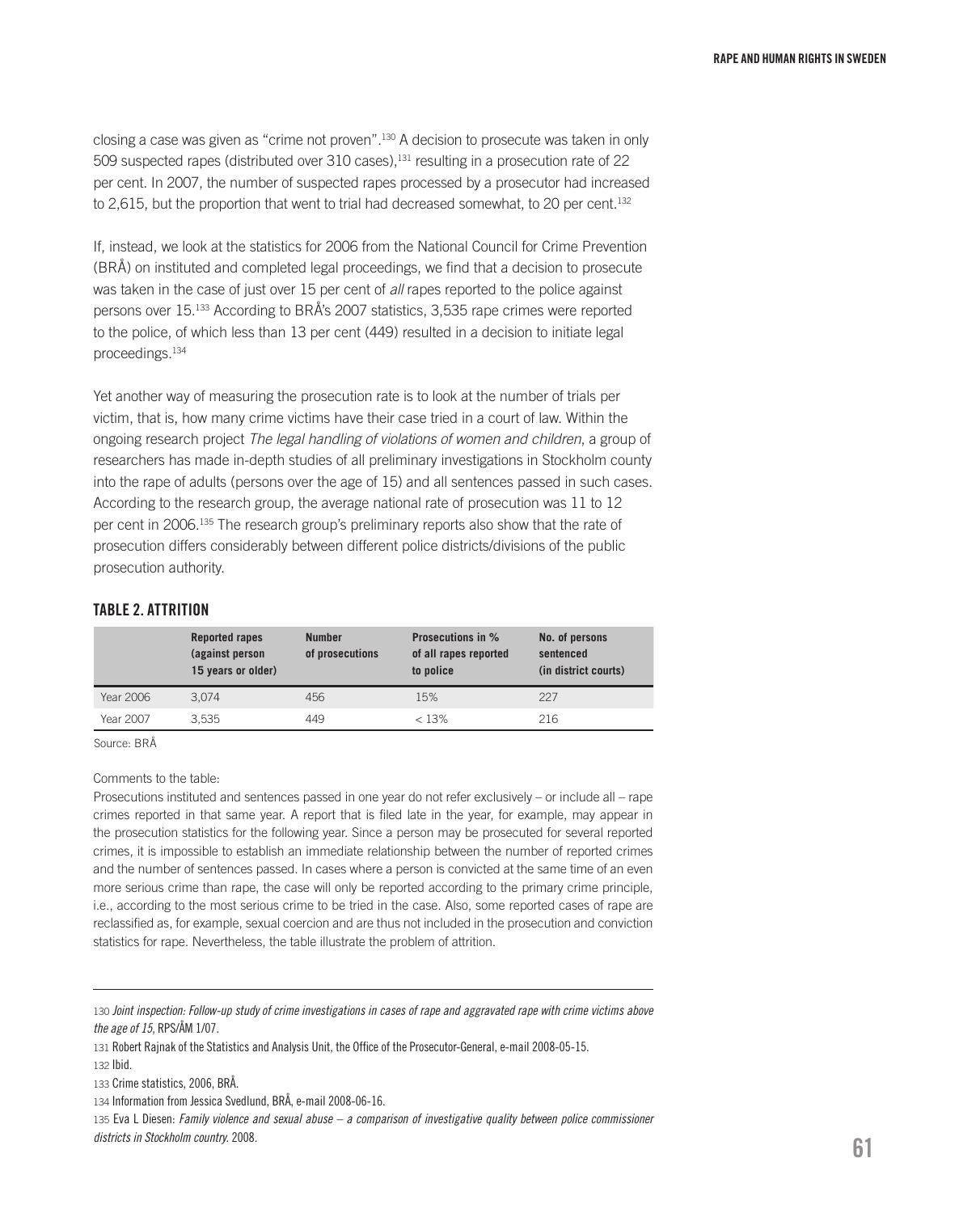#### 3.5.2 Review of the prosecutor's decision

A complainant has the right to a review of the prosecutor's decision to not open a preliminary investigation, to close a preliminary investigation or not to institute a prosecution. Reviews in cases involving sexual offences are carried out by the Public Prosecution Authority's development centre in Gothenburg, where the Director of the Public Prosecution Authority reviews the case and decides whether a closed preliminary investigation should be reopened or other investigative measures should be taken. The case is then referred back to the same division of the public prosecutor but is allocated to another investigator. The decision of the Director of the Public Prosecution Authority can also be reviewed and the case is then processed by the office of the Prosecutor-General. In most cases, however, this does not lead to a review of the case.<sup>136</sup>

In about 14 per cent of all reviewed cases of violent crime, the preliminary investigation has been reopened. The number of changed decisions is somewhat higher for rape and other sexual offences.<sup>137</sup> In 2006, 75 rape investigations (including cases of rape of children) were reviewed and in eight of these, the preliminary investigation was reopened. In 2007, 69 reviews were requested in rape cases and 11 decisions were overturned.138

#### 3.5.3 Convictions

The findings of this report so far make it obvious that only a small proportion of rapes reported to the police result in prosecution and trial in a court of law. Once cases have been taken to court, a large number of rape prosecutions are dismissed.

In 2006, 227 persons were convicted in district courts of the rape or aggravated rape of a person aged over 15. The corresponding figure for 2007 was 216. However, a person may be brought to trial on several occasions in the course of one year and all occasions will then be included in the statistics on convictions. Likewise, several different crimes may be included in the same trial, for example, repeated rapes within an intimate relationship.<sup>139</sup> According to the former Prosecutor-General, the courts tend to dismiss prosecutions for sexual offences more often than other crimes.140 A special study carried out by the Public Prosecution Authority's Development Centre in Gothenburg, and published in 2007, showed that more than 27% of rape charges were dismissed in court, whereas close to 73% were wholly or partially approved. Over a third of charges of aggravated rape were dismissed.141

<sup>136</sup> The review process is not regulated by law but follows a hierarchical service structure in the Swedish Prosecution Authorities. Information from Lisbeth Johansson, Director of the Public Prosecution Authority, in meeting 2008-06-16.

<sup>137</sup> Information from Lisbeth Johansson, Director of the Public Prosecution Authority, the Public Prosecution Authority's Development Centre, Gothenburg, in a meeting on 2008-06-16..

<sup>138</sup> Information from Lisbeth Johansson, Director of the Public Prosecution Authority, via e-mail dated 2008-03-03. 139 Information from Åsa Lennerö, BRÅ, via e-mail dated 2008-06-10.

<sup>140</sup> "*Do not expect an increase in rape convictions,*" DN Debatt 2007-10-19, Fredrik Wersäll, Prosecutor-General, and Lisbeth Johansson, Director of the Public Prosecution Authority (in Swedish). According to researchers, the general conviction rate for all prosecuted crimes is 93-94 percent, see Christian Diesen et al, Equality before the law, 2003.

<sup>141</sup> *Evaluation of evidence by the law courts in cases involving sexual offences – a survey*, Memorandum 2007:13. The Public Prosecution Authority's Development Centre, Gothenburg (in Swedish). NOTE: The study includes 289 final court judgments passed between April 1, 2005 and September 30, 2006 covering 372 charges. It should be added that the proportion of acquittals for rape of children was smaller (16.5 per cent), but that the courts changed the classification of the charge to sexual exploitation in close to 25 per cent of the counts referring to rape of children.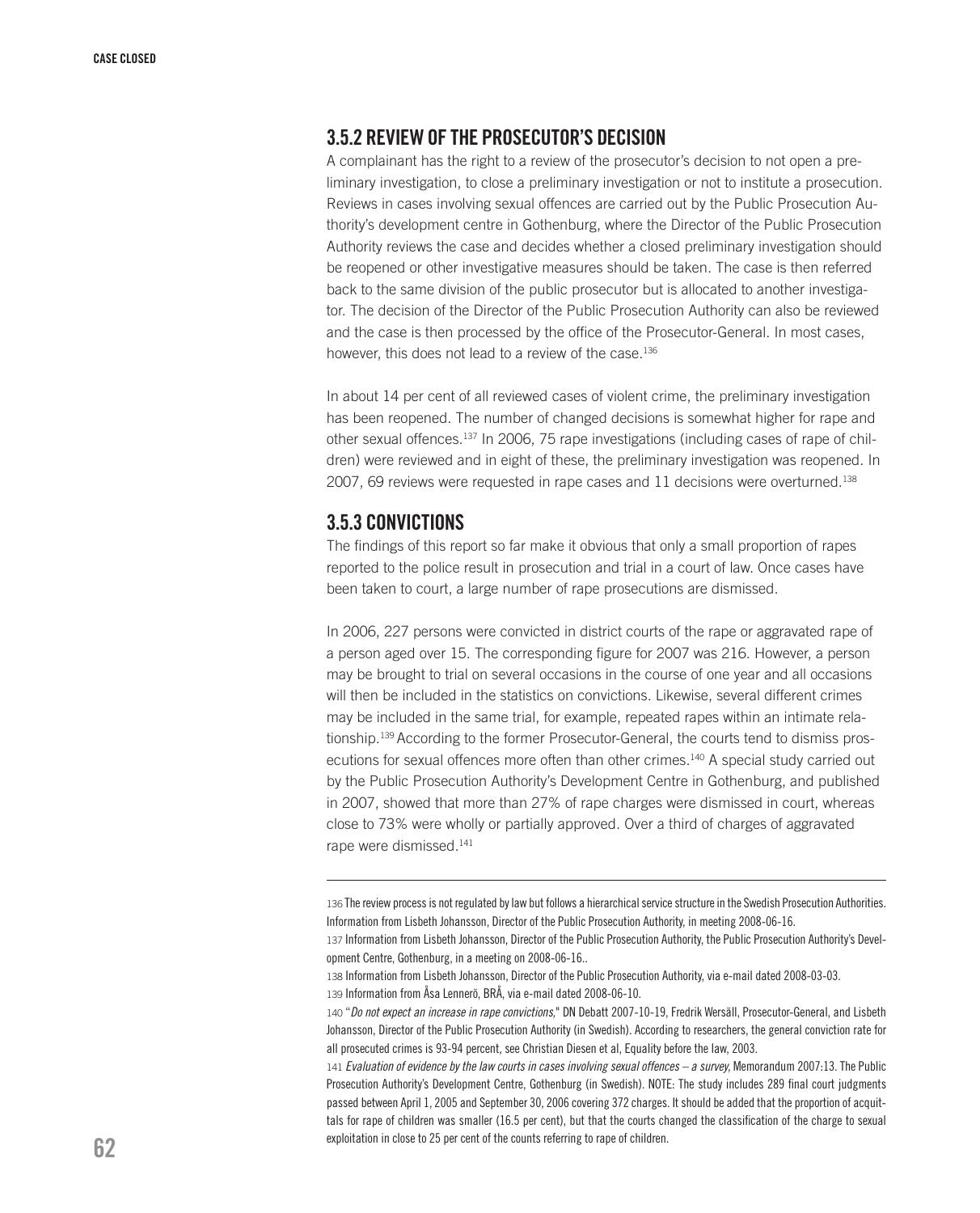In addition, a large number of convictions are the subject of appeals to a higher court. According to the Public Prosecution Authority's special study, the same conclusion was reach by all instances in the vast majority (83 per cent) of appeals cases. In 17 per cent of cases (one in six), the higher court wholly or partly changed the lower court's ruling on responsibility or the designation of the crime. The study does not show whether such changes resulted in acquittals or convictions, as changes to sanctions were not included in the survey.142

Unfortunately, no authority appears to have information on the proportion of reported rapes that eventually lead to a conviction in a district court, a court of appeal or in rare cases in the Supreme Court. Amnesty International Sweden considers this to be a serious shortcoming that makes it impossible to follow the progress of a rape case through the entire legal process. Efforts to harmonise the statistics from the different authorities to allow for comparisons are underway, but this work will take years to complete.<sup>143</sup>

#### 3.5.4 The legal process in rape cases

According to the so-called "presumption of innocence," a suspect shall be considered innocent until proven guilty. The police and prosecutor must conduct an impartial investigation. The prosecutor is not allowed to institute a prosecution unless there is sufficient evidence for a conviction. The evidence requirements in rape cases are the same as in other types of crime and a prerequisite for a prosecution and to obtain a conviction, the court must find it to be beyond reasonable doubt that the accused committed a crime that fits the prosecutor's description of the criminal act. This means that the burden of proof is on the prosecutor and the accused does not have to prove his innocence, but has the right to withhold information and even to lie. To convict a person of a crime it has to be proven that the person was acting with intent; i.e.. that he intended to commit a crime or realised that the act actually constituted a crime.

The judiciary sometimes points out that "*the administration of justice is not the same thing as justice, but rather the result of what can be proven in each individual case.*"144 However, different judicial authorities sometimes make different assessments arriving at completely different conclusions in the same cases and on the basis of more or less the same material of evidence.

It goes without saying that different evaluations and interpretations of circumstances, statements, supporting evidence and, not least, of the credibility and reliability of the complainant and accused, are made during the course of the legal process.

<sup>142</sup> The Public Prosecution Authority's Development Centre, Gothenburg intends to carry out a follow-up study in 2008 to its previous survey of the evaluation of evidence by the courts in cases involving sexual offences. This follow-up study will focus on cases dismissed in court and will consider the supporting evidence that was available and the reasons why the charges were dismissed.

<sup>143</sup> Information from Birgitta Fernqvist, Vice Director of the Public Prosecution Authority at the Public Prosecution Authority's Development Centre in Gothenburg, in a meeting held 2007-09-13.

<sup>144</sup> *The Stureplan rule – an outcome of the rape case*. Dagens Juridik: Commentary by Johanna Björkman, Prosecutor and DNA evidence expert (in Swedish).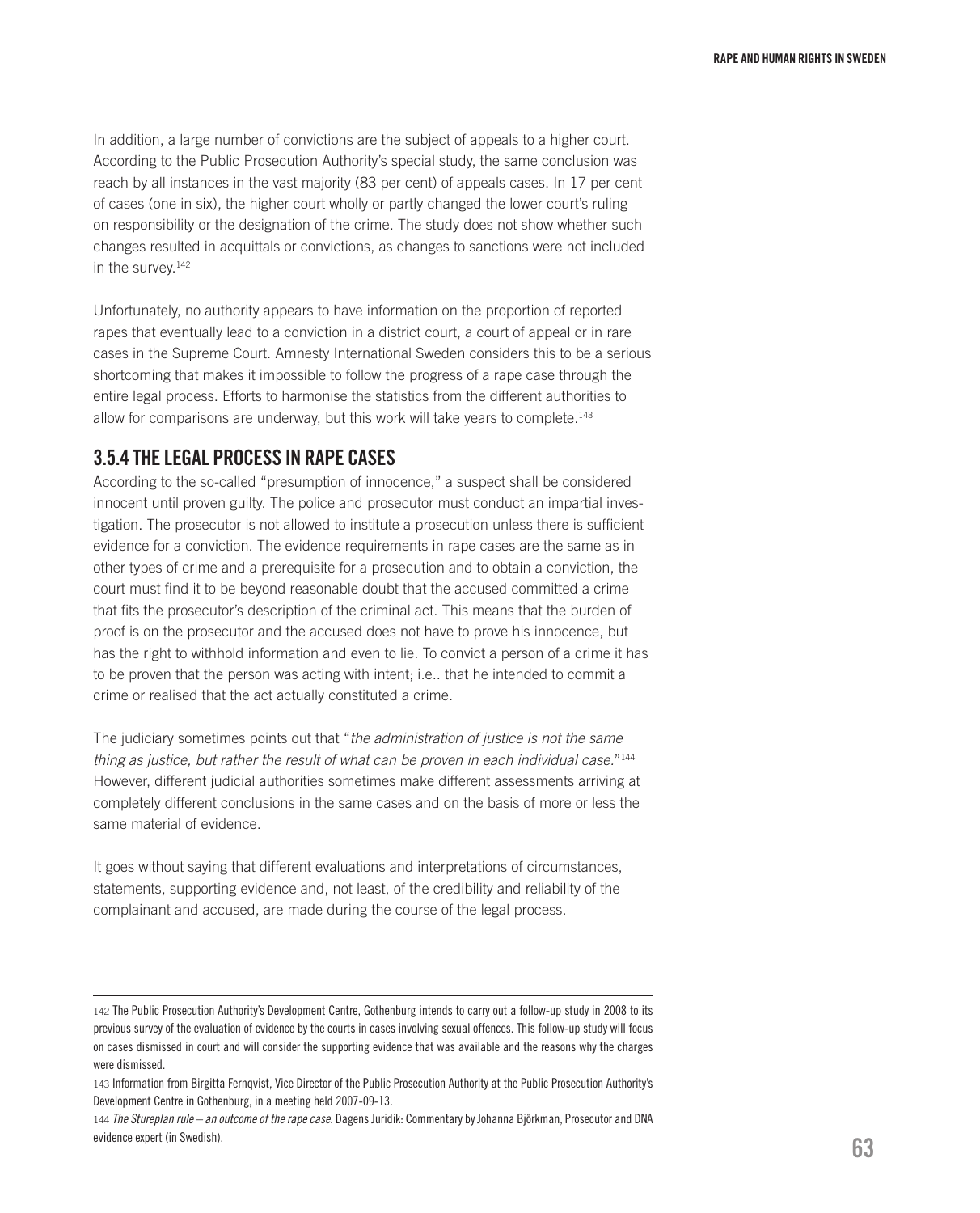The following chapters deal with the legal process in rape cases, with the emphasis on the preliminary investigation. A prerequisite for a case going to trial at all is a sufficiently thorough preliminary investigation. It is in the interest, both of the crime victim, the suspect and ultimately of society, that serious crimes such as rape and sexual assault are investigated as thoroughly, efficiently and comprehensively as possible.

Surprisingly little has been done to systematically analyse and identify shortcomings thereby securing a basis for concrete improvements – in the legal handling of rape in Sweden. The authorities did not introduce comprehensive and detailed inspections of the quality of investigations of this type of crime until 2005, when The National Police Board and the Public Prosecution Authority carried out a joint authority inspection of crime investigations into rape and aggravated rape of victims over the age of 15. This was followed up by a renewed inspection in 2007. The purpose of the inspections was "to analyse whether the quality and handling routines of the investigations met justified requirements and to discover any systematic shortcomings, etc."145 A limited number of investigations of consummated rape, including aggravated rape, was scrutinised in four police authorities and divisions of the Public Prosecution Office on each occasion. The inspection was said to be occasioned by "opinions presented in contributions to the debate."

There is limited up-to-date research in this field at present. A monography entitled *Evidence assessments in cases of sexual offences* by Helena Sutorius (thesis completed by Anna Kaldal, in Swedish only) was published in 2003. The monography deals in part with preliminary investigations in suspected sexual offences against adults. It also includes a review of preliminary investigation practices, based on a number of reported cases from the latter half of the 1990s.

The book *Equality before the law*, was published in 2005 (in Swedish only). The book deals with the issue of whether individuals are treated equally as perpetrators and victims of a crime. The book is written by Claes Lernestedt, LLD and Senior Lecturer of criminal law, Tove Pettersson, Ph.D. and Senior Lecturer of criminology, Torun Lindholm, Ph.D. and Senior Lecturer of psychology and Christian Diesen, Professor of legal procedure. Parts of the book deal with sexual offences.

The Swedish Criminal Victim Compensation and Support Authority has financed the research poject *The legal handling of assault of women and children*, aiming at investigating how the legal system handles so-called "family violence" and sexual offences. The project will run between 2005-2008 and is carried out at Stockholm University under the leadership of Professor Christian Diesen (Faculty of Law) and Associate Professor Frank Lindblad (Stress Research Institute). The research team includes some 15 researchers with different competences in law, criminology, political science, sociology, child psychiatry, child psychology and public health studies. The aim of the project is to promote

<sup>145</sup> *Joint inspection of criminal investigations into rape and aggravated rape of victims over the age of 15.* RPS/ÅM 1/05, 2005 and *Joint inspection: Follow-up study of crime investigations in cases of rape and aggravated rape of crime victims over the age of 15*, RPS/ÅM 1/07, 2007. The National Police Board and the Public Prosecution Authorities (only available in Swedish).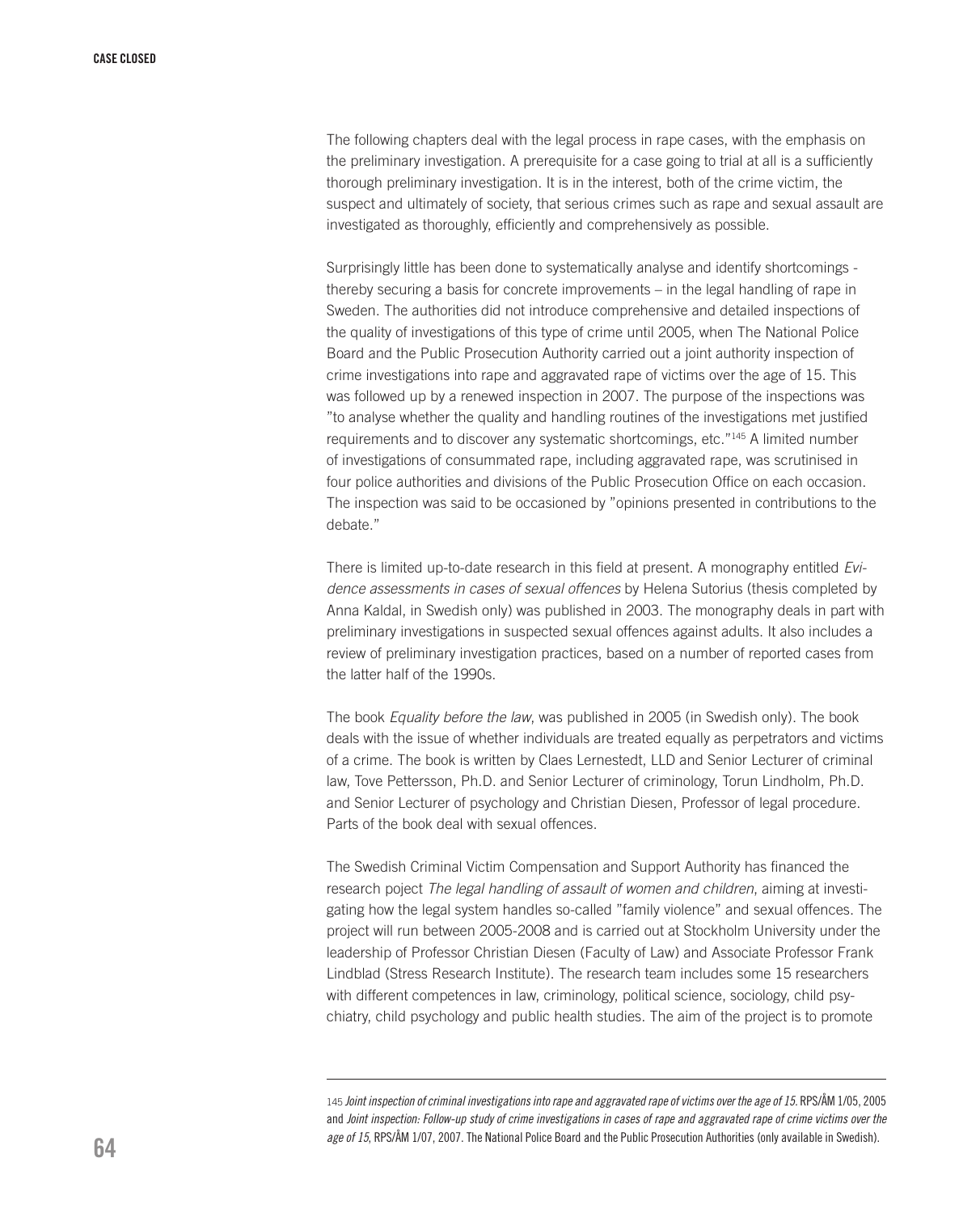research in this field. The team will also carry out a study to review and analyse evidence problems in family violence cases and investigate how the quality of crime investigations into assault of women and children is influenced by the setting and design of the investigation and the competence of the investigators. Within the framework of the project, a report and a preliminary analysis was presented in 2008, of the differences between investigations into so-called family violence and sexual assault between different police commissioner districts in Stockholm. All judgements in cases of rape of adults (and sexual assault of children) have been studied, as well as all preliminary investigations into these crimes and cases of assault within the family of women and children in the Stockholm police commissioner districts during the years 2004 and 2006 (some 10,000 cases in total). The report was written by Eva L Diesen, research assistant at Stockholm University.

It is mainly these sources that have been used by Amnesty and form the basis for the following chapters, as well as information obtained through interview with legal professionals.

#### 3.5.5 Rape investigations and investigative quality

The police and the prosecution authorities play extremely important roles in ensuring that reported cases of rape are actively investigated, as comprehensively and as extensively as possible, during the preliminary investigation and in the securing of evidence. The crime victim's possibilities of obtaining justice and redress are largely dependent on the quality of the preliminary investigation, as the material gathered will form the basis for the public prosecutor's decision on whether to prosecute or whether to close the case. It will also serve as evidence in the main court hearing.

Different types of rape give rise to different problems in terms of the investigation and evidence. If the rape has been committed by an unknown perpetrator, the police work will include a search for a perpetrator. If, however, the woman has been raped by a previous or current partner, the focus of the investigation will be on the criminal act itself. In this context, assessments concerning the reliability of the complainant, whether or not coercion was applied and the intention of the suspect are vitally important.

The special nature of the crime of rape means that assessments of the creditbility and reliability of the statements of the complainant and the suspect are crucial for the outcome of the case. In many cases, the conflicting versions of the two parties constitute the main evidence. Research has shown that the evaluation and analysis of the two versions are largely dependent on the motivation, knowledge and attitude of the investigators.<sup>146</sup>

Within the ongoing research project *The legal handling of violations of women and children* (hereinafter referred to "the research project"), an interim report and a preliminary **"When you tell about a rape you don't want to explain yourself or be questioned, you don't want to recieve prejudism or valuations. [...] I want to be accepted and respected and listened to. "**

A woman telling her story, in "Subjected to rape?" by Josefin Grände.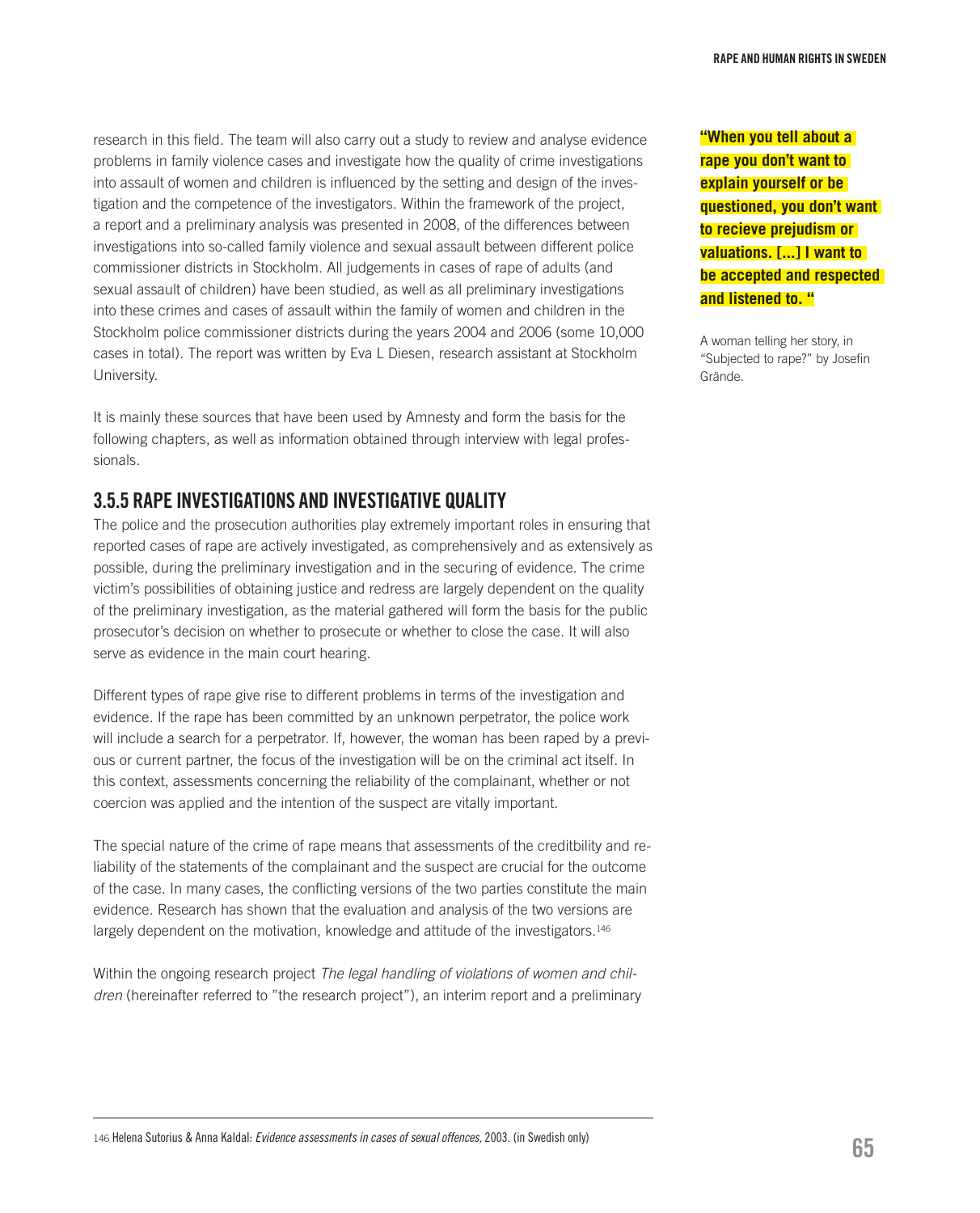analysis of how investigations into family violence and sexual abuse differ between police commissioner districts in Stockholm county were presented in 2008.147

The researchers conclusions were, among other things, that the quality of investigations in Stockholm county is, in general, inadequate in cases of rape and so called family violence. It was also found that the quality of the investigations differs considerably, both between different police commissioner districts and between different investigators in the same district even if it is argued that the differences had somewhat levelled out during the two years investigated (2004 and 2006). This is also said to apply to the different districts of the Prosecution Offices and to different prosecutors within one and the same district. According to the researchers, the proportion of solved cases is "*inadequate in relation to what ought to be possible, given the resources available and the possibilities of proving that a crime has been committed*."148

Differences in investigation quality affect the prosecution rate. Other studies have also shown that the number of prosecutions differs between different divisions of the Public Prosecution Authority. [Relationship violence specialists – follow-up and evaluation. The Prosecution Authority Development Centre, Gothenburg, April 2008.]

Researchers argue that the results of investigations are influenced by the skills and commitment of the prosecutor, but also by the preceding police work. If the results of the police investigation are poor and inconclusive, it is difficult for the prosecutor to proceed with the case. Procedures for securing evidence vary. This applies both to evidence from the scene of the crime and to evidence from the victim. Conversely, the researchers argue that the outcome may be influenced by the prosecutor dropping investigations prematurely and the tendency of some prosecutors to envisage problems concerning evidence before they have even arisen. If the prosecutor considers the evidence in relation to proving the rape in court too early in the investigation, the case may be dropped, even though further action could have improved the state of the evidence.<sup>149</sup>

Similar reasoning is found in previous research by Helena Sutorius. Following a review of applied practices she concluded that preliminary investigations are often closed at too early a stage, despite no real deficiencies in the statement by the complainant.

147 Eva L Diesen: *Family violence and sexual abuse – comparison between police commissioner districts in Stockholm county of the relationship between the organisation and the quality of investigations*, 2008.

 Within the ongoing research project entitled *The judicial process in violations of women and children*, researchers have, inter alia, studied the following issues:

- the speed with which investigations are initiated and pursued;
- whether measures taken in the investigations were adequate;
- the quality of interrogations, especially those involving children;
- whether requirements concerning evidence of coercion were fulfilled;
- whether cases were adequately investigated before preliminary investigations were closed;
- whether the correct reasons for closing an investigation was cited;
- whether the rights of the victim and the suspect were satisfied, and
- the quality of cooperation between the prosecution and the police.

148 Eva L Diesen: *Family violence and sexual abuse – comparison between police commissioner districts in Stockholm county of the relationship between the organisation and the quality of investigations*. 2008 (in Swedish). 149 Ibid.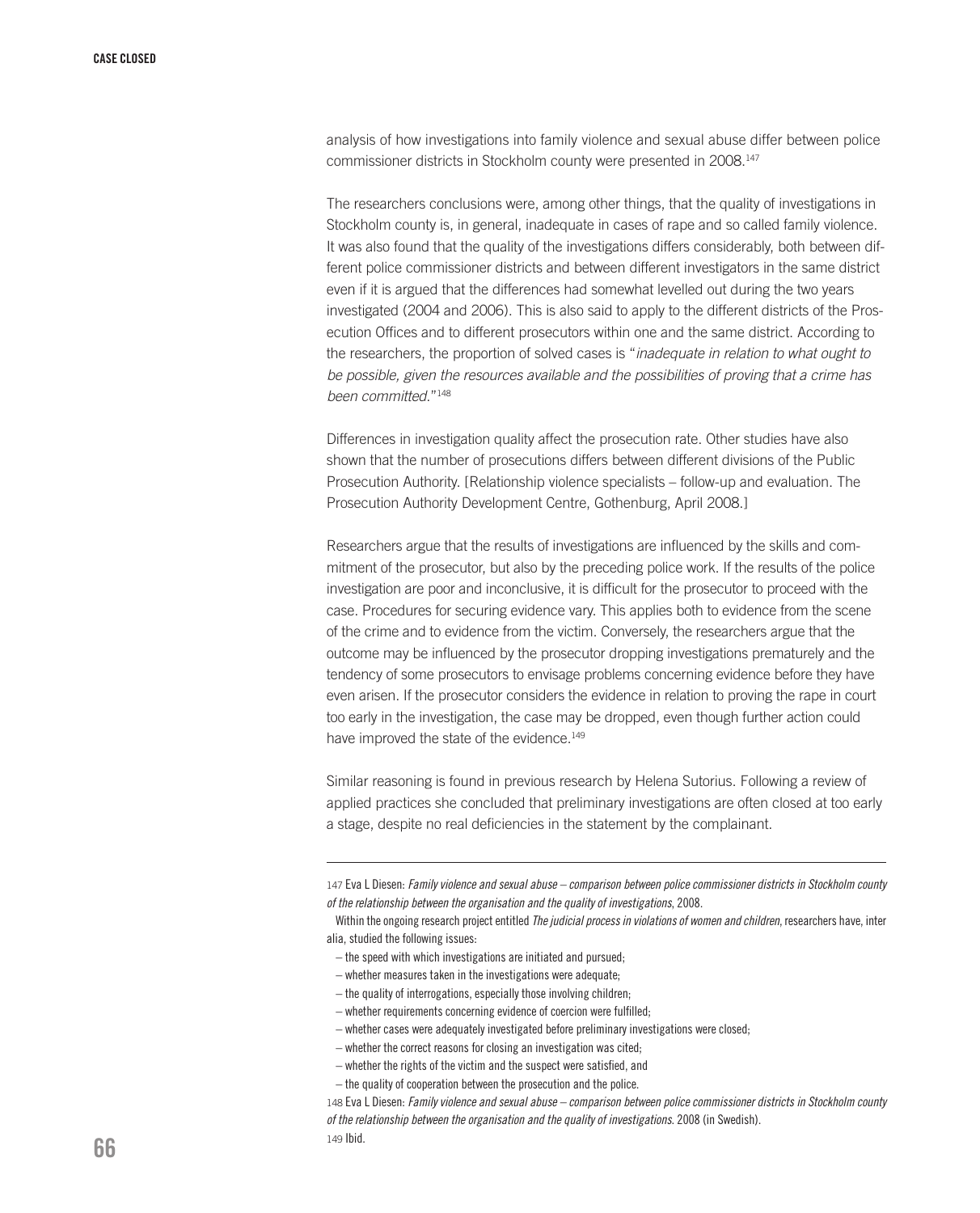The joint authority inspections of crime investigations into rape and aggravated rape from 2005 and 2007, urged the police and prosecution authorities "to leave no stone unturned", that is, to take all preliminary investigations as far as necessary to obtain a fully adequate basis for a decision. The inspection concluded in 2005 that several very high-quality preliminary investigations had been carried out, but that cases were found where they questioned whether "other or additional investigation measures might have contributed to taking the case further."<sup>150</sup> In the subsequent follow-up inspection it was stated that there had been an improvement in quality between the two inspections.

The Swedish Prosecution Authority's action plan for 2008 state that divisions that fails to attain the national average rate of prosecution for violent and sexual offences against women and children or that fails to increase their prosecution rate by 3 per cent or more must give an account of measures taken to attain the national average rate and the reasons why this had not been achieved so far.<sup>151</sup>

All in all, there appears to be a consensus that improvements in the quality of rape investigations are both necessary and possible. Not least the fact that the number of prosecutions still differs between different divisions of the Public Prosecution Authority is an indication that there is scope for improvement of the quality of rape investigations. It is also worth noting that the quality of investigations may be influenced by the fact that, while the number of reported rapes has increased during recent years, there has been no corresponding increase in staff or other resources available to the police or the prosecution authorities.152

The following section presents some important aspects of the preliminary investigation.

#### 3.5.6 Interviewing the complainant

Some victims describe their treatment by the judicial system as respectful, while others describe their dealings with the system as insulting, and as being characterised by a feeling of not being believed or as a "legal lottery".153 Good and professional treatment of the victim may be of decisive importance for the continuation and outcome of the investigation, as it will affect her ability to describe what has happened in the greatest possible detail and her willingness to continue to participate in the investigation.

The attrition process includes a number of different assessments. Several studies show that assessment of the credibility of the complainant's version of events is often influenced by clichés and stereotypes.154 In the research project mentioned above, researchers came to

151 Swedish Prosecution Authority's Action Plan 2008,

<sup>150</sup> *Joint inspection of criminal investigations into rape and aggravated rape of victims over the age of 15*. The National Police Board/the Swedish Prosecution Authority 1/05.

<sup>152</sup> Eva L Diesen: *Family violence and sexual abuse – a comparison of investigative quality between police commissioner districts in Stockholm country*. Interim report, 2008, and *Rape of individuals aged 15 or over – developments during 1995–2006*. BRÅ Report, 2008:13.

<sup>153</sup> *Reporting and investigation of sexual offences: Proposals for improvement from a crime victim's perspective*, Memorandum from the Commission of inquiry into victims of sexual offences Ju 2004:1, and Josefin Grände: *"I never called it rape" – meeting raped women*, 2005.

<sup>154</sup> Helena Sutorius & Anna Kaldal: *Evidence assessment in sexual offences*, 2003, *Equality before the law*, Christan Diesen, Claes Lernestedt, Torun Lindholm, Tove Petterson, 2005.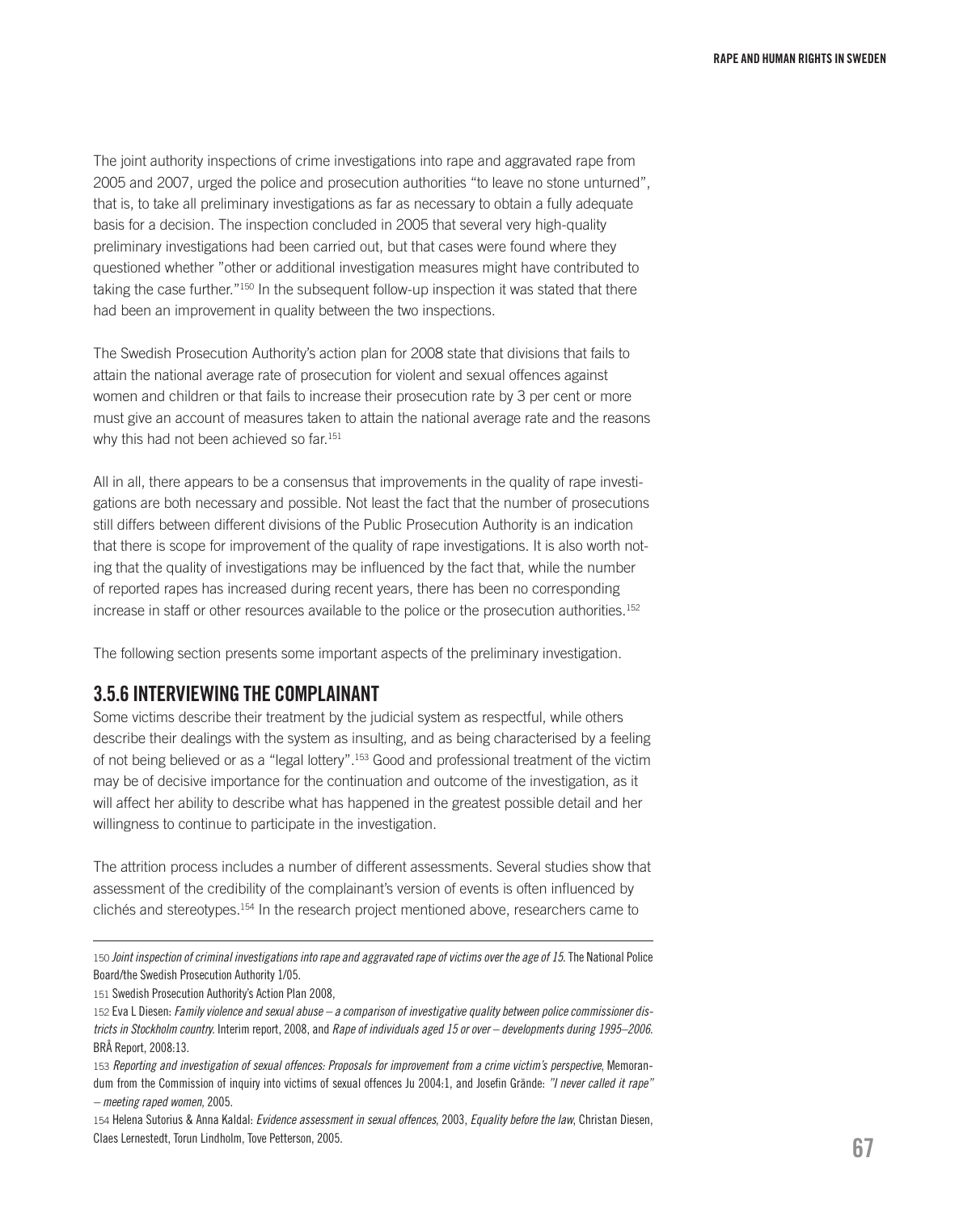the conclusion that the victim's verbal skills and social status were of decisive importance in this context. Young (drunk) women, in particular, have problems fulfilling the stereotypical role of the "ideal victim", with the consequence that neither rapes within intimate relationships nor "date rapes" involving teenage girls result in legal action. The researchers also identify other groups of women who seems to have problems asserting their claims in rape investigations, such as, for example, women from Asia or Eastern Europe who have relationships with Swedish men, sex workers, homeless women and women suffering from substance abuse or mental illness, or women who have previously reported rape.<sup>155</sup>

Similar conclusions have been drawn previously by another researcher on the basis of a review of applied practices. According to Helena Sutourius, more detailed and unbiassed investigations are carried out in cases where the woman is considered to have "high victim status." Sutorius also claims that attrition appears to come into play at a very early stage of the investigation, in particular if the woman no longer wants to participate or if it is claimed that she has behaved in a "sexually provocative" manner or has low social status. "*The focus appears to be on the woman's behaviour, rather than on the act that is the object of the investigation,*" she concludes. If considerable negative evidence value is attached to such factors prematurely in the investigation, there is a risk that other circumstances remain uninvestigated.156

According to the research project, police investigators often suspect allegations of rape to be false. This is obvious from notes taken by the police and from communications between the prosecutor and the police investigators. The researchers believe that a number of factors will make investigators sceptical about the complainant:

- she delays reporting the crime
- she has no injuries
- her version of events is considered unreasonable;
- she suffers from mental disease or disturbance;
- she has previously reported rape;
- she wishes to "withdraw" her report;
- she no longer wants to contribute to the continued investigation after the first interview.

According to the researchers, such suspicions have been proven in only 1.5 per cent of cases where false reporting was suspected. Instead, investigations are closed. The researchers believe that this practice has serious consequences, as the uncertainty it gives rise to – because the reports are never fully investigated – appears to confirm the notion that false reports are common. Researchers argue that this in turn, leads to prejudice on the part of the police and the prosecutors, who feel they are acting appropriately if they disregard vague or "weak" reports. If the woman belongs to a certain "category" (if, for example, she is a substance abuser, homeless or mentally ill), or if she fails to pursue her case, her report will often be considered unfounded. The practical effect of this, according

156 Helena Sutorius & Anna Kaldal: *Evidence assessments in cases of sexual offences*, 2003.

<sup>155</sup> *Family violence and sexual abuse – comparison between police commissioner districts in Stockholm county of the relationship between the organisation and the quality of investigations*. Interim report, 2006 and Eva L Diesen: *Family violence and sexual abuse – a comparison of investigative qualitybetween police commissioner districts in Stockholm country*. Interim report, 2008.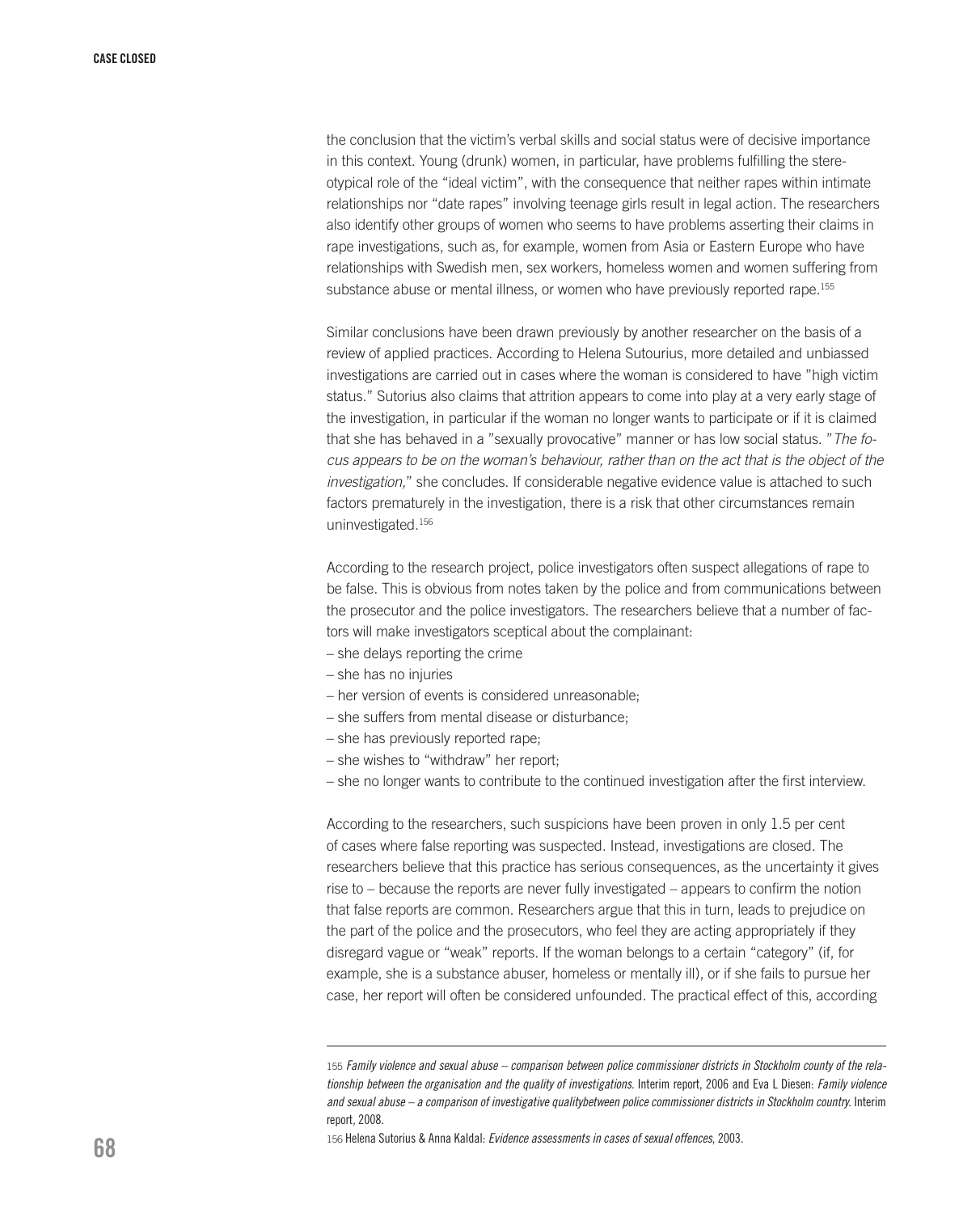to the research group, is that particularly vulnerable victims lack any legal protection.<sup>157</sup>

If this is the case, Amnesty believes that the situation is very serious and immediately needs to be investigated and addressed.

According to Leif Johansson, a detective inspector (DI) at the Stockholm police authority, who has worked for many years on developing police strategies and methods for tackling male violence against women, investigations into sexual offences and crimes against the integrity of women are very wide-ranging, as investigators often find that the woman has been subjected to various types of violent crime on a large number of occasions before she finally reports an assault to the police.<sup>158</sup> Good treatment by the police is very important for establishing a climate of trust, where the complainant can, and dares to, talk about what has happened. The complainant may be shocked or panic-stricken, and, in many cases, repeated interviews are required, both with the complainant and others, to gather sufficient information. DI Johansson argues that investigations are sometimes closed prematurely, and in his experience, so-called "false reporting" is extremely rare. He believes that claims of "false reporting" should not be made, as these only serve to throw suspicion on women. In some cases, the conditions for rape are not fulfilled for technical legal reasons, but this does not mean that the report is false or unfounded.

One of BRÅ's specialised studies on rape, based on a scrutiny of narratives in police reports and the first reports from interviews with complainants, points to considerable differences in the quality of these texts. They are sometimes very detailed, but in many other cases are sporadic and contain little information.159 Amnesty International Sweden finds it particularly remarkable that information on the use (or absence) of violence or threats, i.e., clear evidence that the victim was unwilling to have sex and was coerced, is often missing. At the same time as stated by BRÅ, the circumstances may be unclear in some cases, perhaps because the woman has been drunk, asleep or shocked during the interview. As the purpose of the survey carried out by BRÅ was not to investigate the quality of the police work, no further analysis has been made as to whether these cases led to additional interviews with the complainant.<sup>160</sup>

According to DI Johansson, an investigation into a rape is very different if the woman has first turned to the Emergency Clinic for Raped Women (AVK) and has received help and treatment and examination there. The urgent, initial measures will then have already been taken and the woman's contact with the police will be less stressful, allowing the police to pursue a calm and methodical investigation.

The cooperation between the AVK and the police is a success story, according to DI Johansson, and works because the right people with the right competence are carrying out the right procedures.

<sup>157</sup> Eva L Diesen: *Family violence and sexual abuse – a comparison of investigative quality between police commissioner districts in Stockholm country*. Interim report, 2008.

<sup>158</sup> Information from Leif Johansson, detective inspector, Stockholm police authority, in a telephone interview 2008-05-19. 159 *Rape of individuals aged 15 or over – developments during 1995–2006*. BRÅ Report, 2008:13.

<sup>160</sup> Information from Klara Hradilova-Selin, research analyst, BRÅ, by telephone 2008-06-17.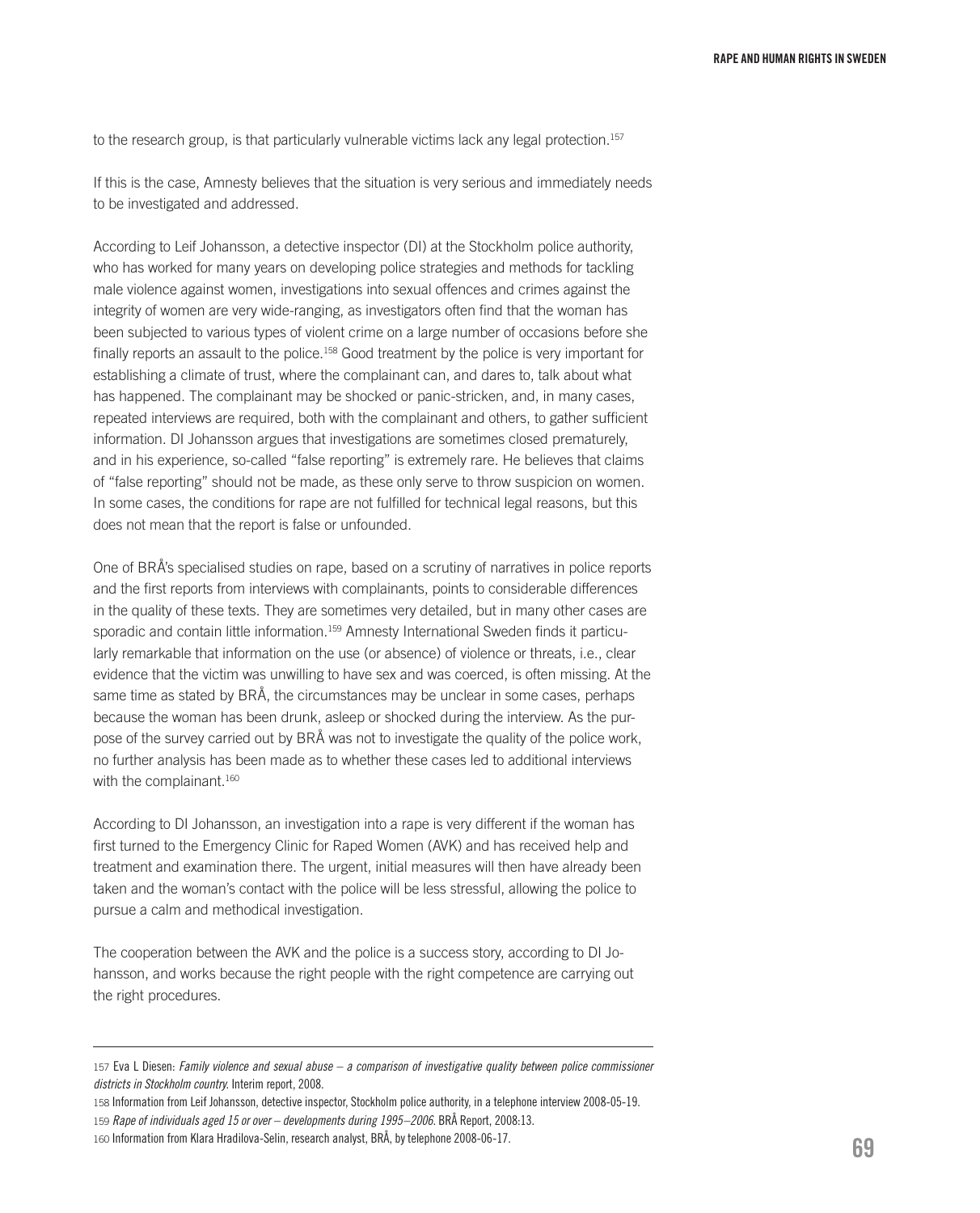In cases where the investigation is dropped, it is important for the complainant to be informed personally about the decision and to have a chance to understand why it has been made. According to DI Johansson, good support and treatment may have a profound impact on the woman's entire life situation. She needs to be told that the decision to close the investigation does not mean that the police do not believe her.

The previously mentioned joint authority inspections have also pointed out that it might be preferable to inform the plaintiff personally about a decision to close an investigation. They also noted in 2005 that a detailed reason for the decision to close a case was offered in only a few cases. In the 2007 inspection it was stated that the number of decision templates for closing investigations had increased and if these are used, the decisions ought to be easier to understand. The inspections further proposed more extensive use of video recordings as a way of improving investigations. The importance of appointing a complainant's counsel more frequently and at an earlier stage was underlined and the number of appointed counsels had indeed increased considerably between the two inspections.<sup>161</sup>

#### 3.5.7 Interrogation of the suspect

The social status of the suspect is also of considerable importance to the outcome of the investigation. Suspects with a previous conviction (regardless of the crime), as well as the socially excluded, alcoholics, drug abusers and immigrants from countries outside Western Europe run a greater risk of being prosecuted than "ordinary" Swedes who deny having committed a crime.162

According to the joint authority inspections, most interrogations of suspects are documented using so-called "concept interviews" (taking notes). The inspections argue that these interviews should more often be documented using "at least" tape recordings (dialogue interview) to improve the quality. In some cases, interrogation of the suspect is delayed, although it is imperative for such interrogations to be carried out immediately. 163 Furthermore, investigations are closed without an identified perpetrator being interrogated at all, although this situation has improved, according to the inspection findings. However, both inspections point out that interrogations with a person who is suspected for good reason should confront and challenge the suspect to a greater extent.

According to the review in the research project mentioned above. In about one-third of all reported rapes of persons over the age of 15 in Stockholm county during 2004, named

<sup>161</sup> *Joint inspection of criminal investigations into rape and aggravated rape of victims over the age of 15*. The National Police Board/Office of the Public Prosecutor 1/05 and *Joint inspection follow-up of criminal investigations into rape and aggravated rape of victims over the age of 15*. The National Police Board/Office of the Public Prosecutor 1/07.

<sup>162</sup> Helena Sutorius & Anna Kaldal: *Evidence assessment in sexual offences*, 2003, *Equality before the law*, Christan Diesen, Claes Lernestedt, Torun Lindholm, Tove Petterson, 2005, and Eva L Diesen: *Family violence and sexual abuse – comparison between police commissioner districts in Stockholm county of the relationship between the organisation and the quality of investigations*. 2008.

<sup>163</sup> *Joint inspection of criminal investigations into rape and aggravated rape of victims over the age of 15.*The National Police Board/Office of the Public Prosecutor 1/05 and *Joint inspection follow-up of criminal investigations into rape and aggravated rape of victims over the age of 15.* The National Police Board/Office of the Public Prosecutor 1/07.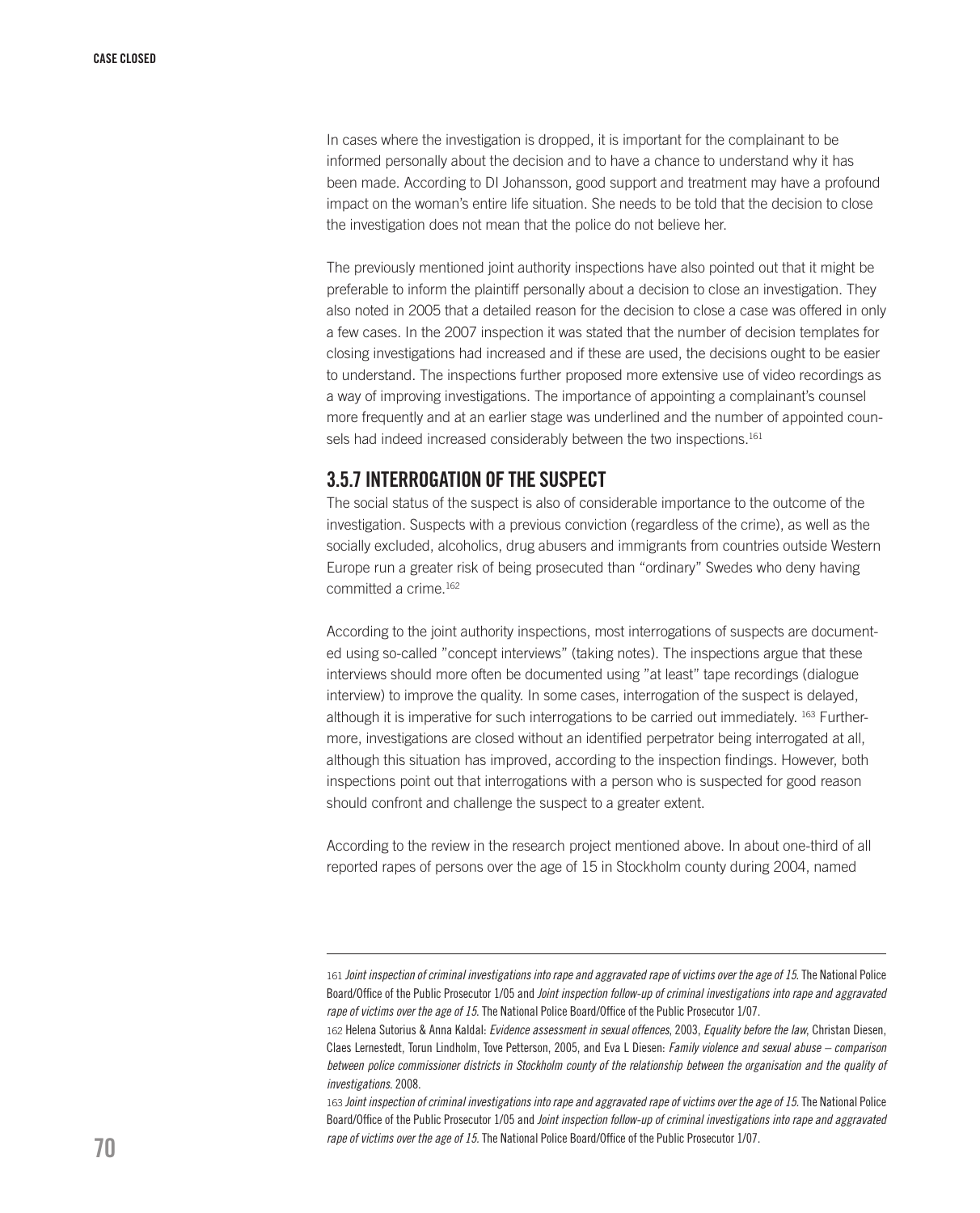and identified perpetrators were not interrogated during the investigation.164 According to the research project *The legal handling of violations of women* and children mentioned earlier, the police appear to assume that the alleged perpetrator will invoke consent and this sometimes results in the investigation being closed without the man being interrogated.<sup>165</sup> The researchers in the project go as far as arguing that, a special practice in relation to legal security has developed in rape cases, to the effect that prosecutors generally refrain from interrogating an alleged perpetrator until the person in question is considered to be "suspected [of rape] for good reason." There appears to be disagreement among prosecutors and police as to whether an alleged perpetrator can be interviewed to obtain information, which is common practice in other types of suspected crime.<sup>166</sup>

Lisbeth Johansson, Director of the Public Prosecution Authority at the Development Centre in Gothenburg, argues that a person who is suspected for good reason of having committed a crime should be interrogated during the preliminary investigation. Johansson argues, however, that it is more doubtful whether a person who has been identified as a perpetrator by the complainant, but who is not even suspected for good reason, which is a relatively low degree of suspicion, should be interrogated. Nevertheless, as stated also in the abovementioned joint authority inspections, Lisbeth Johansson believes that there is room for improvement regarding the way in which the interrogation of suspects is carried out. The suspect's version of events is not always adequately challenged, few follow-up questions are asked and the suspect is not confronted with information provided by the complainant. It may also be necessary to interrogate the suspect several times, which is usually not done. Lisbeth Johansson believes that the available technology is poorly used, despite the fact that video-recordings of interrogations with the suspect and interviews with the complainant and witnesses, should they exist, improve the quality of the evidence considerably.<sup>167</sup>

The joint authority inspections have emphasised that suspects should be interrogated more often than is the case today. They also argue that coercive measures (detention of the suspect) should be used more frequently in crimes as severe as rape.<sup>168</sup>

In its review of all reports of rape in Stockholm county, the research project has identified several cases that did not go to trial, even though the accused had admitted the crime or the evidence situation had been favourable.<sup>169</sup>

<sup>164</sup> Information from Eva L Diesen, research associate, Stockholm University, at a meeting held 2007-11-14.

<sup>165</sup> Eva L Diesen: *Family violence and sexual abuse – a comparison of investigative quality between police commissioner districts in Stockholm country*. Interim report, 2008.

<sup>166</sup> A defence counsel is only assigned if a person is suspected for good reason of a crime. According to the research group, many prosecutors believe that a person should not be accused of a sexual offence unless he/she has the possibility to defend him/herself against this accusation legally; i.e., after a defence counsel has been assigned.

<sup>167</sup> Information from Lisbeth Johansson, Director of the Public Prosecution Authority, in meeting 2008-06-16.

<sup>168</sup> *Joint inspection of criminal investigations into rape and aggravated rape of victims over the age of 15*. The National Police Board/Office of the Public Prosecutor 1/05 and *Joint inspection follow-up of criminal investigations into rape and aggravated rape of victims over the age of 15*. The National Police Board/Office of the Public Prosecutor 1/07.

<sup>169</sup> Eva L Diesen: *Family violence and sexual abuse – a comparison of investigative quality between police commissioner districts in Stockholm country*. Interim report, 2008.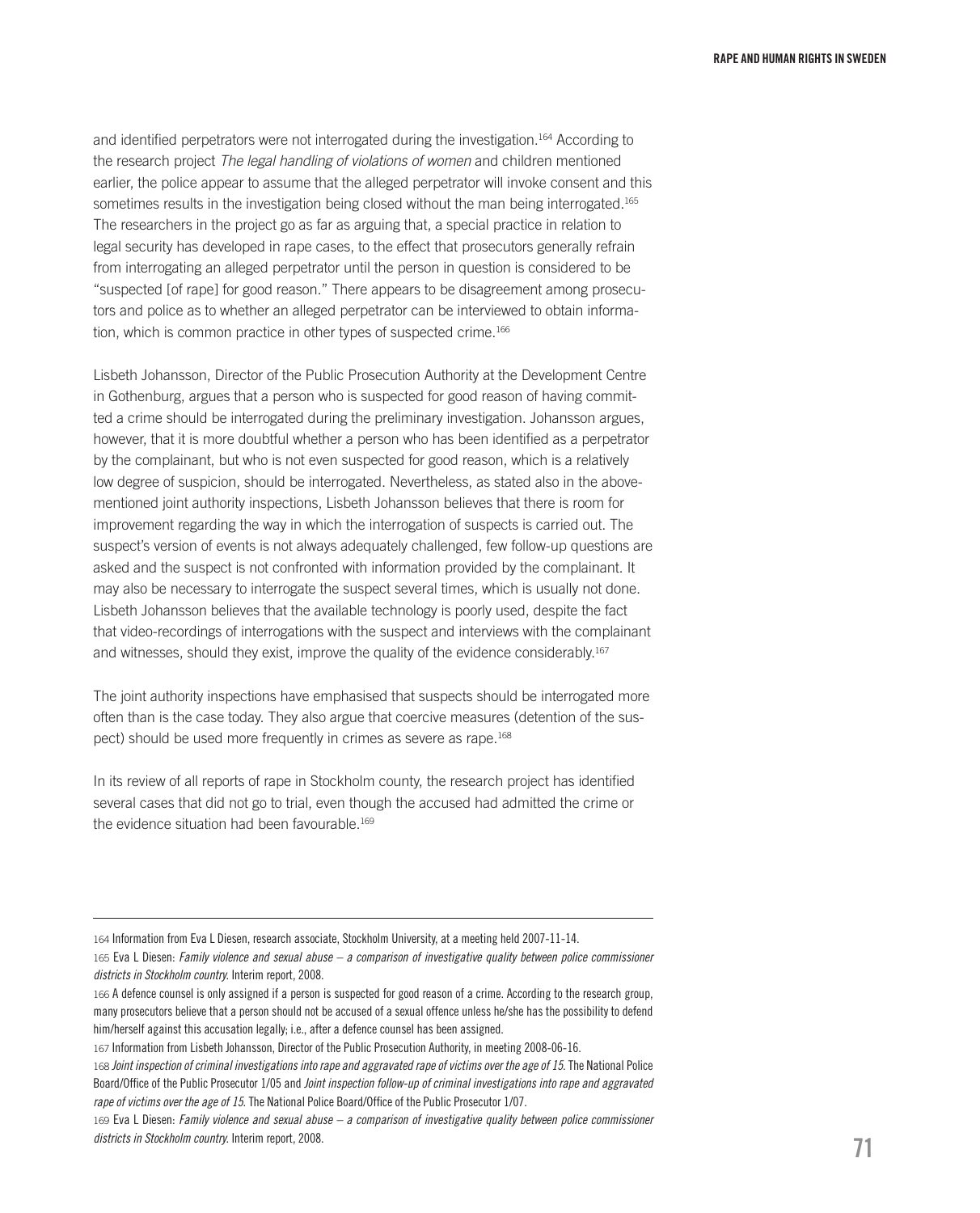#### 3.5.8 Securing of evidence and legal certificates

Women who are victims of sexual offences are seen in emergency wards as well as at gynaecological clinics and, in small towns, community health centres. Women may seek emergency medical attention immediately after the violation has taken place or much later. In most cases, the crime victim has not (yet) reported the violation to the police. This means that the medical services often perform the first, important examination, secure evidence and carry out medical tests.

In most rape victims, no definite injuries to the genitals can be demonstrated. Injuries to, or around, the genitals or the anal region can be found in only about 20 per cent of victims. However, approximately 50 per cent of victims have other forms of physical injury, such as bruises or scratch marks, usually on the arms and thighs.<sup>170</sup>

As supporting evidence is often of decisive importance in rape cases, it is imperative to gather and secure evidence that can be used in court. Documentation of injuries and other findings such as sperm or other traces of the perpetrator on the victim's body are presented in legal certificates, that is written, medical statements by a physician, issued upon request by the police or by a prosecutor. There are major differences between the different types of legal certificate. The police may request a certificate based on an opinion of the medical record obtained from the healthcare services. However, such records are intended to document the healthcare services' treatment of the patient and do not contain information as to the possible cause of the injuries or their severity. An opinion based on the victim's medical record is therefore often very brief and scanty. Legal certificates based on physical examinations where samples were taken and injuries were photographed and described are significantly more valuable as evidence. The legal certificates are free of charge for the victim and are paid for by the police. The cost of the different types of legal certificate is the same, but lack of knowledge about the difference in content and the additional work involved for the police appears to result in very few requests for the latter form of legal certificate. Sometimes, legal certificates are not used at all, but instead the police request copies of the victim's medical records.

A follow-up study in 2007 of the legal certificate reform enacted in 2005, showed that the number of legal certificates issued in cases of rape and sexual crimes was very small, with certificates issued in only 11 per cent of these crimes. Since the documentation and interpretation of injuries are of crucial importance to the gathering of evidence, the small number of legal certificates issued is a serious obstacle to the preliminary investigation and any subsequent prosecution.<sup>171</sup> The fact that so few legal certificates are requested by the police seems peculiar, especially since an increasing number of rape victims seek medical care. According to BRÅ at least 39 per cent of victims of rape who reported the crime to police in 2006, had sought medical assistance.<sup>172</sup>

Following the legal certificate reform, legal certificates are normally issued by legal medical officers at the six departments of forensic medicine in Sweden or by legal certificate physicians contracted by the National Board of Forensic Medicine. However, in cases of rape and

<sup>170</sup> *Manual. National Programme for the Health and Medical Services' Handling of Victims of Sexual Abuse*, 2008. 171 *Follow-up to the reform of legal certificates*. The National Board of Forensic Medicine, 2007. 172 *Rape of individuals aged 15 or over developments 1995–2006*. BRÅ Report 2008:13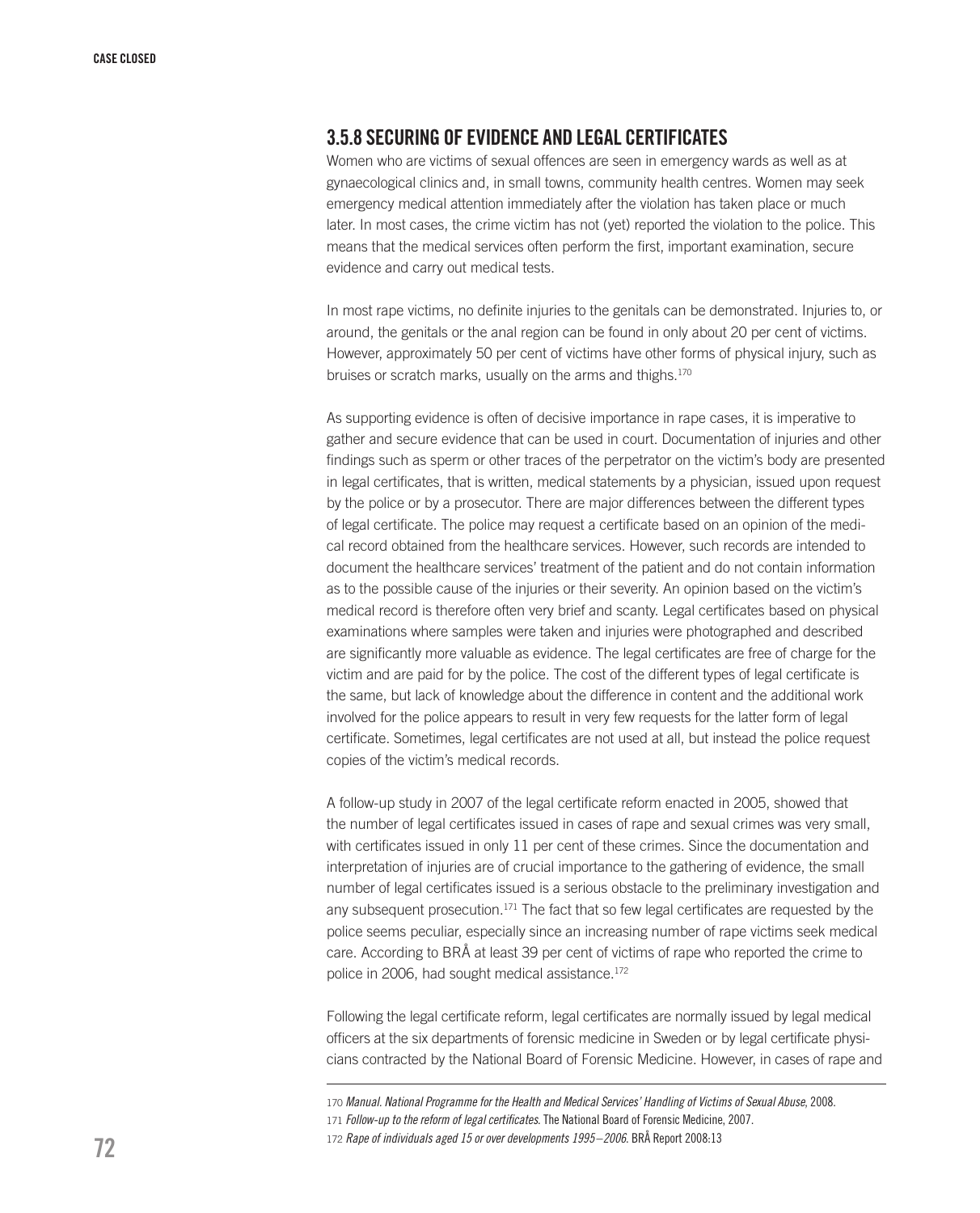sexual offences, legal certificates are often issued by gynaecologists as special competence or emergency measures, in the form of gynaecological examinations with the securing of evidence, are required. Physical examinations are also important to document any injuries to other parts of the body. According to the National Board of Forensic Medicine, gynaecologists do not always have the necessary training to carry out a full body examination.

In February 2008, the National Centre for the Protection of Women's Integrity (NCK) launched a national programme aimed at the healthcare services concerning procedures in cases of sexual abuse.173 The programme aims to ensure the adoption of uniform and legally secure procedures for sampling and documentation. Its point of departure is that the healthcare services should be seen as a significant link in the legal chain, thus placing considerable demands on the staff involved. The objective is that all doctors who come into contact with victims of sexual offences should be able to carry out a full examination and secure evidence.

The police also have access to kits for securing evidence, but they are often used wrongly or not at all. Both the 2007 follow-up study of the legal certificate reform and the programme for handling victims of sexual offences underline the importance of police and prosecutors developing knowledge and competence regarding procedures for when and how legal certificates should be requested and the differences between different types of certificates.

Procedures for handling and preserving samples and other forms of evidence must also be improved. Improved cooperation between the healthcare services and the legal system is important for resolving some of the problems with legal certificates encountered today.

According to the above-mentioned joint authority inspection, preliminary investigations are sometimes closed before the results of requested analyses have been returned by the National Laboratory of Forensic Science.<sup>174</sup> It is also important to secure evidence on the suspected perpetrator and at the crime scene.

# 3.5.9 Court proceedings

Only a small proportion of reported rapes reach a court of law. Suspected perpetrators very rarely admit to having committed rape.<sup>175</sup> In most cases, there are no eyewitnesses to the crime. The court's evaluation of the relative credibility and reliability of the complainant and the defendant then becomes crucial. Several surveys of the courts' evaluation of evidence in cases involving sexual offences show that, when the evidence mainly consists of conflicting versions of events, the information provided by the complainant will be insufficient on its own to secure a conviction.176

<sup>173</sup> *Manual. National Programme for the Health and Medical Services' Handling of Victims of Sexual Abuse*. NCK, 2008. 174 *Joint inspection of criminal investigations into rape and aggravated rape of victims over the age of 15*. The National Police Board/Office of the Public Prosecutor 1/05 and *Joint inspection follow-up of criminal investigations into rape and aggravated rape of victims over the age of 15*. The National Police Board/Office of the Public Prosecutor 1/07.

<sup>175</sup> According to the survey *Evaluation of evidence by the law courts in cases involving sexual offences*, defendants wholly or partially admit the rape of children far more frequently than the rape of persons over the age of 15.

<sup>176</sup> Helena Sutorius & Anna Kaldal: *Evidence assessment in sexual offence*s, 2003, and Ulrika Andersson: *His (word) or hers? A gender theory analysis of the protection offered by criminal law against sexual violation*, 2004, and *Evaluation of evidence by the law courts in cases involving sexual offences* – A survey, Memorandum 2007:13, The Public Prosecution Office's Development Centre, Gothenburg (all in Swedish).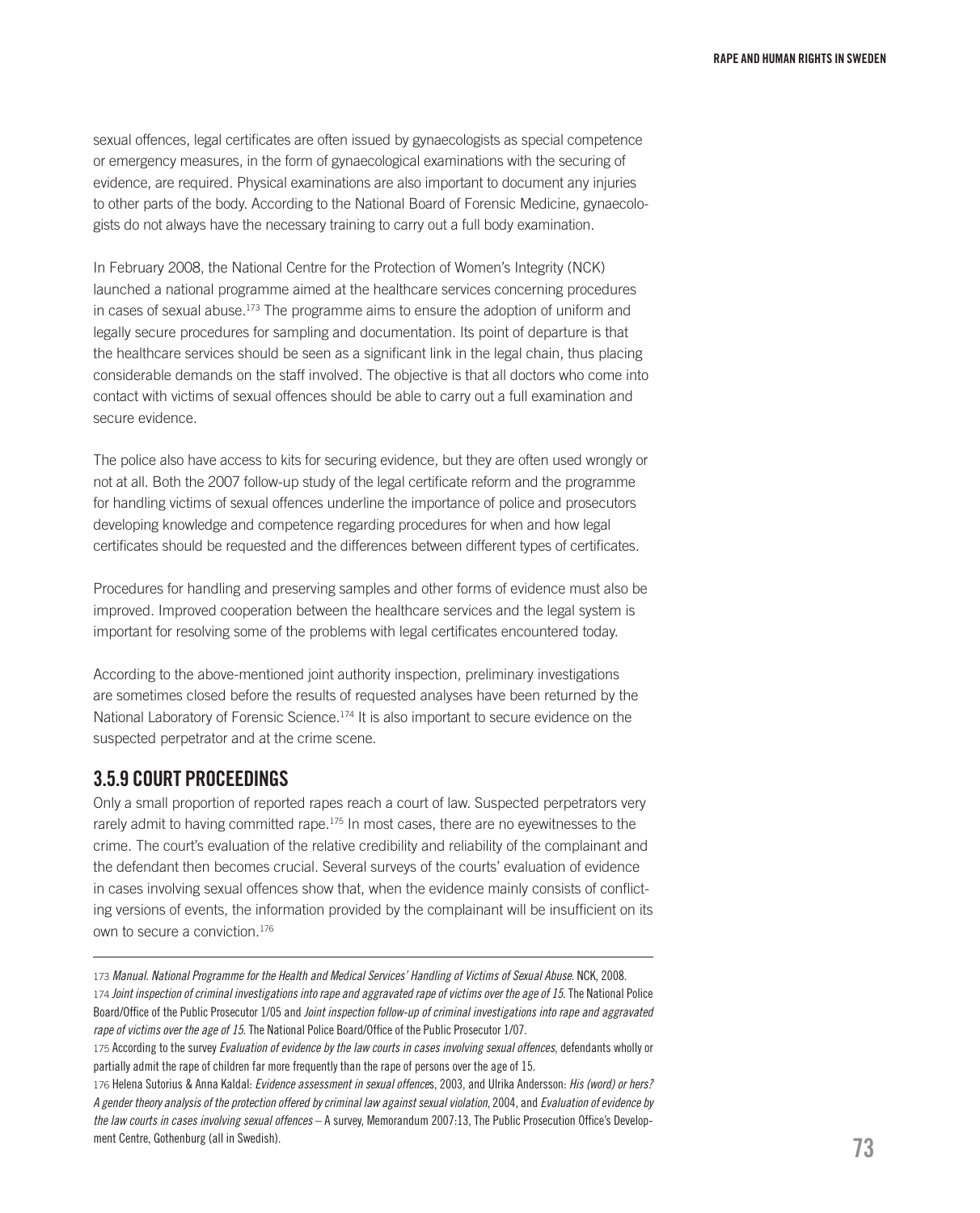The survey *Evidence evaluation in courts of law in cases involving sexual offences* carried out by the Office of the Public Prosecutor, shows that supporting evidence was referred to in 94 per cent of the rape/aggravated rape charges that were studied. In more than one third of the charges, written evidence was produced documenting injuries.<sup>177</sup>

The evidence requirements in rape cases and all other criminal cases are high and to obtain a conviction it must be shown beyond reasonable doubt that the defendant is guilty of the crime. A crucial problem in rape cases is the assessment of intent, that is, the perpetrator's intention and understanding of what he/she was doing at the time of the offence. In about half of all cases the defendant admits that intercourse or some other sexual act has taken place, but insists that the girl or woman consented – the so-called "consent objection."178

Lisbeth Johansson, Director of the Public Prosecution Authority, believes that DNA evidence has changed the focus in rape cases: a few decades ago it was up to the prosecutor to prove that the defendant was the person who had committed the crime and that intercourse had even taken place, while today the focus is on proving that a crime has been committed, as defendants very frequently cite the "consent objection".

# 3.5.10 Attitudes

The obsolete attitudes that characterise society's and the judicial system's view of rape have been discussed in Sweden for decades.179 Notions about female and male sexuality, normality and the sexual availability of women are deeply rooted in society. Linked to these are also more or less explicit expectations about how girls and women ought to behave before, during and after a rape – and how they should behave to avoid being raped. Examples of such attitudes surfaced in the study on attitudes to rape carried out by Amnesty International Sweden in the spring of 2008, in which 2,600 persons were interviewed.<sup>180</sup> These notions and attitudes are reflected in most countries' rape legislation and judicial handing of rape cases. Furthermore, the problems concerning rape also involve heteronormative assumptions that may lead to the continued concealment of rapes within in same-sex relationships.

Eva L Diesen, one of the researchers in the project *The judicial process in violations of women and children*, claims that the outcome of a reported rape may depend on the police

<sup>177</sup> *Evaluation of evidence by the law courts in cases involving sexual offences* – A survey, Memorandum 2007:13, The Public Prosecution Office's Development Centre, Gothenburg.

<sup>178</sup> A survey of all sentences passed for rape of persons over the age of 15 in Sweden during 2006 , covering 297 charges, found that the defendant admitted to having committed rape in only 2 per cent of cases. In 50 per cent of cases, the defendant cited the consent objection, and in 43 per cent of the cases the defendant denied having committed a crime. In 5 per cent of cases the defendant neither confessed nor denied the crime. See Eva L Diesen: *Family violence and sexual abuse – a comparison of investigative quality between police commissioner districts in Stockholm country*. Interim report, 2008.

<sup>179</sup> See, e.g., Maria-Pia Boëthius, *You have only yourself to blame*, 1976, and Katarina Wennstam, *The girl's fault*, 2002 (both in Swedish).

<sup>180</sup> While most respondents rejected the notion that rape victims themselves had any responsibility for the rape, the results also showed that such attitudes still prevail. For example, if a woman dresses and behaves "provocatively", voluntarily goes home with a man, is intoxicated or does not physically resist or scream during the rape, she is seen as being at least partly responsible.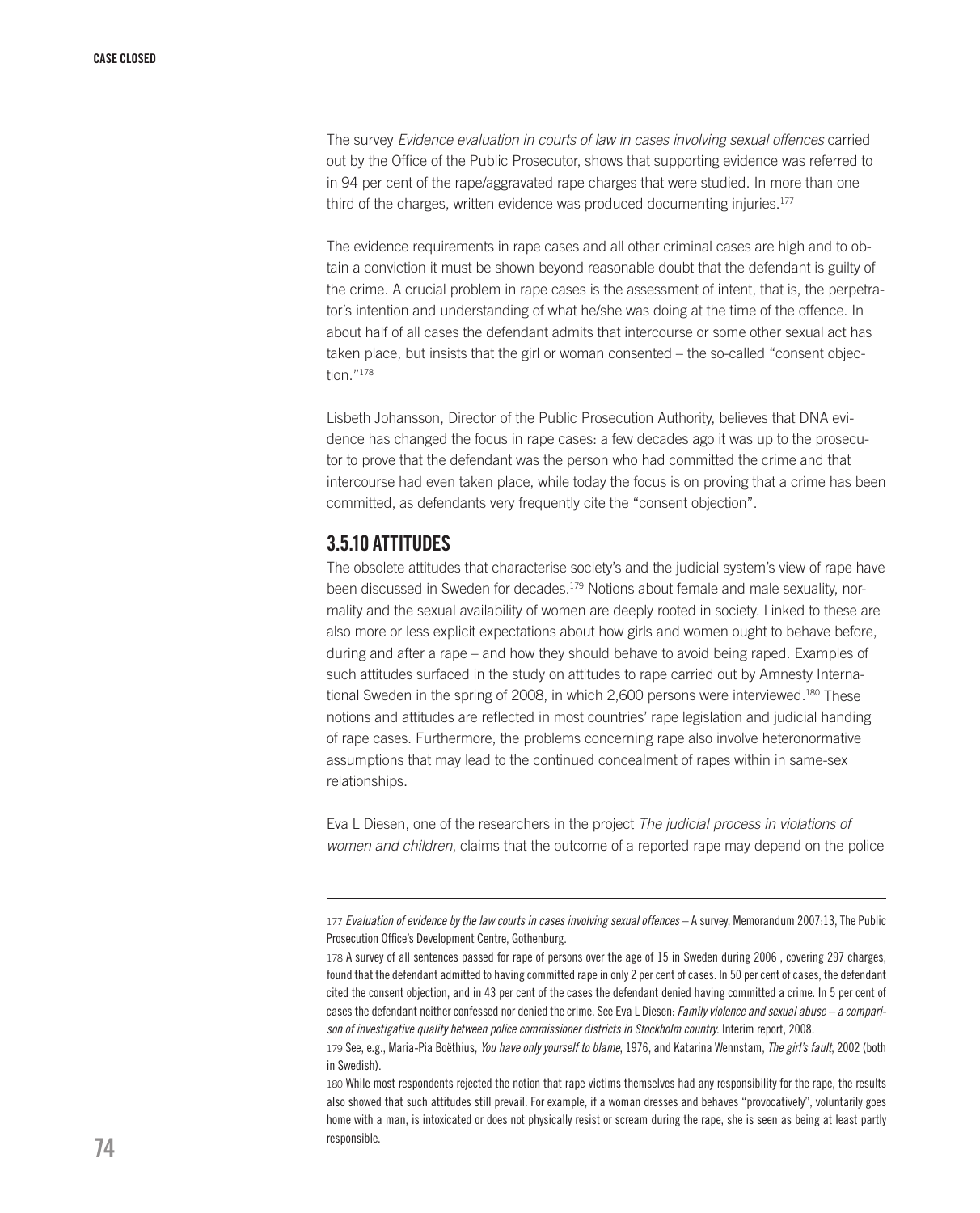district in which the crime was committed and the police officers and prosecutors assigned to the investigation. She argues that there are considerable differences in attitudes and competence both within the police force and within the public prosecution authorities.<sup>181</sup>

The joint authority inspections mentioned above also underline the importance of the knowledge, experience and commitment of the investigating officers, which is of "decisive importance" for the rape investigation.

# 3.5.11 Education, specialisation and cooperation: the police and the prosecution authorities

Some crime victims experience their treatment by the judicial system as respectful, while others describe their dealings with the system as insulting or a "legal lottery." It is crucial to the outcome of a case that the victim is treated professionally and with respect. The ongoing training of police officers and prosecutors on issues concerning sexual offences from a victim's perspective is therefore imperative. Training should cover issues such as the treatment of victims, but should also address the development of methods and procedures, as well as changes in attitudes at all stages of the legal process. At the same time, the importance of individual investigators' and prosecutors' creativity, aptitude and suitability for the job should not be underestimated.

The Crime Victims' Compensation and Support Authority has been commissioned by the government to develop and implement a training programme in consultation with the National Police Board, the National Courts Administration and the Office of the Public Prosecutor, for personnel in the police force, the public prosecution authority and the law courts. The purpose of the programme is to enhance knowledge about victims of sexual offences and to improve the treatment of such crime victims in connection with the reporting of the crime, the preliminary investigation and the subsequent court proceedings.182

Specialisation among police officers, prosecutors and judges may be a way of ensuring the acquisition of the necessary knowledge and experience and should also reduce the scope for subjective interpretation. The need for specialisation within the different authorities and the importance of close cooperation between the police, the prosecution, healthcare services and non-governmental organisations has been discussed for many years, but work on establishing such cooperation appears to proceeding very slowly.

Police investigations of rape crimes are handled either by so-called family violence units or violent crime/serious crime units. The Swedish police have family violence units in 15 of Sweden's 21 police authorities. In some of these, there are more than one family violence unit, adding up to about 20 such units. In addition, some police districts have also established special units for crimes against women and children.183 The National Police Board, in consultation the Office of the Public Prosecutor, has the task of ensuring that all police authorities have access to qualified expertise to prevent and investigate men's violence

<sup>181</sup> Information from Eva L Diesen, research associate , Stockholm University, at meeting 2007-11-14.

<sup>182</sup> Action plan to combat men's violence against women, honour-related violence and oppression and violence in same-sex relationships. Skr. 2007/08:39.

<sup>183</sup> Information from Abigail Choate, the National Police Board, by e-mail 2007-09-20.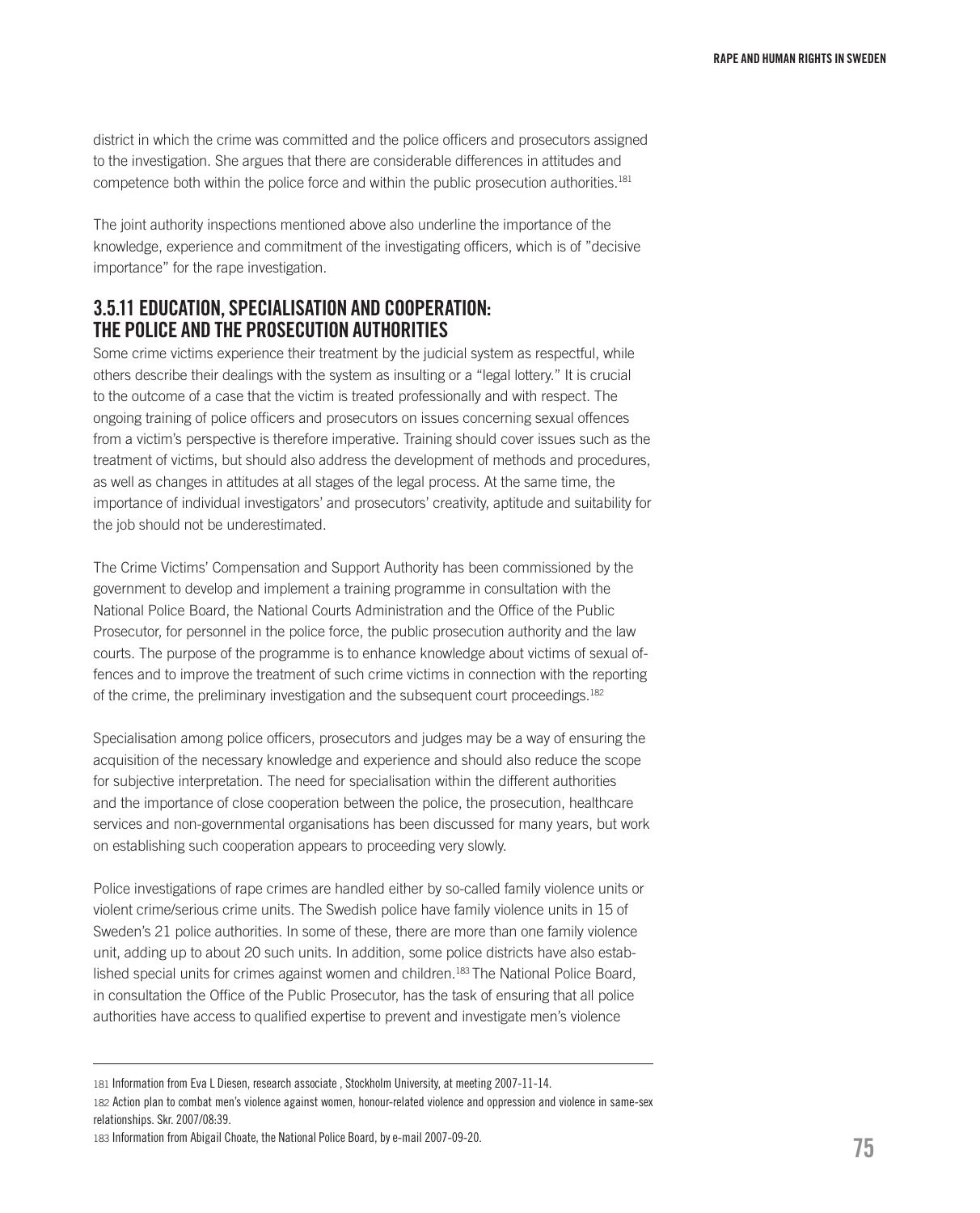against women, for example, in the form of special family violence units.<sup>184</sup>

The objective of the ongoing National Police Board project, *Crime in intimate relationships*, is to create a uniform, national capability to prevent and investigate crimes, including sexual violence, within intimate relationships. The project includes the development of a national strategy and common, nationwide procedures. The goal is to change attitudes and improve methods of crime prevention and investigation, from the very first measures taken to the investigation's final report. The project should also result in better training and education and improved cooperation with other actors. In autumn 2008, a handbook will be launched, covering best practices regarding investigational methods in cases of violence in intimate relationships, honour related crimes and sexual offences. A special reoccurent training will also start during the autumn.<sup>185</sup>

Work is ongoing within the public prosecution authorities to appoint specialist prosecutors in all divisions of the Office of the Public Prosecutor. "Relationship violence specialists" will contribute to the development of methods for investigating this type of crime, including rape, and will receive special training.186 The purpose of appointing specialist prosecutors is to improve the conduct of investigations and achieve higher prosecution rates and more convictions.

During 2006, 14 specialist prosecutors were appointed in 13 public prosecution offices. Before the end of 2007, the Office of the Public Prosecutor was supposed to appoint "specialised relationship violence prosecutors" in all the public prosecution offices in Sweden.<sup>187</sup> These goals were not met due to lack of economic resources.<sup>188</sup> However, by June 2008 there were 30 relationship violence specialists employed in 29 divisions of the public prosecution authority.189

The Public Prosecution Authority's development centre in Gothenburg has followed up this project and noted that the number of sexual offences that went to trial was lower in 2007 than in 2006. Geographical differences also remain. The divisions that have appointed relationship violence specialists do not deviate from this pattern. So far, the relationship violence specialists do not seem to have had any general impact on the trial statistics. However, some of the divisions with specialist prosecutors have improved their trial rate for some or all types of "relationship crime".<sup>190</sup>

189 Information from Eva Bloch, District Public Prosecutor, in a meeting held 2008-06-16

190 *Relationship violence specialists – follow-up and evaluation*. Report by the Development Centre of the Public Prosecution Authority in Gothenburg, April 2008. Relationship crimes are defined as intra-relationship violent crimes, intra-relationship sexual offences, violence against children and sexual offences against children.

<sup>184</sup> Action plan to combat men's violence against women, honour-related violence and oppression and violence in same-sex relationships. Skr. 2007/08:39.

<sup>185</sup> Information from Abigale Choate, project leader at the National Police Board, at a seminar in the Swedish Parliament, 2007-05-30. And Helen Gustavsson, National Police Board, by e-mail dated 2008-08-19.

<sup>186</sup> *"Do not expect an increase in rape convictions,"* Dagens Nyheter (DN Debatt) 2007-10-19, Fredrik Wersäll, Prosecutor-General, and Lisbeth Johansson, Director of the Public Prosecution Authority (in Swedish).

<sup>187</sup> Information from Birgitta Fernqvist, the Public Prosecution Office's Development Centre in Gothenburg, in a meeting held 2007-09-13.

<sup>188</sup> Information from Lisbeth Johansson, Director of the Public Prosecution Authority, via e-mail dated 2008-05-16.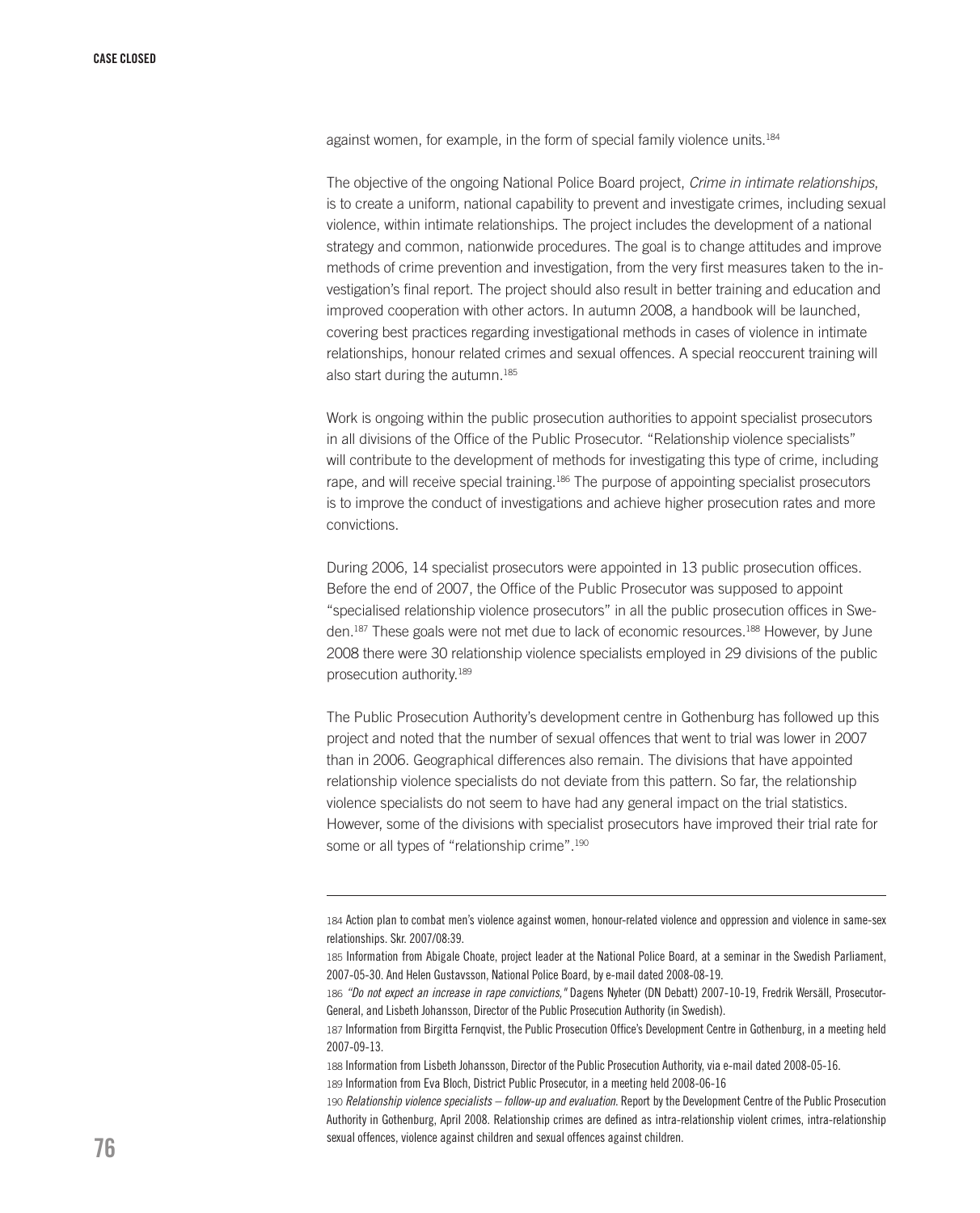The Director of the Public Prosecution Authority, Lisbeth Johansson, believes it would be possible further to improve the quality of investigations and increase the rate of prosecution by assigning rape cases randomly to specialised prosecutors with the necessary knowledge and experience of measures needed to build a case. According to Lisbeth Johansson, there are prosecutors who are not suited to handling cases involving sexual offences.<sup>191</sup>

The research project *The legal handling of violation of women and children* argues that it is a basic requirement that prosecutors who handle these types of cases should have special training and be available "on the shop floor" and participate during the interrogation of crime victims and suspected perpetrators.192

Detective Inspector Leif Johansson believes that too much confidence is sometimes placed in specialisation as a means of achieving change and that it is necessary to consider personal aptitude. He points out that the human factor is important and some police officers and prosecutors are simply better at dealing with these cases than others. In practice, however, any police officer may encounter a raped woman and all police personnel must therefore maintain a good and professional attitude and have a good basic knowledge of, and familiarity with, the relevant procedures.<sup>193</sup>

The police and the prosecution view cases involving sexual offences from different perspectives and may have a poor understanding of each other's work. For this reason, DI Johansson argues that it is important for the police and prosecutors to attend joint courses for training and skills development. Close cooperation between the police and the prosecution authorities may have a positive influence on the outcome of these cases, according to Johansson.

DI Johansson also believes it is imperative for the police to prioritise this type of crime at a senior level and follow-up work must be made more stringent. For a number of years the police have been committed to combat violent crime against women and will continue this work within the framework of the national project *Crime within intimate relationships*. DI Johansson believes that considerable progress has been made, but he also cautions that it remains to be seen which types of crime the government will prioritise in the future: serious organised crime or so-called "mass crime" (everyday crime) including violence against women.194

The research project *The legal handling of violations of women and children* has also looked at the relationship between the quality of investigations and the way police districts are organised. It is concluded that cooperation between the police and prosecutors is probably the single most important factor determining the quality of investigations: closer cooperation means better investigations. Whether or not the police are working within family violence units appears to have no unequivocal or decisive significance for the quality of the

<sup>191</sup> Information from Lisbeth Johansson, Director of the Public Prosecution Authority, in a meeting held 2008-06-16.

<sup>192</sup> Eva L Diesen: *Family violence and sexual abuse – a comparison of investigative quality between police commissioner districts in Stockholm country*. Interim report, 2008.

<sup>193</sup> Information from DI Leif Johansson, Stockholm police authority, telephone interview on 2008-05-19. 194 Ibid.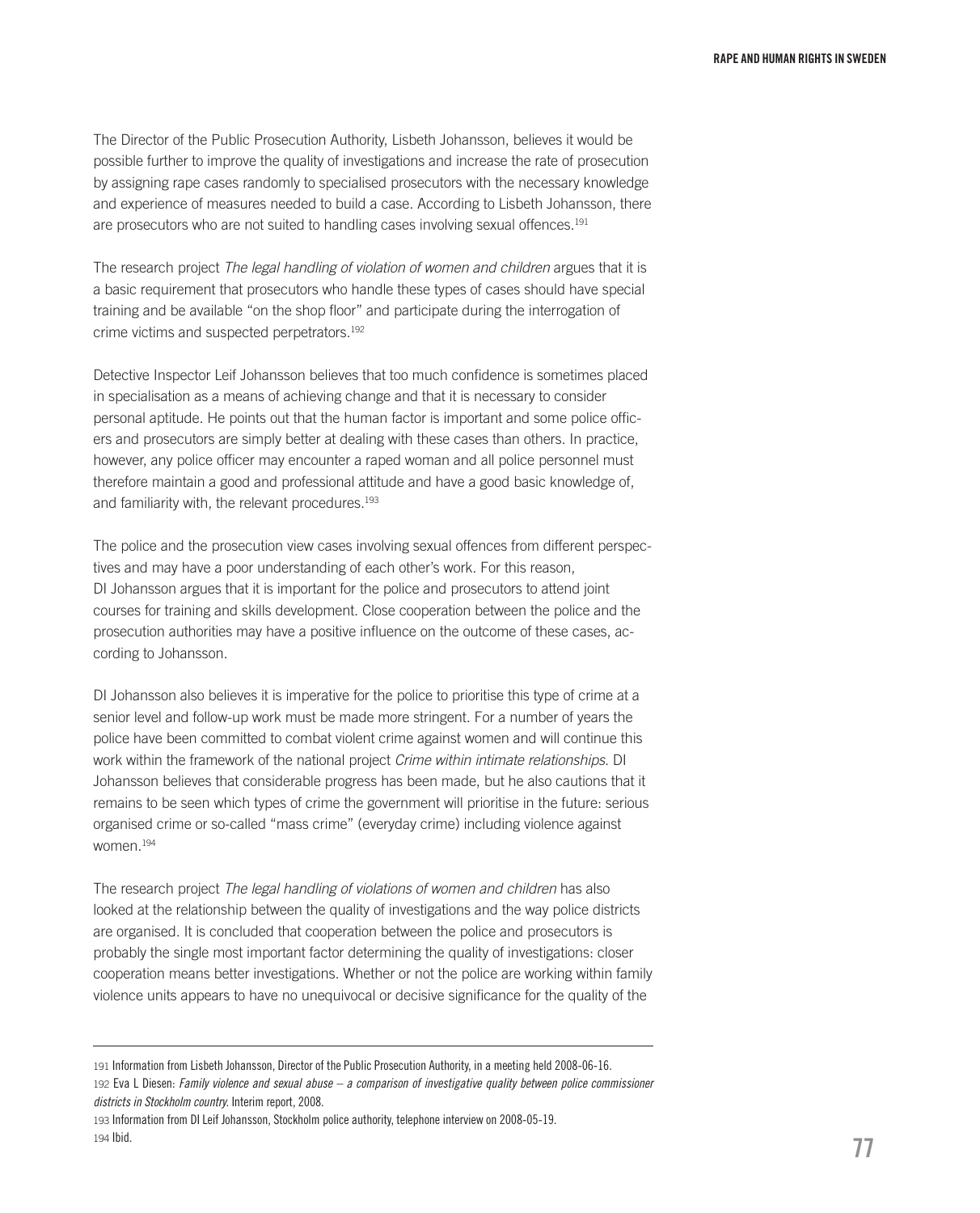investigations or the rate of prosecution for sexual offences. At the same time, the project emphasises that the quality of work with victims is improved if engaged and committed staff members work together, effective routines are developed and mutual support is offered within family violence units. Better quality work with victims could lead to greater trust, confidence and inclination on the part of the women to pursue the process.195

All the police districts in Stockholm county, and several police districts in the rest of the country, also have a crime victim coordinator whose duty is to inform complainants about their rights and any support available, such as, for example, women's shelters and crime victim support centers. In one of Stockholm's police districts, the crime victim coordinator has an extended role and is also responsible for monitoring the way in which the police and the prosecution look after the interests of the complainant through, for example, obtaining restraining orders or the rapid appointment of a complainant's counsel. A general extension of the role of the crime victim coordinator could be one way of improving work with victims of crime, according to the researchers. Some police districts in Sweden are too small to justify the establishment of family violence units and increasing the role of crime victim coordinators could be an important way of improving the situation for victims of rape and other sexual offences and crimes against the integrity of women.196

According to the Prosecutor-General, close and continuous cooperation between the police and the prosecution in so-called "family violence teams" provides the best prospects for improving the investigation of rape cases, which may, in turn, lead to a higher rate of prosecution. However, the Prosecutor-General believes that investments in enhancing competence, developing methodology and improving cooperation will not result in an appreciable increase in the prosecution rate.<sup>197</sup>

According to detective inspector Leif Johansson, cooperation with other actors outside of the legal system is a very important issue. The police can contribute to building a network around the woman that will remain in place when "the authorities let go". However, the police cannot provide therapeutic support. Cooperation between different actors is crucial and DI Johansson believes that the social services, among others, must become better at providing long-term support for women subjected to violence and women who are victims of sexual offences. This is important, not least with regard to violence against women within intimate relationships where rape is part of a pattern of violence. According to DI Johansson, the main reason why women report their partner to the police is to get help with their life situation, rather than to get the man convicted.

Lisbeth Johansson, Director of the Public Prosecution Authority, points out that the prosecution authorities are being forced to rethink their priorities, as a result of the increased number of cases. In this kind of situation, the first priority to be abandoned is cooperation with other actors in the community. Cooperative relationships take a long time to establish

<sup>195</sup> Eva L Diesen: *Family violence and sexual abuse – a comparison of investigative quality between police commissioner districts in Stockholm country.* Interim report, 2008.

<sup>196</sup> Ibid.

<sup>197</sup> *"Do not expect an increase in rape convictions,"* DN Debatt 2007-10-19, Fredrik Wersäll, Prosecutor-General, and Lisbeth Johansson, Director of the Public Prosecution Authority (in Swedish).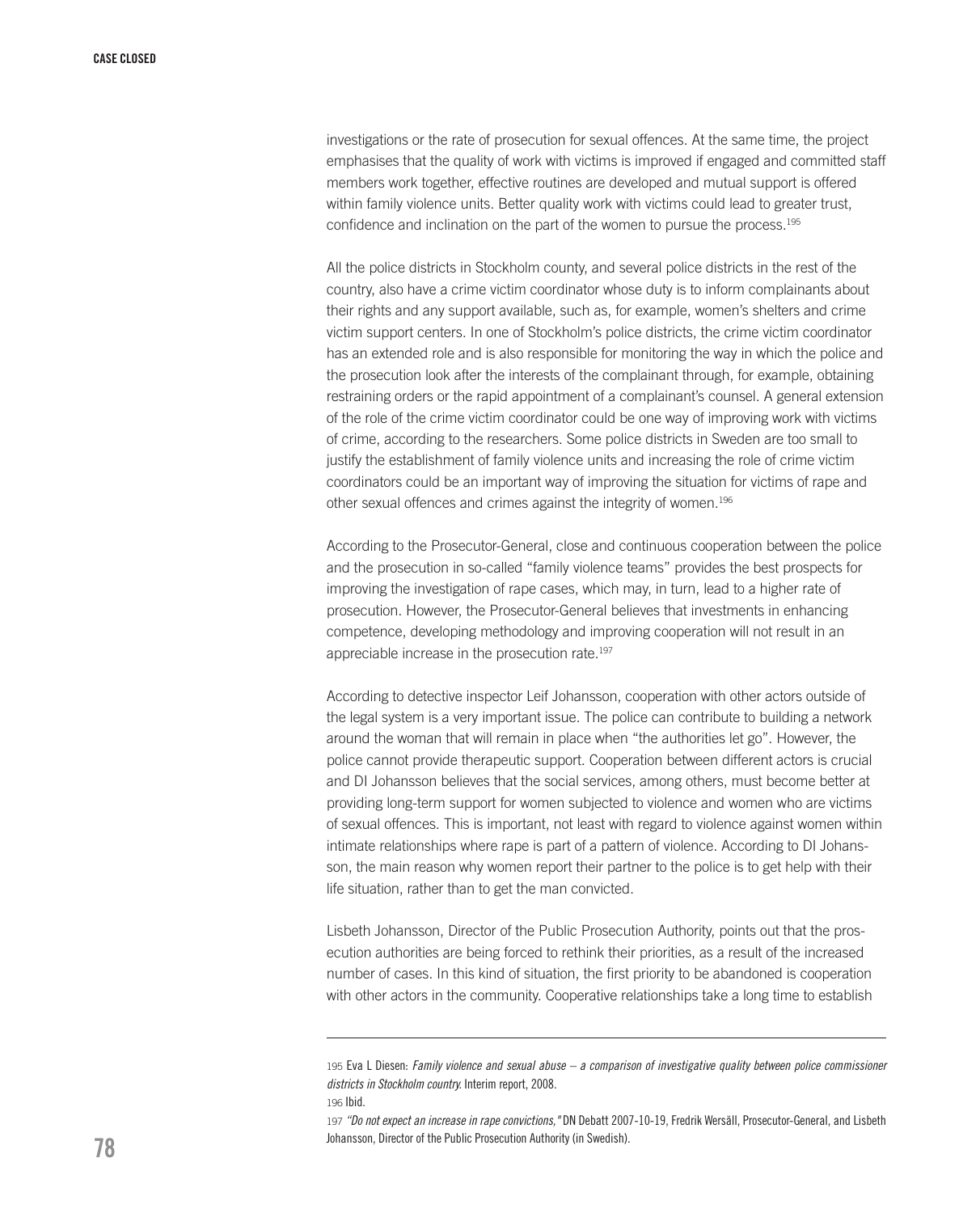but are easily destroyed, and poor cooperation disadvantages both the understanding of the roles of the various authorities and service providers and, ultimately, the crime victims.

# 3.5.12 Education and specialisation: judges

In connection with changes to the organisation of district courts in Stockholm county, emphasis was placed on the importance of taking advantage of the opportunities for increased specialisation offered by the new courts. During 2006, the National Swedish Judiciary Administration carried out a pilot project concerning the specialisation of judges in the field of family law (humanjuridik).<sup>198</sup> The goal of this pilot project was to develop a tested model of specialised units dealing with family law matters that could be used by the new courts and also serve as a model for raising the competence of judges and other personnel in this field.

The training provided by the project included subjects such as honour-related violence, treatment and handling issues, child development/custody investigations, management of the legal process, violence within intimate relationships, human trafficking and sexual offences (primarily against children).199 Some 30 judges, mainly women, participated in the project and although it has been described as being "appreciated", many of the participants dropped out. One problem with the project has been to involve men. Family law has traditionally had a low status and specialisation has only existed within "real law", according to Ylva Myhrberg, district court judge at Norrtälje District Court and one of the participants in the project.<sup>200</sup>

Agneta Claesson Norell, district court judge at Attunda district court and one of the project participants, believes that specialisation may raise the status of cases relating to violations of women's integrity and family law. According to Claesson Norell, compulsory training is the only practical way to demonstrate how violence against women and crimes against women's integrity relates to sexual offences. She also suggests that increased knowledge gives greater insight into one's own prejudices and reactions and makes challenging these possible. Greater knowledge and experience give judges better tools, which, in turn, embolden them in the execution of their work.<sup>201</sup> Many of the cases dealt with have been considered problematic and professional guidance has also been tested during the project, which has been experienced as very positive.

Claesson Norell, who was head secretary of the 1993 Commission on Violence Against Women, points out that even at that time there was a focus on the treatment of victims. She argues that considerable improvements have taken place in the legal system since the early 1990s. Many judges are also reported to have become more aware of defence lawyers putting humiliating questions to complainants and will now react against them. But Claesson Norell points out that such questions may come up without prior warning, making it difficult for the judge to prevent them. In such situations, the role of the complainant's

<sup>198</sup> "Humanjuridik" is a concept often used for fields of law that deal with matters concerning private individuals, such as family matters.

<sup>199</sup> *Specialisation of judges in humanjuridik.*Final report, the Swedish National Courts Administration, 2007. (In Swedish) 200 Information from Ylva Myhrberg, district court judge at Norrtälje District Court, at a seminar in the Swedish Parliament, 2007-05-30.

<sup>201</sup> Information from Agneta Claesson Norell, district court judge at Attunda District Court, in meeting held 2008-02-01.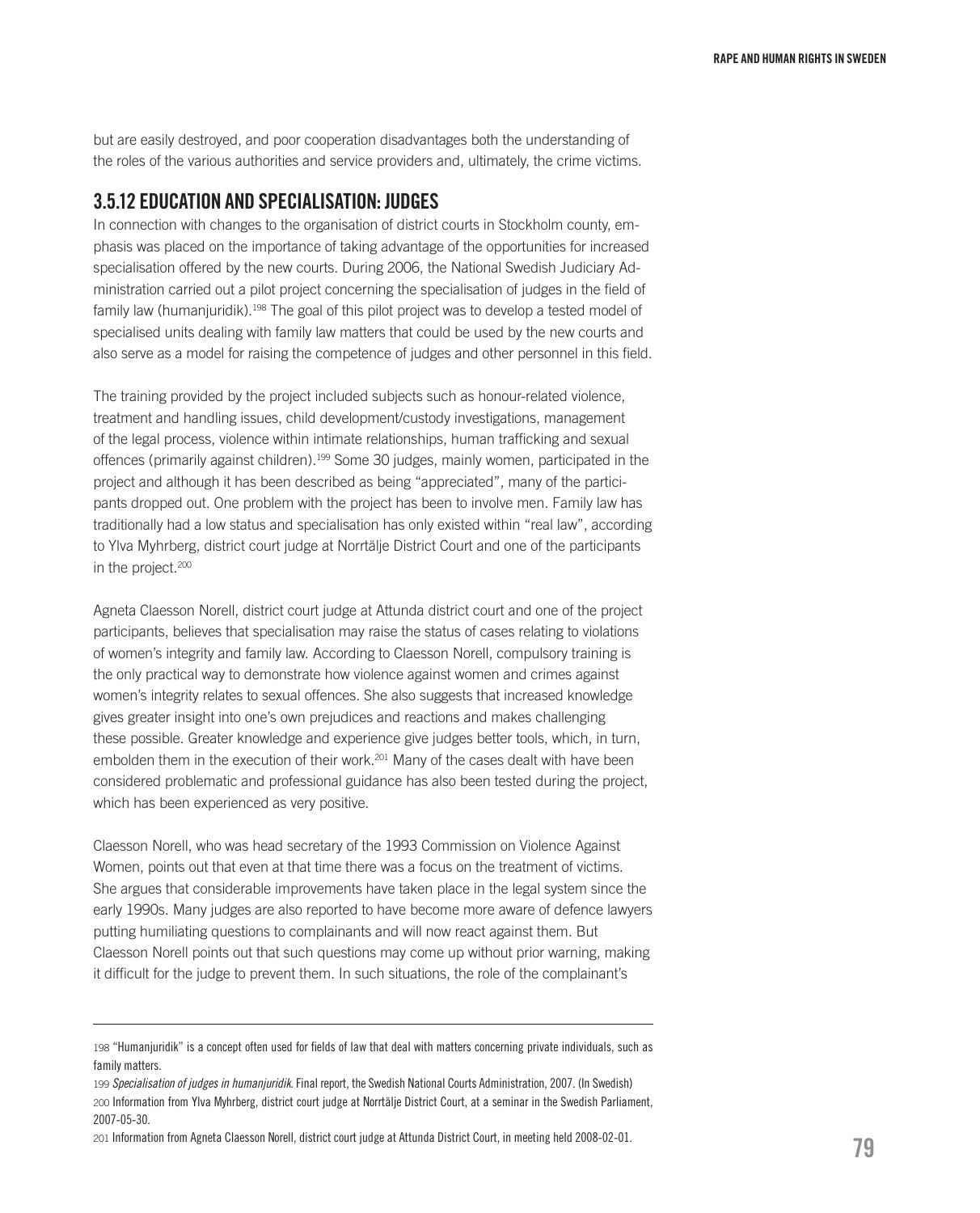legal counsel is of the utmost importance. Complainants should be informed by their counsel that they are not obliged to reply to humiliating questions that are irrelevant to the case. Their counsel can also urge the chairman of the court to intervene when such questions are asked.202

One of the outcomes of the project has been the formation of a network of judges who meet for further training activities a few times every year. A family law group, including judges from six judicial units, has been established in Stockholm City district court. In other district courts in Stockholm county, the specialist judges are often responsible for cases of this type in their units. Cases are no longer assigned randomly to individual judges but allocated to the unit and trials are assigned to different judges on a weekly basis. As violation crimes are numerous, these judges take on the more difficult cases.<sup>203</sup>

## 3.5.13 Amnesty International Sweden's main concerns

• Rape is a crime that is chiefly committed against girls and women and the fact that investigations rarely result in a charge or a conviction may constitute discrimination against women, as this limits their right to a fair trial and an effective remedy and the fact that investigations into rape rarely result in prosecution or trial may constitute discrimination against girls and women, as this limits their right to a fair trial and to redress and compensation. Amnesty believes that detailed, comprehensive and systematic analyses to assess why the majority of rape investigations are closed and why such a small number of rape cases lead to prosecution. It is important to identify and point to shortcomings that are attributable to the investigation itself, to achieve an exhaustive basis for improvement. In this context, Amnesty wishes to underline the need to further investigate whether particularly vulnerable and exposed victims are lacking legal protection, and, if this is the case, what can be done to strengthen their position.

Amnesty also argues that the reported differences in investigation quality in rape cases between (and within) different police districts and divisions of the public prosecution office in the country are a cause of deep concern. Amnesty is particularly concerned about the information that preliminary investigations in rape cases are closed without the interrogation of suspected and identified. This needs to be further investigated, as such practices may lead to a situation of impunity for many perpetrators, which is incompatible with the positive duty of the state to prevent, investigate and punish rape in an efficient and effective manner.

• Without exhaustive and detailed studies and follow-ups, it is difficult to develop the investigatory work in a way that would result, in practice, in improved possibilities of ensuring the victim's right to justice, redress and compensation. The fact that the scrutiny of and research into the quality of rape crime investigations is so limited is a serious shortcoming that needs to be addressed immediately. More independent research is needed, at the same time as the government has a responsibility to follow up and ensure more strictly that the quality of the investigations carried out by the police and the prosecution authori-

<sup>202</sup> According to the Code of Judicial Procedure, chapter 46, section 4, the court should ensure "discipline and order of handling..[…]. The court should also ensure that a case is investigated as required by its nature and that no unnecessary aspects are included in the case.""

<sup>203</sup> Information from Agneta Claesson Norell, district court judge at Attunda District Court, in a meeting held 2008-02-01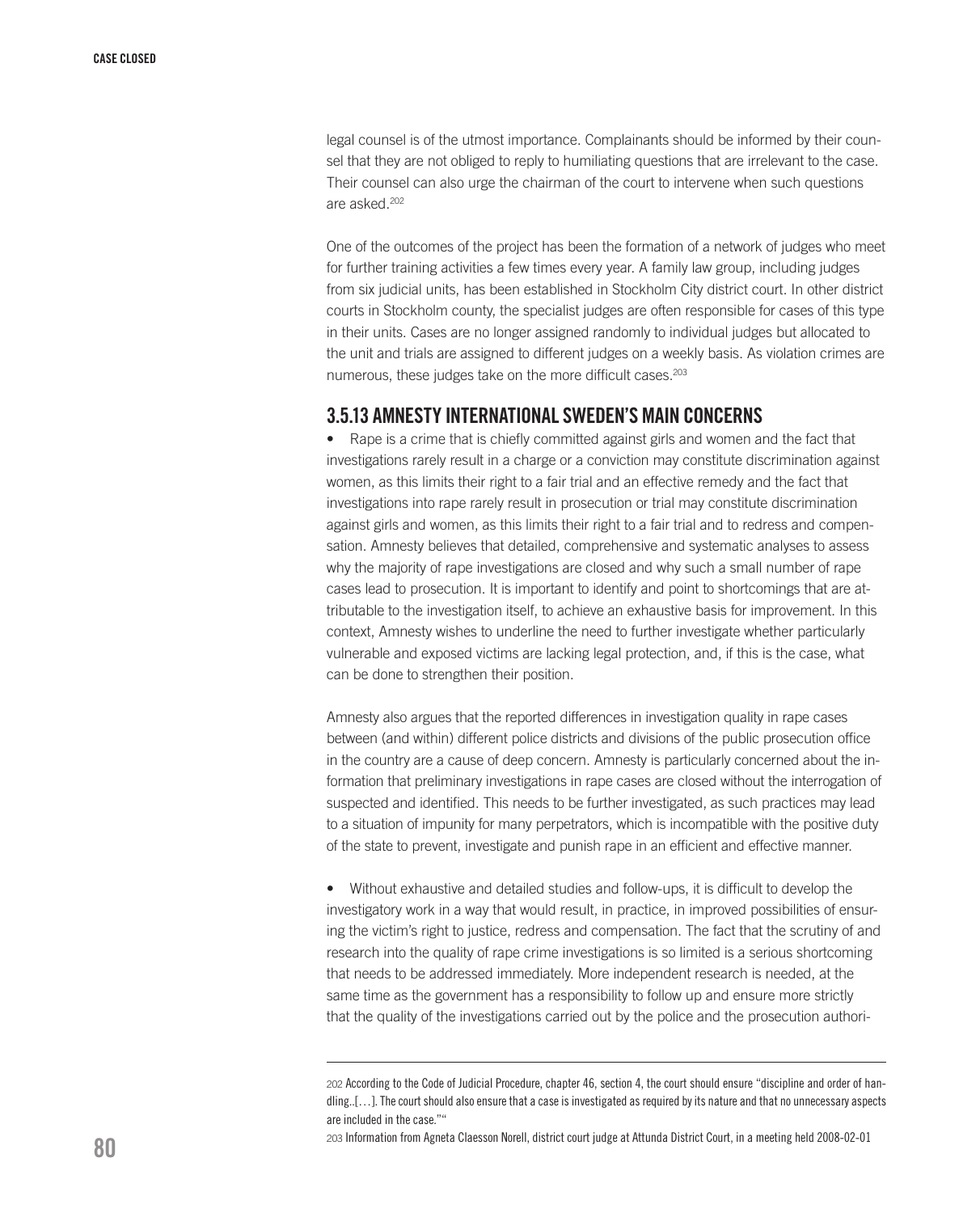ties is of a uniform and high quality. Amnesty therefore proposes the establishment of an independent monitoring commission tasked with systematically gathering information on all closed rape investigations and decision not initiate legal proceedings and then analysing and reporting on the reasons fore these closures/decisions and assessing the investigation quality in these cases. The work of the monitoring commission would provide opportunities for carrying out large and comparative studies that could serve as the basis for any further measures to improve the legal process in rape cases. The commission's findings could also enable the introduction of a monitoring system to improve the quality of the police districts' work and bring about a higher level of consistency and uniformity in the practices of the different police districts and prosecution divisions. The systematic examination of all closed rape investigations would also lead to more stringent follow-up work, to ensure the effectiveness of new as well as already implemented measures and their implementation in police districts' daily processing of these cases.

The monitoring commission should be independent of local police and prosecution authorities. However, the commission's work should be carried out in cooperation; for example, with the Prosecution Authority Development Centre in Gothenburg and the National Police Board.

• At the same time as Amnesty International is concerned about the shortcomings indicated by existing research and monitoring, we welcome that an array of measures has been taken to improve police and prosecution efforts to combat violence against women. Amnesty particularly welcomes the intensified efforts of the National Police Board to prevent and investigate men's violence against women, including rape, through the ongoing project *Crime in Intimate Relationships*. Amnesty believes that there is a need for the the prosecution authorities to intensify their work to change attitudes, raise the quality of preliminary investigations and resolve differences between different divisions of the Public Prosecution Office. It is of the utmost importance to improve the quality of the work, as a way of ensuring crime victims their right to justice and redress, but also to enhance the trust of the public in the ability of the judiciary to investigate, prosecute and try crimes as serious as rape. In the longer term increased prosecution rates may also result in a greater readiness to report rape.

• As the number of report of rape cases has increased dramatically over the past few years, Amnesty International Sweden emphasises the need to allocate sufficient resources to all stages of the legal process in this field. This applies to the work of both the police and the prosecution authorities, including, for example, the appointment of specialist prosecutors and increased cooperation. Judges specialising in family law should also be appointed in more district courts and courts of appeal all over the country.

# 3.6 SUPPORT FOR VICTIMS OF RAPE

A prerequisite for the complainant's participation throughout the whole legal process is access to various forms of support, including, for example, legal aid, medical care and psychosocial support.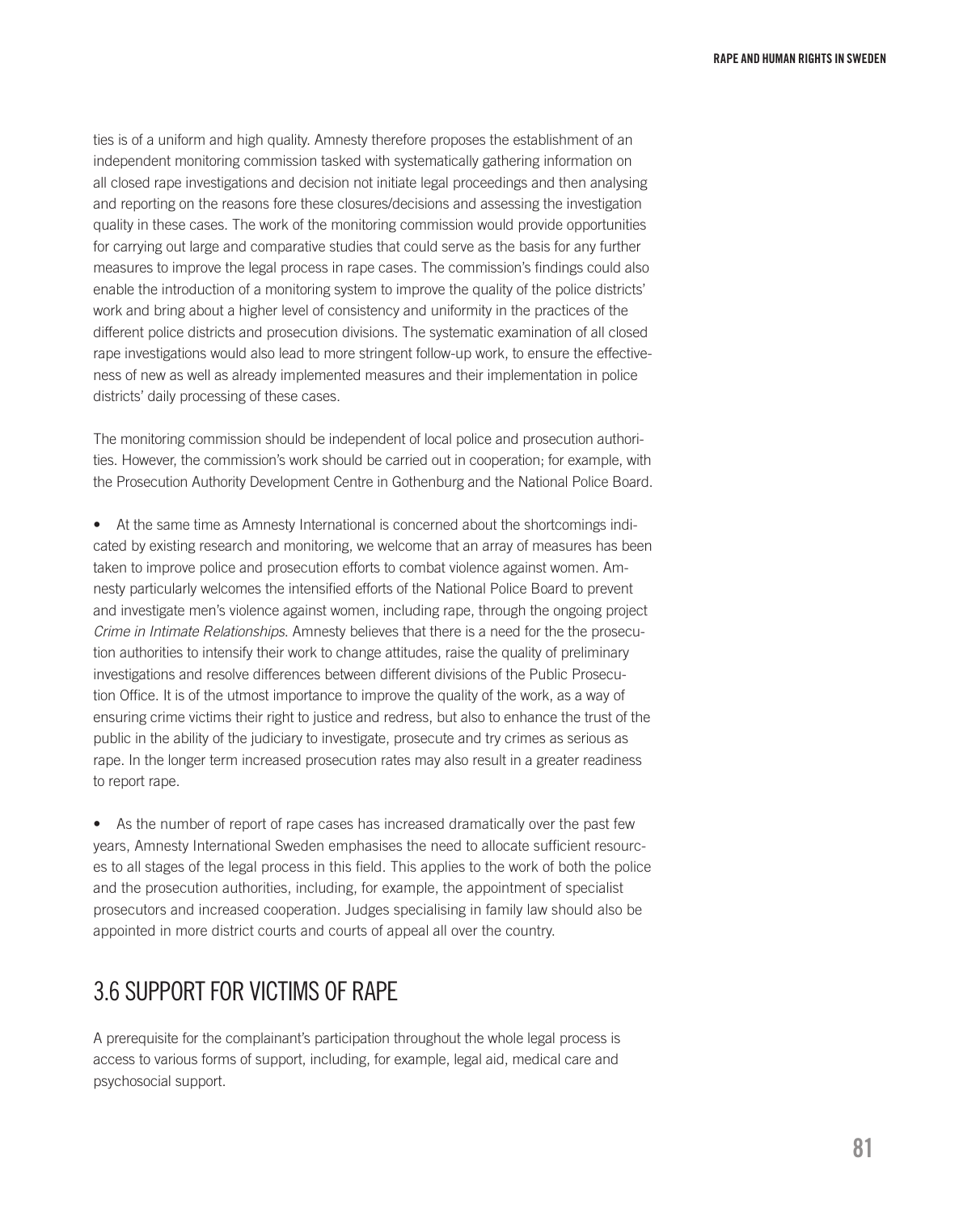## 3.6.1 Legal support – complainant's counsel

In 1988, victims of crime were given the right to free legal aid and the assistance of legal counsel. The legal counsel's role was to ensure that the complainant's interests were protected throughout the legal process. Since 1988, the law has been amended several times.

In addition to supporting and safeguarding the interests of the complainant, the counsel may appear for the plaintiff during the trial, thereby making it possible for the complainant to participate actively in the process. Another task for the counsel is to claim damages on behalf of the complainant during the trial.

The commission of inquiry into complainants' counsels presented its final report in January 2007.204 The report proposed that victims of sexual offences should have a *mandatory* right to be assisted by a complainant's counsel, unless it was obvious that such a counsel was not needed. The counsel for the complainant should be appointed at an early stage of the investigation. In order to shorten the decision-making process, it was proposed that the decision regarding appointment should be transferred from the court to the prosecutor. It was also proposed that the competence of the complainant's counsel should be clarified, as a part of the process of assuring an appropriate level of support for the complainant. In principle, the complainant's counsel should be an experienced lawyer with the necessary competence, which has been defined as equivalent to the requirements that apply to defence counsels.

The need to strengthen the legal position of victims of sexual offences has been emphasised previously in the memorandum *Reporting and investigation of sexual offences.*205 This memorandum further suggested that a person who had been subjected to a sexual offence should have access to free legal advice, even before reporting the crime to the police.

In addition to a complainant's counsel, the woman can also have a support person with her during police interviews and the trial. Such a person could be, for example, a resource person from a women's shelter or from a crime victim support centre. The Swedish Association for Victim Support is a non-profit organisation with just over 100 local centres covering all the police districts in Sweden. The association works to ensure that all crime victims and witnesses are treated in a dignified manner during the legal process and in their contact with the social services and with representatives of the healthcare services. Crime victims can receive free advice and support from the crime victim support centres, including help with contacting authorities and guidance through the legal process. Some women's shelter also offer legal advice by legal experts.

# 3.6.2 Medical, psychological and social support

Most women who have been raped never file a report with the police. Few persons seek and get help and assistance in direct conjunction with the perpetration of the act, which

<sup>204</sup> *Complainant's counsel – an active support person in the legal process*. Swedish Government Official Report, 2007:6. (In Swedish)

<sup>205</sup> *Reporting and investigation of sexual offences -.proposals for improvement from a crime victim's perspective* Ju 2004:1 (in Swedish).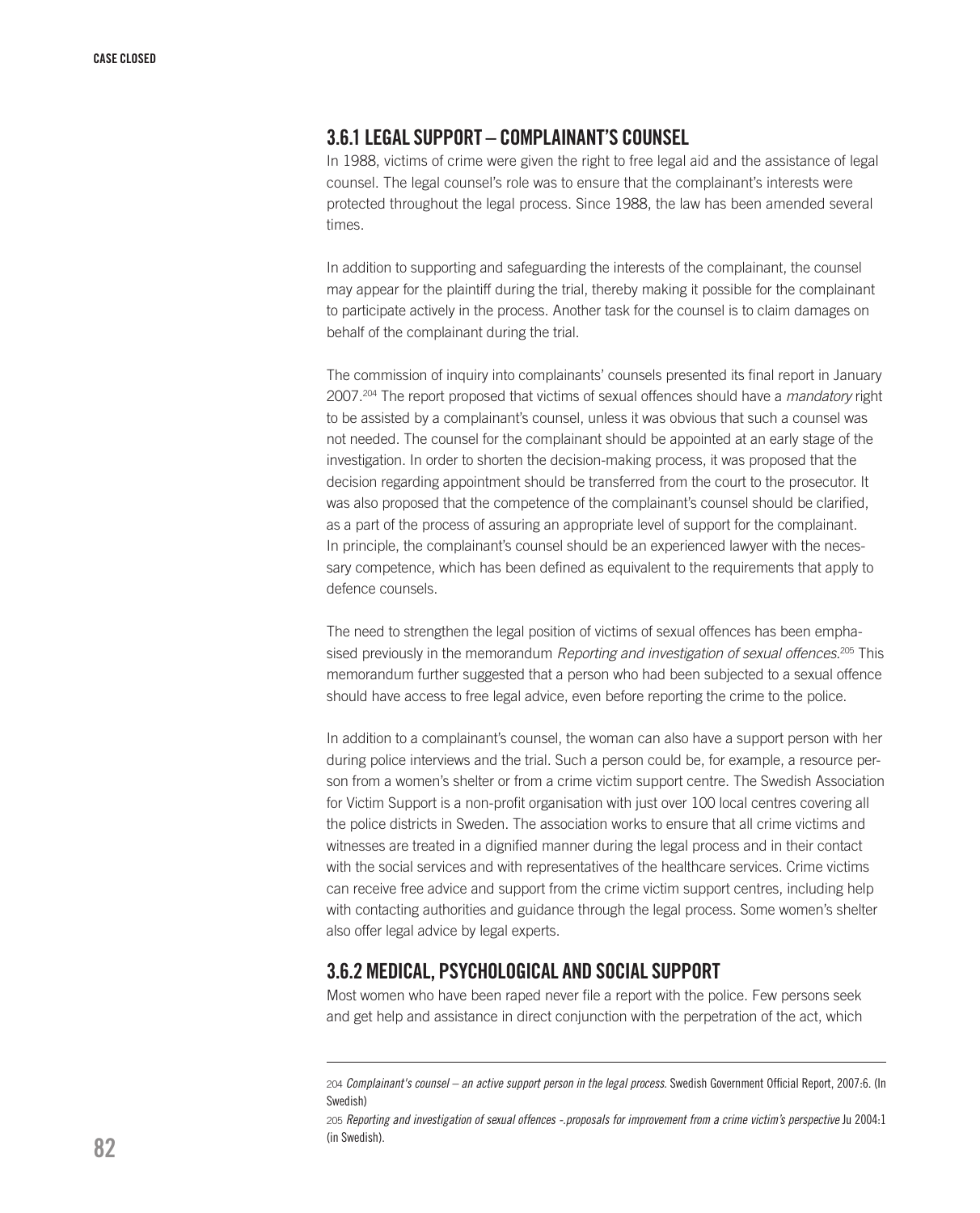often have negative consequences on the life of many women and girls. It is of particular concern that so few believe they have the right to help at all. Instead, too many victims of rape and other sexual violence put the blame on themselves and can not express their experiances in words. As previously mentioned, physical injuries are not very common, but many women may need considerable psychosocial support and crisis therapy. It is not uncommon for women to need considerable time before they can cope with talking about what has happened to them or, indeed, dare do so. Psychosocial support is also important in terms of women's motivation to report the incident to the police and to cope with the possible ensuing legal process.<sup>206</sup>

Shelters for women and girls, crime victim support centres, and – to the extent that they exist – municipal crisis centres for women, can provide different forms of support.<sup>207</sup> Sometimes, but far from always, professional welfare officers and psychologists are available at the shelters or crisis centres. In several cities there are special support centers for young crime victims below the age of 23. Crime victim support centres for LGBT persons have been provided by the Swedish Federation for Gay and Lesbian Rights (RFSL) in Stockholm, Gothenburg, Malmö and Linköping.

Women and girls who have been raped may need long-term professional help from, for example, psychologists or therapists. Amnesty International Sweden has not been able to find a comprehensive nationwide information of the resources available for long-term support. Privately financed therapy or counselling is available almost everywhere, but the possibility of using such services depends on the economic situation of the individual woman or girl.

According to a follow-up project by the National Board of Health and Welfare, which looked at municipalities' work with and for crime victims, about half of those who were interviewed within the social services suggested that crime victims should receive help and support of a kind not offered by the social services, such as financial contributions and help with contacting a psychologist.208

In this context, it is important to emphasise that the fact that a preliminary investigation into a rape or other type of violent crime has been closed, or has not led to legal proceedings, does not mean that the woman has not been subjected to abuse. The right of crime victims to receive support and rehabilitation should be respected, regardless of the identity of the perpetrator and of whether or not the perpetrator is convicted in a court of law.

*The national programme for the healthcare services' handling and treatment of victims of sexual abuse* will hopefully improve these services' ability to handle rape victims in a professional manner. Even so, there may be grounds to improve support further by establishing

206 Ibid.

<sup>207</sup> The non-profit National Organisation for Women's and Girls' Shelters in Sweden (ROKS) has 94 member shelters and the Swedish Association of Women's Shelters (SKR) has approximately 60 member shelters and local organisations. In previous studies, Amnesty International Sweden has reported on the extent to which municipalities contribute financially to the work of non-profit women's shelters. See, e.g.,*"Not a priority issue" – A study of the work of Swedish municipalities to combat men's violence against women.* 2005.

<sup>208</sup> The National Board of Health and Welfare. "*An account of the situation. Social Services Act, Chapter 5, Section 11 – A Follow-Up of the Work of the Social Services*". 2004.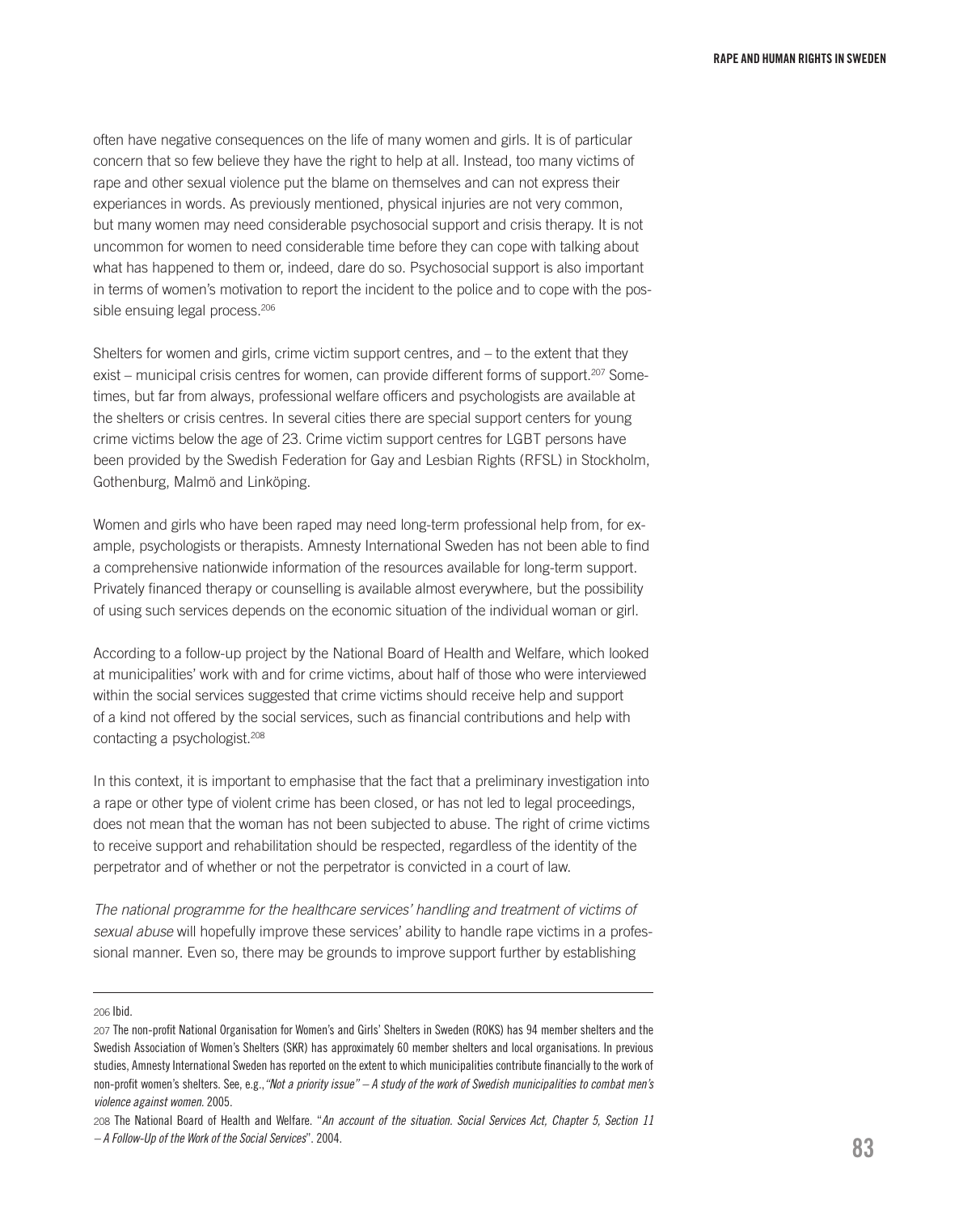special clinics or centres for victims of sexual offences in large towns and cities. Only a few specialised clinics exist in Sweden. These include the Emergency Clinic for Raped Women at Södersjukhuset in Stockholm and the Protection of Women's Integrity Centre at the Academic Hospital in Uppsala.

Proposals to establish local specialised units with the competence and preparedness to handle victims of sexual offences of different ages and ethnic backgrounds or with substance abuse problems and disabilities were previously been put forward in the memorandum *Reporting and investigation of sexual offences for the purposes of improving medical and psychosocial support.* According to the proposal, everyone should have access to a specialised unit "within a reasonable distance".

# 3.6.3 Amnesty International Sweden's main concerns

• Amnesty International Sweden welcomes the inquiry into complainants' counsels and urges the government to process the issue speedily. Although almost two years have passed since the inquiry presented its final report, the issue has not yet been dealt with. Amnesty International Sweden supports the report's proposal to the effect that complainants in cases involving sexual offences should be given a mandatory right to a complainant's counsel, and the police and the prosecution, as part of their duty to provide information, should ask the complainant by whom she/he wishes to be represented. It is also important to ensure that the complainant's counsels have adequate competence and is an experienced lawyer or solicitor. Amnesty International Sweden also welcomes the proposal that the complainant's counsel should be informed when a victim is going to be interviewed as to facilitate the complaint counsel's presence during police interviews. Amnesty International Sweden believes that a significantly greater degree of active support from the complainant's counsel is needed in order to may help alleviate the stress of the legal process for a victim of rape or of another sexual crime.

• As was proposed in the memorandum *Reporting and investigation of sexual offences: proposals for improvement from a crime victim's perspective*, Amnesty International Sweden believes that free legal advice should be available to victims of sexual offences, even before they have considered reporting the crime to the police.

• Amnesty International Sweden believes that special rape units should be established in major towns and cities for victims of sexual offences in order to further improve medical and psychosocial support.

• Long-term, professional psychosocial support and rehabilitation in the form, for example, of psychological or other counselling, must be made available to women and girls who have been subjected to rape, regardless of their economic situation and regardless of the identity of the perpetrator and of whether or not the perpetrator is convicted in a court of law.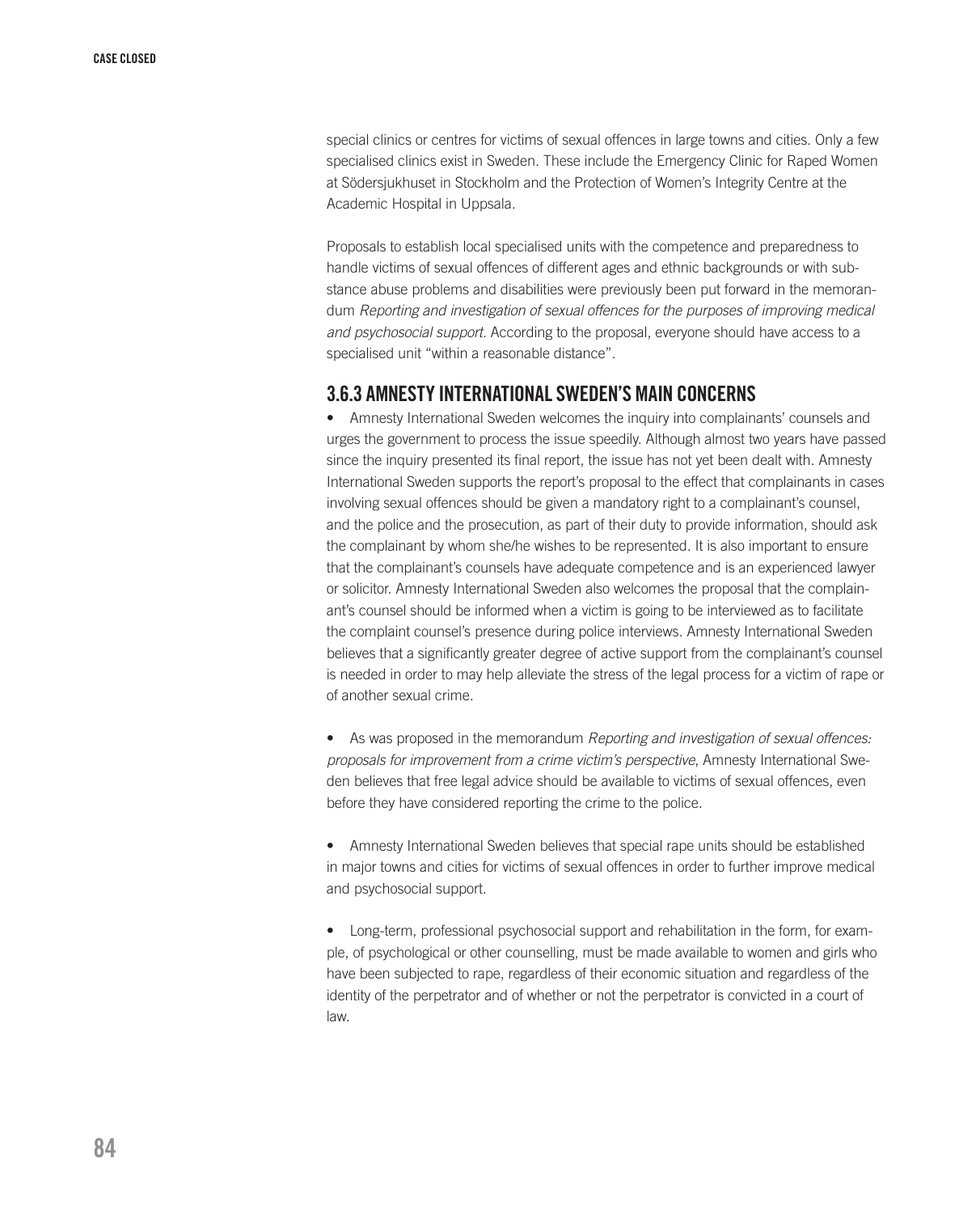# 3.7 POLITICAL LEADERSHIP IN RELATION TO SEXUAL CRIMES AGAINST WOMEN

For several years, Amnesty International Sweden has been urging the Swedish government to adopt a national action plan to combat men's violence against women.<sup>209</sup> We therefore welcome the government's action plan, launched in November 2007, to combat men's violence against women, honour-related violence and oppression and violence in same-sex relationships.

The action plan includes 56 measures, several of which have been adopted previously. Only a few of the measures explicitly mention sexual offences. Some of these stress the need to improve the treatment of victims of sexual crimes within the judicial system, to improve knowledge about such treatment and to re-evaluate legislation covering sexual crimes. Other measures may, of course, also be of importance to victims of sexual offences even if they are not specifically mentioned, for example, the provision by the police of better information about support available for victims of crime. A final follow-up report on the implementation of the plan will be submitted to parliament in 2010.

Amnesty International Sweden believes that these measures are necessary but not adequate. In this report we have described a range of complex problems and failures in the legal system in relation to rape and the provision of support to persons who have been subjected to rape.

A very important consideration is the need for preventive work to reduce rape crimes in the long term in Sweden. Amnesty International Sweden has previously pointed out the need for long-term, comprehensive measures to change attitudes that should be especially targeted at young people, both inside and outside school.210 The government bill *A Renewed Public Health Policy* emphasises the promotion of young people's sexual health and the need to combat sexual violence and coercion that will result in physical, psychological and reproductive health problems.211 The bill also concludes that there are shortcomings and quality differences in the sex education currently provided. However, no concrete measures are suggested in the bill.

In June 2008, the minister for integration and gender equality and the minister for education promised to launch "the most extensive efforts ever" to promote gender equality in schools and SEK 110 million was earmarked for a three-year period. A large proportion of this money will be used to educate teachers further about counteracting traditional gender roles and to boost sex education.212

Amnesty International Sweden demands justice, redress and support for victims of rape and other forms of sexual violence to ensure that violated women are afforded basic human

<sup>209</sup> See Amnesty International (Swedish section): *Men's violence against women in intimate relationships - an account of the situation in Sweden*, April 2004 and *"High time to implement the law on violence against women"* (debate) in Göteborgs-Posten 2007-03-20

<sup>210</sup> Amnesty International (Swedish Section) *Where should we draw the line? – a survey on attitudes to rape*, April 2008.

<sup>211</sup> Government bill, 2007/08:110. *A Renewed Public Health Policy*.

<sup>212</sup> "*SEK 110 million for gender equality at school* ". DN Debatt 2008-06-11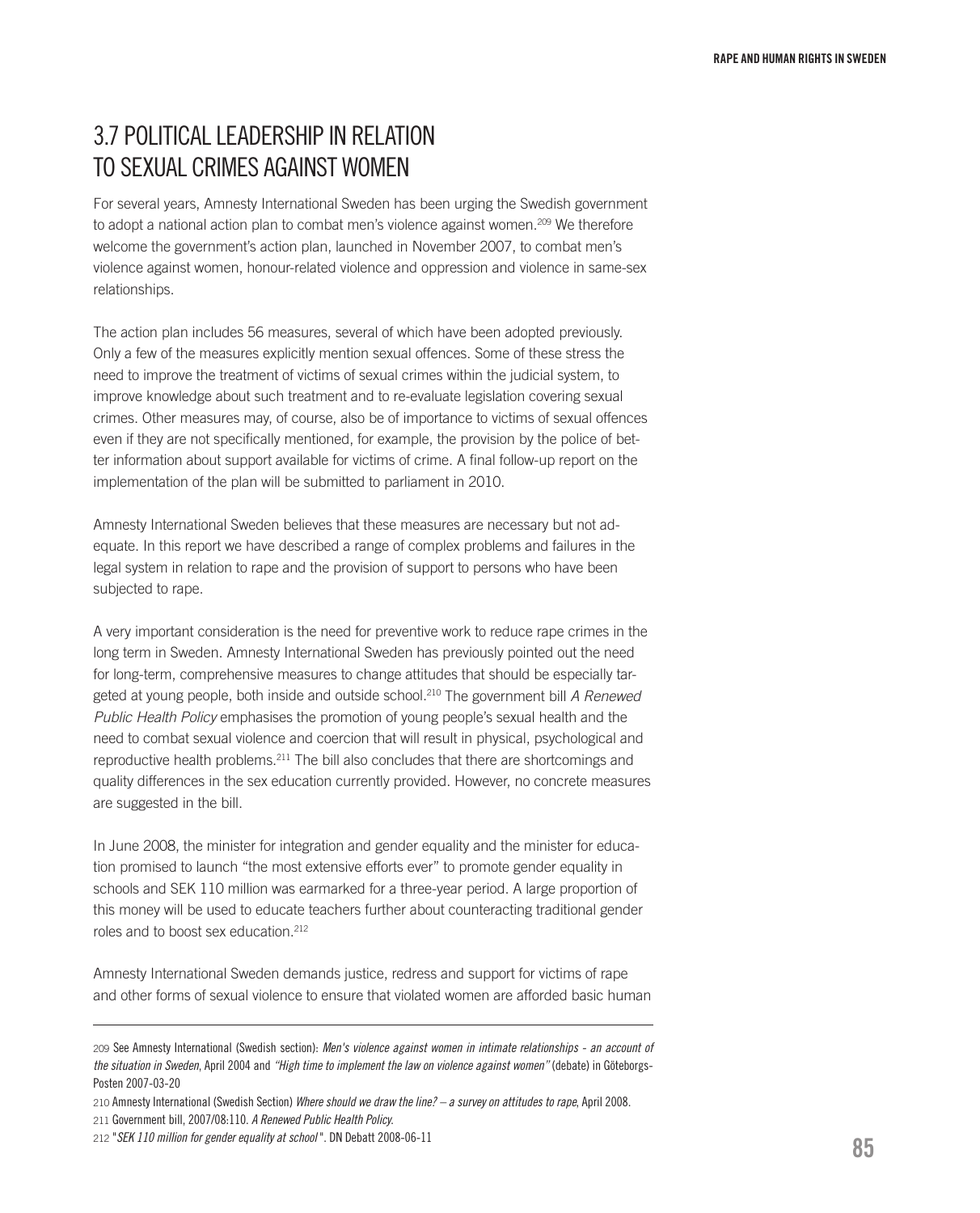rights, as recognised under international human rights law and standards. Increased and intensified efforts are required if Sweden is to live up to its international commitments to prevent gender-related violence against women, protect women from such violence, investigate crimes effectively and efficiently and bring the perpetrators to justice.

Amnesty International Sweden welcomes the government's initiative, but also emphasises the fact that organisations such as the National Association for Sexual Information (RFSU), the National Federation of Teachers and the Equal Opportunities Ombudsman have repeatedly pointed out the shortcomings and the variations in quality of the sex education offered in schools and demanded that sex education should be made compulsory in teacher-training programmes. Amnesty International Sweden supports this demand.

# 3.7.1 Amnesty International Sweden'smain concerns

• There is no comprehensive strategy today for combating rape and other forms of sexual violence. Amnesty International Sweden urges the government to develop a special action plan to prevent and combat rape and other forms of sexual violence. The plan should include preventive, long-term measures, especially targeted at changing attitudes to rape among young people. It should also include concrete measures directed at the legal system to improve the quality of investigations, with the aim of achieving a higher rate of prosecutions and trials in rape cases. The plan should also include further efforts to improve support for victims.

# 3.8 AMNESTY INTERNATIONAL SWEDEN'S RECOMMENDATIONS TO THE SWEDISH GOVERNMENT

These recommendations summarise the conclusions drawn in this report. Amnesty International Sweden call on the Swedish government to:

# STRENGTHEN THE SEXUAL INTEGRITY AND AUTONOMY IN THE LEGISLATION

Amnesty International Sweden welcomes the prospect of a follow-up and review of the legislative treatment of the crime of rape. The organisation welcomes a legislation that further emphasise the rights of all individuals to sexual self-determination and integrity, which should be clearly reflected in the legal definition of rape. The definition of the conditions under which penetration and other sexual acts takes place should reflect the fact that rape occurs through the use of many kinds of coercion, not merely violence or threats of violence. Linking the question of guilt in rape cases to the lack of genuine and freely-given consent, rather than to the presence of violence, would bring the Swedish legislation in line with international developments.

# ADOPT A SPECIAL ACTION PLAN

Amnesty International Sweden urges the government to develop and adopt a comprehensive action plan to prevent and combat rape and other forms of sexual violence. The plan should include both preventive measures, including training and education to change discriminatory attitudes towards women in society at large, and concrete measures targeted at the legal system to improve the quality of rape investigations. Specific and adequate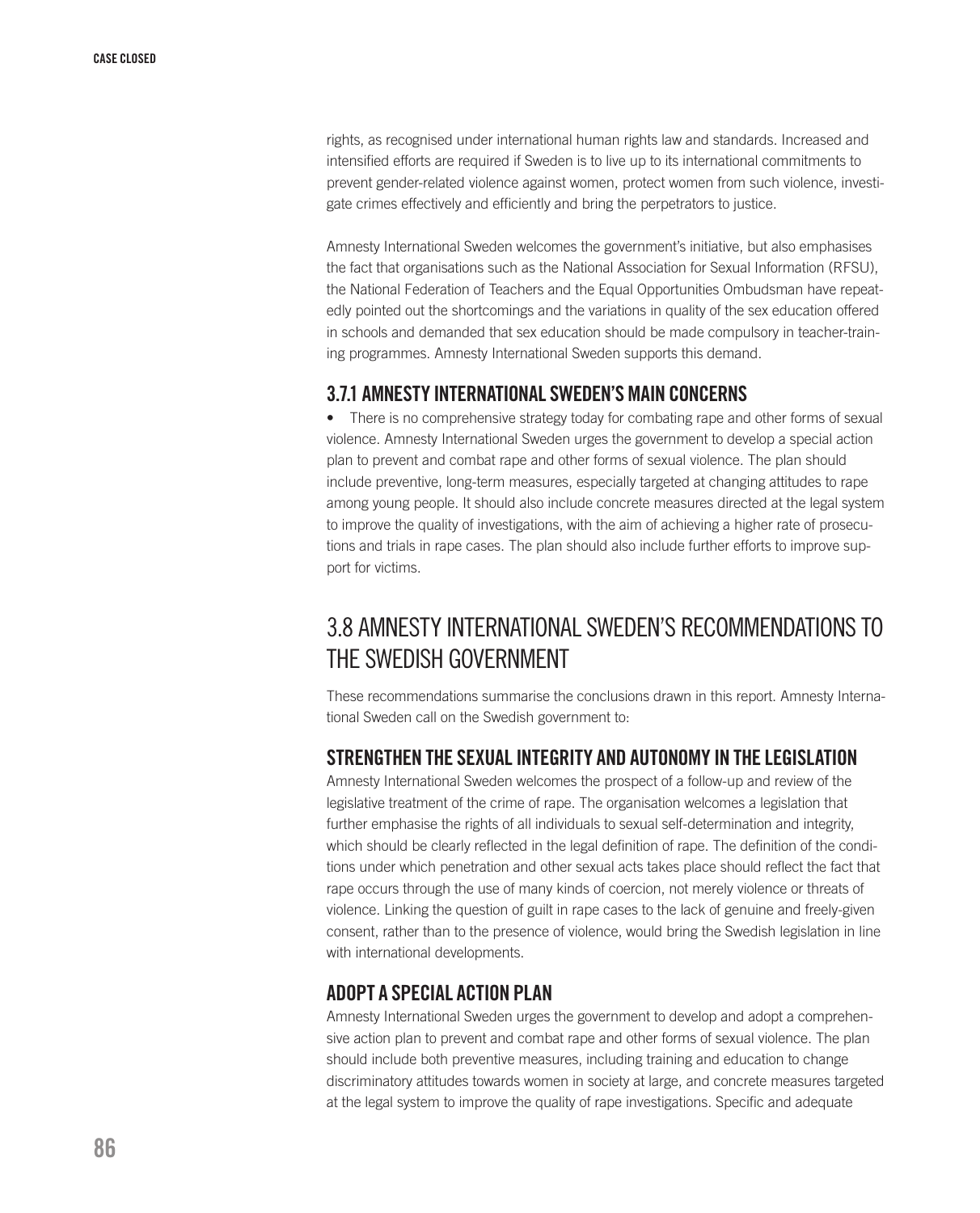resources should be allocated to this aim. The particular needs of girls under 18 should be addressed as a part of the action plan.

# STRENGTHEN AND DEVELOP SUPPORT SERVICES FOR RAPE VICTIMS

Measures to further strengthen legal, medical and psychosocial support for crime victims are needed. Amnesty International Sweden believes that special units should be established in major towns and cities for victims of sexual offences in order to further improve medical and psychosocial support. Long-term, professional psychosocial support and rehabilitation must be made available to women and girls who have been subjected to rape.

# ESTABLISH A MONITORING COMMISSION

Amnesty International Sweden proposes the establishment of an independent monitoring commission tasked with systematically gathering information on all closed rape investigations and decision not to initiate legal proceedings. The reasons for these closures/decisions should be analysed and the investigatory quality should be assessed and reported. It is important to identify and point to shortcomings that are attributable to the investigation itself, to achieve an exhaustive basis for improvement. The work of the monitoring commission would provide basis for any further measures to improve the legal process in rape cases.

The fact that investigations into rape rarely lead to prosecution and trial may constitute discrimination against girls and women, as this limits their right to a fair trial, redress and compensation in practise. Therefore, Amnesty International Sweden believes that detailed, comprehensive and systematic analyses to assess why the majority of rape investigations are closed and why such a small number of rape cases lead to prosecution.

In this context, Amnesty International Sweden wishes to emphasise the need to further investigate whether particularly vulnerable and exposed victims are lacking legal protection, and, if this is the case, what can be done to strengthen their position. Amnesty International Sweden is also concerned about the reported differences in investigation quality in rape cases between (and within) different police districts and divisions of the public prosecution office in the country. Information that preliminary investigations in rape cases are closed without the interrogation of suspected and identified is the cause of particular concern. This needs to be further investigated, as such practices may lead to a situation of impunity for many perpetrators, which is incompatible with the positive duty of the state to prevent, investigate and punish rape in an efficient and effective manner.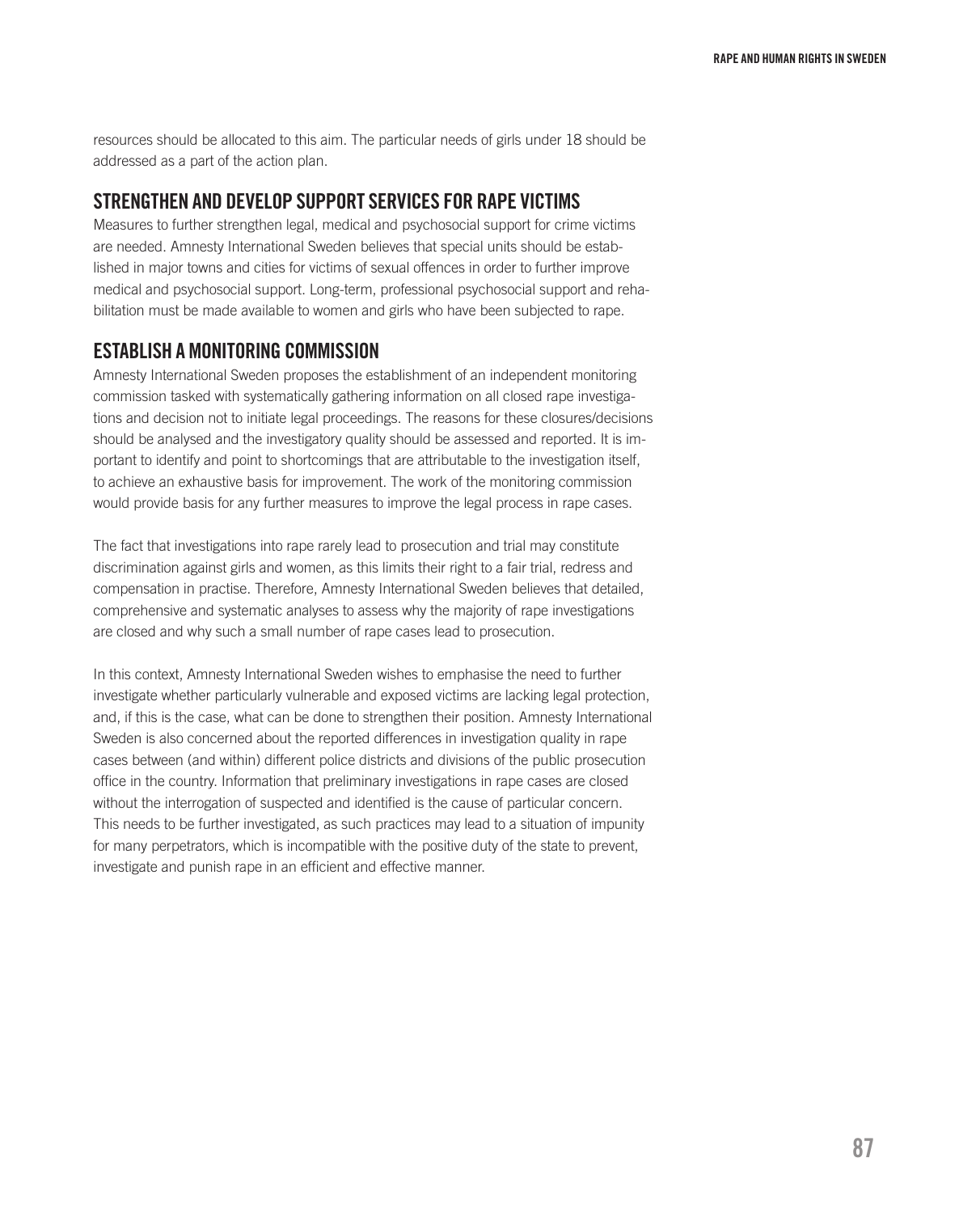# 4. Rape and human rights in Finland

**"To truly eliminate violence against women in Finland we need to change attitudes, we need to have more men participating in the process and we need to execute full evaluation of the effectiveness of the current Penal Code. But first and foremost we need to appreciate the significance of gender in the context of violence."** 

Docent Johanna Niemi: "Finnish legislation and violence within intimate relationships," 8.4.2008 in her presentation during the "Violence against women" seminar at the Finnish Parliament.

# 4.1 Summary

In Finland, fewer than 10 per cent of rapes are estimated to be reported to the police. According to a study of female victimisation in Finland, carried out in 2005, approximately 15,000 women between the ages of 18 and 74 had been coerced into performing or participating in a sexual act during the previous year. The number is almost 46,000 if situations where a woman was unable resist are included.

On average over the last ten years, 541 cases of rape have been reported to the police each year. Approximately 15 per cent of rape cases recorded by the police in 1997-2005 resulted in prosecution with rape charged as the main criminal offence. Only one in seven rapes reported to the police ended with the accused being convicted in court. According to the Crime Trends Yearbook 2006, the reason stated by the prosecutor for not pressing charges in cases involving rape was "no evidence" in 88 per cent of cases.

The chapter on sexual offences in the Finnish Penal Code was completely reformed in 1998 and the new provisions came into force in 1999. There are now three categories of rape which are determined according to the severity of the physical violence used by the perpetrator. Coercing a person into sexual intercourse without the use of physical violence became explicitly punishable as the offence of coercion into sexual intercourse (also referred to as lesser degree rape). This was a major substantive amendment of the legal reform. Offences of this type are complainant offences. This means that the offence will only be investigated if the victim requests that the suspect be punished.

Several aspects of the Finnish legislation on sexual offences need meticulous scrutiny. Through its focus on the severity of physical violence used in rape, the current law fails to address the psychological harm done to victims. Under current legislation, the public prosecutor will not prosecute if victims of rape or, in certain cases, sexual abuse $^{213}$  demand "of their free will" that the prosecutor drops the charges. In the opinion of Amnesty International Finland, the public prosecutor should have a duty to proceed with the prosecution of all crimes against sexual self-determination and sexual integrity.

The need for a readily available nationwide support system for the victims of rape and sexual violence was acknowledged when the legislative reform took place. Even so, ten years after the law was reformed, support services for victims remain inadequate.

The Finnish authorities still struggle to recognise violence against women, including sexual violence, as a violation of human rights. This makes it difficult for the authorities

213 Guardians of a minor are also allowed to exercise their "free will" in cases of sexual abuse of a minor. See section 12 of the Appendix to this report for more information.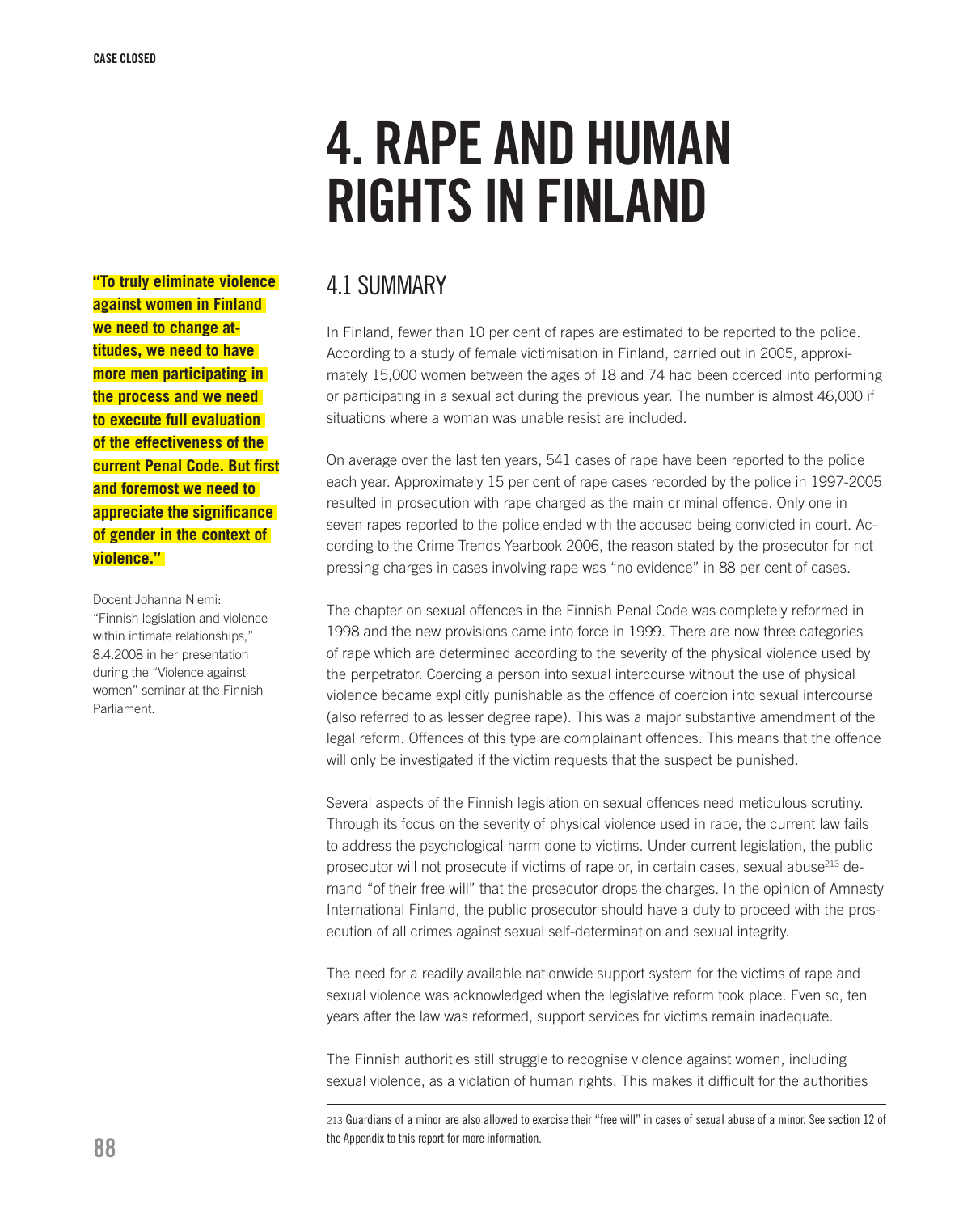to respond effectively to the problem. Despite repeated international criticism of Finland's lack of a national action plan to prevent violence against women, Finland has still failed to implement a permanent, cross-sector action plan.

# 4.2 International criticism

**Finland is repeatedly reminded of its widespread problem of violence against women and recommended to take more efficient measures to deal with the situation. International criticism concentrates on the lack of measures to combat violence against women in general and in particular on the lack of a national action plan to combat such violence and on the lack of legislation on domestic violence.214 Sexual violence against women is hardly mentioned specifically in the criticism. Finland has still not adopted a permanent, cross-sectional, adequately funded, national action plan on preventing violence against women.215 Such an action plan would require the Finnish government to direct special efforts to provide sufficient funding and human resources to enable its effective implementation.** 

Finland has repeatedly been criticised by international human rights bodies about the inadequacy of its measures to counter violence against women. In 2001, the Committee on the Elimination of Discrimination against Women (the CEDAW Committee) recommended the Finnish government to pay more attention to the prevention of violence against women. The committee advised that a preventive project then in existence, which addressed violence against women and issues concerning prostitution,216 should be transformed into a permanent, national, government-sponsored action plan.217 This recommendation was not implemented. In 2008 the CEDAW Committee more or less repeated the recommendations given in 2001.

The existence of an effective national action plan in every EU Member State is one of the main goals of the Council of Europe's (CoE) Campaign to Combat Violence against Women.218 In March 2006, the Council of Europe's Commissioner for Human Rights urged the Finnish government to evaluate whether actions aimed at addressing violence were sufficiently specific and adequately funded to cover violence against women.<sup>219</sup>

<sup>214</sup> See also 7.2: Political leadership relating to sexual offences against women. The general government programmes targeted at reducing the overall level of violence in Finnish society do not identify or focus on the effective prevention of violence against women.

<sup>215</sup> In Finland, Amnesty International's international campaign Stop Violence Against Women (SVAW) is known as Joku raja! This can be roughly translated as "Enough is enough!" or "Some limits!" The implementation of a national action plan has been the main demand addressed to the Finnish government by Amnesty International Finland since the start of the SVAW campaign. 216 Coordinated by STAKES – Expert Agency of Knowledge for Welfare and Health. The project lasted from 1998 to 2002.

<sup>217</sup> CEDAW committee: Fourth periodic review of Finland. Whole report available at: http://daccessdds.un.org/doc/UNDOC/ GEN/N00/292/69/IMG/N0029269.pdf?OpenElement

<sup>218</sup> Blueprint of the Council of Europe Campaign to Combat Violence against Women, including domestic violence (2006). Page 9, IV Aims of the Campaign: (3) "To promote the implementation of effective measures … through legislation and national action plans…"

<sup>219</sup> The Council of Europe's Commissioner for Human Rights: FOLLOW-UP REPORT ON FINLAND (2001 – 2005) https://wcd. coe.int/ViewDoc.jsp?id=984045&Site=CommDH&BackColorInternet=FEC65B&BackColorIntranet=FEC65B&BackColorLogge  $d =$ FFC679.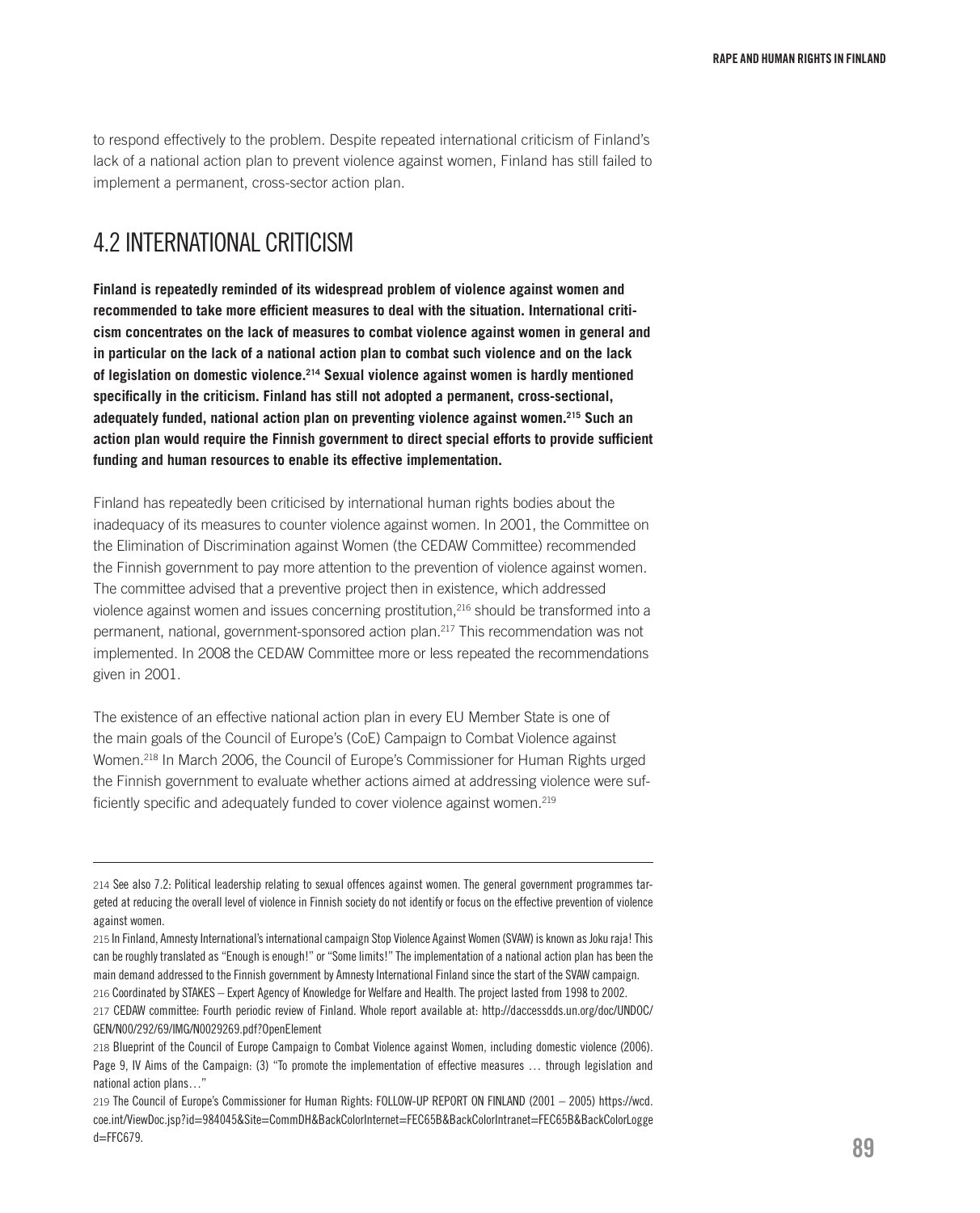In its concluding observations dated January 2008, the United Nations Committee on Economic, Social and Cultural Rights (CESCR) expressed concern that violence against women is still a widespread problem in Finland. The committee requested Finland, in its next periodic report, to submit detailed information on the prevalence of violence against women and the measures taken to combat such violence. The committee also encouraged Finland to enact specific legislation to criminalise domestic violence.<sup>220</sup>

Finland's fifth and sixth periodic reports on its implementation of CEDAW were examined at CEDAW's 41st session (30 June- 18 July 2008). The list of issues and questions addressed in advance to Finland noted the lack of specific legislation and the lack of services with regard to violence against women.<sup>221</sup> Sexual violence against women is rarely mentioned in the international criticism Finland has received. As Liz Kelly states in her study,<sup>222</sup> it seems that, when it comes to violence against women, rape is still the forgotten issue both nationally and internationally. Consequently, it is hardly surprising that sexual violence against women and rape are both, in many ways, marginalised issues in Finnish society.

# 4.3 Legal framework

**The chapter on sexual offences in the Finnish Penal Code was completely reformed in 1998.223 A key purpose of the reform was to ensure the right to sexual self-determination of every individual. Current legislation provides for three categories of rape: rape, aggravated rape and coercion into sexual intercourse. The latter category was explicitly enacted to make the use of coercion, other than violence, to force a person into having sexual intercourse punishable as 'coercion into sexual intercourse´ (also referred to as lesser degree rape). Offences of this type and, in some cases sexual abuse, are complainant offences. This means that the public prosecutor will not bring charges if the victim requests "of his/her free will" that the charges are dropped.**

# 4.3.1 Historical development of the law on sexual offences in Finland

Johanna Niemi-Kiesiläinen<sup>224</sup> distinguishes four phases in the historical development of the Finnish law on sexual offences. Initially, sexual relationships were regulated as a form of property right and were a means of exchange between families (in the Middle Ages and early modern times). The second phase is illustrated by the Code of 1734, a law that defined chastity and the regulation of patriarchal power (sixteenth and seventeenth centuries). The Code of 1734 was a comprehensive codification of Swedish law, covering both Sweden and Finland. Finland was a province of the Kingdom of Sweden until 1809.<sup>225</sup>

<sup>220</sup> Committee on Economic, Social and Cultural Rights (CESCR), 38th session.

<sup>221</sup> CEDAW: List of issues and questions with regard to the consideration of periodic reports. 16.1.2008. http://daccessdds. un.org/doc/UNDOC/GEN/N08/259/28/PDF/N0825928.pdf?OpenElement .

<sup>222</sup> Kelly & Regan (2001): Rape: The Forgotten Issue? A European Attrition and Networking Study, Child and Woman Abuse Studies Unit, London.

<sup>223</sup> The law came into force in 1999

<sup>224</sup> Niemi-Kiesiläinen, 2004, 170-178

<sup>225</sup> Although Finland was under Russian rule (1809-1917) before independence, the Swedish-Finnish legal tradition survived during this period. Since 1917, there has been both informal and formal judicial cooperation between the two countries (Niemi-Kiesiläinen, 2004, 189).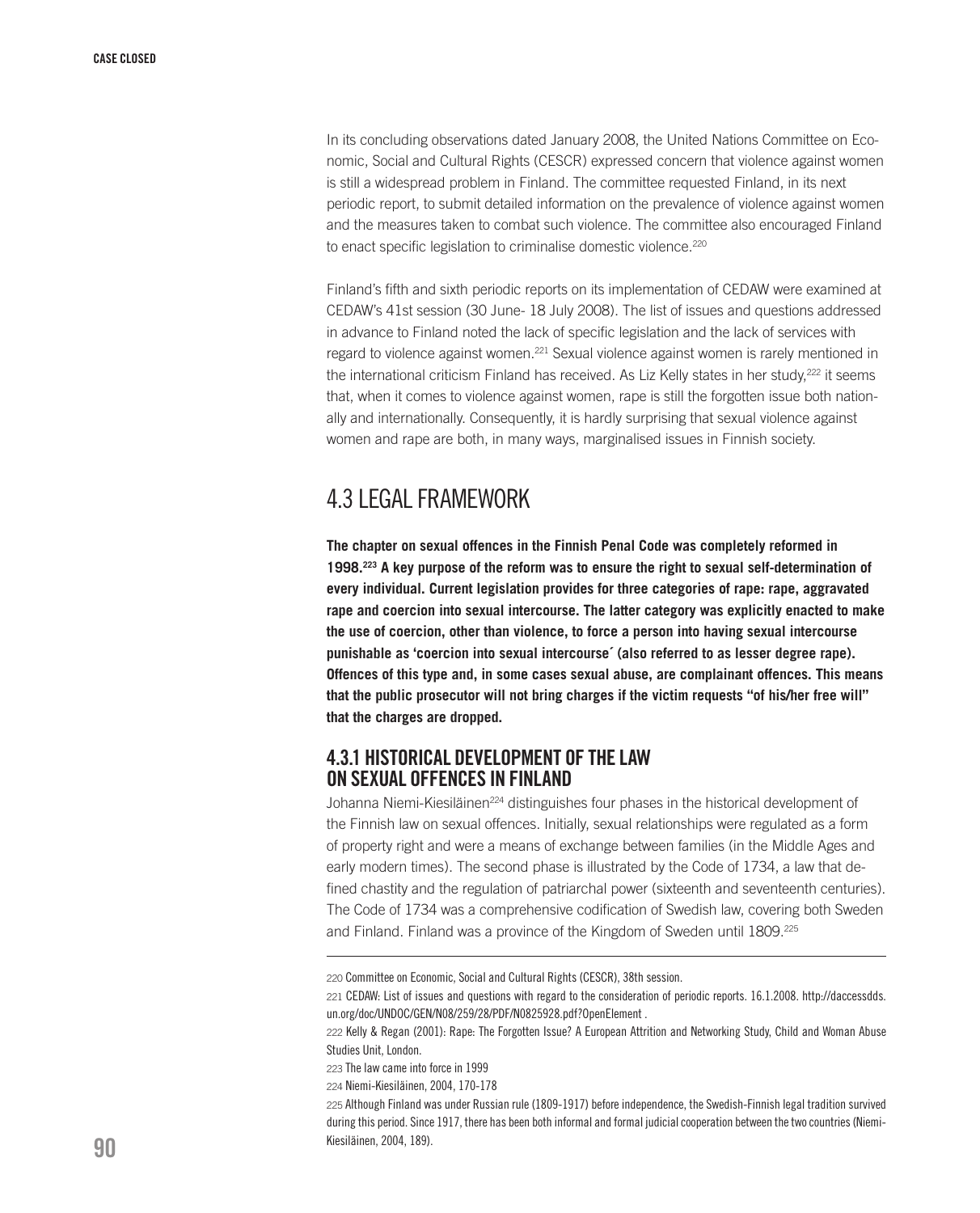During the third phase, which was characterised by the liberal social attitudes of the early nineteenth century, the protection of morals took on a new form in which the patriarchal double standard played a crucial role, that is to say, different social norms were applied to male and female sexuality. For example, rape within marriage was not regarded as a criminal act. The legislation indicated that only women were possible to be raped, and the crime itself was a complainant offence. The fourth phase is represented by the modern liberal type of regulation enacted in the new Finnish Sexual Offences Act of 1998.226

Compared to Sweden, Finland has been slower to reform legislation on violence against women. In Sweden, domestic violence was already illegal in 1864, while in Finland such violence was not outlawed until 1970, over a hundred years later. In Sweden the punishment of victims of incest was abolished in 1937, but not until 1971 in Finland. Rape within marriage was criminalised in Sweden in 1962, but the equivalent Finnish legislation only came into force in 1994 – making Finland one of the last European countries to criminalise marital rape. In addition, assaults taking place on private property did not become impeachable offences in Finland until 1995. Only in 1997 did victims of sexual offences and domestic violence in Finland become entitled to government-funded counselling and support services for the duration of their court cases.

The chapter on sexual offences in the Finnish Penal Code was completely reformed in 1998 and the new provisions came into force in 1999. The old provisions on rape were designed to protect general sexual morality and an important goal of the reform was to attain neutrality in relation to different expressions of sexuality and to ensure the right of sexual self-determination of every individual. In the 1998 reform, gender-neutral language was used to underline the law's neutrality.

# 4.3.2 Current Law

The current legislation provides for three categories of rape: rape, aggravated rape and coercion into sexual intercourse. There is a separate section in the Finnish Penal Code where certain sexual offences are defined as sexual abuse, although sexual intercourse is also one of the essential elements of some forms of sexual abuse. This means it is also necessary to analyse crimes defined as sexual abuse when reviewing the effects of the current legislation.227

Other sections covering sexual offences in chapter 20 of the Finnish Penal Code include provisions dealing with, for example coercion into sexual act, the sexual abuse and aggravated abuse of a child, pandering and the purchasing of sexual services from a young person. However, the focus here is on reviewing sections 1, 2, 3 and 5 (rape, aggravated rape, coercion into sexual intercourse and sexual abuse), as well as the related sections 10, 11 and 12 (definitions, the right to bring charges and the waiver of measures).

The crime of rape is categorised according to the severity of the violence used by the

227 According to the current legislation, an attempted rape or attempts at other sexual crimes are also liable to be punished.

<sup>226</sup> See also Utriainen (2006): Seksuaalirikokset historian ja tilastojen valossa. Kirjassa Oikeusteorian poluilla. Professori Rauno Halttusen juhlakirja. Lapin Yliopiston oikeustieteellisisä julkaisuja. Rovaniemi 2006. [Utriainen (2006): Sexual offences seen through history and statistics. In Oikeusteorian poluilla. Professori Rauno Halttusen juhlakirja. Edited Sauli Mäkelä. Publications of the University of Lappland. Rovaniemi]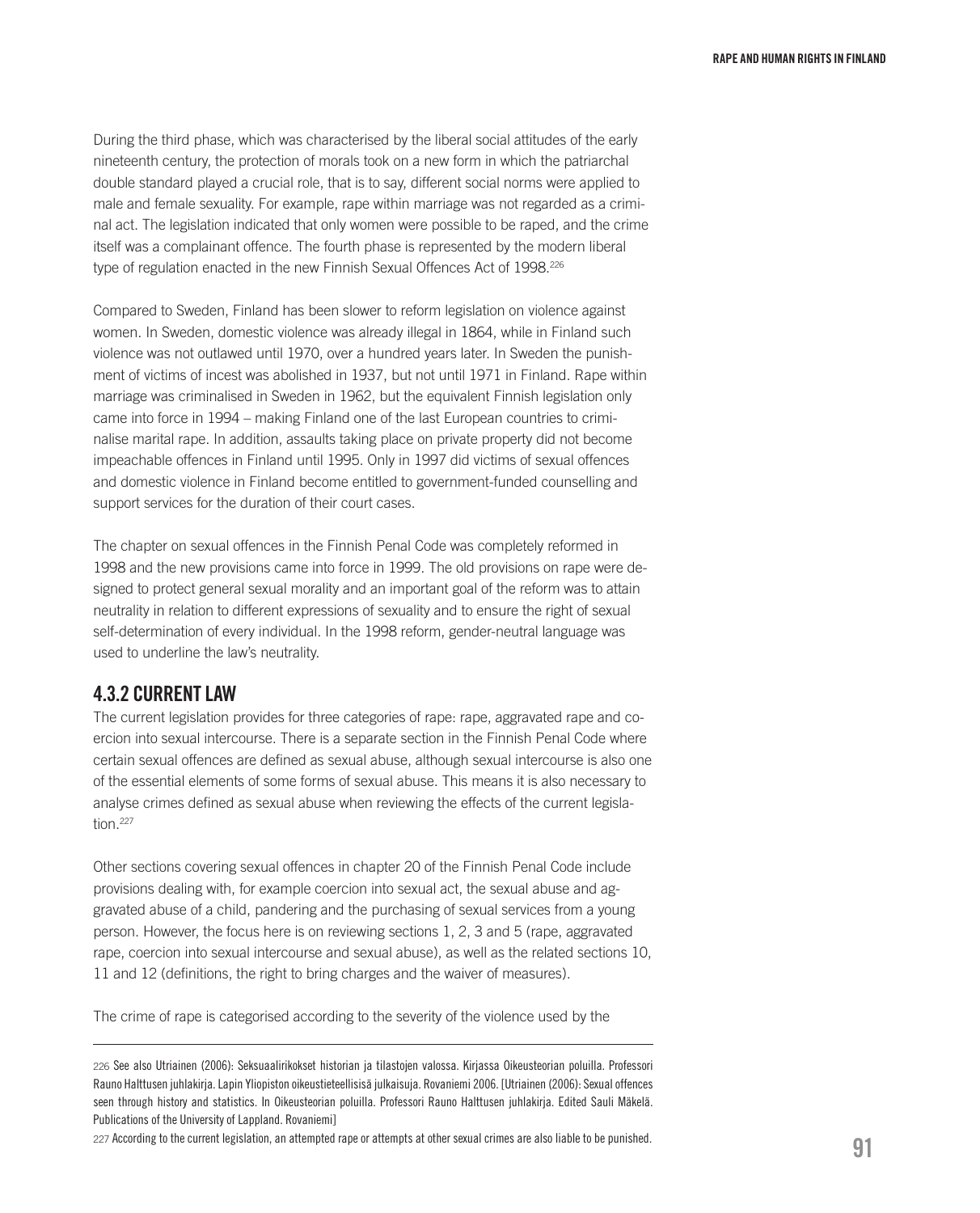perpetrator and similar criteria are applied as in earlier reforms of the Penal Code in relation to other crimes, such as assault and robbery. The legislation focuses on violence and there is no mention of the concept of consent as an element of rape. However, the incapacity to express or make a decision is included in the section defining sexual abuse. An essential substantive amendment brought about by the law reform ten years ago was that the use of coercion, other than violence, to force a person into having sexual intercourse became explicitly punishable as a lesser degree of rape.

The key purpose of the current law on sexual offences is the protection of every individual's right of sexual self-determination. The second primary aim is to improve the protection of children against crime.<sup>228</sup> Other goals of the legal reform included increasing the rate of prosecution in cases involving rape and other forms of sexual violence and improving the handling of rape cases in criminal proceedings.<sup>229</sup>

As part of the 1998 reform, the prosecutor's rights to institute criminal proceedings were extended. For example, rape and aggravated rape were made subject to public prosecution. However some offences are still categorised as complainant offences including, for example, forced sexual intercourse and, in some cases, sexual abuse. Table 1 lists the categories of sexual offences that include intercourse as an essential element of the crime along with rights to bring charges and the applicable sentences.

#### TABLE 3.

Four categories of sex offences where intercourse is one of the essential elements of the crime together with the applicable sentences under the Finnish Penal Code.<sup>230</sup>

| <b>Offence</b>                                           | Right to bring a charge                                                   | Sentences available under the<br><b>Finnish Penal code</b>               |
|----------------------------------------------------------|---------------------------------------------------------------------------|--------------------------------------------------------------------------|
| Rape                                                     | Public prosecution                                                        | Imprisonment for a minimum<br>of one year and a maximum<br>of six years. |
| Aggravated rape                                          | Public prosecution                                                        | Imprisonment a minimum of two<br>years and maximum of ten years.         |
| Coercion into sexual intercourse<br>(lesser degree rape) | Complainant offence                                                       | Fine or imprisonment for<br>a maximum of three years.                    |
| Sexual abuse                                             | Public prosecution but in<br>some cases this is a<br>complainant offence* | Fine or imprisonment for<br>a maximum of four years.                     |

\*Sexual abuse is a complainant offence in cases where the victim is "a person younger than eighteen years of age, whose capacity of independent sexual self-determination, owing to his/her immaturity or the age difference between the persons involved, is essentially inferior to that of the offender" and the crime is defined as one "where the offender blatantly takes advantage of such immaturity". Sexual abuse is also a complainant offence when "a person is especially dependent on the offender and where the offender blatantly takes advantage of their dependence". See the appendix to this chapter for further details.

228 Chapter 20 of the Penal Code also includes penal provisions for the sexual abuse of children (including aggravated offences), the purchasing of sexual services from minors and pandering. 229 Government bill 6/1997.

230 For more information see also the appendix to this chapter on Chapter 20, Sex offences in the Finnish Penal Code, definitions, right to bring charges and waiver of measures.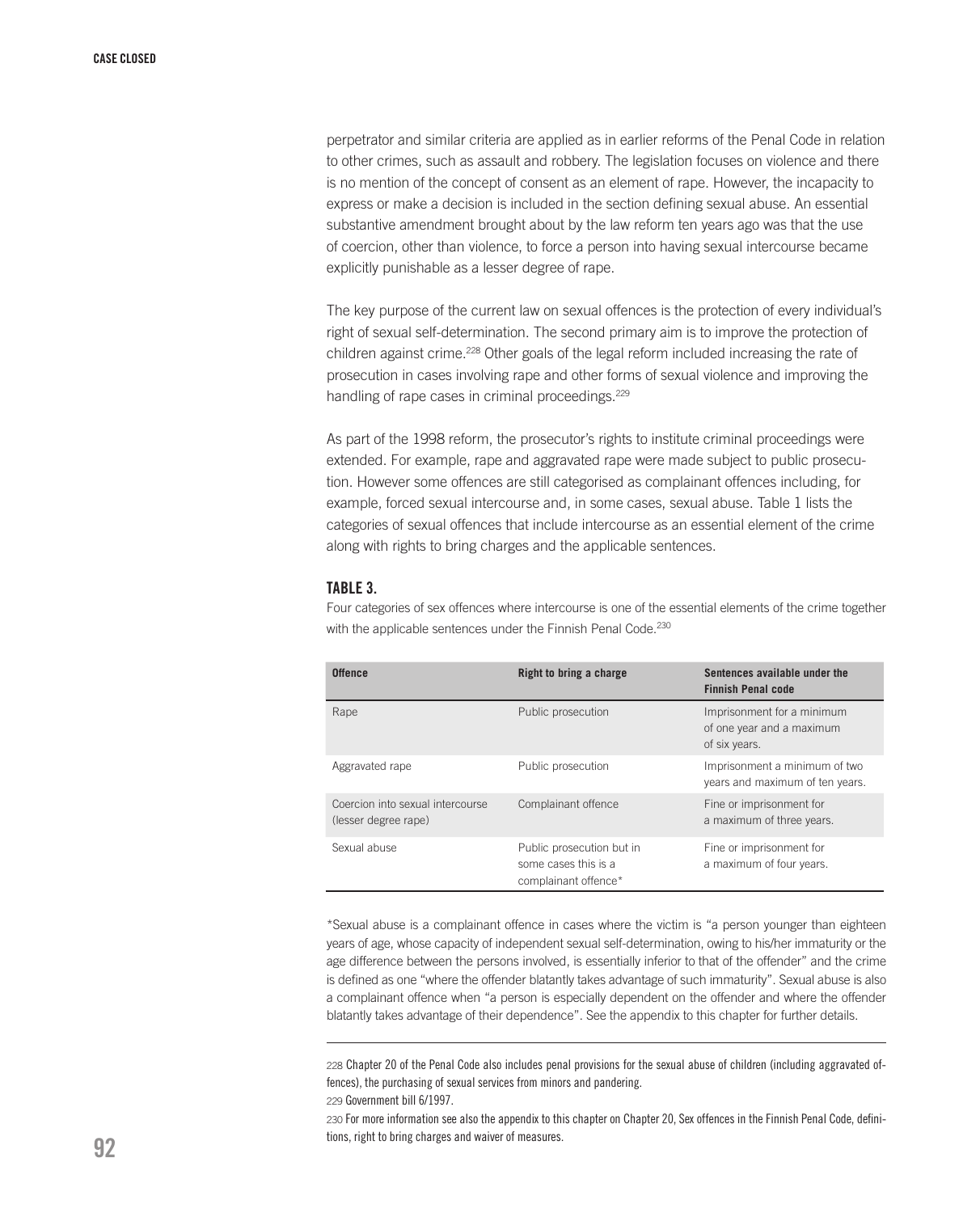# 4.3.3 Definitions of rape, aggravated rape, coercion into sexualintercourse and sexual abuse

The present law defines sexual intercourse as sexual penetration by a sexual organ, or directed at a sexual organ, of the body of another person. References to gender or sexual preference are excluded from the legislation.

According to the letter of the law, rape is defined as sexual intercourse obtained by the use or threat of violence. According to the present legal definition, a person may be convicted of rape if "he/she takes advantage of the incapacity of another to defend himself/herself and has sexual intercourse with him/her, after rendering him/her unconscious or causing him/ her to be in such a state of incapacity owing to fear or another similar reason".

If grievous bodily injury, serious illness or a state of mortal danger are inflicted on the victim of a rape, or if the offence is committed by several people, the crime is regarded as an aggravated rape. The rape will also be aggravated if the perpetrator inflicts particularly extreme mental or physical suffering, if the offence is committed in a particularly brutal, cruel or humiliating manner, or if a firearm, edged weapon or other lethal instrument is used or a threat of other serious violence is made.

If the rape, in view of the slight degree of violence or threats and other particulars of the offence, is "deemed to have been committed under mitigating circumstances when assessed as a whole", the offender shall be convicted of coercion into sexual intercourse.

The crime is categorised as sexual abuse when "a person abuses his/her position and entices another person into sexual intercourse or into another sexual act that is essentially violating his/her right of sexual self-determination." A person shall also be convicted of sexual abuse if he/she has taken advantage of the incapacity of another to defend himself/herself or of the victim's incapacity to make or express a decision, owing to unconsciousness, illness, handicap or other helplessness, and has sexual intercourse with him/her, or gets him/ her to perform a sexual act essentially violating his/her right of sexual self-determination or to submit to such an act. (For more information see the appendix to this chapter.)

It is worth noting that the definitions do not include penetration using an object. It is also notable that, although the definitions do mention, for example, that the degree of mental suffering is relevant for assessing whether the crime should be categorised as is coercion in to sexual intercourse or as rape, the main focus is on the level of physical violence.

Coercion into sexual act is also criminalised in the Finnish Penal Code. Sexual acts are defined as followed: "A person who by violence or threat coerces another into a sexual act other than that referred to in section 1 or into submission to such an act, thus essentially violating his/her right of sexual self-determination, shall be sentenced for coercion into a sexual act to a fine or to imprisonment for a maximum of three years".231 Because of the limited scope of this report, it is not possible to cover the offence of obtaining sexual acts by coercion. However, it is notable that the definition of this offence is broader than the definitions of the other crimes considered here. The crime is a complainant offence. In 2006,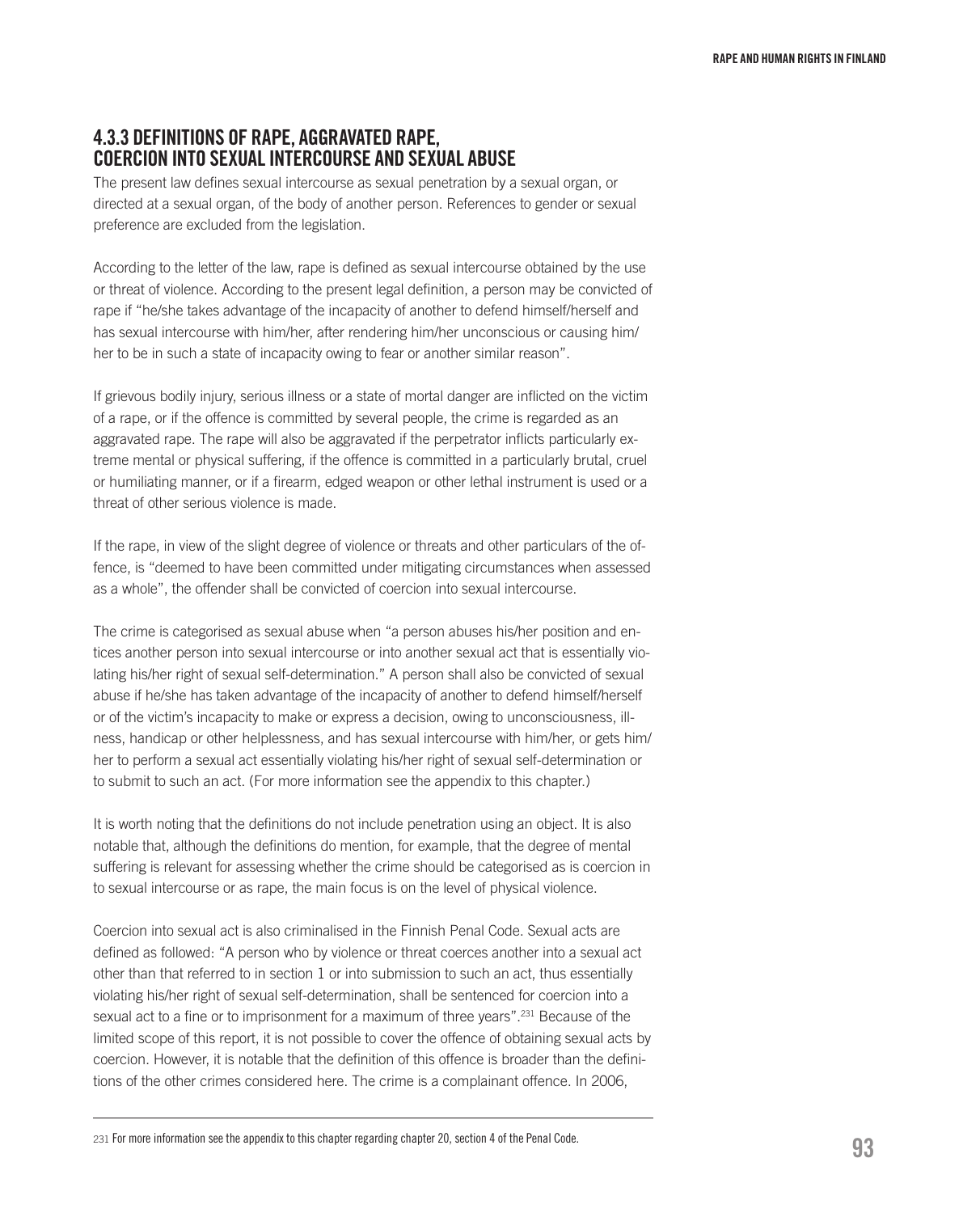sentences for obtaining sexual acts by coercion ranged from six months' imprisonment (one conviction) to a three-month conditional prison sentence (three convictions). Perpetrators in four cases were sentenced to a fine.

# 4.3.4 Level of convictions

At the start of 2008, sexual offences against children were the subject of heated public debate in Finland. In particular, questions were raised about the fairness and appropriateness of levels of convictions. Amnesty International Finland welcomed this debate. Although this report does not consider sexual crimes against children, which require a separate, in-depth analysis that is not possible here, it is obvious that suggestions made about ways in which the fundamental freedoms and human rights of sexually exploited children could be better served apply equally to rape victims and victims of sexual violence in general.<sup>232</sup>

### 4.3.4.1 RAPE PROVISIONS

In 2004, the National Research Institute on Legal Policy in Finland published research<sup>233</sup> on the convictions for rape and the consistency of the means of punishment. The research concluded that sentences for rape are now approximately six months longer than under the old legislation.

During 2001-2003, the average sentence for rape was two years' imprisonment. However, only 63 per cent of offenders served their sentences in prison, as 37 per cent of sentences were conditional. The average sentence for aggravated rape was four years' imprisonment. According to the research, sentences for coercion into sexual intercourse were almost invariably one year's conditional imprisonment. Only 4 per cent of offenders actually went to prison.

Prison sentences of up to two years are often made conditional, provided the offender has not been convicted during the three preceding years to a sentence exceeding one year or

233 Lappi-Seppälä & Hinkkanen (2004): Selvityksiä raiskausrangaistuksista ja rangaistuskäytännön yhtenäisyydestä. Oikeuspoliittinen tutkimuslaitos, tutkimusraportti 61. [Report on convictions for rape crimes and the consistency of the means of punishment]. The National Research Institute on Legal Policy in Finland, report no. 61.

<sup>232</sup> A doctoral thesis regarding sexual crimes against children, drafted particularly from the viewpoint of fundamental freedoms and human rights was published by current ECHR judge Päivi Hirvelä (2006). In her thesis, Hirvelä investigated what kinds of protection the criminal process can offer in cases of sexual offences committed against children and how this protection corresponds with the legal protection guaranteed to the suspected perpetrator.

Hirvelä's findings showed that clearing processes for cases involving the sexual abuse of children in Finland are incoherent and investigative standards fluctuate. Crimes committed against children that come to the knowledge of the authorities do not always result in criminal proceedings at all. Legislative problems connected with reporting are linked to both health and social care legislation. In her research, Hirvelä also discovered problems in the cooperation between the authorities responsible for preliminary investigations. Hirvelä suggested transferring responsibility for these investigations to the prosecution, together with the adoption of a so-called Children's House model of centralised multidisciplinary investigative practices. Such reforms would unify investigative methods while improving investigative standards and the gathering of evidence, as well as enhancing the legal protection of those involved.

Hirvelä's research also examined the evaluation of evidence. She found that the courts evaluate the reliability of a child's statement according to reliability criteria established by witness psychology and the evidence is evaluated in these cases using extreme caution. The greatest challenge for the criminal process in relation to crimes against children lies in the need for certain legislative reforms, the need to overhaul the process of criminal investigation and different authorities' cooperation in practice.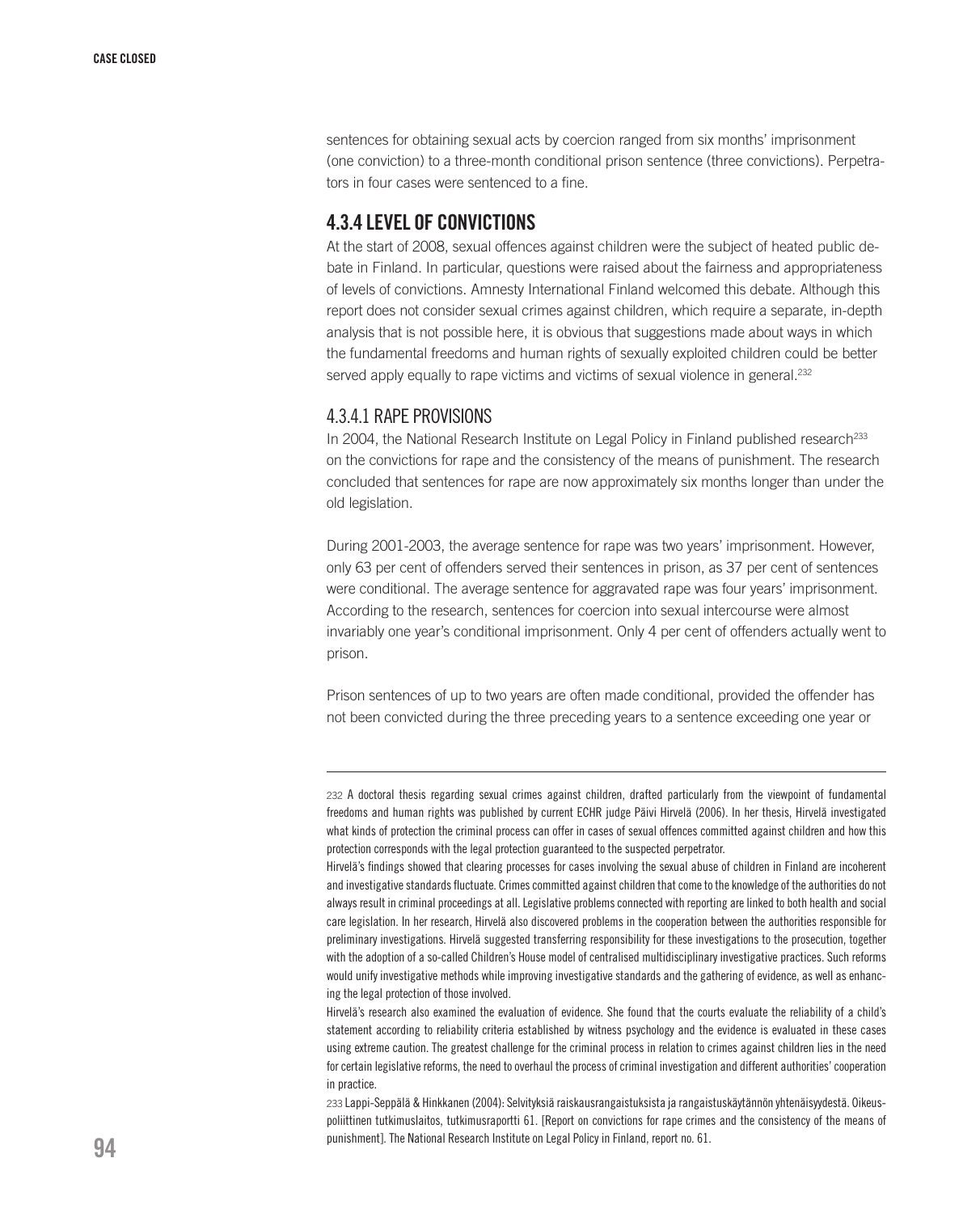if there is no preceding criminal record for the last three years, or if the person is under 18. If the offender commits further crimes while on parole – in conditional prison sentences parole lasts from one to three years – the sentence will become custodial.

Prison sentences of less than eight months can also be converted into community service if the offender is deemed suitable for community service by the court.

Sentences for aggravated rape are always served in prison.

A comparison of sentences for different crimes in Finnish criminal law would seem to indicate that coercion into a sexual act or coercion into sexual intercourse is a lesser crime than, for example, gross theft of a motor vehicle. Or to take another comparison, in Finland, military service for men is compulsory, although it is possible to serve 362 days' civilian service instead. Refusal to perform civilian service results in a prison sentence of at least six months.234

#### Table 4. Rape convictions and convictions for sexual abuse 2006

| <b>Offence</b>                                              | Average sentence (months)                                                                                | <b>Convictions in 2006</b>                                                                                                                                                                                      |
|-------------------------------------------------------------|----------------------------------------------------------------------------------------------------------|-----------------------------------------------------------------------------------------------------------------------------------------------------------------------------------------------------------------|
| Rape                                                        | Custodial sentences 25.2<br>$(2.1 \text{ years})$<br>Conditional sentences 17,6<br>$(1.4 \text{ years})$ | 40 convictions (23 acquittals)<br>23 custodial sentences<br>7 conditional prison sentences<br>6 conditional prison sentences<br>+ community service<br>3 conditional prison sentences + fine<br>1 crime expired |
| Aggravated rape                                             | Custodial sentences 45.2<br>$(3.7 \text{ years})$                                                        | 5 convictions (1 acquittal)<br>5 custodial sentences                                                                                                                                                            |
| Coersion into sexual<br>intercourse<br>(lesser degree rape) | Custodial sentences 16<br>$(1.3 \text{ years})$<br>Conditional sentences 7.5<br>$(0.7 \text{ years})$    | 25 convictions (11 acquittals)<br>2 custodial sentences<br>16 conditional prison sentences<br>4 conditional prison sentences + fine<br>1 community service<br>2 fines                                           |
| Sexual abuse                                                | Custodial sentences 6.7<br>$(0.7 \text{ years})$<br>Conditional sentences 6.1<br>$(0.6 \text{ years})$   | 71 convictions (35 acquittals)<br>4 custodial sentences<br>37 conditional prison sentences<br>5 conditional prison sentences + fine<br>2 community service<br>23 fines                                          |

Source: Statistics Finland, information received by email 5.6.2008

234 Amnesty International's report The state of the world's human rights (2008) states that the length of the civilian alternative to military service in Finland is punitive and discriminatory. Conscientious objectors were obliged to perform 362 days of civilian service, which was 215 days longer than the usual length of military service. Amnesty International considered 12 imprisoned conscientious objectors in Finland to be prisoners of conscience. Most were serving sentences of 197 days for refusing to perform alternative civilian service.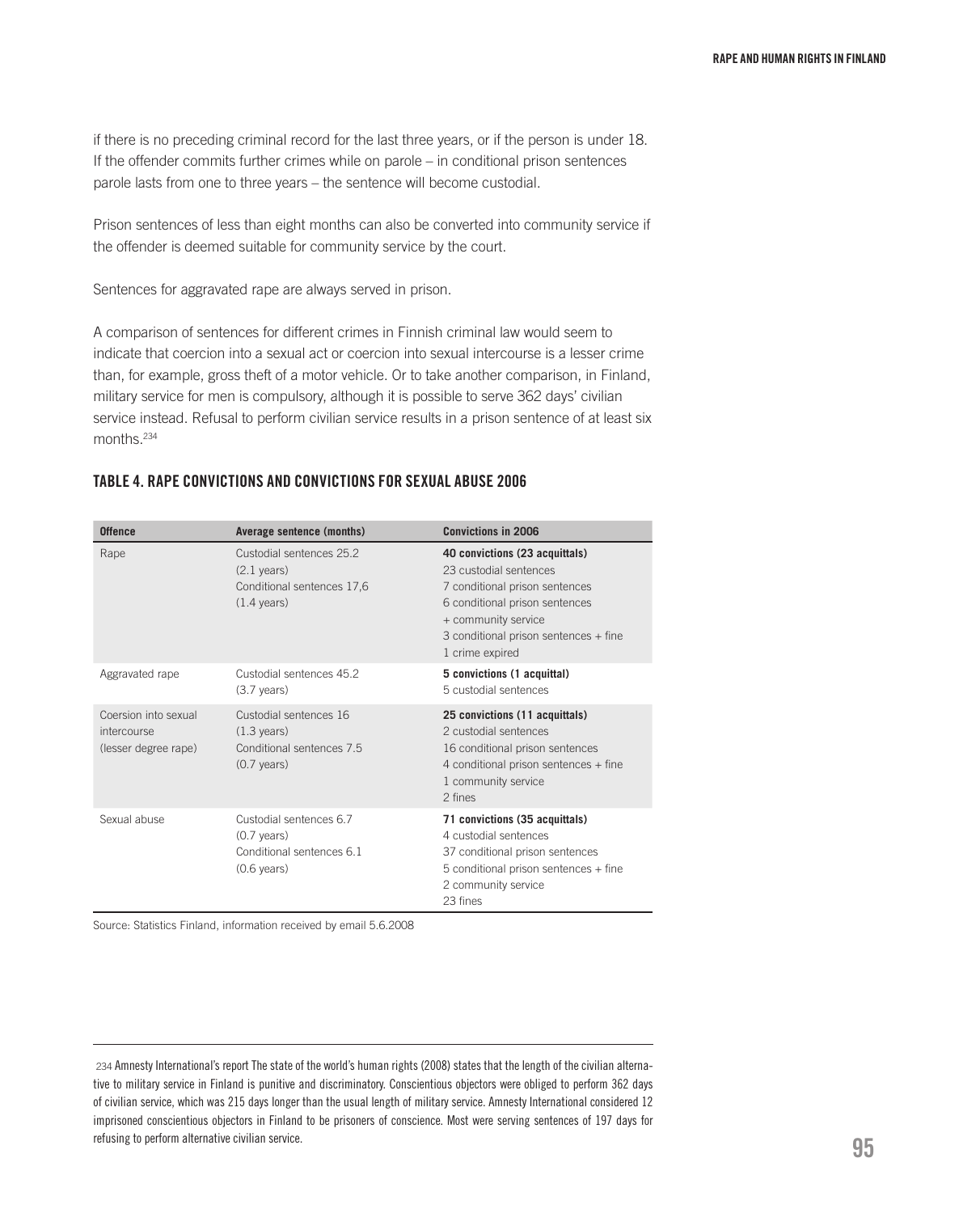# 4.3.5 Problems with the current Finnish legislation on sexual offences

## 4.3.5.1 Implicit presumptions concerning the victim's behaviour and inadequate protection of sexual self-determination

In the travaux préparatoires to the 1998 Sexual Offences Act, normal sexuality is depicted as being freely exchanged between two equal individuals, neither of whom is in a position of power over the other. Furthermore, the new law construes sexuality in a way that centres on the act itself. The sub-division of rape crimes into different degrees of rape was justified by the seriousness of the violation of sexual self-determination (Government bill 6/1997, 164).235

Aggravated rape requires a higher degree of physical violence or threats of violence. For coercion into sexual intercourse, which is a complainant offence, no physical violence is needed for the crime to take place. From the point of view of protecting a person's physical integrity, the matter is straightforward. Severe violence is a clear violation of physical integrity, while in the case of sexual intercourse obtained by coercion the violation is seen as less severe.

From the perspective of the right of sexual self-determination, however, there is no clear difference between the outcomes of these crimes. A woman's right of sexual self-determination may, for example, be violated, perhaps repeatedly, by the perpetrator's threats that she will lose her job unless she agrees to have sex with him. In such a situation, the threats may represent a continual restriction on the woman's right of sexual self-determination, unless she resigns from her job. The same is true of rape within marriage.<sup>236</sup>

In a long-term relationship, a victim of sexual violence may not recognise that her experiences constitute rape. She may be forced by the perpetrator to accept sexual violence as a "normal" part of the relationship.<sup>237</sup> This does not mean that such sexual violence is any less damaging. Woman also frequently consent to intercourse in order to avoid other forms of violence.

There are also situations where the victim of violence may passively "submit to being raped". This may be because she is paralysed by fear as a result of the threatening situation. Being suddenly paralysed by fear is a well known cognitive-physiological response and such paralysis cannot be consciously controlled. In a violent situation, it may also be safer strategy for the victim to "submit to being raped". Many international studies have shown that active defence may result in the victim suffering more severe physical injuries. The presence or absence of violence cannot be used as a tool to evaluate the devastating effects of rape on the victim.

236 For more contemplation of this issue, see Niemi-Kiesiläinen, 2004

237 The normalisation of violence is reviewed, for example, in Kelly & Lovett (2005): What a waste – a case for an integrated Violence Against Women Strategy. The report is available in full from: www.thewnc.org.uk/wnc\_work/violence\_against\_women.html

<sup>235</sup> Johanna Niemi-Kiesiläinen, (2004): The reform of Sex Crime Law and the Gender-Neutral Subject (167-194). In Svensson, Pylkkänen & Niemi-Kiesiläinen (2004): Nordic equality at a crossroads. Feminist legal studies, coping with difference. Ashgate, Wiltehire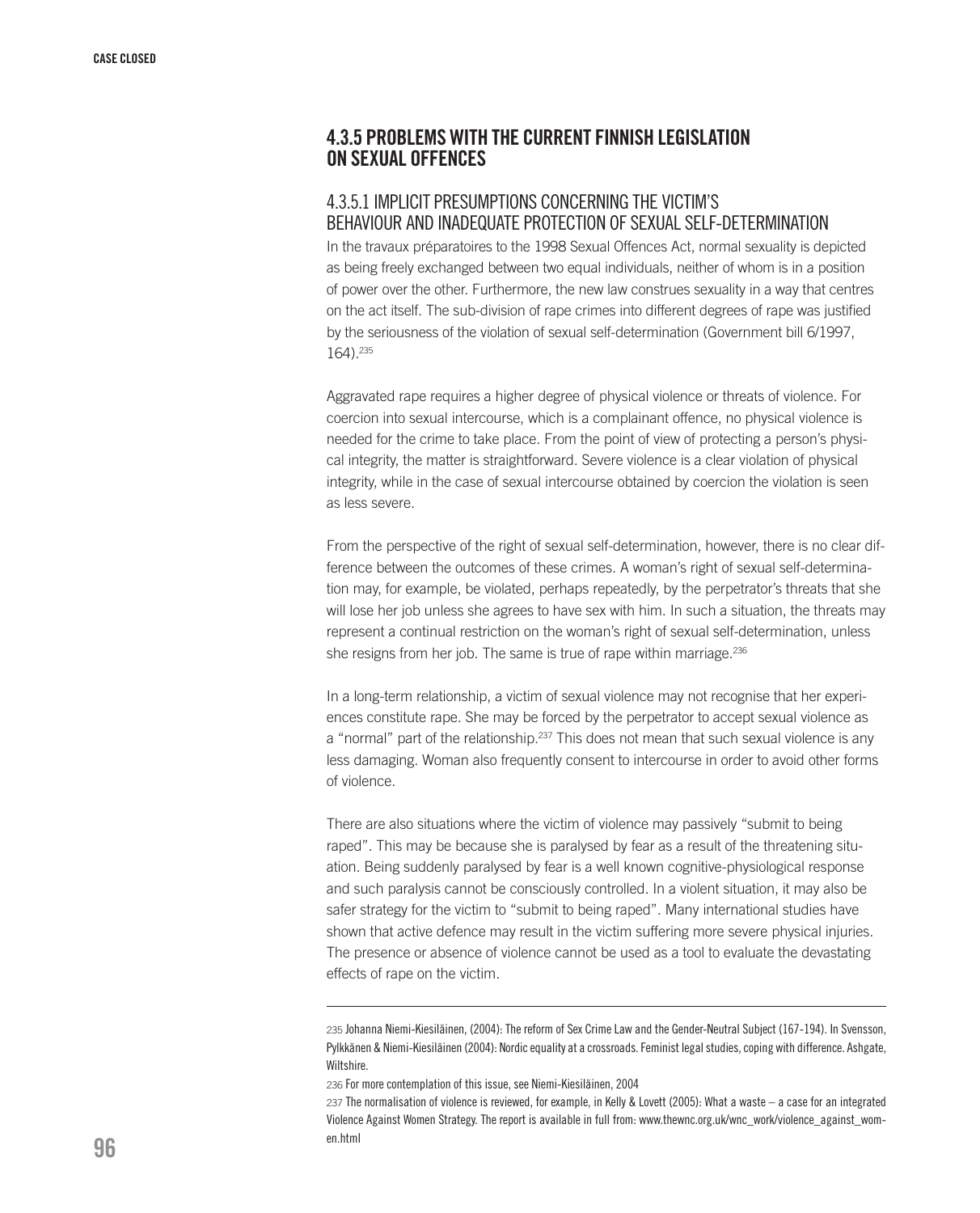A study conducted by Heini Kainulainen in 2004 into police reports of rapes revealed that women often relied on a variety of coping strategies to get out of the situation. Earlier studies had indicated that women were more likely to use violence in self-defence against strangers than against men known to them. This was confirmed in Kainulainen's study.<sup>238</sup>

The above observations indicate that the current law on sexual offences does not adequately address the psychological harm caused by sexual violence.239 Only the definition of aggravated rape mentions the mental harm caused to the victim.

Another problem identified in the current academic research is the fact that the courts often ignore the significance of an existing power relationship between the accused and the victim. Examples include abuses of trust within intimate relationships or within the context of professional relationships between colleagues. While a relationship between the victim and the accused is often seen as a mitigating circumstance, the importance of an existing power relationship is often ignored.

#### 4.3.5.2 Rape as a complainant offence

Coercion into sexual intercourse is, according to the law, a rape committed under mitigating circumstances. The police will start a preliminary investigation only where the victim demands that the perpetrator be punished.

One problem relating to the definition of the crime concerns the question of evidence. Often the victim's testimony is viewed as being the only evidence of the crime. Often a raped woman is too distressed, or not sufficiently confident, to ask for the case to be prosecuted, even though she may seem calm during the police interview. If she is told – at this time – that due to "lack of evidence" the charges may be dropped, she may easily interpret this as a signal that she should not demand an investigation. Frequently, however, a careful investigation will uncover other kinds of evidence. According to current Finnish research, courts do not always attach much importance to such evidence.<sup>240</sup> However, international research recommends that all available evidence that supports the victim's story should be taken into account when bringing charges and handling the case in court. This recommendation has not been made because the practice has been "proven" to be effective, but because it reflects UN policy and baseline human rights.<sup>241</sup>

<sup>238</sup> In 2004, Heini Kainulainen published a research report examining the reasons for the low prosecution rate for reported rapes and the influence on the authorities' activities of the new legislation on sexual offences. The study was based on all reported rapes during 1998-1999, meaning that data from 1999 reflected proceedings under the new law. Data also consisted of pre-trial investigative material gathered from some police units as well as police interviews.

<sup>239</sup> Punamäki & Ylikomi (2007): Raiskaustrauma I, Lääkärilehti Nro 8/2007 [Punamäki & Ylikomi (2007): Rape trauma I. Finnish medical journal Vol 8/2007.]

<sup>240</sup> Jokila, Helena (2008): Uskottava raiskauksen uhri todistusharkinnassa. Teoksessa Näre & Ronkainen (2008): Paljastettu intiimi. Sukupuolistuneen väkivallan dynamiikkaa. Lapin yliopistokustannus, Tampere. [Jokila, Helena (2008): Testimony given by a credible victim of rape. In Näre & Ronkainen (2008): The exposed intimate. Dynamics of gendered violence. University of Lappland. Printed in Tampere. Only available in Finnish]

<sup>241</sup> Kelly, Liz (2005): Promising practices addressing sexual violence. Expert paper. Expert Group Meeting, organised by the UN Division for the Advancement of Women in collaboration with UN Office on Drugs and Crime. Vienna, Austria, 17-20. of May in 2005.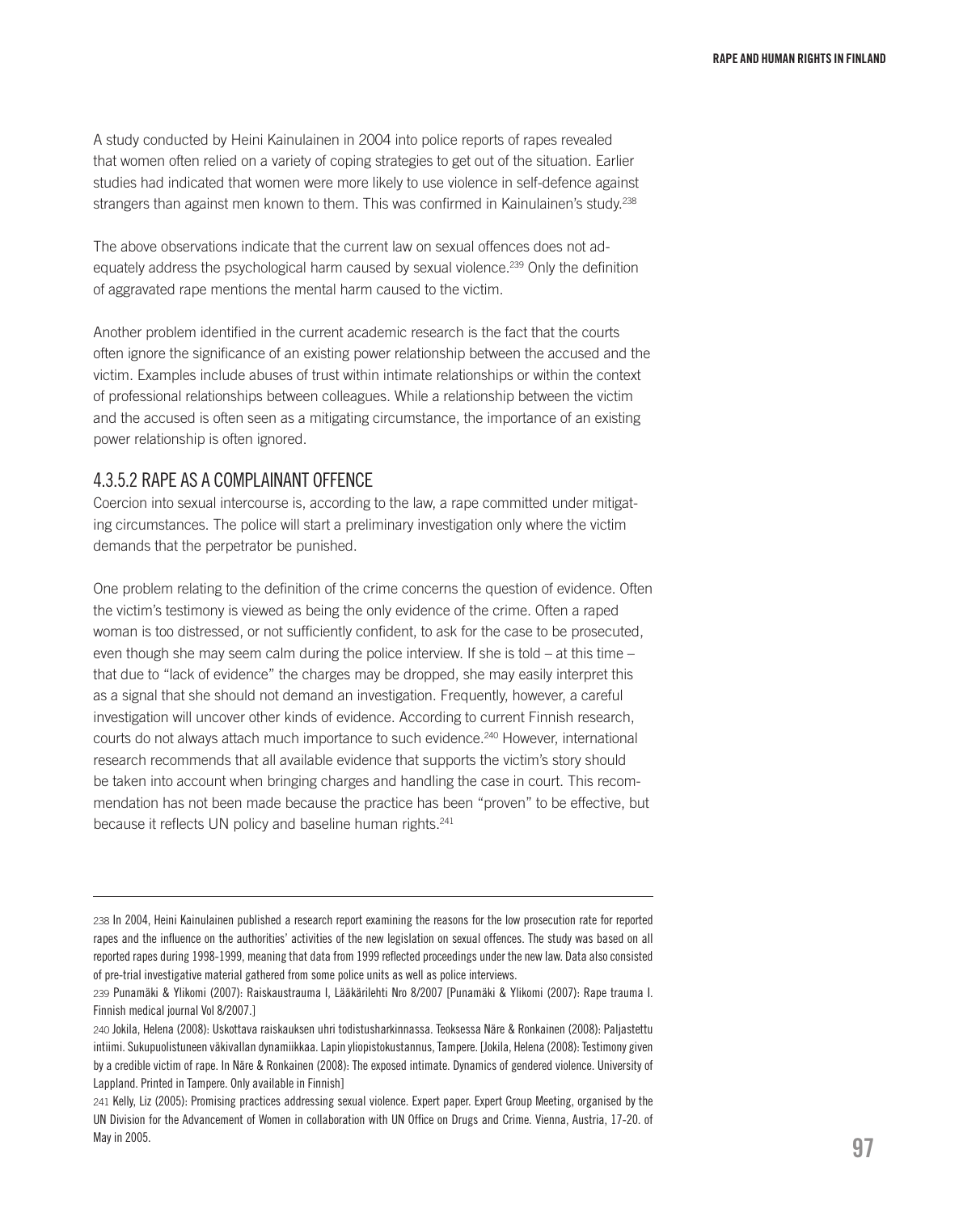Current academic research has identified two problems that need careful consideration in relation to coercion into sexual intercourse. Firstly, the level of sanction for coercion into sexual intercourse seems lenient in view of the potential psychological harm that may result.<sup>242</sup> Secondly, when the Finnish law is viewed in the context of the Statute of the International Criminal Court (the ICC), it seems alarming that coercion into sexual intercourse is "enough" to constitute a war crime, but in Finland does not even fall under the jurisdiction of the public prosecutor.

In 1997, in its 52nd General Assembly, the United Nations adopted without a vote a list of measures to enhance crime prevention and promote criminal justice to eliminate violence against women. The general assembly resolution clearly states that responsibility for initiating prosecutions primarily lies with prosecuting authorities, not with women subjected to violence.<sup>243</sup>

Finland has ratified the Rome Statute of the ICC. Even though the ICC's mission is to investigate and rule on international crimes, such as mass rapes committed during armed conflicts, the Rome Statute may be regarded as a model for national legislation.<sup>244</sup>

The essential element of the ICC's definition of rape is the lack of the victim's consent, not the use of other forms of violence. In the case of M.C. vs. Bulgaria, the European Court of Human Rights, reflecting the definitions of rape in many jurisdictions, including international law, noted that:

"The development of law and practice in that area reflects the evolution of the societies toward effective equality and respect for each individual's sexual autonomy."<sup>245</sup>

As coercion into sexual intercourse is one form of rape, it is questionable whether Finnish legislation is in line with developments in international law and guidelines on sexual violence.

On the basis of these observations, current Finnish criminal law clearly fails sufficiently to protect an individual's right of sexual self-determination in situations where rape is categorised as sexual intercourse obtained by coercion.

#### 4.3.5.3 Rape or sexual abuse?

As explained above, under current law the crucial factor is the use or threat of violence. Alternatively, rape can be committed by causing the victim to become unconscious or otherwise unable to protect herself. It is interesting to note that while the definitions of rape do not mention the concept of consent, it is present – albeit using other words – in the definition of sexual abuse. If a man takes advantage of an intoxicated or disabled woman who is not able to express herself, this is punishable as a lesser crime, i.e., sexual abuse. Here the focus is actually on the actions of the victim. If she has fallen asleep because of illness or the excessive use of alcohol, the violation is not defined as rape.

<sup>242</sup> For more information see Niemi-Kiesiläinen, 2004.

<sup>243</sup> General Assembly Res 52-86, II. CRIMINAL PROCEDURE, paragraph 7.

<sup>244</sup> See also: Stop Violence Against Women: how to use international criminal law to campaign for gender-sensitive law reform. AI Index: IOR 40/007/2005. May 2005

<sup>245</sup> M.C vs. Bulgaria, European Court of Human Rights, Application number 39272/98, judgment, 4 December 2003.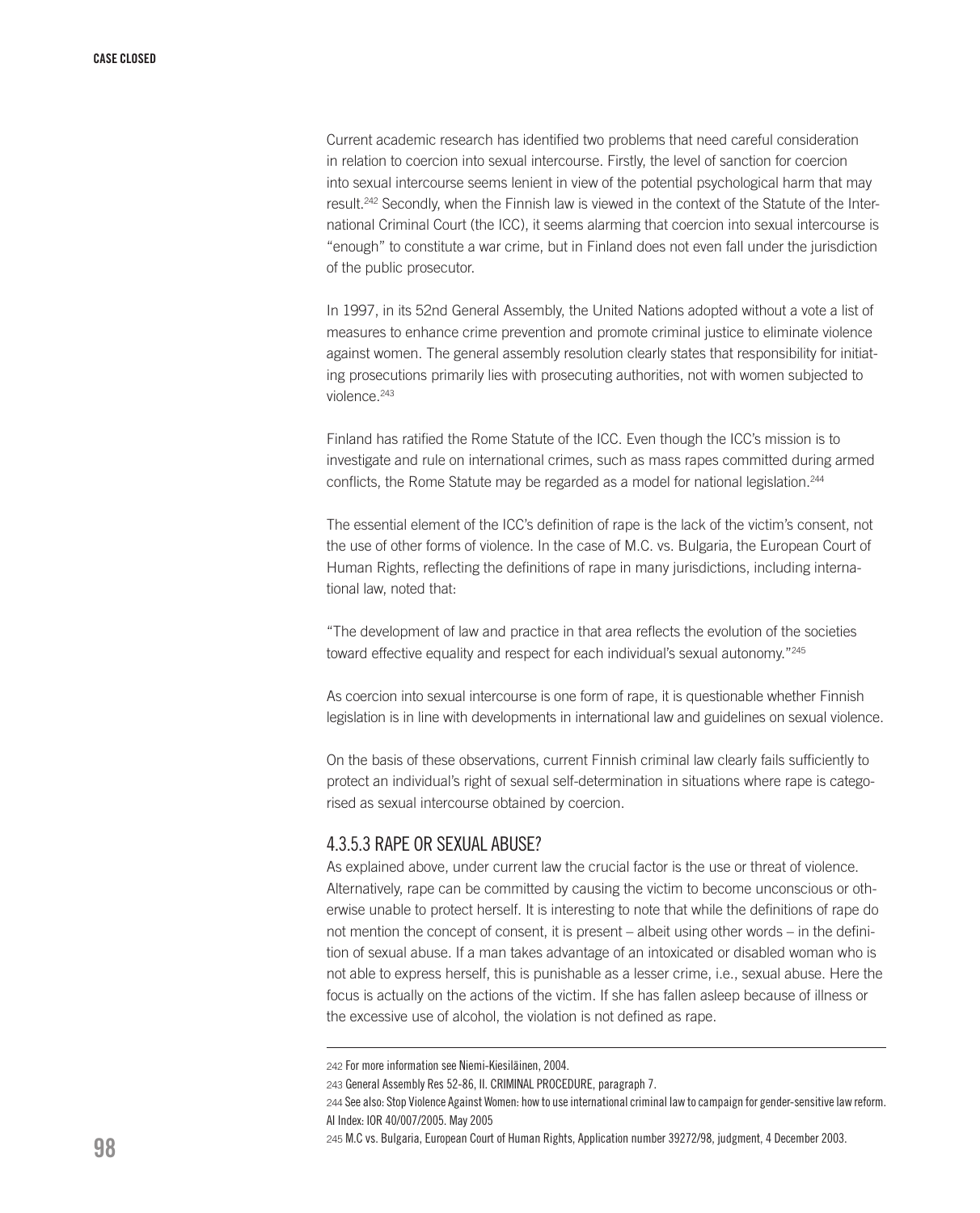This is clearly opposed to the judgment of the European Court of Human Rights in the case of M.C. vs. Bulgaria, where the crime in question was defined as rape even though there was neither physical resistance nor consent. This judgment defined rape as non-consensual intercourse.

# 4.3.5.4 The supposed "free will" of the rape victim as a reason for non-prosecution

In some cases, victims of sexual abuse or rape can ask for charges not to be pressed by exercising their own "free will" if they object to the proceedings.<sup>246</sup> The relevant legislation states that the prosecutor may waive criminal proceedings if the victim objects to them of her own free will and if there is no significant public or private interest that requires charges to be pressed. Charges may be dropped on such grounds in cases of rape, sexual abuse (section 5, second paragraph) and the sexual abuse of children.

The problem with this concept is that pressure may be put on the victim to drop the charges. In cases of domestic violence, the woman will often be pressured "to put the incident behind her" by close relatives, the alleged perpetrator and friends. The closer the offender is to the victim, the easier it is for him to put pressure on her to have the charges withdrawn. The prosecutor has no means of establishing whether the victim is in fact acting according to her own "free will".

Whereas international human rights law and standards require equality before the law, this provision in the Finnish Penal Code privatises violence, leaving it up to the victim to decide whether the violence she has experienced was indeed a criminal act. It reflects the double standard still extant in the Penal Code: crimes committed in private or intimate circumstances are not considered as serious as crimes committed in the public domain. Where a rape has been committed and the public prosecutor has decided to press charges, this provision allows the state to evade its responsibility to punish the crime committed against the woman.

Attempts have been make to argue that this provision is not "harmful" as it is so rarely used (from 1999 to 2006 the average was three cases per year). In practice, however, prosecutors use this provision more frequently than statistics suggest. Cases are marked as dropped due to "no evidence" or "no crime" when in fact the victim has exercised her "free will" and asked for criminal proceedings to be waived.

Heini Kainulainen's study from 2004 showed that police reports on rapes frequently mentioned that the victim did not wish to proceed with the case (this was true of 11 per cent of all reports in 1999). Most withdrawals were made in rape cases involving acquaintances and intimate relationships. The research material included mentions of the victim blaming herself for what had happened and consequently withdrawing the charges. There were also cases involving rapes within intimate relationships where women told the police that they had settled the matter with their spouse.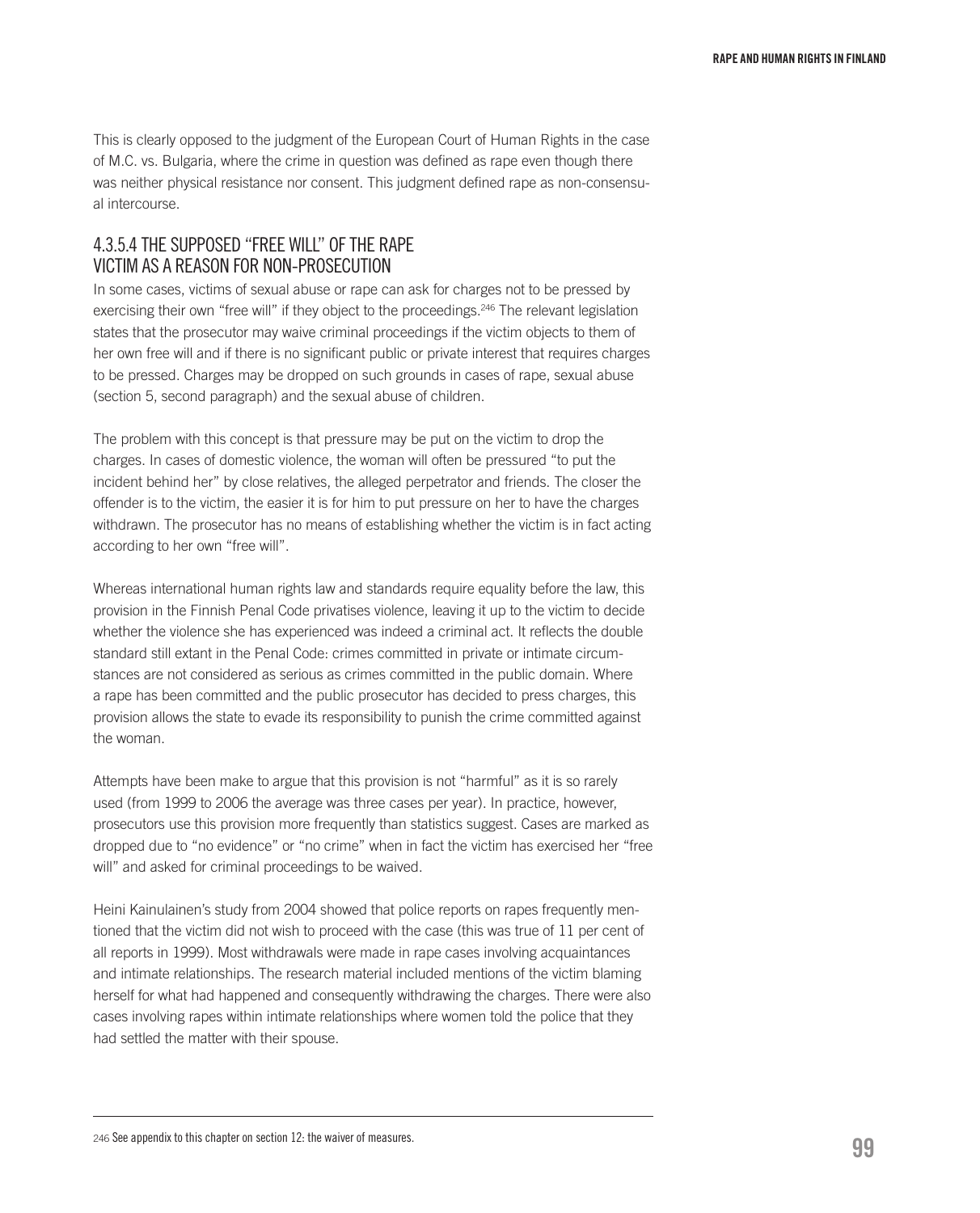# 4.3.6 Amnesty International Finland's main concerns:

• Rape and sexual abuse are crimes that must not remain unpunished under any circumstances. Public prosecutors should have a duty to bring charges in all crimes against the rights of sexual self-determination and sexual integrity. Acts of sexual intercourse where consent has not been freely given should be thoroughly investigated and charges brought accordingly.

• Current Finnish research and international human rights standards indicate that significant aspects of Finland's legislation on sexual offences require meticulous review.

# 4.4 The scale of the problem

**Up to 90 per cent of rapes committed in Finland are estimated not to be reported to the police.247 According to an extensive study of female victimisation carried out in 2005, approximately 15,000 women aged 18-74 had experienced enforced sexual activity during the past year. This number was almost 46,000 if situations where the woman was unable resist were included.248 On average, 541 cases of rape are reported to the police each year. Approximately 15 per cent of rape cases recorded by police in 1997-2005 led to charges where rape was the main criminal offence.249**

# 4.4.1 Estimates of prevalence

# 4.4.1.1 Unreported rapes: estimates of prevalence and reasons for not reporting

It is well known that only a small proportion of sexual offences comes to the attention of the police and only a few of the reported cases will reach a court of law. The situation is similar all over the world.<sup>250</sup> In Finland it is estimated that fewer than 10 per cent of rapes are reported to the police.<sup>251</sup>

There are several reasons why rape and sexual violence are so widely unreported. To experience rape is traumatic and gives rise to feelings of self-blame, vulnerability and often extreme shame. Despite this, most rape victims who suffer from trauma-related psychological symptoms do not seek psychological help, but instead contact healthcare services for different reasons such as, for example, treatment for injuries that are seemingly unrelated to the crime of rape, post-coital contraception and HIV-testing.252 Not naming or identifying the

<sup>247</sup> Poliisin tietoon tullut rikollisuus 1991 & 1992 [Crimes reported to the police 1991 & 1992], Piispa, Heiskanen, Kääriäinen & Siren (2006): Naisiin kohdistunut väkivalta 2005 –tutkimus. Oikeuspoliittinen tutkimuslaitos ja HEUNI, publication series No. 51. [Piispa, Heiskanen, Kääriäinen & Siren (2006): Violence Against Women in Finland 2005. National Research Institute on Legal Policy and HEUNI (The European Institute for Crime Prevention and Control, affiliated with the United Nations), publication series No. 51.]

<sup>248</sup> Piispa, Heiskanen, Kääriäinen & Siren, 2006

<sup>249</sup> Honkatukia & Kainulainen (2007): Rikollisuustilanne 2006 (77-84). [Honkatukia & Kainulainen: Crime Trends in Finland 2006 (77-84).] Publication available at: http://www.optula.om.fi/40495.htm

<sup>250</sup> For more information see Regan & Kelly (2003): Rape: still the forgotten issue. Briefing document. A European Attrition and Networking Study, Child and Woman Abuse Studies Unit, London.

<sup>251</sup> See reference 37 (Crimes reported to the police 1991 & 1992 and Piispa (et al.): Violence against Women in 2005.

<sup>252</sup> Campbell, Sefl, Barnes, Ahrens, Wasco and Zaragoza-Diesfeld (1999). Community services for rape survivors: Enhancing psychological well-being or increasing trauma? Journal of Consulting Clinical Psychology 1999: 67: 252-9.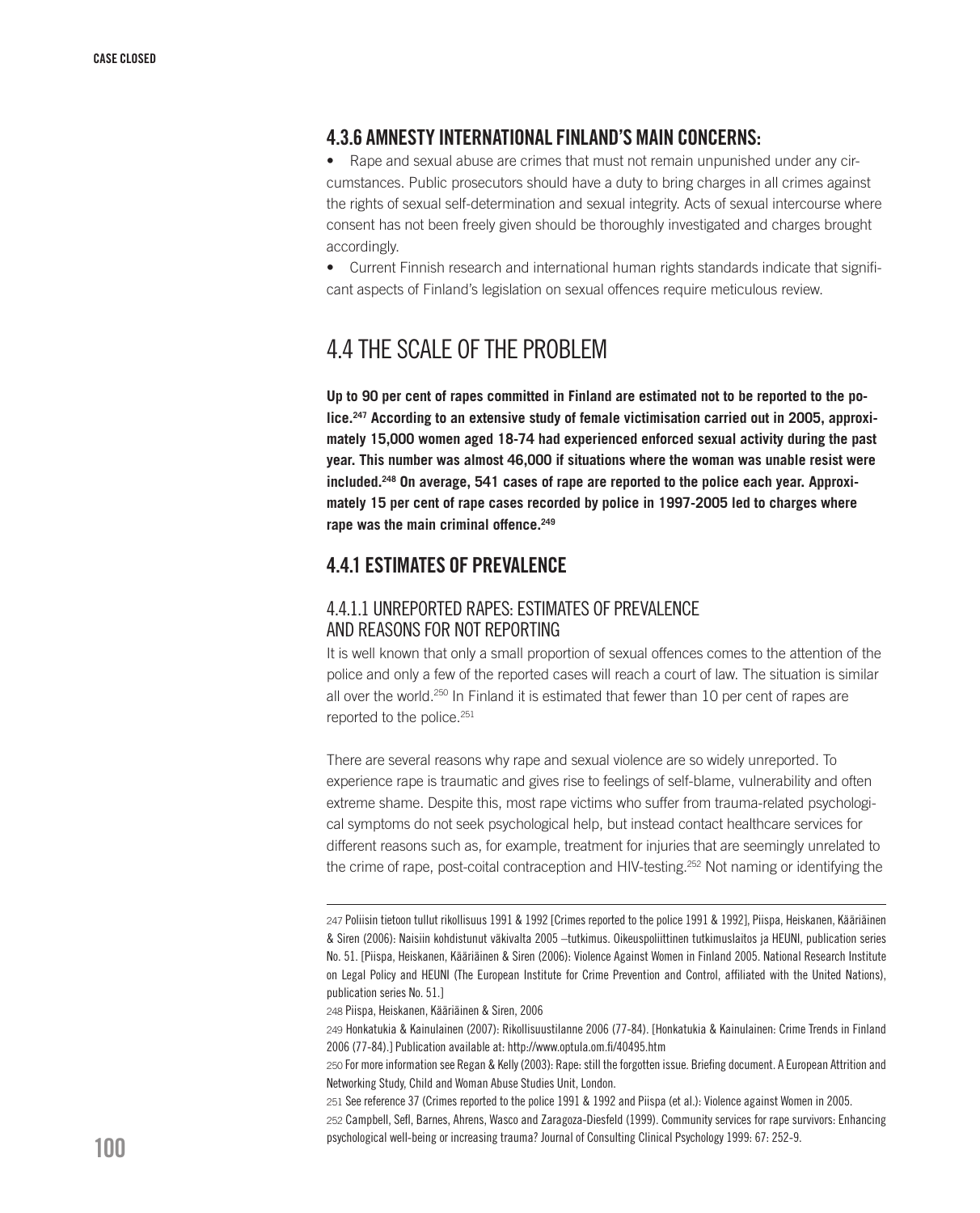experience as rape is also common: according to research in the USA, over half of women who had experienced rape (the essential elements of the crime were fulfilled) did not define their experience as rape.<sup>253</sup>

Rape is not an easy issue for women to talk about, even with a gynaecologist. According to a Nordic study, most women (92-98 per cent of respondents) had not talked about rape or other kinds of sexual abuse with their gynaecologists. The 3,641 women who participated in the study were attending five departments of gynaecology in Denmark, Finland, Iceland, Norway and Sweden.254 In Finland, 16.5 per cent of the respondents had experienced severe sexual abuse (forced or attempted penetration with a penis or object). The percentage increased to 27 per cent when mild and moderate sexual abuse was included. Only approximately one percent of the patients had been asked about sexual abuse by their gynaecologist.255

Estimates of the prevalence of rape in Finland in the Crime Trends Yearbook 2006 are based on following sources: female victimisation surveys, caller statistics from Rape Crisis Centre Tukinainen, crime statistics and statistics from the legal authorities.

# 4.4.1.2 Female victimisation survey 2005 and caller statistics from Rape Crisis Centre Tukinainen

Violence against women in Finland has been investigated in two extensive studies of female victimisation, carried out in 1997 and 2005. The latter study, published in December 2006, indicated something of an increase in sexual or physical violence or threats of violence outside a relationship.265

In the 1997 survey, only one question addressed sexual violence within an intimate relationship. In the follow-up survey in 2005, questions focused more on sexual violence. The questions dealt with sexual acts obtained by force or attempts to do so.257 One of the questions dealt with sexual acts in situations where the woman was unable to refuse sex.<sup>258</sup> Nine per cent of women who responded to the survey had been forced, or been subjected to an attempt to force them, to participate in sexual activity during their lifetimes.

When looking at different kinds of relationships, it is notable that, according to the study, 6,500 women had been forced to participate in sexual activity during the past year within their present intimate relationship. Table 1 present the results of the 2005 female victimisation survey with respect to sexual violence during the past year.

<sup>253</sup> Judith Herman (1994): Trauma and Recovery: From Domestic Abuse to Political Terror. London, Pandora. 254 Across the five countries, the range for lifetime prevalence was 17-33 per cent for sexual abuse, including rape. 255 Wijma B., Schei B., Swahnberg K. ym. (2003). Emotional, physical and sexual abuse in patients visiting gynaecology clinics: a Nordic cross-sectional study. Lancet 2003; 361: p. 2107-13. In Finland, 583 women participated in the study. 256 Violence outside a relationship, i.e. violence or threats of violence by someone other than the woman's current or former husband or cohabiting male partner after the woman reached the age of 15, had increased from 24.4 per cent to 29.1 per cent over this eight-year period. In the majority of these situations, the perpetrator was someone the victim was familiar with, e.g., a former male partner, an acquaintance, a friend, a fellow student or a family member other than the woman's partner. (Heiskanen, Markku (2006))

<sup>257</sup> This survey used a three-part series of questions from a 2001 Swedish female victimisation survey. See Lundgren et al. 2001

<sup>258</sup> The reason for this were, for example, being asleep, passing out after drinking, or being unconscious or otherwise in a confused state of mind.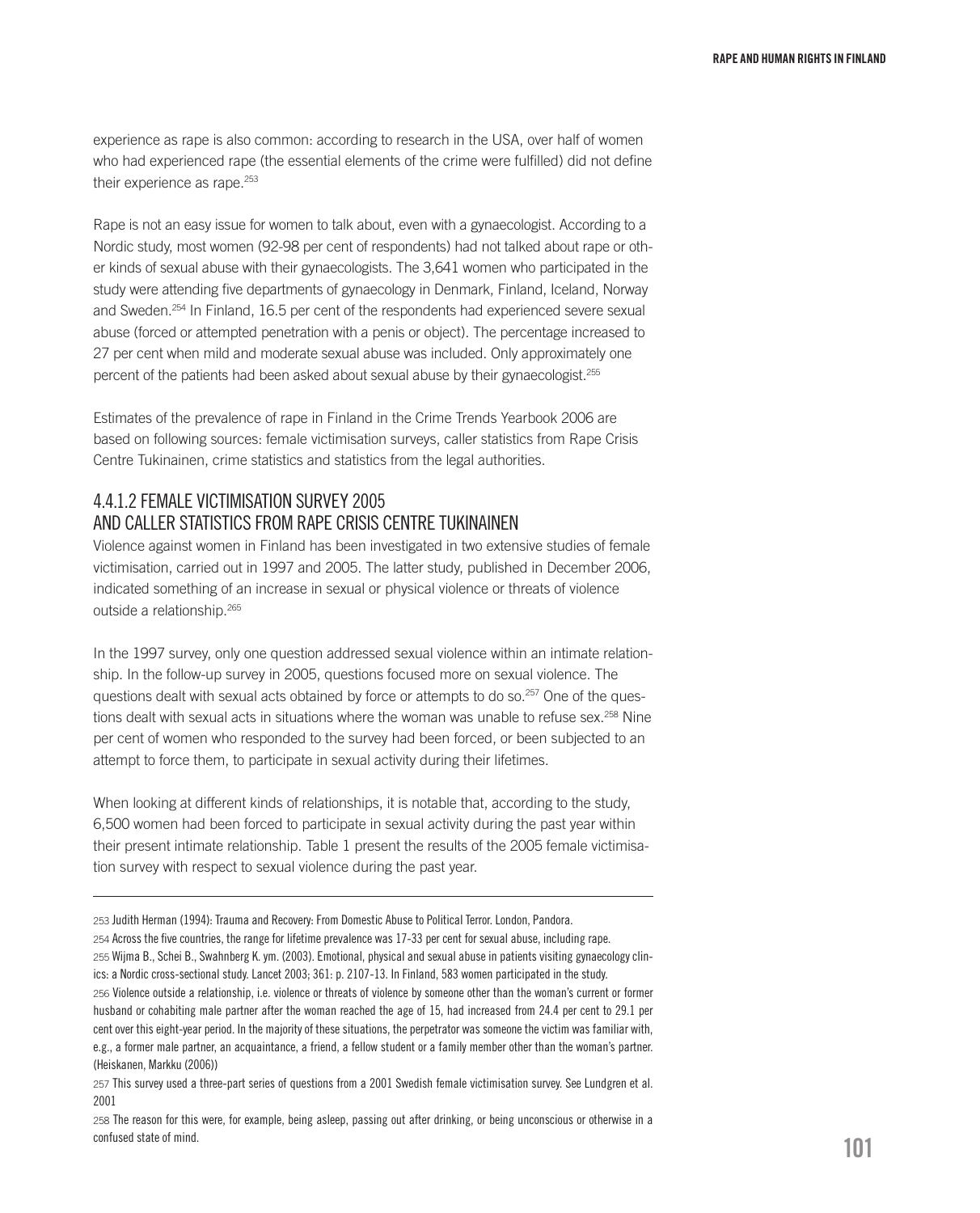#### Table 5.

Results of the 2005 female victimisation survey (Piispa, Heiskanen, Kääriäinen, Siren, 2006) with respect to questions addressing sexual violence during the past year. Sexual violence occurring outside an intimate relationship, within a present relationship and within a former relationship is included (n = number representing the relative proportion of the Finnish population).

| Experiences of sexual violence and threats of such violence<br>during the past year, women 18-74 years                                       | per cent | $\mathbf n$ |
|----------------------------------------------------------------------------------------------------------------------------------------------|----------|-------------|
| Forced to participate in sexual activity                                                                                                     | 0.8      | 14.963      |
| Forced (or subjected to attempted forcing) into sexual interaction when<br>the woman was unable resist due to sleep, intoxication or illness | 25       | 45.742      |

Source: Piispa, Heiskanen, Kääriäinen & Siren, 2006, an unpublished table.

Finland currently has two toll-free rape crisis hotlines, both operated by Rape Crisis Centre Tukinainen. In 2007, the centre received 12,851 calls. The main reason for calling was rape (33.6 per cent). Caller statistics from 2006 show that continuous sexual violence was experienced by 12.4 per cent of callers.<sup>259</sup> This percentage shows that sexual violence is commonly experienced within an intimate relationship as a series of acts, rather than as a single, clearly definable act.

# 4.4.2 Reported rapes

#### 4.4.2.1 Rapes reported to the police

Data concerning offences under the Penal Code collected by Statistics Finland refers to offences suspected by the police. An offence may be reclassified in court, in addition, a large number of cases never reach a court of law.

The average number of rapes reported annually has increased steadily. From 1995 to 1999, the average was 457, while in 1999 to 2006 – since the current legislation came into force - the average has risen to 541. In all, 5,408 rapes or attempted rapes were notified to the police during the period 1997 to 2006.

During 2006, reports to the police of aggravated rape, rape and coercion into sexual intercourse totalled 613. Though intercourse is one of the defining elements of sexual abuse, cases of sexual abuse are not included in this total. In 2007, the increase was remarkable: the police received reports of 748 rapes.<sup>260</sup>

## 4.4.2.2 What do the police reports suggest about the victim and the assailant?

In an academic research report that analysed all reports of criminal assaults and attempted assaults during 1998, the results indicated that in 25 per cent of rape cases the assailant was unknown to the victim. In another 25 per cent of cases, the victim had been in the

260 Statistics Finland (http://statfin.stat.fi/StatWeb/catnewfi/nelj2007.asp)

<sup>259</sup> Rape Crisis Centre Tukinainen, Yearbook 2007 and Yearbook 2006. In the 2007 Yearbook, caller information was classified differently: there were no longer data available that would indicate the per centage of women who experience continuous sexual violence.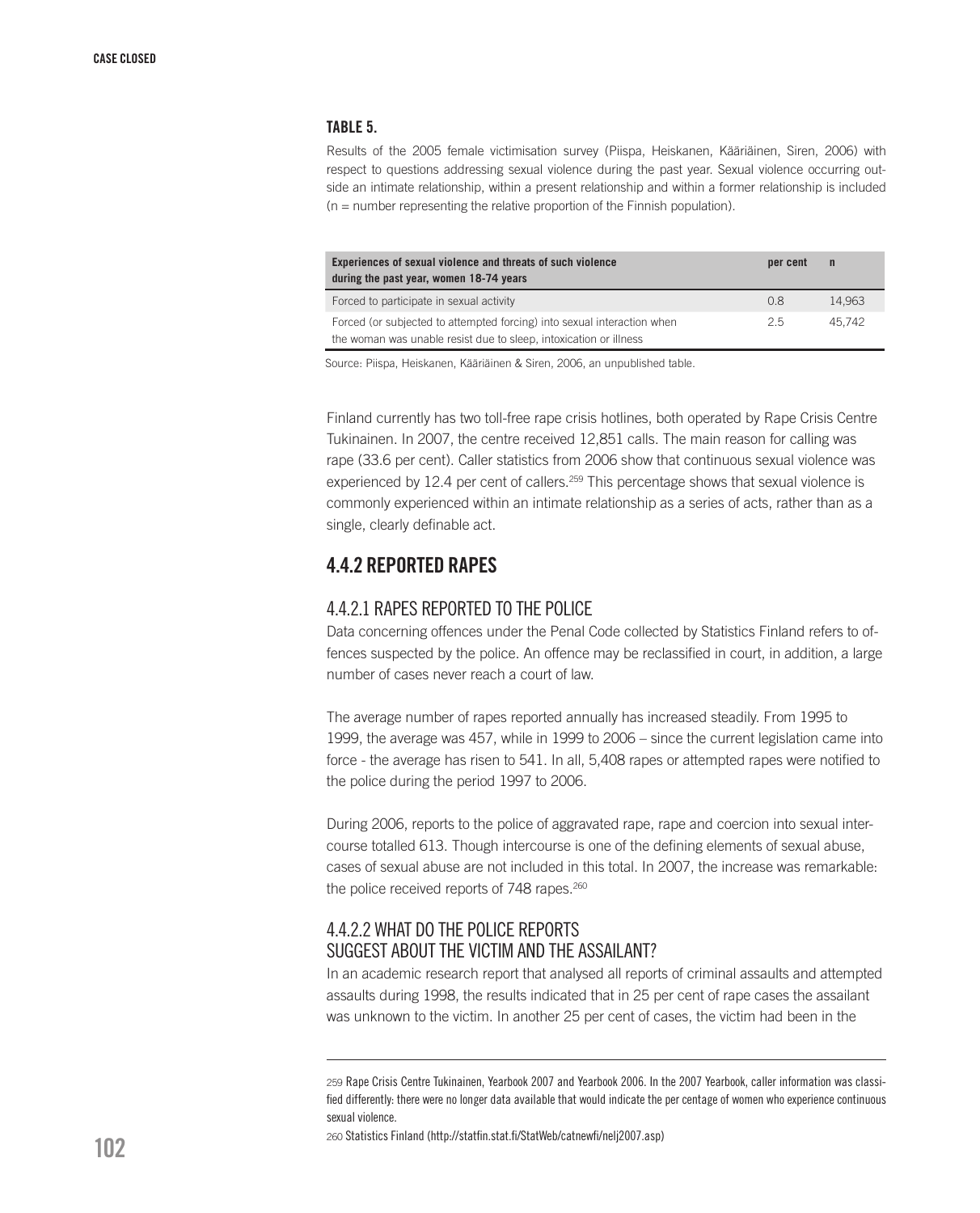company of the assailant out of his or her own will. This would include cases where, for example, both parties had left a restaurant together to continue the evening at one of their homes. In 20 per cent of cases, the victim and assailant were acquainted being, for example, friends of partners or relatives, work colleagues or neighbours. In 14 per cent of cases the assailant was a former or current partner or, in a few cases, a close relative. In rest of the cases it was not possible to ascertain from the police reports the relationship between the assailant and victim.<sup>261</sup>

According to the research, both parties in rape cases were typically young: over 70 per cent of victims were under 30. Partly for this reason the victims, and especially the accused, were rarely from the highest socio-economic grouping when compared to the whole population. The largest group (61 per cent) of reported rapes were reported by the victims themselves. Two-thirds were reported immediately or the next day at the latest. The research concludes that sexual offences often go unreported, especially in cases where the assailant is acquainted with or closely related to the victim.262

Another, more recent, study showed that in most cases the victim and the perpetrator knew each other and the offence took place at one of their homes. Women were attacked by strangers in only one in four cases. Close to half the rape cases reported to the police occurred among acquaintances or at a time when the persons involved were acquainted (so-called "date rapes"). Intimate or family relations were involved in 13 per cent of cases, where the offender was typically the present or ex-spouse, cohabitant or boyfriend. In 14 per cent of reports, the offences involved group rape.263

Among rapes within intimate relationships, various categories of rape were identified. According to the police investigations, one category involved one-off occurrences where the couple wanted to continue living together and did not want the case to be examined by the court. Other categories involved long-term spirals of violence, where the man over time had become increasingly violent. Another category consisted of reports made in connection with divorce.<sup>264</sup>

## 4.4.3 Amnesty International Finland's main concerns:

• There is a lack of data and statistical information about rape and other crimes involving sexual violence and, in particular, about the prevalence of these crimes. The Finnish government is urged to commission research of the reasons for the low levels of reporting to the police. A follow-up study of victims and assailants in reported rape cases since the current legislation came into force is also needed.

<sup>261</sup> Honkatukia, Päivi (2001): Ilmoitti tulleensa raiskatuksi. Tilastokeskus, Oikeus 2001:2, OPTL :publication 180/2001. [Honkatukia, Päivi (2001): Reported being raped. Statistics Finland & National Research Institute of Legal Policy: publication 180/2001]

<sup>262</sup> Honkatukia, Päivi (2001): Ilmoitti tulleensa raiskatuksi. Tilastokeskus, Oikeus 2001:2, OPTL :publication 180/2001. [Honkatukia, Päivi (2001): Reported being raped. Statistics Finland & National Research Institute of Legal Policy: publication 180/2001]

<sup>263</sup> Kainulainen, 2004

<sup>264</sup> Kainulainen, 2004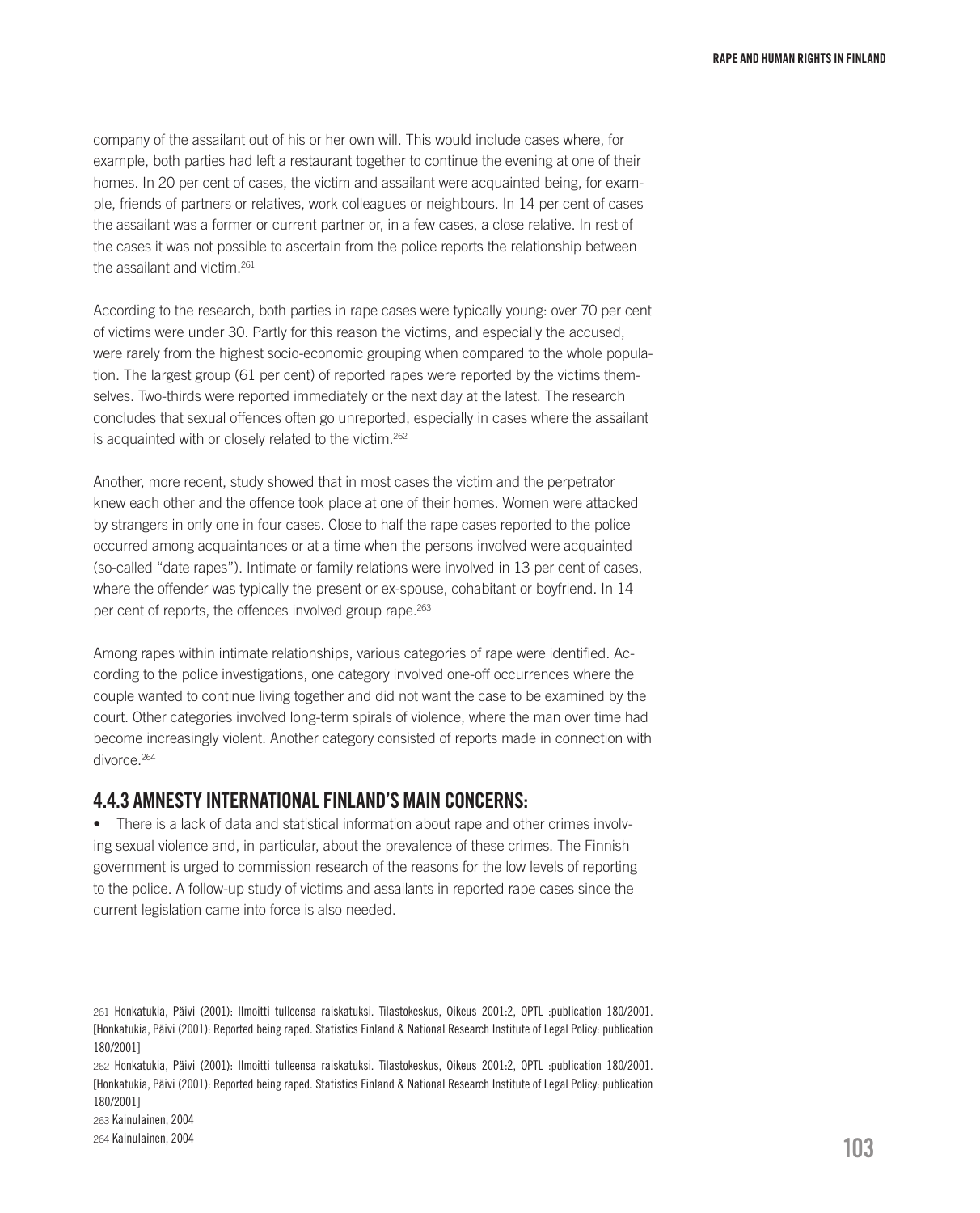# 4.5 The legal journey

**Current research has revealed many problems in connection with the police investigation, prosecution and court handling of cases involving rape. There are regional variations in standards and practices in relation to the medical examination of rape victims and the relevant recommendations are neither widely known nor used in public health services. Only a few (approximately 15 per cent) of reported rapes reach the courts. Where the prosecution decides not to prosecute, this is due to lack of evidence in 88 per cent of cases. Academic research indicates that attitudes held by the courts affect decisions and there is often focus on the victim's behaviour. Research conducted by the National Research Institute of Legal Policy shows regional inconsistencies in relation to the categorisation of crimes.** 

#### THE OUTLINE OF THE JUDICIAL PATH OF A RAPE CASE IN FINLAND

Proceedings are normally instigated by the victim of a rape or sexual assault who reports the crime to the police.

In some cases, the police may become aware of the crime from other sources or while investigating another crime. Based on the initial report, and before commencing any pre-trial investigations, the police determine whether the crime in question is subject to public prosecution or whether it is a complainant offence. A complainant offence is investigated only if the victim presents a request for the punishment of the suspect. The police have a duty to notify the victim that the police-led pre-trial investigations will be discontinued if the victim decides to withdraw the request

Upon completion of the pre-trial investigation, the file is sent to a public prosecutor who, on the basis of the evidence compiled by the police, evaluates whether a prosecution is warranted and, if it is, on what charges the suspect will be indicted. Before making this decision, the prosecutor may invite any of the parties to the case or their counsels to discuss issues related to the case if this will be of assistance to the prosecutor's decision-making or if it will facilitate proceedings before the court. The prosecutor may also require the police to collect further evidence on specific matters.

The prosecutor has a duty to prosecute if there is a prima facie case against the suspect. The prosecutor may waive the charges if there is not enough evidence or if charges cannot be brought for other reasons, for example, owing to the statute of limitations. If the prosecutor decides not to prosecute, for example, because of the lack of evidence, the victim can take the case to court.<sup>265</sup>

The prosecutor raises the charges before a court of first instance, a district court. The prosecutor, the defendant and the victim are all parties to the proceedings and may appear before the court and present claims and evidence and name witnesses. The district court will pronounce judgment either verbally at the end of the proceedings or in writing, normally within one month. All parties may appeal the judgment to a regional court of appeal. A judgment by a court of appeal may be appealed to the Supreme Court, subject to leave being granted.

265 The secondary right to institute criminal proceedings. If the victim loses the case, she is responsible for paying her own and the alleged perpetrator's legal expenses.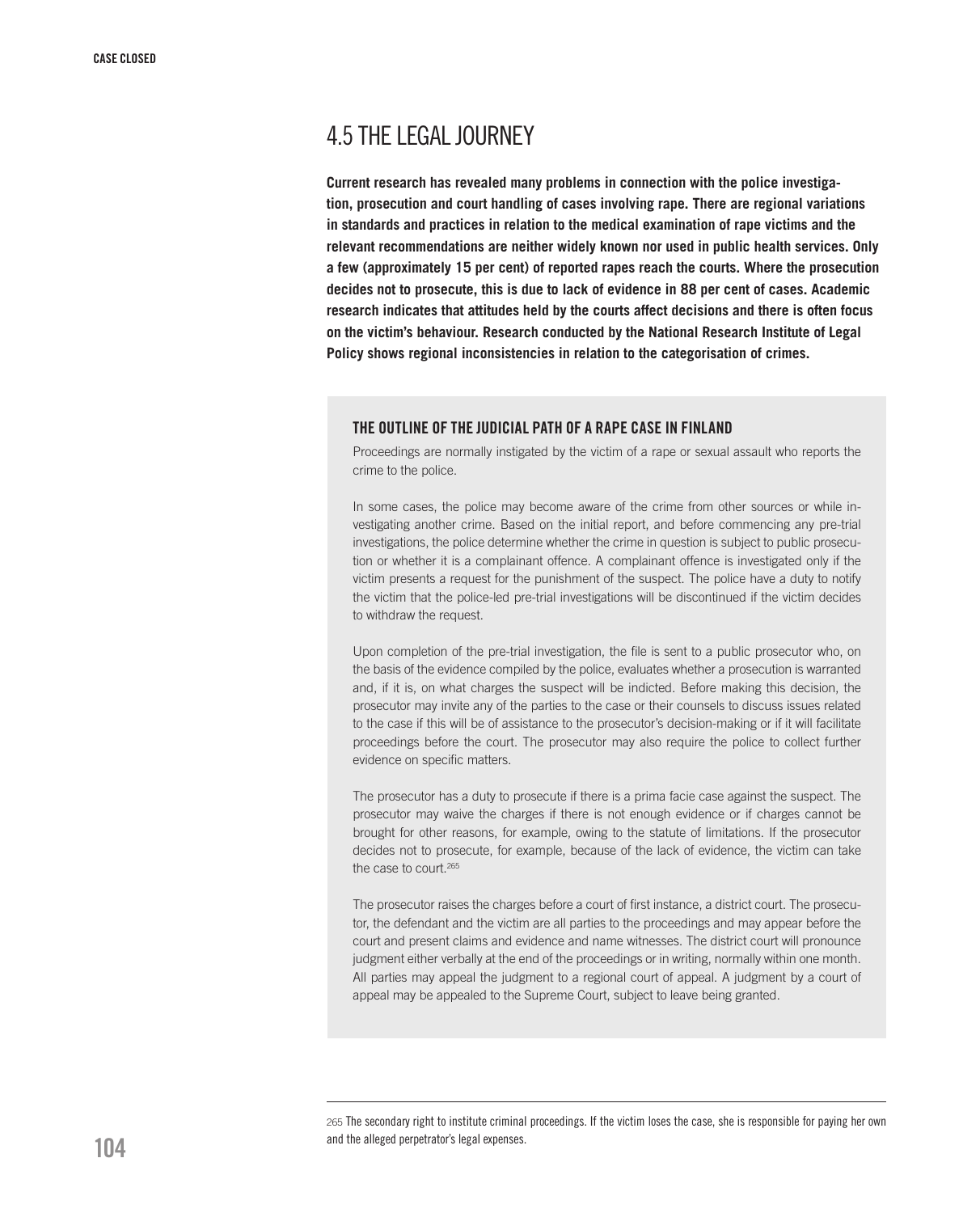# 4.5.1 Reporting the crime to the police and the police investigation

# 4.5.1.1 The importance of the nature of the victim's encounter with the police

Interviewing the injured party is often essential for determining the type of crime involved. During the interview, the police will establish the nature and extent of any injury or damage sustained by the injured party and any claims that she may have.

In Heini Kainulainen's study from 2004, many of the police officers interviewed pointed out that it was not their role to cater for the victim's mental wellbeing. Some of the officers feared that, if they were too empathetic in their approach, the impartiality of the pre-trial investigation might be jeopardised.

Kainulainen describes how, in their first meetings with women reporting rape, some police officers displayed a suspicious attitude. They did not necessarily believe the women's stories, or believed the women to be at least partly responsible for the fact that the situation had got out of hand. There were also instances where women had been given advice by the police on how to behave to avoid being raped.

The questioning of the rape victim is an important part of the pre-trial investigation. The attitude taken by police officers towards rape victims will influence the effectiveness of their investigation. If the rape victim feels that she is not getting enough support during the preliminary investigation, she may feel it is better not take the case any further. Police officers need thorough training on how to interview and deal with rape victims in a professional yet considerate manner.

The victim has a right to be represented by a state-funded attorney. Crime victims, people close to them and witnesses can have access to a support person from Victim Support Finland, an NGO. Victim Support Finland has volunteers specially trained for this task. The police must ensure that the victim is aware of these rights and must help them to contact other sources of help and support. A better arrangement might be for the police more actively to direct the support person from Victim Support Finland (etc.) to make contact with the victim. To do this the police need the victim's permission to supply contact information to a representative from a non-governmental organisation.

# 4.5.1.2 Medical examinations and preservation of the evidence

Often the first place the victim contacts after the rape is the local health centre. Information from various actors<sup>266</sup> has revealed regional variations in standards and practices concerning the collection and preservation of medical evidence. It has been claimed that, in some healthcare centres, forensic evidence is not always collected if the victim has not yet decided whether she is going to report the crime. The length of time the evidence is kept

266 This information is based on the answers given by Finnish healthcare workers for the survey Amnesty International Finland conducted in 2005-2006: "...but we need an engine," Amnesty International Finland's national survey on work against violence against women in the Finnish municipalities in 2005-2006 (only available in Finnish). [The title in Finnish: "...mutta veturi puuttuu". Amnestyn Suomen osaston valtakunnallinen kyselytutkimus naisiin kohdistuvan väkivallan vastaisesta työstä Suomen kunnissa vuonna 2005-2006]. Other actors working in the field of violence against women have confirmed this problem.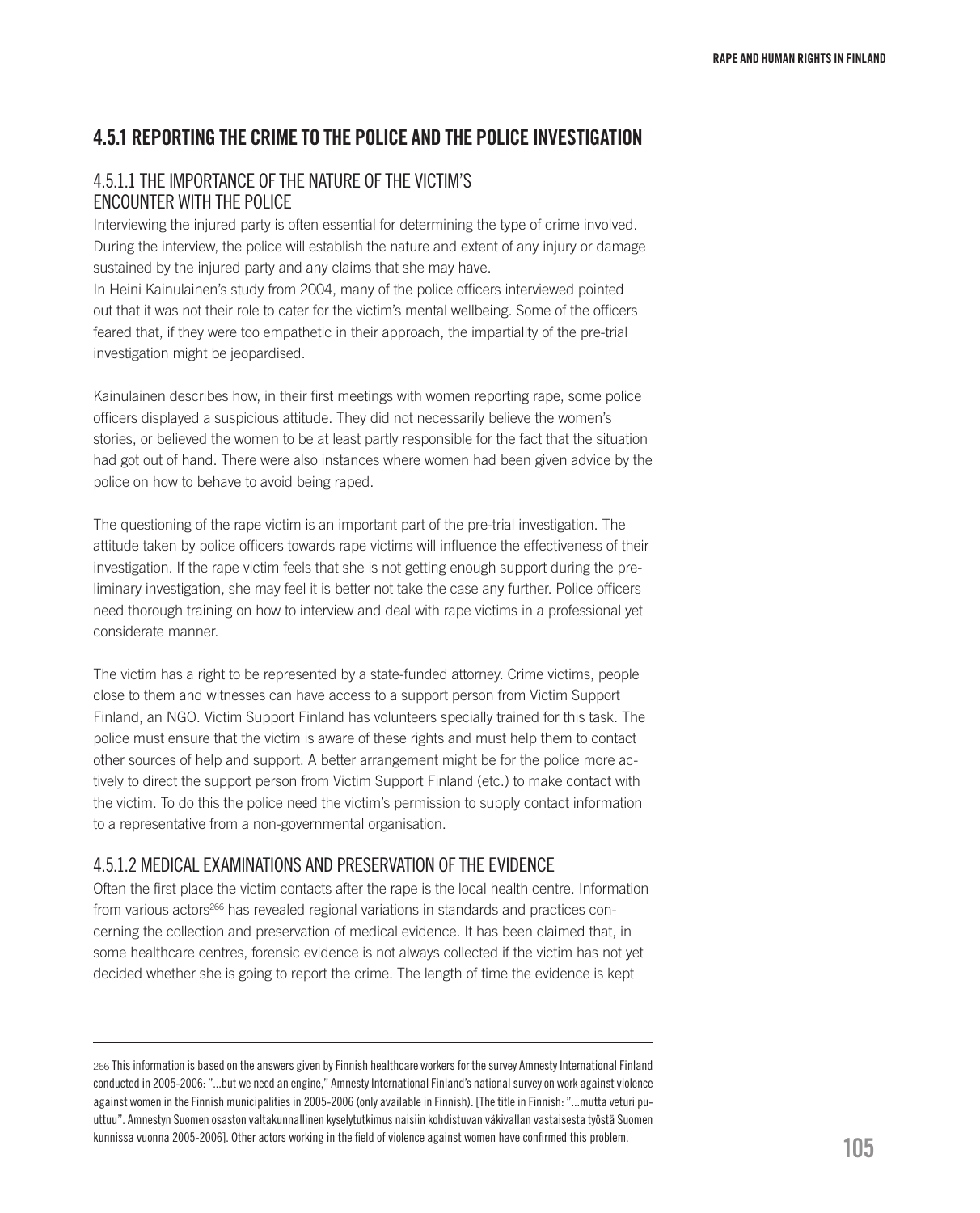also varies greatly. It is shocking that victims, who subsequently feel ready to report a rape, may be informed that the medical evidence has been destroyed simply because of "lack of space".

The problem is linked to healthcare legislation. There are unofficial recommendations about the kinds of samples needed and the preservation of the evidence. Unfortunately the handbook containing this information is neither widely known nor used.<sup>267</sup> Accordingly, it would be helpful if a minimum preservation time could be stipulated in the Act on patients' safety.<sup>268</sup>

All measures that could harmonise and improve investigative standards and the gathering of evidence, as well as improve the legal protection of those involved, need to be carefully investigated.269 Amnesty International Finland also urges that the Guidelines for medicolegal care for victims of sexual violence, produced by the World Health Organisation, should be translated, disseminated and included in the training of healthcare professionals.<sup>270</sup>

# 4.5.2 Step two: prosecution.

# 4.5.2.1 Statistics for charges brought, acquittals and convictions in cases involving rape

Only a few of the rapes reported to the police reach court, with only one in seven reported rapes ending with the conviction of the perpetrator.<sup>271</sup> Most of the analysis here is based on statistics in the latest Crime Trends Yearbook (2006), which presents figures for 1997-2005. However, more recent information from Statistics Finland relating to acquittals and the reasons behind decisions not to prosecute are also presented here.

Between 1997 and 2005, a total of 738 cases involving rape, aggravated rape or coercion into sexual intercourse (including attempts in relation to each crime) led to prosecution. Thus approximately 15 per cent of the rape cases recorded by the police in 1997-2005 led to a charge of rape as the main criminal offence.<sup>272</sup> Comparison of statistics for each year, however, shows a positive development: in 1998, only 10 per cent of reported cases were

<sup>267</sup> RAP folder: a handbook for healthcare workers concerning the acute treatment and support of a rape victim. The handbook was a joint project by NGOs and STAKES – Expert Agency of Knowledge for Welfare and Health. Rape Crisis Centre Tukinainen has organised educational courses for health professionals entitled: "There are no unnecessary medical examinations". The need for this kind of education speaks for itself.

<sup>268</sup> Law on patients' safety, which establishes other standards on the periods for which various information (x-ray films, etc.) about patients has to be kept.

<sup>269</sup> In her 2006 doctoral thesis, Päivi Hirvelä identified problems concerning cooperation between the authorities responsible for the preliminary investigation of sexual offences against children. The problems were mainly caused by lack of coordination. People working with victims of sexual violence have noted the same problems where the victims are adults.

<sup>270</sup> The same recommendation has also been made to the Hungarian government. For more information see Amnesty International's publication: Hungary: Cries unheard, p. 23. AI Index: EUR 27/002/2007

<sup>271</sup> Estimate calculated based on figures in the Crime Trends Yearbook 2006. The per centage of convictions where rape is the main criminal offence are presented in table 18, p. 84., Convictions 1997-2005.

<sup>272</sup> Honkatukia & Kainulainen (2007): Rikollisuustilanne 2006 (77-84). [Honkatukia & Kainulainen: Crime Trends in Finland 2006 (77-84).] Available at: http://www.optula.om.fi/40495.htm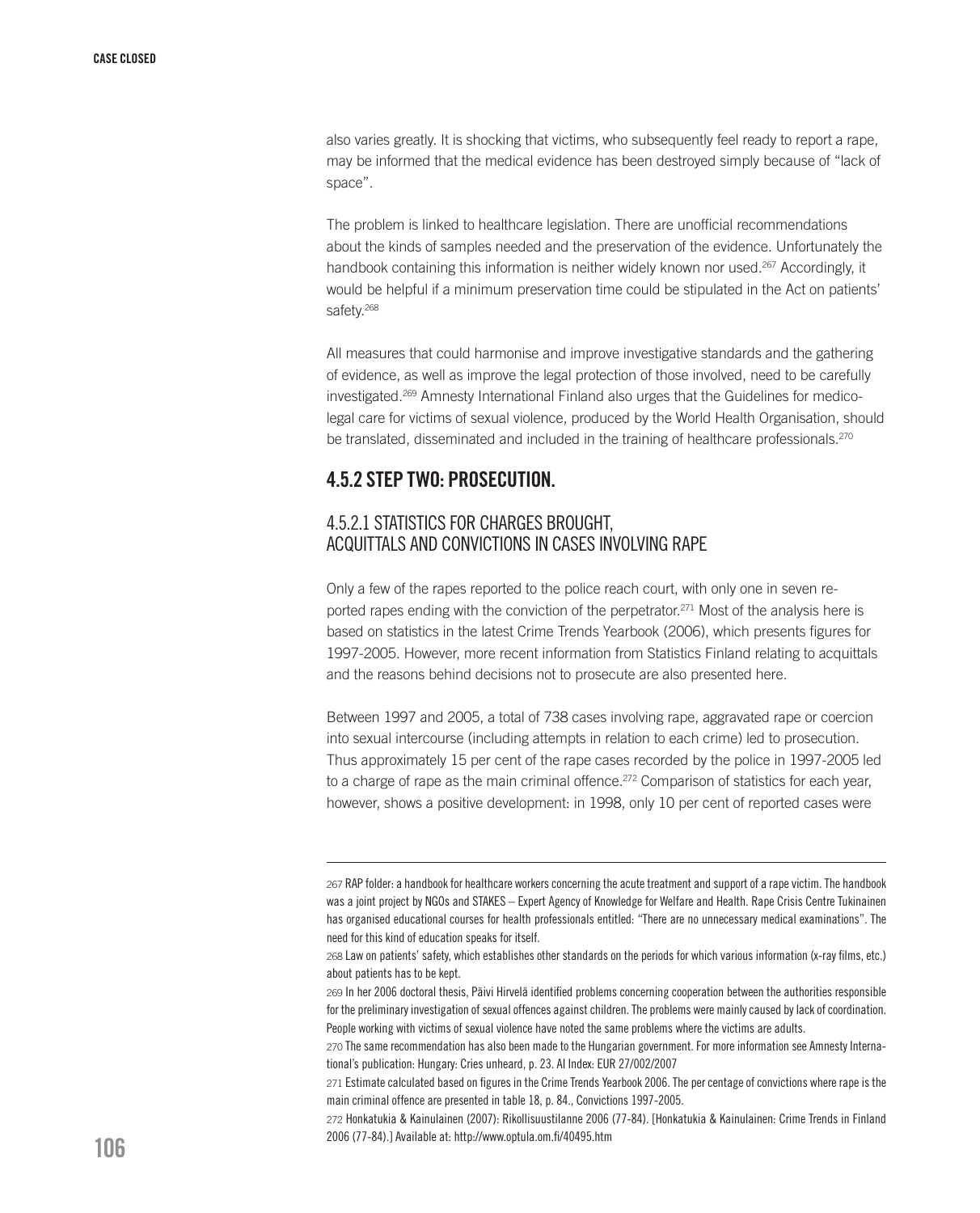convicted in district courts, while in 2001 the figure reached 22 per cent, although it fell again in 2003 to 16 per cent.<sup>273</sup>

The grounds for non-prosecution are either procedural or consequential. Grounds of the latter type include, for example, non-prosecution when the crime is considered to be minor, or where the victim exercises her right to use her own "free will" and asks the prosecutor not to bring charges.274 Such grounds are less frequently cited as the reason for non-prosecution than grounds concerning legal process. Statistics for non-prosecution for procedural reasons are presented in table 2.

According to the Crime Trends Yearbook 2007, the prosecutor decides not to prosecute in approximately 41 per cent of rape cases handed over to the prosecutor by the police. In 88 per cent of cases the reason for non-prosecution was "no evidence". In 2007, the acquittal rate in district courts was 23 per cent.<sup>275</sup>

#### Table 6. Non-prosecution.

Data based on legal statistics from Statistics Finland, 2007.<sup>276</sup>

| Non-prosecution based on procedural reasons or "free will" of complainant (waiver of measures) |                    |                          |             |                                                            |                                                       |                |  |  |
|------------------------------------------------------------------------------------------------|--------------------|--------------------------|-------------|------------------------------------------------------------|-------------------------------------------------------|----------------|--|--|
| Year                                                                                           | Charges<br>dropped | No crime                 | No evidence | Right to insti-<br>tute criminal<br>proceedings<br>expired | No right<br>to institute<br>criminal pro-<br>ceedings | "Free will"    |  |  |
| 1998                                                                                           | 90                 | 1                        | 73          | $\Omega$                                                   | 12                                                    | $\mathcal{P}$  |  |  |
| 1999                                                                                           | 87                 | $\Omega$                 | 73          | $\Omega$                                                   | 7                                                     | 3              |  |  |
| 2000                                                                                           | 136                | $\overline{c}$           | 118         | $\overline{2}$                                             | 6                                                     | 5              |  |  |
| 2001                                                                                           | 112                | $\overline{\phantom{a}}$ | 97          | $\mathbf{1}$                                               | $\overline{4}$                                        | 3              |  |  |
| 2002                                                                                           | 128                | 3                        | 102         | $\Omega$                                                   | 15                                                    | $\overline{c}$ |  |  |
| 2003                                                                                           | 140                | 3                        | 129         | $\mathfrak{D}$                                             | $\overline{4}$                                        | $\mathbf{1}$   |  |  |
| 2004                                                                                           | 165                | $\overline{4}$           | 137         | $\overline{4}$                                             | 10                                                    | 8              |  |  |
| 2005                                                                                           | 136                | 1                        | 119         | $\mathfrak{D}$                                             | 8                                                     | $\mathfrak{D}$ |  |  |
| 2006                                                                                           | 177                | $\overline{2}$           | 152         | 3                                                          | 13                                                    | $-$ *          |  |  |
| *Information not available/found.                                                              |                    |                          |             |                                                            |                                                       |                |  |  |

273 Utriainen (2006): Seksuaalirikokset historian ja tilastojen valossa. Kirjassa Oikeusteorian poluilla. Professori Rauno Halttusen juhlakirja. Lapin Yliopiston oikeustieteellisiä julkaisuja. Rovaniemi 2006. [Utriainen (2006): Sexual offences seen through history and statistics. In Oikeusteorian poluilla. Professori Rauno Halttusen juhlakirja. Edited Sauli Mäkelä. Publications of the University of Lappland. Rovaniemi]

274 See appendix to this chapter on section 12.

275 However, the statistics in relation to prosecution rates give rise to some important questions. To take an example with actual mean values: of 541 rapes reported to the police, 311 are referred to the prosecutor. Of the original 541, the prosecutor will only prosecute with rape as the main offence in 15 per cent of cases ( $n=80$ , out of  $541$ )  $\rightarrow$  15 per cent of all reported rapes end up in court. However, a greater per cent of these cases are in fact prosecuted in Finland. The overall prosecution rate in cases of rape is 59 per cent (n=185 cases, out of 311). This is why the non-prosecution rate is 41 (n= 126, out of 311). What happens in the more than 105 cases where the prosecutor brings charges, but the main offence is not rape? The article in the Crime Trends Yearbook does not answer this question. It is obvious that in many cases the offence is simply reclassified, often as a more serious crime, for example, aggravated assault. It is argued that the decisions made by the prosecution suggest that violation of the right of sexual self-determination not involving serious physical violence is not prosecuted as vigorously as "real" violence. However, this argument cannot be investigated here, but officials in the Finnish legal system are encouraged to carry out an in-depth analysis of prosecution practices.

276 http://pxweb2.stat.fi/Database/StatFin/oik/syytr/syytr\_fi.asp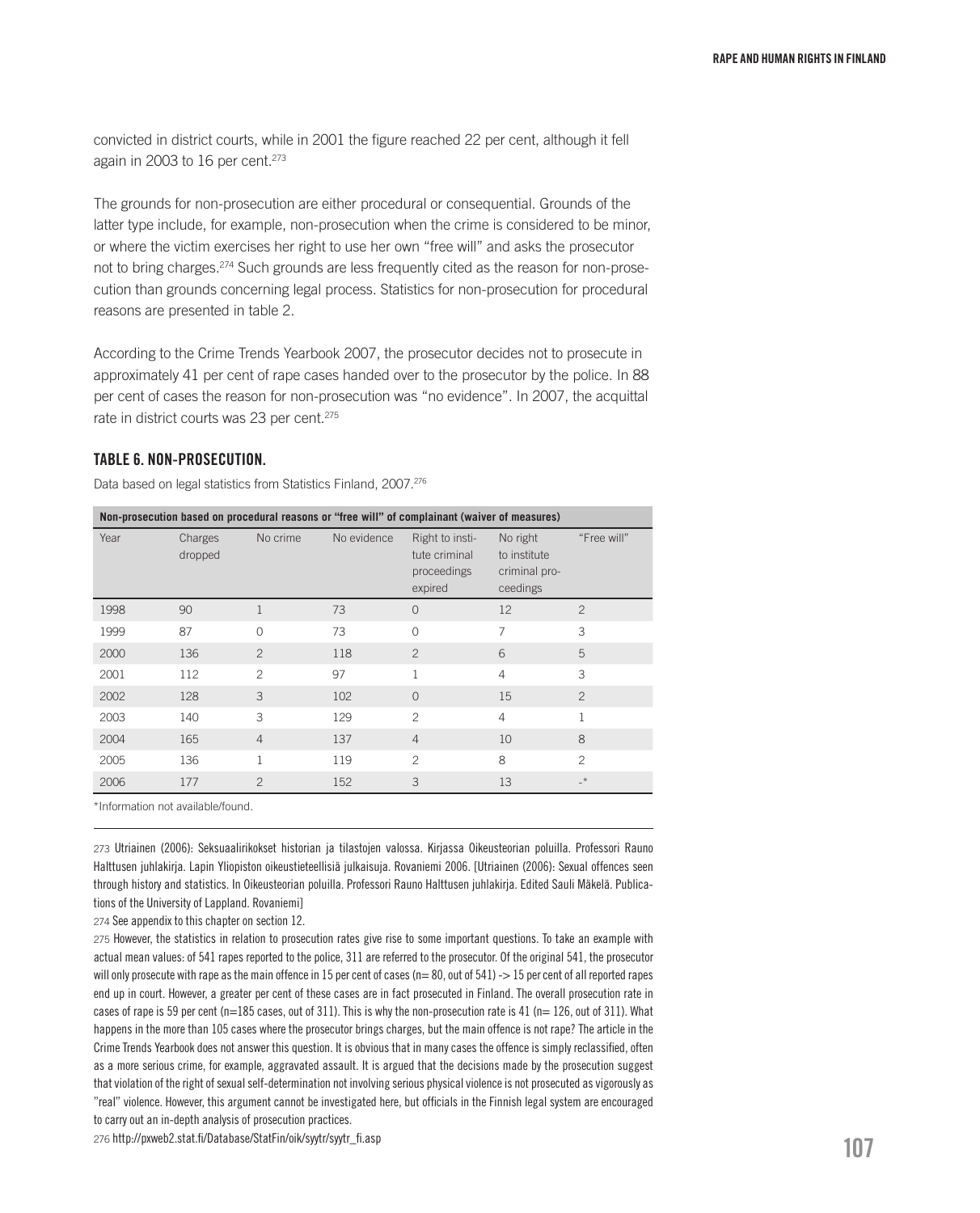# 4.5.2.2 Has the legal reform increased the number of charges in rape crimes?

In Heini Kainulainen's study published in 2004, where reported rapes took place within an intimate relationship, charges were brought in 28 per cent of cases. The charges were not, however, necessarily for rape or any other sexual offence, but might simply be, for example, for physical abuse. These cases were also dropped for a variety of reasons. According to the study, statistics showed that the legal reform had increased the number of rapes being reported to the police. A higher proportion of cases were also being solved and more cases were being referred to the public prosecutor. Prosecutors were also bringing more charges for rape or attempted rape than during previous years and more offenders were being convicted.

But the study also revealed many problems in relation to police investigations, prosecutions and court proceedings. For example, the police were dismissing rapes as non-crimes more frequently than before, prosecutors were waiving charges more frequently due to lack of evidence, and there had been an increase in decisions by the courts to dismiss charges. This indicates that closer attention needs to be paid to matters concerning the charging of alleged offenders and legal proceedings.

# 4.5.2.3 Deliberation by the prosecutor: no evidence or just not valued as evidence?

The testimony of the victim is often considered to constitute the only evidence of the crime, especially where no injuries are documented. Careful investigation, however, will often uncover other kinds of evidence – text messages, e-mails, psychologists' opinions, testimonies from support persons from non-governmental organisations, testimonies from friends etc. – but importance is rarely attached to such evidence in court, or considered as constituting proof by the prosecutor. However, such evidence should be taken into account when bringing charges.

Many researchers and practitioners of law have stated that bringing more rape cases to trial will enhance victims' rights. According to academic research, in cases where it is especially difficult to prove that a crime has been committed – such as cases where the essential elements of the crime are often referred to as being more subjective (in rape the issue is whether there was consent to intercourse) – the criteria as to what constitutes adequate evidence for pressing charges cannot be the same as in cases where the essential elements of the crime can be assessed more objectively.277

# 4.5.2.4 Are there regional variations (and differences in reasoning) behind sentences for rape?

Research conducted by the National Research Institute on Legal Policy in Finland identified a judicial problem in relation to rape, that is, there were regional inconsistencies in the way the crimes were categorised.<sup>278</sup> The research states that this indicates differences in

<sup>277</sup> For references of the importance of the subjective criteria see Klami (1990, 196-199), Ekelöf and Boman (1992, 119) and Hahto (2004, 475- 478, 539-544).

<sup>278</sup> Lappi-Seppälä & Hinkkanen (2004): Selvityksiä raiskausrangaistuksista ja rangaistuskäytännön yhtenäisyydestä [Report on convictions for rape and consistency in the means of punishment]. The National Research Institute on Legal Policy in Finland, report number 61.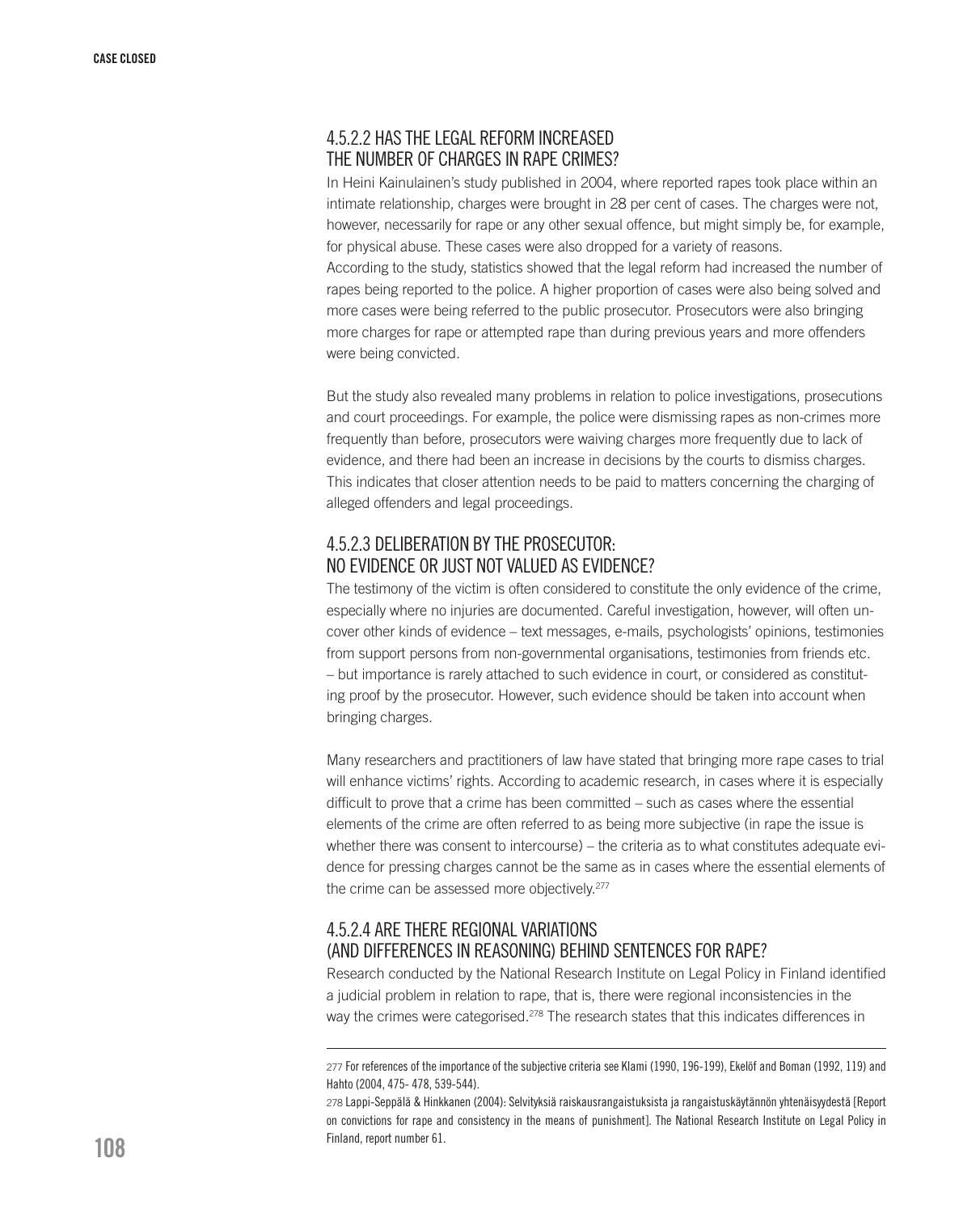reasoning about the essential elements of the crime. The decision whether to bring the crime to court as aggravated rape, rape or sexual intercourse obtained by coercion is the result of a deductive process. If these crimes are identified differently in different courts this will obviously affect the level of convictions, since the punishment in lesser crimes is less severe.

The regional inconsistencies identified by this research indicate that the way the present legislation is implemented compromises the rights both of the victim and of the accused. Proceedings concerning sexual offences in courts at all levels need to be carefully monitored.

Transparency in relation to the prosecution of sexual offences against women would be increased by establishing a specific body to monitor reported rapes throughout their legal journey. This would assist the authorities in identifying weaknesses in the current system and help bring about urgently needed improvements in the legal protection of women.

# 4.5.3 Court proceedings and the courts' attitude to rape

# 4.5.3.1 Mitigating circumstances

It is alarming that the existence of a relationship between the victim and the perpetrator is still often seen as a reason to minimise the gravity of the sexual crime. As Niemi-Kiesiläinen points out, any interaction between the victim and the perpetrator before the rape has historically been used to induce feelings of guilt in the victim and to minimise the seriousness of the crime. This approach has not been wholly eliminated in the new law on sexual offences. Niemi-Kiesiläinen proves this by referring to the explanatory notes to the current law.279 Although the notes state that "… the relationship between the perpetrator and the victim should not be mentioned as an extenuating circumstance…", a little later the text makes a u-turn, stating that "… interaction between perpetrator and victim prior to the act together with other circumstances of the act" could constitute extenuating circumstances (Government Bill 6/1997, 175).280 What is the distinction between a relationship and an interaction? Niemi-Kiesiläinen suggests a worst-case scenario where the mention of interaction in this context could give rise to a serious danger of widening the scope of mitigating circumstances to different kinds of interactions between, for example, a boyfriend and girlfriend, between spouses or ex-spouses and so on.281

# 4.5.3.2 Does the victim's behaviour play a crucial role in rape trials in Finland?

Research by Vilja Hahto published in 2004 studied the attitudes of members of the court. Hahto states that it is typical in Finland for rape trials to focus on the victim's behaviour, while in other kinds of crime the victim is seen more as a "pure" victim, not as someone who may have provoked the offence. According to Hahto, there are two situations in rape trials where it is common for the court to consider whether the victims' behaviour contributed to the commission of the crime.

<sup>279</sup> Niemi-Kiesiläinen, 2004, 184

<sup>280</sup> Niemi-Kiesiläinen, 2004, 184

<sup>281</sup> As stated earlier, marital rape has been criminalised in Finland, although this only happened 10 years ago. But marriage is still specifically mentioned as a ground on which the victim may withdraw her complaint or the prosecutor may drop the charges (Government Bill 6/1997).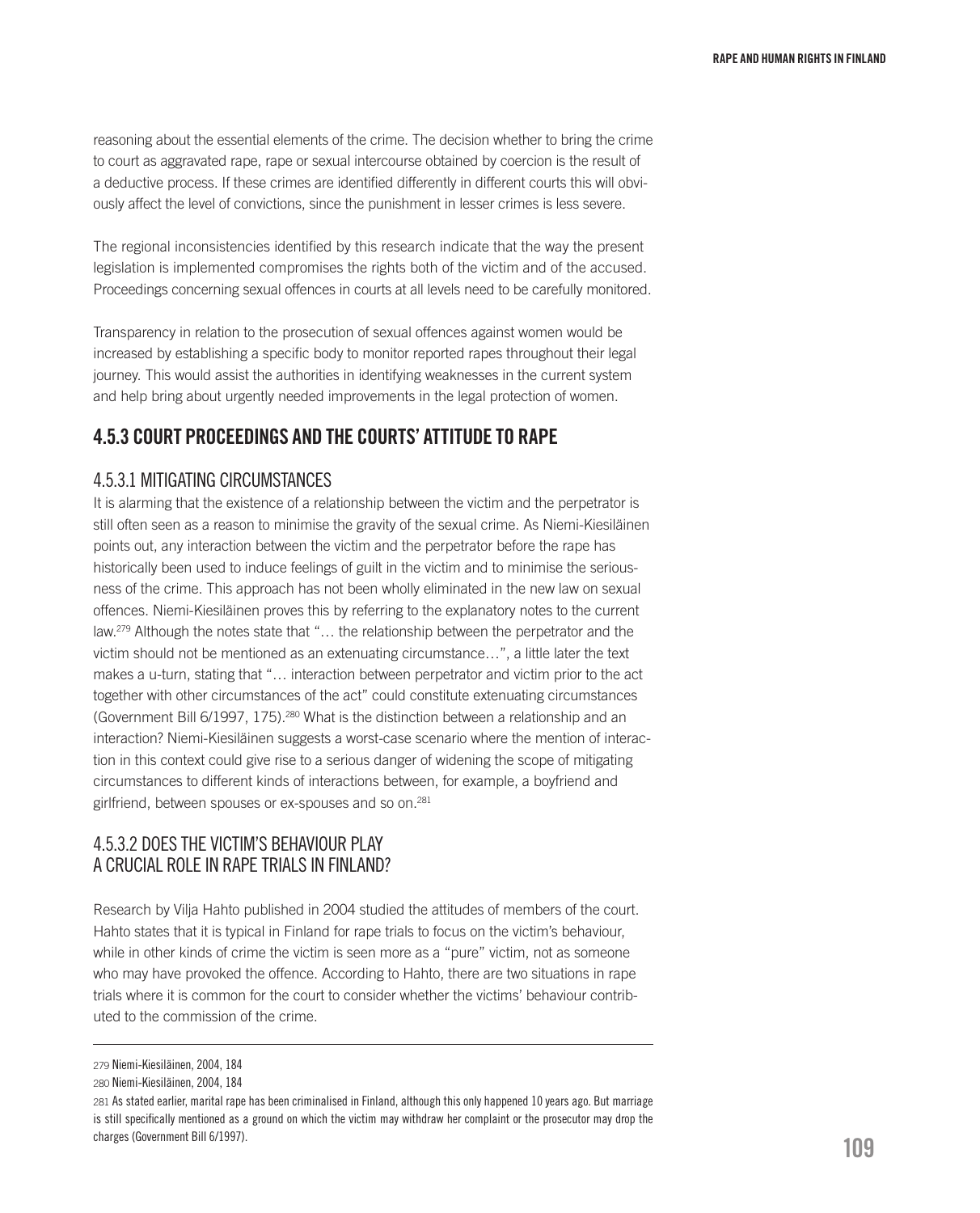Firstly, the court may investigate whether the accused could have been mistaken about the victim's consent. In this regard, however, courts seem less concerned with the offender's reasoning than with the victim's communication of her lack of consent. Reading between the lines, the court is really saying: Perhaps she consented to sex after all? This approach clearly has roots in attitudes to women's and men's sexuality, gender roles and stereotypes.

Hahto emphasises that courts should consider whether it is ever really possible for perpetrators to be mistaken. If a perpetrator's alleged mistake is based on damaging, discriminatory fantasies about women's sexuality, it should not be accepted as a defence.<sup>282</sup>

Secondly, the court may examine the victims' behaviour in relation to her character. This approach is also clearly unjustified from a human rights perspective. Hahto's research reveals that the amount of attention paid in court to the victim's behaviour raises doubts about the fairness of trials. For example, during both police investigations and court proceedings, there is far more focus on the victim's use of alcohol than the perpetrator's level of intoxication. Time spent together by the victim and the perpetrator is also seen as a mitigating circumstance. Hahto insists that the court cases analysed in the study do not suggest that victims' actions wrongfully facilitated the crimes or diminished the culpability of the offenders.<sup>283</sup>

Hahto identifies three contexts<sup>284</sup> where the victim's behaviour is subjected to closer examination during legal proceedings: the time leading up to the rape; the rape itself; and, finally, in connection with the evaluation of other relevant matters.285

Hahto concludes that the Finnish courts often put the blame for the rape on the victim by signalling that she should not have consumed alcohol, flirted or, in particular, accepted an invitation to continue the evening on private premises.

The research was based on material collected from Finnish court cases, of which the majority were heard before 1999. Approximately one-third were heard during 2000-2002. Accordingly there is no certainty that the attitudes of the prosecutors, judges and jurors presented in Hahto's study are the same today. Attitudes do not change quickly, however, nor have there been widespread changes in court personnel.286

<sup>282</sup> Hahto, 2004, 475

<sup>283</sup> Hahto, 2004, 542

<sup>284</sup> Hahto, 2004, 467-515

<sup>285</sup> It is interesting to see that Hahto's examples of Finnish court cases contain similarities to cases referred to in Chapter 2 of this report (on Denmark). For example, though victim cried throughout the rape, pleading that she had recently had an abortion and the doctor had forbidden intercourse. The court did not view this as "strong resistance". To review the Finnish example see Hahto, 2004, 505

<sup>286</sup> In 2004, legislative counsellor Vilja Hahto from the Finnish Ministry of Justice published research into the victim's contributory liability for rape and the liability of the offender . One purpose of Hahto's study was to define how the behaviour of the victim could affect the criminal and tortious liability of the offender. Another objective was to clarify the current legal position in both theory and practice. By referring to cases, Hahto examines situations where the court accorded relevance to the victim's actions. In her research, Hahto addresses particular questions concerning sexual intercourse obtained by coercion, rape and aggravated rape.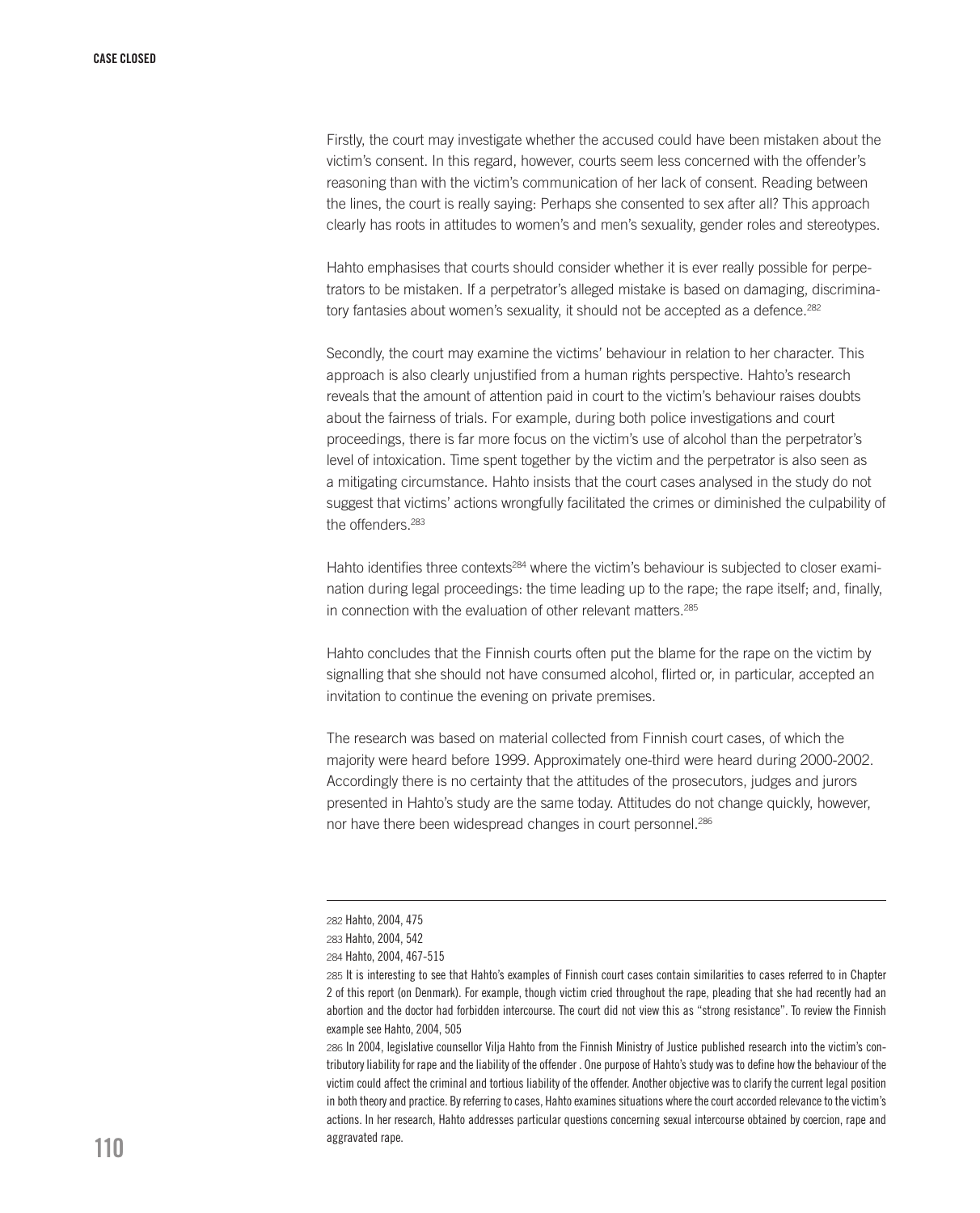Research into criminal proceedings for rape since the current legislation came into force is very scarce. This is because, since the legal reform, nearly all rapes that are prosecuted are heard in closed court sessions. This makes it very difficult to carry out research into the courts' reasoning in relation to convictions for rape and other crimes against the right of sexual self determination. However, without research or scrutiny of the way in which rape cases are investigated, of the way the legislation is applied in practice and of the courts' reasoning behind convictions, it is impossible to assess whether the current legislation has enhanced the rights of the victim.

## 4.5.4 Amnesty International Finland's main concerns:

• There is a need to increase awareness of the traumatising effects of violence and, in particular sexual violence, in the basic and advanced training of police officers and prosecutors. Methods for investigating sexual violence need further development, including police officers' treatment of rape victims.

• Amnesty International Finland recommends the adoption in the Finnish Penal Code and legal practice of the principles of evidence in cases of sexual violence set forth in the Rules of Procedures and Evidence of the ICC.<sup>287</sup>

• Amnesty International Finland is also concerned about regional variations in forensic examinations. The state has a duty to raise the standards of forensic examinations and of the medical treatment of victims of rape and sexual violence.

• According to an established international recommendations the legal process should not focus on the victim's behaviour. In court proceedings, relations between the perpetrator and the victim should not be seen as a mitigating circumstance. If such relations are referred to, this should include an analysis of the power relations existing both between the parties in particular and in terms of society's gender-based attitudes in general. In other words, the court should bear in mind that power relations are influenced by gender.

• There is an urgent need for a higher level of transparency and increased research in relation to sexual offences against women. Amnesty International Finland calls for the establishment of a monitoring body tasked with following cases of rape throughout their legal journey. Such scrutiny would assist the authorities in identifying weaknesses in the current system and help bring about urgently needed improvements in respect of legal protection for women. Such a monitoring body would also enhance the transparency of the legal processes in question.

# 4.6 Legal and psychosocial support for victims of rape

**In Finland, victims of sexual offences or offences involving domestic violence may obtain the help of a legal counsel and/or support person appointed by the court. There is no system of state-run or organised support for victims of sexual violence in Finland. The need for** 

<sup>287</sup> ICC, Rules of Evidence and Procedure, Rule 70:

a) Consent cannot be inferred by reason of any words or conduct of a victim where force, threat of force, coercion or by taking advantage of a coercive environment undermined the victim´s ability to give voluntary and genuine consent, b) Consent cannot be inferred by reason of any words or conduct of a victim where the victim is incapable of giving genuine

consent.

c) Consent cannot be inferred by reason of the silence of, or lack of resistance by, a victim to the alleged sexual violence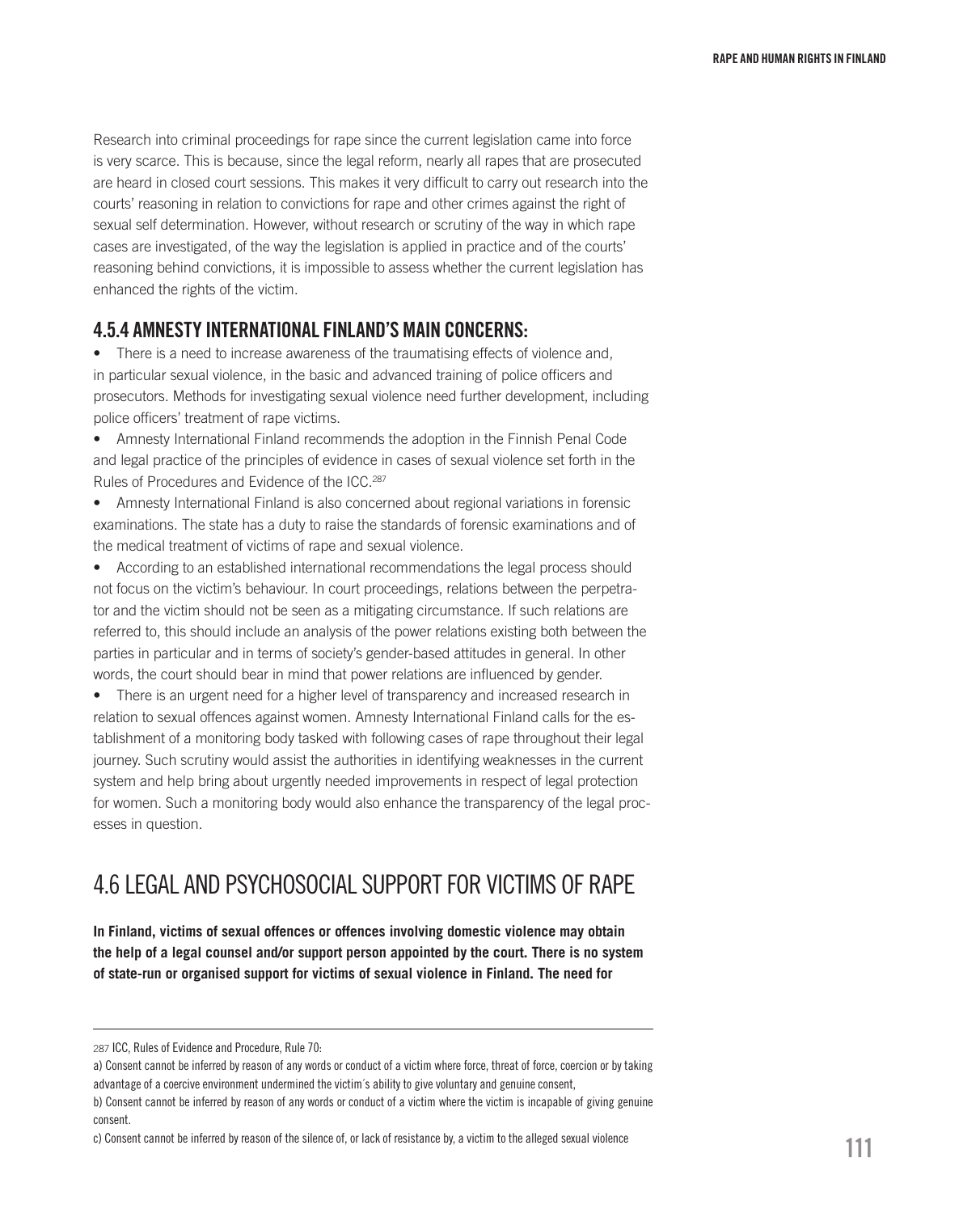**nationwide, easily available services for victims of sexual violence was acknowledged when Parliament debated the legal reform in 1997, but so far there has been no real progress in establishing such a system. A special programme to assist victims of rape has been developed at one hospital in Finland. In addition, Finland currently has one nationwide organisation specialising in helping people exposed to sexual violence.**

In Finland, the injured party may engage a legal counsel for the pre-trial investigation. Such counsel may also be present during the victim's interview with the police. Victims of sexual offences or offences involving domestic violence may obtain the help of a legal counsel and/or support person appointed by the court. Victims of crimes involving serious violence or sexual crimes may be provided with a trial counsel at the expense of the state, regardless of his or her financial status. However, healthcare personnel fail to make rape victims sufficiently aware that this type of support is available.

Amnesty International Finland carried out a national survey on work in municipalities during 2005-2006 to combat violence against women. The results revealed a lack of awareness among healthcare personnel at a municipal level about available information on sexual violence. There is a handbook – known as an RAP folder – aimed at healthcare personnel, which gives information about the acute help needed by rape victims. According to the survey, the folder was known about and used in only 23 per cent of the municipalities that responded to the survey.288

There is only one hospital in Finland that has a special programme to support rape victims. The programme (known as RAISEK) was initiated by gynaecologists working at the Central Finland Central Hospital. The staff found caring for rape victims both challenging and distressing and decided in 2001 to start a development programme to improve the situation. Importance was attached to involving professionals from various fields in the development of the programme, which also aimed to focus on the victim's point of view.289 The programme aims to provide continuous and comprehensive support for the victim, improve staff competence and provide information and training at a regional level.<sup>290</sup>

Finland currently has one nationwide organisation that specialises in supporting people exposed to sexual violence: Rape Crisis Centre Tukinainen. The centre maintains two toll-free emergency helplines. One helpline provides support for people exposed to sexual violence, their relatives and friends, and also advises experts from various fields who are in need of consultation. The other helpline offers legal advice. The centre also organises open and long-term crisis groups and week-end sessions. The centre currently has two offices, one in Helsinki and another in Jyväskylä.

<sup>288</sup> The whole report is available at the amnesty.fi website, but unfortunately only in Finnish.

<sup>289</sup> More information about the development of RAISEK: Nykänen (2004): Raiskauksen ja/tai seksuaalisen väkivallan kohdanneen naisen hoidon kehittäminen Keski-Suomessa. Diakoninen sosiaali-, terveys ja kasvatusalan koulutusohjelma, Pieksämäen yksikkö. [Nykänen (2004): Developing care of women exposed to rape and / or sexual violence in Keski-Suomi. Education programme for deacons working in the area of social-, health- or education. Pieksämäki unit, Finland]

<sup>290</sup> Amnesty International Finland recognised the pioneering work carried out in Central Finland's healthcare district and Central Hospital with a Candle Prize awarded on 10.12.2007. The Candle Prize is awarded for outstanding grassroots human rights work in Finland.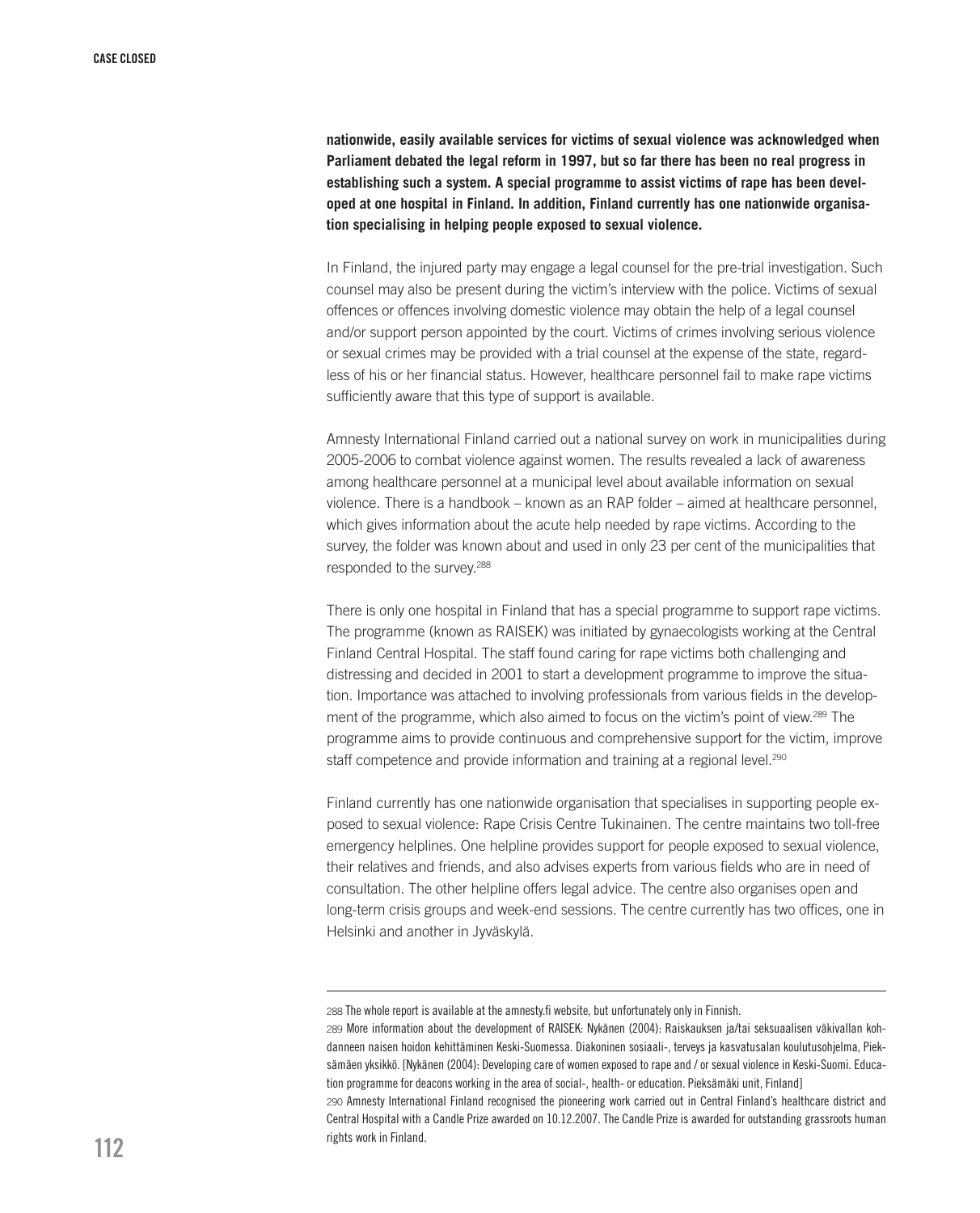Help is also available for victims of sexual violence and rape from other non-governmental organisations, such as the Victim Support Finland, which is a joint initiative by several national organisations. Victims, people close to them and witnesses may request help from a support person provided by Victim Support Finland when necessary. Victim Support Finland has volunteers specially trained for this task.291

# 4.6.1 Amnesty International Finland's main concerns:

• Amnesty International Finland reminds the government of its international obligation to establish state-funded services that are readily available nationwide for victims of rape and sexual violence.

# 4.7 Political leadership relating to sexual crimes against women

**The Finnish government has responded to international criticism by claiming that various measures have been taken to combat violence against women. Unfortunately, these measures have taken the form of short-term interventions, such as, for example, the project coordinated by the Ministry of Social Affairs and Health, which focused on preventing violence within intimate relationships and domestic violence. The project was launched in 2004 but was wound up in 2007.**

In general, the government has argued against any obligation to take specific measures targeted at preventing violence against women, since it believes its general programmes, which aim to reduce violence in society as a whole, are sufficient. These general programmes make hardly any mention of sexual violence and rape as a form of violence against women. Actions taken so far, by both central and local authorities, have been inadequate.

# 4.7.1 Sexual violence is gender-based

Organisations that campaign against gender-based violence and sexual violence in Finland are often confronted by the argument that sexual violence is not gendered, since women are also liable to perform acts of sexual violence. From an individual and psychological perspective, it is clear that some women use various forms of violence. From a societal perspective, however, there is no doubt about the gender of perpetrators. According to statistics from 1999-2006, in 99.3 per cent of all convictions for aggravated rape, rape, sexual intercourse obtained by coercion, sexual abuse and enforced sexual acts, the offenders were men ( $N = 1,017$ ). During that period, there were only seven convictions (0.7 per cent) – for sexual abuse and enforced sexual acts – where the perpetrators were women.<sup>292</sup>

<sup>291</sup> There is also the Monika – Naiset liitto ry - Multicultural Women's Association that assists women and their children who are victims of violence. The Association also distributes information with the aim of preventing violence against women and attempts to facilitate the integration of immigrants in Finland. Another NGO providing help, advice and support, especially for women who have experienced violence or the threat of violence, is Women's Line. Women's Line is a national telephone helpline that was set up in spring 2002. See the Amnesty.fi website for information about other organisations involved with the SVAW campaign in Finland.

<sup>292</sup> Information provided on request from Statistics Finland.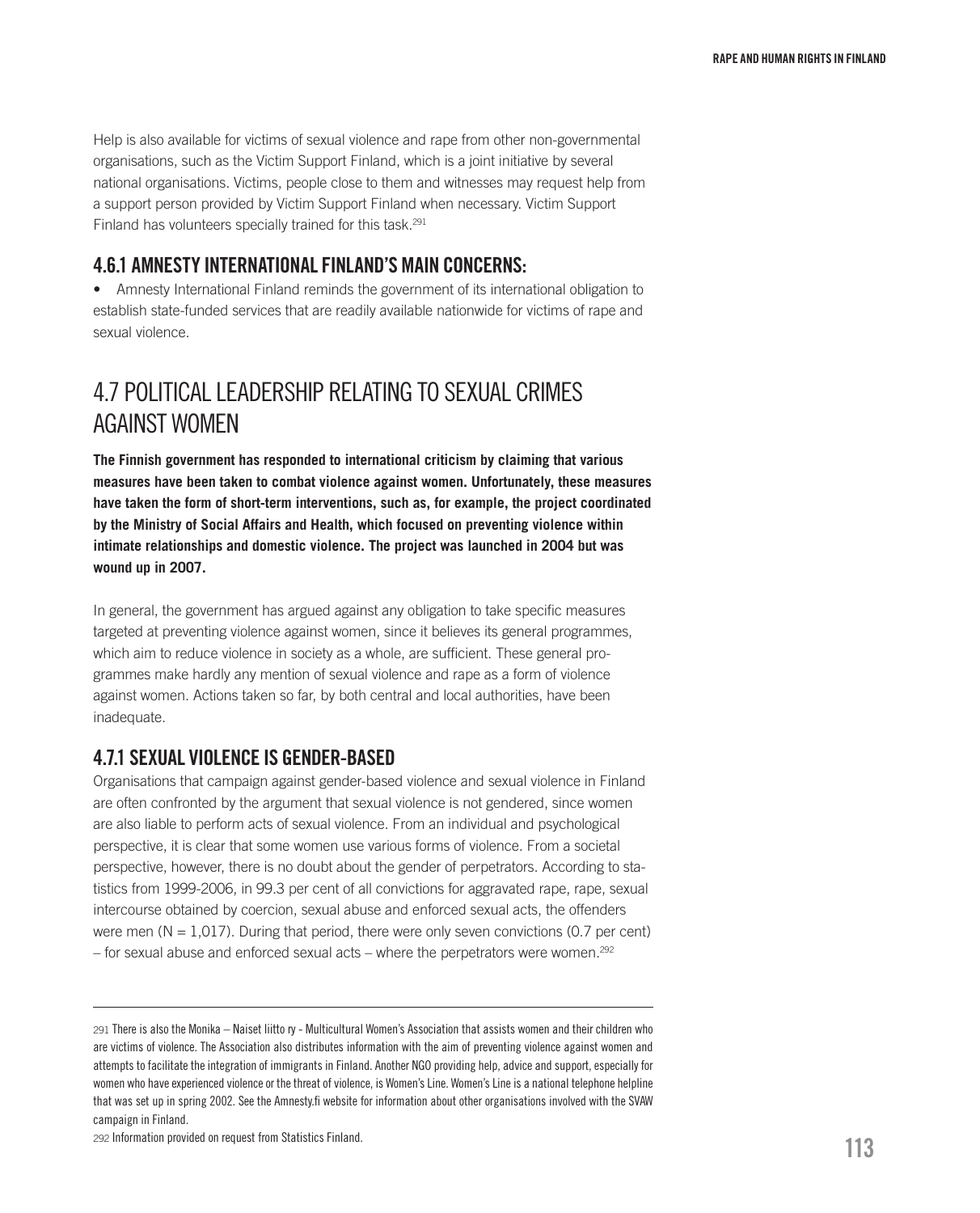Rape Crisis Centre Tukinainen records that 2 per cent of rape victims calling its helplines are men, and of callers having experienced sexual abuse as a child 6 per cent are men.293 The fact that children are a risk group – both girls and boys – also indicates that sexual violence is associated with existing power relationships in society.294

In Finland, 2 per cent of girls under 15 have experienced coercion into sexual activity, with 6 per cent of these girls having experienced violence in this context. Among boys of the same age, 0.3 per cent reported having experienced sexual coercion or violence.<sup>295</sup>

There is no official data on the prevalence of sexual offences committed against LGBT persons. Academic research studies indicate that only a few victims (0.4 per cent) of sexual violence are men.296

It needs to be made clear that campaigns that uncover the gender- and power-based causes of violence do not aim to stigmatise men, rather they aim to identify behaviour and situations that lead to crimes of violence and propose practical solutions that address the effects of such crimes. It is society and the normative heterosexual culture that gives rise to gender-based violence that have to change. The human rights of all groups, both minorities and majorities, will benefit from improved recognition of sexual violence, the special knowledge needed to support victims of sexual violence and preventive actions targeted to combat violence at a grassroots level. Accordingly, preventive work at all levels of society, especially within schools, is imperative.

# 4.7.2 Need for a specific national action plan to combat violence against women in Finland

The government of Finland has sidestepped international criticism by asserting that measures aimed at combating violence against women are included in other state-coordinated action plans, such as, for example, the Finnish government's Internal Security Programme and the National Programme for Reducing Violence. However closer examination of, for example, the Internal Security Programme shows that violence against women is not named, discussed nor specially targeted. The wording carefully excludes references to gender, referring to, for example, "violence in the family" and "violence in close relationships". This gender-neutral approach has been claimed to reduce political resistance, but so far the programme has not helped develop better services or legislation to protect the victims of gender-based violence.

Another problem with these programmes is that sexual violence and violence against women are concealed underneath other kinds of threats to security and forms of vio-

<sup>293</sup> Rape Crisis Centre Tukinainen Yearbook 2007.

<sup>294</sup> There is recent research available about the sexual abuse of, and sexual violence against, children in Finland, but the scope of this article makes impossible to review this research.

<sup>295</sup> These results are reported in Ellonen, Kivivuori, Kääriäinen (2007): Lapset ja nuoret väkivallan uhreina [Children and adolescents as victims of violence]. Published by the Police Academy of Finland and the The National Research Institute on Legal Policy in Finland, Helsinki.

<sup>296</sup> Kainulainen, Heini (2007): Raped? Sexual Assault in Criminal Proceedings. In Procedural Law, court administrations. Edited by Peter Wahlgren. Scandinavian Studies in Law, Vol.51. Stockholm Institute for Scandinavian Law. Stockholm.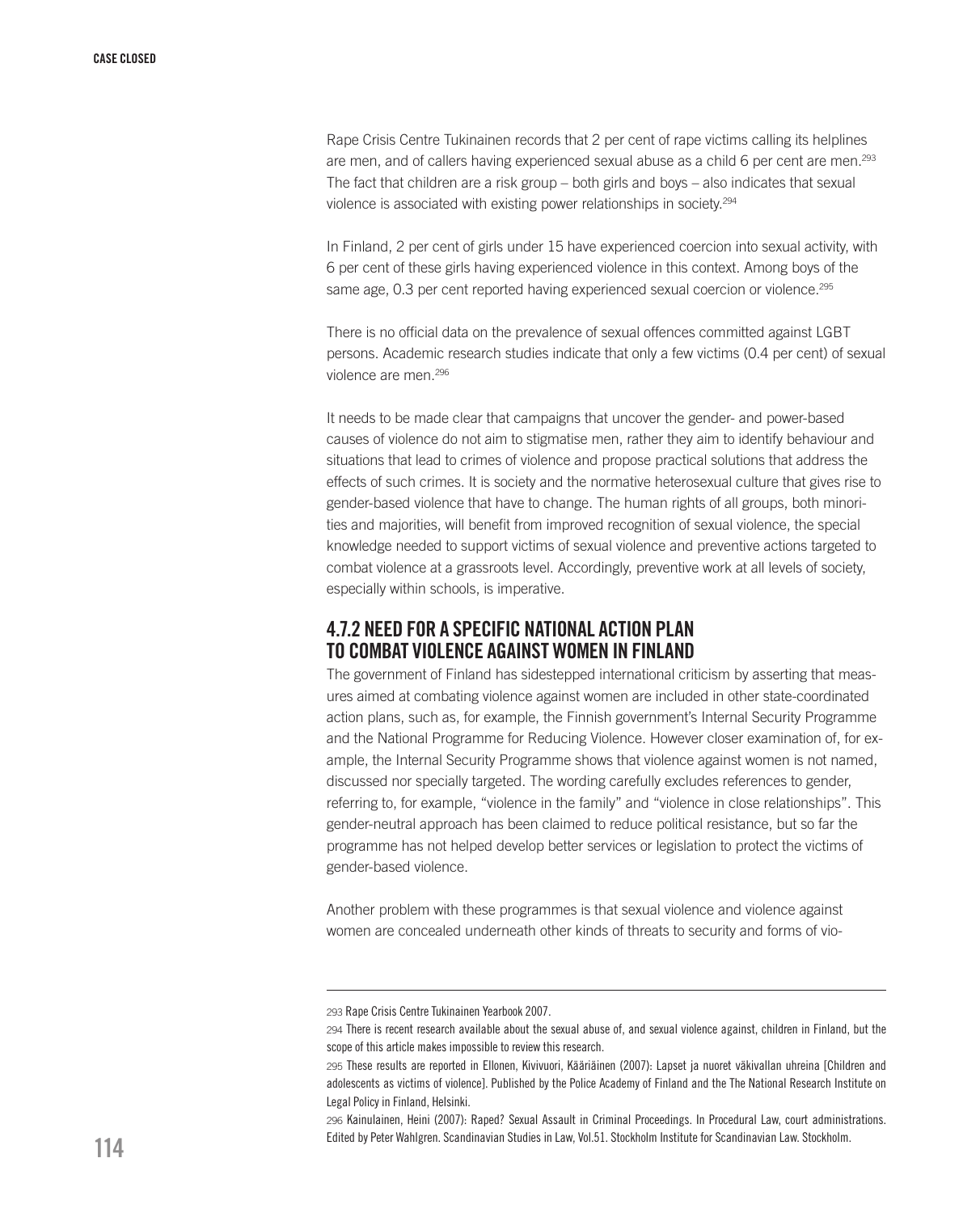lence.297 One concrete consequence of the wide-ranging nature of these programmes is that, though the programmes mention several worthwhile proposals to combat "violence in close relationships" or even sexual violence (as in the National Programme for Reducing Violence), experience has shown that the government is unwilling to allocate adequate funding to execute the proposed actions.298

The government of Finland has finally made plans to establish a specific cross administrative action plan in order to reduce violence against women (in the Goverment Action Plan for Gender Equality 2008-2011). Amnesty Finland welcomes the good news, but at the same time emphasizes, that it is important to focus on the implementation of the action plan and make sure, that enough resources are directed to enforcement of the plan.

On 13 May 2008, the Ministry of Social Affairs and Health published recommendations for local and regional authorities on how to guide and lead actions for the prevention of interpersonal and domestic violence and the reduction of problems caused by it. The recommendations stress the importance of regional action programmes and of improving coordination. They also focus on improving the professional skills of employees within social and healthcare services.

Amnesty International Finland welcomes these recommendations: it is important to stress the fundamental importance of strategic planning in preventing violence within the private sphere. Amnesty International Finland participated in drafting the recommendations and secured the inclusion of various additions concerning treatment and support services for victims of sexual violence and rape. However, it is still disappointing that sexual violence is only discussed briefly. Another flaw is that the relationship between gender and sexualised violence is completely ignored.299

The recommendations refer to the ongoing national action plan to promote sexual and reproductive health (2007-2010), especially in connection with measures targeted against sexual violence. The latter action plan superficially covers the phenomenon of sexual violence and the short text includes 17 recommended measures aimed at preventing rape and sexual violence. Amnesty International Finland considers these nutshell recommendations to be excellent. The problem remains of implementing these measures, not to mention questions regarding the overall funding of the whole programme. The same concern applies to the

<sup>297</sup> The Internal Security programme includes measures to counter all threats to the security of the citizens of Finland, for example, racism, computer crime, violence against children, internal catastrophe, fire, lack of safety at sea, etc. In the National Programme for Reducing Violence (2005), the other areas addressed are alcohol-related violence, violence against children and adolescents and violence at work. However, the programme also includes a section dedicated to violence against women, and this section addresses sexual violence.

<sup>298</sup> Neither the former (2003-2007) nor the current (2007-2011) governments, both led by prime minister Matti Vanhanen, have kept their promises to direct funding and other resources to combat violence against women. This is in spite of the economic cost of violence against women for Finnish society: direct costs amount to almost EUR 50 million and indirect costs to EUR 60-111 million (Piispa & Heiskanen (2001): The Price of Violence. Statistics Finland and the Council for Equality. Justice 2001:3, Helsinki.)

<sup>299</sup> In the recommendations for local and regional authorities on how to guide and lead actions for the prevention of interpersonal and domestic violence, gender is only mentioned in the context of the need for special services for male victims of sexual violence.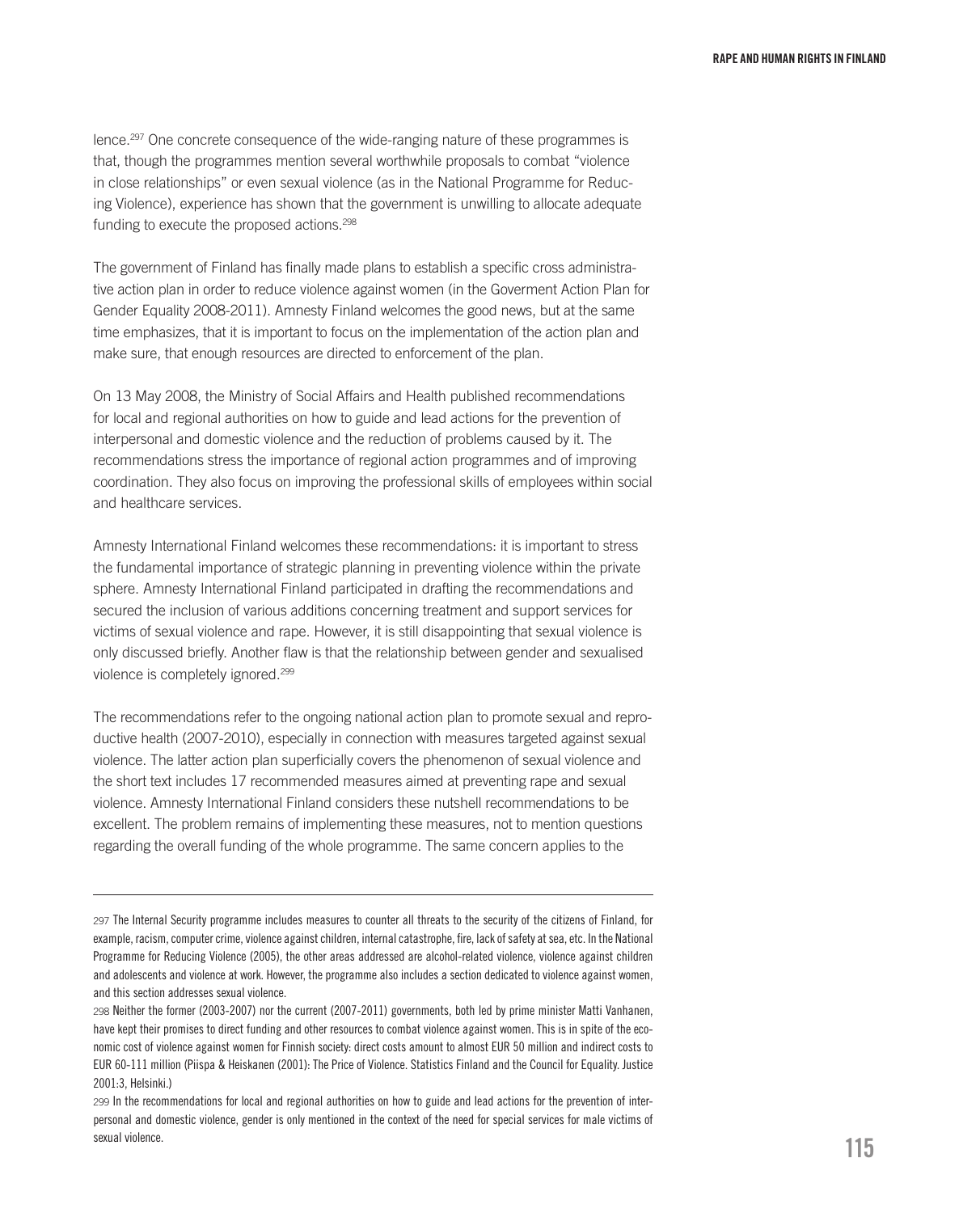recommendations directed at local and regional actors. Without any government-coordinated support and follow-up, these recommendations are simply impossible to follow.

There is no state-run or organised support system for victims of sexual violence in Finland. The need for nationwide, easily available services for victims of sexual violence was acknowledged when Parliament debated the legal reform in 1997, but so far there has been no real progress in establishing such a system.

# 4.8 Amnesty INternational Finland's recommendations

• The Government of Finland has still not established a permanent, cross-sectional action plan to combat violence against women in Finland. Amnesty International Finland calls on the Finnish government to create such a national action plan without further delay. The plan must cover all administrative sectors and include specific measures to prevent rape and sexual violence.

• Amnesty International Finland regards the current law on sexual offences as insufficiently effective for prosecuting crimes against sexual self-determination and sexual integrity. The problems lie both in the legislation and in official practices. A revision of the Finnish legislation on sexual offences is essential to improve and promote the human rights of the victims of rape and sexual violence. An effective monitoring mechanism is also needed to review the legal process. Criminal investigations and proceedings relating to sexual violence must be strengthened. Personnel within the prosecuting authorities and judiciary, as well as within the healthcare system, need to be educated about gender-based sexual violence.

According to international human rights norms, Finland is obliged to provide nationally available services for victims of sexual violence. Such services are not currently available in Finland. Finland has an urgent obligation to establish readily accessible services nationwide for victims of rape and sexual violence.

• Amnesty International Finland stresses that regionally co-ordinated action plans at a municipal level are urgently needed to combat violence against women. The Finnish government is obliged to provide co-ordinated support for local authorities in order to fulfil recommendations made by the Ministry of Social Affairs and Heath.

• Schools reflect wider society. The same forms of violence suffered by women throughout their lives are present in the lives of Finnish girls at school. Preventive work is essential for the effective elimination of sexual violence from society. Amnesty International Finland calls on government officials and bodies, including schools, in collaboration with all relevant parties, to implement the six steps presented in the Safe School for Girls report to stop violence against schoolgirls.300

<sup>300</sup> For more information see Amnesty International (2008): Safe schools – every girl's right. Stop Violence Against Women. AI index: ACT 77/001/2008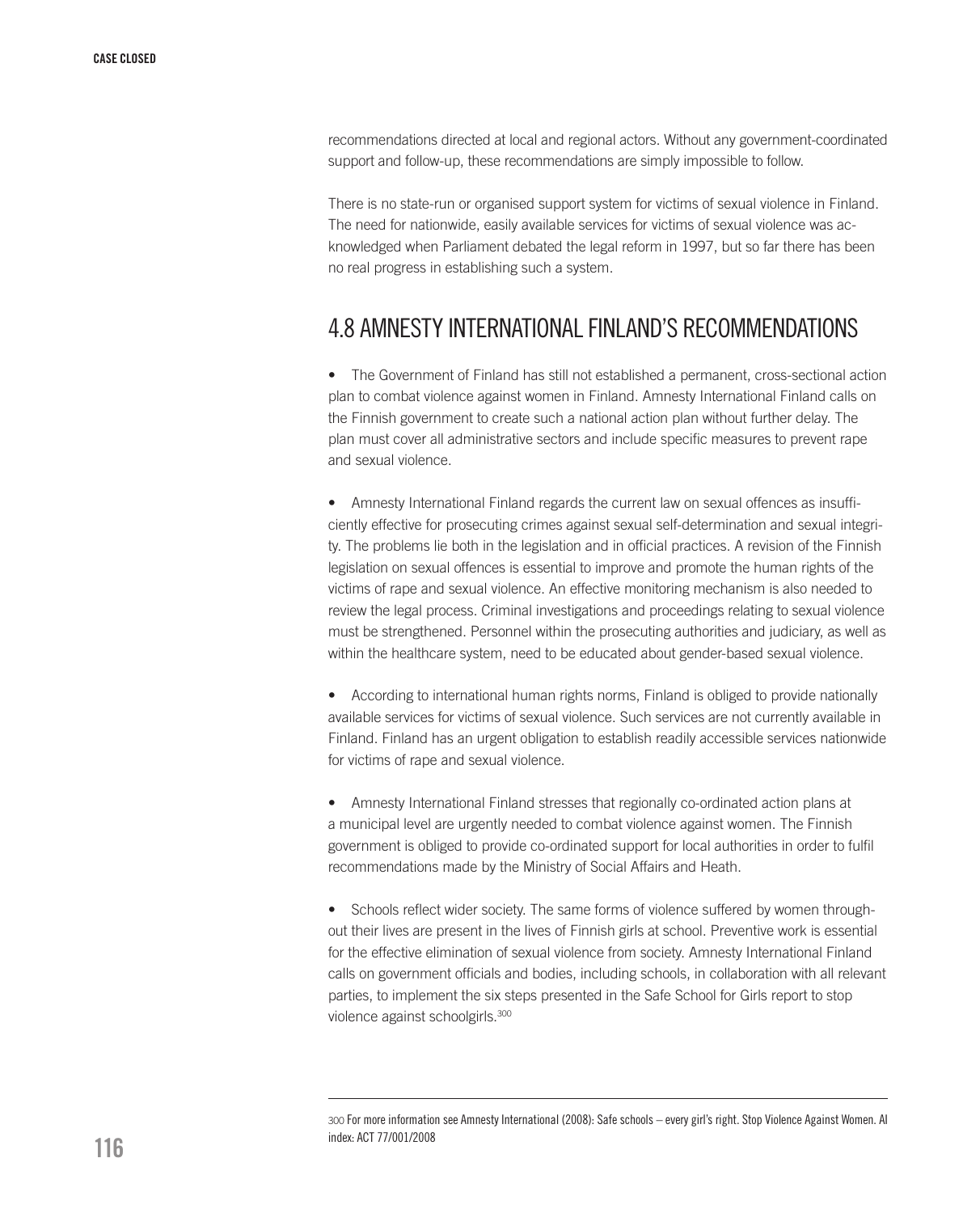• Most research concerning police investigations, prosecutions and court proceedings is based on material dating from before the legal reform. Amnesty International Finland regards it as essential for more research to be carried out on the implementation of the new Sexual Offences Act. Amnesty International Finland also recommends the Finnish government to collect data and publish statistical information about rape and other crimes of sexual violence and, in particular, about the prevalence of such crimes and to conduct or commission research into the reasons for the low levels of reporting to the police. A followup study of victims and assailants in reported rapes since the current legislation came into effect is also needed.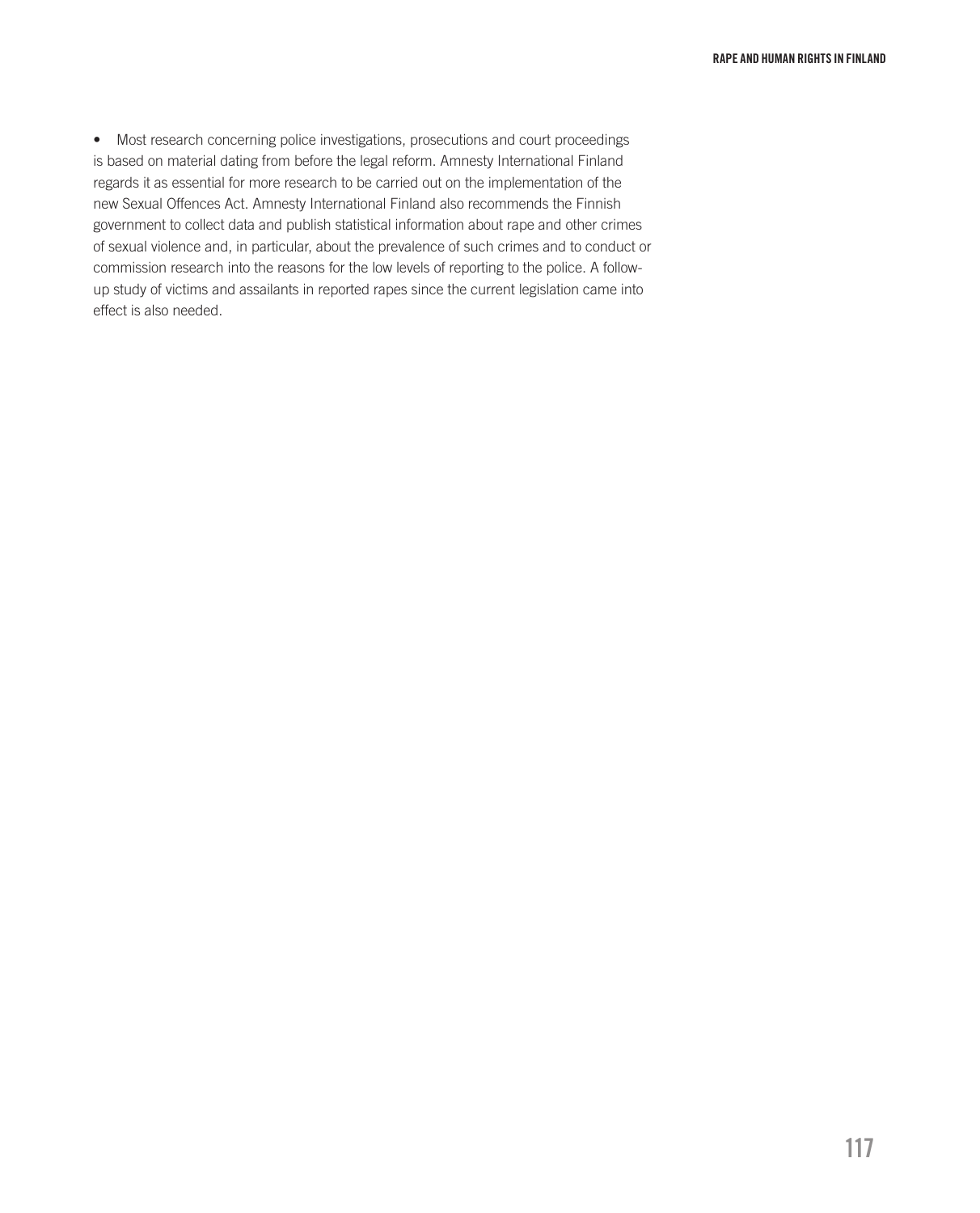# 5. RAPE and human rights IN NORWAY

## **"We cannot live with the fact that less than one per cent of rapists are convicted"**

Knut Storberget, Minister of Justice 301

## **"Rape is possibly the biggest challenge to legal protection in Norway today"**

Anne Marit Bjørnflaten, Leader of the Justice Committee in the Norwegian Parliament 302

# 5.1 Summary

A man who commits rape in Norway is unlikely to be punished. Increased efforts during the past few years, such as, for instance, improved access to rape units and amendments to the sexual offences provisions in the Penal Code have not changed this. In fact, the statistics show no real improvement.

These are the facts:

- most rapes in Norway are never reported:
- 84 per cent of all rape cases reported to the police never reach court;
- about 36 per cent of all rape trials end with an acquittal.<sup>303</sup>

The question is simple - why? The answer is complex.

At a practical level, measures on which there is already agreement have not been implemented throughout the system. In addition, there is a need for new initiatives.

At a less tangible, structural level, discriminatory attitudes towards women continue to prevail and need to be countered through appropriate measures, including the education of children and adolescents, as well as gender-sensitive training of targeted groups within the police and the judiciary.

Until gender-based sexual violence against women is effectively prevented, investigated and punished in accordance with national law and international obligations, women's ability to exercise and enjoy basic human rights and fundamental freedoms on the basis of equality with men in Norway is severely hampered.

# 5.2 International criticism

The handling of rape cases in the Norwegian legal system is not only an issue of national concern. As a signatory party to the UN Convention on the Elimination of All Forms of

<sup>301</sup> Press release from the Ministry of Justice and the Policy 24.01.2008 302 Norsk Politi 2/2007, page 17

<sup>303</sup> The Director of Public Prosecutions Rapport no. 1/2007 page 4. The statistics are based on reported rape cases between 2003 and 2005. The Director of Public Prosecutions appointed an expert committee in October 2005 to analyse the reasons behind the high acquittal rate for rape cases in court. The committee behind the report has processed the STRASAK statistics (internal police statistics) and adjusted them according to later changes in the cases that are not reflected in the initial statistics. The committee released its report in March 2007. One of its main conclusions was that juries in the courts of appeal base their decisions on discriminatory attitudes towards women rather than on a clear understanding of the law.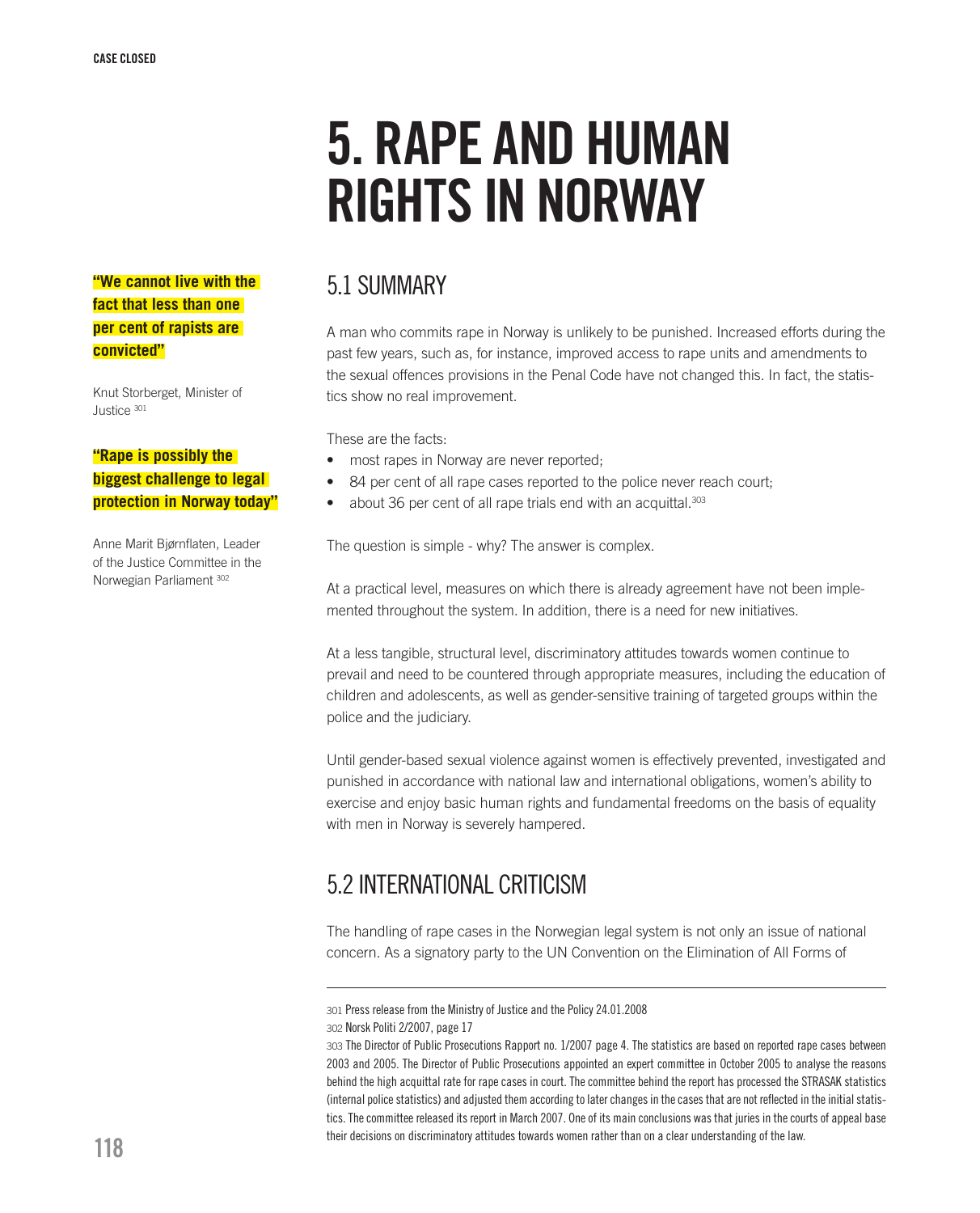Discrimination against Women (CEDAW), Norway has an international obligation to act with due diligence to prevent, investigate and punish all forms of gender-based violence against women, including rape, and to provide compensation to the victims.

In January 2003, the CEDAW Committee expressed serious criticism about the lack of legal security for rape victims in Norway. In its concluding comments on the fifth and sixth periodic reports from Norway on the implementation of the Convention, the Committee expressed its concern about the fact that: "… an extremely low percentage of reported rapes results in convictions and that the police and public prosecutors dismiss an increasing number of such cases."304 The Committee further stressed the need to address violence against women as an infringement of women's human rights, and urged the Norwegian government to adopt appropriate measures and introduce laws to prevent violence, prosecute offenders and to provide support services and protection for victims.<sup>305</sup> The Committee also urged Norway to initiate research into, and analysis of, the causes of the very low percentage of trials and convictions in reported rape cases.306

Although this UN criticism was a severe blemish on Norway's human rights record, it was some time before the criticism was taken seriously by the Norwegian government. The appointment of a public committee on rape in 2006 was a long-awaited response to the CEDAW Committee's criticism.307

Norway submitted its seventh periodic report to the CEDAW Committee in November 2006. This report stated that two initiatives had been instigated: a report from the Director of Public Prosecutions on the quality of charges in rape cases that ended in acquittal, and the establishment of a government-appointed public committee on rape. The government also stated its aim to raise the level of sanctions for rape.<sup>308</sup>

Although the CEDAW Committee, in its concluding comments in August 2007, expressed its continued concern about the prevalence of violence against women in Norway, no specific reference was made to rape. The Committee urged Norway in general terms to: "… ensure that comprehensive measures are in place to address all forms of violence against women, including domestic violence, recognising that such violence is a form of discrimination and constitutes a violation of women's human rights under the Convention."309

<sup>304</sup> CEDAW 2003 article 419

<sup>305</sup> CEDAW 2003 article 420

<sup>306</sup> CEDAW 2003 article 420

<sup>307</sup> White Paper 2008:4 page 20. In January 2008, a government-appointed public committee on rape, including politicians, health officials, researchers and others, released a report focusing on ways to prevent and combat rape. In its report, the committee put special emphasis on the attrition process, including failure to report rape to the police. The report contains a number of recommendations on different issues, including preventive measures, as well as improvements to the legal and healthcare systems.

<sup>308</sup> CEDAW 2007 a

<sup>309</sup> CEDAW 2007 b article 19-20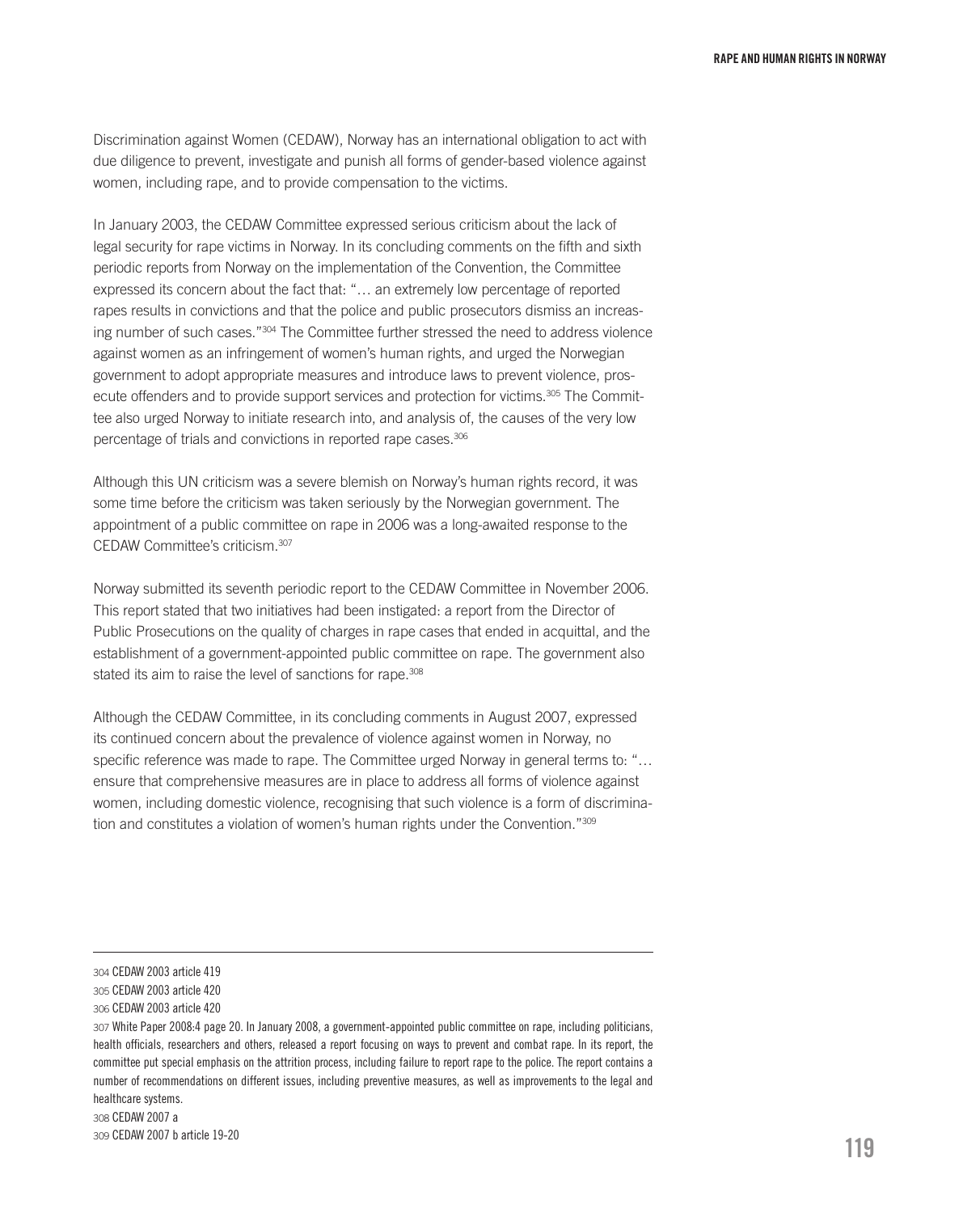# 5.3 Legal framework

Norwegian rape law has developed continuously since the General Civil Penal Code was established in 1902. Although the current law is satisfactory, there are still challenges to be addressed. The new provision on rape by gross negligence requires thoroughly evaluation in order to identify the reasons why so few cases are prosecuted on the basis of this provision.

# 5.3.1 History

Rape has been a criminal offence in Norway since the first written laws appeared during the tenth century. According to the Gulating Law, a collection of Norway's original written laws, a man guilty of committing rape would be outlawed, provided the victim reported the crime on the very day it happened.

The law of Magnus Lagabøte in the thirteenth century also outlawed convicted rapists, as well as stripping them of their property. In Christian V's law of 1687, rape victims were divided into categories. A wife, a widow or an honest virgin were "worthy" victims. Other women were not worthy of protection. The penalties for rape of a "worthy" victim were death, compensation or marriage with the victim. The two latter penalties were based on the fact that the rape had lowered the "market value" of the victim.

The development of the Norwegian Penal Code mirrors the position of women through the centuries. Laws were originally made by men to protect their own interests. For instance, until recently rape within marriage was not acknowledged as constituting a crime. It was not until 1974 that the Supreme Court for the first time convicted a man of raping his wife.<sup>310</sup>

# 5.3.2 Currentlaw

The Sexual Offences Provisions in the Penal Code were last amended in 2000. The definition of rape was extended to include the abuse of people "incapable of resisting the act" due to, for example, unconsciousness, intoxication or sleep.

Linguistic changes regarding the word "force" were also made to prevent the courts from making an issue of the victim's response, that is, whether the victim had tried hard enough to resist the rape.<sup>311</sup>

Rape is defined as follows in paragraph 192 of the Norwegian Penal Code:

"Any person who:

a) engages in sexual activity by means of violence or threats, or

b) engages in sexual activity with any person who is unconscious or incapable for any reason of resisting the act, or

c) by means of violence or threats compels any person to engage in sexual activity with another person, or to carry out similar acts with himself or herself."312

311 Odelstingsproposisjon no. 28 (1999-2000), Preparatory Notes on Changes in the Penal Code, page 29

<sup>310</sup> White Paper 2003:31 Chapter 3.2.1.1

<sup>312</sup> Ministry of Justice and the Police, 2006. Unofficial English translation of The General Civil Penal Code.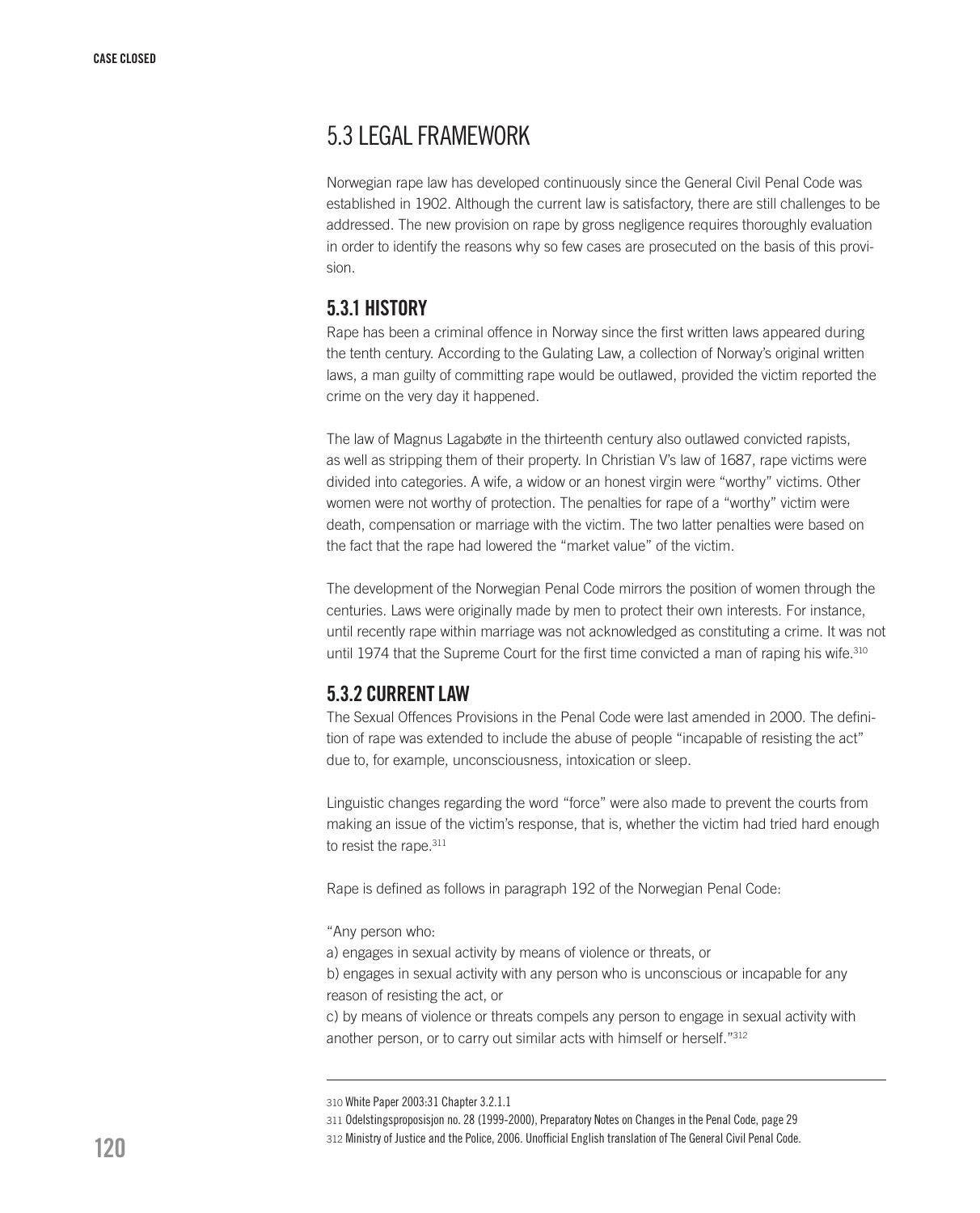Intercourse is no prerequisite for defining a sexual act as rape. In addition to intercourse, 313 the following sexual acts are considered rape according to Norwegian law:

- touching of genitals, with or without movement;
- a man's exposed genitals being rubbed between a woman's thighs, or on her stomach or buttocks;
- masturbation (by one or both parties);
- licking and sucking of genitals;
- $\bullet$  insertion of fingers or objects into the vagina or anus.<sup>314</sup>

Paragraph 192 does not distinguish between the rape of adults and the rape of children, nor between the rape of women and the rape of men. In rape cases involving children, other sections of the Penal Code relating to the sexual violation of children will be applied jointly. Paragraph 192 states that "importance shall be attached" to whether the rape victim is under fourteen years of age.<sup>315</sup>

Only offences covered by paragraph 192 of the Penal Code are formally considered rape. Sexual offences falling outside paragraph 192 may, however, still be covered by other provisions in chapter 19 of the Penal Code.

#### 5.3.2.1 Rape by gross negligence

The objective criteria for holding a rape punishable according to the law are the occurrence of a sexual activity and the use of violence or threats of violence.

In addition to the objective criteria, the first three sections of paragraph 192 of the Penal Code presuppose the existence of a subjective criterion of criminal intent. This means that the man must be aware of the forced or coercive nature of the woman's participation in the sexual act. He must understand that the reason why the woman is involved in the sexual act is violence or threats of violence.

The final amendment to the Sexual Offences Provisions in the Penal Code in 2000 took the form of a new fourth section of paragraph 192, which criminalised rape by gross negligence. This new provision opens up the possibility of convicting a person for rape despite a lack of criminal intent. Thus, if a person due to gross negligence fails to understand that a woman's involvement in a sexual act is of a forced or coercive nature, he can be convicted of rape by gross negligence.

This new provision has been disputed. During the hearings held prior to the amendment of the Sexual Offences Provisions in the Penal Code, most legal experts argued against the inclusion of a provision on rape by gross negligence. Organisations working with and

<sup>313</sup> It follows from paragraph 206 of the Penal Code that the term "intercourse" includes vaginal, anal and oral intercourse, as well as the insertion of objects into the vagina or anus.

<sup>314</sup> Odelstingsproposisjon no. 28 (1999-2000), Preparatory Notes on Changes in the Penal Code, page 29. Unofficial translation.

<sup>315</sup> The legal age of consent in Norway is 16 years. Any sexual act involving children under the age of 16 is thus a crime per se, whether or not it is consensual. Paragraphs 195 and 196 of the Penal Code address sexual acts involving children under the ages of 14 and 16 respectively – the main difference being the level of sanctions.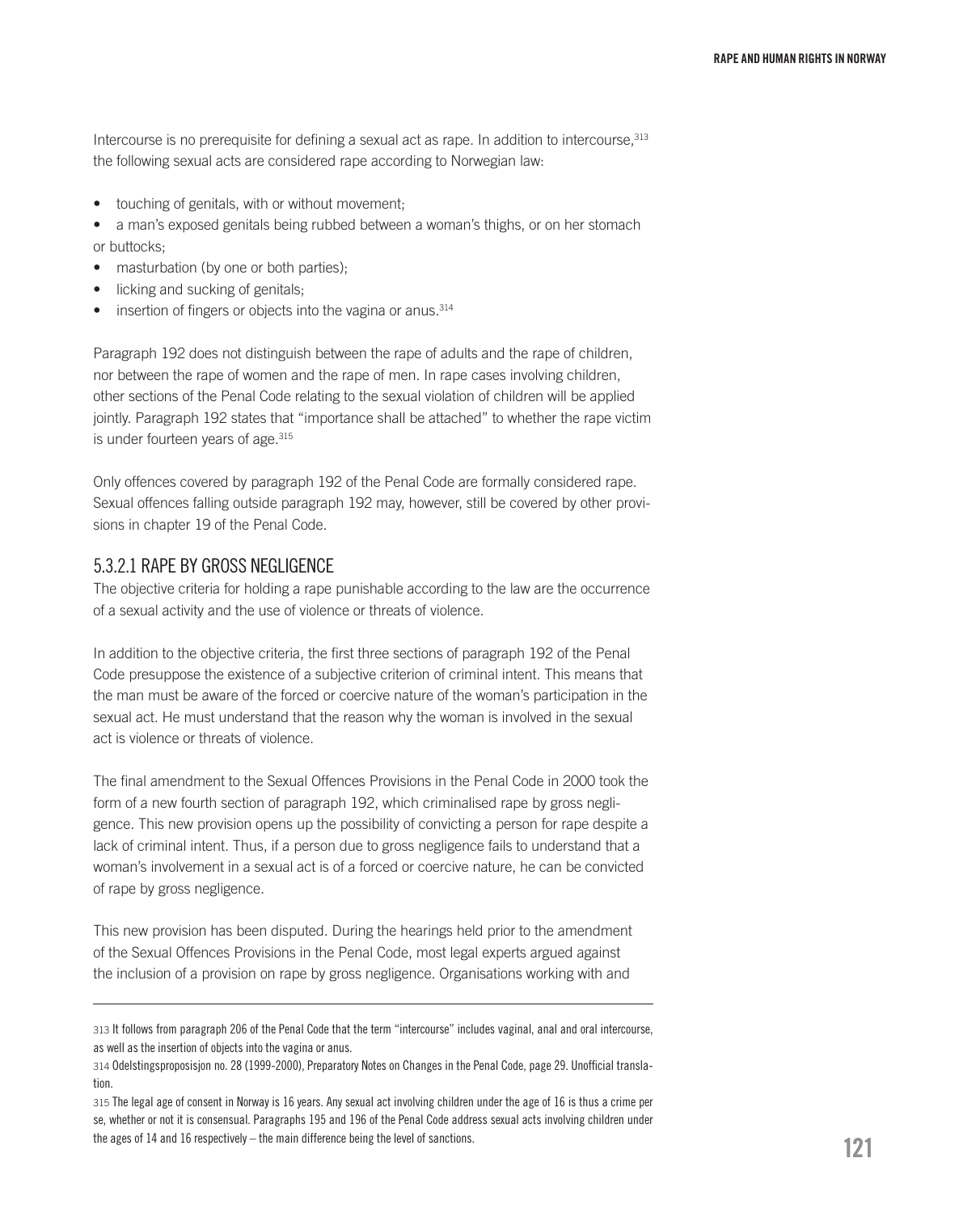for victims of rape supported the provision. The Ministry of Justice and the Police recommended the provision, arguing that organisations safeguarding the interests of the victims were in favour.<sup>316</sup>

Legal experts believed the new provision would have little effect. According to a report by the Director of Public Prosecutions, in none of the 123 reviewed rape cases where charges had been dropped could "gross negligence" have been used to avoid dropping the charges.317

Since 2000, between ten and 13 reported rape cases a year have been registered as rape by gross negligence.<sup>318</sup> Five rape cases were registered as rape by gross negligence in 2006, out of a total of 840 reported rape cases.<sup>319</sup> There are no specific official statistics on convictions in cases prosecuted on the basis of the gross negligence provision. According to a report from the Director of Public Prosecutions, there was one conviction and one acquittal on charges of rape by gross negligence in 2003, while there were none in 2004 and four convictions and two acquittals in 2005.<sup>320</sup>

The Penal Code Commission stated as early as 2002 that they believed the "gross negligence" provision to be "unfortunate", signalling a recommendation to remove it.<sup>321</sup>

# 5.3.3 Level of sanctions

Rape is punishable by up to ten years' imprisonment. If the sexual activity was sexual intercourse, or if the offender deliberately caused the victim to be unconscious or incapable of resisting the act, the sanction should be no less than two years.

If the rape was committed by two or more persons acting jointly, if the offender has previously been convicted of a rape or of sexual acts with children, if the rape was committed in a "particularly painful or offensive manner", or if the victim dies or sustains significant injuries, rape can be punishable by up to 21 years' imprisonment – the strictest punishment in the Norwegian legal system. Rape by gross negligence is punishable by up to five or eight years' imprisonment. In other words: the higher the degree of violence, force and damage, the higher the sanction.

The Ministry of Justice and the Police has announced it will submit changes to the Sexual Offences Provisions in the Penal Code in December 2008, including a rise in the level of sanctions for sexual violence and rape.

<sup>316</sup> Odelstingsproposisjon no. 28 (1999-2000), Preparatory Notes on Changes in the Penal Code, page 37

<sup>317</sup> The Director of Public Prosecutions Rapport 2/2000 page 44-45. The high attrition rate in rape cases prompted the Director of Public Prosecutions in 1998 to appoint an internal committee to study the quality of the work done by the police and prosecuting authorities in rape cases reported between 1990 and 1999. The committee released its report in April 2000, highlighting the fact that 80 per cent of all rape cases reported to the police were dismissed. The committee surveyed 123 rape cases dismissed by the police and concluded that in almost half of these cases the police investigation was substandard. The report concluded with several strong recommendations.

<sup>318</sup> Numbers from internal police statistics (STRASAK) www.politi.no

<sup>319</sup> Official numbers from Statstics Norway (SSB)

<sup>320</sup> Director of Public Prosecutions Norway 1/2007 pages 36-37.

<sup>321</sup> White Paper 2002:04 Ch 10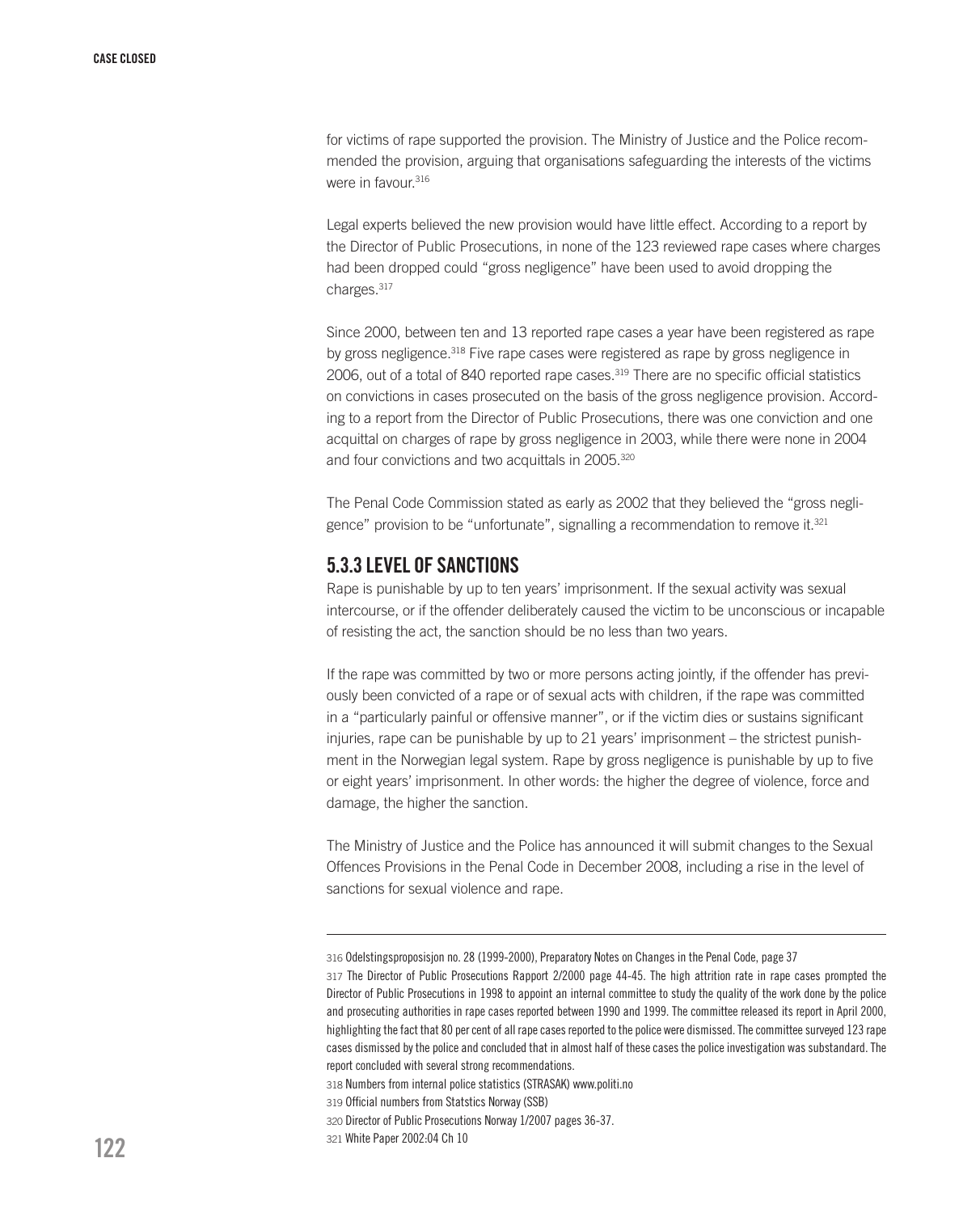#### 5.3.4 Amnesty International Norway's main concerns

Amnesty International Norway acknowledges the efforts of the Norwegian government to strengthen women's protection against gender-based violence through improvements to the Sexual Offences Provisions in the Penal Code. However, there are still challenges to be addressed.

From a more holistic perspective, the very basis of the law could be said to be biased. While international criminal law recognises the lack of genuine consent, rather than the use of force, as the essential element of rape,<sup>322</sup> the Norwegian penal system still links the question of guilt to the ability to prove that the sexual act was enforced through the use of violence or threats of violence.323

It would be in line with international developments to link the question of guilt in rape cases to the lack of genuine and freely-given consent, and the exercise of sexual autonomy, rather than to the presence of violence. The new provision of rape by gross negligence can be considered a step in the right direction. Rather than considering the removal of the provision on gross negligence, the government should research and explore the reasons why the police and the prosecuting authorities make so little use of this provision.

# 5.4 The scale of the problem

When Norwegian Minister of Justice Knut Storberget states that, "We cannot live with the fact that less than one per cent of rapists are convicted,"<sup>324</sup> this is no more than an estimate. No one knows how many women in Norway experience rape each year as there is no national incidence study, and only a minority of rapes are reported to the police.

The fact that we know so little about the actual extent of such a serious breach of basic human rights mostly affecting women is, in itself, a form of gender-based discrimination.

## 5.4.1 Unreported rapes

Norway has 4.7 million inhabitants.<sup>325</sup> There are no national incidence data documenting the number of women exposed to rape each year. The only available information is documentation on lifetime prevalence.<sup>326</sup>

323 Odelstingsproposisjon no. 28 (1999-2000), Preparatory Notes on Changes in the Penal Code, page 29

<sup>322</sup> European Court of Human Rights, application 39272/98, M.C. v. Bulgaria paragraphs 154-166

<sup>324</sup> Dagbladet, July 7, 2007¨

<sup>325</sup> Statistics Norway (SSB) as of October 1, 2007.

<sup>326</sup> According to a report by Stefansen and Mossige (NOVA 20/07) on exposure to violence amongst adolescents, 9 per cent of girls and less than 1 per cent of boys participating in the survey reported that they had been exposed to rape or attempted rape. In a report from the Norwegian Institute for Urban and Regional Research (NIBR 2005), 10 per cent of the women participating in the survey reported that they had experienced rape after the age of 15. Almost 20 per cent had experienced attempted rape. These figures exclude rape within intimate relationships.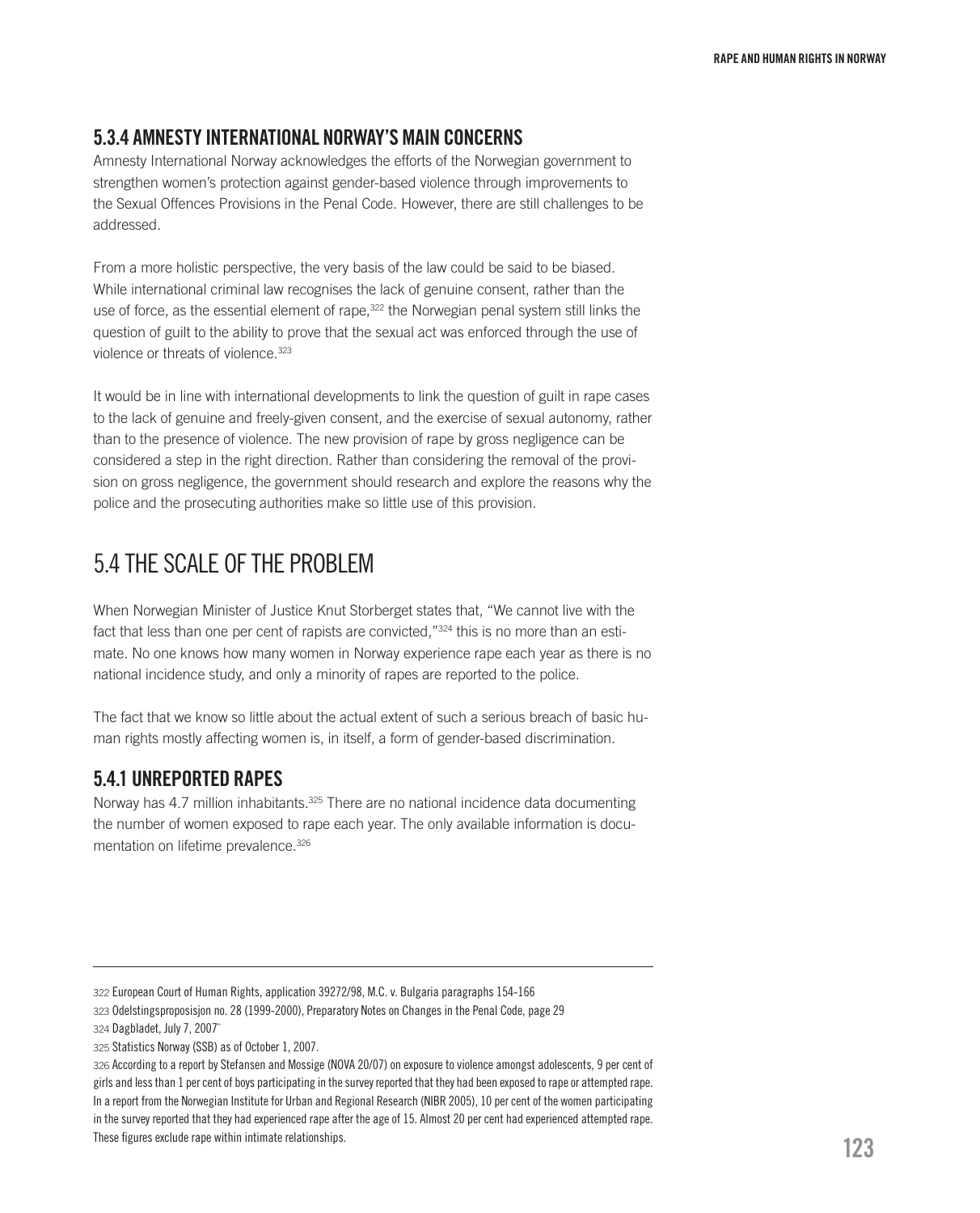In January 2008, a government-appointed Committee on Rape estimated that somewhere between 8,000 and 16,000 women are raped in Norway each year. This is the highest estimate ever put forward.327

#### 5.4.2 Reported rapes

The number of reported rapes has increased steadily in the new millennium, from 599 in 2001 to 840 in 2006.328 The number of reported attempted rapes hovers around the 100 mark, increasing to 134 in 2006.

Most rape victims are young. In almost 45 per cent of the rapes reported in 2006, the victim was under 20. Data on reported rapes in Statistics Norway (SSB) document that in almost 75 per cent of cases, the victim was under 30.

The Police Directorate suggested, in its comments to the internal police statistics (STRA-SAK) in January 2007, that the increase in reported rape cases probably is due to an increased focus on rape, and to the expansion of the definition of rape in the Penal Code in 2000.329 The Directorate concludes that these factors might have lowered the threshold for reporting.330

There are, however, researchers and practitioners who suggest that rape has, in fact, become more prevalent. Violence researcher Ragnhild Bjørnebekk, at the Police Academy in Oslo, believes rape is on the increase and refers to general societal developments, with an increase in both the occurrence and severity of violence, as well as easier access to violent pornography.331 Senior physician Helle Nesvold at the Sexual Assault Centre in Oslo believes the increase in reported rapes is due to the combination of a lower threshold for reporting and an actual increase in rapes. She adds that another indicator of an actual rise in the number of rapes is the general increase in the use of drugs and alcohol and more hardcore party culture – as intoxication is a common risk factor in rape cases. Drug and alcohol consumption is an associated factor in most cases seen at the Sexual Assault Centre in Oslo.<sup>332</sup>

<sup>327</sup> The report bases its estimate on an incidence study conducted in Norway's capital Oslo. According to this survey, 2 per cent of women aged 24 to 55 reported that they had been subjected to enforced sex, rape or attempted rape during the past year. The data were expanded geographically to include all of Norway's female population as well as agewise to include a broader age group between 16 and 70 years. To eliminate all margins of error, the incidence percentage is reduced from 2 per cent to between 0.5 and 1 per cent. Based on official demographic data indicating that there are about 1.6 million women in Norway between the ages of 16 and 70, the conclusion was that the number of women exposed to rape in Norway each year is somewhere between 8,000 and 16,000. The estimate is described as being "conservative". Such a use of statistics is questionable and can not be considered as constituting research-based information on the incidence of rape in Norway.

<sup>328</sup> Official statistics from SSB. They include all age groups, including children. Out of 840 reported rapes in 2006, 13 victims were younger than nine years old, and 342 were between ten and 19 years old. The statistics does not show how many were under the age of 16, which is the legal age of consent.

<sup>329</sup> STRASAK figures with comments 2006 at www.politi.no

<sup>330</sup> STRASAK statistics are internal police statistics. The SSB processes STRASAK numbers and publishes Norway's official criminal statistics. This report only quotes the number of rapes reported in 2006, as the 2007 SSB statistics have still not been published. The STRASAK figures, however, indicate a further increase in reported rapes: 900 in 2007.

<sup>331</sup> Interview Amnesty International November 2007

<sup>332</sup> Interview Amnesty International November 2007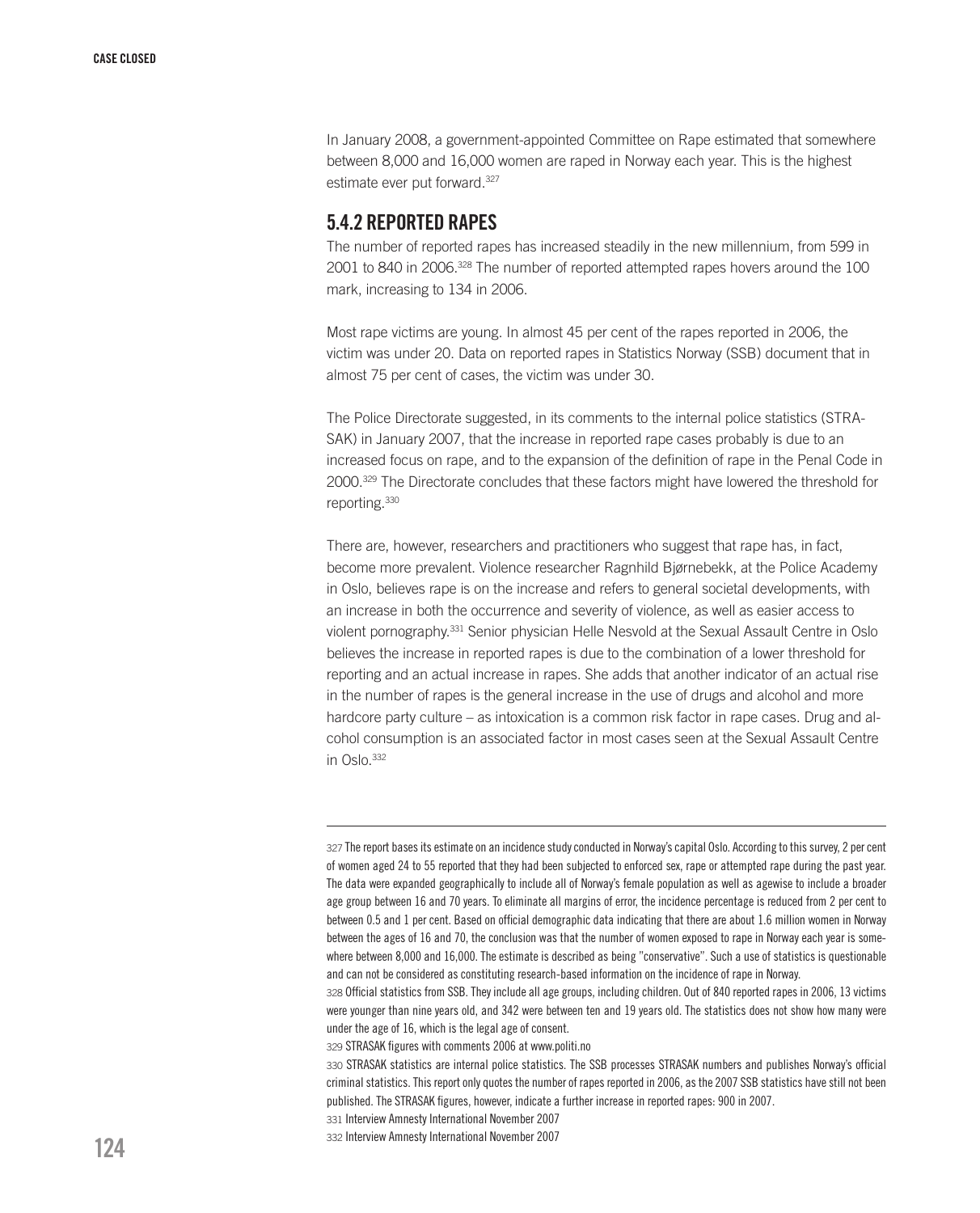# 5.4.3 Why rape is not reported

There are a number of reasons why rape is not reported. Some of these reasons are related to the intimate nature of the crime, involving an invasion of the intimacy of the body and, within relationships, an abuse of trust, and associated with shame and taboos connected with sexuality.

The closer the relationship between the assailant and the victim, the less likely it is that the victim will report the crime.<sup>333</sup>

There is a widespread assumption in Norwegian society that a woman is wholly or partly responsible for being exposed to rape if she transgresses societal norms for "correct" or "proper" behaviour. In 2007, Amnesty International Norway and Reform Resource Centre for Men published a report based on a public survey among men about their experiences with, and attitudes towards, violence against women.<sup>334</sup> Although the report documents men's opposition to violence against women, it also uncovers men's discriminatory attitudes towards women who have been exposed to sexual violence. Half the men interviewed deemed a woman to be wholly or partly responsible for the violation if she was openly flirting, while one in three men thought she was wholly or partly responsible if she was intoxicated or dressed in a "sexy" way. When the woman was known to have had several partners, one in five men thought she was wholly or partly responsible. If these norms are internalised by a woman who has experienced a rape, feelings of shame and guilt may prevent her from reporting it.

Furthermore, the trauma of a rape will cause many women to avoid anything reminding them of the experience. Many never tell anyone what happened, consequently they never report.

There are also serious legal and procedural reasons for not reporting. Before a rape victim will be willing to subject herself to the hardships of a legal process, she must have a reasonable hope that justice will be done. Today, most rape victims who report the crime only obtain a place in the statistics about cases that have been closed. If more cases were prosecuted with more offenders being convicted in court, this would most likely have an impact on the level of reporting.

Perceptions of the police and prosecuting authorities' conduct in rape cases also play a part. For years, women who have reported rape have told stories of being distrusted by the people who are supposed to help them. This still happens.<sup>335</sup> As long as the impression prevails that, by reporting rape, a woman exposes herself to suspicion and distrust by the police and the prosecuting authorities, few women will see a reason to report rape.

There also needs to be more general awareness of what constitutes rape. A report from the Sexual Assault Centre in Oslo concludes that a common misconception among victims of rape is that they have only been raped if they have been subjected to forced intercourse.<sup>336</sup>

<sup>333</sup> White Paper 2008:4 page 37

<sup>334</sup> Amnesty International Norway and Reform – Resource Centre for Men (2007).

<sup>335</sup> Director of Public Prosecutions Norway 1/2007 page 57

<sup>336</sup> Oslo Casualty and Emergency Centre 2004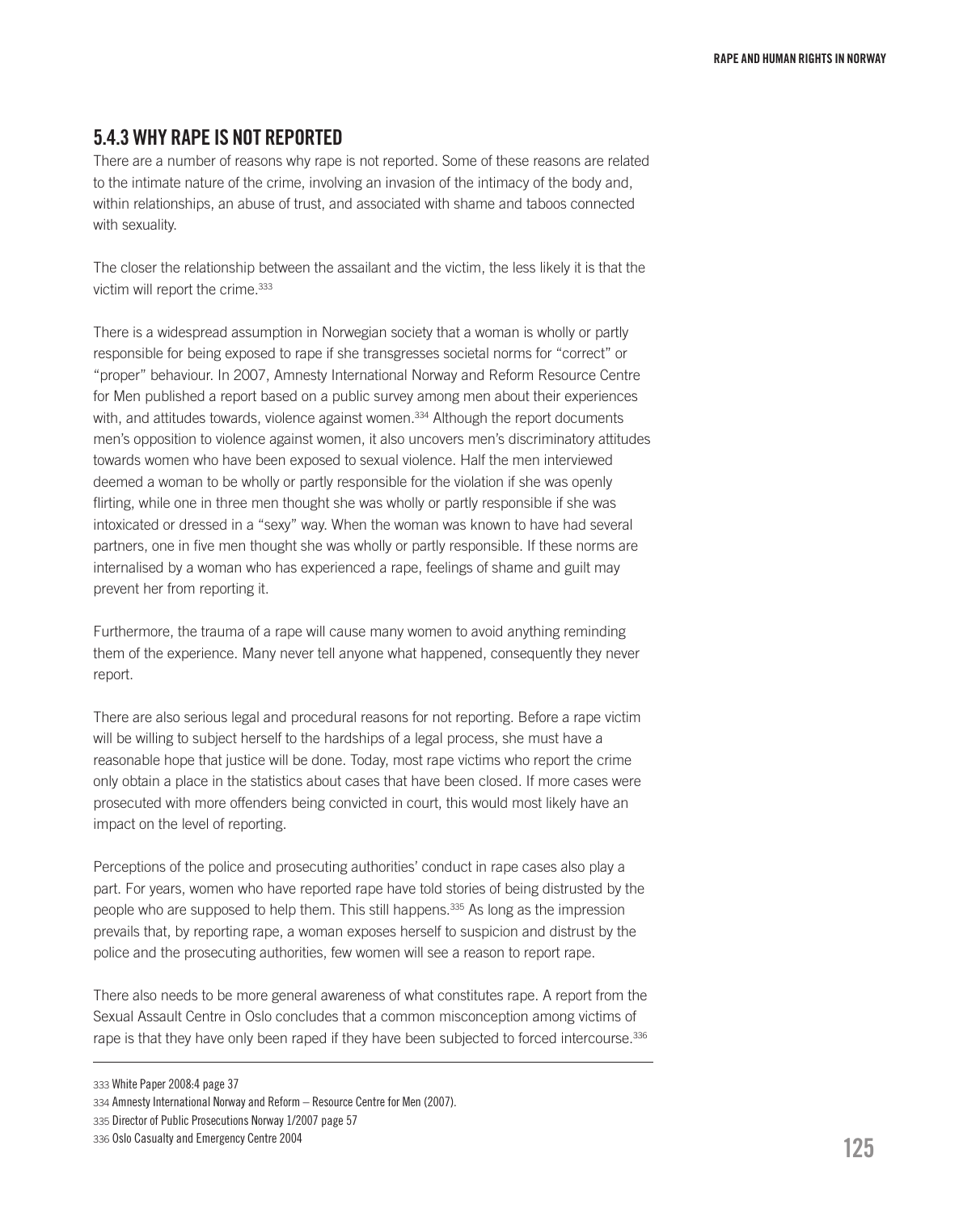At least one impediment to reporting a rape has been removed. In a case that was the subject of heated debate, a woman reported a rape, but the evidence was not sufficient to press charges. The alleged rapist sued her for defamation and the civil court found her liable to pay him damages, because she had told friends about what she perceived to be rape. The libel laws were changed in 2000 to avoid cases like this arising in the future.

## 5.4.4 Amnesty International Norway's main concerns

Action to prevent gender-based human rights violations must be based on knowledge, not assumptions. Amnesty International Norway recommends the government to conduct a national survey on the incidence of sexual violence and rape in Norway. In order to obtain reliable information on what policies and practices are most effective in preventing and addressing sexual violence and rape, national incidence studies must be conducted on a regular basis.<sup>337</sup>

Preventive work against rape and sexual violence has been neglected and must be reinforced and developed. Effective measures to eliminate gender-based prejudices and practices that constitute a barrier to the prevention, as well as to the reporting, of sexual violence against women and girls are urgently needed.

To achieve success, it is important to start raising awareness as early possible. Education on gender equality, as well as on sexuality, respect for sexual integrity and the right of sexual self-determination should therefore be included in the school curriculum in primary and secondary schools.

# 5.5 The legal journey

Rape is subject to public prosecution in Norway. This means that when a rape is reported, the police are obliged to investigate the alleged crime.

However, 84 per cent of rape cases reported to the police never reach court, mostly due to lack of evidence. As outlined below, evidence may be lacking because of investigative inefficiency, not because there is no evidence to be found. Only 16 per cent of all reported rapes go to trial. Since every third rape trial ends with an acquittal, only 12 per cent of all reported rapes end with a conviction.<sup>338</sup>

The attrition process observed at every step of the legal process is not only a strong indication of the existence of pervasive gender-based discrimination against women in Norway, but also a grave attack on women's right to legal protection and equality with men before the law.

## 5.5.1 A question of credibility

Although rape is a complex crime to investigate and prosecute, research shows that there is room for major improvement at every stage of the legal process.

<sup>337</sup> UN General Assembly 2006, page 107

<sup>338</sup> The Director of Public Prosecutions 1/2007 page 4. The statistics are based on reported rape cases between 2003 and 2005.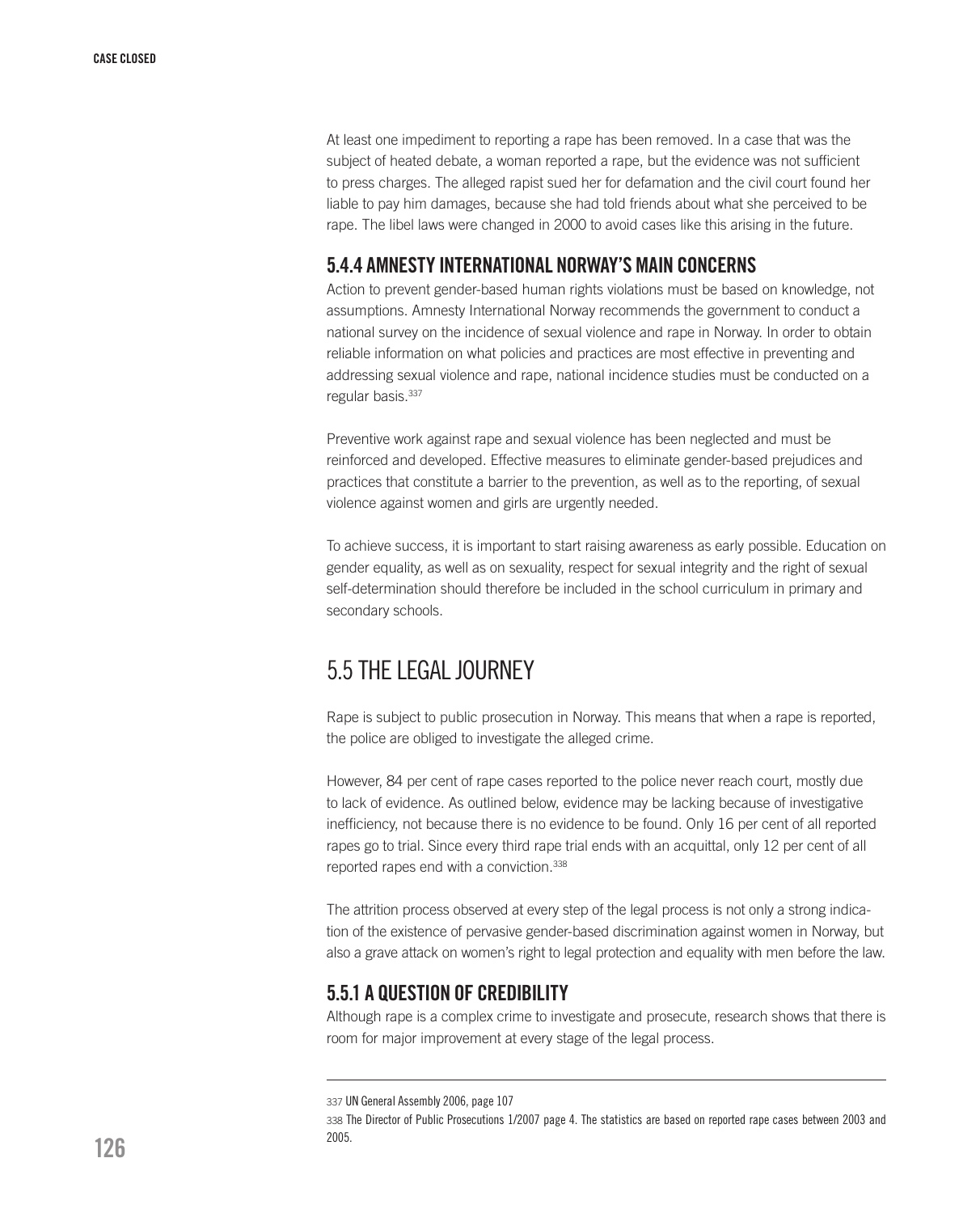Most rape cases have two main characteristics: there is rarely scientific evidence and there are rarely witnesses. Many victims know their rapist, the rape is often committed in the victim's, the rapist's or their joint home, and the rapist often admits sexual contact, but claims it was consensual<sup>339</sup>

For a number of reasons, many rapes are not reported immediately. According to a report from the Director of Public Prosecutions in Norway, based on a study of 123 closed cases, 65 per cent of the cases were reported to the police within a month. Of these, 37 per cent were reported within 24 hours.<sup>340</sup> The longer it takes to start criminal investigations, the greater the chances that crucial evidence will be lost.

In the absence of scientific evidence and witnesses, the case often boils down to the credibility of the victim. This is a difficult situation for the victim of any crime, all the more so for a woman who has been subjected to a sexual violation. But a situation of one party's word against the other doesn't have to result in deadlock. Supporting evidence can play an important role in strengthening the credibility of the victim.

The initial phase of a rape investigation, including crime scene and forensic investigations, is crucial for the outcome, regardless of whether the rape has been reported immediately or some time after it happened. Mistakes at this stage can be irreparable.

## 5.5.2 Police investigations

National and international studies conclude that the standard of the police investigation is of vital importance in a rape case. The outcome of a case depends on the ability of the police to present sufficient and credible information.

Regretfully, and despite the fact that both the Minister of Justice and the Director of Public Prosecutions have instructed the police to prioritise the investigation of rape cases, the police still do not seem to be giving rape cases the necessary priority.

#### 5.5.2.1 Priority and status

A lack of knowledge and experience, and the fact that the police officer in charge of the investigation may be acting alone or as one of only a few investigators, influence the quality of the investigation and the time it takes for a case to move through the system.<sup>341</sup>

A report dating from 1998 on sexual violations of women and children in the three northern counties concluded that in some police units, responsibility for investigating sexual offences, particularly rape, was allocated to the youngest officer, especially if that officer was a woman. In other places, the rape victim risks encountering whichever officer happens to be on duty, who may have neither competence, nor any special interest, in sexual offences.<sup>342</sup>

<sup>339</sup> When the rape included intercourse, the accused admitted sexual contact, but claimed consent, in close to 100 per cent of cases which went to court between 2003 and 2005, according to the 2007 report from the Director of Public Prosecutions. Of all cases that went to court, the accused did not admit to sexual contact in 33 per cent of cases that ended in an acquittal and in 25 per cent of cases that ended in a conviction.

<sup>340</sup> Director of Public Prosecutions Norway 2/2000 page 20.

<sup>341</sup> Director of Public Prosecutions Norway 1/2007

<sup>342</sup> Texmo, Å. and Aarvik, L.(1998)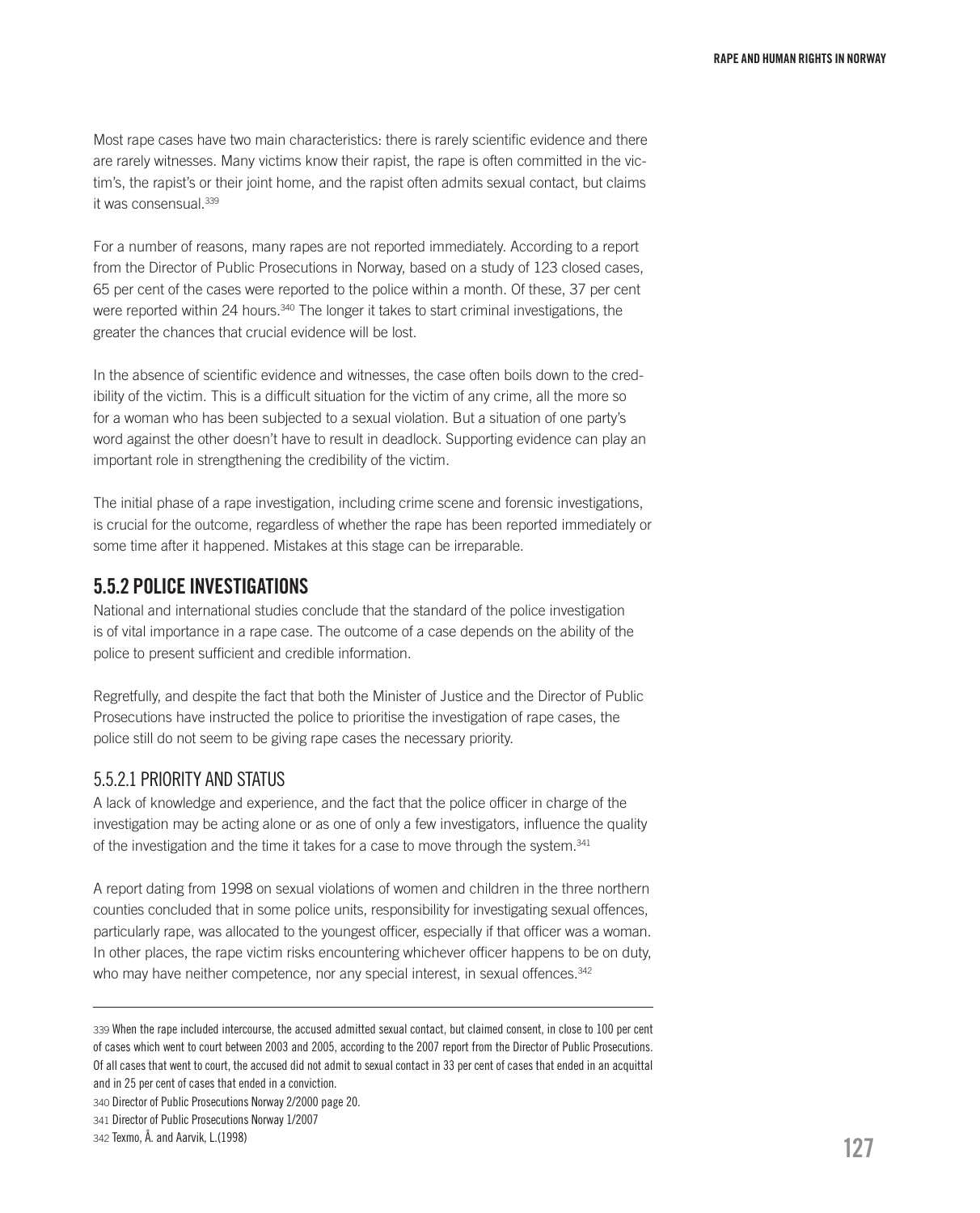This is still the case today. In 2000, an expert committee appointed by the Director of Public Prosecutions concluded that insufficient resources were allocated to the investigation of rape cases.<sup>343</sup> In some instances, cases were considered "lost" even before the investigation began. Frequently, police investigations were disorganised and took too long. In half of the cases reviewed, the investigations were found to be inefficient. In addition, in many cases the interrogation of witnesses and the securing of scientific evidence were not sufficiently thorough.

Eight years on, although there are signs of efforts to improve the system, in general the investigation of reported rapes still depends on the personal dedication of the individuals involved.344

The government-appointed Public Committee on Rape puts it bluntly: "The Committee's main impression is that the police do not give rape cases the priority and attention the severity of the cases requires".<sup>345</sup> The Committee points to a poignant paradox: rape cases are often handed over to young and inexperienced police investigators because they are so complex and difficult, not simply in spite of their complexity.

Police officers told the Committee that the fact that rape cases are so hard to investigate and so rarely go to court discourages officers from taking on the investigations. Compared with high profile investigations into murder, drugs, serious robberies and economic crimes, police officers working on sexual offences felt their work had less status – not only among their colleagues, but also in terms of the police service as a whole. Rape cases rarely end in convictions and the police leadership tends to prioritise crimes that yield better results and look good in the statistics. Police officers working on rape cases do not have the same access to career advancement, training or salary increases as colleagues working on higher profile crimes that yield better statistical results.

#### 5.5.2.2 Interrogation of the victim

The statement given by the victim is the core of a rape investigation. The police interrogator must have special competence in interrogating the victims of sexual assault and must be free of discriminatory attitudes. An open mind and a professional attitude are vital for creating the necessary trust. The interrogation must be planned properly to ensure no stone remains unturned. The police should pay special attention to the fact that the credibility of the victim will be of the utmost importance in the legal process.

Since 2001, the methods of interrogation used by the Norwegian police have generally improved due to the introduction of research-based investigative interviewing, the KREA-TIV method. KREATIV develops skills on communicating with traumatised victims and is believed to produce more reliable information.<sup>346</sup>

Regrettably, as long as the investigation of rape cases are not given the necessary priority by the police, rape victims still risk to encounter police officers without the necessary compe-

346 Interview with police superintendent Kari-Janne Lid at the Police Academy by Amnesty International Norway Nov 2007

<sup>343</sup> Director of Public Prosecutions Norway 2/2000

<sup>344</sup> White Paper 2008:4 page 56

<sup>345</sup> White Paper 2008:4 page 57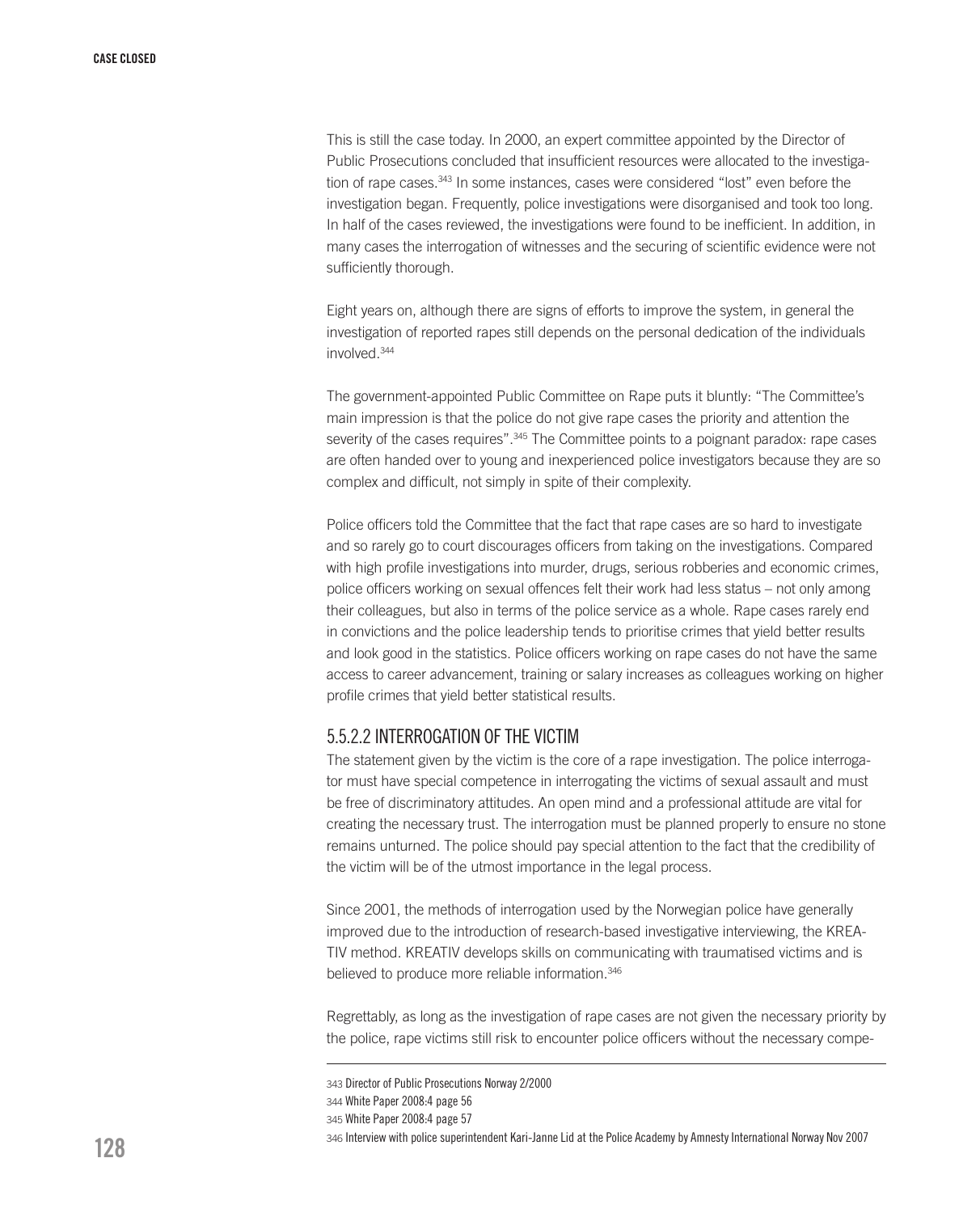tence in the handling of victims of sexual assault. This increases the risk that discriminatory and stereotyped attitudes will influence the interrogation of victims in rape cases. Women who are intoxicated, who previously have reported a sexual crime or are already known to the police for other reasons, and who have a certain "reputation", seem to be especially likely to be subjected to mistrust and scepticism.<sup>347</sup> This is an issue of considerable concern because it affects the legal protection of particularly vulnerable victims.<sup>348</sup>

An expert committee appointed by the Director of Public Prosecutions has suggested that police interrogations of the victim should be videotaped to a greater extent.349 Even if the victim, in most cases, must address the court personally, the taped interrogation might serve as supporting evidence of her state of mind directly after the alleged rape. It could also serve a purpose when the public prosecutor is evaluating whether to press charges, as a visual statement may give other clues than those appearing in the written material. This suggestion is supported by the Public Committee on Rape, which recommends the mandatory sound- and video recording of all interrogations in rape cases, including the interrogation of the accused.350

Although videotaping the interrogation of the victim would document the victim's emotional reactions at the time of her reporting, this could turn out to be a double-edged sword. Society's notions of rape and rape victims are loaded with myths and prejudices.<sup>351</sup> If the emotional reactions of the rape victim do not comply with stereotyped expectations as to the stress reactions of a "real" rape victim, there is a danger that videotaped evidence could damage the credibility of the victim unjustifiably.

#### 5.5.2.3 Interrogation of the accused

Unlike the interrogation of the victim, several studies have found that interrogations of the accused are undertaken too infrequently and not sufficiently thorough.<sup>352</sup>

The initial interrogation of the accused is often poorly planned, with confrontational questions often being left for subsequent interrogations. It is important for the first interrogation to be as thorough as possible, as the accused may choose not to be interrogated again. In many cases, the accused is never confronted with contradictions between his own statements, and the statements of the victim or witnesses. In some cases, the accused seems to have been "heard" rather than "interrogated".<sup>353</sup>

<sup>347</sup> Director of Public Prosecutions Norway 1/2007 page 57

<sup>348</sup> Drug and alcohol consumption is an associated factor in most rape cases reported to the police. In 70.4 per cent of the rape cases reported to the police in Oslo in 2007, the victim was intoxicated at the time of the assault. See Grytdal and Meland 2008 page 15. An other vulnerable group are women in prostitution, who are highly exposed to rape and sexual abuse. According to a recent report from ProSenteret in Oslo, 24 per cent of the women participating in the survey reported to have been subjected to rape the last year. See Bjørndahl and Norli 2008 page 30

<sup>349</sup> Director of Public Prosecutions Norway 1/2007 page 61

<sup>350</sup> White Paper 2008:4 page 66

<sup>351</sup> Kelly, Liz et al (2005)

<sup>352</sup> Director of Public Prosecutions Norway 2/2000 and 1/2007

<sup>353</sup> Director of Public Prosecutions Norway 2/2000 page 28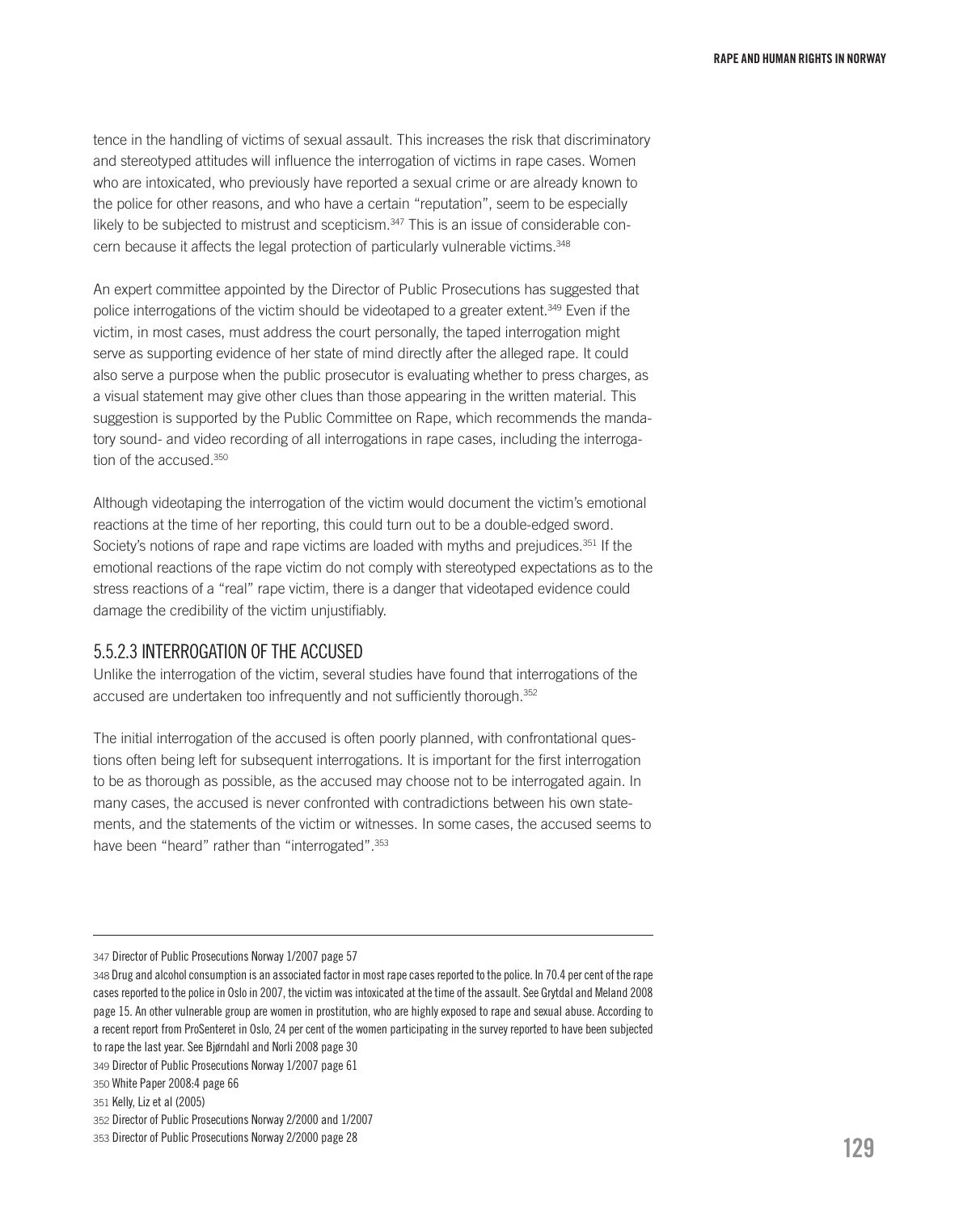Repeated interrogations are often necessary as the case progresses. However, in only half of the cases reviewed by an expert committee appointed by the Director of Public Persecutions, the accused was interrogated more than once.<sup>354</sup>

#### 5.5.2.4 Interrogation of witnesses

There are rarely eyewitnesses in rape cases. However, there might have been people who saw the victim immediately after the incident, heard something during the assault, or may have other information relevant to the case.

Although available research concludes that witness interrogations are adequate, in some cases too much time elapses before witnesses are interrogated and, in many rape cases, witnesses are never interrogated at all. In some cases the police seem, rather than trying to identify witnesses, actively to try to limit their number.<sup>355</sup>

#### 5.5.2.5 Crime scene investigations and searches

Crime scene investigations seem to be neglected in too many cases. A survey conducted by the Director of Public Prosecutions found that such investigations had been carried out in only about half of the cases reviewed, mostly when the rape was reported relatively quickly.<sup>356</sup> In many cases where the accused claimed that the sexual contact was consensual, the crime scene was not investigated all. Nevertheless, the crime scene – whatever the explanation offered by the accused – can provide situational clues, such as overturned furniture, broken items etc.

Searches of the home of the accused (that is, where his home is not the crime scene) are also often neglected. Supporting evidence may be found even months after the crime was committed. An abnormal amount of pornographic material, especially violent types of pornography, may give clues and relevant background information about the accused. Pictures, notes and other material may link the accused more closely to the victim than he has admitted.

There is reason to believe that, in some cases, evidence secured is not analysed and toxicological tests are not carried out for financial reasons, even if they could have shed light on the case. Such analysis is expensive and the police district has to carry the cost.<sup>357</sup>

#### 5.5.2.6 IMPROVEMENTS in DNA evidence

DNA technology has progressed dramatically in recent years. In rapes committed by an unknown assailant, DNA technology could be of vital importance for finding and convicting the rapist. However, Norway only has a moderately sized DNA register, making it difficult to find an unknown assailant through the use of DNA technology. The government has recently changed the Criminal Procedure Act to allow more entries in the DNA register from 2008 onwards. Nevertheless, increased registration and the use of DNA technology raises ethical questions and concerns that have to be taken into account and balanced against the benefits of better evidence in criminal cases.

 Director of Public Prosecutions Norway 1/2007 page 55 Director of Public Prosecutions Norway 2/2000 page 28 Director of Public Prosecutions Norway 1/2007 White Paper 2008:4 page 79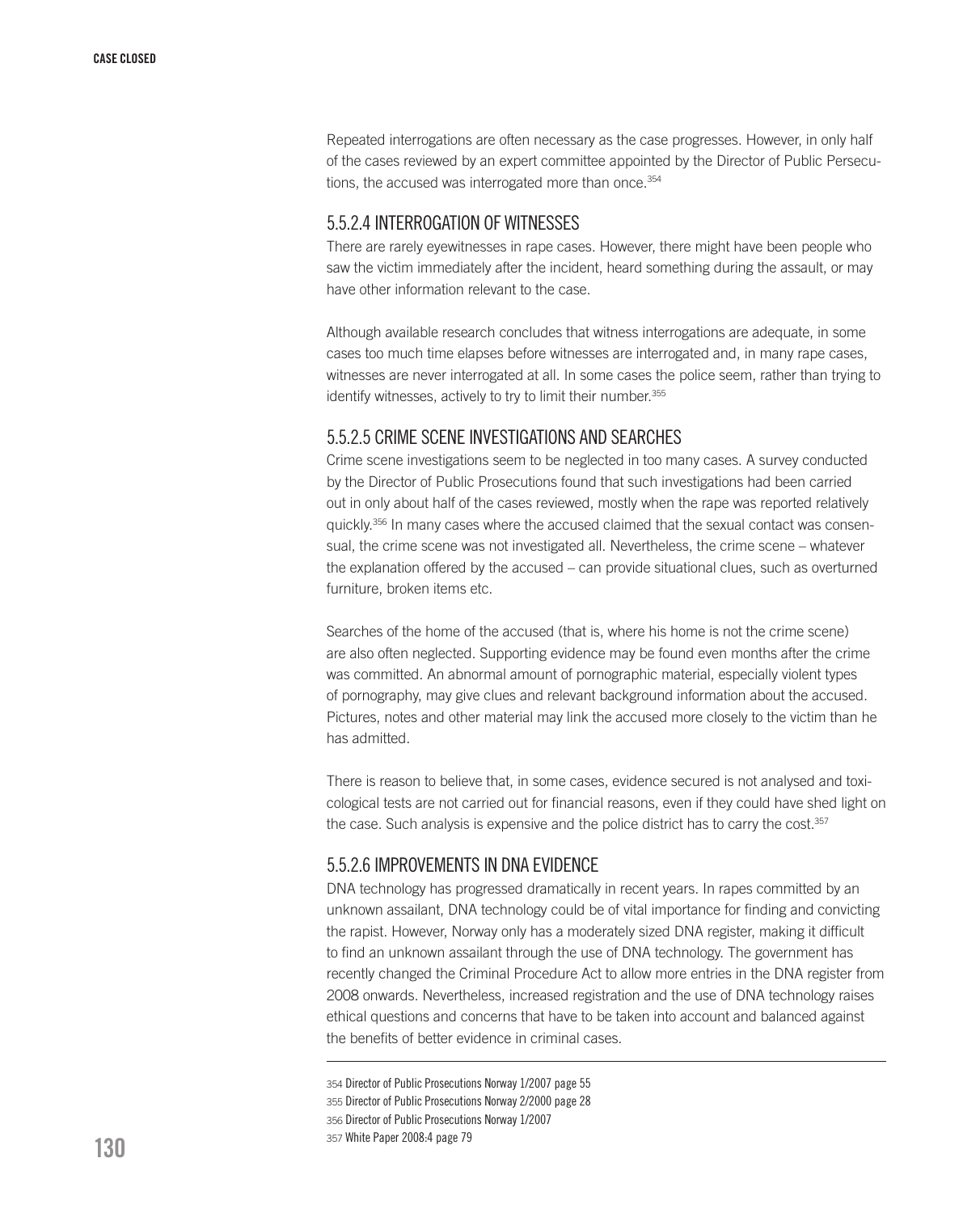#### 5.5.3 Medical evidence

Not all rape victims seek medical help, but when they do, medical evidence provides some of the most important supporting evidence in a rape case. Securing evidence that indicates the use of force will often be of greater importance than evidence proving sexual contact.

Forensic medical examinations seem to be conducted in most cases when the rape is reported immediately after the incident. However, the quality of the medical examinations varies greatly. In some cases victims are examined by medical personnel with special expertise, in others simply by the doctor on duty. The extent to which a medical report may constitute supporting evidence will therefore vary substantially.358

Easy access to specialised medical personnel improves the chances of obtaining the necessary medical evidence. Access to specialised medical personnel as soon as possible after the violation is also critical for the victim's well-being.

#### 5.5.3.1 The use of medical reports

In the past, the police have tended not to consult the medical profession in cases involving rape. In many cases, existing medical evidence is not used to back up the victim's allegation of rape.

In a substantial number of cases where a rape victim has been examined at the Sexual Assault Centre in Oslo, the police never ask the Centre for its forensic report during their criminal investigations.359 The reasons for this appear to be partly financial. If the police request a forensic report, the Centre may claim a refund for expenses connected with the medical examination. If the police don't request a report, the Centre must carry the costs. Some physicians report claiming fewer hours than they actually spent on the examination to ensure that the police do not fail to collect forensic evidence for financial reasons.<sup>360</sup>

Direct government funding of sexual assault centres, as proposed by the governmentappointed Public Committee on Rape, could prevent the police from failing to obtain medical reports for financial reasons.

In addition to collecting medical evidence, the understanding and interpretation of such evidence is crucial. To make proper use of the medical evidence available, the police must go thoroughly through the medical records, clarifying misunderstandings with the medical personnel and requesting medical information that is missing. This does not always happen.

#### 5.5.3.2 Clinical forensic medicine

Clinical forensic medicine, that is, the examination of living rather than dead victims, has a lower status in Norway than in other Nordic countries.<sup>361</sup>

359 White Paper 2008:4 page 78 and interview with senior physician Helle Nesvold at the Sexual Assault Centre in Oslo by Amnesty International Norway Nov 07

360 White Paper 2008:4 page 78.

<sup>358</sup> Director of Public Prosecutions Norway 1/2007 page 42.

<sup>361</sup> Director of Public Prosecutions Norway 1/2007 page 88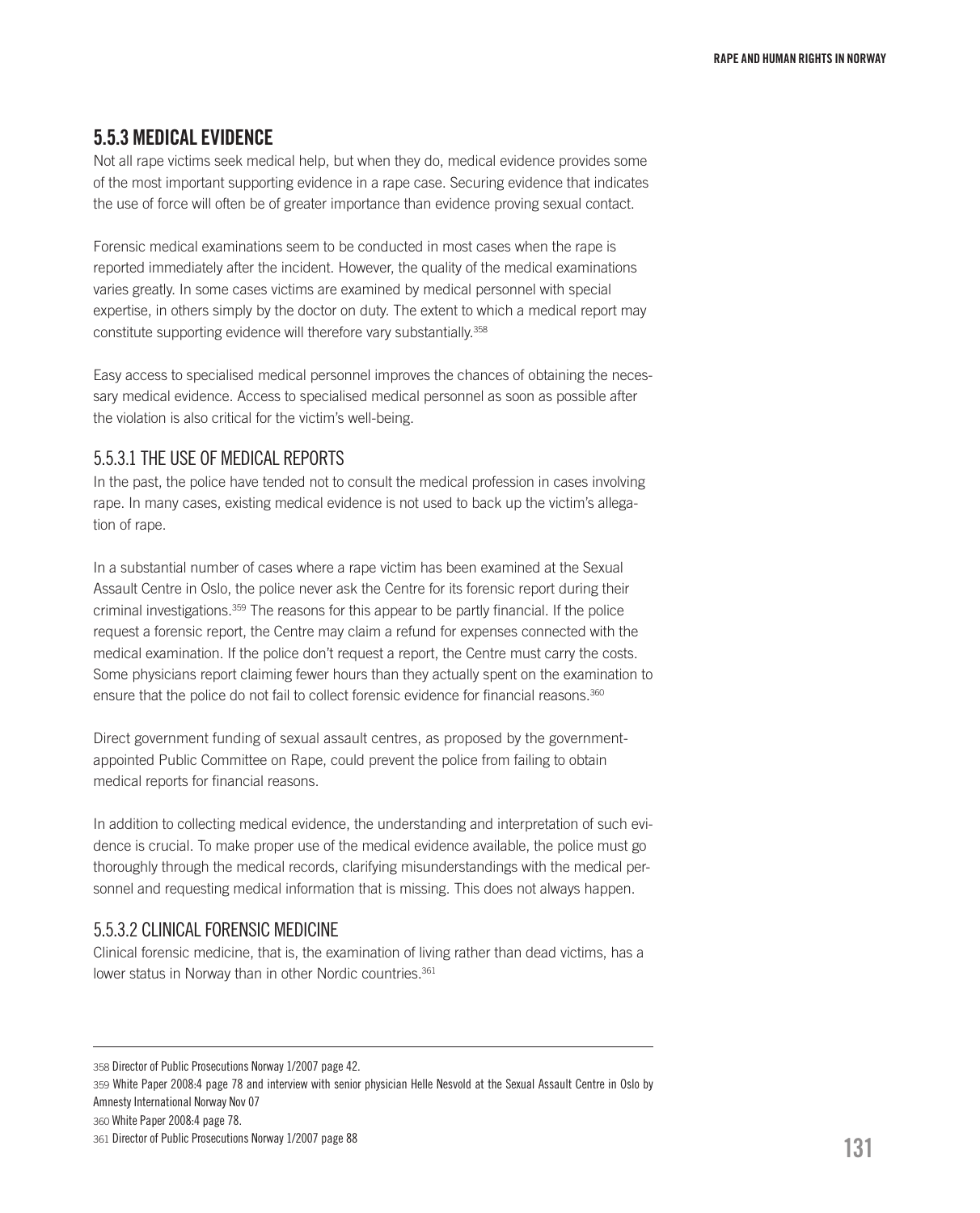According to senior physician Helle Nesvold at the Sexual Assault Centre in Oslo, until now there have only been a handful of medical professionals dealing with rape victims in Norway who are skilled in clinical forensic medicine and able to perform proper forensic evaluations for the police and judicial system. $362$  This affects the quality of forensic evidence and means that vital evidence may not be presented. In addition, it limits the usefulness of medical reports, as the medical jargon obscures the findings for the police and prosecuting authorities.

#### 5.5.3.3 Documentation of emotional reactions

About half of all victims who seek help at the Sexual Assault Centre in Oslo have no visible marks or injuries that can document the use of force.<sup>363</sup> It has therefore been suggested that, in addition, acute and long-term stress reactions that might support the victim's credibility in court should be documented in a more systematic manner.<sup>364</sup>

An expert committee appointed by the Director of Public Prosecutions has proposed the videotaping of rape victims' dialogue with medical personnel in sexual assault centres in order better to document the woman's state of mind at the time of the reporting.

Amnesty International Norway is concerned about this proposal because such a use of videotape could violate the victim's right to confidentiality in her communications with medical personnel and imply a breach in the duty of medical personnel to exercise professional confidentiality. A victim of sexual violence has experienced a profound violation of her personal integrity. Videotaping her dialogue with medical personnel could be detrimental to the restoration of her sense of sexual, physical and psychological integrity.

In addition, and as previously stated, such recordings could easily turn out to be a doubleedged sword. While on the one hand, a videotaped interview would accurately document the victim's state of mind, on the other, the stereotyped narrative of "a real rape" includes a perception of how "a real victim" behaves. If the victim's stress reactions do not comply with such stereotypes, this could damage her credibility unjustifiably. Stereotypes must be challenged so there is greater experience and understanding of the reality that victims face.

#### 5.5.3.4 More efficient use of medical evidence necessary

The police and prosecuting authorities must make better use of existing medical and forensic evidence. This includes not only the active collection of forensic evidence, but also the necessary steps being taken by the police and the prosecuting authorities to understand and interpret the medical information correctly.

#### 5.5.4 Police organisation and competence

Despite the fact that both the Minister of Justice and the Director of Public Prosecutions have instructed the police to prioritise the investigation of rape cases, the police still do not appear to give rape cases the necessary priority. This indicates a need to move beyond the giving of instructions to individuals towards organisational restructuring. Many police

<sup>362</sup> Interview with senior physician Helle Nesvold by Amnesty International Norway November 2007 363 Interview with senior physician Helle Nesvold by Amnesty International Norway November 2007 364 White Paper 2008:4 page 78.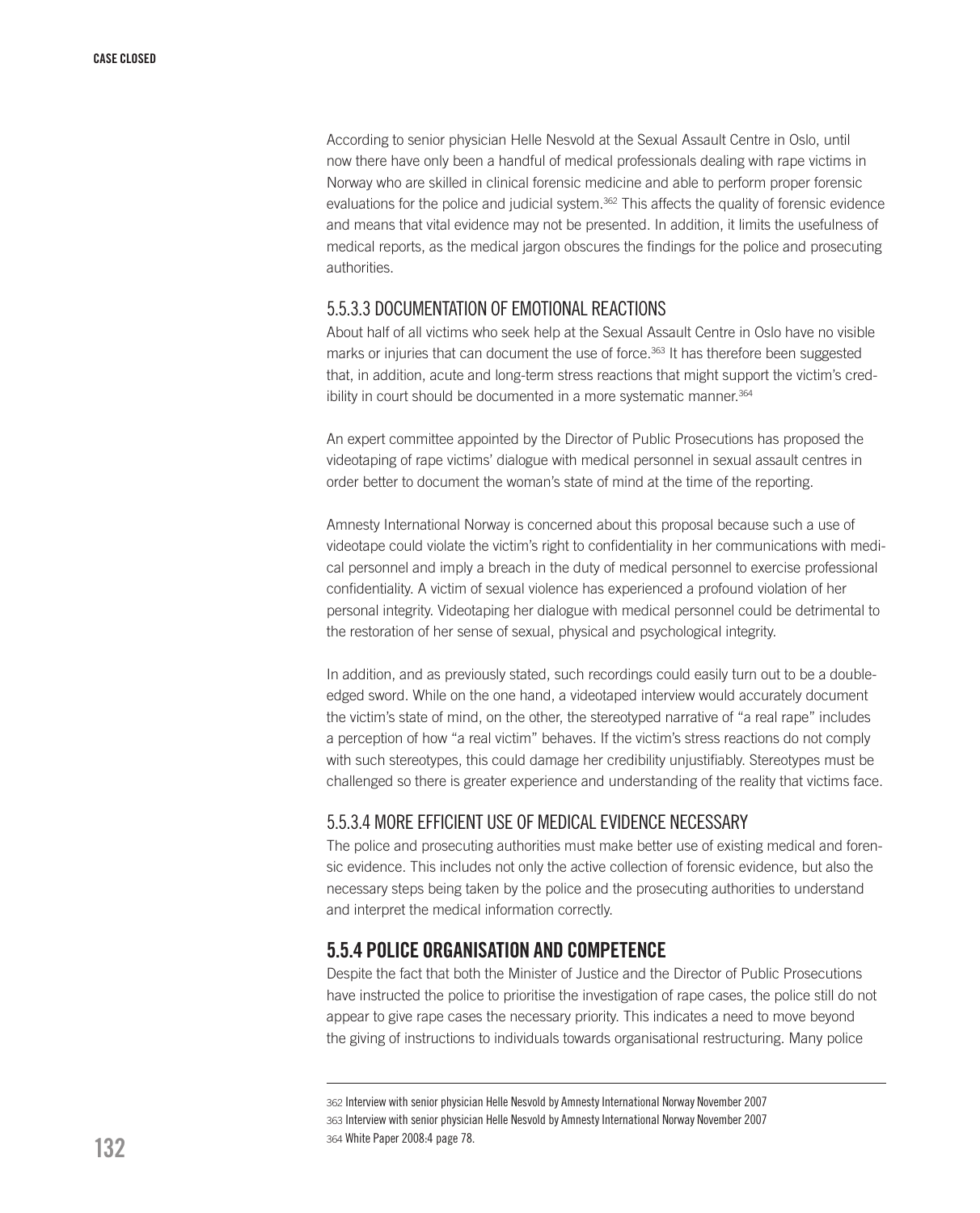districts need to adopt a more systematic and coordinated approach to the investigation of rape cases.

#### 5.5.4.1 Organisation of rape investigations

The Public Committee on Rape has pointed out that, as a result of the flexible organisation of the police, sexual offences are not given the necessary priority. A lack of clear strategies and binding obligations seems to lead to a lack of prioritisation of rape and sexual offences within the police.<sup>365</sup>

Norway previously had 54 police districts. This number was reduced to 27 following Police Reform 2000. One objective of the reform was to improve the districts' ability to investigate crime, by restructuring their personnel resources and organising the districts according to local needs.

Each of the 27 police districts in Norway is responsible for investigating crimes in its own region. There seems to be no correlation between the size of the police district and the quality of the police work carried out in rape cases. In fact, the smaller districts in general conduct better investigations.366

Since the reform, the way in which each police district has chosen to organise rape investigations varies.

• Some districts, such as Agder, have established a central investigative unit for sexual crimes where the victim is aged under 18 years of age. However, if the victim is an adult, the investigation is carried out by the local police unit.

• A few districts, such as Follo and Hedmark, have appointed a coordinator for sexual offences for the whole district. The coordinator is responsible for improving competence, as well as coordinating and assisting in local investigations of sexual offences.

• In large cities, such as Oslo, rape is investigated by police units consisting of personnel with special competence in investigating violence and sexual offences. Their main challenge is the enormous case load.

In 2007, an expert committee appointed by the Director of Public Prosecutions suggested that each police district should appoint a special coordinator with the necessary competence on the investigation of sexual offences.367 The Police Directorate has decided not to follow up on this recommendation, arguing that special teams in too many fields will limit the flexibility of the police.

### 5.5.4.2 Specific instructions to the police districts

In 2000, the Director of Public Prosecutions was recommended by an internal expert group on the handling of rape cases to issue a written brief to the police and prosecuting authorities clarifying procedures for the investigation of rape cases. The brief never materialised.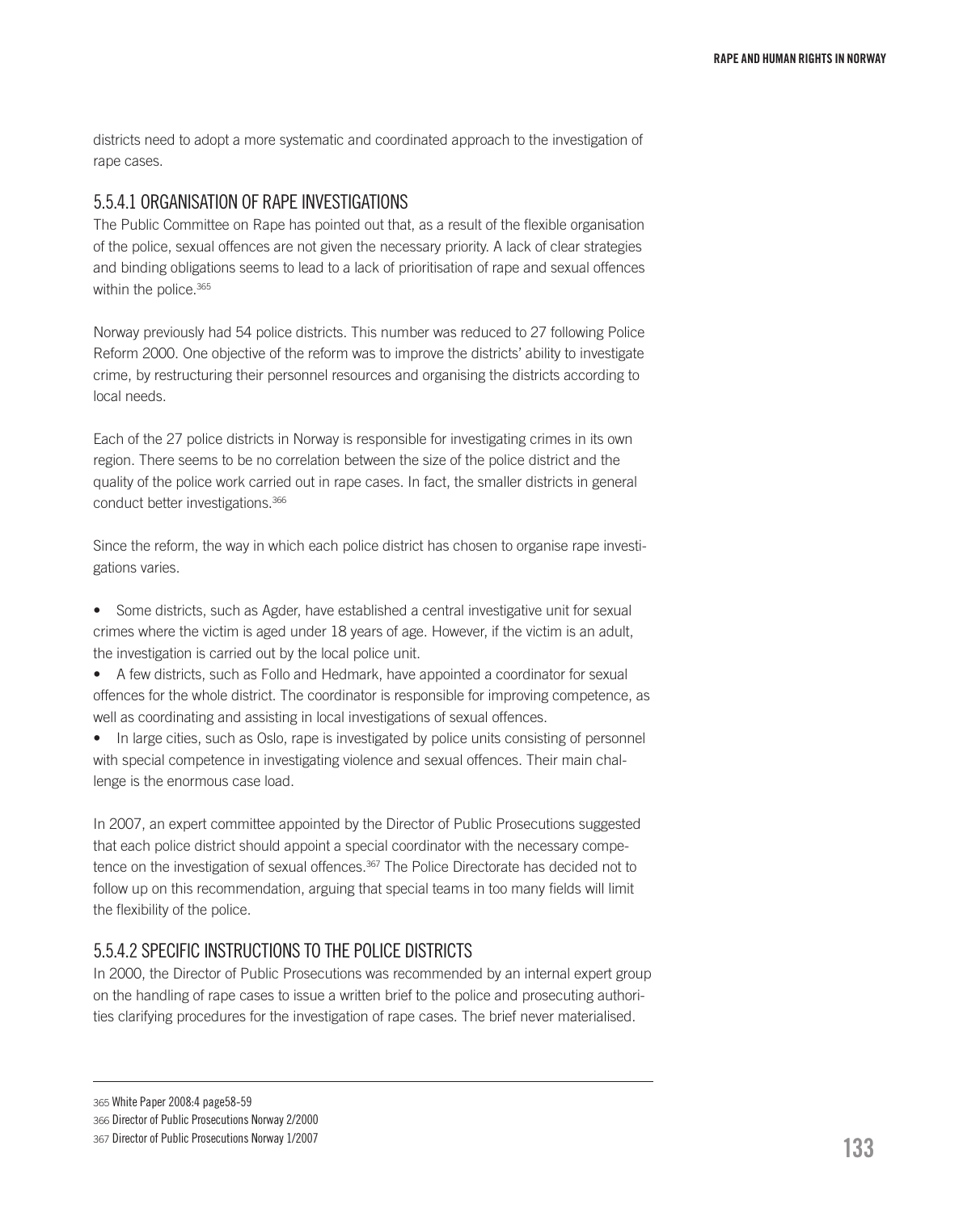In an interview with Amnesty International Norway in 2004, the head of the expert group, Monica Hansen Nylund, underlined the importance of this brief.<sup>368</sup> Former Minster of Justice Odd Einar Dørum was also confronted about the missing brief by Amnesty International Norway in 2004, and promised to follow the matter up. The issuing of this brief was one of the initiatives included in the government action plan "Violence in intimate relationships 2004 – 2007". As of July 2008, the brief has still not been issued.

#### 5.5.4.3 Police training

There is little training within the police targeted at the investigation of rape. Although there have been some developments, their effects remain to be seen.

The amount of time spent on rape investigations at the Police Academy was quadrupled between 2005 and 2006. Training now includes a one-day case study and four hours of interrogation studies. There are plans to expand the training further from 2009. In addition, a four-week advanced course in investigating violence and sexual offences was established in 2006.

Since 2001, investigators from police districts have been invited to join Norway's National Investigation Service, KRIPOS, for up to two years at a time to develop their tactical and technical expertise in the investigation of sexual offences.

# 5.5.5 The decision to prosecute

In Norway, the decision to prosecute in rape cases rests with the public prosecution. To press charges, the public prosecutor must be convinced that the accused is guilty and that his guilt can be proven beyond reasonable doubt in court. This only happens in 16 per cent of reported rape cases.<sup>369</sup>

There is little information available about the work of the prosecution. Amnesty International Norway recommends the prosecution's decision-making processes to be more transparent.

#### 5.5.5.1 The functioning of the prosecution

The police prosecutor makes a recommendation to the public prosecutor, who decides whether to prosecute a case.

In most rape cases, charges are dropped because the public persecutor considers the evidence to be insufficient to secure a conviction in court, or because a lack of information about the assailant.

It has been pointed out that the public prosecutors take too long to make their assessment once the police investigation is finished.370

<sup>368</sup> AmnestyNytt 2/2004

<sup>369</sup> Director of Public Prosecutions 1/2007 page 4. The figure is based on reported rape cases between 2003 and 2005. 370 Director of Public Prosecutions Norway 2/2000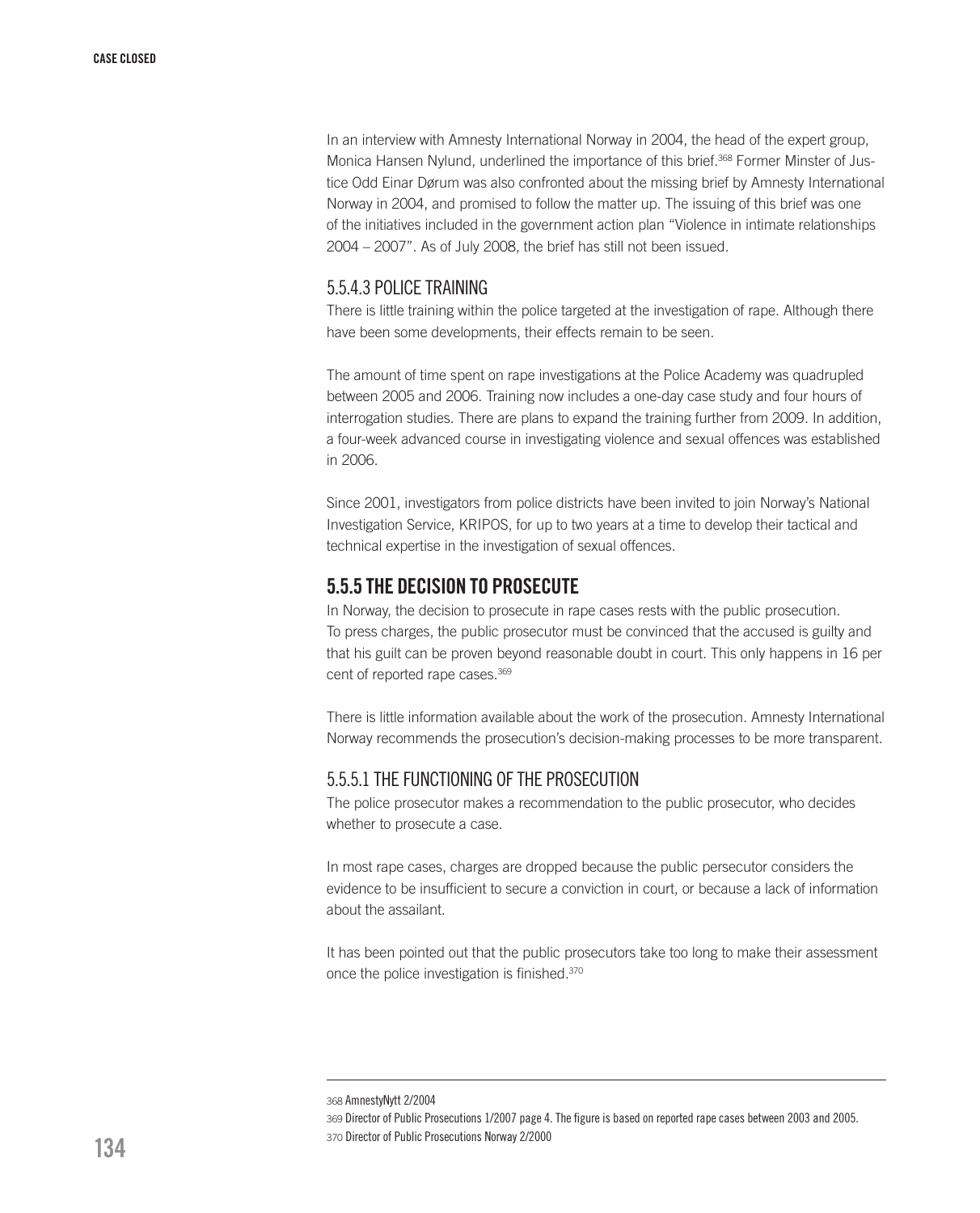Cases dropped by the public prosecutor can be appealed to the Director of Public Prosecutions. Several of these appealed cases have ended with a conviction in court.<sup>371</sup> Some legal counsellors have argued that the public prosecutors to a larger degree should press charges in cases where the victim's word is set against that of the accused in order to secure a legal and transparent assessment of the credibility of the victim and the accused in a court of law.372

# 5.5.6 Rape cases in court

Compared to other crimes, few rape cases end with conviction in court. Between 2001 and 2005, the percentage of acquittals for all reported crimes was 7-8 per cent. During the same period, the percentage of acquittals in rape cases was 25-30 per cent, with a high of 36 per cent in 2004.373

#### 5.5.6.1 Credibility and "morals"

In the preliminary documents that paved the way for the changes in the Penal Code in 2000 (see section 5.3 on the legal framework), the lawmakers made it clear that the previous sexual behaviour or the general "morality" of a woman, unless directly relevant to the case, should not be considered in a rape case. The documents also state that "exercising regular freedom of movement" should not be a factor.374

The intentions of the law may be clear, but courts still take the "morality" of victims into account. A report on rape trials published in 2001 by the Equality and Antidiscrimination Ombud and the Ombud for Children found numerous examples of descriptions of victims that should have been irrelevant to the proceedings. The report concluded that stereotypical and discriminatory attitudes prevailed in the courts.375

The district court is the court of first instance in Norway. Cases are decided jointly by judges and laymen and their evaluations are made public. The court of appeal is the next level of judicial authority. Certain cases are decided by a jury, who only have to say whether or not they find the accused guilty, without stating any reason for their decision.

In a recent study undertaken by former appeal court judge Lars-Jonas Nygard, jury members in six rape cases that ended in conviction in the district courts and were appealed to the courts of appeal were interviewed.<sup>376</sup> The study revealed that members of the jury often applied prejudices relating to sexual or "moral" behaviour when considering evidence in rape cases. The study documents severe prejudice against women among members of the jury, resulting in acquittals even in cases where the evidence was considered good.

<sup>371</sup> Dagbladet 22.03.2008, and interview with counsellor Trine Rjukan by Amnesty International Norway March 2008

<sup>372</sup> Interview with counsellor Trine Rjukan and counsellor Inger Lise Sætren by Amnesty International Norway March 2008 373 Director of Public Prosecutions 1/2007 page 4

<sup>374</sup> Ot.prp.no 28 1999-2000, preparatory notes on changes in the Penal Code.

<sup>375</sup> The Gender Equality Ombud and the Ombud for Children 2001. The report was intended as a supplement to the 2000 report from the Director of Public Prosecutions and dealt with attitudes influencing the treatment by the courts of rape and other sexual offences.

<sup>376</sup> The study is presented in the report of the Director of Public Prosecutions 1/2007 pages 58-59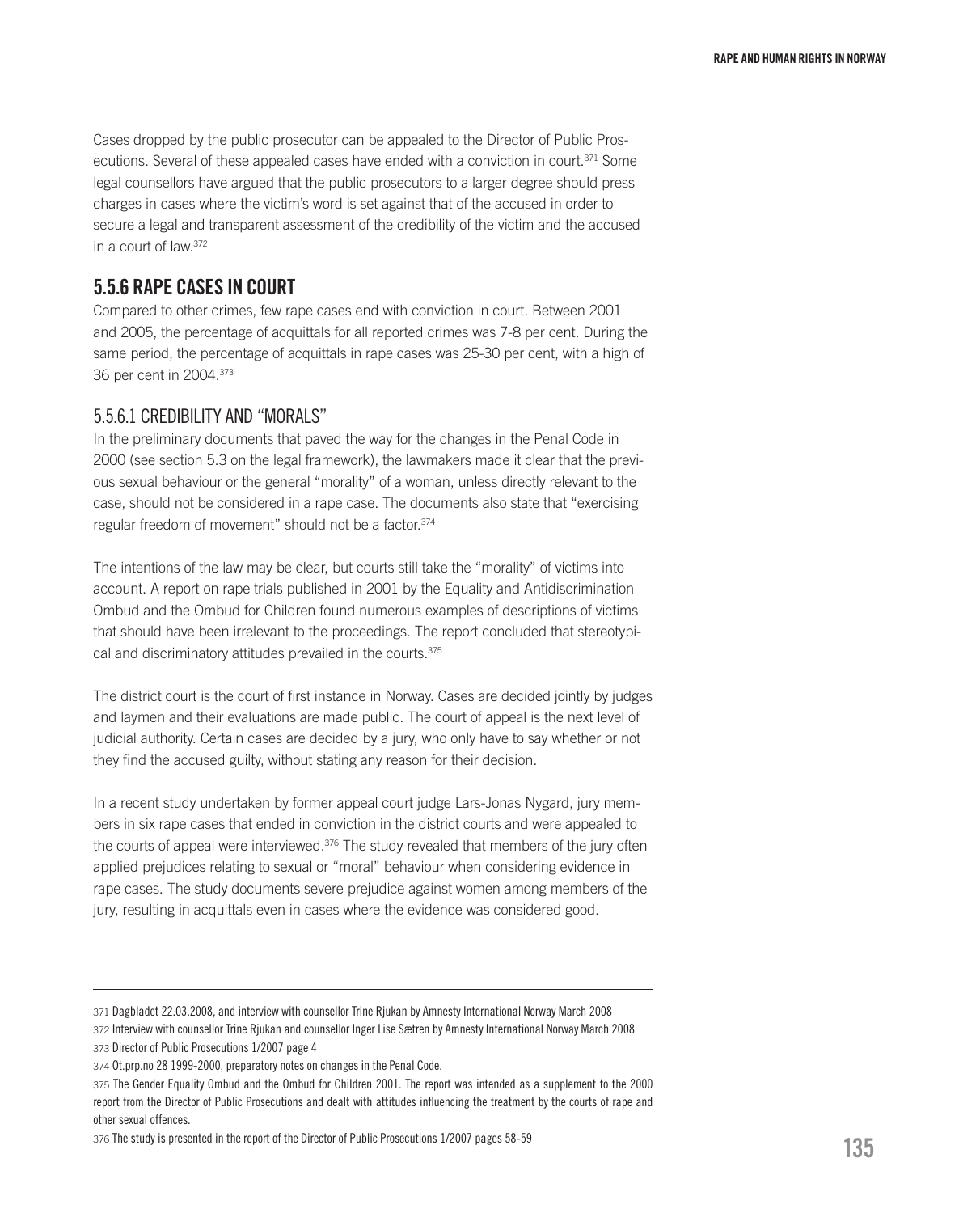The jury's moral evaluations were particularly related to the conduct of the victim immediately before the rape. "That slut knew what was coming" and "a decent girl doesn't hang around like that" were among statements from jury members.

A report from the Director of Public Prosecutions, which included the findings by Lars-Jonas Nygard, stated that the evidence in the six cases reviewed in the study was considered to be sufficient to uphold the convictions in the courts of appeal.<sup>377</sup> In other words, it was probably the attitudes of the jury, rather than the evidence presented, that led the jury to acquit the accused. The report concluded that the discriminatory attitudes shown by many jury members probably also prevailed in the police, the prosecuting authorities and the courts in general.378 The conclusion is clear: moral evaluations contribute to the closure of cases as well as acquittals in rape cases.

#### 5.5.6.2 The status of the victim in court

In Norway, rape cases are subject to public prosecution. Until now, the victim of a rape has not been an official party to the case, only a witness for the prosecution. In consequence, the victim and her legal counsel were barred from parts of the court proceedings and had only limited rights to view court documents.

Professor of law Anne Robberstad suggests that increased procedural rights for the victims of violent crimes might increase the level of "correct conclusions" by the courts. In addition, it might increase the victim's sense of dignity and closure, whatever the outcome of the trial.379

A government-appointed commission on the revision of the Criminal Procedure Act issued a report on procedural rights for victims of violence and their relatives in November 2007. The commission suggested giving victims of violence and their relatives certain procedural rights, although the commission did not recommend giving full procedural status. The rights suggested were:

- improved access to information at all stages of the case;
- the right to be present throughout the legal proceedings;
- to be entitled to give a statement in court before the examination of the accused;

• to be entitled to ask questions, comment on the evidence, and make a concluding statement.

In February 2008 the Norwegian parliament adopted these suggested changes in the Criminal Procedure Act, to be implemented from July 1st 2008.

#### 5.5.6.3 Sanctions

Although the maximum terms of imprisonment in rape cases have increased slightly over the last 20 years, actual sanctions still tend towards the lower end of the scale. So-called blitz rapes tend to be punished more severely.<sup>380</sup>

377 Director of Public Prosecutions 1/2007 page 14 378 Director of Public Prosecutions 1/2007 page 6 379 Robberstad, A. 2002 380 White Paper 2008:4 page 19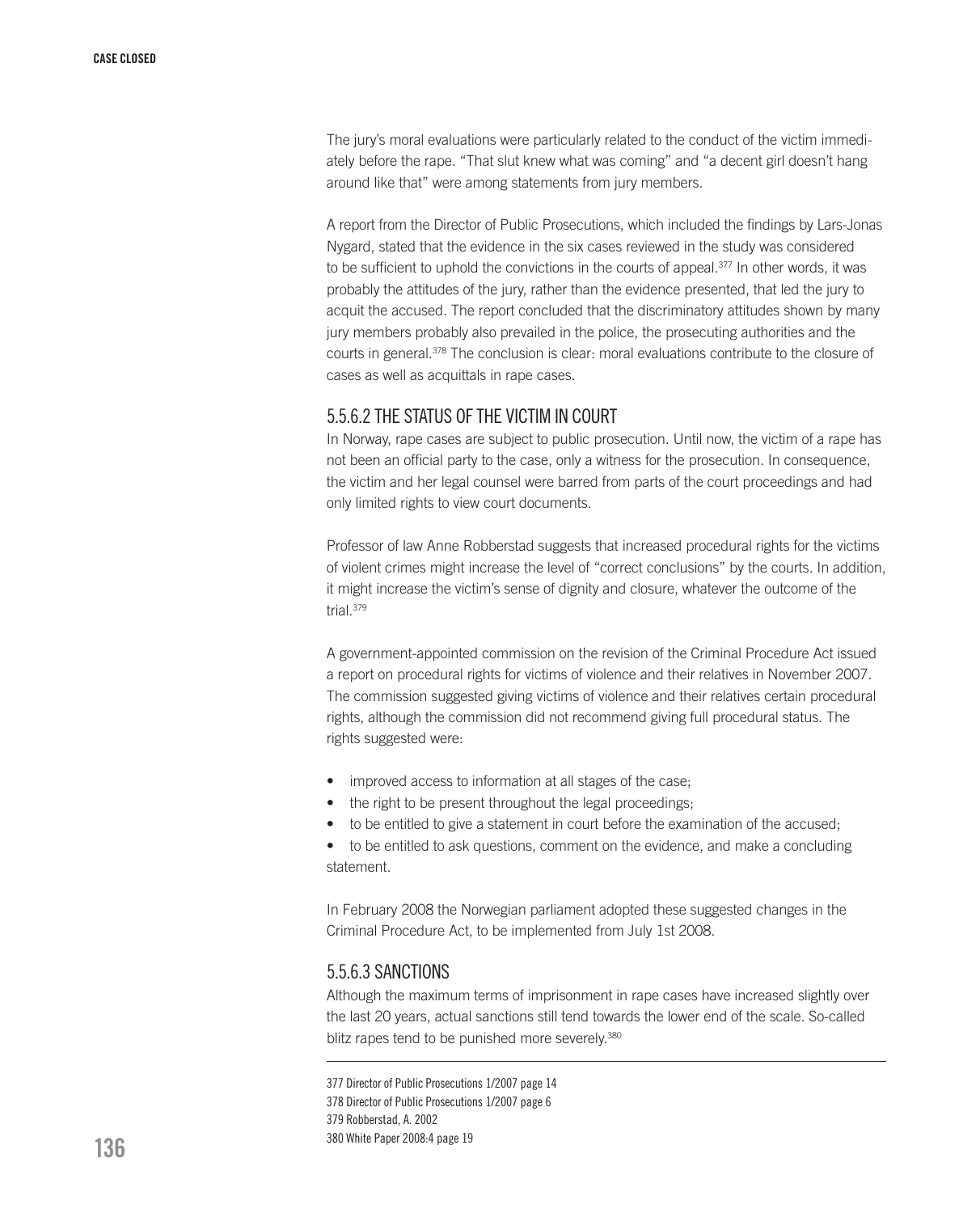## 5.5.6.4 A long way to justice

A serious impediment to the legal protection of rape victims is the length of time a case takes to proceed through the legal system. Apart from the increased strain on the victim and the accused, the delay can impair the evidence.<sup>381</sup>

In cases that went to court between 2003 and 2005, it took on average between 100 and 300 days from the time the crime was reported until charges were pressed. The delay might be due to the fact that it takes too long to obtain opinions from external experts, as well as the lack of resources and priority given to the cases by the police and the prosecuting authorities.

An acquittal is more likely in cases where it takes more than 300 days to bring charges. However, neither the Minister of Justice nor the Director of Public Prosecution recommends a specific time limit.382

# 5.5.7 Amnesty International Norway's main concerns

In almost all reported cases of rape against persons aged over 15 in Norway, the victim is a woman and the perpetrator is a man. The fact that criminal investigations rarely result in a charge or a conviction may constitute a form of discrimination against women, as this limits women's right to a fair trial and effective remedy. The fact that a large number of reported rapes never result in prosecution and conviction is therefore, in itself, a human rights issue.

As the number of reported rapes has increased dramatically over the past few years, Amnesty International Norway emphasises the need to allocate sufficient resources to conduct all the necessary steps in the legal process properly.

In addition to these measures, Amnesty International Norway believes it is necessary to carry out comprehensive and systematic analyses and research of the reasons for the closure of the majority of rape investigations and the small number of rape cases that lead to a prosecution. Without exhaustive and detailed studies into the causes of these problems, it will be difficult to develop the investigative work in a way that will lead to increased prosecution rates in practice.

# 5.6 Support for the victims of rape

# 5.6.1 Access to sexual assault centres

Norway's capital Oslo has had a sexual assault centre within its emergency clinic for over 20 years. According to the police in Oslo, 63.7 per cent of victims reporting rape sought medical assistance in 2007.383 Ideally, sexual assault centres should be readily accessible from all parts of the country. Over the years, several sexual assault centres with varying degrees of competence and experience have been established around the country.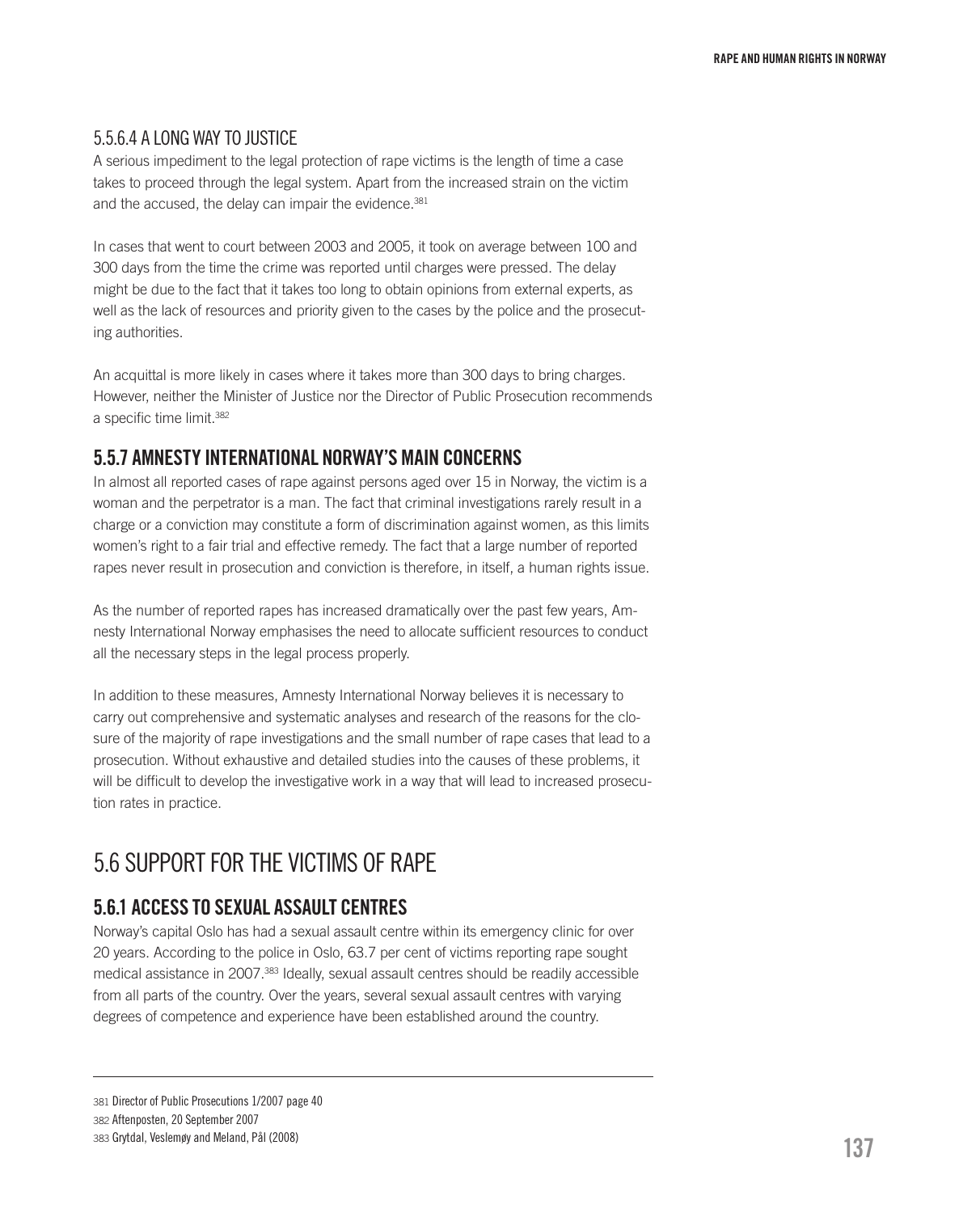The government has decided that at least one sexual assault centre should be established in each of Norway's 19 counties, and that the general level of competence should be improved. The Director of Public Prosecutions has also recommended an increase in the number of sexual assault centres.<sup>384</sup>

In June 2006, the Directorate for Health and Social Affairs informed Amnesty International Norway that all counties had established or were in the process of establishing sexual assault centres. A survey conducted by Amnesty International Norway in March 2007 revealed, however, that some counties still did not have sexual assault centres. Financial problems had led to the closure of centres in some counties and the postponement of plans to open them in others. In one county, Sogn- og Fjordane, the county physician had no plan to establish a sexual assault centre at all. In a letter dated 13 March 2007, Amnesty International Norway asked the Minister of Health, Sylvia Brustad, to impose a legal obligation on all counties to establish and fund sexual assault centres. As of July 2008, Amnesty International is still waiting for a reply.

Lack of access is not the only reason why many rape victims fail to seek medical help. The myths surrounding rape create a strong narrative of what is perceived to be a "real" rape: a stranger attacking and violating a sober woman with good "morals" in a public place. This narrative affects the understanding of rape in Norwegian society, including the legal system,<sup>385</sup> as well as victim's perception of her own situation.<sup>386</sup>

Accordingly, many victims of rape believe that access to a sexual assault centres is reserved for victims of "real" rapes – rapes where the rapist is unknown to the victim, the victim was sober, there was physical violence and the assault included intercourse.<sup>387</sup>

# 5.6.2 LEGAL COUNSEL TO THE VICTIM

To improve the position of rape victims in court, since 1981, rape victims have had access to state-funded, court-appointed legal counsel throughout the investigation and court proceedings.388

To encourage rape victims to report the crime, since January 2006, rape victims have had the right to three hours' free legal advice prior to reporting the rape.

The role of the legal counsel is to be the guardian of the victim's interests. The legal counsel may consult the police on the progress of their investigation, suggest witnesses, forward medical statements and appeal decisions made by the prosecution. The legal counsel may, for instance, request the court to proceed behind closed doors or require the accused to leave the court while the victim is giving her statement. The law also says in general terms that the legal counsel should assist the victim in non-legal matters, such as obtaining professional medical help or applying for economic compensation.

384 Director of Public Prosecutions Norway 1/2007 page 60 385 Director of Public Prosecutions Norway 1/2007 page 6 386 Stefansen, Kari and Smette, Ingrid (2006)

388 Paragraph 107, Criminal Procedure Act.

<sup>387</sup> Oslo Casualty and Emergency Centre (2004) page 75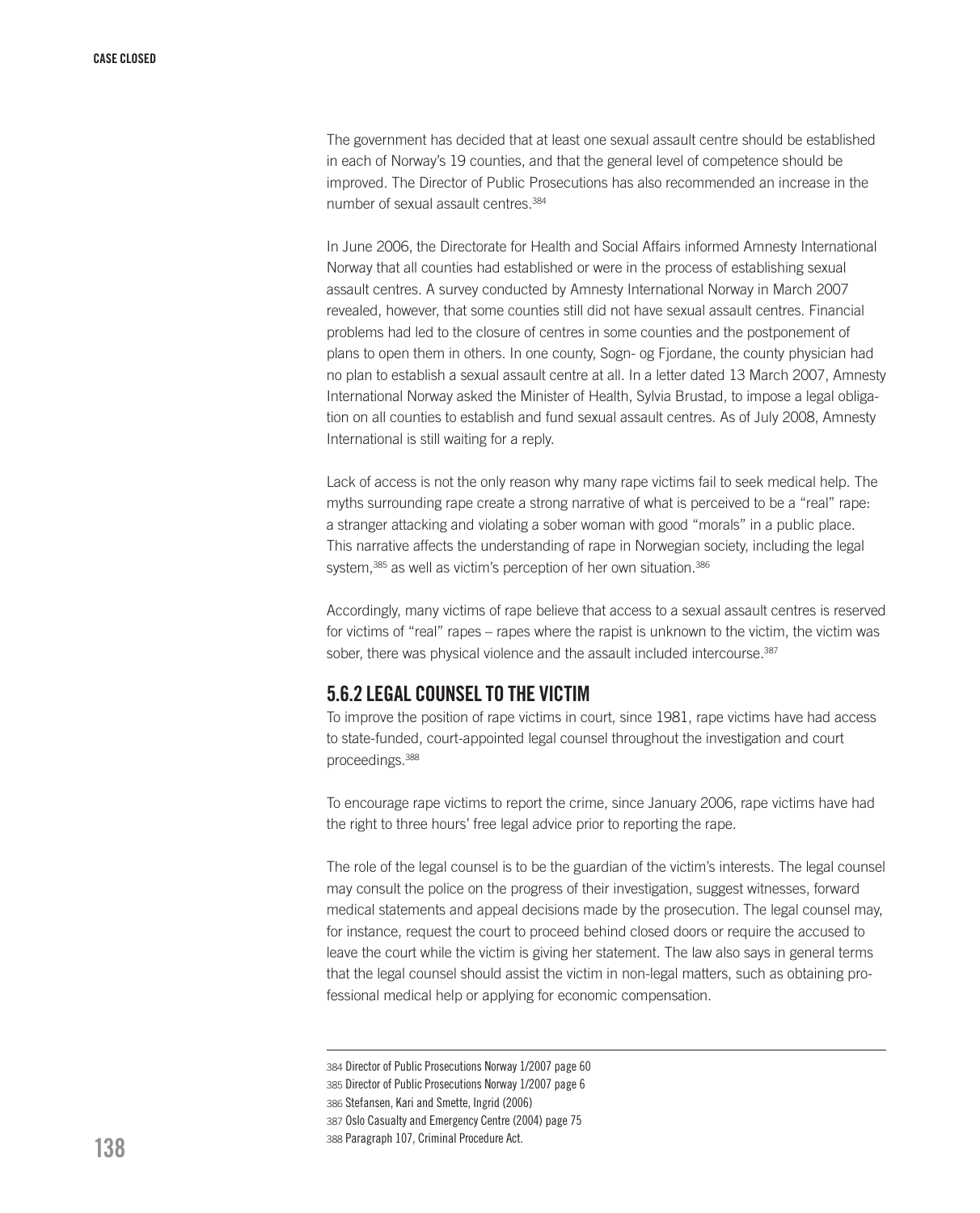In February 2008, the Norwegian parliament amended the Criminal Procedure Act, giving the legal counsel expanded procedural rights in court. He or she may ask questions, comment on the evidence and make a concluding statement (see section 5.5.6.1 on the status of the victim in court for further details).

# 5.7 Political leadership relating to sexual crimes against women

There seem to be few problems in terms of the political will to take rape seriously, and to prosecute and punish sexual violence and rape in Norway. Both the present centre-left Stoltenberg coalition government and the previous centre-right Bondevik coalition government have focused on the issue of violence against women through several national plans of action against violence within intimate relationships.

Despite this focus at government level, according to Amnesty International Norway's report on the municipalities, there is little political willingness to combat violence against women at local municipal level.<sup>389</sup> This underlines the need for the national authorities to communicate clearly to local authorities the goals in the national plan of action against violence within intimate relationships. Municipalities remain the main provider of services for victims of rape and other forms of gender-based violence, and also play a crucial role in preventive work.

Minister of Justice Knut Storberget has taken the work on violence against women seriously, and repeatedly described rape as "almost murder".390 In January 2008, a government-appointed Public Committee on Rape, which included politicians, health officials, researchers and others, released a report focusing on ways to prevent and combat rape. In its report, the Committee particularly emphasised the attrition process, including the failure to report the crime. The report contains a number of recommendations on different issues, including preventive measures and improvements to the legal and healthcare systems.

The Ministry of Justice and the Police has taken the lead against gender-based violence, including rape, in Norway. Although the Ministry coordinates a larger group of ministries involved in combating violence against women, the Ministry of Justice remains the most reflective and outspoken about the issue. One consequence of this has been that most of the efforts to combat gender-based violence have taken place in the legal sector. These include changes in the Penal Code and the Criminal Procedure Act, as well as a restructuring of the police.

A holistic approach is needed to fight gender-based violence, including rape, in an effective manner. This presupposes that other ministries, including the Ministry of Education, the Ministry of Public Health and Care Services and the Ministry of Children and Discrimination, will also take responsibility and follow up with appropriate measures.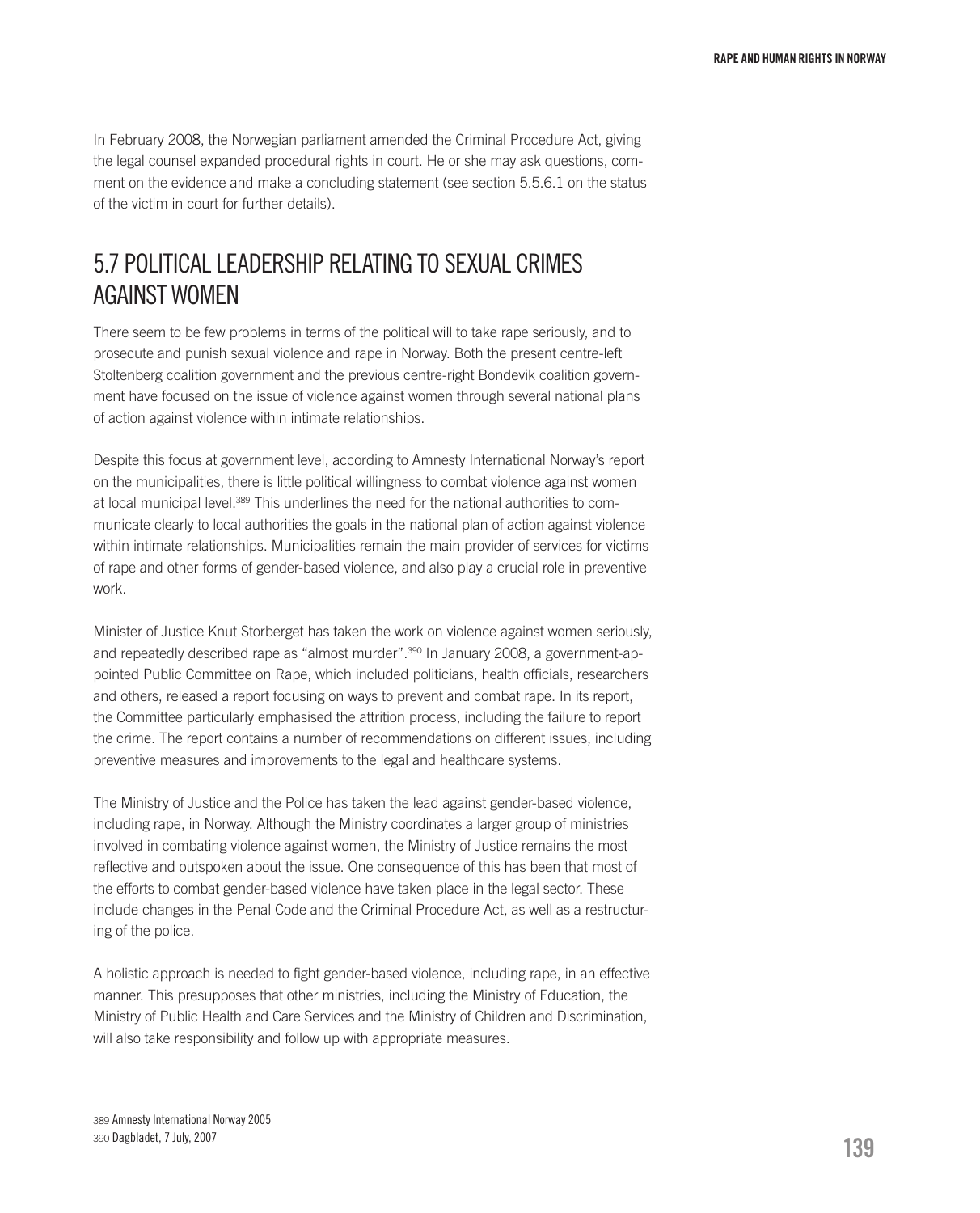# 5.8 Amnesty International Norway's recommendations

#### On law:

• Amnesty International Norway recommends the government to investigate why the police and prosecuting authorities make so little use of the provision on rape by gross negligence in the Penal Code. The inclusion of a provision on rape by gross negligence in section 192 of the Penal Code is in line with developments in international standards where the question of guilt in rape cases is linked to lack of consent, rather than to the presence of violence.

## On research:

• Amnesty International Norway recommends the government to conduct a national survey on the incidence of sexual violence and rape in Norway. To obtain reliable information on the policies and practices that are most effective in preventing and addressing sexual violence and rape, incidence studies need to be conducted on a regular basis, in addition to research into the experience of women and girls who bring complaints to the authorities. Particular attention must be given to the specific realities of assaults against girls under 18, and their experiences in seeking a remedy. Action to prevent gender-based human rights violations must be based on knowledge, not assumptions.

# On education:

• Amnesty International Norway recommends the government to include specific information on gender equality, as well as on sexuality, respect for sexual integrity and the right of sexual self-determination in the school curriculum in primary and secondary schools.

## On police organisation:

• Amnesty International Norway recommends the government to establish sexual offences teams (SO teams), with technical, tactical and legal expertise in relation to sexual offences, in every police district in Norway.

• Amnesty International Norway recommends the establishment of a central sexual violence unit at the Police Directorate. The establishment of such a unit would aid the development and dissemination of the necessary competence and knowledge, and could give a necessary boost to the status of police work on sexual offences.

# On prosecution:

• Amnesty International Norway recommends greater transparency in the public prosecutor's assessment of evidence in rape cases. As a first step, an independent, temporary body should be established with the task of reporting on all closed rape cases and the reasons for the decision not to prosecute.

## On the training of the judiciary:

• Amnesty International Norway recommends the government to provide and fund specialised training and guidelines for police, judges, prosecutors, defence lawyers, legal counsellors and others involved in dealing with women exposed to rape and other sexual crimes. Such training and guidelines should involve professional and other organisations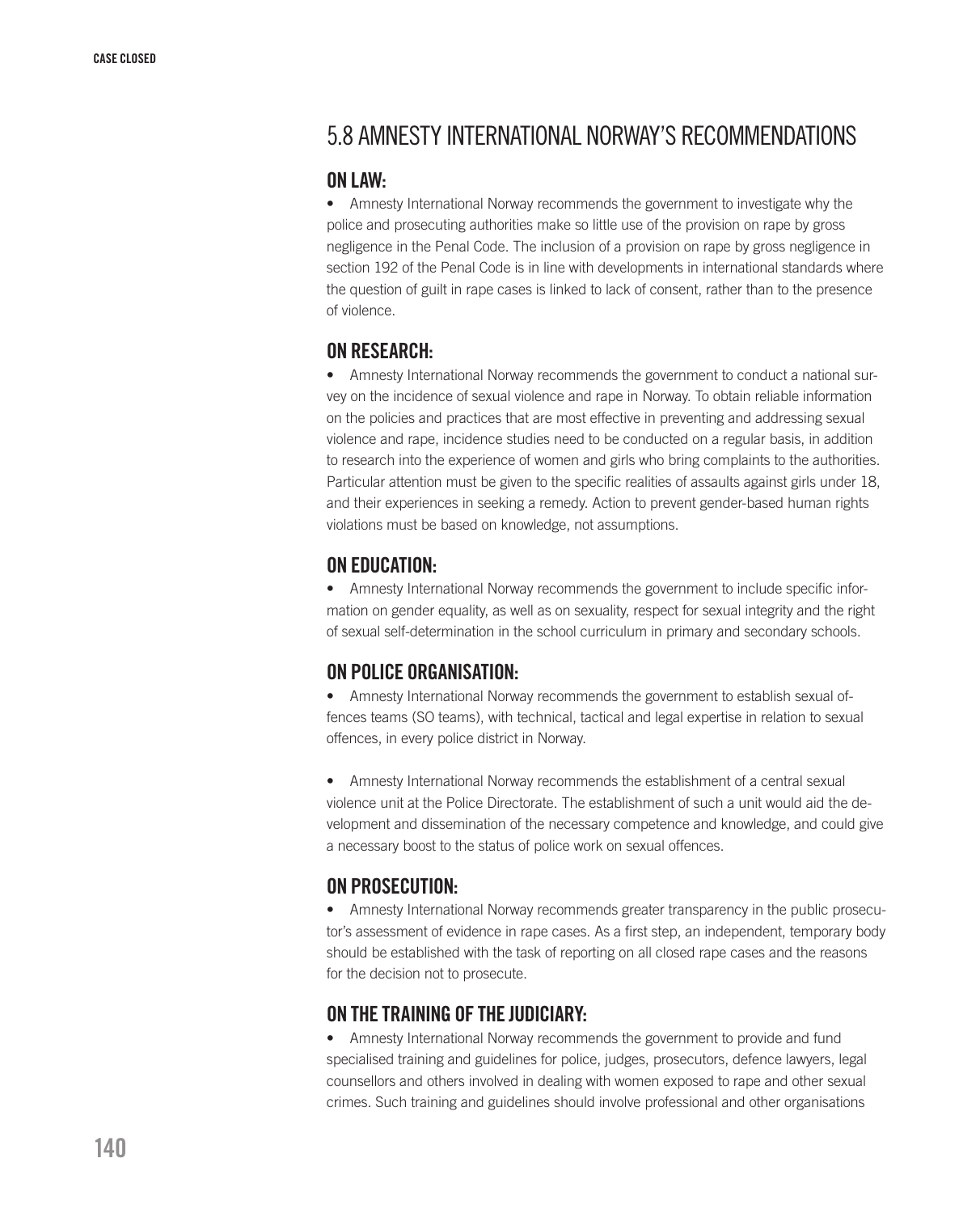with expertise on violence against women, and should cover the nature of violence against women, particularly in relation to these crimes, in order to eliminate prejudices and stereotypes about both victims and perpetrators.

## On victim support:

• Amnesty International Norway recommends the government to include the provision of sexual assault centres in section 1–3 of the Act on Municipal Health Services (Kommunehelsetjenesteloven) in order to ensure that victims of rape and sexual violence have access to sexual assault centres with special competence in safeguarding the short- and longterm medical needs of the victim, as well as the adequate securing of forensic evidence. The needs of particular groups of victims, particularly girls under 18, should be taken into account when planning and providing services. Amnesty International Norway urges the government to ensure that at least one sexual assault centre is established in each county. Sexual assault centres must be accessible for all victims of rape and sexual violence and must be open and accessible 24 hours per day, 7 days per week. Amnesty International Norway urges the government to secure the funding of sexual assault centres in order to avoid situations where certain services, such as forensic examinations, are not carried out for financial reasons.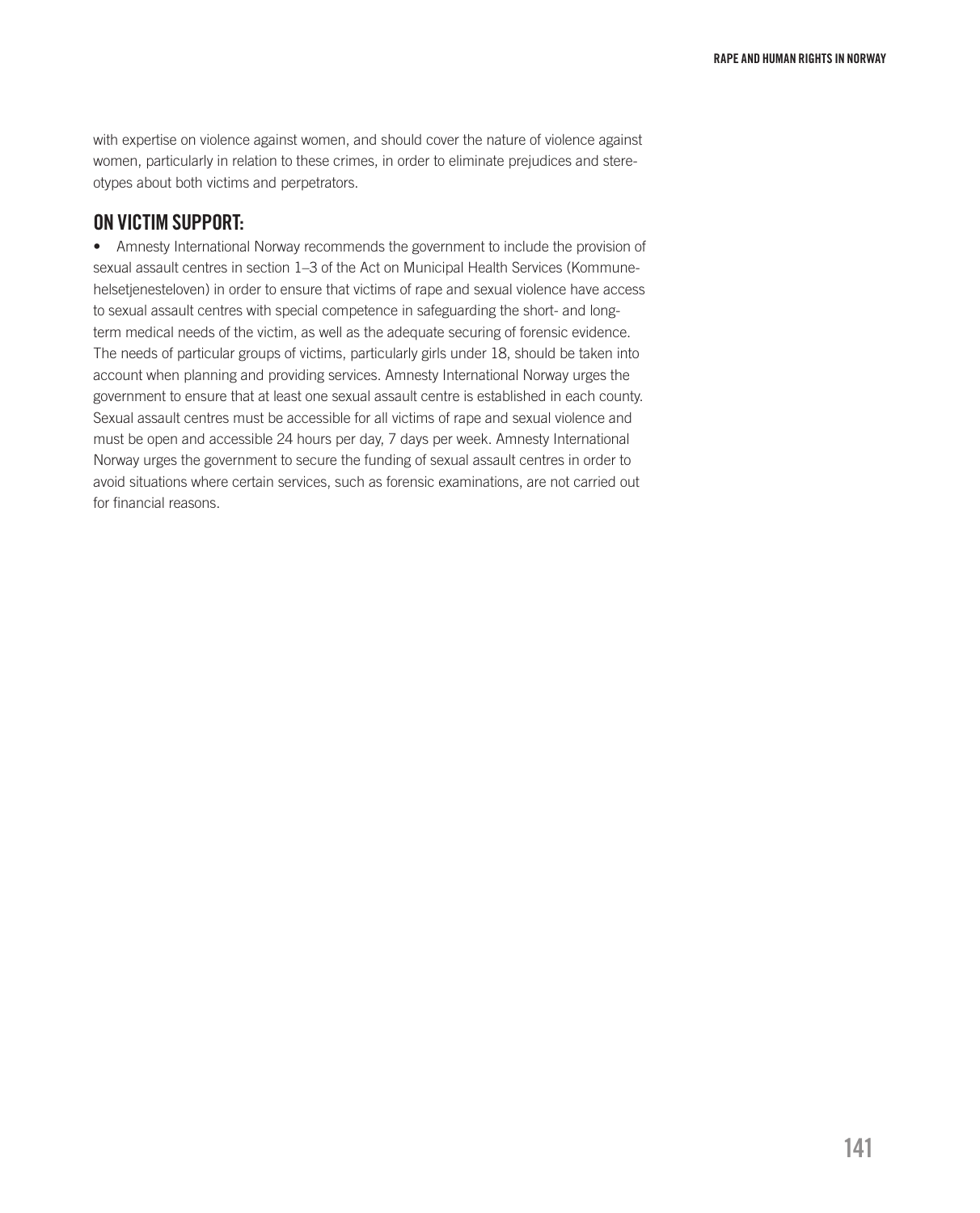# 6. CONCLUSIONS

Rape is one of the most serious attacks on the sexual integrity and autonomy of a person. Every year, many thousands of women are raped in the Nordic countries. For various reasons, the vast majority of the victims will never report the crimes to the police. Women may feel ashamed, or even blame themselves, for being raped. Many women fear that reporting will have negative consequences. Others may lack sufficient support and encounter distrust and negative attitudes from people around them. At the same time, thousands of women do report the crimes they have been subjected to, but their claims for justice and reparation are rarely met.

As this report shows, an extensive array of legislative and other measures has been taken in order to improve legal protection and the legal process in rape cases in the Nordic countries. However, many challenges remain. Although governments and justice systems in the Nordic countries claim to give high priority to the struggle to combat gender-based violence, including rape, the victims' right to justice is still hampered in practice in all four Nordic countries. Amnesty International is concerned that alarming attrition rates have, in practice, led to a situation of impunity for many perpetrators of rape in Denmark, Sweden, Finland and Norway, as rape crimes against women are rarely prosecuted. As stated in the UN Secretary General's in-depth study on violence against women, it is now well established under international law that violence against women is a form of discrimination against women and a violation of human rights.<sup>391</sup> State obligations to respect, protect, fulfil and promote women's rights encompass the responsibility to prevent rape and other forms of sexual abuse, to protect women from such violence and to hold the perpetrators accountable.

Amnesty International believes that intensified, creative and coordinated efforts and measures are needed in all four countries to prevent rape and to ensure justice for all rape victims in accordance with the positive obligations on states contained in international human rights law. Amnesty International calls on the Nordic governments to act now to show –*"clear political will, outspoken, visible and unwavering commitment at the highest levels of leadership of the State"*. 392

# 6.1 LEGALFRAMEWORK

Historically, laws on sexual violence were intended to protect women's honour and their value as the property of fathers and husbands. As views on women's role in society have changed over time, so has the understanding of the nature of rape. These changes are reflected in current legislation in Denmark, Sweden, Finland and Norway. However, these countries' laws have not developed identically, nor have the legal developments been simultaneous.

<sup>391</sup> In-depth study on all forms of violence against women. Report of the Secretary General. July 2006. A/61/122/Add.1 392 Ibid.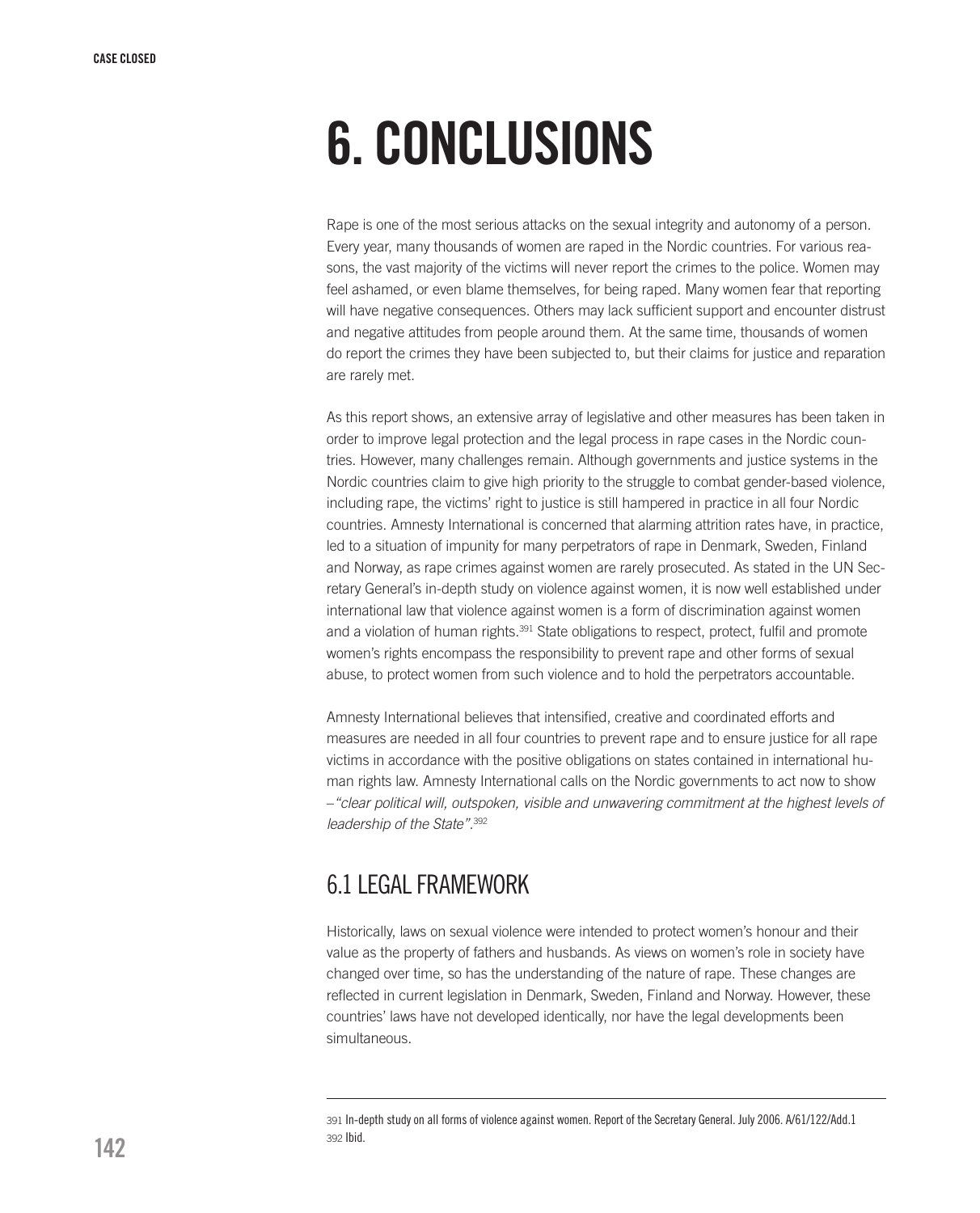Compared to other Nordic countries, it is clear that Finland has been slower to reform its legislation on violence against women and rape. For example, Sweden was one of the first countries in the world to declare rape within marriage a crime, while Finland was one of the last European countries to criminalise marital rape.

The enhancement and protection of the right to sexual integrity and autonomy of each individual, regardless of gender or marital status, should be the basis of any criminal law regarding rape and other sexual violence.

## 6.1.1 Definitions of rape and legislative provisions

In Finland, the essential element of rape is forced or coerced penetration of a person's body, including the sex organs, mouth or anus, by a body part. In Norway, Sweden and Denmark, the definition of rape is more inclusive: definitions include intercourse obtained by force, understood or defined to be violence or threats of violence, as well as comparable forced sexual acts that do not require any kind of penetration.

It is interesting to observe the differences between the Nordic countries in how the boundaries between rape and sexual abuse are defined. For example, if a woman cannot defend herself because of sleep, self-imposed intoxication, unconsciousness or illness, the crime is defined as sexual abuse, not rape in Denmark and Finland. The maximum punishment for sexual abuse in Finland is lower than that for rape. In Denmark, the maximum punishment for sexual abuse is half the maximum penalty for rape. In Sweden and Norway, provisions covering rape specifically include situations where the victim is unable to resist due to her helpless state.

In the Danish Penal Code, the provisions on rape are included in the chapter dealing with vice crimes. This sends a signal that the focus of the law is on the protection of morality, rather than the protection of sexual integrity and autonomy. Furthermore, the Danish Penal Code provides that the perpetrator's subsequent marriage or registration of partnership with the victim is grounds for reducing or remitting punishment. Various sections of the code refer to marital status. Rape and sexual violence are serious violations of a woman's right of sexual self-determination and integrity – marriage with the perpetrator does not change this fact.

Finland is the only country where obtaining sexual intercourse by coercion, also known as "lesser degree rape", and certain forms of sexual abuse, are complainant offences. Also in Finland, a victim of rape or sexual abuse can exercise her "free will" and request the prosecutor not to prosecute. This opens up the possibility for the perpetrator or others to pressurise the victim to withdraw the charges, with the prosecutor having no means of assessing whether the victim is in fact acting of her own "free will". This sends a signal that it is up to the victim to decide whether a crime has been committed. All crimes against sexual integrity and autonomy should be subject to public prosecution.<sup>393</sup>

<sup>393</sup> UN General Assembly Resolution 52/86 – Crime prevention and criminal justice measures to eliminate violence against women: Model Strategies and Practical Measures on the Elimination of Violence against Women in the Field of Crime Prevention and Criminal Justice.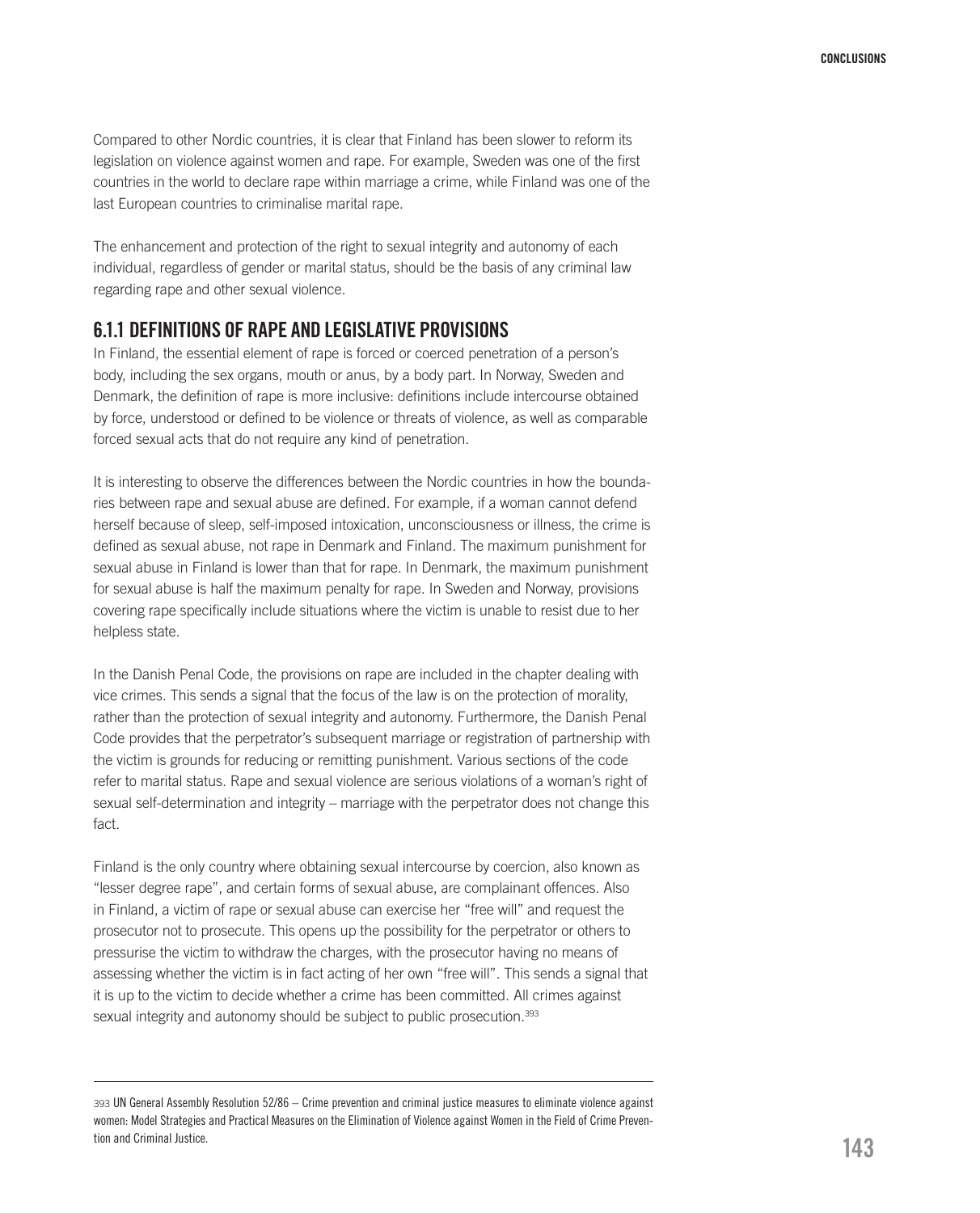In all the national legislation examined here, violence or threats of violence still define the seriousness of rape, which indicates that rape is still viewed as an assault, rather than as a crime against an individual's sexual integrity and right of sexual self–determination.

While rape legislation in the Nordic countries still links the question of guilt to the ability to prove that the sexual act was obtained through the use of, or threats of, violence, international criminal law recognises lack of genuine consent to be the defining element of rape. This approach is evident in the European Court of Human Rights ruling in the case of *MC v the State of Bulgaria*. According to the Court's judgment, states are obliged to punish and prosecute all sexual acts, even in the absence of physical resistance on the part of the victim. The Court also noted developments towards recognising rape as a violation of sexual autonomy.394 This approach has also been adopted by the International Criminal Court (ICC).395

# 6.1.2 Rape by gross negligence

In Norway, if a man due to gross negligence fails to understand that a woman's involvement in a sexual act is non-consensual, he can be convicted of rape by gross negligence. This law is an attempt to find a solution to the problem of the large number of cases that are discontinued because of a lack of evidence of a criminal intent to commit rape. Where there is a problem finding evidence of a specific intent to rape, instead of automatically leading to non-prosecution, a prosecution may be brought for rape by gross negligence. This provision is rarely used.

# 6.2 THE SCALE OFTHE PROBLEM

The countries' crime statistics only include a small proportion of the rapes actually committed. No one knows for certain how many cases go unreported and estimates vary both within and between the countries. Some knowledge has been gained through prevalence studies that have been conducted in all four countries during the last decade or so. No specific yearly incidence studies on rape are conducted in any of the four countries, but questions about exposure to various forms of sexual violence, including rape, are included in other annual population-based surveys in Sweden and, on a less regular basis, in Denmark.

The number of unreported cases seems to be particularly high in Finland: an estimated 2–10 per cent of all rapes are reported, compared to 27 per cent (official estimates) in Denmark. In Sweden an estimated 10 to 20 per cent of all rape crimes are reported to the police. No estimates are available for Norway.

<sup>394</sup> European Court of Human Rights, application 39272/98, M.C. v Bulgaria paragraphs 154-166 395 ICC, *Rules of Evidence and Procedure*, Rule 70:

<sup>–</sup> Consent cannot be inferred by reason of any words or conduct of a victim where force, threat of force, coercion or by taking advantage of a coercive environment undermined the victim´s ability to give voluntary and genuine consent,

<sup>–</sup> Consent cannot be inferred by reason of any words or conduct of a victim where the victim is incapable of giving genuine consent.

<sup>–</sup> Consent cannot be inferred by reason of the silence of, or lack of resistance by, a victim to the alleged sexual violence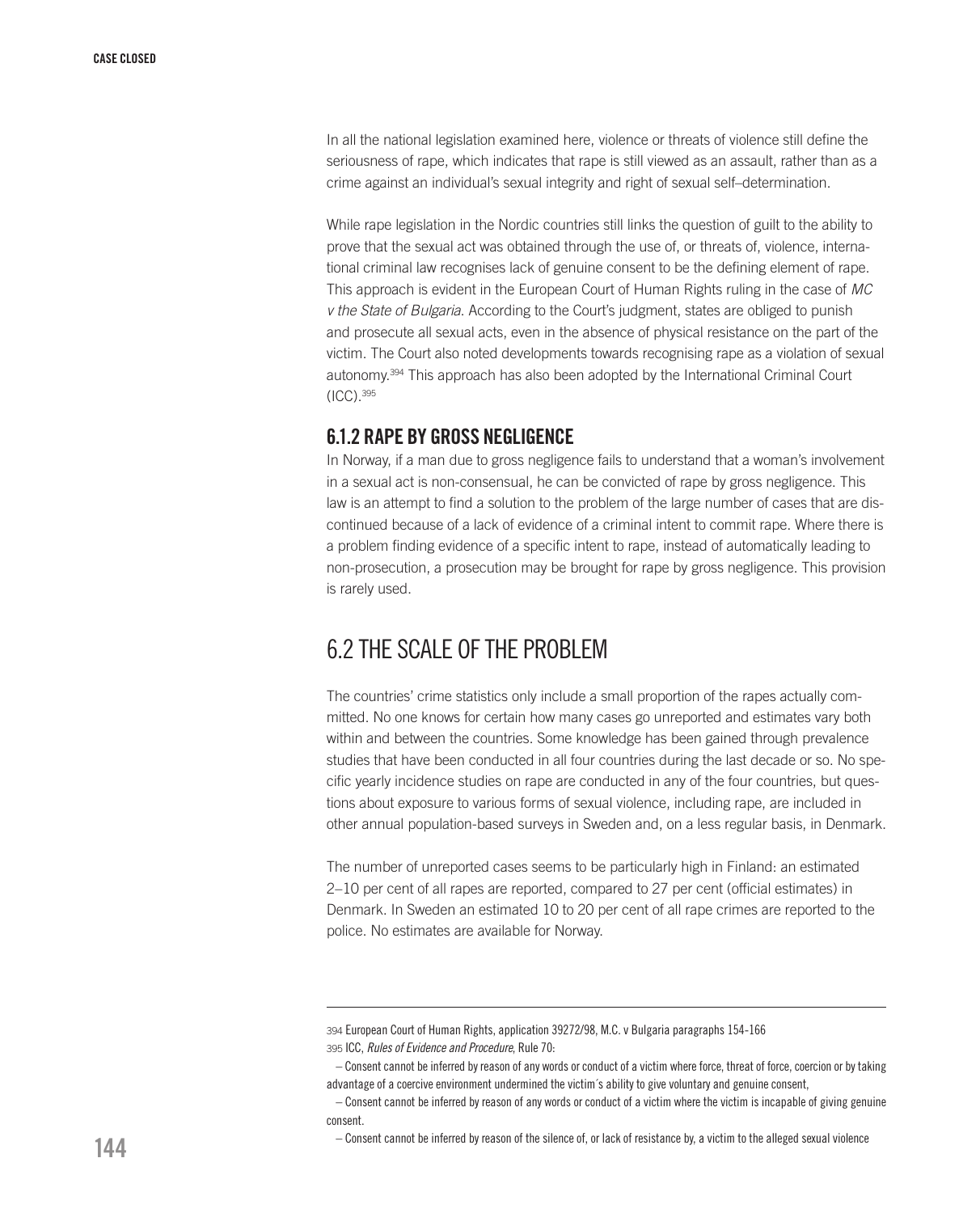Numbers of reported rapes, including attempted rapes, vary considerably between the countries. While the number of reported rapes seems to have been stable over a long period in Denmark, where around 500 rapes are reported each year, this is far from the case in the other Nordic countries.

In Sweden, the number of reported rapes has quadrupled during the past 20 years. In 2007, just over 3 500 rapes against persons over 15 were reported. In Norway, the number of reported rapes has increased by almost 32 per cent during the last eight years, to just under 1 000 cases in 2006. Numbers have increased similarly in Finland over the last decade and, in 2007, close to 750 rapes were reported.

Some of these increases can be explained by gradual reforms that have expanded legal definitions of rape and an increased willingness to report rape crimes. But it is not possible to exclude the possibility that the increase in reporting reflects an actual increase in the number of rapes committed in Sweden, Norway and Finland.

Denmark is the only country where surveys suggest that the actual number of rapes may have fallen over recent decades. The reasons for this have not been explored in depth, but are generally explained as the result of changes in social norms in Denmark.

There are various reasons for the evident differences in the reported rape statistics for the Nordic countries. First of all, the size of the population varies, with close to 9.2 million inhabitants in Sweden, 5.5 million in Denmark, 5.3 million in Finland and 4.7 million inhabitants in Norway.

Secondly, the countries' crime statistics are not comparable. The Swedish mode of recording is sometimes referred to as "extensive counting", since the crime statistics cover reported acts of rape. If a woman reports that she was subjected to several rapes by a group of men, or to repeated rapes on different occasions by one and the same man, each rape will be registered as a separate offence in the Swedish crime statistics. Furthermore, if a woman is subjected to repeated rapes during the same day by the same perpetrator, this may be registered as one or several crimes, depending on whether it is possible to distinguish each separate act. In Denmark and Norway, the statistics refer to cases. In general, one case will be opened for each victim, so the statistics do not indicate the actual number of rapes.

In addition, the legal definition of rape in national legislation will obviously affect crime statistics. In Finland, where the legal definition of rape is very narrow, many acts that would be considered rape in Denmark, Norway and Sweden, are defined as sexual abuse. In both Finland and Denmark, non-consensual sex with a victim who is in a state of self-imposed helplessness is not considered rape.

Interestingly enough, despite differences in the numbers of unreported and reported rapes and in the modes of recording the problem in crime statistics, there are evident similarities in the attrition rates in all four countries.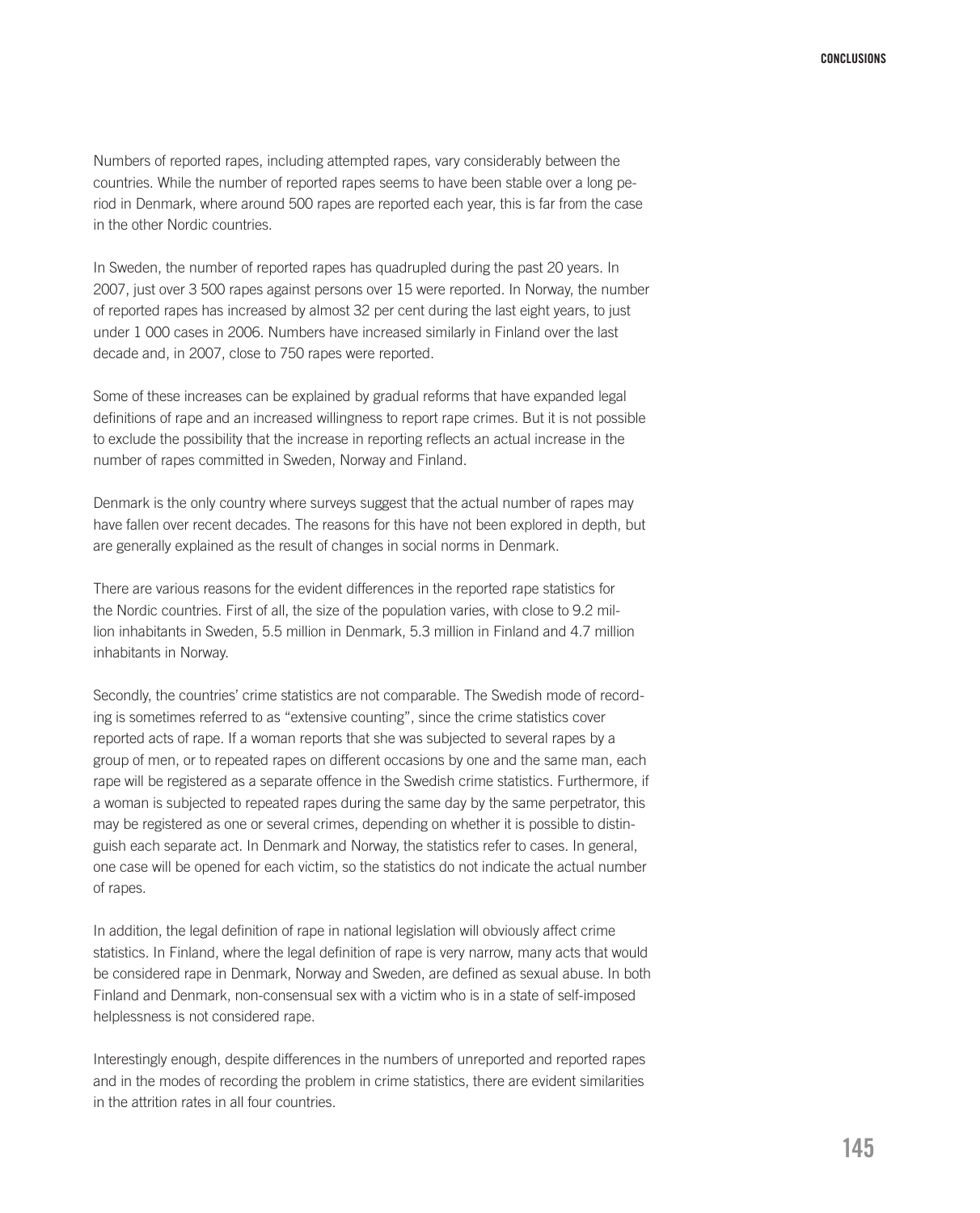#### UN Convention on the rights of the child

**ARTICLE 1** For the purposes of the present Convention, a child means every human being below the age of eighteen years unless under the law applicable to the child, majority is attained earlier.

ARTICLE 3 1. In all actions concerning children, whether undertaken by public or private social welfare institutions, courts of law, administrative authorities or legislative bodies, the best interests of the child shall be a primary consideration.

**ARTICLE 34 States Parties** undertake to protect the child from all forms of sexual exploitation and sexual abuse. For these purposes, States Parties shall in particular take all appropriate national, bilateral and multilateral measures to prevent: (a) The inducement or coercion of a child to engage in any unlawful sexual activity; (b) The exploitative use of children in prostitution or other unlawful sexual practices; (c) The exploitative use of children in pornographic performances and materials.

**ARTICLE 39 States Parties** shall take all appropriate measures to promote physical and psychological recovery and social reintegration of a child victim of: any form of neglect, exploitation, or abuse; torture or any other form of cruel, inhuman or degrading treatment or punishment; or armed conflicts. Such recovery and reintegration shall take place in an environment which fosters the health, self-respect and dignity of the child.

#### 6.2.1 Young women

It is noticeable in the country reports that many of those experiencing rape are girls under 18 and other young women. For example, in Denmark surveys show that one of 10 girls between 16 and 19 had experienced coerced sexual acts. In Norway 45 per cent of rapes reported in 2006 involved a victim under 20 years of age and in almost 75 per cent of cases the victim was under 30. Similarly, in Sweden 29 per cent of the victims who reported rape were aged between 15 and 18 and in more than 60 per cent of the cases the victim was aged between 15 and 30. This relatively high proportion of girls within the total number of victims indicates that states should take particular care to research their experiences, particularly the identity of perpetrators, the situations in which rapes take place, and their particular needs for medical and psychosocial assistance due to their age and status as children under the Convention on the Rights of the Child.

## 6.3 THE LEGAL JOURNEY

High attrition rates are a reality in all four Nordic countries, despite differences in legislation and practices. This means that Nordic women who report a rape to the police have only a small chance of having their cases tried by a court of law, which may result in impunity for many perpetrators.

Some cases are closed because the perpetrator is never identified, but the majority of cases are closed because of the 'state of the evidence'. Furthermore, even if cases do go to trial, many women will see the accused acquitted.

Even so, this report has revealed a common cause for concern in terms of the lack of legal protection of victims of rape in the Nordic countries:

• In Denmark, approximately 25 per cent of reported rapes go to court. The acquittal rate in 2006 was 25 per cent. This means that one in five reported rapes leads to a conviction

• In Sweden, approximately 12 per cent of rape victims have their case tried in court. The acquittal rate is about 27 per cent

• In Norway, approximately 16 per cent of reported rapes go to court. The acquittal rate is 36 per cent. One in eight reported rapes leads to a conviction

• In Finland, approximately 15 per cent of reported rapes go to court. In 2007, the acquittal rate in district courts was 23 per cent. One in seven reported rapes leads to a conviction.

The numbers of closed cases differ slightly from country to country and are not directly comparable, due to differences in statistical compilation. Rape is a form of gender-based violence against women, and victims' lack of protection and the reparation may effectively constitute gender discrimination.

According to international human rights standards, the state has a positive obligation to protect women from gender-based violence, including rape to thoroughly and efficiently investigate the crimes and to and efficiently, to ensure that the perpetrators are held accountable. The state is further obliged to guarantee victims of rape access to support services and redress. In reality, the majority of women subjected to rape in the Nordic countries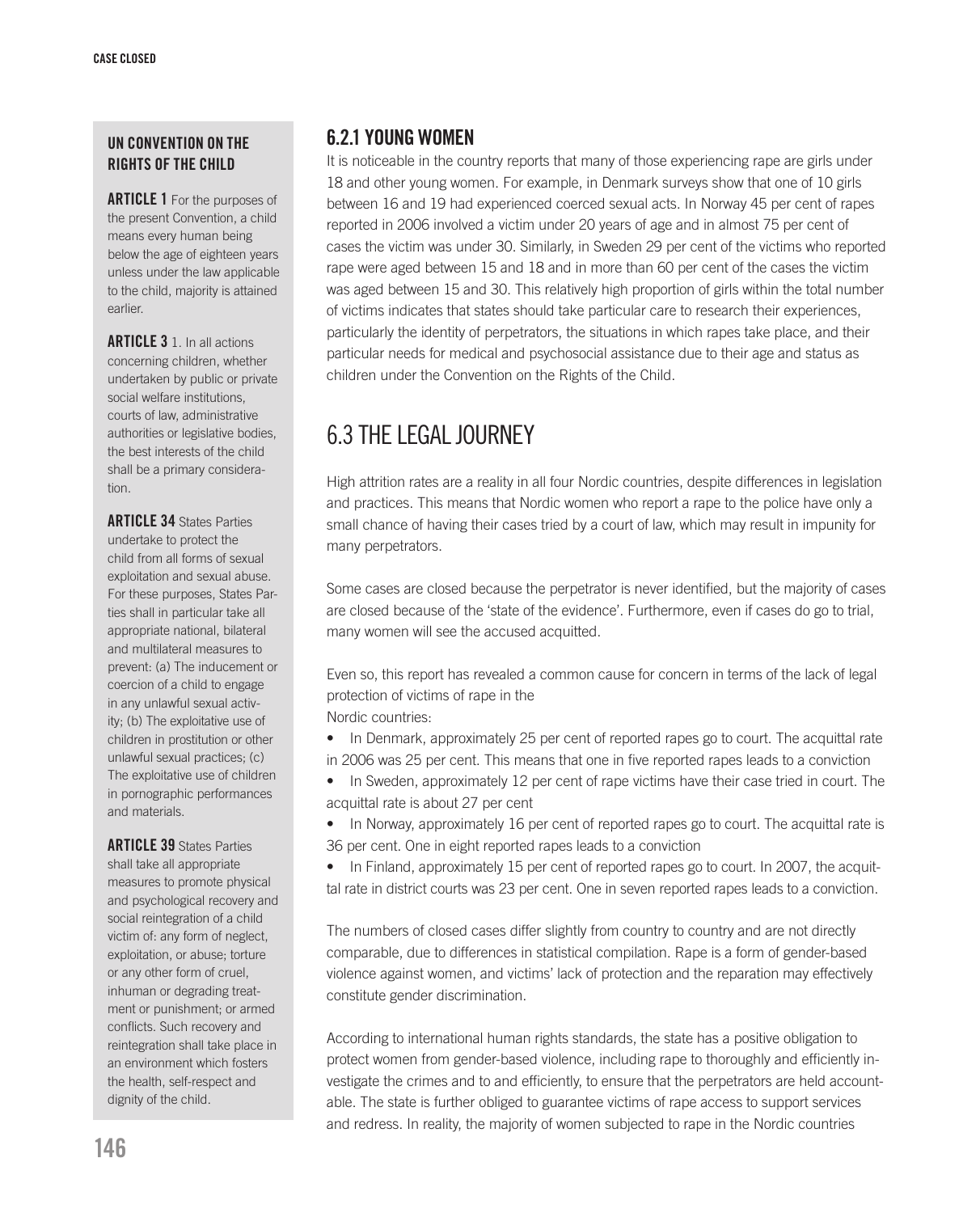have only limited access to these rights. Despite the differences in numbers, registration, legislation and practices, rape is a crime where, in practice, there is a high level of impunity for perpetrators in all the Nordic countries. This report suggests some possible explanations for this problem.

#### 6.3.1 Police investigation

Two crucial areas that need to be addressed if attrition rates are to be reduced in the Nordic countries are the police investigation and decisions made by the public prosecutor.

In Denmark, Norway and Finland, the police are in charge of the investigation. In Sweden, the investigation is normally led by the prosecutor, who gives directives to the investigating police.

The collection and evaluation of evidence and testimonies from the victim, the alleged perpetrator and other witnesses are of great importance for the handling of the case. In Sweden and Norway, the quality of police work in the investigation of rape crimes is a cause for concern. In Norway, the police fail to allocate sufficient resources to the investigation of rape crimes and the quality of investigations appears to be inadequate. On the basis of the limited amount of material available, Amnesty International has found reason for concern regarding the evident differences in investigation quality, both in Sweden and Norway, between different investigators and/or districts. The quality of the police investigations in Denmark and Finland has not been researched in depth, which in itself is a cause for concern.

Medical evidence is essential in rape cases and much can be done to improve this aspect of investigations. Procedures for collecting evidence are in place in Denmark, but statistical information indicates that, even where there is medical evidence of physical violence, cases are closed with reference to "the state of the evidence". This raises questions about the use and assessment of the medical evidence.

In Sweden, medical evidence is only used in some rape cases and the police do not always request the type of legal certificate that has the highest value as evidence, either due to lack of knowledge or because of the work involved. A national programme has recently been developed to ensure that sampling and documentation procedures are uniform and legally secure in all parts of the healthcare system. The point of departure is that healthcare services should be seen as an important link in the legal process.

In Norway, the quality of medical examinations varies and victims are not always examined by experienced personnel. In many cases the police never request the medical reports, due to lack of resources and knowledge. In Finland, there are regional variations in the quality of the medical examinations. Lack of knowledge among healthcare personnel about the importance of, and standards for, the medical examination of rape victims has negative consequences for the collection of evidence.

Substandard police investigations are part of the reason for the high attrition rates in all the Nordic countries. Lack of knowledge and training in how to treat victims during interrogation, how to question suspects and how to secure the necessary evidence are central factors. This may also be part of a vicious circle, as the closure of large numbers of rape cases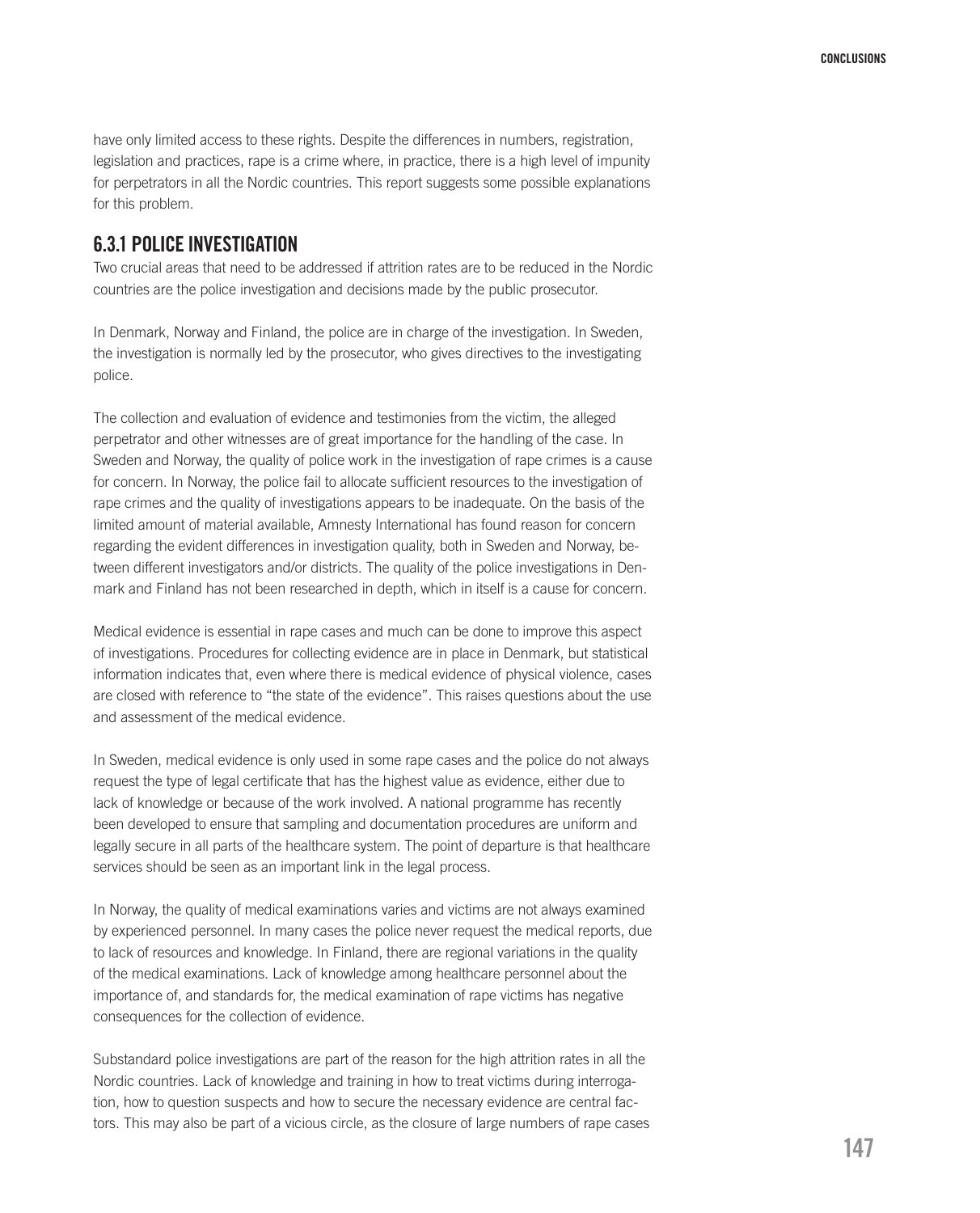before they reach court may make police investigators less motivated, because they may assume that cases will be closed anyway. In any event, a related issue concerns attitudes towards women and girls who report rape.

#### 6.3.2 Attitudes

The assessment of the victim's and the alleged perpetrator's credibility plays a critical role in determining the outcome of a rape case. It is inevitable that these assessments will be influenced by the norms and values held by the police investigator, the prosecutor and, ultimately, the court. These norms and values concern general perceptions of norms for men's and women's moral behaviour. As outlined in the chapter on Sweden, research indicates that young women, especially when they have been consuming alcohol, seem to have difficulties fulfilling the stereotypical role of the "ideal victim" of a rape. Victims of rape who come from marginalised groups in society, such as women from ethnic minorities, homeless or mentally ill women, sex workers, and LGBT persons in the case of same-sex may rape also risk encounter other kinds of discriminatory attitudes that may form a barrier to their access to legal protection.

When a rape case is processed in the judicial system, the main issues are whether the sexual interaction was the result of coercion and whether the perpetrator was in fact aware of the forced or coercive nature of the sexual act. "Blitz rape", where an unknown man assaults a woman, is often perceived a "real" and "uncomplicated" rape, because it seems obvious that a woman would not consent to sex with a complete stranger jumping out from a bush. But in many rape cases, the woman and the man already know each other. Beneath the narrative of "blitz rape" as "real" rape lies an assumption that an acquaintance rape is not "real". Such rapes are referred to as "difficult" and more questions are raised about the credibility of the victim.

Regrettably, there are indications that the police sometimes distrust women and girls who report rape. Such attitudes may jeopardise the thoroughness and professionalism of the investigation of rape.

Stereotypes about male and female sexuality seem to offer more support for the credibility of the accused than for the credibility of the victim. Many rape cases boil down to "his word against hers", bringing into play values and norms about the way in which a woman is expected to behave and the expectations to which her behaviour may give rise. Consequently, rape cases where the accused and the victim are acquainted are especially at risk of being closed mainly on the basis of gendered norms, attitudes and stereotypes.

Stereotypical notions about female and male sexuality, about what is, and what is not, normal, and about women's availability for sex have deep roots in society. Such notions and attitudes, which pave the way for gender-based violence against women, including rape, must be counteracted and transformed in order to fulfil states' obligation, under Article 5a of CEDAW, to *"modify the social and cultural patterns of conduct of men and women, with a view to achieving the elimination of prejudices and customary and all other practices which are based on the idea of the inferiority or the superiority of either of the sexes or on stereotyped roles for men and women"*.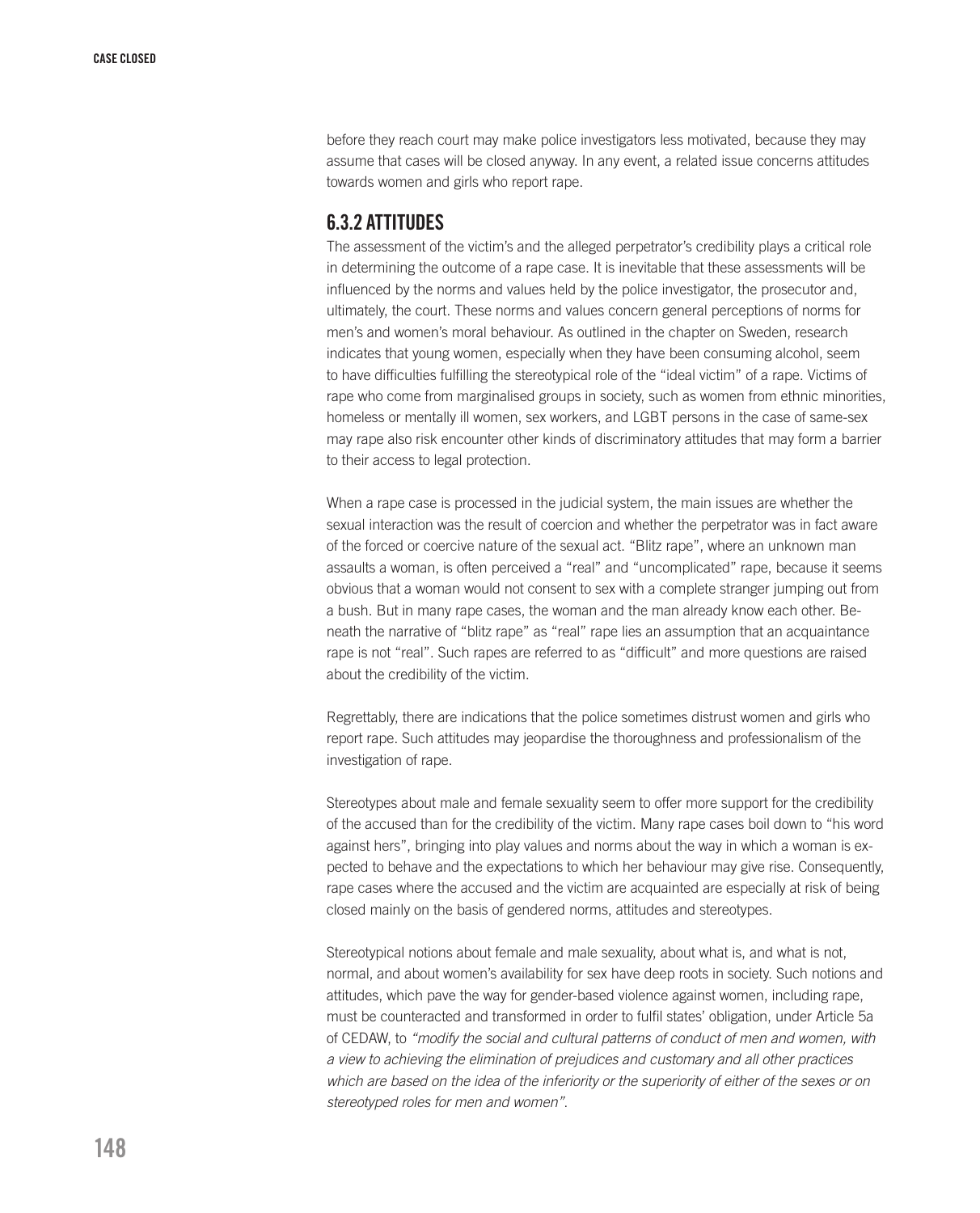Such commonplace stereotypes may also affect the judgement of police, prosecutors, judges and juries and directly contribute to the unacceptable levels of attrition in rape cases and the inequality of women and girls before the law.

Further, these notions and stereotypes may also affect women and girls' own understanding of their experience of abuse as a crime, and therefore their appreciation of the possibility for reporting crimes to the authorities. Women and girls, as well as men and boys, should be informed of the their right to sexual autonomy, how it can be violated, as well their rights to justice and reparation.

#### 6.3.3 Lack of transparency

In all the Nordic countries, the lack of transparency in the handling of rape cases is a cause for concern. The crucial assessments about the relative credibility of the victim and the accused and the reasons for deciding whether to close a case because of the state of the evidence or to proceed in court are, to a large extent, non-transparent. It is especially necessary in cases involving rape, where credibility assessments and the influence of subjective norms and values are of such importance, to enable transparency and monitor the reasoning behind decision-making, in order to ensure that attitudes and stereotypes about male and female sexual behaviour are not decisive for the evaluation of the case. Such transparency is not in place in the Nordic countries.

## 6.4 SUPPORT FOR THE VICTIMS OF RAPE

#### 6.4.1 Support services

There is no "one-size-fits-all" solution with regard to the establishment of systems for victim support. Each country needs to take its specific social, demographic and geographic context into consideration in the provision of necessary support services for victims of sexual violence.

As signatory parties to CEDAW, the Nordic countries have committed themselves to act with due diligence not only to prevent, investigate and punish all forms of gender-based violence against women, but also to provide rehabilitation for the victims. However, there are major differences between the victim support systems in the four Nordic countries, presumably reflecting differences in their recognition of this international obligation.

In Denmark and Norway, centres for victims of sexual assault are in place in major towns and cities, providing women subjected to sexual violence with medical and psychological help. In addition, these centres also perform expert forensic examinations and play an important role in obtaining the necessary medical evidence in cases where the rape is reported to the police. Although a lack of sustainable funding and a lack of access to emergency rape centres in certain counties in Norway remains an issue of concern, national authorities in both countries are clear in their acceptance that victim support is a state responsibility.

The situation in Sweden and Finland is quite different. In Sweden, rape victims are generally taken care of at the women's clinics in public hospitals and there are, at present, only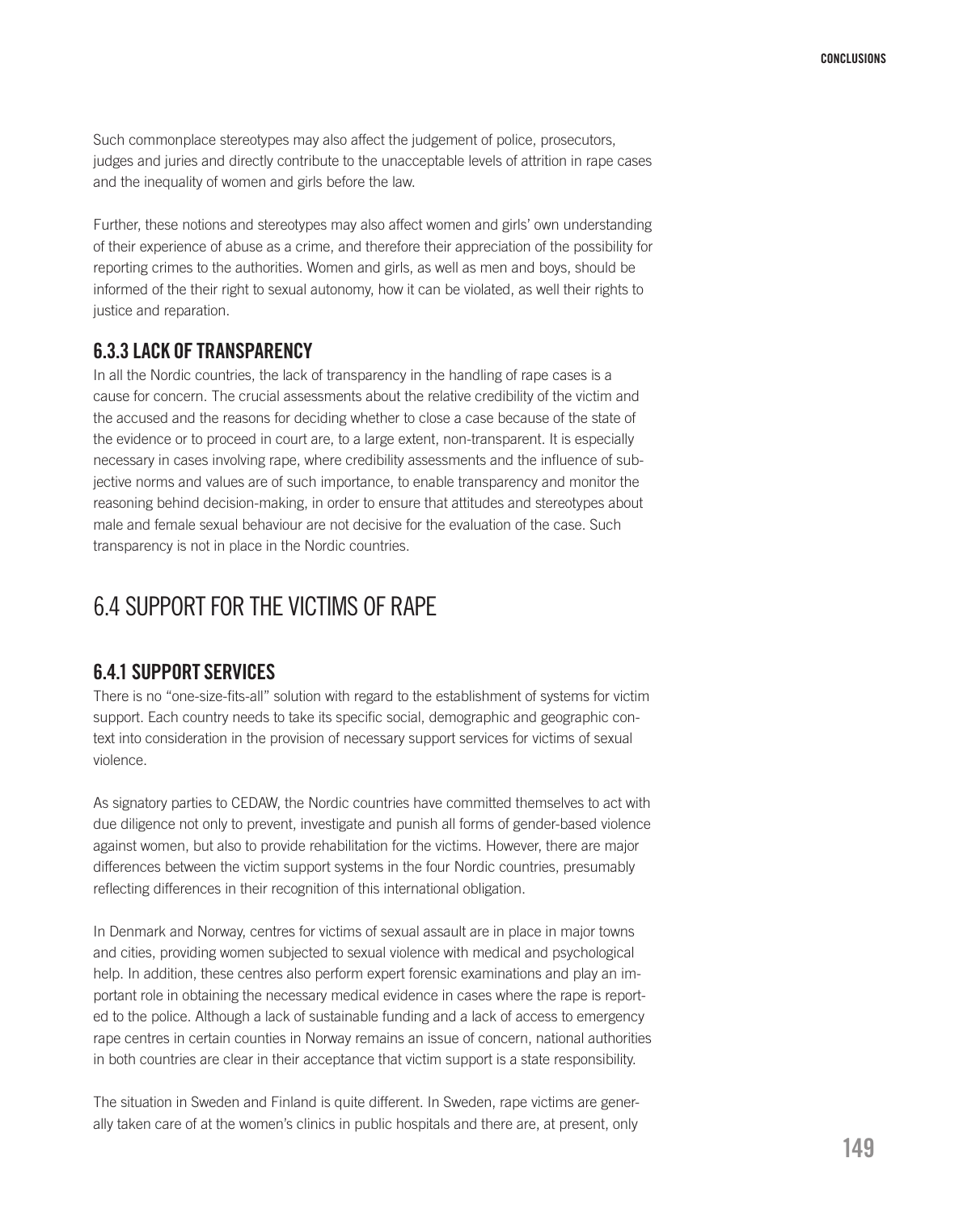a few specialised centres for victims of sexual assault. Since public discourse on genderbased violence in Sweden so clearly defines gender-based violence as a matter of public concern, it is difficult to understand why there is, at present, no public system providing specialised support centres for victims of rape and other sexual offences. One explanation could be that support for victims of sexual violence, such as that provided by women's shelters in Sweden, is generally taken care of by individuals and non-profit organisations. The newly established national programme on care for victims of sexual violence aims to ensure legally secure procedures for sampling and documentation, but it does not address the need for long-term rehabilitation, including psychological help.

In Finland, there is no official support system for victims of sexual violence. On the basis of a private initiative among gynaecologists, one hospital has developed a special programme for victims of rape. In addition, various non-governmental organisations provide some limited help and support for victims of sexual violence. Finland is obviously not adhering to its international obligation to provide rehabilitation for victims of sexual violence. This reflects the general trend in Finland to consider issues of gender-based violence a "private" matter This remains the major difference between the situation in Finland and that in the other Nordic countries.

Despite the fact that victims of rape in Denmark and Norway have easier access to specialised medical care and forensic examination, this has not resulted in any significant difference between attrition rates in the Nordic countries. This strongly indicates that forensic medical evidence is necessary but not, in itself, sufficient to reduce the rate of attrition. Forensic evidence has to be presented and properly explained if it is to be of any use. In addition, as long as gender stereotyping, and especially stereotyping in relation to sexual behaviour, continues to cloud the interpretation of evidence, rape trials may end with acquittals despite the presence of good forensic evidence.

#### 6.4.2 Legal counsel

In the 1980s, Nordic countries were pioneers in providing victims of sexual violence with free legal advice, together with assistance from a complainant's counsel during the police investigation, as well as during the hearing in court. This was an important step in improving the victim's legal position and restoring her sense of dignity during the police investigation and the trial. However the counsel's parameters of action vary between the Nordic countries. Where necessary, the counsel's possibilities to participate actively in the legal process should be strengthened to improve further the victim's legal position and protect her interests.

## 6.5 POLITICAL LEADERSHIP RELATING TO SEXUAL CRIMES AGAINST WOMEN

The political handling of rape in the Nordic countries reflects the general pattern observed in other areas: while Denmark, Norway and Sweden have action plans on violence against women in place, Finland is lagging behind.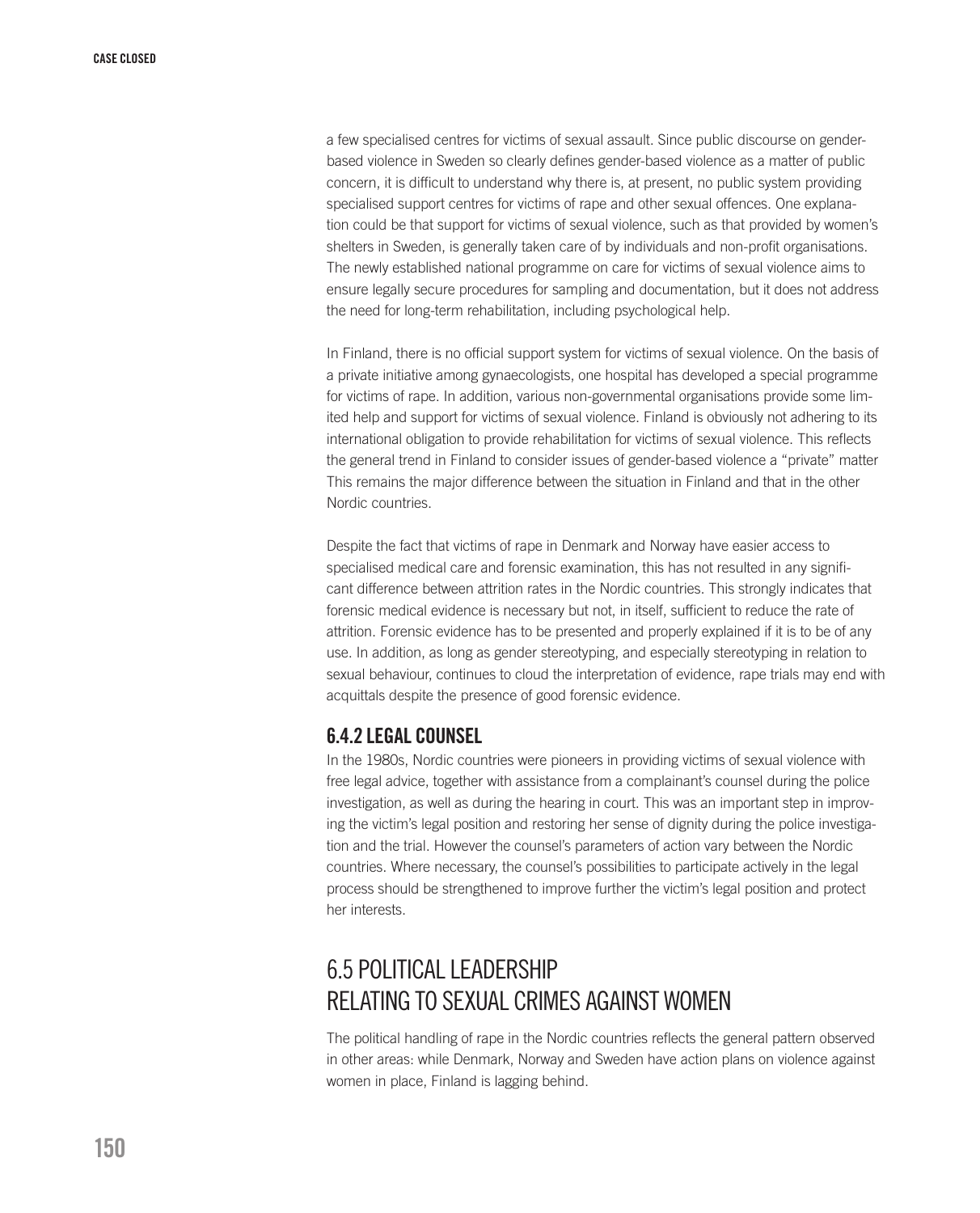Denmark and Sweden both have a comprehensive and integrated action plan to combat men's violence against women.396 Norway, on the other hand, has a comprehensive action plan on violence within intimate relationships. There seem to be differences in the public discourse on violence against women in the Nordic countries. For instance, contrary to the situation in Sweden, where the debate on violence within intimate relationships has been clearly gendered, actors in the public debate on violence within intimate relationships in Norway have explicitly understated the importance of gender.

Norway adopted its first action plan in 2001, Denmark in 2002 and Sweden in 2007. A similar feature of all three action plans is a limited focus on sexual violence and rape. This is hard to understand, as sexual violence is, in itself, a major component of gender-based violence against women, as well as a central and integrated feature of men's violence against women within intimate relationships. It may be a reflection of the stigma of rape, which makes it hard to put the issue on the political agenda.

In Finland, the authorities still struggle to recognise gender-based violence against women as an issue for which the state bears responsibility. This lack of recognition makes it difficult to garner political support for the adoption of a much-needed integrated action plan.

A promising step has been taken in Norway, where the government appointed a public committee on rape in 2006, consisting of politicians, health officials and researchers. Their mandate was to focus on ways to prevent and combat rape. In early 2008, the committee presented a White Paper containing a number of recommendations, including preventive measures and improvements to the legal and healthcare systems. If the measures suggested in the White Paper were followed up and properly implemented, they could significantly improve the attrition rate in cases involving rape.

The involvement of leading politicians is crucial. Ministers, as well as members of parliament and local politicians in the municipalities, need to be outspoken about, and show commitment to, the curbing of gender-based violence against women, including rape and sexual abuse. Integrated action must be taken to reveal and address the failures that contribute to the attrition process, to develop a multitude of efficient preventive measures, including measures to challenge stereotypical attitudes in all parts of society, and to provide adequate support services for victims of rape and other forms of sexual violence. It is of great importance for reviews and follow-ups to be carried out regarding the implementation and effectiveness of laws and all other measures in order to ensure that the measures taken are relevant and sufficient to meet the goals, that is, increased protection against sexual violence and the strengthening of individuals' exercise of their sexual integrity and autonomy in practice.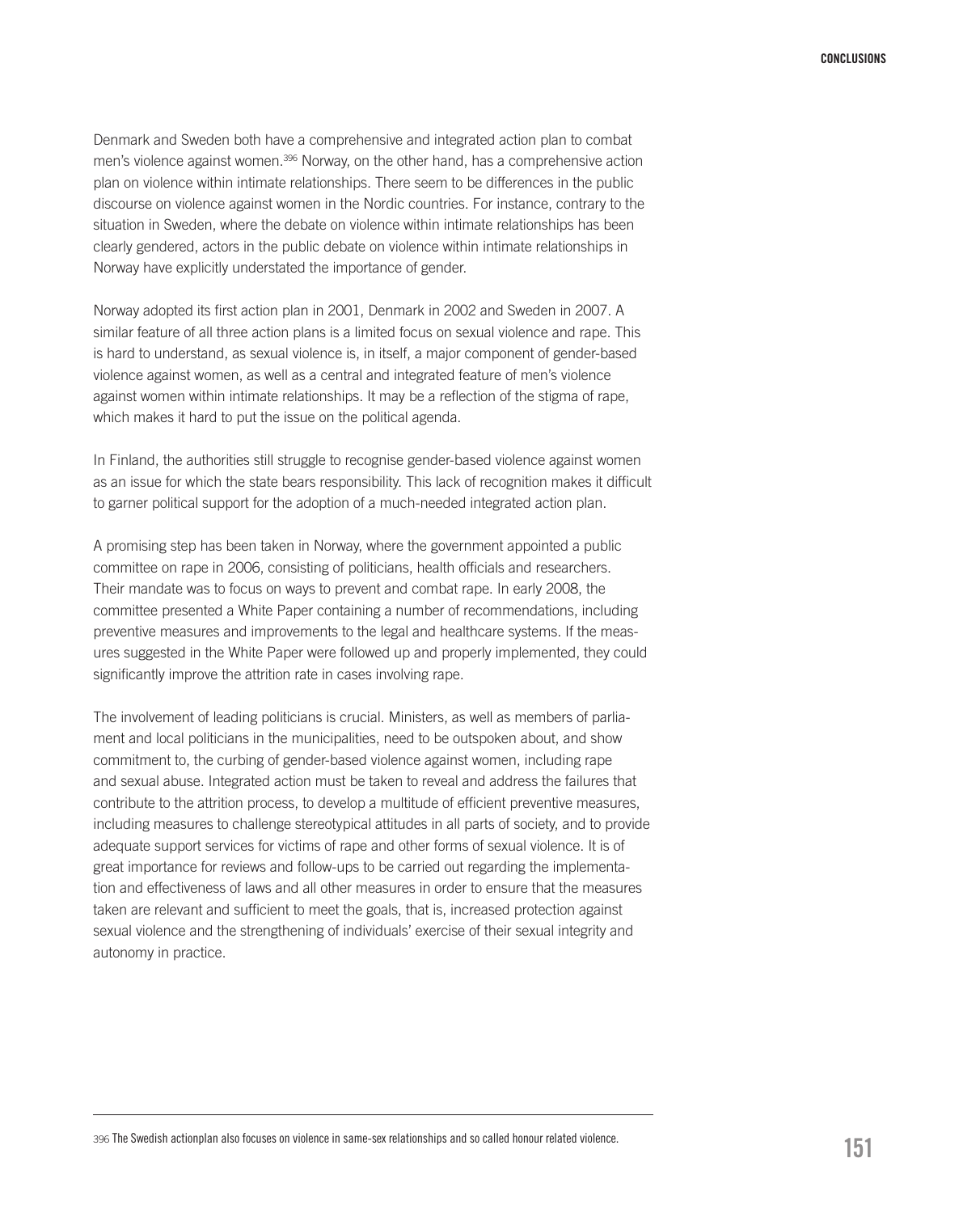## 6.7 RECOMMENDATIONS TO THE NORDIC GOVERNMENTS

• Amnesty International urges all the Nordic countries to adopt a legal definition of rape based on international human rights principles on sexual integrity and autonomy.397 This would necessitate the revision of current legislation in relation to, for example, the issue of victims in a self-imposed helpless state, the abolition of references to marriage as a mitigating factor, the abolition of the complainant's exercise of 'free will' to prevent the pressing of charges and the inclusion of all rapes under public prosecution.

• Amnesty International calls on the Nordic governments to take effective measures to eliminate gender-based prejudices and practices that constitute a barrier to women's reporting of rape and other sexual violence. Further, to ensure that all legal procedures in cases involving such crimes are impartial and fair, and are not affected by stereotypes about sexuality or prejudices towards certain groups of girls and women. To achieve this, a wide range of preventive measures is needed, including training and education to change discriminatory attitudes towards women. Concrete measures targeted at the legal system are necessary to improve the quality of rape investigations and the judicial handling of rape cases.

• Amnesty International proposes the establishment of an independent monitoring mechanism to systematically gather information on all rape investigations that are closed before coming to trial in order to analyse and report on the reasons for closing the cases. The knowledge gained would form the basis for future improvements in the handling of rape cases by the criminal justice system. Such monitoring would also enable the assessment of the quality of investigations carried out by different police districts, which would allow measures to be put in place to ensure a higher level of consistency and uniformity. The scrutiny involved in the systematic monitoring of all closed rape investigations would also ensure that new and existing measures are both effective and actually form part of police districts' daily practices.

• Amnesty International urges the Nordic governments to formulate action plans to prevent and combat rape and sexual violence. These should either take the form of specific national actions plan on rape and sexual violence or be integrated into national action plans on men's violence against women. Amnesty International calls on the Nordic governments to prepare, and reassess existing, action plans in the light of international law and standards on violence against women.<sup>398</sup> The particular needs of girls under 18 in relation to effective prevention, prosecution and reparation for sexual abuse and rape should be part of these action plans.

http://www.coe.int/t/e/human\_rights/equality/05.\_violence\_against\_women/003\_Rec(2002)05.asp#TopOfPage

<sup>397</sup> For more information see: Amnesty International (2005): *Stop Violence against women: How to use international criminal law to campaign for gender-sensitive law reform.* Under paragraph 3B, Evidence of consent, page 35. AI Index: IOR 40/007/2005. May 2005, and *Making Rights a Reality: the duty of states to address violence against women* AI Index: ACT 77/049/2004, June 2004.

<sup>398</sup> For a detailed and recent overview, see: the UN Secretary-General's *In-depth report on all forms of violence against women, and Making Rights a Reality: the duty of states to address violence against women*, AI Index ACT 77/049/2004, June 2004 . For recommendations in the European context, see: *Recommendation Rec(2002)5 of the Committee of Ministers to member States on the protection of women against violence*, adopted on 30 April 2002 and *Explanatory Memorandum* (Adopted by the Committee of Ministers on 30 April 2002 at the 794th meeting of the Ministers' Deputies)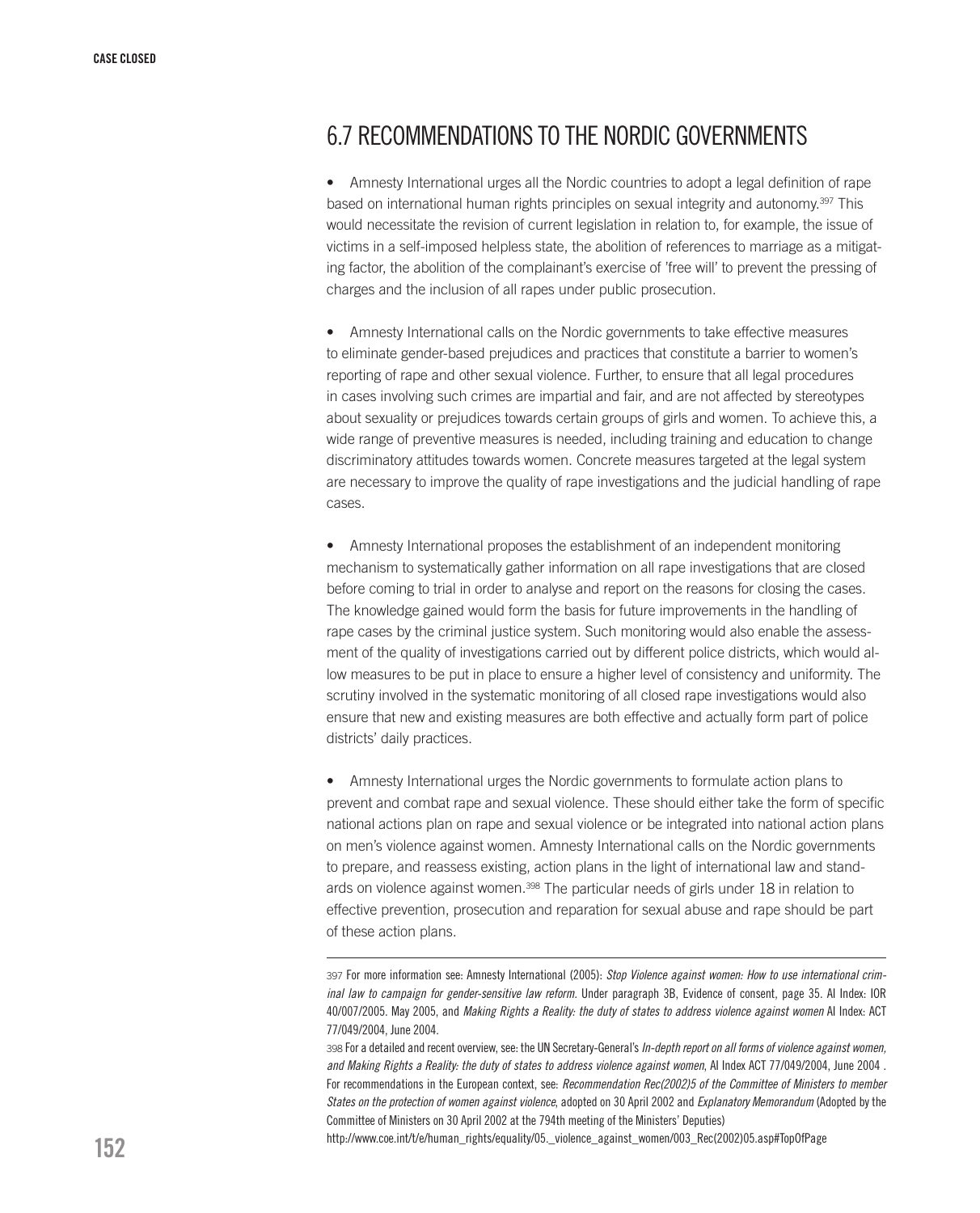• Amnesty International urges the Nordic governments to reinforce and develop preventive work against rape and sexual violence in society at large. According to Article 5a of CEDAW, states are obliged to take measures to modify the social and cultural patterns of conduct of men and women and eliminate prejudices and customary and all other practices based on stereotyped roles for men and women. Preventive measures should include the education of children and young people about mutual respect in relationships, as well as the promotion of equality in public education messages, within the context of working towards substantive gender equality between men and women in all areas of life.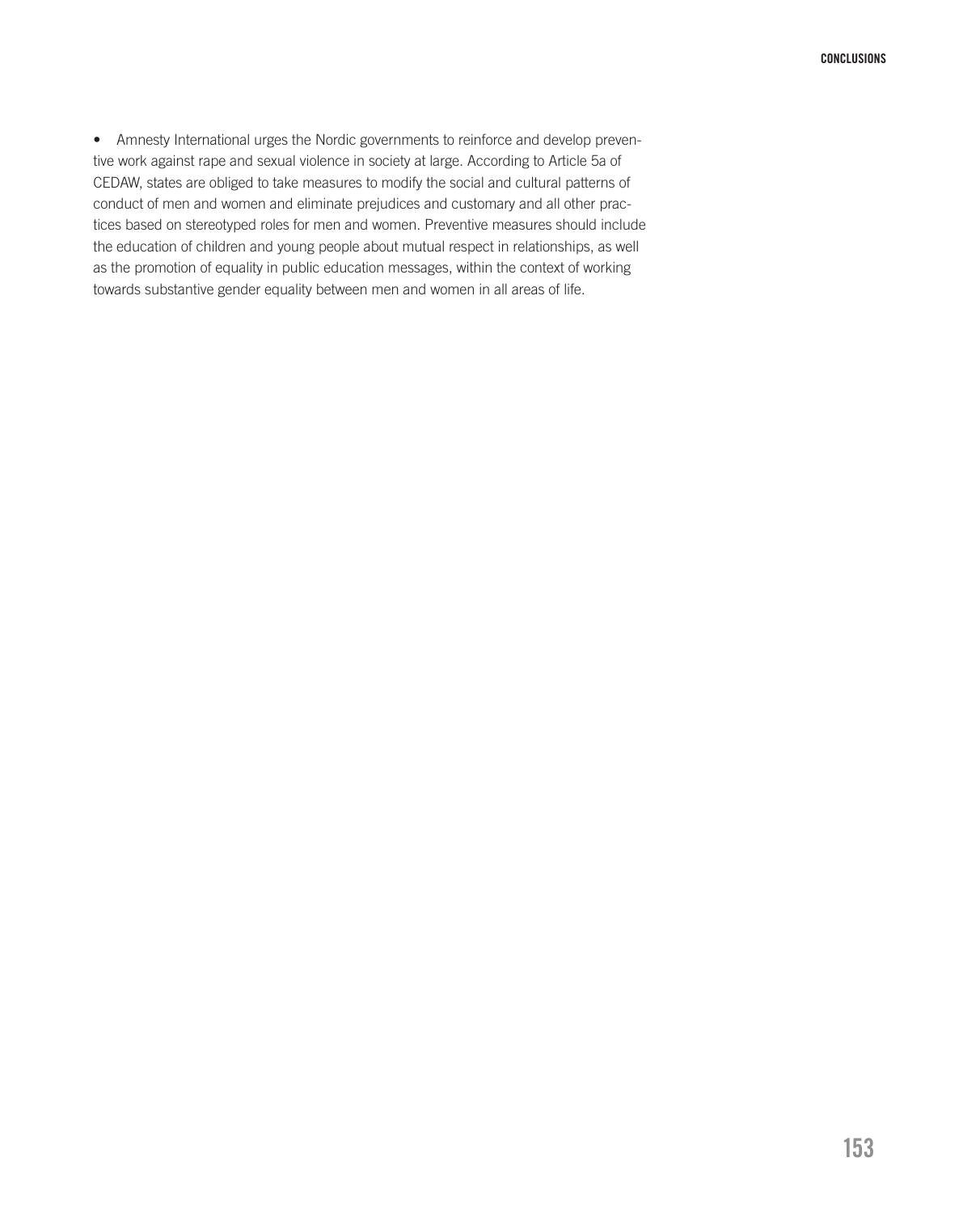## 7. References

## **INTRODUCTION**

Bradely Rebecca: *Rape and Pre-Trial Attrition: What should be done?*, 1999. http://survive.org.uk/justice1.html

European Court of Human Rights, *Case of M.C. v. Bulgaria*, (application no 39272/98) Judgment 04/03/2004.

General Recommendation No. 19 of the CEDAW Committee: Violence against Women (1992)

*In-depth study on all forms of violence against women*. Report of the Secretary General. July 2006. A/61/122/Add.1

International Criminal Court, *Elements of Crimes*, U.N. Doc. PCNICC/2000/1/Add.2 (2000).

Kelly Liz and Linda Regan: *Rape – Still a forgotten issue*, September 2003.

Kelly Liz and Jo Lovett and Linda Regan, *A gap or a chasm? Attrition in reported rape cases*, Home Office Research Study 293, 2005.

Report of the UN Special Rapporteur on violence against women, its causes and consequences, Yakin Ertürk. *Intersections between culture and violence against women.* A/HCR/4/34. January 2007.

Report of the UN Special Rapporteur on violence against women, its causes and consequences, Yakin Ertürk. *Mission to Sweden*. A/HCR/4/34/Add.3. February 2007.

Report of the UN Special Rapporteur on violence against women, its causes and consequences, Yakin Ertürk. *Promotion and protection of all human rights, civil, political, economic, social and cultural, including the right to development. Indicators on violence against women and state response.* A/HCR/7/6. January 2008.

UN Declaration of Basic Principles of Justice for Victims of Crime and Abuse of Power*.* A/RES/40/34, 1985

UN Declaration on the Elimination of All Forms of Violence Against Women, 1993.

## RAPE AND HUMAN RIGHTS IN Denmark

Amnesty International (2004): *Making rights a reality. The duty of states to address violence against women.* AI Index: ACT 77/049/2004.

Amnesty International (2005): *Stop Violence Against Women: How to use international criminal law to campaign for gender-sensitive law reform.* AI Index: IOR 40/007/2005.

Amnesty International (2007): *Hungary: Cries unheard.* AI Index: EUR 27/002/2007. May 2007.

Amnesty International (2008): *Behandlingen af klager over politiet i Danmark, A report on Police accountability in Denmark,* AI Index 18/001/2008

Balvig, Flemming & Britta Kyvsgaard (2006): *Vold og overgreb mod kvinder.* Dansk rapport vedrørende deltagelse i International Violence Against Women Survey (IVAWS), København: Københavns Universitet/Justitsministeriets Forskningsenhed

CEDAW (1979). *Convention on the Elimination on All Forms of Discrimination Against Women*, http:// www.un.org/womenwatch/daw/cedaw/text/econvention.htm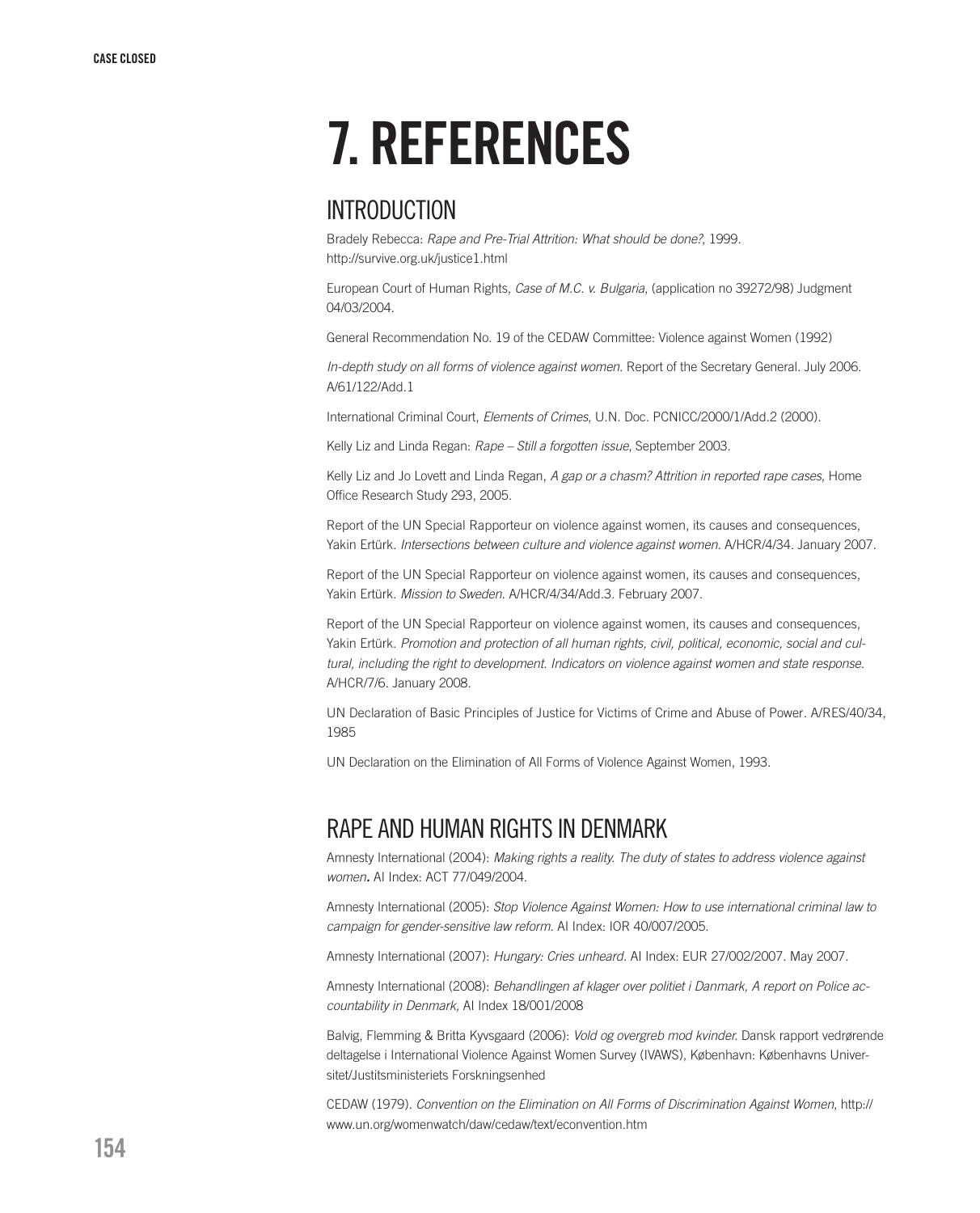CEDAW (1992). *General recommendation no. 19 made by the Committee on the Elimination of Discrimination Against Women*, http://www.un.org/womenwatch/daw/cedaw/recommendations/recomm. htm#recom19

Centre for Victims of Sexual Assault (2007): *Årsrapport 2006*, København: Rigshospitalet

Centre for Victims of Sexual Assault (2008), *Årsrapport 2007*, Århus: Århus Universitetshospital, Århus sygehus

Danmarks Statistik (2007): *Kriminalitet 2006*. København: Danmarks Statistik

Dansk Forening for Kvinderet (2003): *Voldtægt – Retsbeskyttelse for den krænkede – retssikkerhed for gerningsmanden*. København: Jurist- og økonomforbundets forlag

Director of public prosecutions (2007): *Straffene i voldtægtssager efter ændringen af straffelovens § 216*

Director of public prosecutions (2006): *Straffene i voldtægtssager efter ændringen af straffelovens § 216*

Guldberg, Anitta (2006): *Er det virkelig sket? En undersøgelse af kvinders reaktioner på retspraksis efter politianmeldelse af voldtægt*, Center for voldtægtsofre, København: Rigshospitalet

Hallmann, H (1997): *Tilbydes voldtægtsofre i Danmark en psykologisk hensigtsmæssig behandling?, Psykologisk Skriftserie*, Aarhus Universitet, vol. 22(1)

Helweg-Larsen, Karin og Marie Louise Frederiksen (2007): *Mænds vold mod kvinder. Omfang, karakter og indsats mod vold – 2007*, København: Minister for ligestilling og Statens Institut for Folkesundhed

Justitsministeriet (2005): Betænkning 1458/2005. *Betænkning om forbedring af voldtægtsofres retsstilling*. Afgivet af Justitsministeriets Strafferetsplejeudvalg, København

Justitsministeriet (2006): Betænkning 1485/2006. *Betænkning om forurettedes retsstilling i straffesager.* Afgivet af Justitsministeriets Strafferetsplejeudvalg, København

Justitsministeriet: *Til den der har været udsat for voldtægt, incest (blodskam) eller andre seksuelle overgreb*, informationsfolder

Kelly, Liz et al (2005): *A gap or a chasm? Attrition in reported rape cases.* Home Office Research Study 293, United Kingdom

Karnovs lovforsamling 2004, bind 2, side 1845-3598

Kruize, Peter (2004). *Beviskrav, ressourcer og opportunitet. En retssociologisk analyse af påtaleopgivelser og tiltalefrafald*, København: Jurist-og Økonomforbundets Forlag

Laudrup, Camilla & Helle Rahbæk (2006): *Var det voldtægt? – En undersøgelse af menneskerettigheder og voldtægtssager i Danmark*, Center for voldtægtsofre, København: Rigshospitalet

Maskell, Ann & Tenna Toepstorff Poulsen (2004): *En voldtægt er en voldtægt – eller er den? Politiets forståelser af voldtægtssager & arbejdet hermed*, thesis, Universities of Copenhagen and Roskilde

Minister for ligestilling (2005): *Handlingsplan til bekæmpelse af mænds vold mod kvinder og børn i familien* 2005-2008, København: Ligestillingsafdelingen

Minister for ligestilling og Justitsministeriet (2002): *Regeringens handlingsplan til bekæmpelse af vold mod kvinder*, København

Politiforbundet 2007: *Pludselig stigning i falske anmeldelser*, http://www.politiforbund.dk/show.php?sec=1&area=4&show=4957)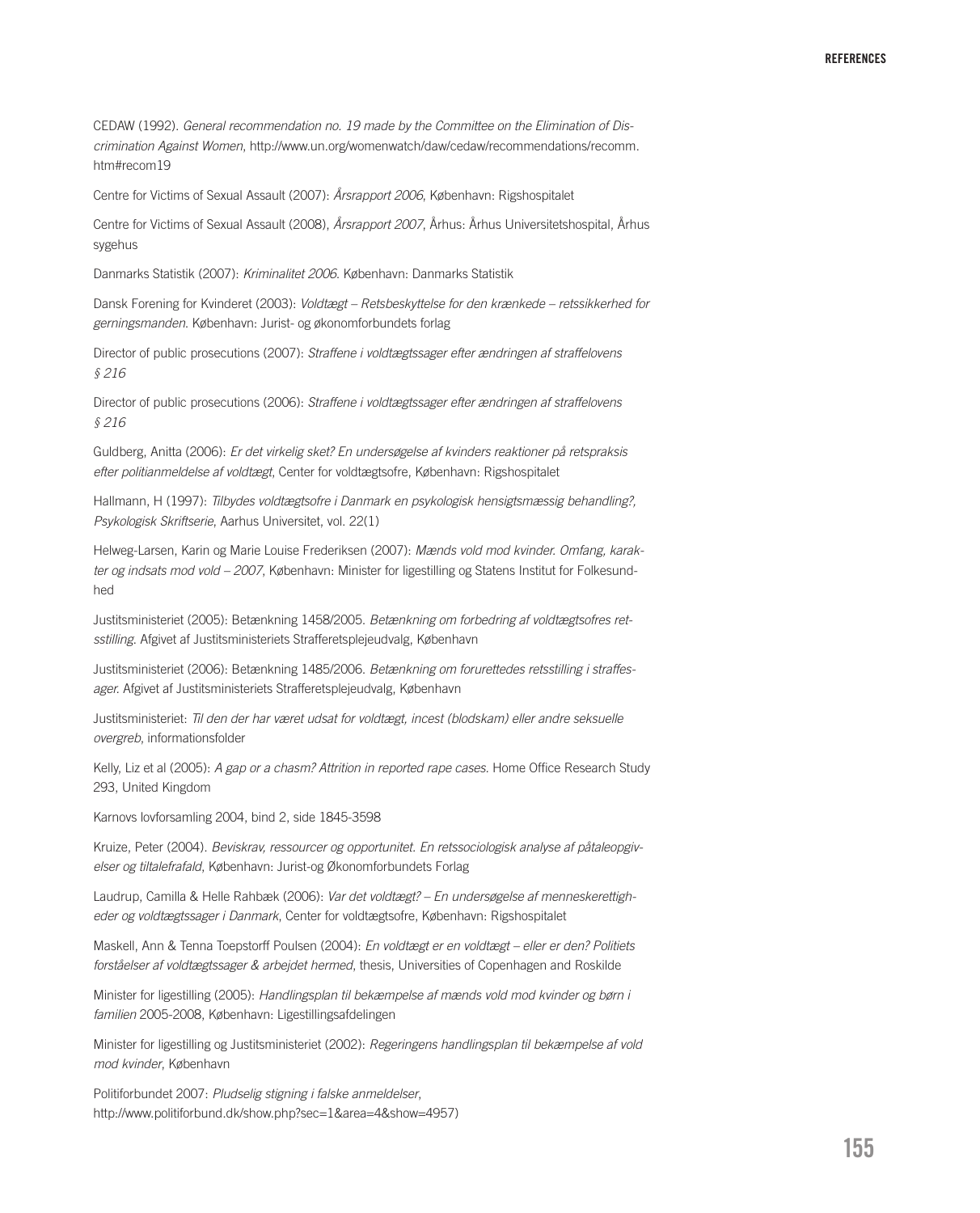Rasmussen, Nell (1981): *Voldtægt i en retshistorisk belysning, I Carstensen et al : Voldtægt – på vej mod en helhedsforståelse*", København: Delta Forlag a/s

Rigspolitichefen/The national police commissioner (1998): *Voldtægters omfang og karakter i Danmark: En undersøgelse af voldtægtsanmeldelser i 1990, 1991 og 1992 & voldtægtsudviklingen i Danmark*. København: Rigspolitichefen

Temkin, Jennifer (1987): *Rape and the legal process*, London: Sweet & Maxwell

UN General Assembly (1993): *Declaration on the Elimination of Violence against women*. A/RES/48/104 of 20 December 1993.

Waaben, Knud (1983): *Strafferettens specielle del*, GEC Gads Forlag

#### Legislation etc.

The Danish Penal Code (Straffeloven), LBK nr 1260 af 23/10/2007

Act No. 380 of 6 June 2002: Lov om ændring af straffeloven, retsplejeloven og færdselsloven (Skærpelse af straffen for voldtægt, vold, uagtsomt manddrab, uagtsom betydeliglegemsbeskadigelse, forsætlig fareforvoldelse, biltyveri, grov forstyrrelse af ro og orden, menneskesmugling og menneskehandel m.v.)

Act No 517 of 6 June 2007. Lov om ændring af retsplejeloven og retsafgiftsloven. (Forbedring af retsstillingen for ofre for forbrydelser)

Act No 558 of 24 June 2005. Lov om ændring af retsplejeloven (forbedring af voldtægtsofres retsstilling og beskikkelse af bistandsadvokat for pårørende til afdøde i straffesager mod politipersonale)

European Court of Human Rights, Case of M.C. vs. Bulgaria, (application no 39272/98) Judgement 04/03/2004.

## RAPE AND HUMAN RIGHTS IN Sweden

*Action plan to combat men's violence against women, honour-related violence and oppression and violence in same-sex relationships*. Government communication Skr. 2007/08:39, (only available in Swedish).

Aktuellt i politiken 2007-09-10: "*S-duo kräver kräver lag om oaktsamhet*". (Internetbased "Current politics", only available in Swedish)

Akutmottagningen för våldtagna kvinnor på Södersjukhuset (*Emergency ward for raped women at Södersjukhuset*) Website: http://www.sodersjukhuset.se/Web/Department\_\_\_\_5274.aspx

Amnesty International: *Making rights a reality. The duty of states to address violence against women*. 2004. AI Index: ACT 77/049/2004.

Amnesty International (Swedish Section): *Mäns våld mot kvinnor i nära relationer. En sammanställning om situationen i Sverige.* April 2004. *Men's violence against women in intimate relationships. An account on the situation in Sweden.* April 2004.

Amnesty International (Swedish Section): "*Har ej prioriterat frågan" - En undersökning av svenska kommuners arbete för att bekämpa mäns våld mot kvinnor.* 2005. *"Not a Priority Issue" - A Review of the Work of Swedish Municipalities to Combat Men's Violence Against Women.* March 2005.

Amnesty International (Swedish Section): *Var går gränsen? En attitydundersökning om våldtäkt.* April 2008 (*"Where should we draw the line? – A Survey on Attitudes to Rape"*, only available in Swedish).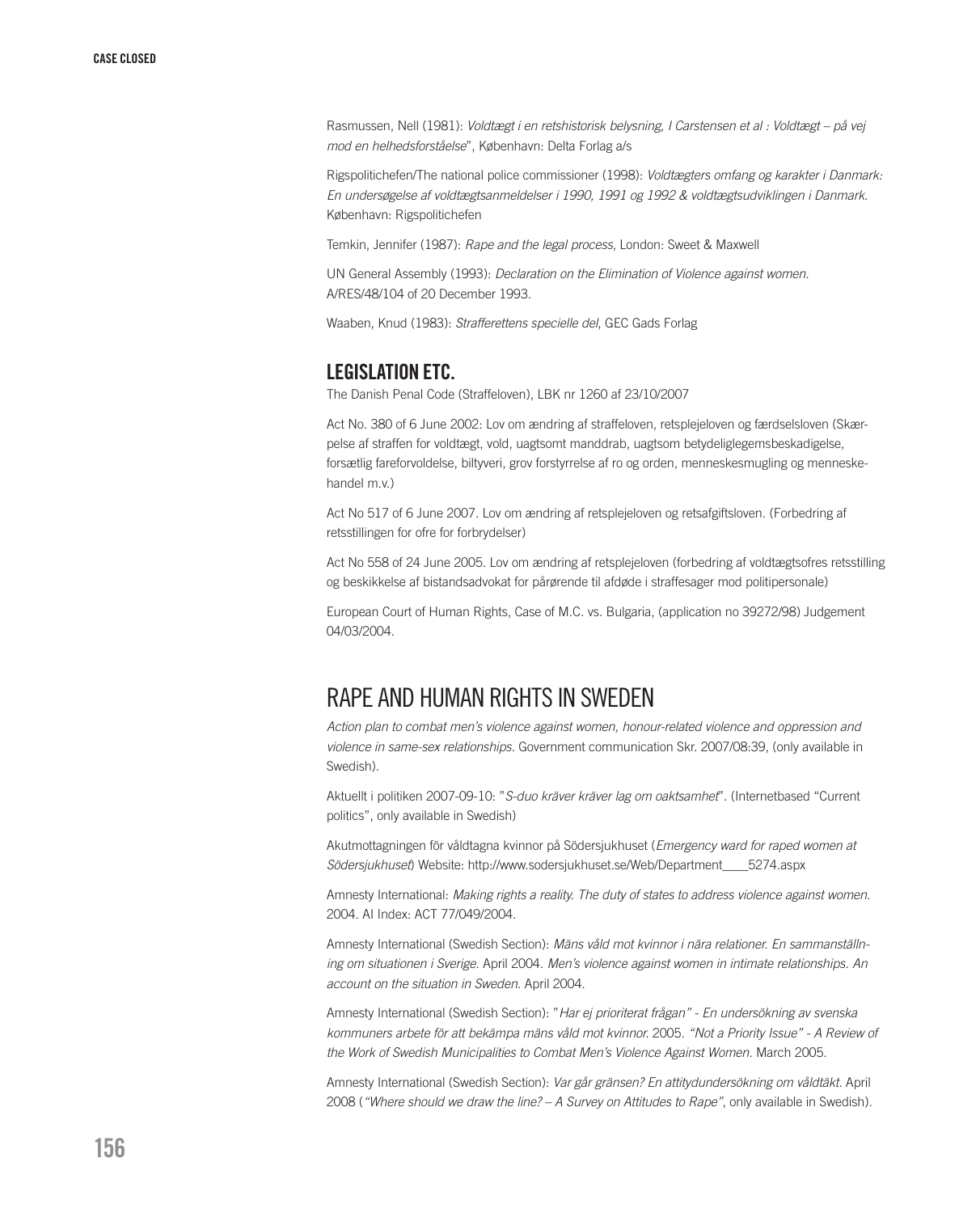Andersson Ulrika: *Hans (ord) eller hennes? En könsteoretisk analys av straffrättsligt skydd mot sexuella övergrepp*. Bokbox förlag. 2004 (*"His (word) or hers? A gender theory analysis of the protection offered by criminal law against sexual violation"*, only available in Swedish ).

Beausang Angela: *Att leva i misshandelsförhållande – kvinnojoursrörelsens erfarenheter i Våld mot kvinnor – samhällets ansvar* , 2003. Studentlitteratur. ("Living in an abusive relationship – the experience of the women's shelter movement" in "Violence against women – society's responsibility,") Heimer and Posse (eds.), (only available in Swedish).

Brottsofferportalen (*Crime Victims' Portal*). Website: http://www.brottsofferportalen.se

CEDAW 2008: *Concluding observations of the Committee on the Elimination of Discrimination against Women: Sweden.* CEDAW/C/SWE/CO/7. April 2008.

Crime Victim Journal, no. 5, 2005 : *"Inför "oaktsam våldtäkt" som ny brottsrubricering"*. ("*Introduce "careless rape" as a new crime designation"*). The Swedish Association for Victim Support.

Dagens Juridik 2007-10-25: *"Stureplansregeln – ett resultat av våldtäktsmålet"* http://www.dagensjuridik.se/sv/Arkiv/5959/

Dagens Nyheter 2004-12-25: "*Sexövergrepp mot en av fjorton".* (*"Sexual assault of one in fourteen"*).

Dagens Nyheter (Debate) 2007-10-19: *"Räkna inte med ökning av dömda våldtäktsmän"* (*"Do not expect an increase in rape convictions"*).

Dagens Nyheter (Debate) 2008-06-11: *"110 miljoner till jämställdhet i skolan"*. ("SEK 110 million for gender equality at school").

Diesen Christian et al: *Likhet inför Lagen*, 2005. Natur och Kultur. (*"Equality before the law"*, only available in Swedish).

Diesen Eva L: *Family violence and sexual abuse – a comparison of investigative quality between Police Commissioner Districts in Stockholm county.* 2008, (only available in Swedish).

European Court of Human Rights, *Case of M.C. v. Bulgaria*, (application no 39272/98) Judgment 04/03/2004.

Government bill 2004/05:45. *New sex crime legislation*, (only available in Swedish).

Government bill 2007/08:110. *A renewed public health policy*, (only available in Swedish).

Government's Press release on improved handling of victims of sexual offences; 2007-05-10, (only available in Swedish).

Göteborgs-Posten 2007-03-20 (debate): "*Hög tid att tillämpa lagen när det gäller våld mot kvinnor*" ("High time to implement the law regarding violence against women", in Swedish

Grände Josefin, *Jag kallade det aldrig för våldtäkt*. 2005. ROKS. (*"I never called it rape"*, in Swedish).

Grände Josefin, *Utsatt för våldtäkt?* . 2007. Gothia förlag. (*"Subjected to rape?"*, in Swedish) .

Holmberg Carin & Ulrica Stjernqvist, *Våldsamt lika och olika – Om våld i samkönade relationer.* 2005. Rapport no. 36, Centrum för Genusstudier, Stockholms Universitet. (*"Violently similar and different – On Violence in Same-Sex Relationships"*, in Swedish).

ICC, Rules of Evidence and Procedure, ICC-ASP/1/3. (2002).

Kelly Liz at al: *A gap or a chasm? Attrition in reported rape cases*. Home Office Research Study 293, United Kingdom. 2005.

Kvinnofridslinjen (*Protection of Women's Integrity call centre*) http://www.kvinnofridslinjen.se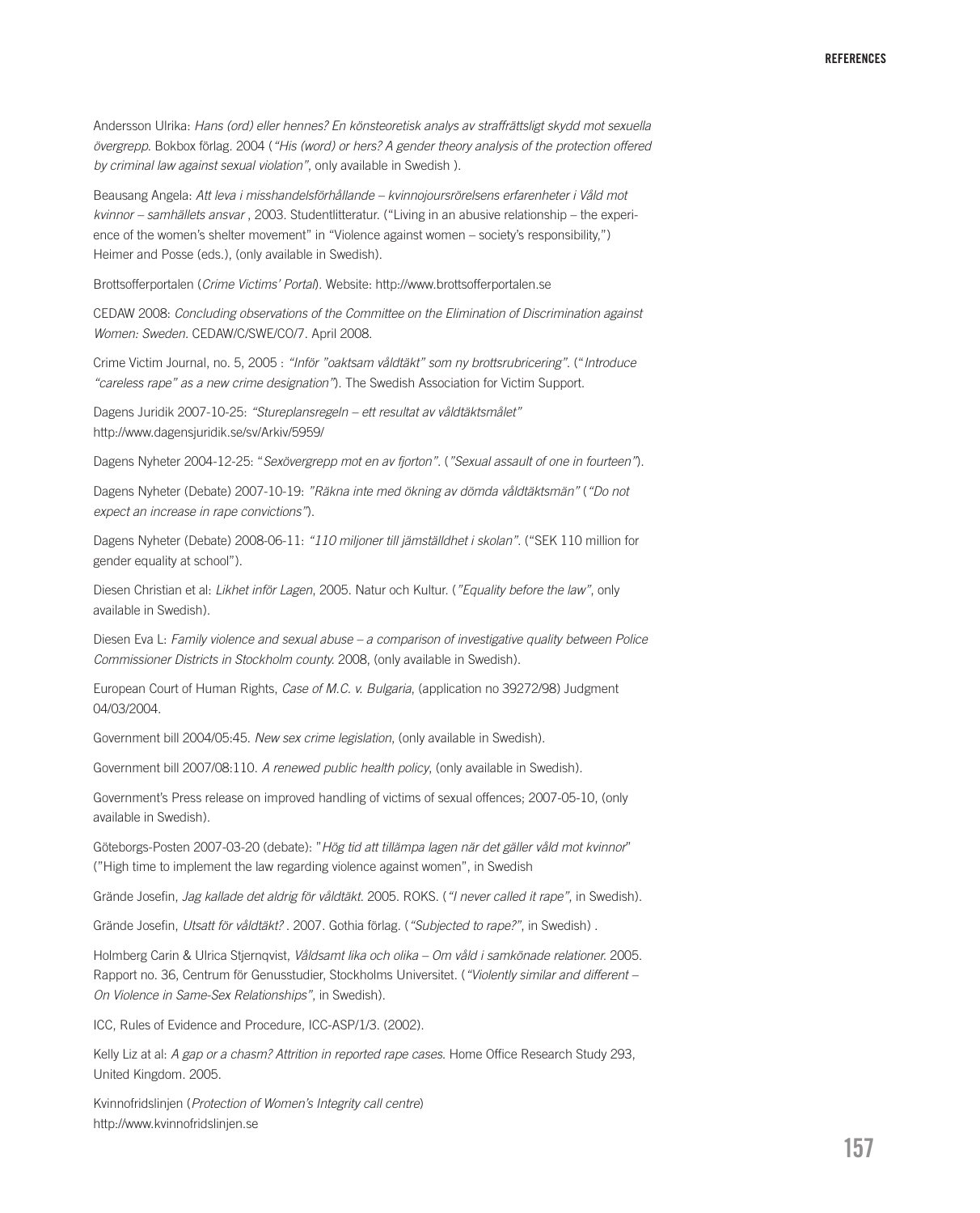Lundgren Eva and Gun Heimer; Jenny Westerstrand; and Anne-Marie Kalliokosk: *Slagen Dam. Mäns våld mot kvinnor i jämställda Sverige – en omfångsundersökning*. 2001. Brottsoffermyndigheten, *Captured Queen: Men's Violence against Women in "Equal Sweden" A prevalence study.* Translated by Julia Mikaelsson and Geoffrey French (published 2001). Crime Victim Compensation and Support Authority.

National Board of Forensic Medicine: *"Follow-up of the legal certificate reform."* 2007, (only available in Swedish).

National Centre for the Protection of Women's Integrity: *Manual. National Programme for the Health and Medical Services' Handling of Victims of Sexual Abuse.* 2008, (only available in Swedish). .

National Council for Crime Prevention: Rape – A survey of rapes reported to the police. BRÅ Report 2005:7, (only available in Swedish).

National Council for Crime Prevention: *The National Safety and Security Survey 2006.* BRÅ Report, 2007:14 (only available in Swedish)

National Council for Crime Prevention: *The National Safety and Security Survey 2007.* BRÅ Report, 2008:3 (only available in Swedish)

National Council for Crime Prevention: *Rape of individuals aged 15 or over – developments during 1995–2006.* BRÅ Report, 2008:13, (only available in Swedish).

Nilsson Lotta and Anette Wallqvist, *Vägen vidare efter våldtäkt. Att bryta tystnaden.* Bokförlaget DN, 2007. (*"After rape: Breaking the silence"*, in Swedish).

Parliamentary Motion 2005/06:Ju306 Maria Larsson et al (Christian Democrats).

Parliamentary Motion 2006/07:Ju273, Sven Bergström and Anders Åkesson (Centre Party).

Parliamentary Motion 2007/08:Ju326, Yvonne Andersson (Christian Democrats).

Parliamentary Motion 2007/08:Ju432, Andreas Norlén (Conservative Party).

Parliamentary Motion 2007/08:Ju284, Eva-Lena Jansson and Luciano Astudillo (Social Democrats).

Parliamentary Motion 2007/08:Ju410, Lena Olsson et al (Left Party).

Public Prosecution Authority, *Action Plan* 2008.

Regan Linda and Liz Kelly: *Rape – Still a forgotten issue,* 2003.

*Reporting and investigation of sexual offences. Proposals for improvement from a crime victim's perspective.* Memorandum Ju 2004:1, (only available in Swedish).

R*eport of the Special Rapporteur on violence against women, its causes and consequences*, Yakin Ertürk. *Mission to Sweden.* A/HRC/4/34/Add.3, 6 February 2007.

*Report of the Special Rapporteur on violence against women, its causes and consequences,* Yakin Ertürk. *Promotion and protection of all human rights, civil, political, economic, social and cultural, including the right to development. Indicators on violence against women and state response.* A/ HCR/7/6. January 2008.

*Review of the Sexual Crimes Act of 2005.* Directive 2008:94. (only available in Swedish).

*"She went along with it" – An Action Programme for Legal Security for Rape Victims.* The Green Party Action Programme: September 2007, (only available in Swedish).

Sutorius Helena and Anna Kaldal: *Bevisprövning vid sexualbrott.* 2003. Nordstedts Juridik. (*"Evidence assessment in sexual offences", only available in Swedish*).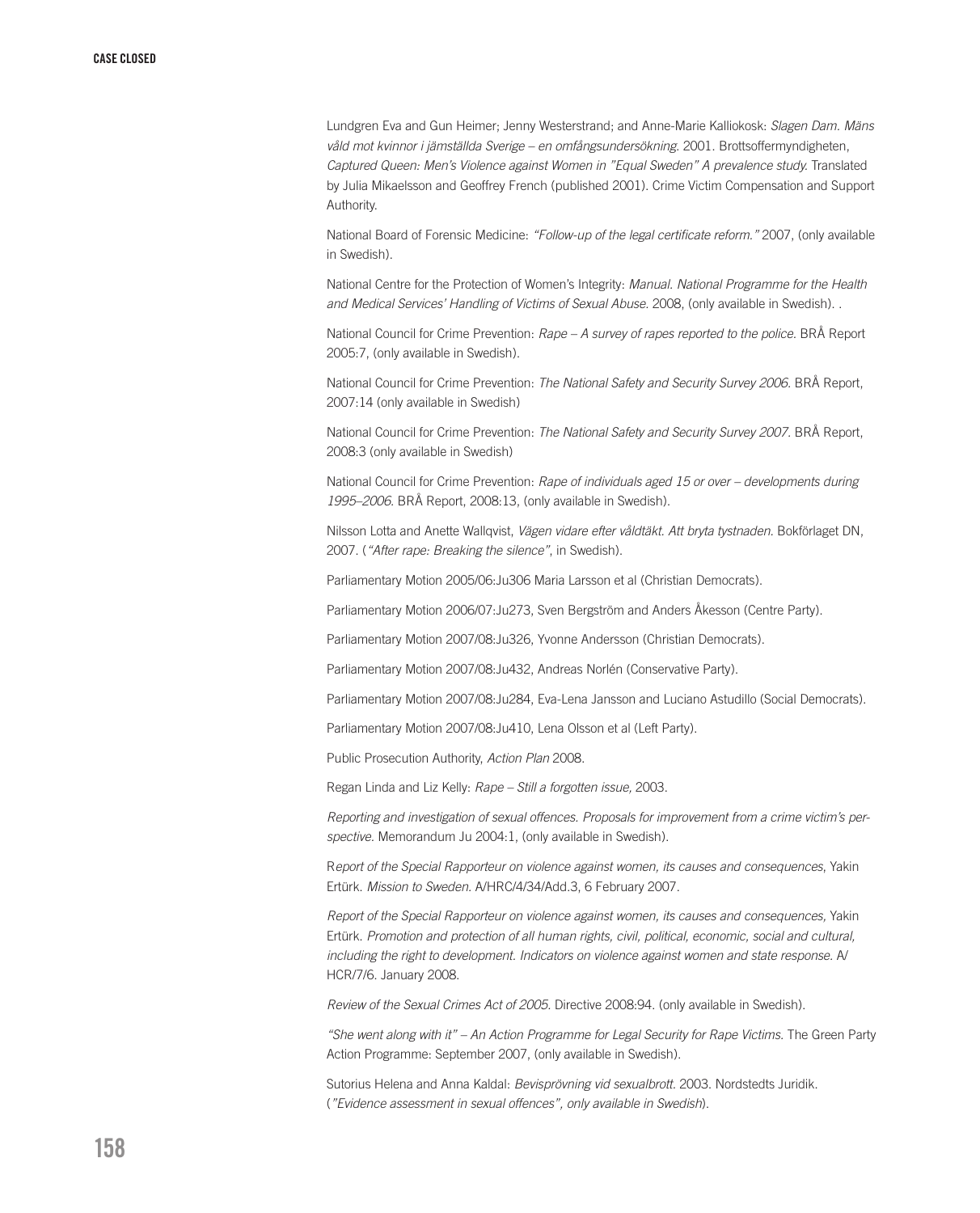Svenska Dagbladet (Brännpunkt/Debate) 2007-09-13: *"Extra svårt att bevisa sexbrott"*.(*"Especially difficult to prove sex crime"*).

Svenska Dagbladet (Brännpunkt/Debate) 2007-09-13: *"Så kan den nya våldtäktslagen formuleras"*. (*"Proposal for new rape legislation"*).

Svenska Dagbladet (Brännpunkt/Debate) 2007-09-22: *"Brist i våldtäktslagen skylls på offren"* (*"Rape law deficiencies blamed on victims"*).

Swedish Government Official Report 2001:14. *The Sexual Crimes Committee: Improved protection of sexual integrity and related questions.*, (only available in Swedish).

Swedish Government Official Report 2007:6. *Complainant's counsel – an active support person in the legal process*, (only available in Swedish).

Team för våldtagna kvinnor. Alla kvinnors Hus, Stockholm. (Team for raped women) Web page: http://www.allakvinnorshus.org/valdtagna.htm

The National Board of Health and Welfare: *"An account of the situation. Social Services Act, Chapter 5, Section 11 – A Follow-Up of the Work of the Social Services"*. 2004. (only available in Swedish)

The National Council for the Protection of Women's Integrity: *Women beating women, men beating men.* 2003 (only available in Swedish).

The National Courts Administration: *Specialisation of judges in 'humanjuridik'.* Final report, the Swedish National Courts Administration, 2007, (only available in Swedish).

The National Police Board and the Public Prosecution Authorities: *Joint inspection of criminal investigations into rape and aggravated rape of victims over the age of 15.* RPS/ÅM 1/05, 2005. (only available in Swedish).

The National Police Board and the Public Prosecution Authorities: *Joint inspection: Follow-up study of crime investigations in cases of rape and aggravated rape of crime victims over the age of 15*, RPS/ÅM 1/07, 2007. (only available in Swedish).

The Public Prosecution Authorities: *Evaluation of evidence by the law courts in cases involving sexual offences – a survey*, Memorandum 2007:13. The Development Centre of the Public Prosecution Authority in Gothenburg (only available in Swedish).

The Public Prosecution Authorities: *Relationship violence specialists – follow-up and evaluation.* Report by the Development Centre of the Public Prosecution Authority in Gothenburg. April 2008, (only available in Swedish).

The Victimological Research Network in Stockholm. Statistics, (only available in Swedish).

#### VERBAL INFORMATION/E-MAIL

Abigale Choate, Project manager, The National Police Board, at a seminar at the Swedish Parliament arranged by Amnesty 2007-05-30 and via e-mail dated 2007-09-20.

Agneta Claesson Norell, District court judge at Attunda district court, meeting held 2008-02-01.

Birgitta Fernqvist, Vice Director of the Public Prosecution Authorities, the Public Prosecution Authorities' Development Centre in Gothenburg, meeting held 2007-09-13.

Börje Tulldahl, District public prosecutor at Södertörn Public Prosecution division; speech held on 2 February 2008 at Amnesty.

Eva Bloch, District public prosecutor at the Public Prosecution Authority's Development Centre in Gothenburg, meeting held 2006-06-16.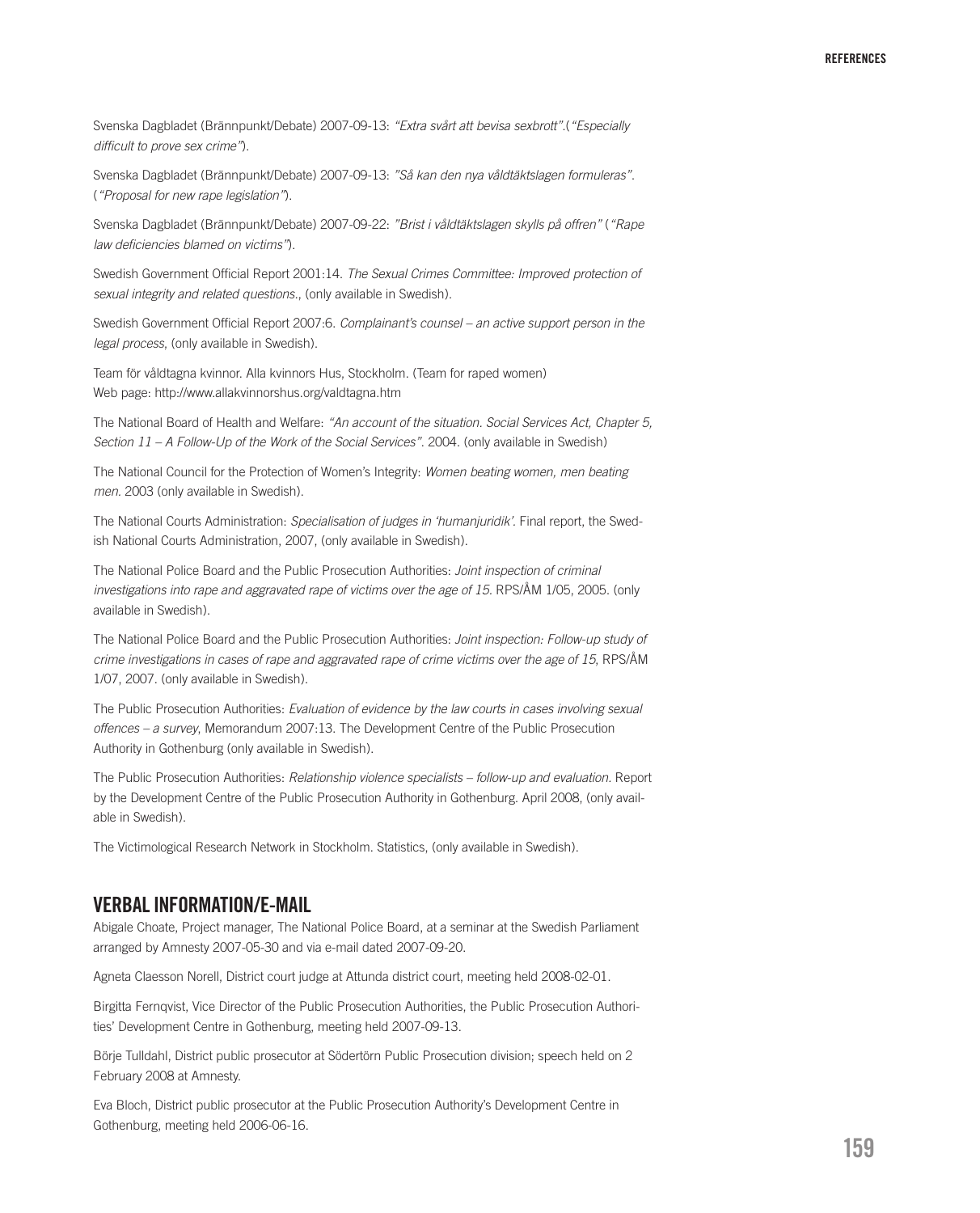Eva L Diesen, Research associate, Stockholm University, meeting held 2007-11-14.

Elisabeth Sandström, Director of Statistics and Analysis Unit, the Office of the Prosecutor-General, e-mails dated 2007-09-05 and 2007-10-22

Helen Gustavsson, Division for Investigations and Proceedings, National Police Board, email dated 2008-08-18 and 2008-08-19.

Josefin Grände, Lecturer, writer and former coordinator at Team for Raped Women, e-mail dated 2008-08-25

Klara Hradilova-Selin, Research analyst, National Council for Crime Prevention by telephone on 2008-06-17.

Leif Johansson, Detective inspector, Stockholm police authority, interviewed by telephone 2008-05-19.

Lisbeth Johansson, Director of the Public Prosecution Authority at the Public Prosecution Authority's Development Centre in Gothenburg, meeting held 2006-06-16 and e-mail dated 2008-03-03 and 2008-05-16.

Robert Rajnak, Statistics and Analysis Unit, Office of the Prosecutor-General, e-mail dated 2008-05-14 and 2008-05-15.

Sara Billström, Statistics and Analysis Unit, Office of the Prosecutor-General, e-mail dated 2007-09-28.

Ylva Myhrberg, District court judge at Norrtälje district court, at seminar at the Swedish Parliament arranged by Amnesty 2007-05-30.

Åsa Lennerö, research analyst, National Council for Crime Prevention, e-mail dated 2008-01-18 and 2008-06-10.

## RAPE AND HUMAN RIGHTS IN Finland

Amnesty International (2005): Stop Violence against women: how to use international criminal law to campaign for gender-sensitive law reform. AI Index: IOR 40/007/2005. May 2005.

Amnesty International (2007): Hungary: Cries unheard, pp. 23. AI Index: EUR 27/002/2007. May 2007.

Amnesty International (2008): Safe schools – every girl's right. Stop Violence Against Women. AI index: ACT 77/001/2008. March 2008.

Amnesty International Report 2008: The state of the world's human rights (2008). http://thereport.amnesty.org

Amnesty International Finnish section (2006): "...but we need an engine." Amnesty International Finland's national survey on work against violence against women in the Finnish municipalities in 2005-2006. ["…mutta veturi puuttuu". Amnestyn Suomen osaston valtakunnallinen kyselytutkimus naisiin kohdistuvan väkivallan vastaisesta työstä Suomen kunnissa vuonna 2005-2006] (only available in Finnish).

Campbell, Sefl, Barnes, Ahrens, Wasco and Zaragoza-Diesfeld (1999). Community services for rape survivors: Enhancing psychological well-being or increasing trauma? Journal of Consulting Clinical Psychology 1999: 67: 252-9.

CEDAW committee: Fourth periodic review of Finland. Whole report available at: http://daccessdds. un.org/doc/UNDOC/GEN/N00/292/69/IMG/N0029269.pdf?OpenElement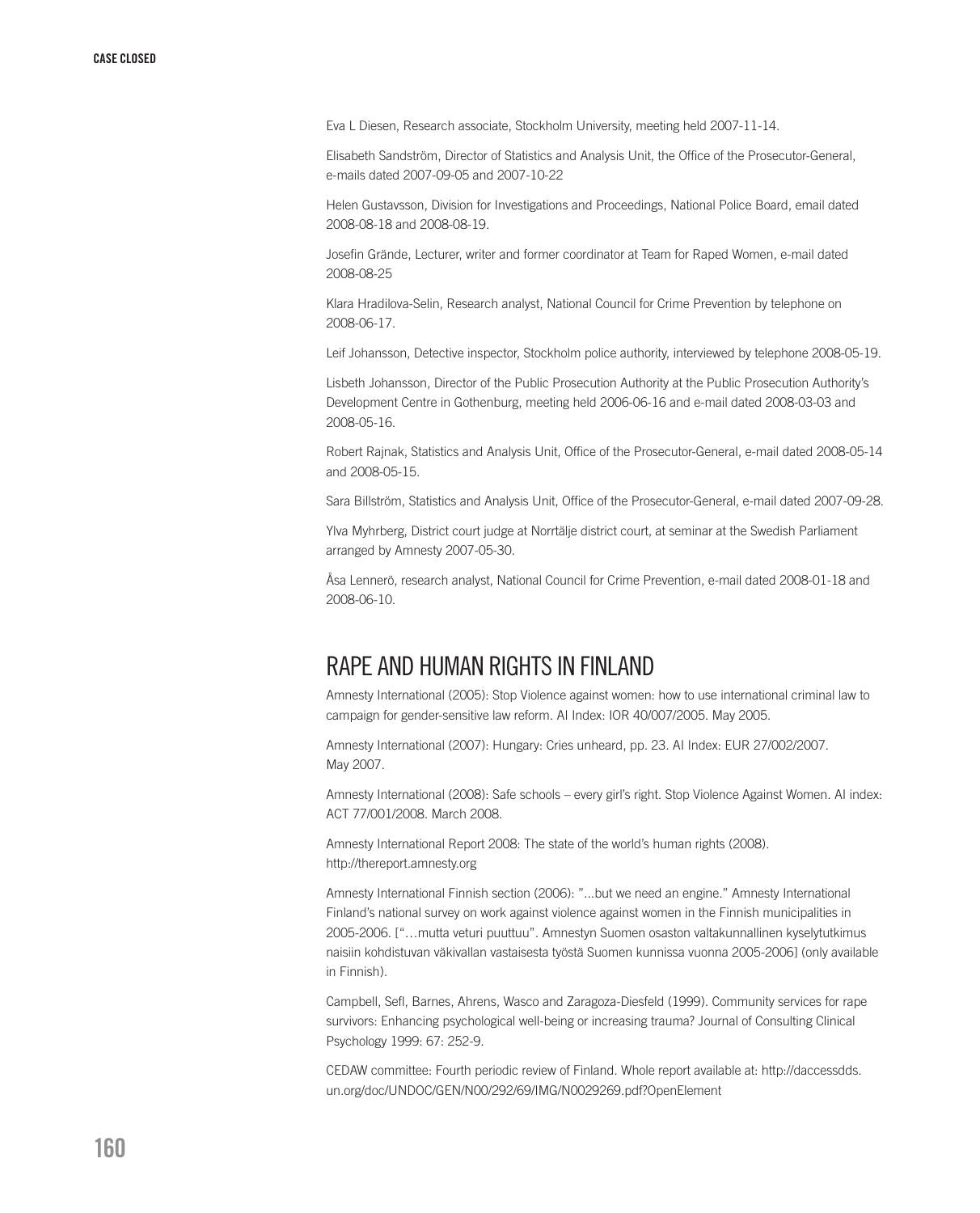Committee on economic, social and cultural rights (CESCR) 38th session, concluding observations of the committee, Finland: http://daccess-ods.un.org/access.nsf/Get?Open&DS=E/C.12/FIN/ CO/5&Lang=E

Council of Europe (2006): Blueprint of the Council of Europe Campaign to Combat Violence against Women, including domestic violence.

Council of Europe's Commissioner for Human rights: FOLLOW-UP REPORT ON FINLAND (2001 – 2005) https://wcd.coe.int/ViewDoc.jsp?id=984045&Site=CommDH&BackColorInternet=FEC65B&Back ColorIntranet=FEC65B&BackColorLogged=FFC679

Ellonen, Kivivuori, Kääriäinen (2007): Lapset ja nuoret väkivallan uhreina [Children and adolescents as victims of violence]. Published by the Police Academy of Finland and the The National Research Institute on Legal policy in Finland, Helsinki. (only available in Finnish).

Ekelöf & Boman (1992): Rättegång. Fjärde häftet. 6 Upp. Norstads Juridik 1992.

Hahto, Vilja (2004): Uhrin myötävaikutus ja rikoksentekijän vastuu. Edita, Helsinki. [Hahto, Vilja (2004): The victim's contribution and the liability of the offender. Edita, Helsinki] (only available in Finnish, but there is an English summary).

Herman, Judith (1994): Trauma and Recovery: From domestic Abuse to Political Terror. London, Pandora.

Heiskanen Markku (2006): Miesten naisille tekemän väkivallan kokonaiskuva ja kehitys. Teoksessa Piispa, Heiskanen, Kääriäinen, Siren (2006) Naisiin kohdistunut väkivalta 2005 -tutkimus. Oikeuspoliittinen tutkimuslaitos ja HEUNI, publication series No. 51. [Heiskanen, Markku (2006): The overall picture and development of men's violence against women. In Piispa, Heiskanen, Kääriäinen, Siren (2006) Violence Against Women in Finland 2005. National Research Institute of Legal policy and HEUNI (The European Institute for Crime Prevention and Control, affiliated with the United Nations), publication series No. 51] (only available in Finnish, but there is an English summary).

Hirvelä Päivi (2006): Rikosprosessi lapsiin kohdistuvissa seksuaalirikoksissa. Helsingin yliopisto 2006 [Hirvelä, Päivi (2006): Criminal justice system in sexual crimes against children. Helsinki University 2006]. Abstract available in English at http://ethesis.helsinki.fi/julkaisut/oik/rikos/vk/hirvela/abstract.html

Honkatukia, Päivi (2001): Ilmoitti tulleensa raiskatuksi. Tilastokeskus, Oikeus 2001:2, OPTL :publication 180/2001. [Honkatukia, Päivi (2001): Reported being raped. Statistics Finland & National Research Institute of Legal policy: publication 180/2001] (only available in Finnish).

Honkatukia & Kainulainen (2007): Rikollisuustilanne 2006 (77-84). [Honkatukia & Kainulainen: Crime Trends in Finland 2006 (77-84).] Publication available in internet: http://www.optula.om.fi/40495.htm (only available in Finnish, but there is an English summary).

Jokila, Helena (2008): Uskottava raiskauksen uhri todistusharkinnassa. Teoksessa Näre & Ronkainen (2008): Paljastettu intiimi. Sukupuolistuneen väkivallan dynamiikkaa. Lapin yliopistokustannus, Tampere. [Jokila, Helena (2008): Testimony given by a a credible victim of rape. In Näre & Ronkainen (2008): The exposed intimate. Dynamics of the gendered violence. Univercity of Lappland. Printed in Tampere] (only available in Finnish).

Kainulainen, Heini (2004): Raiskattu? Tutkimus raiskausten käsittelemisestä rikosprosessissa. Tilastokeskus, Oikeus 2004: 16, OPTL publication 212/2004. [Kainulainen Heini (2004). [Kainulainen Heini (2004): Raped? Study of how rape crimes are handled in the Finnish court of law. Statistics Finland, Oikeus-magazine 2004:16, National Research Institute of Legal Policy publication 212/2004] (only available in Finnish only, but there is an English summary).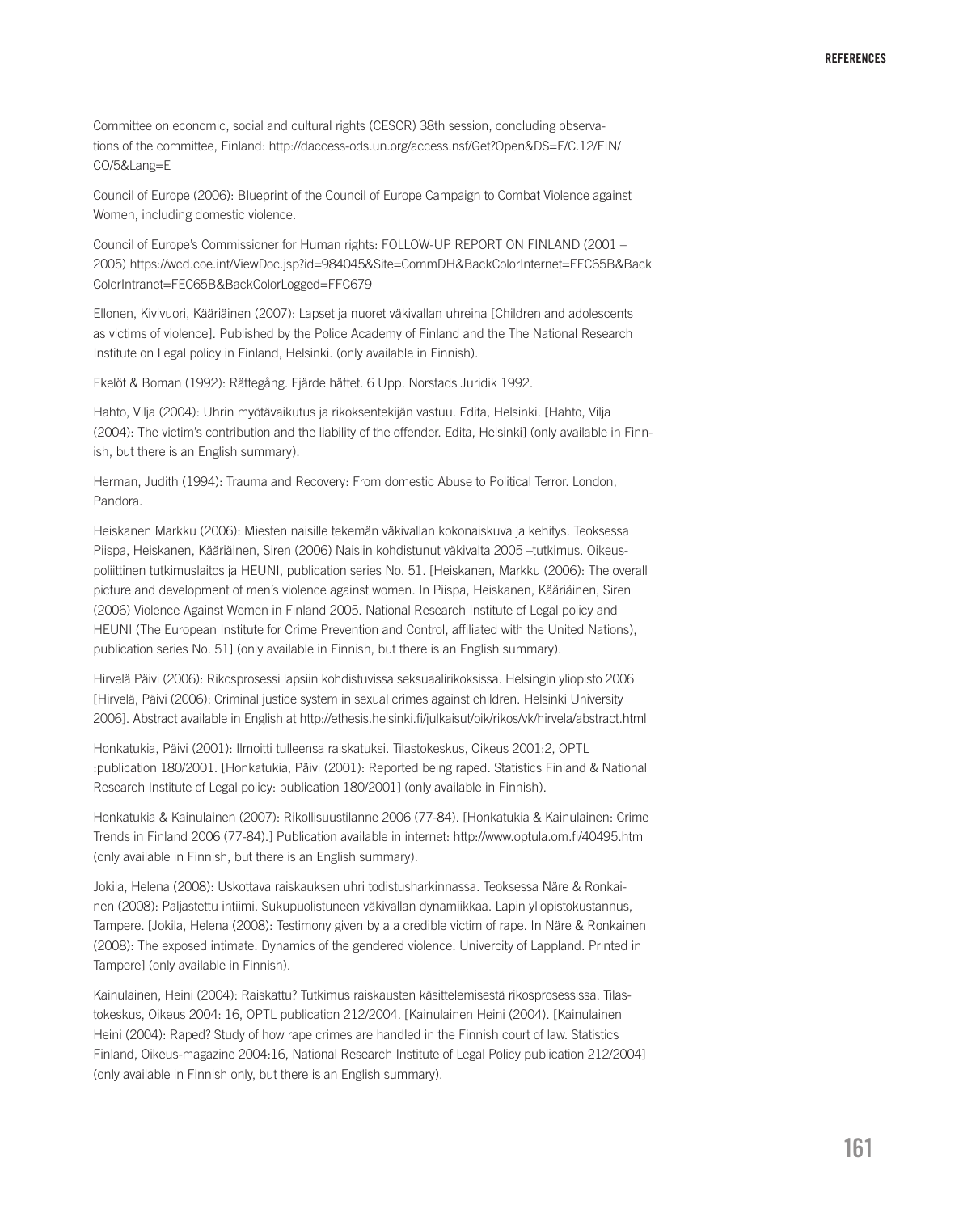Kainulainen, Heini (2007): Raped? Sexual Assault in Criminal Proceedings. In Procedural Law, court administrations. Edited by Peter Wahlgren. Scandinavian Studies in Law, Vol.51. Stockholm Institute for Scandinavian Law. Stockholm.

Klami, Hannu (1990): Naisen kunnia ja miehen oikeusturva. Näyttöongelmista väkisinmakaamisrikosten yhteydessä [Klami, Hannu (1990): Women's honor and men's legal protection. Problems of proof in rape crimes]. Defensor legis 1990, pp. 182-199 (only available in Finnish).

Kelly & Regan (2001): Rape: The Forgotten Issue? A European Attrition and Networking Study, Child and Woman Abuse Studies Unit, London.

Kelly, Liz (2005): Promising practices addressing sexual violence. Expert paper. Expert Group Meeting, organised by the UN Division for the Advancement of Women in collaboration with UN Office on Drugs and Crime. Vienna, Austria, 17-20 May, 2005.

Kelly & Lovett, J. (2005) What a Waste - A case for an integrated Violence Against Women Strategy. Child and Woman Abuse Studies Unit (CWASU). The report is available in full at: www.thewnc.org.uk/ wnc\_work/violence\_against\_women.html

Lappi-Seppälä & Hinkkanen (2004): Selvityksiä raiskausrangaistuksista ja rangaistuskäytännön yhtenäisyydestä. Oikeuspoliittinen tutkimuslaitos, tutkimusraportti 61 [Report on the convictions on rape crimes and of the consistency of the means of punishment. The National Research Institute on Legal policy in Finland, report number 61] (only available in Finnish).

Lundgren, Heimer, Westerlund & Kalliokoski (2001): Slagen dam. Mäns våld mot kvinnor i jämställda Sverige – en omfångsundersökning. Brottsoffermyndigheten. Uppsala Universitet, Umeå.

Niemi –Kiesiläinen, Johanna (2004): The reform of Sex Crime Law and the Gender-Neutral Subject (167-194). In Svensson, Pylkkänen & Niemi-Kiesiläinen (2004): Nordic Equality at a crossroads. Feminist legal studies coping with difference. Ashgate, Wiltshire.

Nykänen, Siw (2004): Raiskauksen ja/tai seksuaalisen väkivallan kohdanneen naisen hoidon kehittäminen Keski-Suomessa. Diakoninen sosiaali-, terveys ja kasvatusalan koulutusohjelma, Pieksämäen yksikkö. [Nykänen (2004): Developing care of women exposed to rape and / or sexual violence in Keski-Suomi. Education programme for deacons working in the area of social-, health- or education. Pieksämäki unit, Finland (only available in Finnish, but there is an English summary).

Näre & Ronkainen (2008): Paljastettu intiimi. Sukupuolistuneen väkivallan dynamiikkaa. Lapin yliopistokustannus, Tampere. [Näre & Ronkainen (2008): The exposed intimate. Dynamics of the gendered violence. Univercity of Lappland. Printed in Tampere] (only available in Finnish).

M.C v Bulgaria, European Court of Human Rights, Application number 39272/98, judgment 4 December 2003.

Ministry of Social Affairs and Health: Action plan to promote the sexual- and reproductive health (2007-2010). Available in http://www.stm.fi/Resource.phx/publishing/store/2007/05/ pr1180335140613/passthru.pdf (only available in Finnish, but there is an English summary).

Ministry of Social Affairs and Health: Recommendations for the prevention of interpersonal and domestic violence. Recognise, protect and act. Helsinki 2008. Available at http://www.stm.fi/Resource.phx/ publishing/store/2008/05/ka1210341082447/passthru.pdf (only available in Finnish, but there is an English summary).

Poliisin tietoon tullut rikollisuus 1991 ia 1992 [Crimes reported to the police 1991 and 1992]. Tilastokeskus, Oikeus 1992:10, 12. [Statistics Finland, Justice 1992: 10, 12] (only available in Finnish).

Piispa & Heiskanen (2001): The Price of Violence. Statistics Finland and the Council for Equality. Justice 2001:3, Helsinki.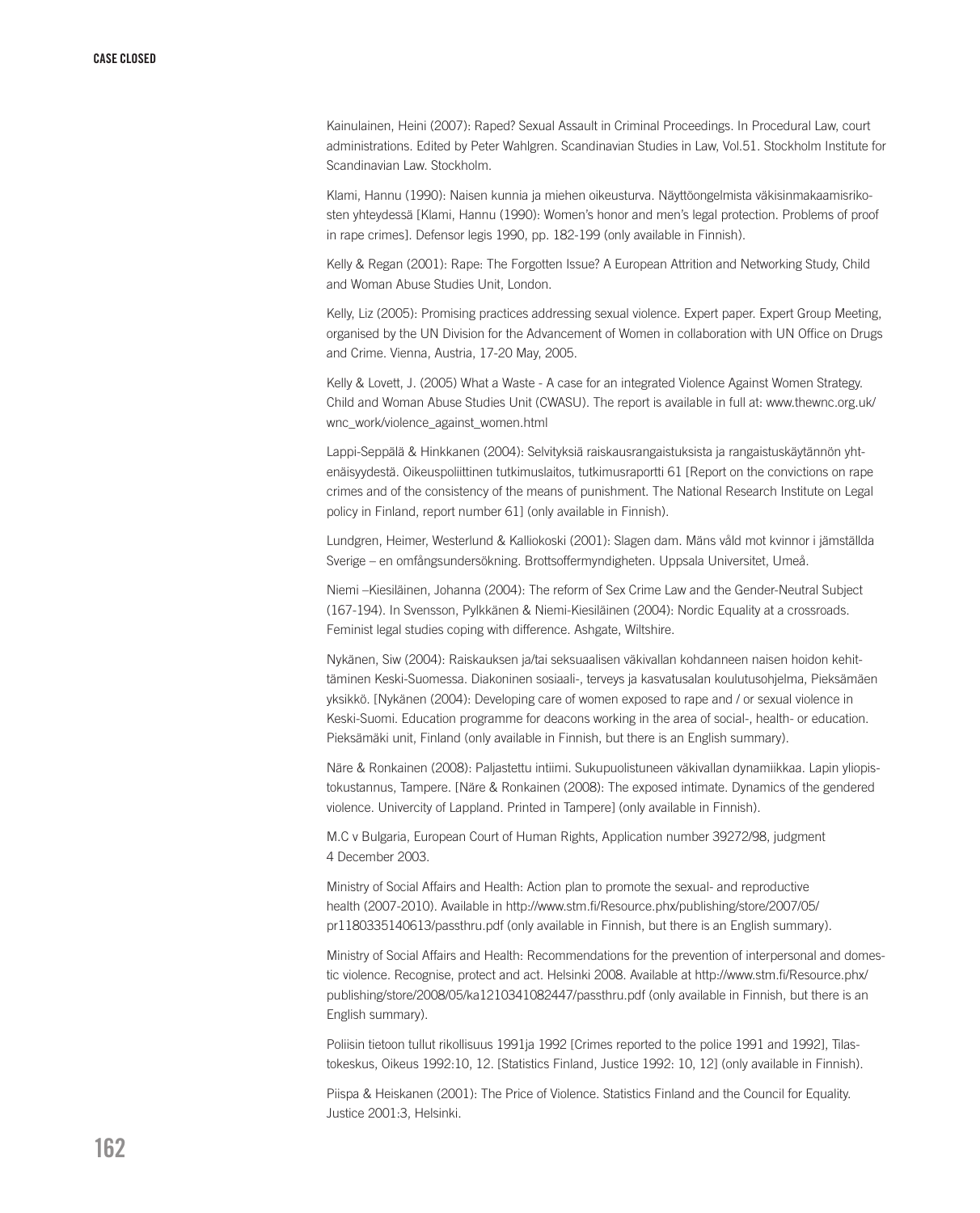Piispa, Heiskanen, Kääriäinen, Siren (2006) Naisiin kohdistunut väkivalta 2005 –tutkimus. Oikeuspoliittinen tutkimuslaitos ja HEUNI, publication series No. 51. [Piispa, Heiskanen, Kääriäinen, Siren (2006) Violence Against Women in Finland 2005. National Research Institute of Legal policy and HEUNI (The European Institute for Crime Prevention and Control, affiliated with the United Nations), publication series No. 51.] (only available in Finnish, but there is an English summary).

Punamäki & Ylikomi (2007): Raiskaustrauma I, Lääkärilehti Nro 8/2007 [Punamäki & Ylikomi (2007): Rape trauma I. Finnish medical journal Vol 8/2007] (only available in Finnish, but there is an English summary).

RAP-folder: handbook for health care workers of the acute treatment and support of a rape victim. The handbook was created as a joint project with non-governmental organisations and STAKES – Expert Agency of Knowledge for Welfare and Health in 2002 (only available in Finnish).

Rape Crisis Centre Tukinainen, Yearbook 2007 and Yearbook 2006 (only available in Finnish).

Regan & Kelly (2003): Rape: still the forgotten Issue. Briefing document. A European Attrition and Networking Study, Child and Women Abuse Studies Unit, London.

UNITED NATIONS GENERAL ASSEMBLY Resolution 52-86 (1997), Crime prevention and criminal justice measures to eliminate violence against women

Utriainen (2006): Seksuaalirikokset historian ja tilastojen valossa. Kirjassa Oikeusteorian poluilla. Professori Rauno Halttusen juhlakirja. Lapin Yliopiston oikeustieteellisisä julkaisuja. Rovaniemi 2006. [Utriainen (2006): Sexual offences seen through history and statistics. In Oikeusteorian poluilla. Professori Rauno Halttusen juhlakirja. Edited Sauli Mäkelä. Publications of the University of Lappland. Rovaniemi] (only available in Finnish).

Wijma B., Schei B., Swahnberg K. ym. (2003). Emotional, physical and sexual abuse in patients visiting gynaecology clinics: a Nordic cross-sectional study. Lancet 2003; 361: p. 2107-13. In Finland 583 women participated the study.

### RAPE AND HUMAN RIGHTS IN Norway

Amnesty International (2001). *Broken bodies, shattered minds*. London: Amnesty International Publications.

Amnesty International (2004). *It's in our hands. Stop violence against women.* London: Amnesty International Publications.

Amnesty International (2005). *It's in our hands. Stop violence against women. Women, violence and health.* London: Amnesty International Publications.

Amnesty International Norway (2005). *Glansbildet slår sprekker. En rapport om norske kommuners arbeid mot vold mot kvinner.* Oslo: Amnesty International Norway

Amnesty International Norway Reform – *Resource Centre for Men (2007). Hvem bryr seg? En rapport om menns holdninger til vold mot kvinner.* Oslo: Amnesty International Norway and Reform – Resource Centre for Men

Bjørndahl, Ulla and Nordli, Bjørg (2008). *Fritt vilt. En undersøkelse om voldserfaringene til kvinner i prostitusjon.* Oslo: ProSenteret - Oslo Kommune

CEDAW (1979). *Convention on the Elimination on All Forms of Discrimination Against Women.* Download at: http://www.un.org/womenwatch/daw/cedaw/text/econvention.htm

CEDAW (1992). *General recommendation no. 19 made by the Committee on the Elimination of Discrimination Against Women.* Download at http://www.un.org/womenwatch/daw/cedaw/recommendations/recomm.htm#recom19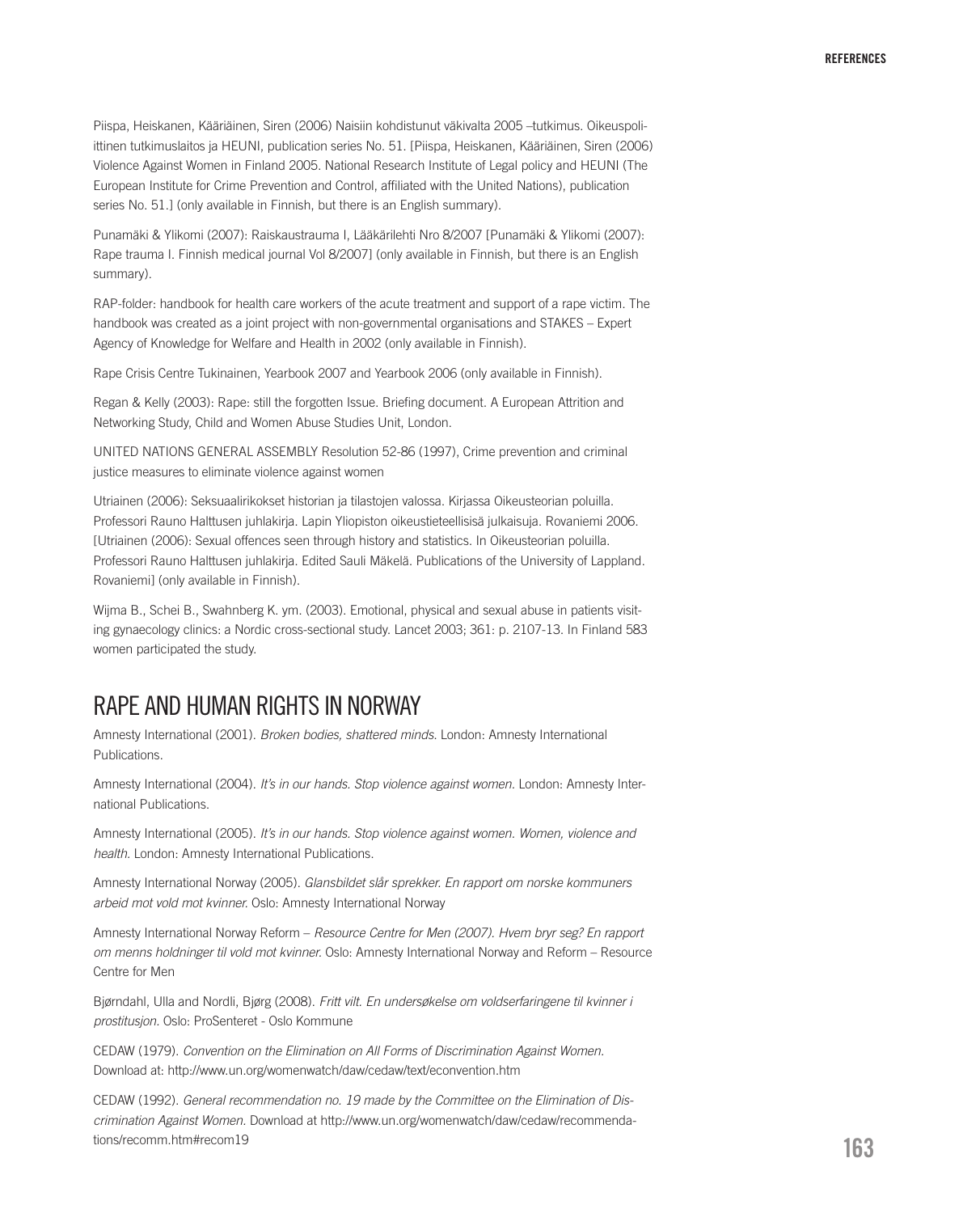CEDAW (2003). *Report of the Committee on the Elimination of Discrimination against Women Twentyeighth session (13-31 January 2003)*. Consideration of reports submitted by States parties under article 18 of the Convention - Norway. Download at http://www.un.org/womenwatch/daw/cedaw/28sess.htm

CEDAW (2007 a). *Seventh periodic report of State parties.* Norway.

CEDAW 39th session 2007. Download at: http://www.un.org/womenwatch/daw/cedaw/39sess.htm

CEDAW (2007 b). *Concluding comments of the Committee on the Elimination of Discrimination against Women on Norway's seventh periodic report.* CEDAW 39th session 2007. Download at: http://www. un.org/womenwatch/daw/cedaw/39sess.htm

Director of Public Prosecutions Norway (2000). *Riksadvokatens publikasjoner 2/2000. En undersøkelse av politiets og påtalemyndighetenes behandling av voldtektssaker.* Oslo: Riksadvokaten

Director of Public Prosecutions Norway (2007). R*iksadvokatens utredningsgrupper – rapport nr. 1/2007*. En undersøkelse av kvaliteten på påtalevedtak i voldtektssaker som har endt med frifinnelse m.v. Oslo: Riksadvokaten

Haaland, T., Clausen, S.E. and Schei, B. (2005). *Vold i parforhold – ulike perspektiver.* Oslo: Norwegian Institute for Urban and Regional Research.

Kelly, Liz et al (2005): *A gap or a chasm?* Attrition in reported rape cases. Home Office Research Study 293. UK 2005

Ministry of Justice and the Police (2004). *The Norwegian Government's Plan of Action to Combat Domestic Violence 2004-2007.* Oslo: Statens forvaltningstjeneste

Ministry of Justice and the Police (2005). *Handlingsplan mot vold i nære relasjoner 2008-2011.* Oslo: Departementenes servicesenter

Line Schou, Grete Dyb og Sidsel Graff-Iversen (2007). *Voldsutsatt ungdom i Norge. Resultater fra helseundersøkelser i seks fylker.* Oslo: Norwegian Centre for Violence and Traumatic Stress Studies and Norwegian Institute of Public Health.

National Police Directorate (2007). *Norsk Politi 2/2007*. Oslo: National Police Directorate

Odelstingsproposisjon nr 28 (1999-2000). *Om endringer i straffeloven mv (seksuallovbrudd)*. Download at: http://www.regjeringen.no/nb/dep/jd/dok/regpubl/otprp/19992000/Otprp-nr-28- 1999-2000-.html?id=160376

Oslo Casualty and Emergency Centre (2004). *Et sinnsykt stort kjempeskille i livet. Utvikling av tilbud til personer utsatt for seksuelle overgrep – en behovs og tiltaksanalyse.* Oslo: Oslo Casualty and Emergency Centre

Pape, Hilde and Stefansen, Kari (2004). Rapport 1/2004: *Den skjulte volden? En undersøkelse av Oslobefolkningens utsatthet for trusler, vold og seksuelle overgrep.* Oslo: Norwegian Centre for Violence and Traumatic Stress Studies

Grytdal, Veslemøy and Meland, Pål (2008). *Voldtekt i Oslo 2007*. Strategisk stab, Oslo Politidistrikt 2008.

Robberstad, A. (2002). *Kontradiksjon og verdighet. Komparativ fremstilling av fornærmedes stilling i de nordiske land med sikte på forslag om styrking av fornærmedes rettigheter i straffeprosessen.* Oslo: Ministry of Justice and the Police.

Sosial- og helsedirektoratet (2004). *Organisering av helsetjenester til personer som har vært utsatt for vold og seksuelle overgrep* (Rapport 15-1203). Oslo: Sosial- og helsedirektoratet

Statistics Norway. *Statistical Yearbook for Norway 2007*. Download at http://www.ssb.no/english/yearbook/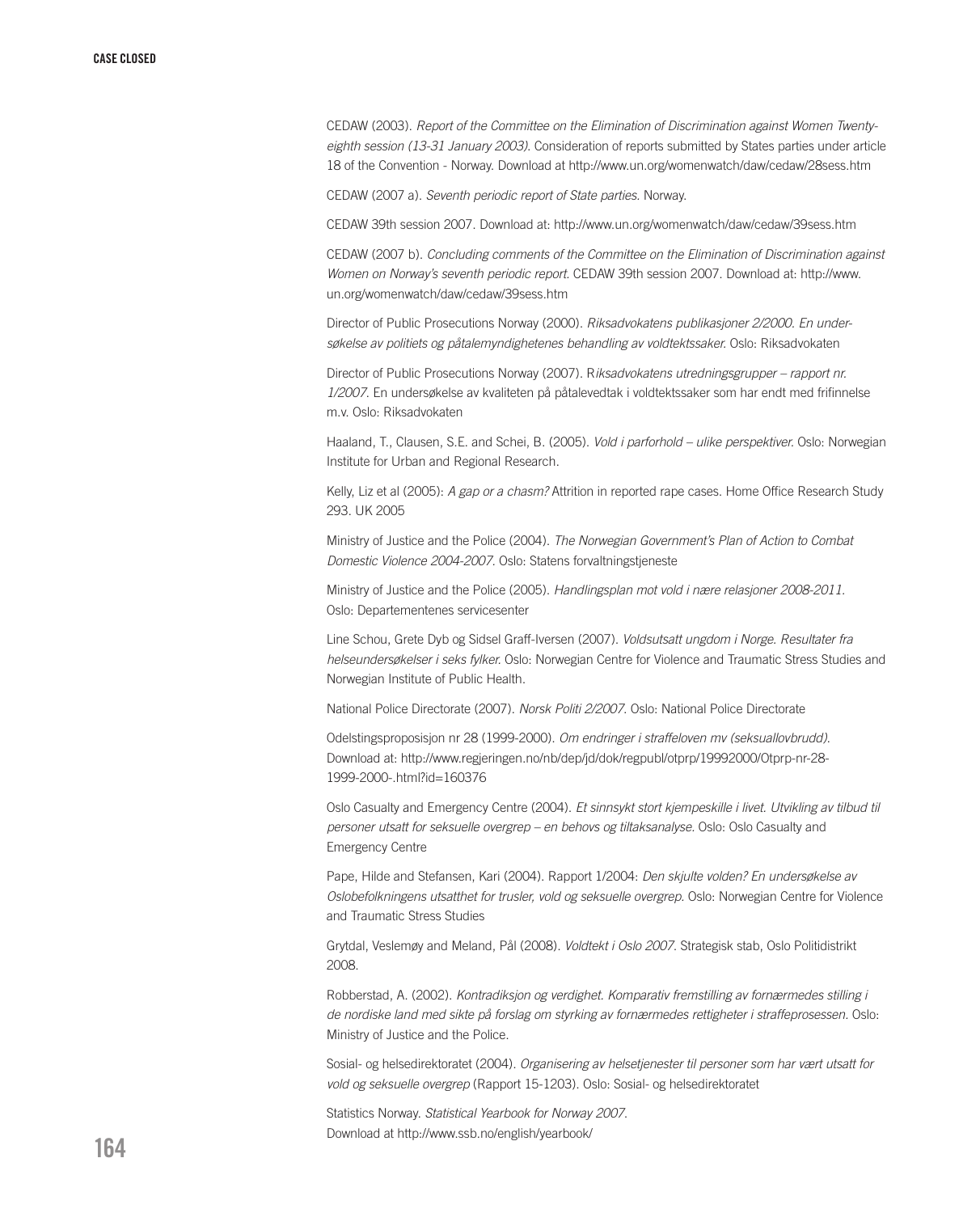Stefansen, Kari and Smette, Ingrid (2006): *Det var ikke en voldtekt, mer et overgrep…* Tidsskrift for Samfunnsforskning 1/2006

Stefansen, Kari and Mossige, Svein (2007): *Vold og overgrep mot barn og unge.* En selvrapporteringsstudie blant avgangselever i videregående skole. NOVA Rapport 20/07

Stene, Reid Jone (2001). *Seksualforbrytelser. Skjebner i rettssystemet* (Samfunnsspeilet 3/2001). Download at http://www.ssb.nosamfunnsspeilet/utg/200103/01/art-2001-06-19-01.html

Texmo, Å. And Aarvik, L.(1998). *Seksuelle overgrep mot kvinner og barn- fornærmedes rettsstiling i praksis.* Norfold: Kvinneuniversitetet Nord

The Gender Equality Ombud and The Ombudsman for Children (2001). *Domstolenes holdninger i voldtekts- og sedelighetssaker.* Oslo: the Gender Equality Ombud and the Ombudsman for Children.

UN General Assembly (1993). Declaration on the Elimination of Violence against Women (G.A. res. 48/104). In A. Hellum (red.), *Women's law and human rights. Compendium of legal texts, cases and reports,* 2004 (pp. 97-104). Oslo: Faculty of Law, University of Oslo.

UN General Assembly (2006). *In-depth study on all forms of violence against women* Report of the Secretary-General

White Paper 2002:04. Ny straffelov. Oslo: Statens forvaltningstjeneste

White Paper 2003:31. *Retten til et liv uten vold.* Menns vold mot kvinner i nære relasjoner. Oslo: Statens forvaltningstjeneste

White Paper 2008:4. *Fra ord til handling.* Bekjempelse av voldtekt krever handling. Oslo: Departementenes servicesenter

WHO (2002). *World report on violence and health.* Geneva: WHO

Waitz, H., Nesvold, H. & Fladby B. (2004). *Årsrapport 2003. Mottak voldtekt/seksuelle overgrep.* Oslo: Oslo legevakt. Download at http://www.oslolegevakt.no/om%20oss/beretninger/2003so.pdf

## **CONCLUSIONS**

Amnesty International: *Making Rights a Reality: the duty of states to address violence against women.* AI Index: ACT 77/049/2004, June 2004.

Amnesty International: *Stop Violence against women: How to use international criminal law to campaign for gender-sensitive law reform.* AI Index:IOR 40/007/2005. May 2005.

Council of Europe: Committee of Ministers, Recommendation Rec(2002)5, 30 April 2002.

Council of Europe: Committee of Ministers, Explanatory Memorandum, 30 April 2002

European Court of Human Rights, *Case of M.C. v. Bulgaria*, ( application 39272/98) Judgment 04/03/2004.

*In-depth study on all forms of violence against women*. Report of the Secretary General. A/61/122/Add.1. July 2006.

International Criminal Court, *Rules of Evidence and Procedure*, ICC-ASP/1/3, (2002).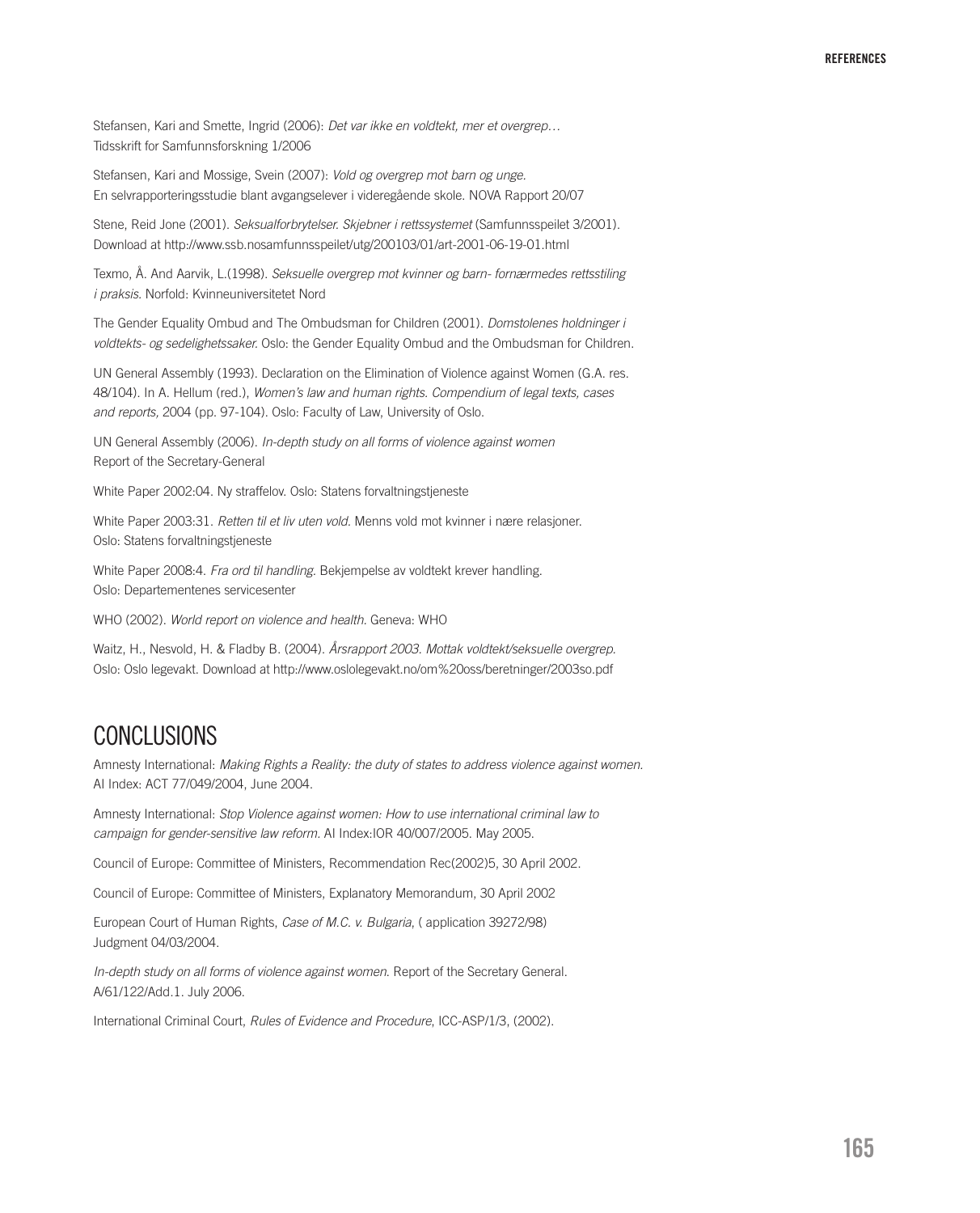# 8. Annex

## RAPE AND HUMAN RIGHTS IN SWEDEN

### Swedish authorities in brief

#### National Council for Crime Prevention – BRÅ

BRÅ's principal task is to encourage crime prevention measures through activities involving evaluation, research, development and information within the field of criminal policy. The Council is also responsible for the official Swedish judicial statistics.

#### The Police Authorities

Sweden has 21 police authorities, one for each county. The police authorities are responsible for ensuring the legal rights and equality before the law of individual citizens. This includes the prevention and detection of crime and ensuring the identification and prosecution of offenders.

#### The National Police Board

The National Police Board (RPS) is the police service's central administrative authority and is headed by the government-appointed National Police Commissioner. The RPS is responsible for supervising the police service, for providing methodological support and planning, coordination and rationalisation. The RPS distributes resources allocated by the government to Sweden's police authorities.

#### The Public Prosecution Authority

There are 34 divisions of the Office of the Public Prosecutor, responsible for the operational work of the prosecution service. The divisions normally have a geographical field of operation that corresponds to a whole county, with the exception of the three counties that include the largest cities in Sweden (Stockholm, Gothenburg and Malmö), where there are several divisions.

The three development centres of the Public Prosecution Authority (in Stockholm, Gothenburg and Malmö) are responsible for compiling knowledge within their respective fields of responsibility and for methodological and legal development work and monitoring within their respective criminal fields. The Gothenburg development centre is responsible for violent crime, harassment and unlawful threats, sexual offences and the legislation on female circumcision and restraint orders. Reviews of prosecutors' decisions in cases concerning sexual offences are handled by the Gothenburg development centre.

#### The Office of the Prosecutor-General

The Office of the Prosecutor-General is an independent authority under the government. The Prosecutor-General heads the Public Prosecution Authorities, supervises their work and acts as prosecutor in the Supreme Court regarding changes to and the development of legislation. The Office of the Prosecutor-General is also the central administrative authority for the Public Prosecution Authority and has the task of leading and coordinating its work and ensuring that it is run efficiently.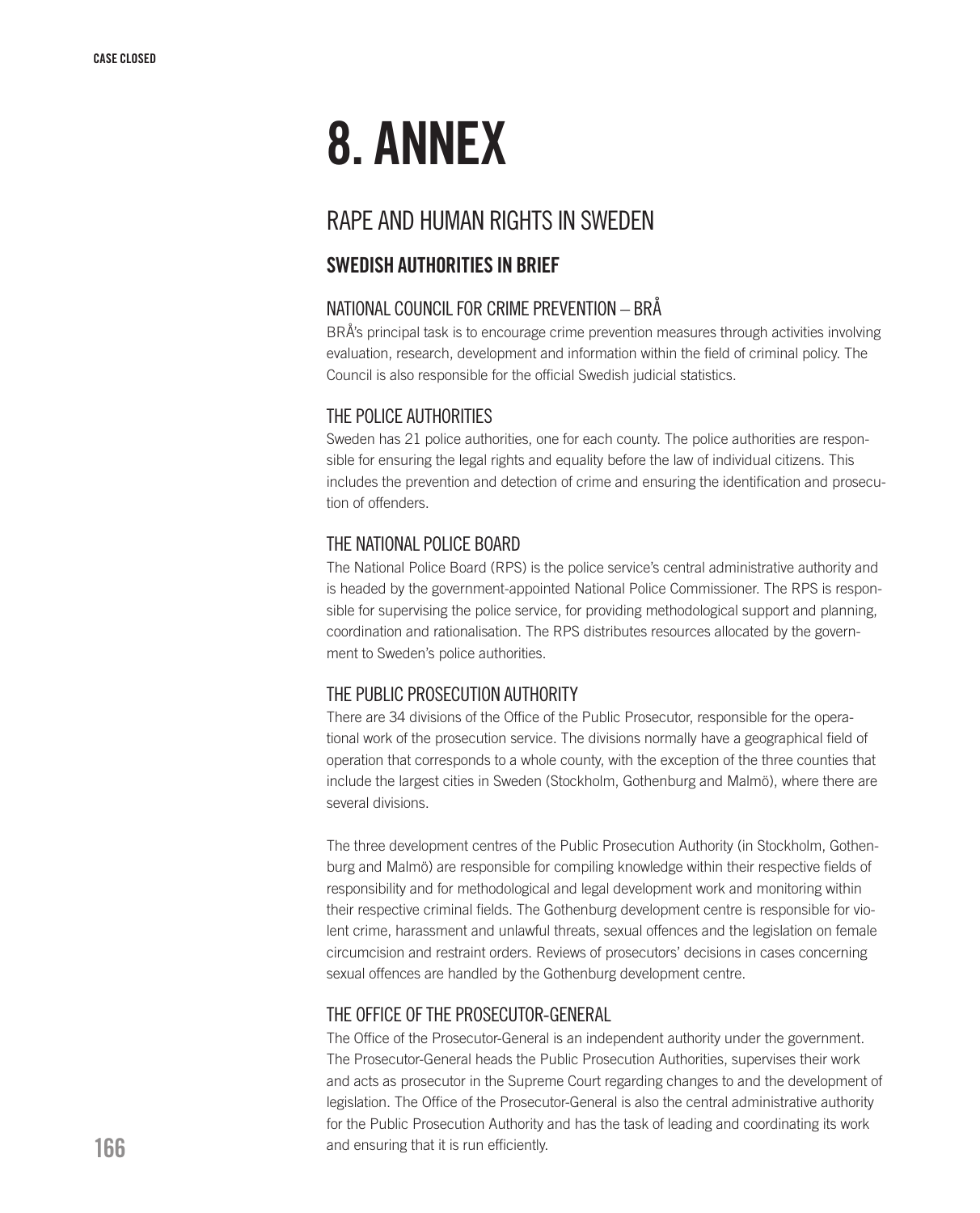#### COURTS IN SWEDEN

According to the Swedish constitution, the courts enjoy an independent position. Crime cases are handled by the public courts. The courts of first instance are the district courts (53 courts). District court decisions may be appealed to a court of appeal (6 courts). Court of appeal decisions may be appealed to the Supreme Court (HD). For an appeal to be heard in the Supreme Court, the court must grant a review permit. This will normally only be granted in cases where it is important to obtain a decision that may serve as a guideline for the district courts and the courts of appeal (precedent). The National Judiciary Administration is a government agency under the supervision of the government and acts as a service organisation for the courts in Sweden.

#### National Centre for the Protection of Women's Integrity

The National Centre for Battered and Raped Women in Uppsala was established by the government in 1994 and reformed in 2006 as the National Centre for the Protection of Women's Integrity (NCK). The NCK is not an authority, but is commissioned by the government to work on methodological development, information, education, knowledge compilation and research. The NCK Women's Protection Centre offers care and treatment for women who have been subjected to assaults or sexual abuse. In 2008, the NCK started the Women's Protection Line, a national telephone support service that is open 24/7.

## RAPE AND HUMAN RIGHTS IN finland

#### Chapter 20 – Sex offences (563/1998)

#### Section 1 – Rape (563/1998)

(1) A person who coerces another into sexual intercourse by the use or threat of violence shall be sentenced for rape to imprisonment for at least one year and at most six years. (2) A person shall also be sentenced for rape if he/she takes advantage of the incapacity of another to defend himself/herself and has sexual intercourse with him/her, after rendering him/her unconscious or causing him/her to be in such a state of incapacity owing to fear or another similar reason.

(3) An attempt is punishable.

#### Section 2 – Aggravated rape (563/1998)

(1) If, in the rape,

(1) grievous bodily injury, serious illness or a state of mortal danger is inflicted on another;

(2) the offence is committed by several people; or especially hard mental or physical suffering is caused;

(3) the offence is committed in a particularly brutal, cruel or humiliating manner; or

(4) a firearm, edged weapon or other lethal instrument is used or a threat of

other serious violence is made, and the rape is aggravated also when assessed as a whole, the offender shall be sentenced for aggravated rape to imprisonment for at least two years and at most ten years.

(2) An attempt is punishable.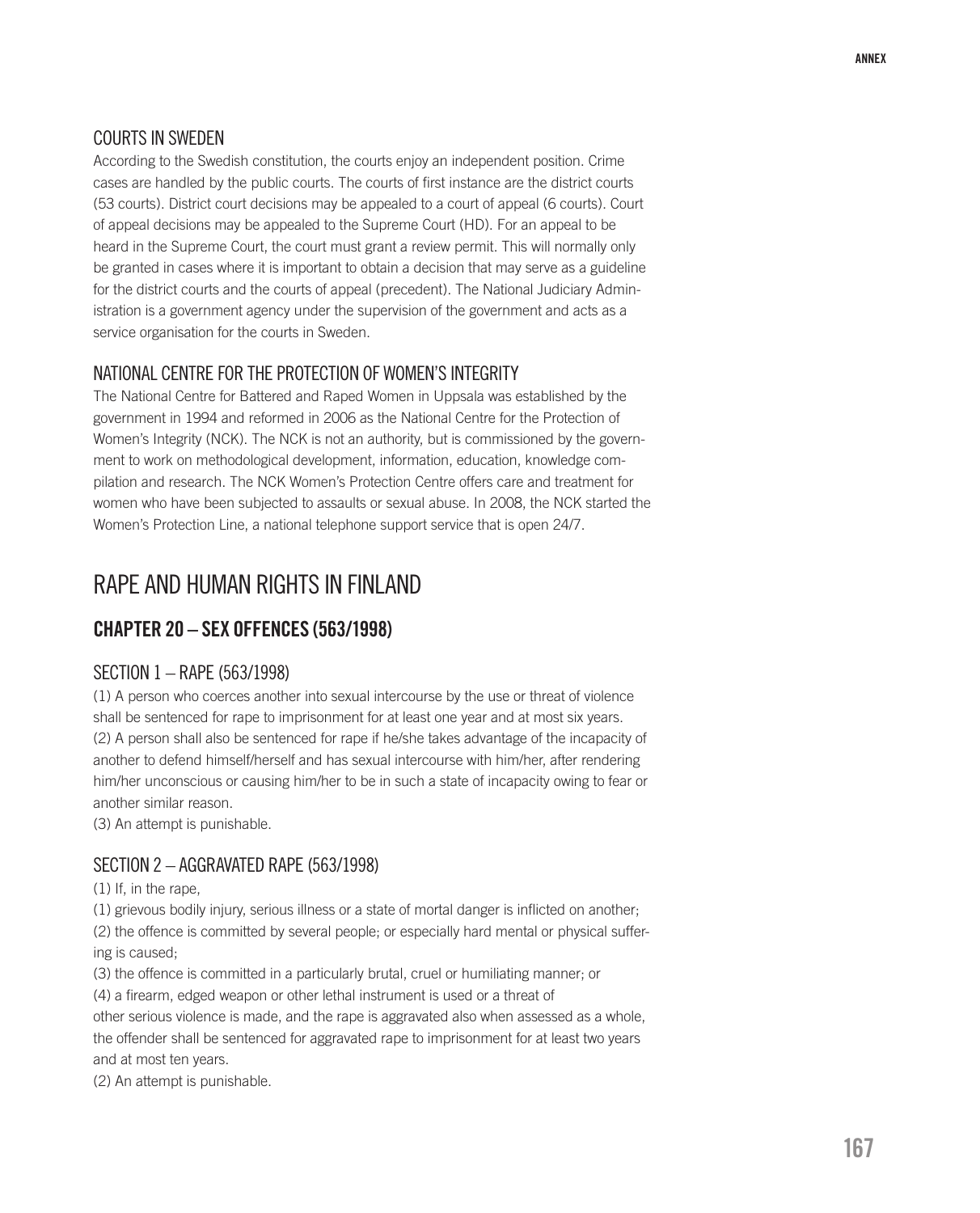#### Section 3 – Coercion into sexual intercourse (563/1998)

(1) If the rape, in view of the slight degree of the violence or threat and the other particulars of the offence, is deemed to have been committed under mitigating circumstances when assessed as a whole, the offender shall be sentenced for coercion into sexual intercourse to imprisonment for at most three years.

(2) A person who coerces another into sexual intercourse by a threat other than that referred to in section 1(1) shall also be sentenced for coercion into sexual intercourse. (3) An attempt is punishable.

#### Section 4 – Coercion into a sexual act (563/1998)

(1) A person who by violence or threat coerces another into a sexual act other than that referred to in section 1 or into submission to such an act, thus essentially violating his/her right of sexual self-determination, shall be sentenced for coercion into a sexual act to a fine or to imprisonment for at most three years.

(2) An attempt is punishable.

#### Section 5 – Sexual abuse (563/1998)

(1) A person who abuses his/her position and entices one of the following into sexual intercourse, into another sexual act essentially violating his/her right of sexual self-determination, or into submission to such an act,

(1) a person younger than eighteen years of age, who in a school or other institution is subject to the authority or supervision of the offender or in another comparable manner subordinate to the offender;

(2) a person younger than eighteen years of age, whose capacity of independent sexual self-determination, owing to his/her immaturity or the age difference of the persons involved, is essentially inferior to that of the offender, where the offender blatantly takes advantage of the immaturity,

(3) a patient in a hospital or other institution, whose capacity to defend himself/herself is essentially impaired owing to illness, handicap or other infirmity; or

(4) a person who is especially dependent on the offender, where the offender blatantly takes advantage of the dependence, shall be sentenced for sexual abuse to a fine or to imprisonment for at most four years.

(2) A person shall also be sentenced for sexual abuse if he/she takes advantage of the incapacity of another to defend himself/herself or to make or express a decision, owing to unconsciousness, illness, handicap or other helplessness, and has sexual intercourse with him/her, or gets him/her to perform a sexual act

essentially violating his/her right of sexual self-determination or to submit to such an act. (3) An attempt is punishable.

#### Section 10 – Definitions (563/1998)

(1) For the purposes of this chapter, sexual intercourse means the sexual penetration, by a sex organ or directed at a sex organ, of the body of another.

(2) For the purposes of this chapter, a sexual act means an act whose purpose is sexual arousal or satisfaction and which is sexually significant in view of the circumstances and the persons involved.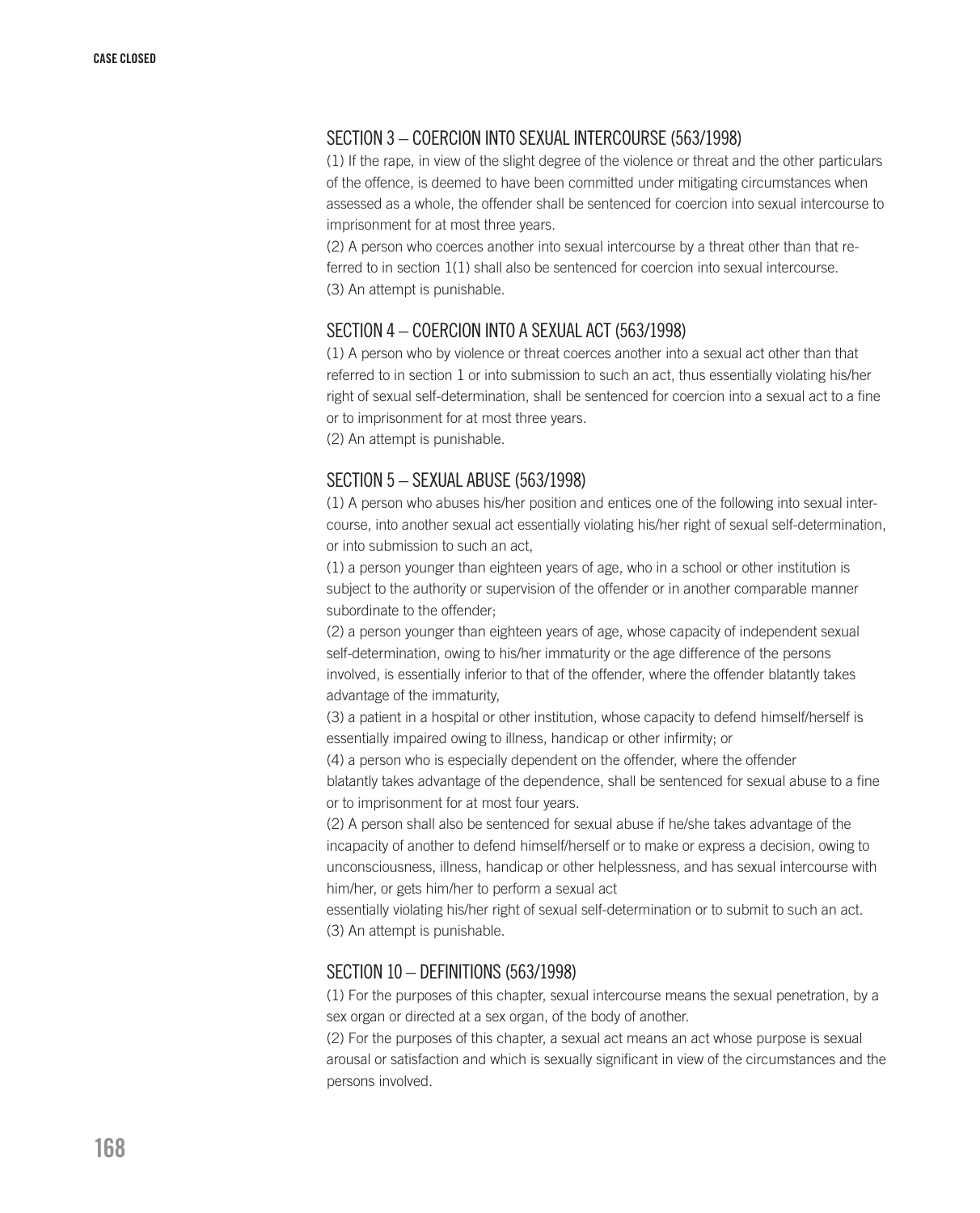## Section 11 – Right to bring a charge (563/1998)

The public prosecutor shall not bring a charge for the offences referred to in sections 3 or 4 or section 5(1)(2) or 5(1)(4), unless the injured party reports the offence for the bringing of a charge or unless a very important public interest requires that a charge be brought.

#### Section 12 – Waiver of measures (563/1998)

Where the injured party in an offence referred to in sections 1, 5(2) or 6 on his/her own free will requests that a charge not be brought, the public prosecutor may waive the bringing of a charge, unless an important private or public interest requires that a charge be brought.